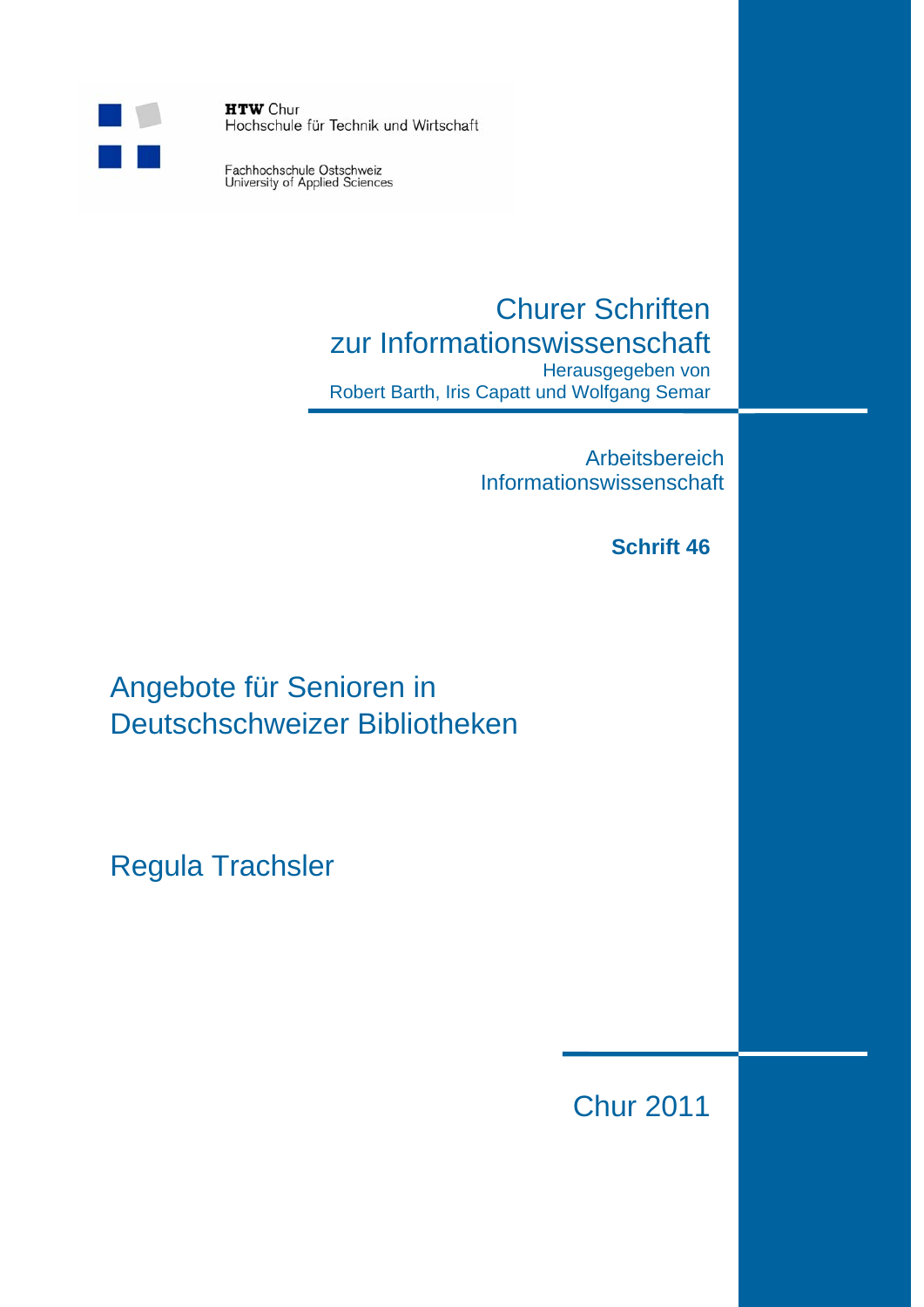## **Churer Schriften zur Informationswissenschaft**

Herausgegeben von Robert Barth, Iris Capatt und Wolfang Semar Schrift 46

# Angebote für Senioren in

# Deutschschweizer Bibliotheken

Regula Trachsler

Diese Publikation entstand im Rahmen einer Bachelor Thesis zum Abschluss Bachelor of Science (BSc) FHO in Informationswissenschaft.

Referent: Prof. Dr. Robert Barth

Korreferent: Prof. Dr. Urs Dahinden

**Verlag:** Arbeitsbereich Informationswissenschaft

**ISSN:** 1660-945X

**Chur,** Juli, 2011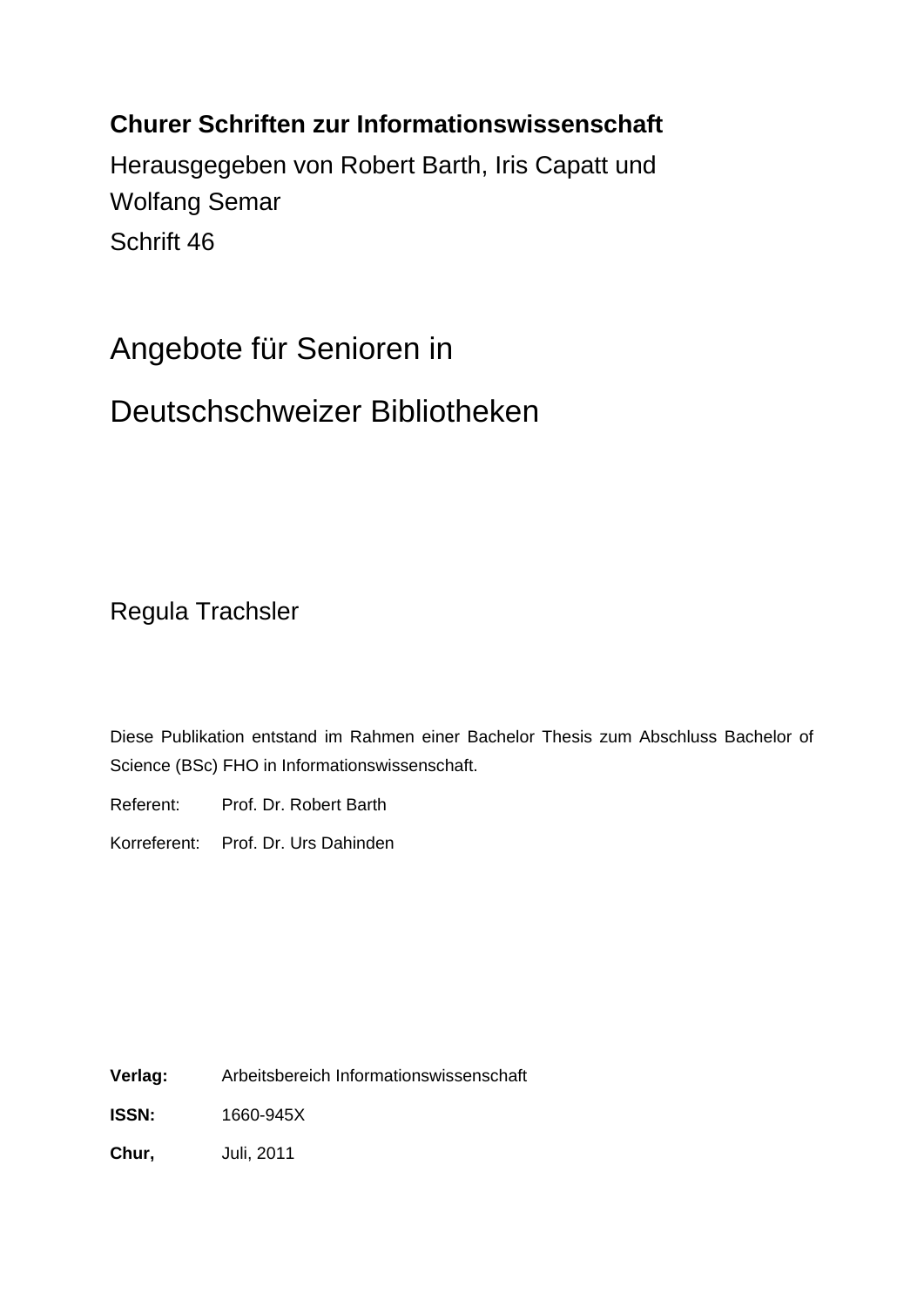### **Kurzfassung**

Die Bevölkerung in der Schweiz wird älter, und die Zahl der Senioren wird auch zukünftig weiter ansteigen. Gemäss den SAB- und IFLA-Richtlinien müssen öffentliche Bibliotheken allen Altersgruppen Zugang zu ihren Angeboten gewährleisten. Dies rechtfertigt es, dass die Bibliotheksarbeit für und mit der Zielgruppe Senioren ins Zentrum gerückt wird.

Gegenstand der vorliegenden Arbeit ist die Situation der Bibliotheksarbeit für und mit Senioren in Deutschschweizer öffentlichen Bibliotheken. Anhand einer Befragung der Kollektivmitglieder der Schweizerische Arbeitsgemeinschaft der allgemeinen Öffentlichen Bibliotheken (SAB) wurde der Stand in Bezug auf Angebote in den Bereichen Sammlung / Bestand, Dienstleistungen, Programmen, räumlicher Ausstattung und Freiwilligenarbeit erhoben. Die Ergebnisse dieser Umfrage, Beispiele von Angeboten für Senioren in ausgewählten Ländern und allgemeine Informationen zu den Senioren über deren Gesundheit, Freizeitverhalten, Bildungsbedürfnis, Mediennutzung und das Seniorenmarketing zeigen, welche Herausforderungen die Bibliotheksarbeit mit und für Senioren mit sich bringt.

**Schlagwörter:** Senioren, Bibliotheksarbeit für und mit Senioren, Bibliotheksangebote, Standortbestimmung, Deutschschweiz

#### **Abstract**

The Swiss population will age significantly and in the number of senior citizens will continue to increase. According to the SAB- and IFLA-Guidelines public libraries have to provide access to their services to all age groups. These factors legitimate to focus on library services for older people.

Subject of this thesis is the situation of library services for older people offered by Swiss-German public libraries. With the help of a survey to the collective members of SAB the state of services had been elevated. The results of this survey, examples of services in selected countries and information about health, leisure, learning, media use of senior citizens and marketing for older people illustrate the challenge in serving older people.

**Keywords:** senior citizen, older people, library services for older people, library services, position-fixing, German-speaking Switzerland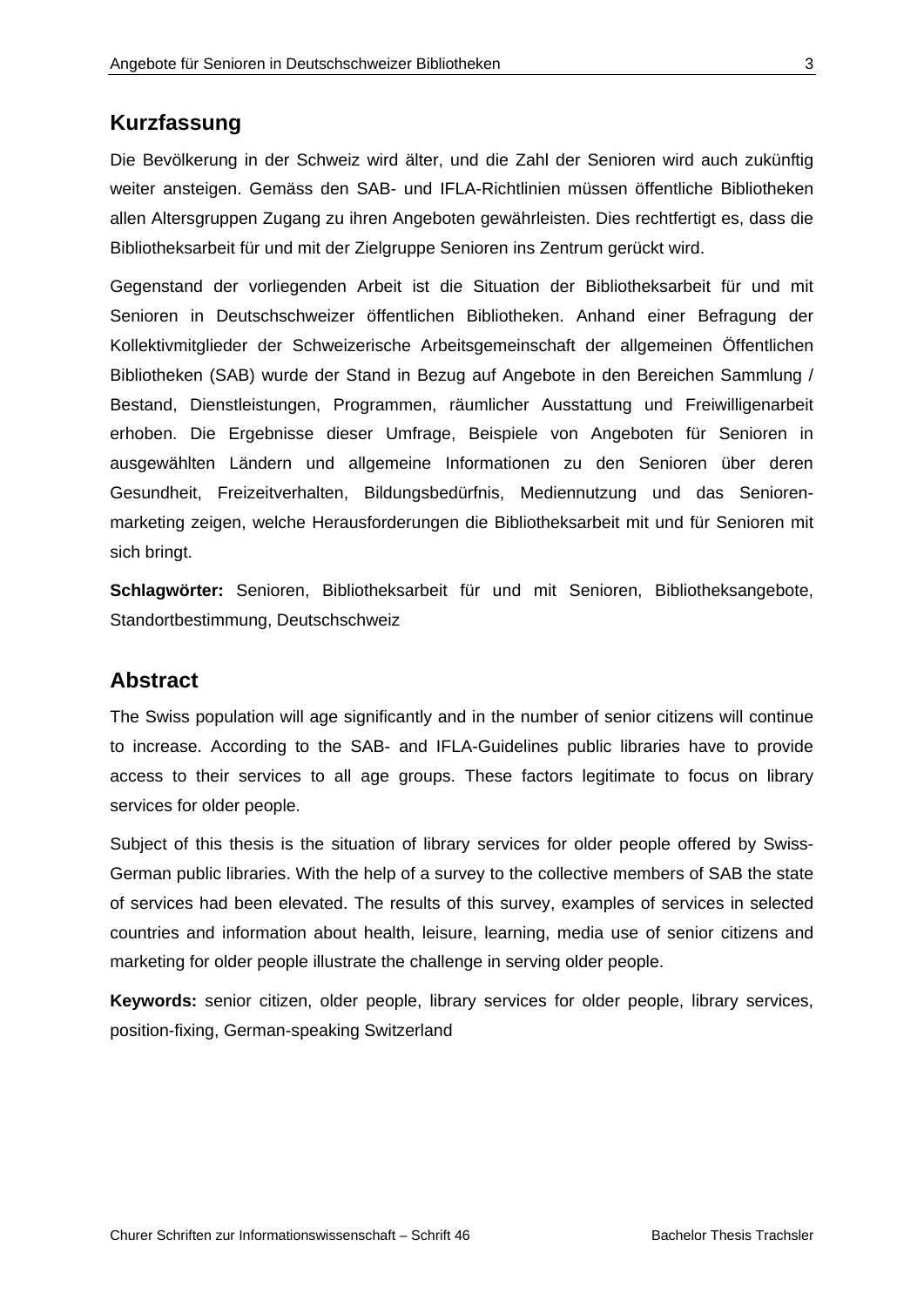#### **I'm Not Old... Just Mature**

by E.C. Stangland or R. Stewart

Today at the drugstore, the clerk was a gent. From my purchase this chap took off ten percent. I asked for the cause of a lesser amount; And he answered, "Because of the Seniors Discount."

I went to McDonald's for a burger and fries; And there, once again, got quite a surprise. The clerk poured some coffee which he handed to me. He said, "For you, Seniors, the coffee is free."

Understand---I'm not old---I'm merely mature; But some things are changing, temporarily, I'm sure. The newspaper print gets smaller each day, And people speak softer---can't hear what they say.

My teeth are my own (I have the receipt.), and my glasses identify people I meet. Oh, I've slowed down a bit... not a lot, I am sure. You see, I'm not old... I'm only mature.

The gold in my hair has been bleached by the sun. You should see all the damage that chlorine has done. Washing my hair has turned it all white, But don't call it gray... saying "blond" is just right.

My car is all paid for... not a nickel is owed. Yet a kid yells, "Old duffer... get off of the road!" My car has no scratches... not even a dent. Still I get all that guff from a punk who's "Hell bent."

My friends all get older... much faster than me. They seem much more wrinkled, from what I can see. I've got "character lines," not wrinkles... for sure, But don't call me old... just call me mature.

The steps in the houses they're building today Are so high that they take... your breath all away: And the streets are much steeper than ten years ago. That should explain why my walking is slow.

But I'm keeping up on what's hip and what's new, And I think I can still dance a mean boogaloo. I'm still in the running... in this I'm secure, I'm not really old... I'm only mature.

(Stangland, 2001, S. 3; Stewart, 1996-2010)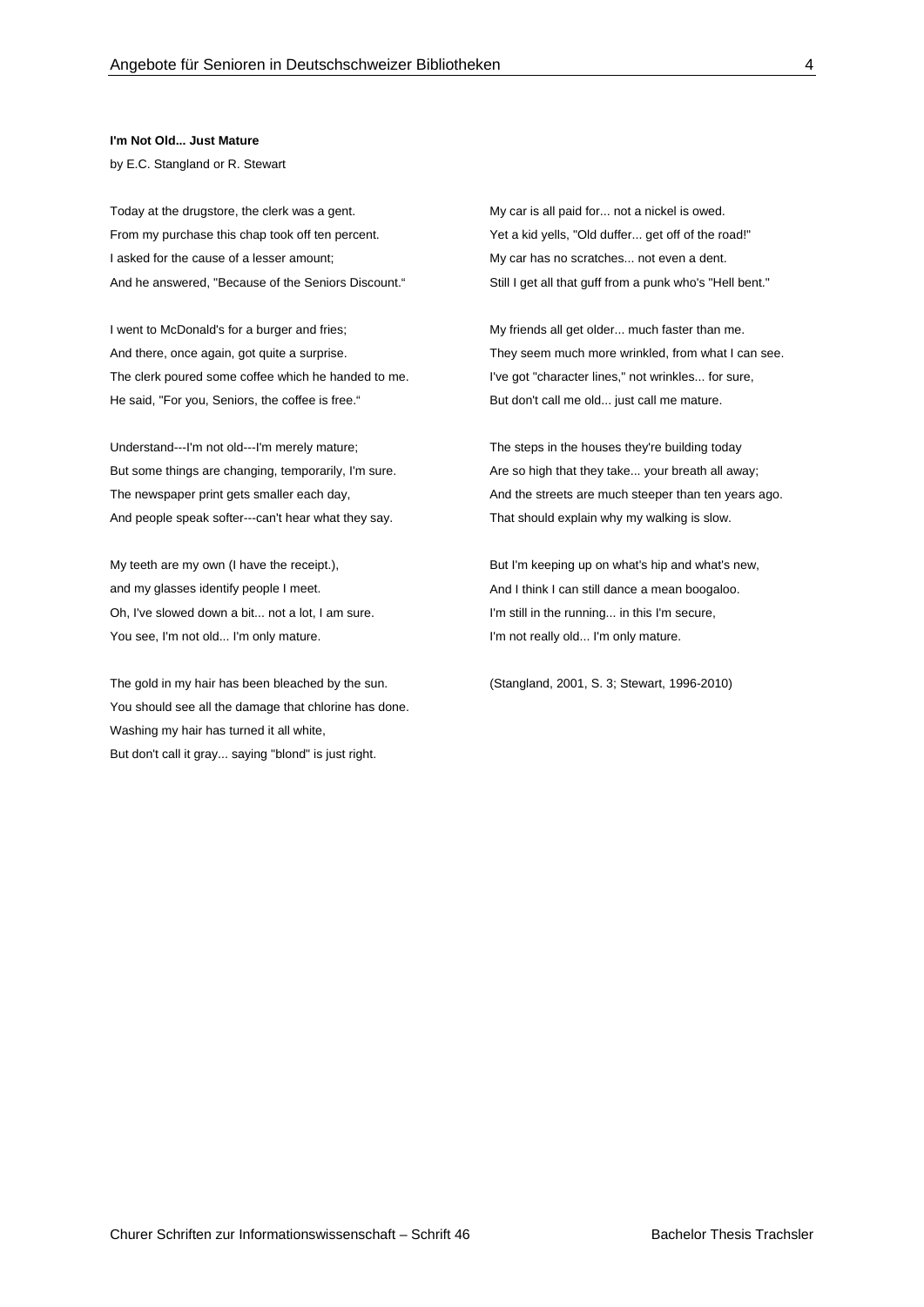## Inhaltsverzeichnis

| 1              |       |         |  |
|----------------|-------|---------|--|
|                | 1.1   |         |  |
|                | 1.2   |         |  |
|                | 1.3   |         |  |
| $\overline{2}$ |       |         |  |
|                | 2.1   |         |  |
|                | 2.1.1 |         |  |
|                |       | 2.1.1.1 |  |
|                |       | 2.1.1.2 |  |
|                |       | 2.1.1.3 |  |
|                | 2.1.2 |         |  |
|                |       | 2.1.2.1 |  |
|                |       | 2.1.2.2 |  |
|                |       | 2.1.2.3 |  |
|                | 2.1.3 |         |  |
|                |       | 2.1.3.1 |  |
|                |       | 2.1.3.2 |  |
|                |       | 2.1.3.3 |  |
|                | 2.1.4 |         |  |
|                |       | 2.1.4.1 |  |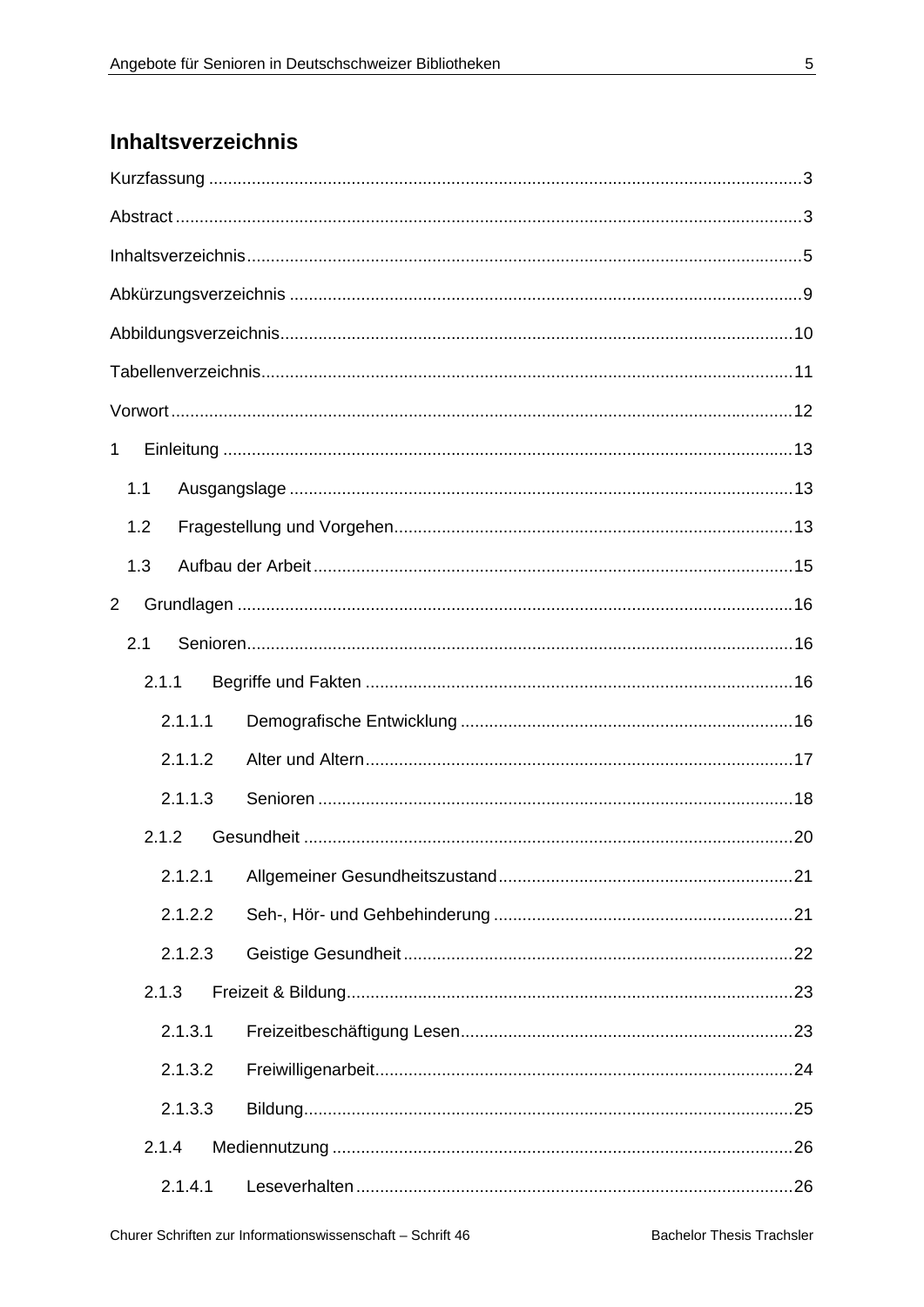|     | 2.1.4.2                                                                                        | Mediennutzung von Hörbüchern, Musik-CD's, Spielfilmen und Spielen  27     |  |  |  |  |  |  |  |
|-----|------------------------------------------------------------------------------------------------|---------------------------------------------------------------------------|--|--|--|--|--|--|--|
|     | 2.1.4.3                                                                                        |                                                                           |  |  |  |  |  |  |  |
|     | 2.1.5                                                                                          |                                                                           |  |  |  |  |  |  |  |
| 2.2 |                                                                                                |                                                                           |  |  |  |  |  |  |  |
|     | 2.2.1                                                                                          |                                                                           |  |  |  |  |  |  |  |
|     | 2.2.1.1                                                                                        | International Federation of Library Associations (IFLA) 32                |  |  |  |  |  |  |  |
|     | 2.2.1.2                                                                                        |                                                                           |  |  |  |  |  |  |  |
|     | 2.2.1.3                                                                                        |                                                                           |  |  |  |  |  |  |  |
|     | 2.2.1.4                                                                                        |                                                                           |  |  |  |  |  |  |  |
|     | 2.2.2                                                                                          |                                                                           |  |  |  |  |  |  |  |
|     | 2.2.2.1                                                                                        |                                                                           |  |  |  |  |  |  |  |
|     | 2.2.2.2                                                                                        | Bedürfnisse der Senioren nach spezifischen Angeboten 37                   |  |  |  |  |  |  |  |
|     | 2.2.2.3                                                                                        |                                                                           |  |  |  |  |  |  |  |
|     | 2.2.2.4                                                                                        |                                                                           |  |  |  |  |  |  |  |
|     | 2.2.2.5                                                                                        |                                                                           |  |  |  |  |  |  |  |
|     | 2.2.3                                                                                          |                                                                           |  |  |  |  |  |  |  |
|     | 2.2.3.1                                                                                        |                                                                           |  |  |  |  |  |  |  |
|     | 2.2.3.2                                                                                        |                                                                           |  |  |  |  |  |  |  |
|     | 2.2.3.3                                                                                        |                                                                           |  |  |  |  |  |  |  |
|     | 2.2.3.4                                                                                        |                                                                           |  |  |  |  |  |  |  |
|     | 2.2.3.5                                                                                        |                                                                           |  |  |  |  |  |  |  |
|     | 2.2.3.6                                                                                        |                                                                           |  |  |  |  |  |  |  |
|     | 2.2.3.7                                                                                        |                                                                           |  |  |  |  |  |  |  |
|     | 2.2.3.8                                                                                        |                                                                           |  |  |  |  |  |  |  |
|     | 2.2.3.9                                                                                        |                                                                           |  |  |  |  |  |  |  |
| 3   |                                                                                                | Quantitative Befragung der öffentlichen Bibliotheken der Deutschschweiz51 |  |  |  |  |  |  |  |
| 3.1 |                                                                                                |                                                                           |  |  |  |  |  |  |  |
| 3.2 |                                                                                                |                                                                           |  |  |  |  |  |  |  |
| 3.3 |                                                                                                |                                                                           |  |  |  |  |  |  |  |
|     | Churer Schriften zur Informationswissenschaft - Schrift 46<br><b>Bachelor Thesis Trachsler</b> |                                                                           |  |  |  |  |  |  |  |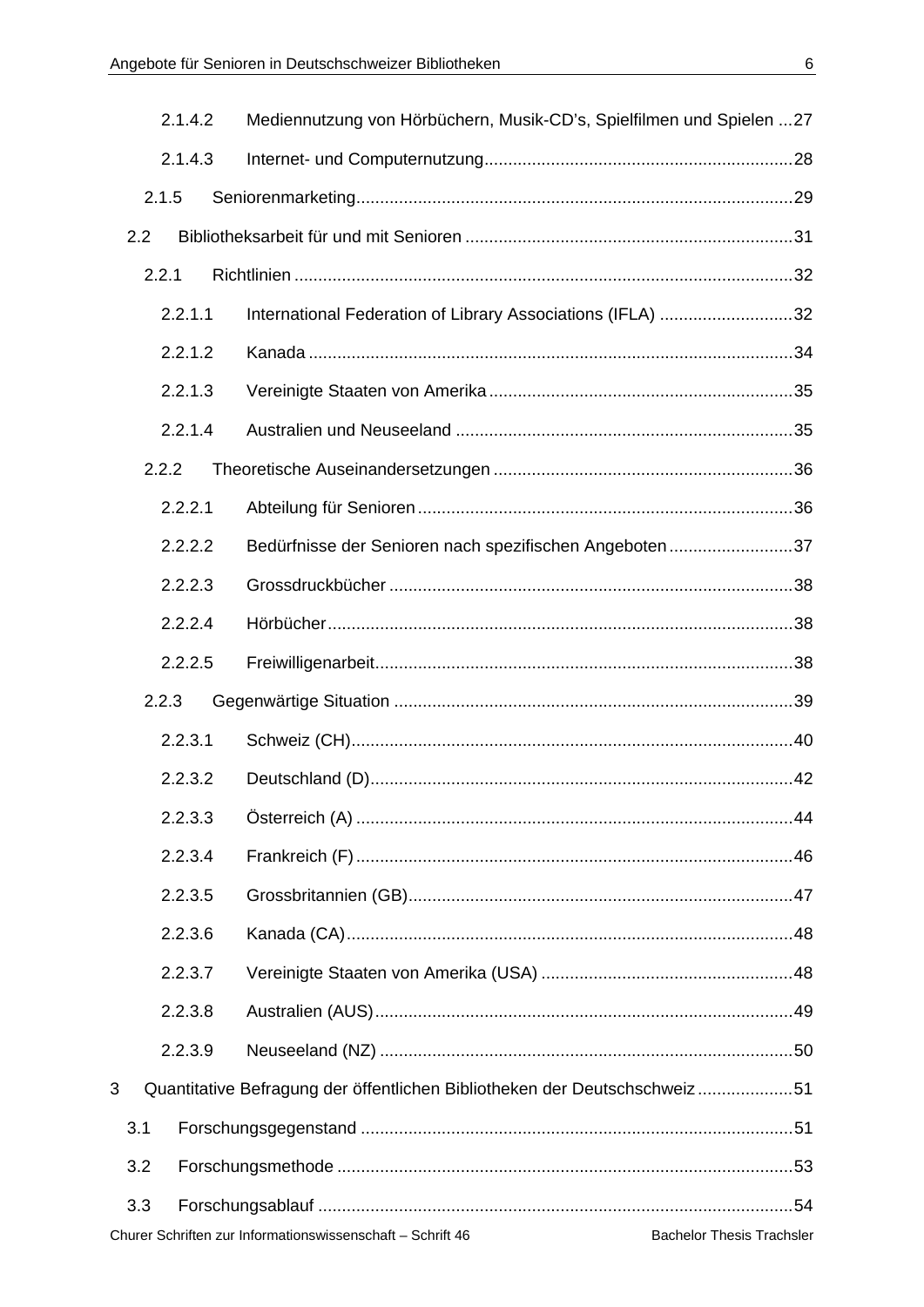|       | 3.3.1 |         |                                                            |                                  |  |
|-------|-------|---------|------------------------------------------------------------|----------------------------------|--|
|       | 3.3.2 |         |                                                            |                                  |  |
|       |       | 3.3.2.1 |                                                            |                                  |  |
|       |       | 3.3.2.2 |                                                            |                                  |  |
|       | 3.3.3 |         |                                                            |                                  |  |
|       |       | 3.3.3.1 |                                                            |                                  |  |
|       |       | 3.3.3.2 |                                                            |                                  |  |
|       | 3.3.4 |         |                                                            |                                  |  |
| 4     |       |         |                                                            |                                  |  |
|       | 4.1   |         |                                                            |                                  |  |
|       | 4.2   |         |                                                            |                                  |  |
|       | 4.2.1 |         |                                                            |                                  |  |
| 4.2.2 |       |         |                                                            |                                  |  |
|       | 4.2.3 |         |                                                            |                                  |  |
|       | 4.2.4 |         |                                                            |                                  |  |
|       | 4.2.5 |         |                                                            |                                  |  |
|       | 4.2.6 |         |                                                            |                                  |  |
|       | 4.2.7 |         |                                                            |                                  |  |
|       | 4.3   |         |                                                            |                                  |  |
|       | 4.4   |         |                                                            |                                  |  |
|       | 4.5   |         |                                                            |                                  |  |
|       | 4.6   |         |                                                            |                                  |  |
|       | 4.6.1 |         |                                                            |                                  |  |
|       | 4.6.2 |         |                                                            |                                  |  |
|       | 4.6.3 |         |                                                            |                                  |  |
|       | 4.6.4 |         |                                                            |                                  |  |
|       | 4.6.5 |         | Zusammenfassung der Bemerkungen zur Umfrage / zum Thema79  |                                  |  |
|       | 4.7   |         |                                                            |                                  |  |
|       | 4.7.1 |         |                                                            |                                  |  |
|       |       |         | Churer Schriften zur Informationswissenschaft - Schrift 46 | <b>Bachelor Thesis Trachsler</b> |  |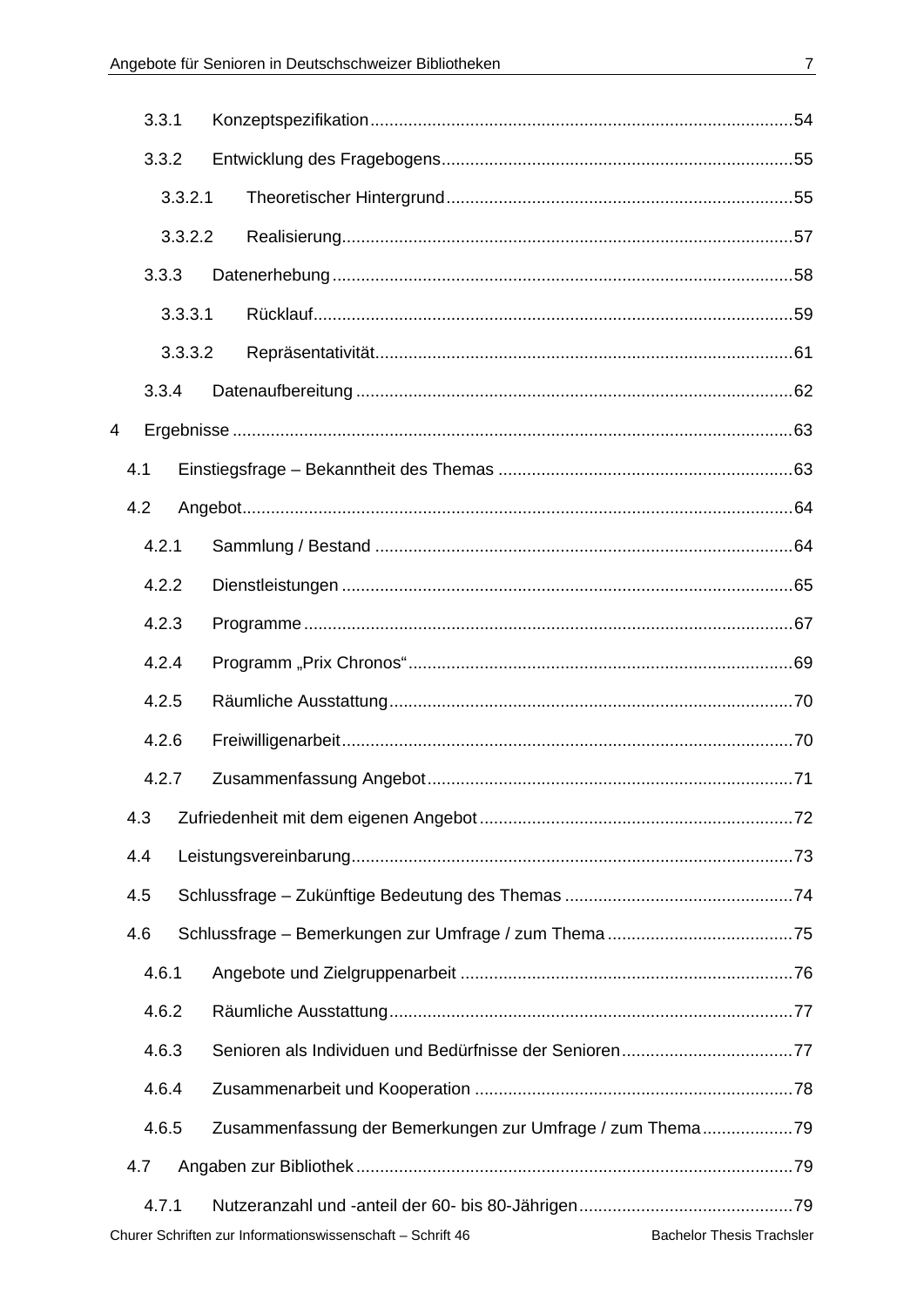|                | 4.7.2 |                                                                   |  |
|----------------|-------|-------------------------------------------------------------------|--|
|                | 4.7.3 |                                                                   |  |
|                | 4.7.4 |                                                                   |  |
|                | 4.7.5 |                                                                   |  |
| 5              |       |                                                                   |  |
|                | 5.1   |                                                                   |  |
|                | 5.2   |                                                                   |  |
|                | 5.3   |                                                                   |  |
| 6              |       |                                                                   |  |
| $\overline{7}$ |       |                                                                   |  |
|                | 7.1   | Literatur aus der Schweiz zum Thema Senioren und Bibliotheken 113 |  |
|                | 7.2   |                                                                   |  |
|                | 7.3   |                                                                   |  |
|                | 7.4   |                                                                   |  |
|                | 7.5   |                                                                   |  |
|                | 7.6   |                                                                   |  |
|                | 7.7   | Verteilung der SAB-Adressen auf die Deutschschweizer Kantone129   |  |
|                | 7.8   |                                                                   |  |
|                | 7.9   |                                                                   |  |
|                | 7.10  |                                                                   |  |
|                | 7.11  |                                                                   |  |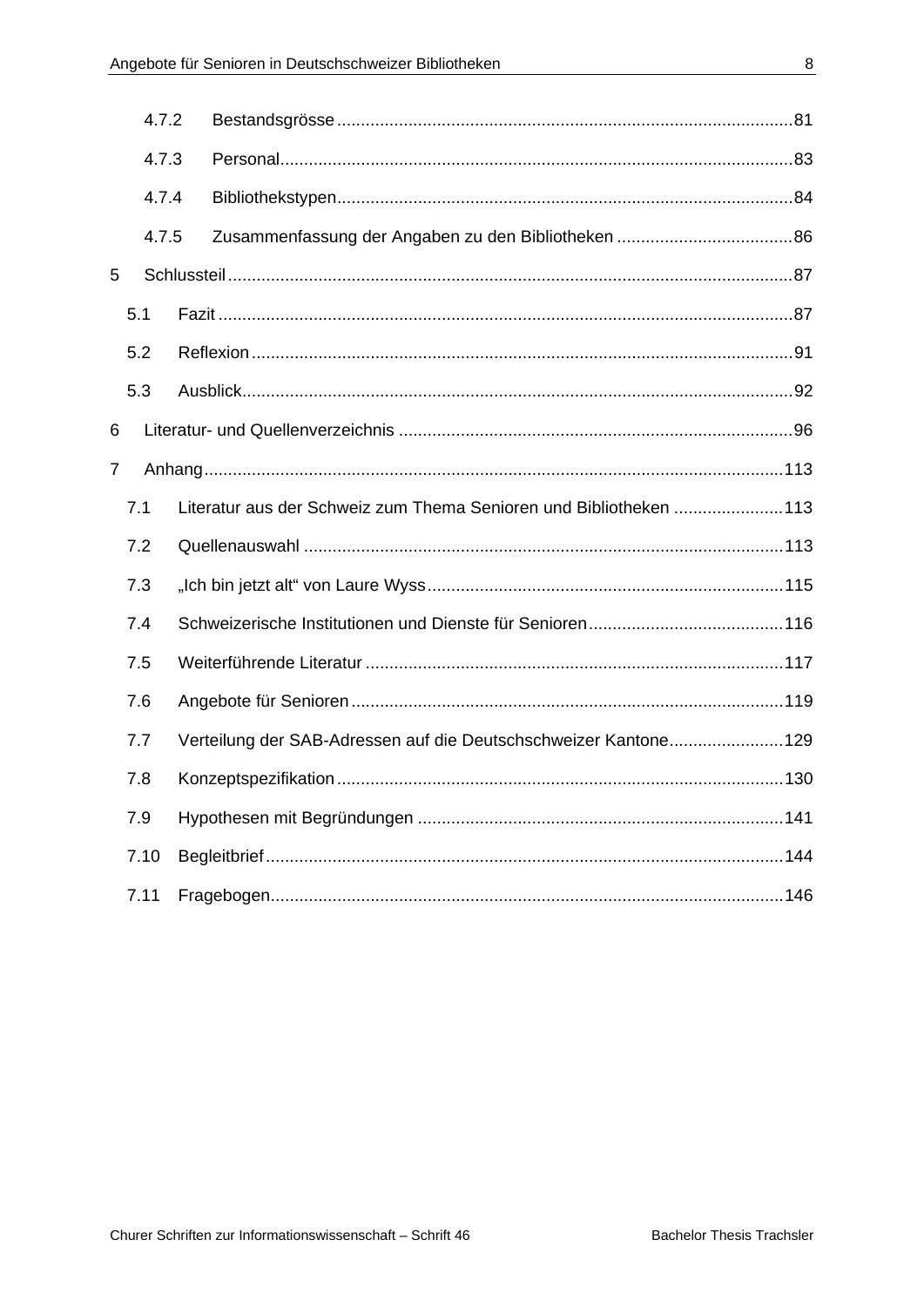## **Abkürzungsverzeichnis**

| A           | Österreich                                                                             |
|-------------|----------------------------------------------------------------------------------------|
| <b>ALIA</b> | Australian Library and Information Association                                         |
| <b>ALA</b>  | American Library Association                                                           |
| <b>AUS</b>  | Australien                                                                             |
| <b>BIS</b>  | Schweizerische Verband Bibliothek und Information Schweiz                              |
| <b>BVÖ</b>  | Büchereiverband Österreichs                                                            |
| <b>CA</b>   | Kanada                                                                                 |
| <b>CH</b>   | Schweiz                                                                                |
| <b>CLA</b>  | Canadian Library Association                                                           |
| D           | Deutschland                                                                            |
| F           | Frankreich                                                                             |
| <b>GB</b>   | Grossbritannien                                                                        |
| <b>IFLA</b> | International Federation of Library Associations                                       |
| <b>NZ</b>   | Neuseeland                                                                             |
| <b>SAB</b>  | Schweizerische Arbeitsgemeinschaft der allgemeinen Öffentlichen<br><b>Bibliotheken</b> |
| <b>USA</b>  | Vereinigte Staaten von Amerika                                                         |
| <b>WHO</b>  | Weltgesundheitsorganisation                                                            |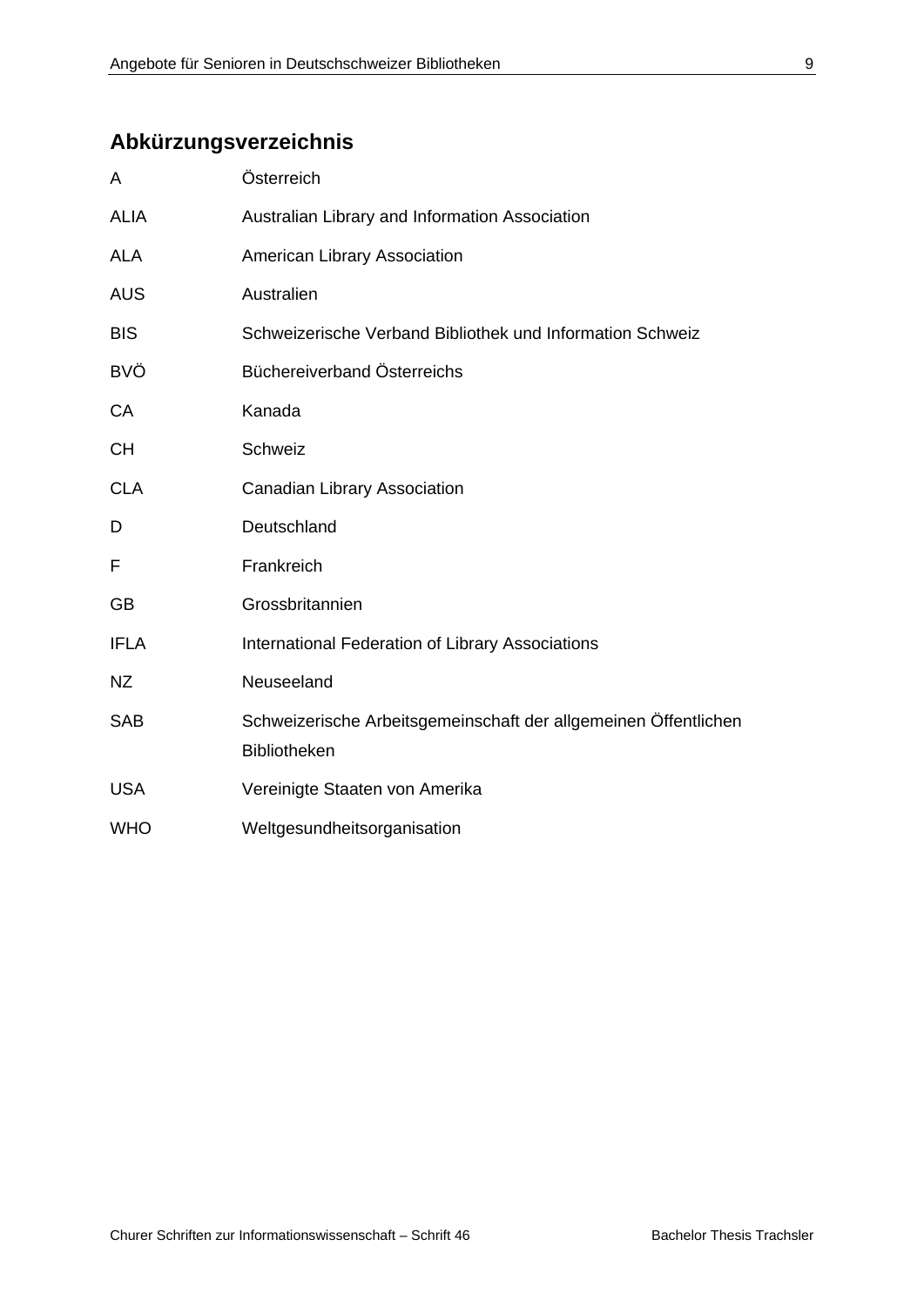## **Abbildungsverzeichnis**

| Abbildung 1: Durchschnittliches Alter bei Ruhestandsbeginn der Jahrgänge 1932 bis 1941                                                                                      |  |  |  |  |  |  |
|-----------------------------------------------------------------------------------------------------------------------------------------------------------------------------|--|--|--|--|--|--|
| Abbildung 2: Guter bis sehr guter selbst wahrgenommener Gesundheitszustand, nach<br>Altersgruppen und Geschlecht (BFS / Eidgenössisches Departement des Innern [EDI], 2008, |  |  |  |  |  |  |
| Abbildung 3: Anteil ältere Personen mit Geh-, Seh-, Hörbehinderungen und<br>Aktivitätseinschränkungen (=ADL) nach Alter (65-74 Jahre = hellgrauer Balken, 74plus =          |  |  |  |  |  |  |
|                                                                                                                                                                             |  |  |  |  |  |  |
|                                                                                                                                                                             |  |  |  |  |  |  |
|                                                                                                                                                                             |  |  |  |  |  |  |
|                                                                                                                                                                             |  |  |  |  |  |  |
|                                                                                                                                                                             |  |  |  |  |  |  |
|                                                                                                                                                                             |  |  |  |  |  |  |
|                                                                                                                                                                             |  |  |  |  |  |  |
|                                                                                                                                                                             |  |  |  |  |  |  |
|                                                                                                                                                                             |  |  |  |  |  |  |
|                                                                                                                                                                             |  |  |  |  |  |  |
| Abbildung 14: Nutzer im Alter von 60 bis 80 Jahren (prozentual zur gesamten Nutzerschaft)                                                                                   |  |  |  |  |  |  |
| Abbildung 15: Anzahl Nutzer im Alter von 60 bis 80 Jahren (absolute Zahlen)  81                                                                                             |  |  |  |  |  |  |
|                                                                                                                                                                             |  |  |  |  |  |  |
| Abbildung 17: Bestandsgrösse (Verteilung der 195 Bibliotheken mit 0-99'999 Medien)82                                                                                        |  |  |  |  |  |  |
|                                                                                                                                                                             |  |  |  |  |  |  |
| Abbildung 19: Vollzeitäquivalente (Verteilung der 165 Bibliotheken mit 0.0 - 9.9                                                                                            |  |  |  |  |  |  |
| Abbildung 20: Bibliothekstypen und deren Angebot für Senioren zwischen 60 und 80 Jahren                                                                                     |  |  |  |  |  |  |
|                                                                                                                                                                             |  |  |  |  |  |  |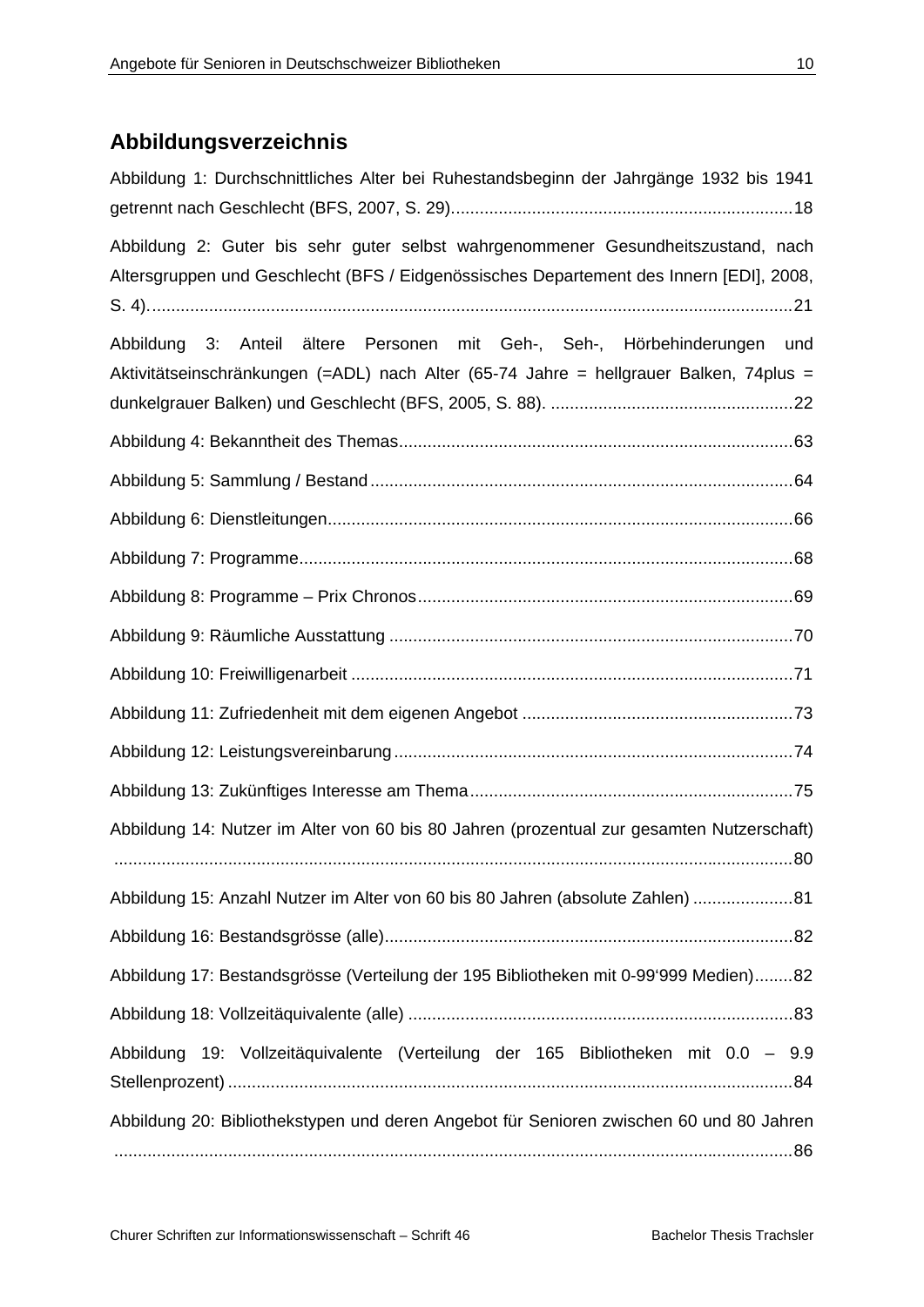| Abbildung 21: Bibliothekstypen in der Schweiz (SAB, 2000, S. 16; SAB, 2008; S. 10; BFS, |  |  |  |  |  |  |  |  |  |
|-----------------------------------------------------------------------------------------|--|--|--|--|--|--|--|--|--|
|                                                                                         |  |  |  |  |  |  |  |  |  |

## **Tabellenverzeichnis**

| Tabelle 1: Unterschied des dritten und vierten Lebensalters (Kruse, 2007, S. 12 f.)19      |
|--------------------------------------------------------------------------------------------|
|                                                                                            |
| Tabelle 3: Rücklauf unterteilt nach den verschiedenen Bibliothekstypen 59                  |
|                                                                                            |
|                                                                                            |
|                                                                                            |
| Tabelle 7: Definition und Operationalisierung des Begriffs Zielgruppen 130                 |
| Tabelle 8: Definition und Operationalisierung des Begriffs Sammlung/Bestand131             |
| Tabelle 9: Definition und Operationalisierung des Begriffs Dienstleistungen132             |
| Tabelle 10: Definition und Operationalisierung des Begriffs Programme / Programmarbeit 134 |
| Tabelle 11: Definition und Operationalisierung des Begriffs räumliche Ausstattung135       |
| Tabelle 12: Definition und Operationalisierung des Begriffs Freiwilligenarbeit 136         |
| Tabelle 13: Definition und Operationalisierung des Begriffs Zufriedenheit 136              |
| Tabelle 14: Definition und Operationalisierung des Begriffs Qualität137                    |
| Tabelle 15: Definition und Operationalisierung des Begriffs Bibliothek137                  |
| Tabelle 16: Nähere Bestimmung der Allgemeinen öffentlichen Bibliothek und der Studien-     |
|                                                                                            |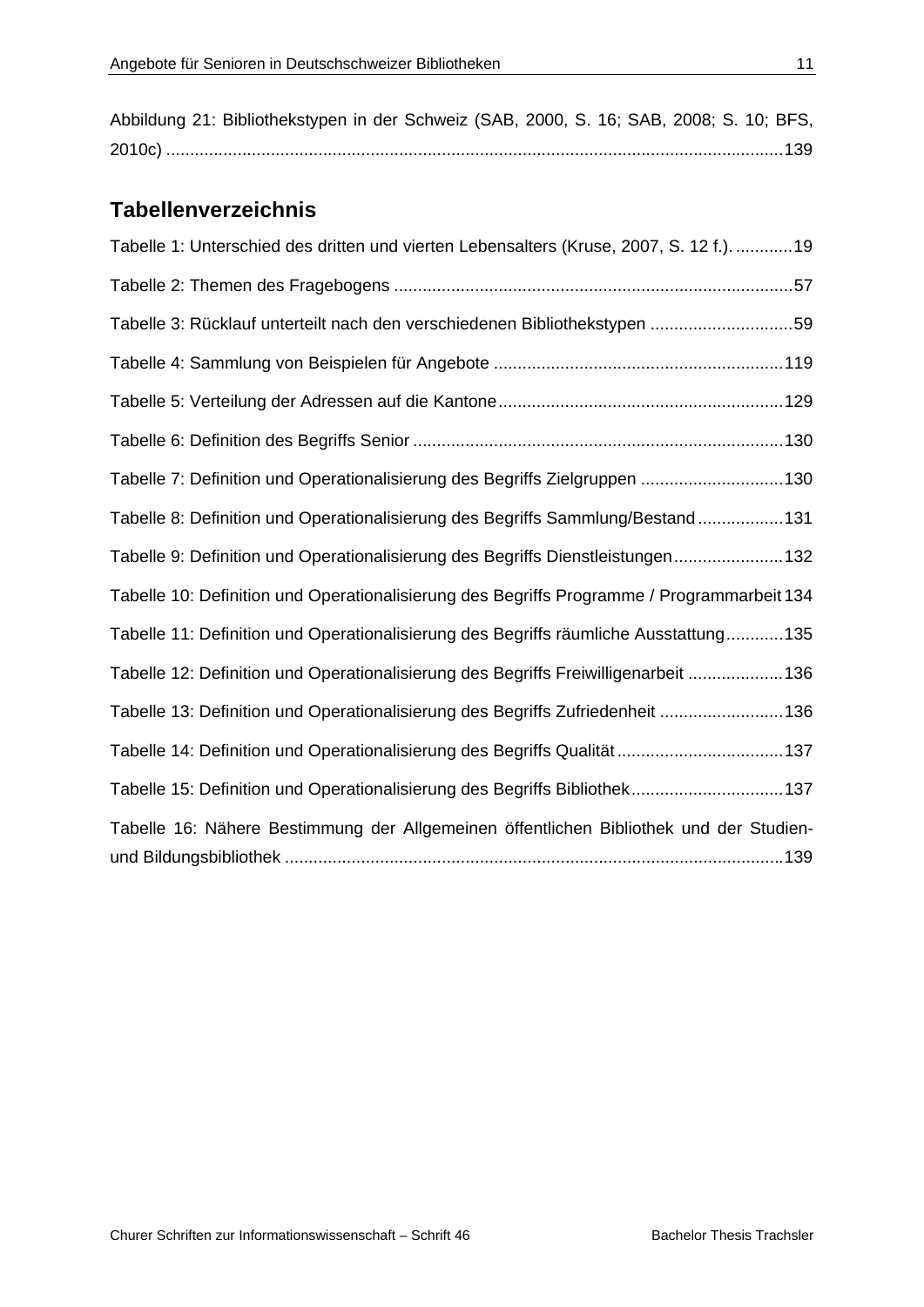### **Vorwort**

Die Verse oben können auf zwei Seiten interpretiert werden. Entweder will der "Erzähler" oder die "Erzählerin" die Veränderungen nicht wahrhaben, nicht alt sein, oder er / sie will deutlich machen, dass er / sie sich nicht alt fühlt, trotz hohem Alter und die Reduktionen der Person auf diese Veränderungen und das Einordnen in die Gruppe der Senioren – trotz Privilegien – nicht (immer) begrüsst wird.

Diese Überlegungen zeigen schon, wie vielschichtig die Auseinandersetzung mit diesen Menschen ist, die zumindest eines gemeinsam haben: das Alter. Diese Vielschichtigkeit macht die Arbeit an diesem Thema interessant, führt aber auch dazu, dass nie alles angesprochen werden kann. Hinzu kommt, dass umfangreiches Material vorhanden ist. Diese Auseinandersetzung versucht möglichst das Wichtige aufzugreifen, ist aber nicht vollständig und abschliessend, gerade was die Fragestellungen rund um Senioren betrifft.

Eines ist jedoch ganz sicher: Ohne die Betreuung, Hilfe und Unterstützung verschiedener Menschen wäre die Arbeit nicht zu dem geworden, was sie nun ist. Ich möchte mich beim Zentralvorstand des SAB und Herrn Hans Ulrich Locher für die Bewilligung des Versands der Umfrage an die Mitglieder der SAB bedanken. Dann danke ich all jenen Bibliotheksleiterinnen und -leitern herzlich, welche an der Umfrage teilgenommen haben.

Bei Herrn Barth und Herrn Dahinden möchte ich mich für die hilfreiche Betreuung und Unterstützung dieser Arbeit bedanken, bei Rico Defuns, Marie-Ann Arnold und Lisa Wyss für die anregenden und informativen Gespräche, sowie bei Silvia Witzig und Mariette Trachsler fürs Gegenlesen. Allen, die mich in dieser Zeit begleitet haben, möchte ich danken.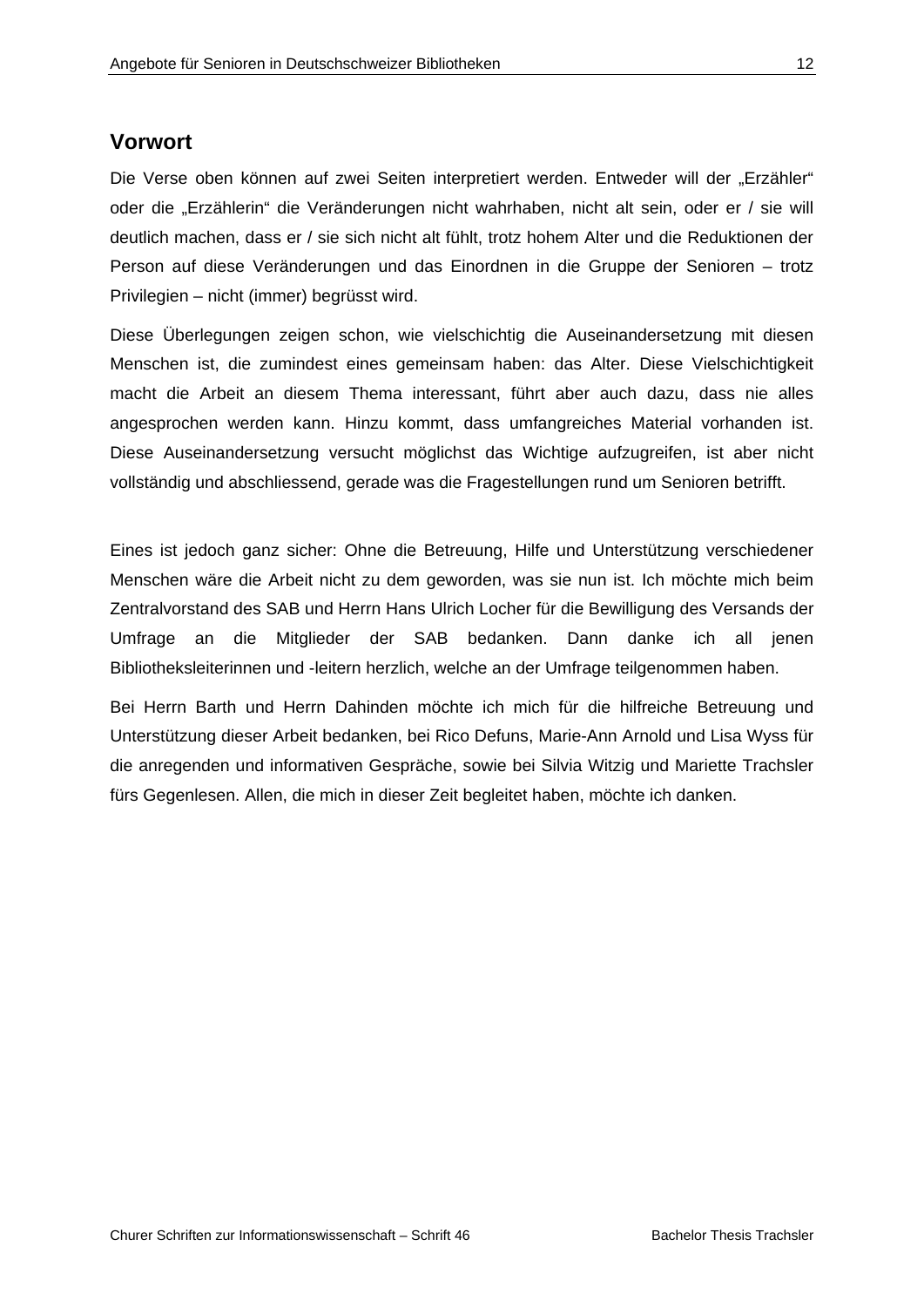## **1 Einleitung**

#### **1.1 Ausgangslage**

Fragestellungen rund um unsere Mitmenschen im Seniorenalter sind ein wiederkehrendes Thema in Medien, Politik und Wirtschaft. Dies lässt die Frage aufkommen, ob es auch für Bibliotheken wichtig ist, dass sie sich über diese Zielgruppe Gedanken machen und für die Senioren<sup>1</sup> etwas bieten. Rico Defuns, Leiter der Stadt- und Regionalbibliothek Uster, stellte sich diesen Fragen und regte damit zu dieser Arbeit an. Nach dem Trend, die Räume und Angebote für Jugendliche in Bibliotheken zu verbessern, sollten nun auch einmal ältere Personen im Fokus der Bibliotheken stehen (Mündliche Auskunft von Rico Defuns, 16.04.2010). Dies bestätigt auch Dick mit der Aussage: "Les publics des bibliothèques, comme les enfants ou les adolescents, ont fait l'objet de nombreuses études lors de ces dernières années, mais peu d'enquêtes portent sur les personnes âgées" (2008, S. 1).

Aufgrund verschiedener Gespräche<sup>2</sup> und der Abschlussarbeiten und Artikel in der gesamten Schweiz, welche dieses Thema behandeln (vgl. Anhang Kap. 7.1), wurde nicht deutlich, was Deutschschweizer öffentliche Bibliotheken in Bezug auf die Zielgruppe Senioren tun. Darum erarbeitet diese Arbeit grundsätzliche Informationen zur Zielgruppe Senioren und ermittelt den Stand zu den Angeboten für Senioren in Deutschschweizer öffentlichen Bibliotheken.

#### **1.2 Fragestellung und Vorgehen**

Die Senioren als Zielgruppe sind wichtig, das hat die Wissenschaft bereits in den 60er Jahren entdeckt. In den 80er Jahren folgten dann die ersten Unternehmen, welche den Markt 50plus mit entsprechenden Dienstleistungen und Produkten versorgten. Was damals noch belächelt wurde, ist heute in der Wirtschaft ein Trend (vgl. Senf, 2008, S. 11, zit. in: Nufer / Oexle, 2010, S. 7; Nufer / Oexle, 2010, S. 7). Nebst Dienstleistungen, Versicherungen und Geldgeschäften werden Produkte aus den Branchen Pharmazie, Kosmetik, Gesundheit und Fitness, Reisen, Autos und Immobilien, Medien, usw. auf die Kundengruppe 50plus zugeschnitten (Kuratorium, 2000, S. 114ff., zit. in: Kübler, 2002, S. 3 f.).

Übertragen auf die Thematik dieser Arbeit, stellt sich in diesem Zusammenhang die folgende Fragestellung: Was wird den Senioren in Deutschschweizer öffentlichen Bibliotheken an

-

<sup>1</sup> Damit die Arbeit einfacher gelesen werden kann, wird die männliche Schreibweise jeweils für beide Geschlechter verwendet.

<sup>2</sup> Gespräche mit Rico Defuns (Leiter der Regionalbibliothek Uster), Marie-Ann Arnold (Bibliotheksbeauftragte des Kantons Zürich), Lisa Wyss (Bibliotheksleitung Bibliothek und Dokumentation Pro Senectute), sowie Hans Ulrich Locher (Geschäftsführer SAB/CLP).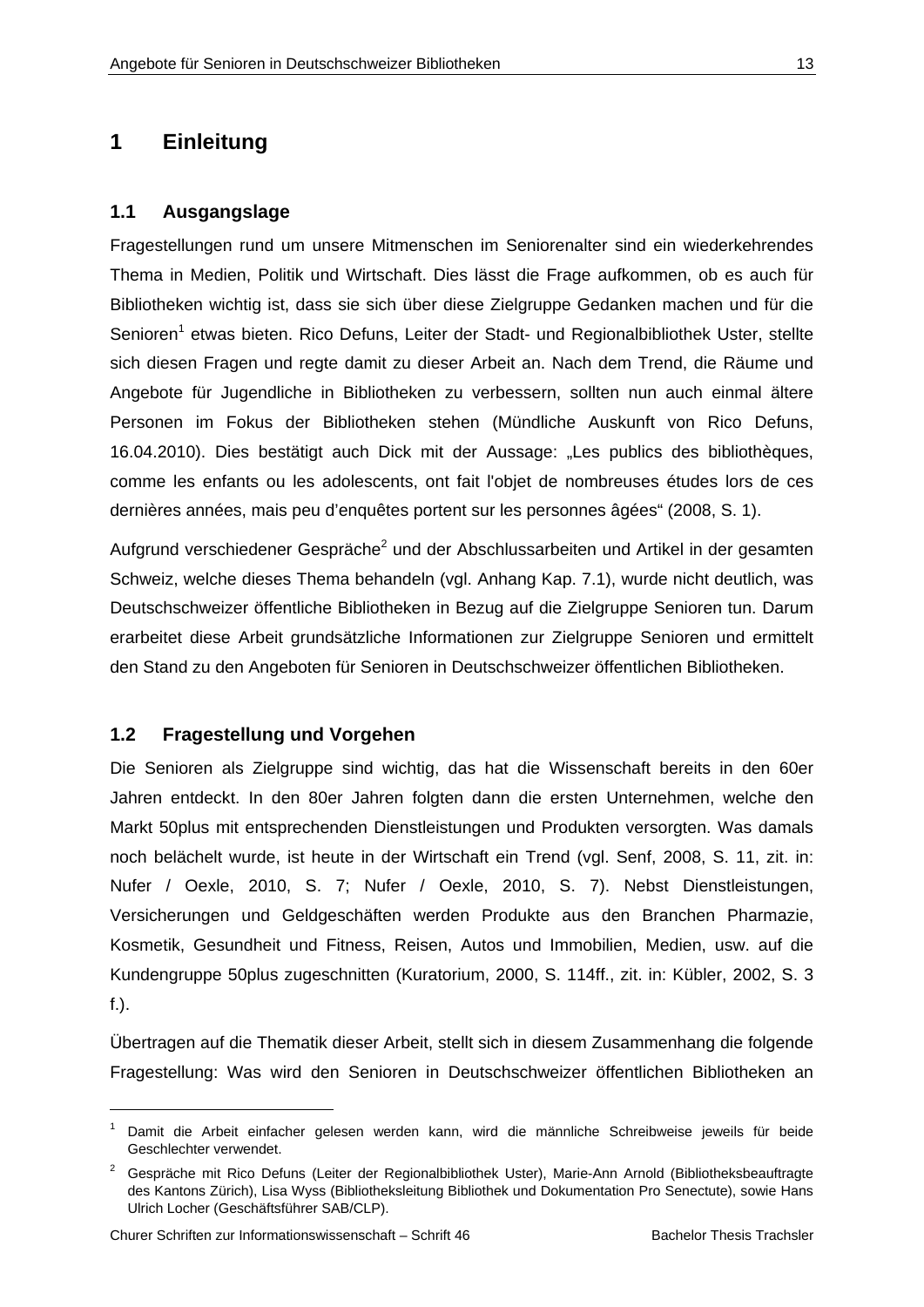Sammlung / Bestand, Dienstleistungen, Programmen, räumlicher Ausstattung und Freiwilligenarbeit geboten? Unterfragen dazu sind: Sind Angebote im Entstehen? Ist den Bibliothekaren das Potential dieser Altersgruppe bewusst?

Dazu lassen sich folgende Hypothesen aufstellen:

- Erste Hypothese: Die Angebote für die Gruppe der Senioren in Deutschschweizer öffentlichen Bibliotheken und Studien- und Bildungsbibliotheken mit einem Auftrag als öffentliche Bibliothek sind noch ausbaufähig.
- Zweite Hypothese: Es wird angenommen, dass die Nutzeranzahl dieser Altersgruppe nicht proportional zu ihrem Anteil an der Gesamtbevölkerung ist, obwohl Senioren dank der "späten Freiheit" mehr freie Zeit (Kruse, 2007, S. 9 f.) besitzen, was sich jedoch nicht bei der Bibliotheksbenutzung bemerkbar macht.

Fragestellung und Hypothesen beziehen sie sich nur auf die öffentlichen Bibliotheken. Die Ausrichtung der Fragestellung zeigt ausserdem, dass die Sicht und Meinung der Senioren zu Bibliotheken in dieser Arbeit nicht behandelt werden. Dies bedeutet, es wird keine Befragung dieser Zielgruppe im Rahmen dieser Arbeit durchgeführt und deshalb können Fragen wie "Was wollen ältere Menschen in Bibliothek geboten bekommen?" und "Weshalb kommen Senioren nach der Pensionierung nicht (wieder) in die Bibliotheken?" in dieser Arbeit nicht beantwortet werden.

Um die obenstehende Fragestellung und die daraus abgeleiteten Hypothesen zu beantworten, wird nachfolgend das Vorgehen beschrieben. Wie bereits angemerkt, ist dieses Thema noch wenig bekannt und besprochen<sup>3</sup>. Deshalb wurde eine quantitative Umfrage durchgeführt. Mit dieser Methode wurde der Ist-Zustand zur Bibliotheksarbeit für und mit älteren Menschen in den fünf Bereichen Sammlung / Bestand, Dienstleistungen, Programmarbeit, baulichen Massnahmen und Freiwilligenarbeit<sup>4</sup> an Deutschschweizer öffentlichen Bibliotheken ermittelt.

Um diese quantitative Befragung über Angebote für Senioren zu erstellen, wurde wie folgt vorgegangen:

- es wurde eine Literaturanalyse als Grundlage für die inhaltliche Erstellung der Umfrage durchgeführt (siehe Kap. 2.1.4 und 2.2),
- der Forschungsgegenstand beschrieben (siehe Kap. 3.1), sowie

-

<sup>3</sup> Dies wurde aufgrund der vorhandenen Literatur (siehe Kap. 7.1) und Gesprächen mit Rico Defuns am 16.04.2010, mit Marie-Ann Arnold am 21.04.2010, mit Lisa Wyss am 28.04.2010 und mit Hans Ulrich am 27.04.2010, festgestellt.

<sup>&</sup>lt;sup>4</sup> Bei den Richtlinien der ALA zur Bibliothekarbeit für und mit älteren Menschen wurden diese fünf Bereiche bestätigt (Committee on Library Service to an Aging Population / Office of Literacy and Outreach Services [OLOS], 2008).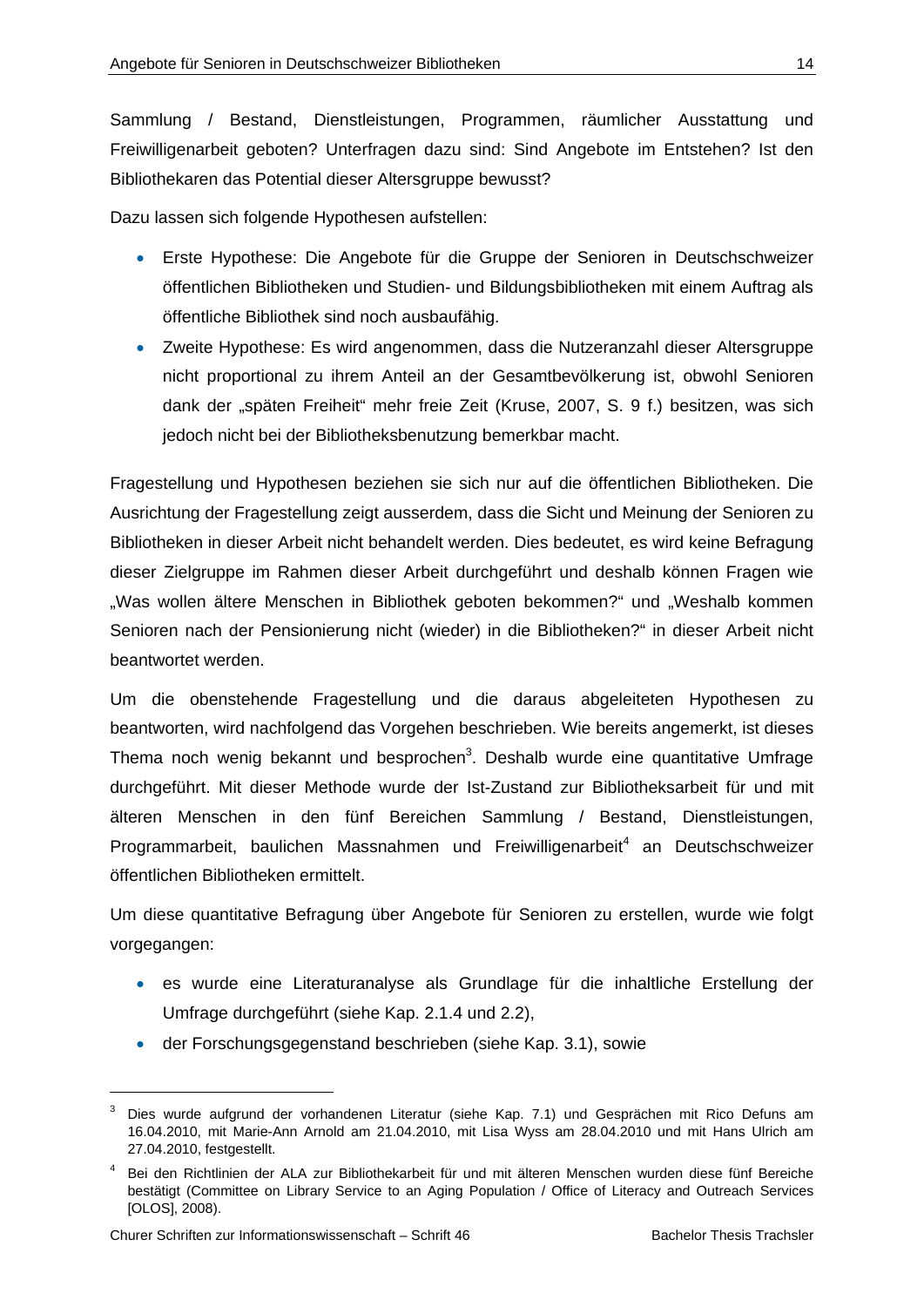- die Forschungsmethode beschrieben und entwickelt (siehe Kap. 3.2),
- die Umfrage erstellt, überarbeitet, getestet, versandt und kommentiert (siehe Kap. 3.3 und 4) und
- in einem Fazit wurden die Ergebnisse zusammengefasst und interpretiert (siehe Kap. 5).

### **1.3 Aufbau der Arbeit**

Die Arbeit ist in vier Teile gegliedert: Als erstes werden Grundlagen erläutert, anschliessend die Umfrageerstellung und deren Ergebnisse beschrieben und am Ende die Schlussfolgerungen aus der Erhebung im Hinblick auf die Fragestellung gezogen. In verschiedenen Teilen wird auf den Anhang verwiesen, welcher ergänzende Informationen enthält.

Im Kapitel 2 Grundlagen wird im ersten Unterkapitel auf die Zielgruppe Senioren eingegangen. Da die Senioren nicht direkt befragt werden, soll mittels Literatur versucht werden, Einblicke in die Lebenssituation älterer Menschen zu geben. Zudem wird im Unterkapitel 2.1, nebst den Informationen, welche das Verständnis für diese Zielgruppe erhöhen sollen, der Begriff Senioren für diese Arbeit definiert. In den darauffolgenden Unterkapiteln folgen weitere Hintergrundinformationen. Diese führen in die Bibliotheksarbeit für und mit Senioren ein. Als erstes werden im Unterkapitel 2.2 Richtlinien vorgestellt, danach Diskussionen in der Literatur aufgeführt (Unterkapitel 2.2.2) und anschliessend im letzten Unterkapitel des ersten Teils Grundlagen die gegenwärtige Situation der Angebote für Senioren in verschiedenen Ländern beschrieben.

Die Situation der Schweiz in Bezug auf Angebote für Senioren wird in den nachfolgenden Teilen der Arbeit mittels der Methode der Befragung näher ermittelt. Das Vorgehen bei der Erstellung der Umfrage wird im Kapitel 0 beschrieben. Im Kapitel 4 werden die Ergebnisse dieser Befragung erläutert und anschliessend, im Kapitel 5, wird das Fazit aus der Umfrage gezogen, sowie die Arbeit als Ganzes reflektiert.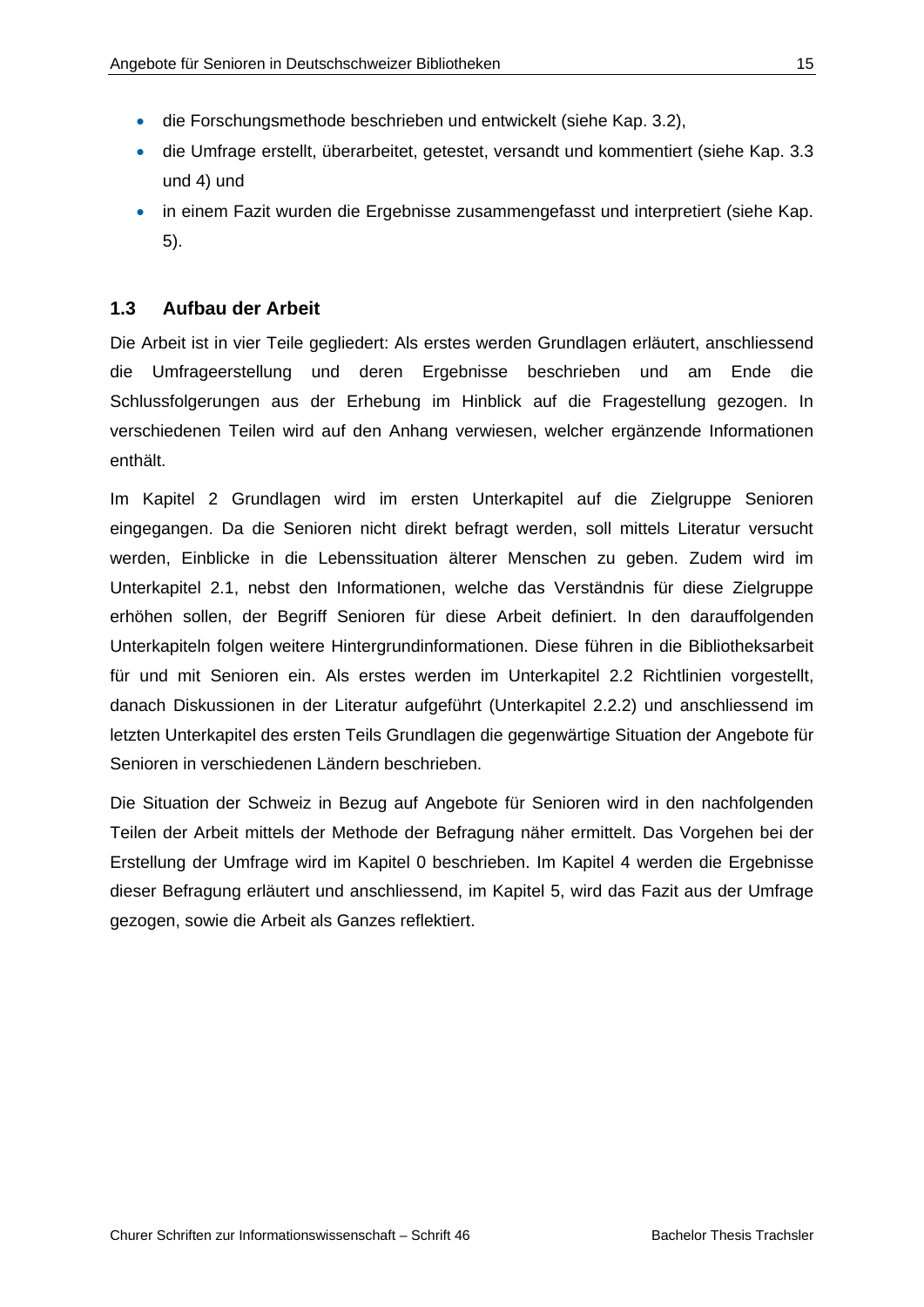## **2 Grundlagen**

In diesem Kapitel wird zunächst Einblick in die Situation der Senioren und danach in die Bibliotheksarbeit für und mit Senioren verschiedener Länder gegeben. Im Unterkapitel 2.1 wird der Begriff Senioren erläutert und für diese Arbeit eingegrenzt. Die wichtigsten Fakten, wie demografische Daten und Bevölkerungsentwicklungen, verdeutlichen die Relevanz dieses Themas. Anschliessend an diese Informationen folgenden weiterführende Aspekte zu Menschen im höheren Alter, wie Gesundheit (Kap. 2.1.2), Freizeit und Bildung (Kap. 2.1.3), Medienkonsum (Kap. 2.1.4), unter anderem mit Computer- und Internetnutzung, sowie Marketing (Kap. 2.1.5). Diese Aspekte enthalten Hintergrundinformationen, welche für die Bibliotheksarbeit relevant sein können, bzw. sie gar beeinflussen können. Im Unterkapiteln 2.2 wird der momentane Stand der Bibliotheksarbeit für und mit Senioren anhand von Richtlinien, Auseinandersetzungen in der Literatur und Angeboten in verschiedenen Ländern vorgestellt. Die Auswahl der Quellen für dieses Kapitel wird im Anhang Kapitel 7.2 besprochen.

### **2.1 Senioren**

"Man ist so alt, wie man sich fühlt" so sagt eine Redensart (Senioren, 2001). Die Züricher Schriftstellerin Laure Wyss drückt es im Dialog "Ich bin jetzt alt" so aus:

*Ich bin jetzt alt.* 

 *Du doch nicht. Darf ich nicht? Du wirkst nicht alt. Ist alt ein Schimpfwort? Niemand will doch alt sein. Jetzt haben wirs. Ich bin so alt, wie ich alt sein will, und jetzt will ich eben alt sein.[…]5 (2000, S. 7 ff.)* 

### **2.1.1 Begriffe und Fakten**

-

#### *2.1.1.1 Demografische Entwicklung*

Im Jahre 2009 lebten in der Schweiz 1,3 Mio., von 7,7 Mio. Menschen, im Alter von 65 Jahren und älter. Dies sind 17 % (BFS, 2010a, S. 7).

Bis im Jahr 2060 wird dieser Prozentsatz weiterhin steigen, denn die Bevölkerung wird immer älter (heute liegt der mittlere Wert bei 41,7 Jahren und 2060 könnte er schon bei 47,1

Churer Schriften zur Informationswissenschaft – Schrift 46 Bachelor Thesis Trachsler

<sup>&</sup>lt;sup>5</sup> Der ganze Dialog ist im Anhang Kap. 7.3 aufgeführt.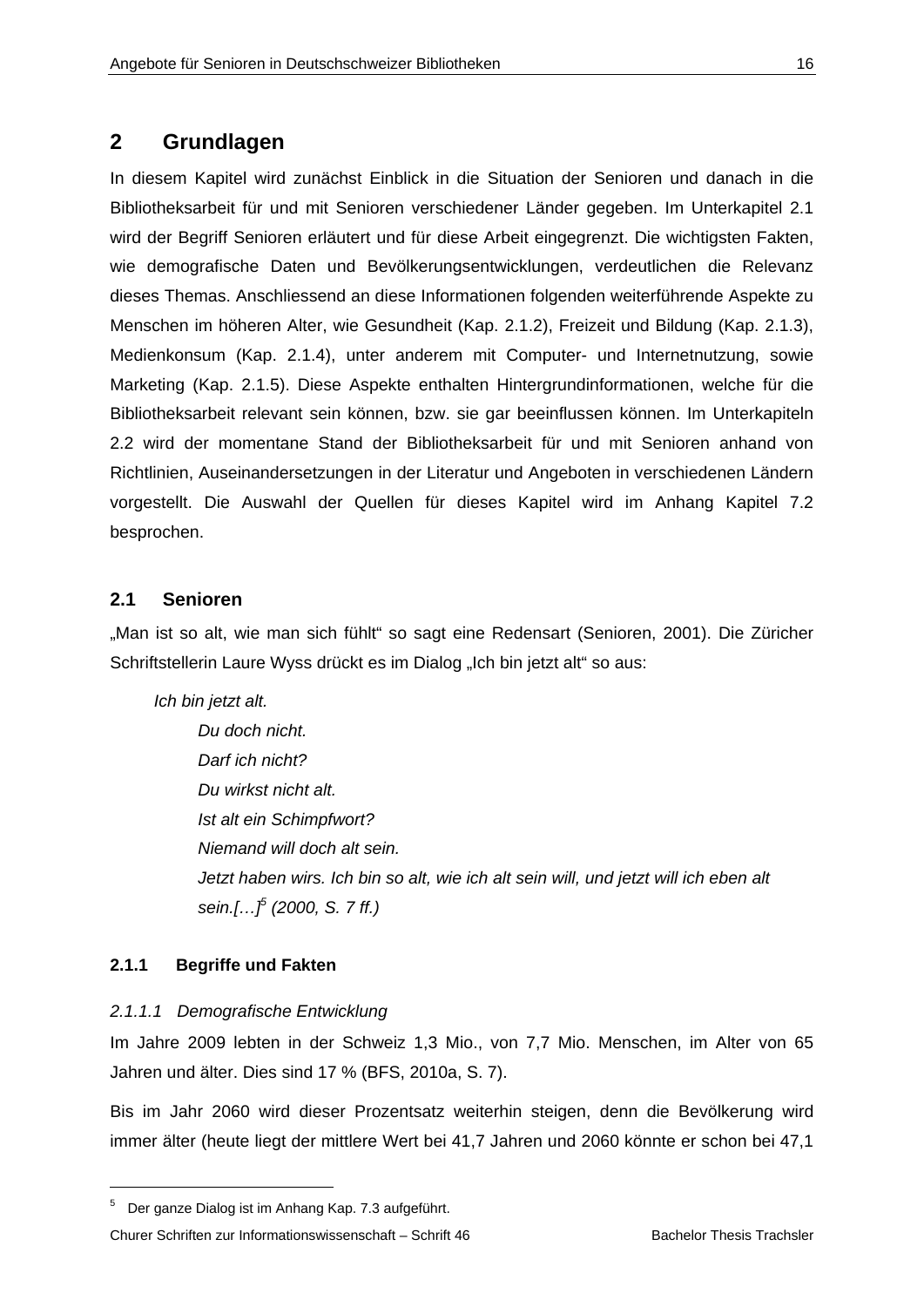Jahren liegen). Diese Entwicklung ist auf die Generationen der Babyboomer<sup>6</sup>, welche in den Jahren 1940 bis 1970 geboren wurden, und die höhere Lebenserwartung zurückzuführen (BFS, 2006, S. 62; BFS, 2010b; BFS, 2010e, S. 22).

#### *2.1.1.2 Alter und Altern*

Die Schweizer Professorin Pasqualina Perrig-Chiello, der Schweizer Soziologe François Höpflinger und der deutsche Gerontologe Andreas Kruse setzen sich mit dem Thema Alter auseinander.

Für Perrig-Chiello & Höpflinger hat Altern mit der Gesellschaft, einem sozialen Schicksal zu tun, nebst dem, dass es auch ein biologischer Prozess ist (primäres Altern). Als soziales Schicksal wird es im sozialgerontologischen Ansatz bezeichnet, da alte Menschen, je nach gesellschaftlichen Verhältnissen, Werthaltungen und Rollen, eine andere Stellung haben. Damit ist Altern, vor dem individuellen Prozess, ein sozialer Aspekt und steht auch in Bezug zu den Vorstellungen zum Alter (Stereotypen) (2009, S. 26 f.). Was bedeutet dies nun?

Altwerden wird wegen des Ideals der Jugendlichkeit bekämpft und Altsein auch heute noch als Defizit empfunden. Diese beiden Faktoren tragen dazu bei, dass in unserer Gesellschaft noch kaum Platz für eine positive Kultur gegenüber alten Menschen vorhanden ist. Dies zeigt sich in den widersprüchlichen Stereotypen zum Alter, welche von allen Altersgruppen geteilt werden. Zum Beispiel werden ältere Menschen sowohl als Verzagte (depressiv, ängstlich, vernachlässigt, einsam), als auch als Golden Ager (aktiv, sozial, unabhängig, glücklich) gesehen (Perrig-Chiello / Höpflinger, 2009, S. 27).

Diese Altersbilder versucht die Gerontologie zu ändern und eine differenzierte Sichtweise der Gesellschaft auf das Alter herzustellen. Denn eigentlich ist bei verschiedenen älteren Menschen ausser dem Alter nichts gemeinsam. Obwohl sie körperlich, psychisch und sozial unterschiedlicher nicht sein können, werden sie als homogene Gruppe betrachtet (Perrig-Chiello / Höpflinger, 2009 S. 27, 29).

Kruse setzt sich mit dem individuellen und kollektiven Altern auseinander. Individuelles Altern beschreibt den Alterungsprozess jedes einzelnen Menschen. Dieser Prozess hängt von den physischen, psychischen, kognitiven und sozialkommunikativen Fähigkeiten ab, sowie den Lebensbedingungen (Bildungsstand, Einkommen, Gesundheit, Wohnbedingungen). Die

-

<sup>&</sup>lt;sup>6</sup> Was hat diese Arbeit mit den Babyboomern zu tun? In der Schweiz war zwischen 1940 und 1970 (mit kurzem Rückgang zwischendurch) die Geburtenrate hoch. Die Vertreter dieser Jahrgänge werden Babyboomer genannt (Perrig-Chiello / Höpflinger, 2009 S. 16). Einige gehören jetzt schon zu den Senioren, andere bald oder erst in 10 bis 20 Jahren. Was sollen Bibliotheken deshalb berücksichtigen? Die Betroffenen selber sehen das Rentenalter als Chance für neue berufliche, familiäre, freundschaftliche oder freizeitorientierte Tätigkeiten. Sie wollen diese Zeit aktiv gestalten. Daneben tragen sie allerdings gesellschaftliche Verantwortung und soziale Verpflichtungen, denn sie sind einerseits länger aktiv, sind kompetent und gesund und sie haben andererseits die demografische Alterung und damit Probleme ausgelöst (Perrig-Chiello / Höpflinger, 2009, S. 21 f.).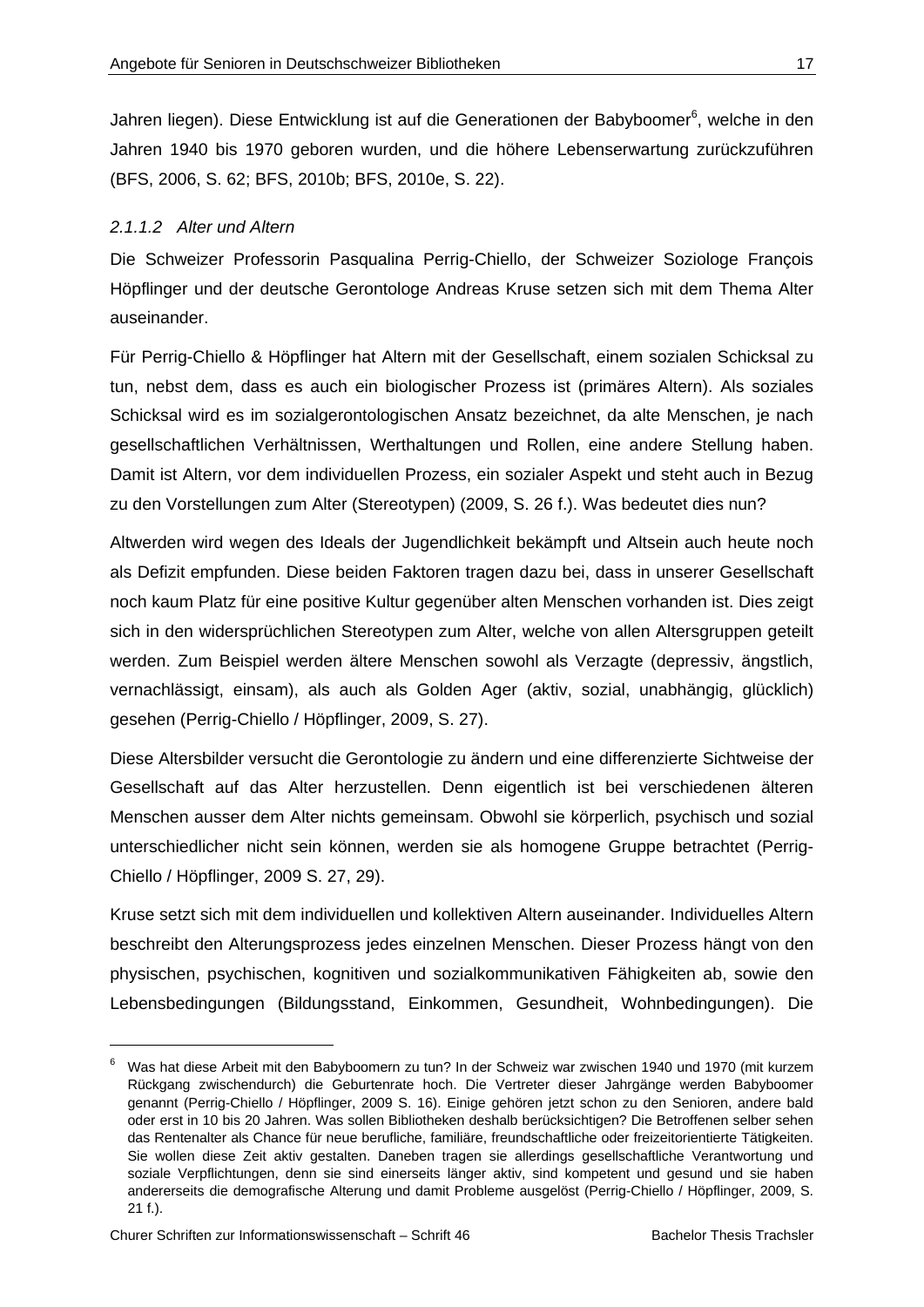steigende Lebenserwartung unserer Gesellschaft wird das kollektive Altern genannt. Dieses hat zwei Seiten: einerseits sind ältere Menschen länger gesund und selbstständig, andererseits steigt der Pflegebedarf im hohen Alter (Kruse, 2007, S. 71 f.). Für diese Arbeit ist jene Seite von Bedeutung, welche besagt, dass ältere Menschen länger gesund und selbstständig sind. Sie können damit länger am kulturellen Leben teilnehmen – im konkreten Fall durch Bibliotheksnutzung.

#### *2.1.1.3 Senioren*

Zunächst einmal soll festgelegt werden, dass die Begriffe Menschen im Rentenalter, Ruhestand oder dritter Lebensabschnitt, Rentner, Pensionäre, ältere bzw. alte Menschen oder Senioren in dieser Arbeit dasselbe meinen (vgl. dazu auch Senioren, 2001).

Die International Federation of Library Associations (IFLA) bezieht sich in ihrem Glossar für Bibliotheksbenutzer mit speziellen Bedürfnissen bei der Definition von "älteren Menschen" auf diejenige der Weltgesundheitsorganisation (WHO) (Panella, 2009, S. 13). Die WHO beschreibt, dass es in jedem Land anders ist, ab wann eine Person zu den älteren Menschen zählt und dies oft in Bezug zum Ruhestandsalter steht (World Health Organization [WHO], 2004, S. 8, 42). In der Schweiz liegt das durchschnittliche Rentenalter bei den Männern (Jahrgang 1932-1940) bei 63.3 und bei den Frauen (Jahrgang 1932-1940) bei 61.5 (BFS, 2007, S. 5).



Abbildung 1: Durchschnittliches Alter bei Ruhestandsbeginn der Jahrgänge 1932 bis 1941 getrennt nach Geschlecht (BFS, 2007, S. 29).

"Das gesetzliche Rentenalter liegt seit dem 1. Januar 2005 sowohl in der AHV als auch in der beruflichen Vorsorge bei 65 Jahren für Männer und 64 Jahren für Frauen" (Brechbühl,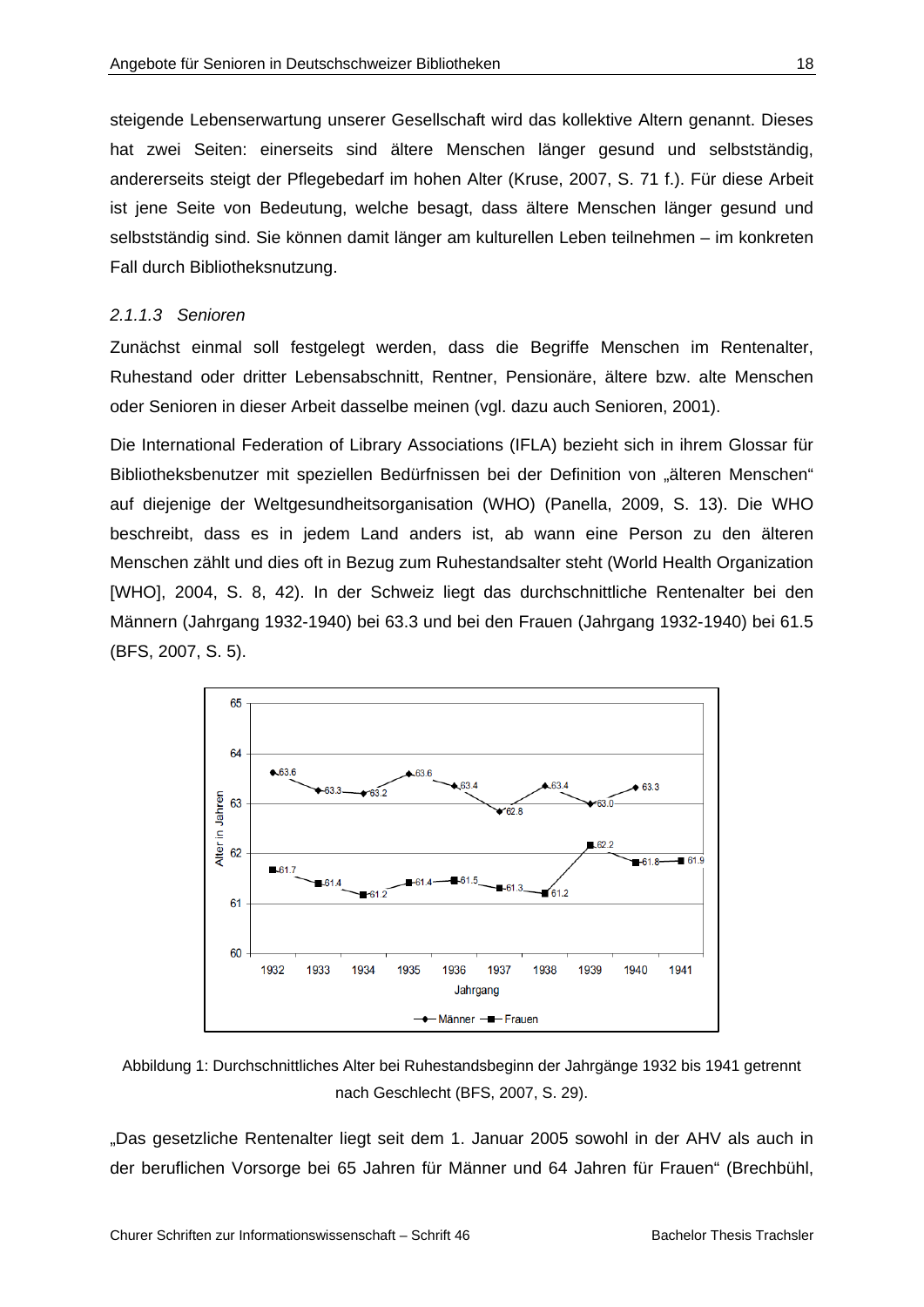2005, S. 4). Sowohl Männer als auch Frauen können die AHV entweder zwei Jahre vorbeziehen oder um höchstens fünf Jahre aufschieben (Brechbühl, 2005, S. 4).

Ein Senior wird in dieser Arbeit als Pensionär im Alter zwischen 60 und 80 Jahren (drittes Lebensalter) festgelegt. Zur Altersgrenze von 60 bis 80 Jahren ist anzumerken, dass sie nicht in allen verwendeten Quellen so gesetzt wird. Andere Altersgrenzen sind bspw. 50plus oder 55plus. Wenn dort ein Angebot ebenso für 60- bis 80-Jährige relevant ist, wird es auch beschrieben. Bei der Umfrage und den Ergebnissen (Kap. 0, 4 und 5) jedoch gilt diese Definition.

Die Altersgrenze wurde aufgrund folgender Ausführungen gewählt.

In der Gerontologie trägt die körperliche Gesundheit dazu bei, dass zwischen einem "dritten" und einem "vierten" Lebensalter unterschieden wird (Kruse, 2007, S. 12 f.). Die Charakteristiken sind:

|                                   | <b>Drittes Lebensalter</b><br>$($ = vitales Lebensalter <sup>7</sup> )                                  | <b>Viertes Lebensalter</b>                                                                                                                                |
|-----------------------------------|---------------------------------------------------------------------------------------------------------|-----------------------------------------------------------------------------------------------------------------------------------------------------------|
| <b>Alter</b>                      | 60 bis 80 Jahre                                                                                         | Ab 80 Jahre                                                                                                                                               |
| Körperliche<br>Leistungsfähigkeit | Durch die Medizin wird die<br>körperliche Leistungsfähigkeit in<br>den Industriestaaten<br>kompensiert. | Der Organismus ist anfälliger auf<br>Erkrankungen.                                                                                                        |
| Geistige<br>Leistungsfähigkeit    | Durch die Medizin wird die<br>geistige Leistungsfähigkeit in den<br>Industriestaaten kompensiert.       | Da das Zentralnervensystem verletzbarer<br>ist, verlangsamt sich die<br>Informationsverarbeitung. Zudem ist sie<br>auch ungenauer und störungsanfälliger. |
| Psychologische<br>Verfassung      |                                                                                                         | Da das Zentralnervensystem verletzbarer<br>ist, nehmen psychoorganische<br>Erkrankungen zu (vor allem Demenz).                                            |
| Hilfe- und<br>Pflegebedürftigkeit |                                                                                                         | Das Risiko der Hilfe- und<br>Pflegebedürftigkeit ist erhöht.                                                                                              |
| Soziale Kontakte                  | $\blacksquare$                                                                                          | Kontakte werden weniger, nahestehende<br>Personen sterben. Die Gefahr der<br>Vereinsamung nimmt zu.                                                       |

| Tabelle 1: Unterschied des dritten und vierten Lebensalters (Kruse, 2007, S. 12 f.). |  |
|--------------------------------------------------------------------------------------|--|
|                                                                                      |  |

-

Churer Schriften zur Informationswissenschaft – Schrift 46 Bachelor Thesis Trachsler

<sup>&</sup>lt;sup>7</sup> Mündliche Auskunft von Lisa Wyss, 28.04.2010.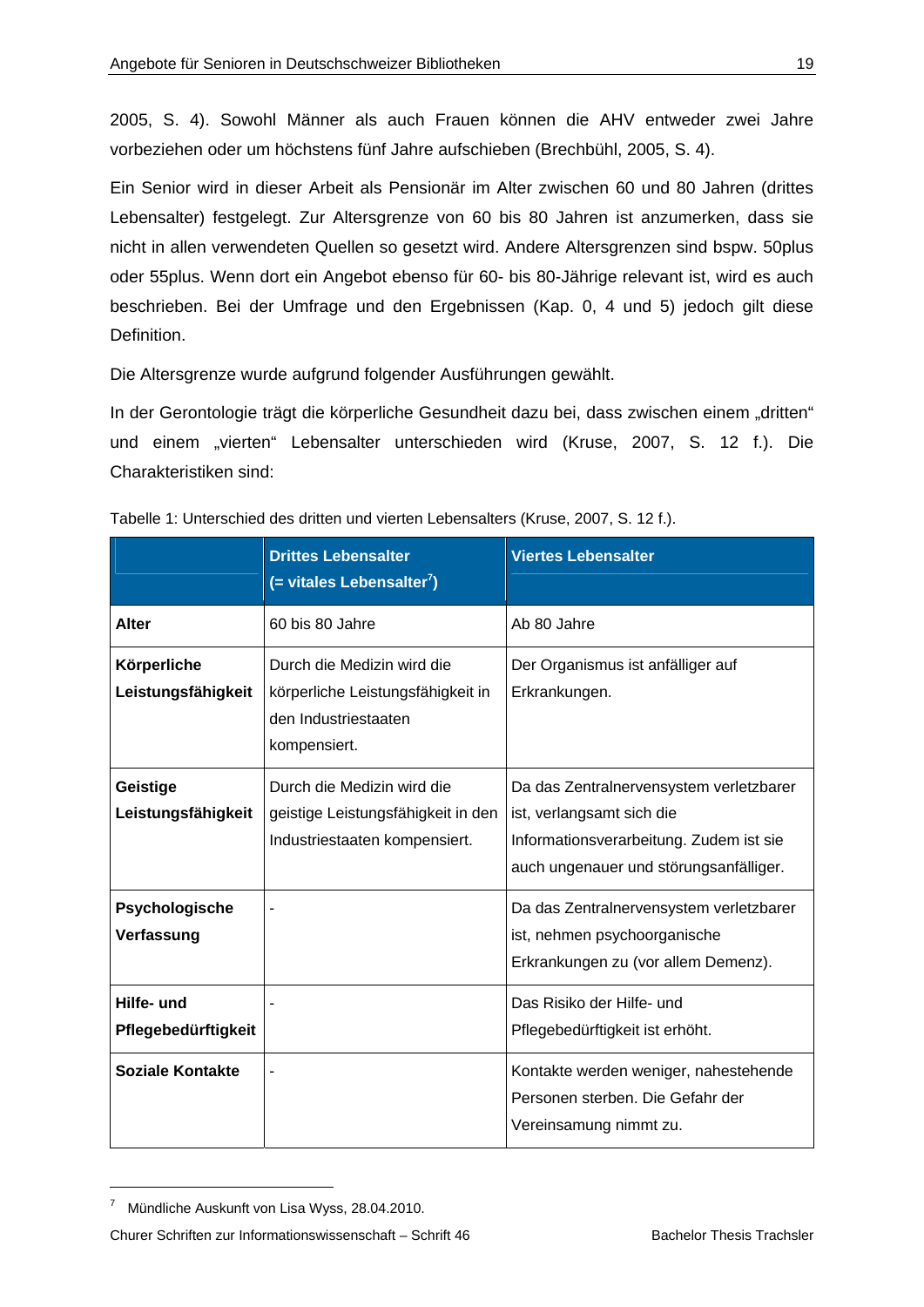| Lebensalltag | Freiheit, da die Verpflichtungen | Herausforderungen und Verluste steigen |  |  |  |
|--------------|----------------------------------|----------------------------------------|--|--|--|
|              | in Beruf und Familie weniger     |                                        |  |  |  |
|              | werden                           |                                        |  |  |  |

Es gibt jedoch auch in derselben Altersgruppe grosse Unterschiede, was die körperliche und psychologische Verfassung sowie die sozialen und materiellen Umstände eines älteren Menschen betrifft (Kurse, 2007, S. 13). Dies macht den Umgang mit den Senioren im dritten Lebensalter als eine Zielgruppe nicht einfach.

Diese Arbeit konzentriert sich auf das dritte Lebensalter (60 bis 80 Jahre), da diese Menschen noch alltagsgewandt und mobil, sowie körperlich und geistig fit sind und somit noch selber in die Bibliothek kommen können. In die Verantwortlichkeit der Bibliothek gegenüber Menschen im dritten Lebensalter gehören fünf Aspekte, welche in der Bibliothek selber geboten werden können: räumliche Ausstattung, Sammlung / Bestand, Dienstleistungen, Programmarbeit, sowie Freiwilligenarbeit. Ausgeschlossen werden Leistungen für Kranke mit fortgeschrittener Demenz oder Dienste wie bspw. Haus- / Heimlieferdienst. Diese Dienstleistungen gehören zur sozialen Bibliotheksarbeit bzw. zu den "Library Services to People with Special Needs" (Deutscher Bibliotheksverband, 2010b; Sommeregger, 2010, S. 2 und IFLA, 2009).

In den nachfolgenden Unterkapiteln wird die Situation von Senioren näher erläutert. Dabei werden jene Aspekte angesprochen, welche für die seniorenfreundliche Bibliotheksarbeit relevant sind und beachtet werden sollten.

#### **2.1.2 Gesundheit**

Auf gesundheitliche Einschränkungen im Alter wird nur im Zusammenhang mit Bibliotheksangeboten eingegangen. Deshalb wird nach einer allgemeinen Einführung kurz auf Sehschwächen, Gehör, Gehbehinderung und Gehirnleistungen eingegangen.

Altern ist keine Krankheit, es ist ein biologischer Prozess und nennt sich primäres Altern (Kruse, 2007, S. 13; Perrig-Chiello / Höpflinger, 2009, S. 26). Es wird zwischen Altern und Krankheit unterschieden. Das Altern betrifft alle Lebewesen und ist unabhängig von Umweltfaktoren, ganz im Gegensatz zu einem Krankheitsprozess, welcher sowohl von genetischen, als auch von Umweltfaktoren beeinflusst wird. Krankheiten lassen sich oft therapieren und die Schäden sind z.T. auch reversibel. Das Altern ist ein Prozess, der fortschreitet. Die Einschränkungen nehmen zu und sind selten therapierbar (Kruse, 2007, S. 14). Es ist nicht immer möglich Alterns- und Krankheitsprozesse voneinander zu isolieren. Der Alternsprozess bedingt, dass ab dem 31. Lebensjahr ein höheres Risiko für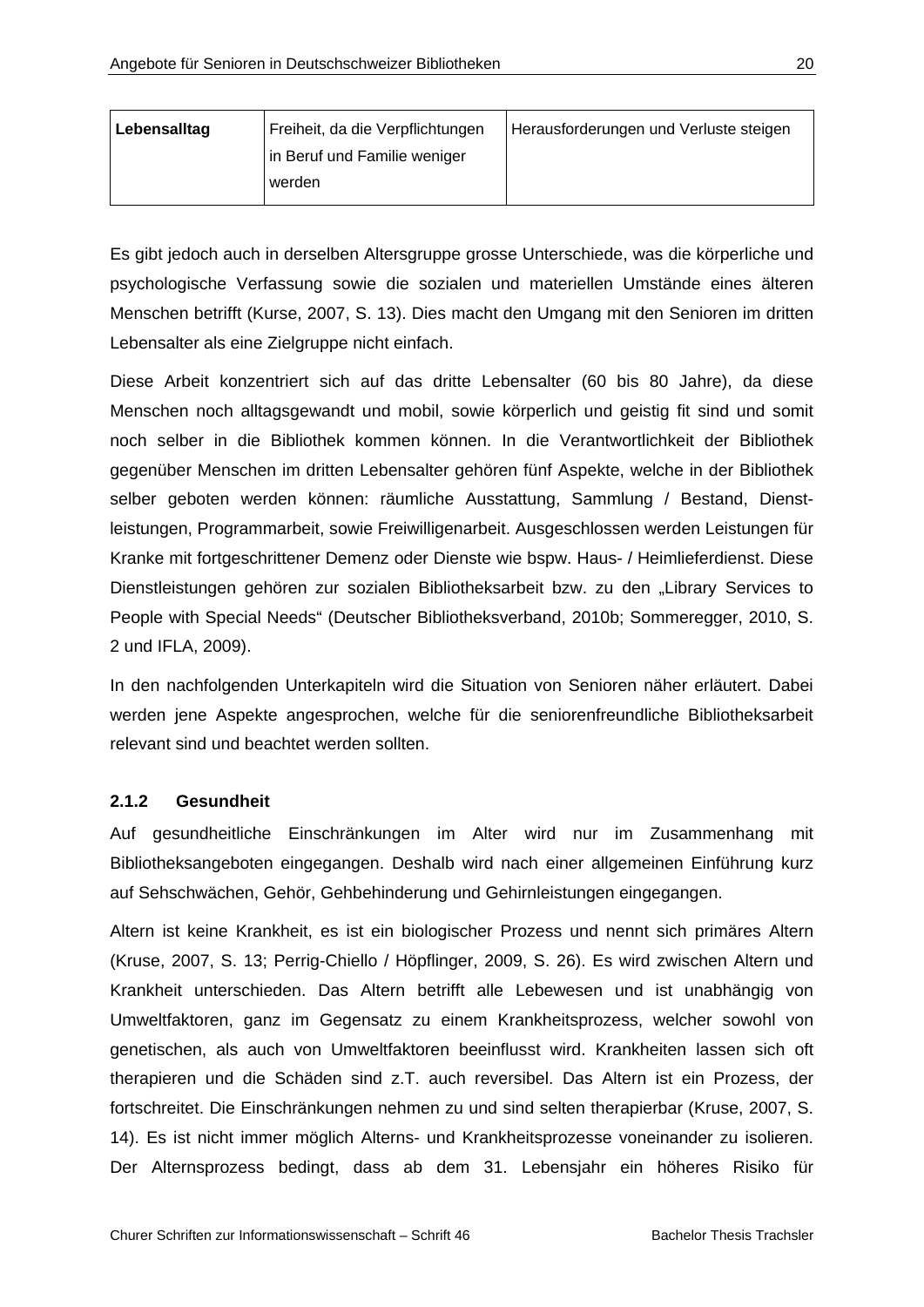Erkrankungen bestehen. Alternsprozesse müssen aber nicht Ursache einer Erkrankung sein (Kruse, 2007, S. 14).

#### *2.1.2.1 Allgemeiner Gesundheitszustand*

Wie die Ausführungen in Tabelle 1 (siehe Kap. 2.1.1.3) zeigen, ist der gesundheitliche Zustand im 3. Lebensalter dank der Medizin relativ gut.



Abbildung 2: Guter bis sehr guter selbst wahrgenommener Gesundheitszustand, nach Altersgruppen und Geschlecht (BFS / Eidgenössisches Departement des Innern [EDI], 2008, S. 4).

Da die Gesundheit objektiv nur schwer zu erfassen ist, ist der subjektiv wahrgenommene Gesundheitszustand ein solider Behelf (BFS, 2000, S. 30). Die Schweizerische Gesundheitsbefragung 2007 zeigt (vgl. Abbildung 2), wie der als gut bis sehr gut wahrgenommene Gesundheitszustand mit dem Alter kontinuierlich abnimmt (BFS / EDI, 2008, S. 4).

#### *2.1.2.2 Seh-, Hör- und Gehbehinderung*

Häufige Einschränkungen im Alter sind Seh- und Hörstörungen (BFS, 2000, S. 30). Abbildung 3 zeigt die Zunahme dieser körperlichen Beschwerden mit dem Alter. Dabei wird unter Sehbehinderung in diesem Zusammenhang Schwierigkeiten beim Lesen einer Zeitung oder eines Buches verstanden und Hörbehinderung bedeutet, Schwierigkeiten einem Gespräch zu folgen. Bei der Gehbehinderung wird gemessen, wie viele Personen noch max. 200 Meter gehen können. Auf ADL wird hier nicht näher eingegangen, da es sich um Einschränkungen von Tätigkeiten des Alltags handelt, wie an- / ausziehen (BFS, 2005, S. 88).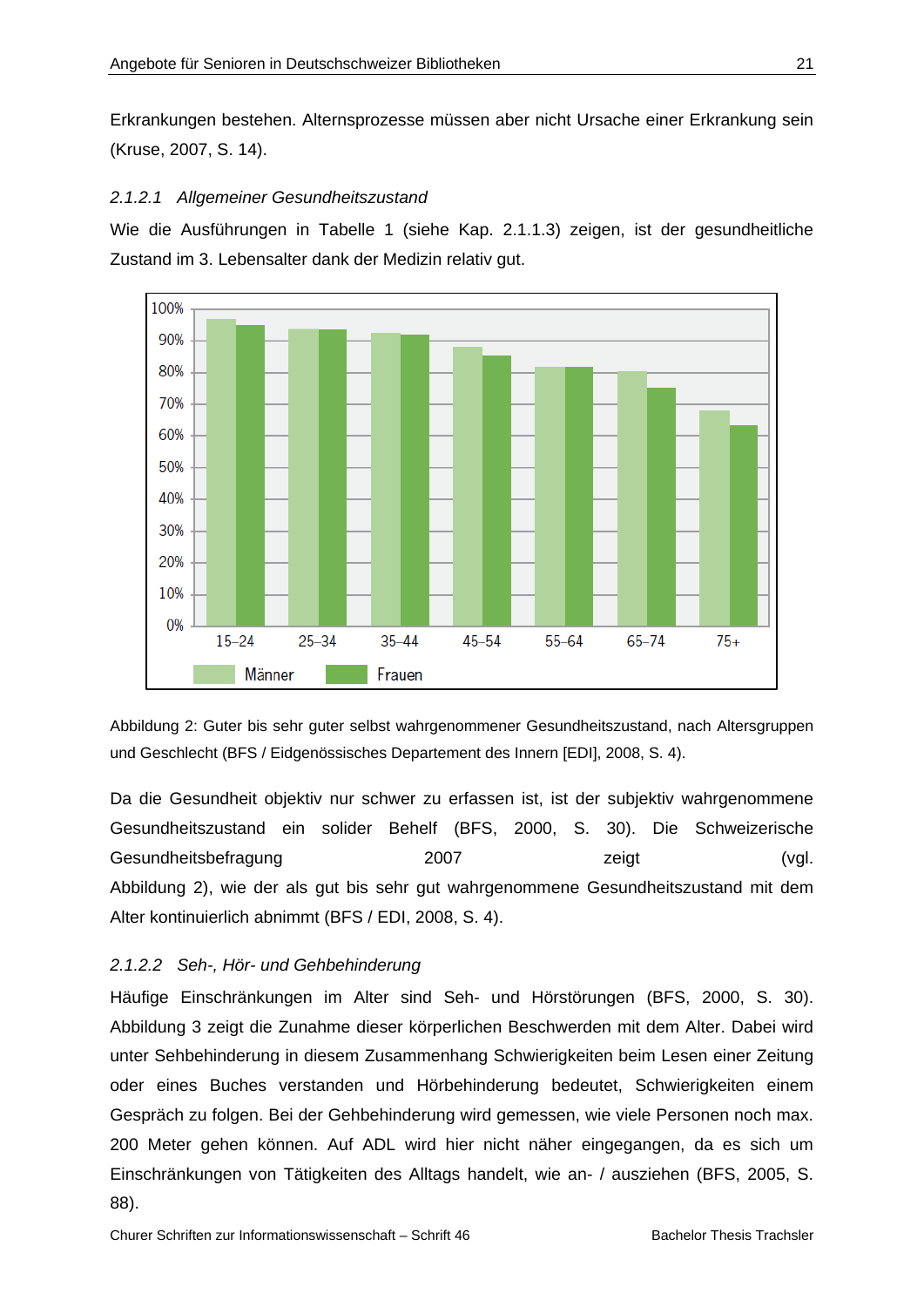

Abbildung 3: Anteil ältere Personen mit Geh-, Seh-, Hörbehinderungen und Aktivitätseinschränkungen (=ADL) nach Alter (65-74 Jahre = hellgrauer Balken, 74plus = dunkelgrauer Balken) und Geschlecht (BFS, 2005, S. 88).

Schwabe erläutert, welche Auswirkungen Hör- und Sehschwäche auf das Lernen haben, d.h. wenn ältere Menschen etwas verarbeiten oder aufnehmen müssen. Zum Beispiel ist es für Menschen mit Hörgeräten bei Kursen oder Veranstaltungen wichtig, dass Raumgeräusche (Lüfter und Festplatten von Rechnern) oder Nebengeräusche wie Flüstern so stark wie möglich reduziert sind. Ausserdem ist es für Hörbehinderte wichtig zu wissen, ob Mikrofone benutzt werden, dass deutlich gesprochen wird und immer gegen das Publikum (2006a, S. 777 f.). Beim Sehvermögen sollte nebst der abnehmenden Sehschärfe (ein gesunder 80- Jähriger hat bereits ca. 50% verloren) auf den höheren Lichtbedarf, die Blendung und die Farben geachtet werden. Ältere Personen können nicht mehr alle Farben und Farbkontraste gleich gut unterscheiden (Schwabe, 2006a, S. 778). Deshalb ist es wichtig, dass, neben den Angeboten an Grossdruckbüchern oder Hörbüchern, auch die Homepage<sup>8</sup> und die Computer in der Bibliothek Seheinschränkungen (und Hörstörungen) auffangen können.

#### *2.1.2.3 Geistige Gesundheit*

-

Im Alter sind die gleichen geistigen Leistungen möglich, wie bei jüngeren Generationen (Schwabe, 2006a, S. 779). Unterschiede bestehen individuell und weniger aufgrund eines altersbedingten Abbaus. Diese individuellen Unterschiede nehmen mit dem Alter zu (Kohli, 2004, S. 17; Reischies / Lindenberger, 1996, S. 541-377). Ein Unterschied zwischen Jung und Alte besteht allerdings in der Geschwindigkeit. Die kognitiven Prozesse sind langsamer und die Wahrnehmungsgeschwindigkeit nimmt ab (Schwabe, 2006a, S. 799). Dies steht im

<sup>8</sup> Schweizerische Informationsseite zu Webusability (barrierefreies Webdesign) unter http://www.access-forall.ch/ (25.07.2010) mit Hinweisen zu den internationalen Richtlinien und Gesetzen in der Schweiz, der Schweizerische Accessebility-Studie 2007 zur Zugänglichkeit von Schweizer Websites des Gemeinwesens für Menschen mit Behinderung und weiteren Informationen.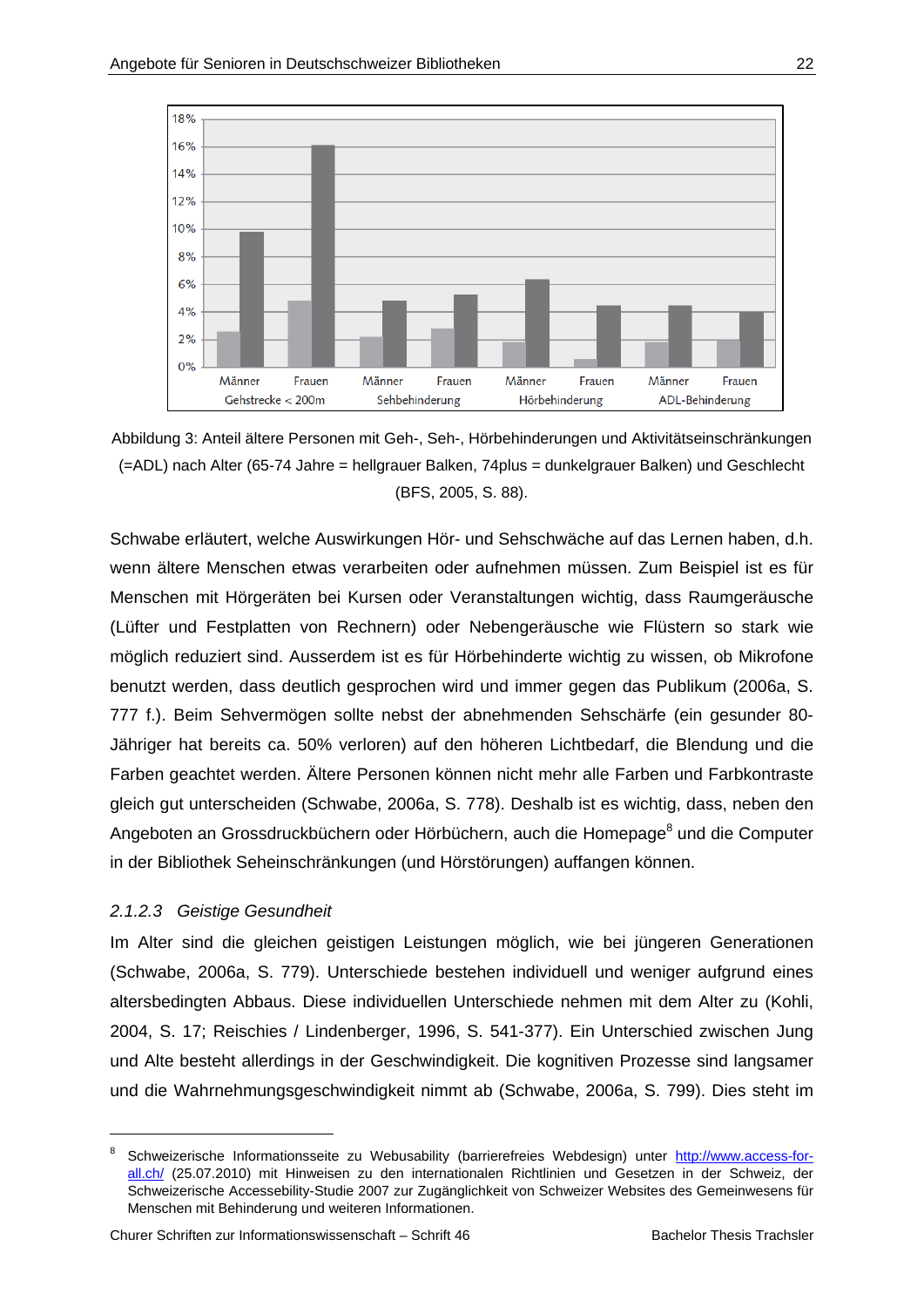Zusammenhang mit der veränderten Gedächtnisleistung. Bereits Personen ab 45 Jahren bemerken, dass diese nachlassen (Perrig-Chiello / Höpflinger, 2009, S. 104). Laut Perrig-Chiello et al. sind gewisse Gedächtnisfunktionen alterungsanfällig, neben der Wahrnehmungsgeschwindigkeit (Reaktionszeit) auch das Arbeitsgedächtnis, das explizite Gedächtnis, das "Multi-tasking", freie Wiedererkennung (Erinnerungsleistungen), sowie die Verarbeitungsgeschwindigkeit und -kapazität. Was allerdings bis ins hohe Alter relativ unbeschadet erhalten bleiben kann, sind das semantische Langzeitgedächtnis und die kristalline Intelligenz (Wortschatz und Weltwissen) (1999, zit. in: Perrig-Chiello / Höpflinger, 2009, S. 104). Ältere Menschen brauchen mehr Zeit, um Informationen aufzunehmen und zu verarbeiten (Schwabe, 2006a, S. 778). Ob Gedächtnistraining mittels Computerprogrammen dieser Entwicklung entgegenwirken kann, ist bisher noch nicht belegt. Es fehlt der Nachweis, ob Gelerntes auch im Alltag nützlich ist. Zu den wenigen Programmen, welche Erfolg bringen, gehört BrainTwister. Forscher an der Universität Bern haben dies untersucht (Perrig-Chiello / Höpflinger, 2009, S. 107).

#### **2.1.3 Freizeit & Bildung**

Charakteristisch für das dritte Lebensalter ist, aus sozialer Sicht, der Austritt aus dem Beruf und der damit einhergehende Verlust der sozialen Rolle in der Berufswelt. Gleichzeitig führt dieser Austritt auch zu Gewinn. Gewinn von Zeit, welche als "späte Freiheit" empfunden werden kann (Kurse, 2007, S. 9 f.). Mit welchen Tätigkeiten füllen Senioren in der Schweiz diese Zeit? Wie viele Personen lesen oder betätigen sich ehrenamtlich?

#### *2.1.3.1 Freizeitbeschäftigung Lesen*

Gemäss Perrig-Chiello & Höpflinger ist Lesen neben Entspannen, Fernsehen, Gartenarbeit, Werken oder Hausarbeit eine häufige häusliche Tätigkeit, wenn ältere Menschen befragt werden. Im Vordergrund bei vielen gesunden Rentner stehen die Natur erleben, Reisen, sowie Haus und Garten. Wichtig zu wissen ist allerdings, dass sich das Freizeitverhalten nach der Pensionierung häufig wenig ändert. Die Babyboomer werden deshalb eine aktive Generation sein (2009, S.50 f.).

Ist es eine Chance für Bibliotheken, dass Senioren gerne lesen? In einer gesamtschweizerischen Umfrage des BFS mit Unterstützung des Bundesamtes für Kultur im Jahre 2008 über das Kulturverhalten der ständigen Wohnbevölkerung wurde auch das Lesen erhoben. Es wurden 4300 zufällig gewählte Personen ab dem 15 Lebensjahr befragt. Über die Verteilung auf die Altersgruppen wurden leider keine Aussage gemacht (BFS / EDI, 2010, S. 2, 18). Die Ergebnisse geben interessante Einblicke in die Bibliotheksbenutzung älterer Menschen ab 60 Jahren. 25% der befragten 60-Jährigen nutzen Bibliotheken, dies sind deutlich weniger als bei den unter 30-Jährigen mit 60% und den 30-44-Jährigen mit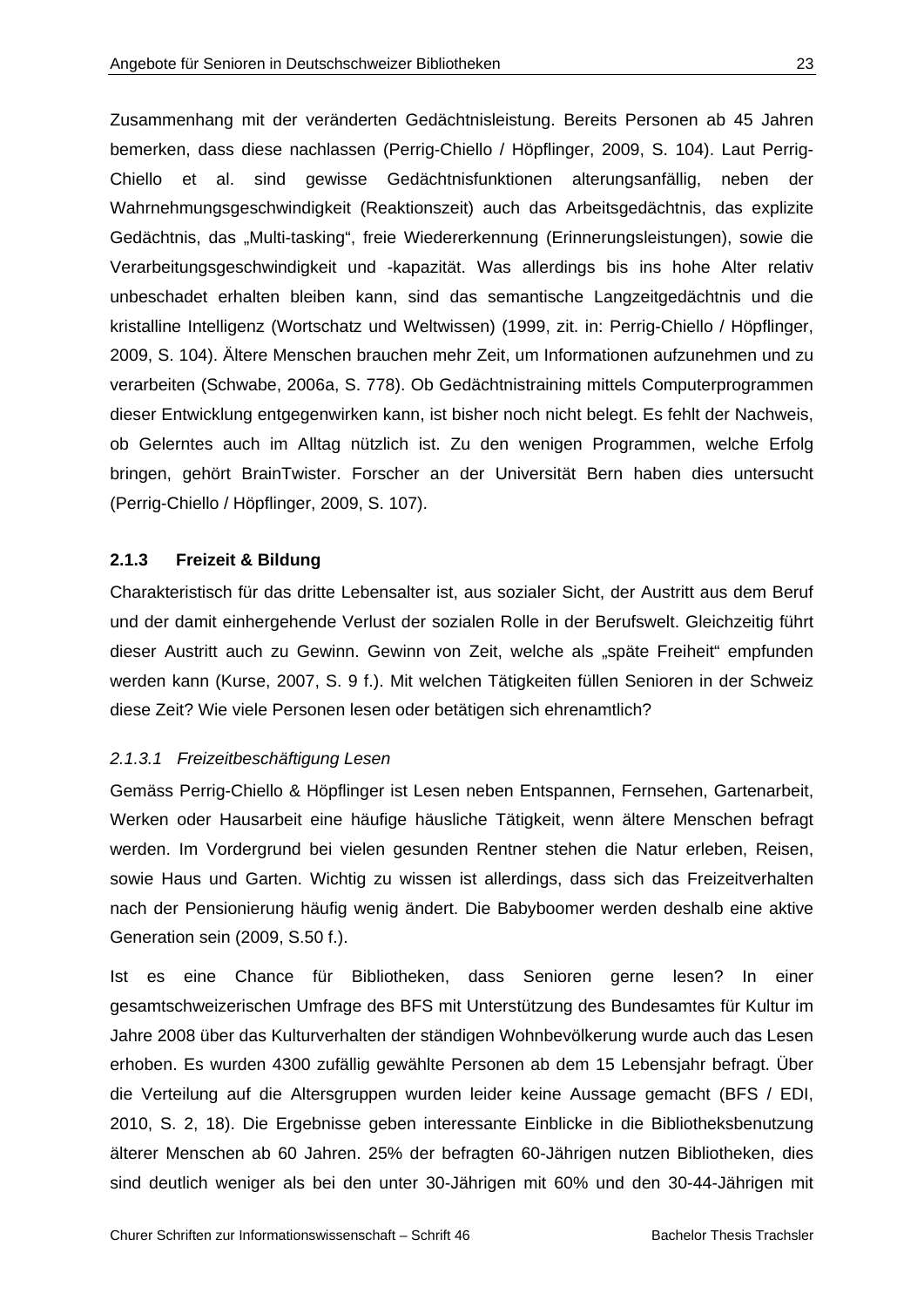47%. Personen ab 60 Jahren nutzen die Bibliothek zu 23% zu privaten Zwecken und zu 4% für Ausbildung und Beruf. Über alle Altersgruppen hinweg haben mehr Frauen die Bibliothek genutzt als Männer. Die Bibliothek wird ausserdem vermehrt genutzt (unabhängig vom Zweck), je höher die Ausbildung ist. Zwischen den verschiedenen Sprachen und Nationalitäten gibt es keine signifikanten Unterschiede (ebd., S. 15 f.).

Es zeigt sich ausserdem, dass "Nichtnutzer sein" nicht gleich Nichtleser bedeutet. Denn 46% der Senioren lesen, gehen aber nicht in die Bibliothek. Lediglich 23% der Befragten 60- Jährigen sind Leser und Bibliotheksbenutzer (ebd., S. 17). Interessant wäre nun zu erfahren, warum dies so ist. Darüber macht die Umfrage allerdings keine Aussage. Eine mögliche Erklärung wäre, dass die Gewohnheiten oft bleiben. Das bedeutet, dass jene, die gelesen haben, auch weiterhin lesen werden und jene, welche die Bibliothek besucht haben, werden das auch weiterhin (Mündliche Auskunft von Lisa Wyss, 28.04.2010). Welche Medien Senioren lesen, wird im Kapitel 2.1.4 zur Mediennutzung vertieft. Im Kapitel 4.7.1 wird mehr über die Bibliotheksbenutzung der Senioren in öffentlichen Bibliotheken der Deutschschweiz erwähnt.

#### *2.1.3.2 Freiwilligenarbeit*

Die freiwillige ehrenamtliche Arbeit erlebt einen Aufschwung. In der formellen Freiwilligenarbeit (in einem Verein oder einer anderen Organisation) engagieren sich 25% der 55- bis 64-Jährigen, 21% der 65- bis 74-Jährigen und 11% der Personen ab 75 Jahren, bei den 40- bis 54-Jährigen sind es sogar 29%. Bei der informellen Freiwilligenarbeit (ohne Organisationsstruktur, z.B. Nachbarschaftshilfe, Hüten fremder Kinder, Begleitung alter Menschen) haben dann allerdings die 65- bis 74-Jährigen mit 31% die Nase vorn. Personen im Alter von 55 – 65 Jahren engagieren sich zu 25% und jene im Alter von 75 Jahren und mehr zu 15%. Diese Daten hat das BFS bei der Schweizerischen Arbeitskräfteerhebung 2007 erhoben (BFS, 2007, zit. in: Perrig-Chiello / Höpflinger, 2009, S. 53, 55). Für Bibliotheken sind die Zahlen zur formellen Freiwilligenarbeit von Interesse. Wenn sie auch tiefer sind als beim informellen Engagement, so zeigen sie, dass ältere Menschen sich ehrenamtlich engagieren. Allerdings sollten Bibliotheken dann beachten, dass sie die Gestaltungsspielräume älterer freiwillig arbeitender Menschen fördern, Grundlage zur Selbsthilfe sind und nicht nur die Interessen der Bibliothek berücksichtigen, sondern auch jene der Ehrenamtlichen (vgl. dazu Perrig-Chiello / Höpflinger, 2009, S. 56). Damit Freiwillige nicht ausgenutzt werden, hat die Dachorganisation Benevol Standards entwickelt und Kalbermatten, Leiter des Kompetenzzentrums Gerontologie an der Berner Fachhochschule, empfiehlt ein Alterskonzept aufzustellen (Stocker, 2009, S. o.A.). Von der freiwilligen Tätigkeit älterer Personen profitiert nicht nur die Organisation. Ehrenamtliche Arbeit kann die soziale Integration, die psychische Gesundheit und die Sinnfindung im Alter verbessern. Ein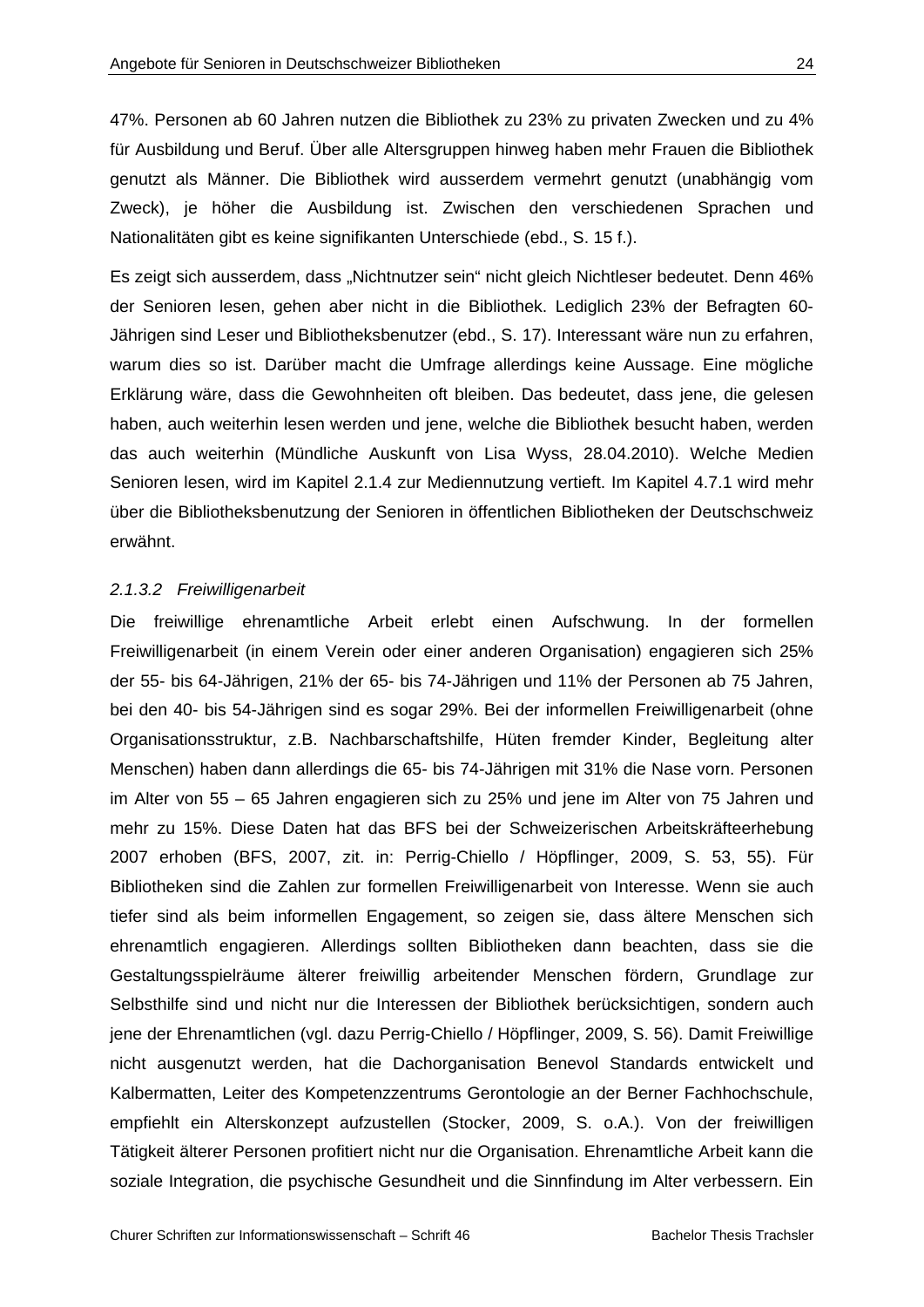zufriedenstellendes Ergebnis aus der Freiwilligenarbeit ziehen allerdings nur diejenigen Senioren, welche wirtschaftlich abgesichert sind und soziale Voraussetzungen mitbringen (Perrig-Chiello / Höpflinger, 2009, S. 55).

#### *2.1.3.3 Bildung*

Zum Tätigkeitsmuster nach der Pensionierung gehört auch Bildung. Allerdings gilt, was Kultur und Bildung betrifft, dass die Gewohnheiten von früher fortgesetzt werden und Theater, Ausstellungen oder Bildungskurse nur selten besucht werden, wenn dies früher auch nicht gemacht wurde (Perrig-Chiello / Höpflinger, 2009, S. 51). Mit dem lebenslangen Lernen, wird dem ständigen Wandel begegnet, und es ist deswegen auch Teil des Lebens von Senioren, damit sie das Altern bewältigen können und gleichzeitig Geselligkeit, soziale Integration und strukturierte Tätigkeit erleben. Es geht darum, dem Leben Sinn zu geben und tritt bspw. als Training kognitiver Fähigkeiten, erlernen neuer Sprachen oder Erfahrungsverarbeitung durch Biografiearbeit auf (Perrig-Chiello / Höpflinger, 2009, S. 56). Neben Sinngebung, Persönlichkeitsentwicklung und Förderung der geistigen und psychischen Fähigkeiten hat Bildung im Alter gemäss Kalbermatten weitere Ziele:

- kontinuierliche Erwachsenenbildung, um die Veränderungen in Gesellschaft und Alltag (bspw. neue Technologien oder Informationsveranstaltungen zu Veränderungen in Politik, Medizin oder Wissenschaft) zu erfahren,
- selbstständige Lebensgestaltung mittels Kochkursen, Informationen zu Sicherheit im Haushalt oder Verkehr, Übungen zur Sturzprävention usw. fördern und damit auch die Lebensqualität,
- sich mit den eigenen Anliegen (Selbsthilfe, soziales Engagement) beschäftigen und
- die soziale Kompetenz fördern (Erfahrungsaustausch, Kurse im Umgang mit Demenzkranken, Informationen zur Angehörigenpflege, usw.) (2004, zit. in: Perrig-Chiello / Höpflinger, 2009, S. 56 f.).

Für Bibliotheken kann dies in Bezug auf Bestand / Sammlung, Vorträge, Kurse oder Informationsveranstaltungen relevant sein. Konkrete Beispiele sind im Kap. 2.2 und im Anhang Kap. **Fehler! Verweisquelle konnte nicht gefunden werden.** beschrieben.

In der Schweiz wird die Bibliothek nicht als Veranstalter für Bildungsangebote wahrgenommen. Dies zeigt die Erhebung bei älteren Personen ab 50 aus 3 Kantonen von Hartmann zum Thema Bildung und Bewegung in der Lebensgestaltung von Menschen ab 50. Darin erwähnt Hartmann als Veranstalter von Bildungsangeboten Vereine, Seniorenuniversitäten, Kirchgemeinden, Volkshochschulen, Pro Senectute und Migros Klubschulen (2007, S. 75 f., 101).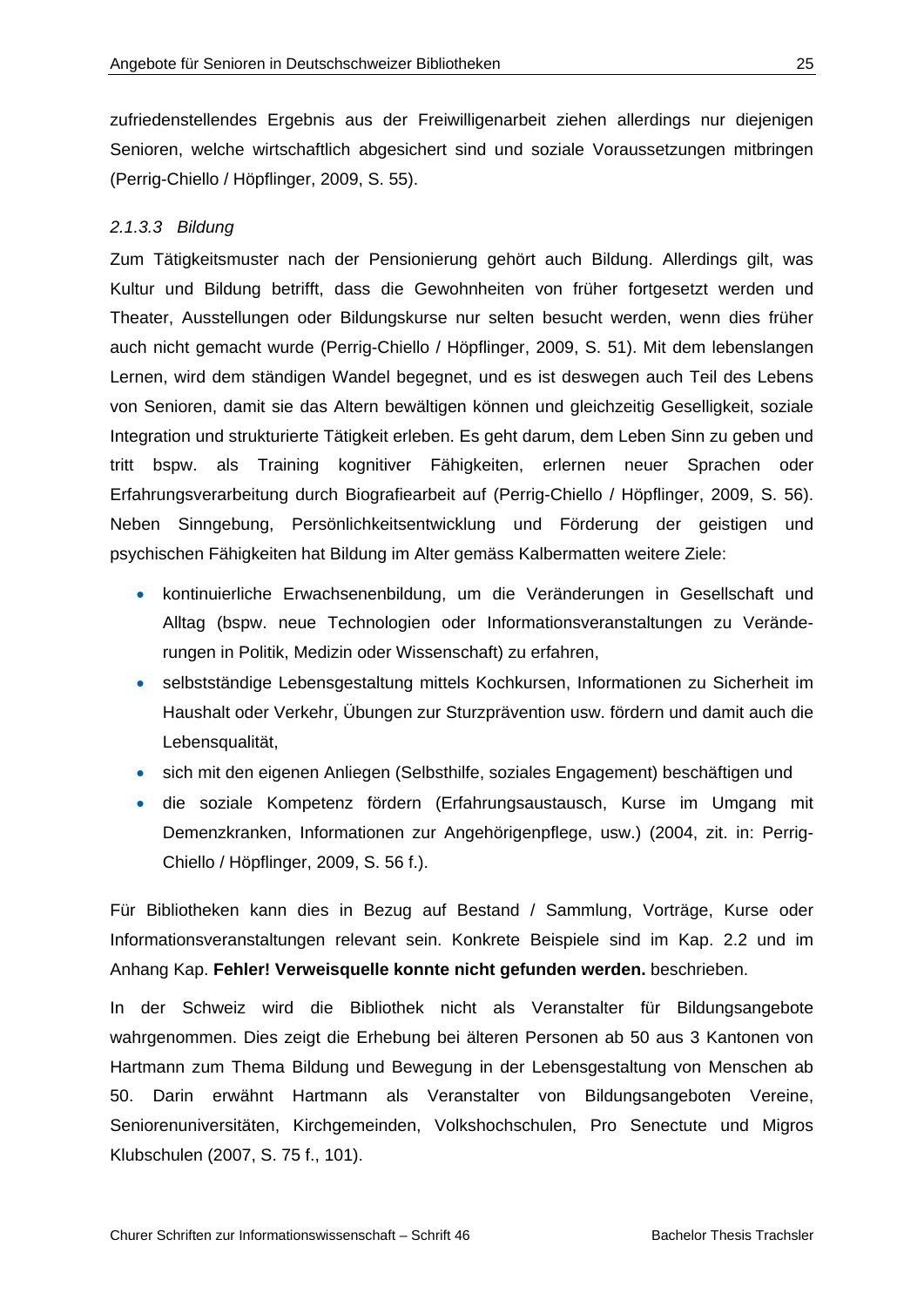Personen, welche in ihrem Leben selten Lernen mussten, sind weniger motiviert und brauchen Lernhilfen. Daher werden Bildungsangebote eher von Personen mit hohem Bildungsniveau besucht. Formelle Bildung, wie Kurse genannt werden, werden erst von wenigen beachtet, was sich allerdings mit den älteren Menschen aus der Babyboomer-Generation langsam ändern wird. Kurse sind nicht die einzige Möglichkeit im Alter zu lernen. Informelle Weiterbildung durch Lesen, Reisen und Gespräche werden gegenwärtig häufig genutzt (Perrig-Chiello / Höpflinger, 2009, S. 58).

#### **2.1.4 Mediennutzung**

Bibliotheken bieten verschieden Medien zur Ausleihe an. Es ist sinnvoll zu wissen, welche Medien von Senioren oft genutzt werden. In diesem Abschnitt wird daher die Mediennutzung von Senioren besprochen, mit Schwerpunkt Lesen (Bücher, Zeitschrift, Zeitung, Comic) sowie Computer / Internet. Am Rande werden auch die Themen Hörbücher, Musik-CD, Spielfilm / Video (DVD) und Spiele im Alter angesprochen. Auf Fernseh- und Radionutzung wird nicht eingegangen.

#### *2.1.4.1 Leseverhalten*

Zwei Studien geben Auskunft über das Leseverhalten von älteren Menschen in der Schweiz. In der Univox-Studie "Kommunikation & Medien" des Forschungsinstituts gfs-Zürich wurden im November 2009 718 Personen (25% aus der Westschweiz, 75% aus der Deutschschweiz und 17% (122 Personen) sind 65- bis 99-Jährig) zur Mediennutzung von Fernsehen, Zeitung, Radio, Zeitschrift, Büchern, Video und Internet interviewt (gfs-Zürich, 2010a, Methodischer Steckbrief, gfs-Zürich, 2010b, S. 1 ff.). Im Folgenden werden die Ergebnisse der 65- bis 99- Jährigen näher betrachtet.

Ältere Menschen lesen eher Zeitung als Bücher (gfs-Zürich, 2010a, S. II). Mit 65% der befragten 65- bis 99-Jährigen, welche die Tageszeitung (ausser Pendlerzeitung) täglich lesen, liegt die tägliche Nutzung dieser Altersgruppe weit über den anderen (gfs-Zürich, 2010b, S. 7). Auch im täglichen Lesen von Zeitschriften liegt diese Altersgruppe mit 27% vorne (ebd., S. 8). Hingegen liegen sie mit 18% täglichem Lesen von Büchern knapp unter den anderen Altersgruppen. Nebst diesen 18% der 65- bis 99-Jährigen, die täglich in einem Buch lesen, lesen 25% mehrmals pro Woche in einem Buch und 14% einmal wöchentlich. 30% der 65- bis 99-Jährigen lesen weniger und 11% nehmen nie ein Buch zur Hand, wie bei den anderen Altersgruppen (ebd., S. 9). Bei allen Altersgruppen gilt: Bücher werden eher zur Unterhaltung genutzt, denn als Informationsmittel, im Unterschied zu Zeitungen (gfs-Zürich, 2010a, S. III, 7).

Die Umfrage des BFS im Jahre 2008 zum Kulturverhalten Lesen der ständigen Wohnbevölkerung (BFS / EDI, 2010, S. 2, 18) belegt die Univox-Studie und kommt zu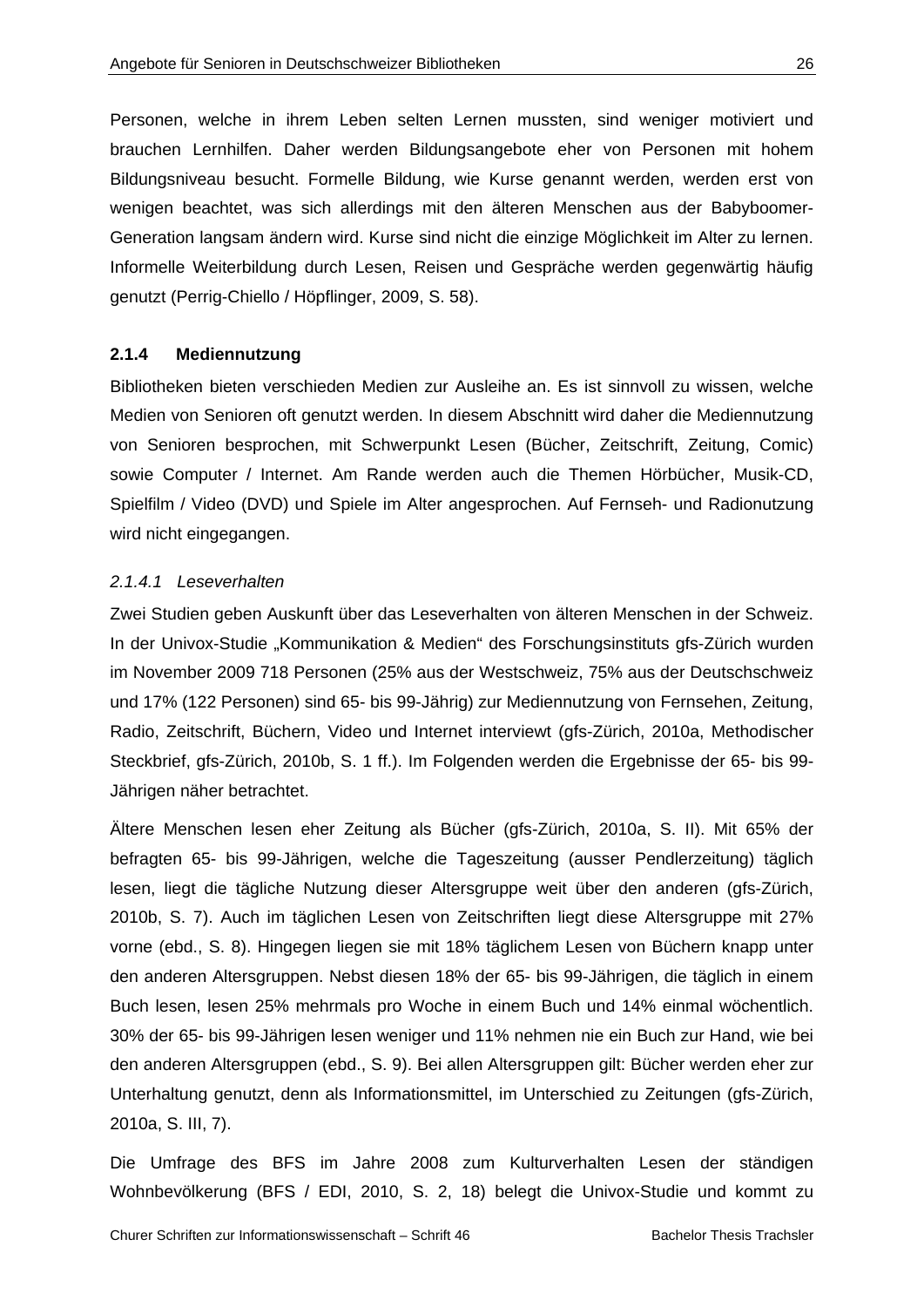ähnlichen Ergebnissen. Zusätzlich untersuchte sie die Mediennutzung von Comics. Nur 9% der Senioren lesen Comics und dies nicht so häufig (BFS / EDI, 2010, S. 13, 14, 19).

Es kann die Schlussfolgerung gezogen werden, dass Senioren häufiger Zeitung und Zeitschriften als Bücher lesen und Bücher zur Unterhaltung bevorzugen.

Kulzer setzt sich in ihrem Werk über Senioren und Bibliotheken mit den Lesedefiziten und dem Leseverhalten von älteren Menschen in Deutschland auseinander. Kurze Schulausbildung, geringere berufliche Qualifikation und Familien, in denen Bücher das Vorrecht von gut situierten Personen war und deshalb keine grosse Rolle spielten, bewirkten, dass es in Deutschland proportional weniger Vielleser unter den älteren Menschen gibt, als bei den Jüngeren. Aber nicht nur diese Faktoren machen das Lesedefizit aus. Auch Sehstörungen, kein Lesezwang durch Ausbildung und Beruf, sowie fehlender Austausch über Büchern tragen zum Nicht- oder Weniglesen bei (2004a, S. 7 f.). Für Senioren interessante Themen sind Gesundheit, andere Länder und Religionen. Bei der Belletristik interessieren sie sich für geschichtliche und biografische Romane, wobei Literatur von früher wichtiger ist als Neuerscheinungen (ebd., S. 9). Trotz dieser altersspezifischen Interessen haben die Senioren auch individuell unterschiedliche Interessen (Panella, 2006, S. 38).

#### *2.1.4.2 Mediennutzung von Hörbüchern, Musik-CD's, Spielfilmen und Spielen*

Bevor auf die Internet- und Computernutzung eingegangen wird, noch einige kurze Informationen zu anderen Medien.

- 2009 hat der deutsche Börsenverein auf börsenblatt.net eine Seniorenstudie veröffentlicht. Dabei wurden Menschen ab 50 Jahren unter anderem zur Beliebtheit von Hörbüchern, Musik-CDs und Spielfilmen befragt. Hörbücher und Musik-CDs sind von 50- bis 69-Jährigen noch geschätzt. Bei Personen über 70 Jahren ändert sich dies. Die Beliebtheit von Spielfilmen nimmt mit steigendem Alter ab (Schulte, 2009).
- Gemäss der Univox-Studie nutzen 57% der 122 befragten 65- bis 99-Jährigen den Video (DVD)-recorder nie. Dies ist der höchste Prozentsatz der Nichtnutzung unter allen Altersgruppen. Fast täglich sehen nur 3% der 65- bis 99-Jährigen einen Video (DVD). Je unter 10% der Befragten dieser Altersgruppe nutzen mehrmals pro Woche oder einmal pro Woche dieses Medium. 17% nutzen es noch weniger (gfs-Zürich, 2010b, S. 3).
- In Deutschland ist die empirische Forschung von Computerspielnutzung im Alter noch wenig ausgereift (Biermann, 2009, S. 58). In Österreich besagt eine Umfrage, bei der 72 Personen im Alter von 60 – 80 Jahren interviewt wurden, dass 37% der Befragten Computerspiele bzw. Spiele mit einer Konsole, dem Mobiltelefon, dem Gameboy oder übers Internet spielen (Jahrmann, 2009, S. 1, 51, 53, 67). Weit mehr Senioren (70%) spielen Brett- oder Kartenspiele (ebd., S. 78).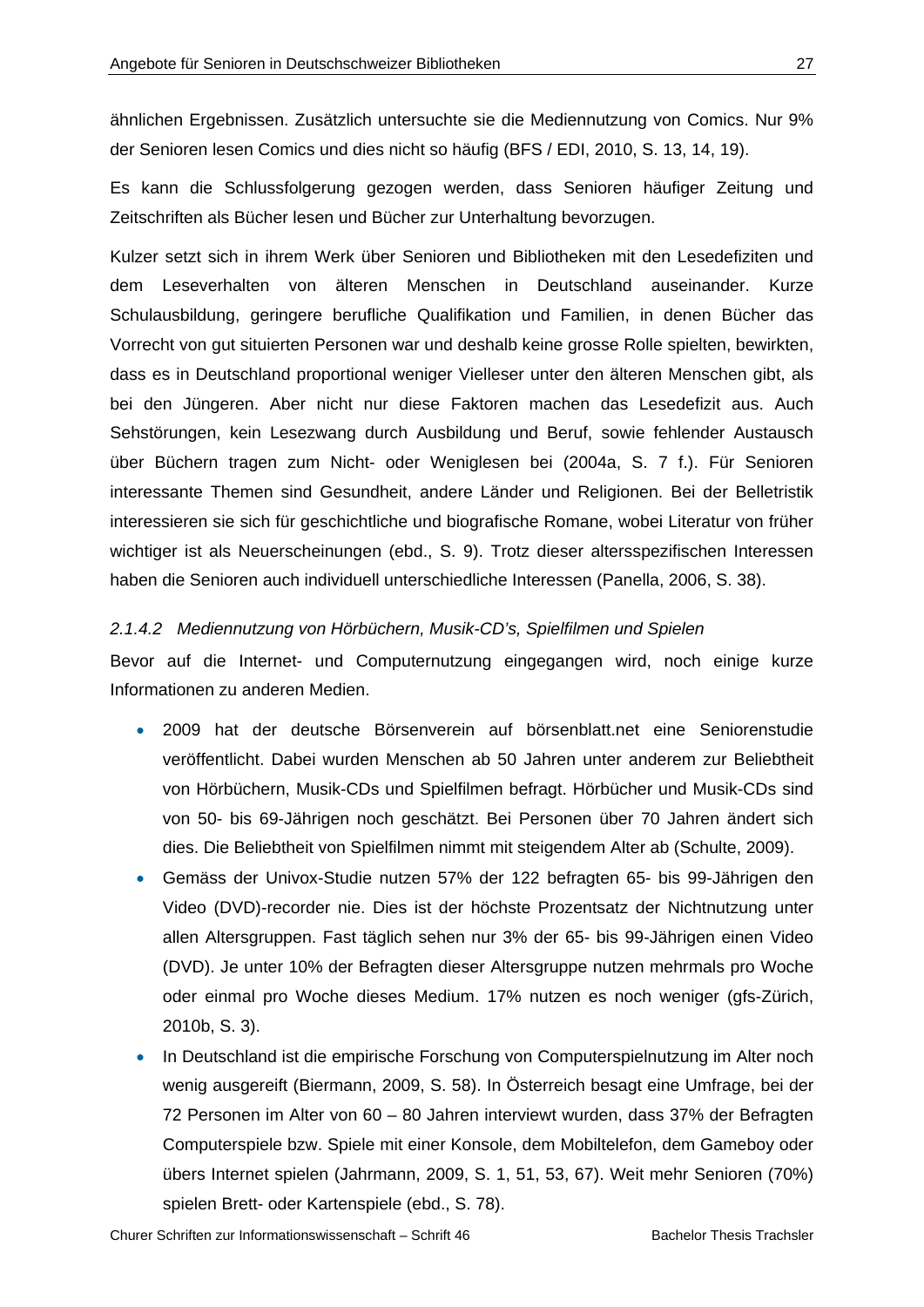#### *2.1.4.3 Internet- und Computernutzung*

In der Informationsgesellschaft sind Computerkenntnisse notwendig, da die Abhängigkeit vom Computer wächst (Schwabe, 2006b, S. 22). Für Bibliotheken ist der Umgang der Senioren mit Computer und Internet deshalb relevant, weil zu ihren Aufgaben die Förderung der Informations- / Medienkompetenzen<sup>9</sup> gehören (Schweizerische Arbeitsgemeinschaft der allgemeinen öffentlichen Bibliotheken [SAB], 2008, S. 10, 12, 14). Mates meint, dass es für die Einführung in die Bibliothek und damit auch für deren Nutzung unabdingbar ist, dass die Kunden den Umgang mit Computern kennen (2002, S. 15, zit. in: Schwabe, 2006b, S. 22). Deshalb wird im Folgenden näher auf diese Aspekte eingegangen.

Zur Computernutzung ist Folgendes zu sagen: Nicht nur Einführung in den Umgang mit dem Computer<sup>10</sup> für Neulinge ist in dieser Altersgruppe sinnvoll. In Zukunft werden öfters pensionierte Personen, welche im Berufsleben mit Computer gearbeitet haben und somit technikgewohnt sind, nach dem Ausscheiden aus dem Berufsleben darauf angewiesen sein, Änderungen zu erlernen (Mylee, 2006a, S. 27).

Was nun den Besitz eines Computers in dieser Altersgruppe betrifft, so wurde gemäss Univox Studie "Kommunikation & Medien" des Forschungsinstituts gfs-zürich ermittelt, dass von 122 befragten 65- bis 99-Jährigen 73% einen PC haben und 20% keinen. Von diesen 73% nutzen 14% den PC täglich und 34% nie (gfs-Zürich, 2010b, S. 10).

Dieselbe Studie hat zudem erfasst, wie viele Personen zu Hause einen Internetzugang besitzen. Bei den 122 befragten 65- bis 99-Jährigen haben 70% einen Anschluss, 11% davon nutzen diesen täglich und bei 35% ist dieser Zugang nie in Betrieb. Deshalb bedeutet der Besitz eines Internetzugangs nicht, dass das Internet auch genutzt wird. Insgesamt wird das Internet von 57% der befragten Senioren nicht genutzt (gfs-Zürich, 2010b, S. 11). Daraus wird geschlossen, dass bei älteren Menschen in der Schweiz weiterhin ein gewisser "digital divide" (digitaler Graben) bestehe (gfs-Zürich, 2010a, S. 11).

Die Studie von Schelling & Seifert im Auftrag von Pro Senectute Schweiz gibt einen tieferen Einblick in diese Thematik. In dieser Studie wurden im August und September 2009 1105 Personen ab 65 Jahren befragt (2010, S. 10, 12). Dabei zeigt es sich, dass das Internet nicht nur zu Hause benutzt wird. Es wurde gefragt, ob es die Möglichkeit zur öffentlichen Internetnutzung (im Internetcafé oder in der Bibliothek) gibt. 30% aller befragten Offliner und

-

<sup>9</sup> Medienkompetenz ist dabei "[... die] Fähigkeit, Medien u. die durch Medien vermittelten Inhalte den eigenen Zielen und Bedürfnissen entsprechend effektiv zu nutzen" (SAB, 2008, S. 56). Unter Informationskompetenz wird "[... die] Fähigkeit, Informationen zu lokalisieren, zu beurteilen und zu nutzen" verstanden (SAB, 2008, S. 55).

Vertieftere Definitionen befinden sich in der IFLA-Richtlinie zur Informationskompetenz für Lebenslanges Lernen unter

http://www.ifla-deutschland.de/de/downloads/ifla\_guidelines\_german\_finalversion.pdf (27.07.2010) auf S. 7 ff.

<sup>&</sup>lt;sup>10</sup> Ein grösseres Hindernis zu Beginn ist der Umgang mit der Maus. Deshalb ist "Maustraining" angebracht (Schwabe, 2006b, S. 40).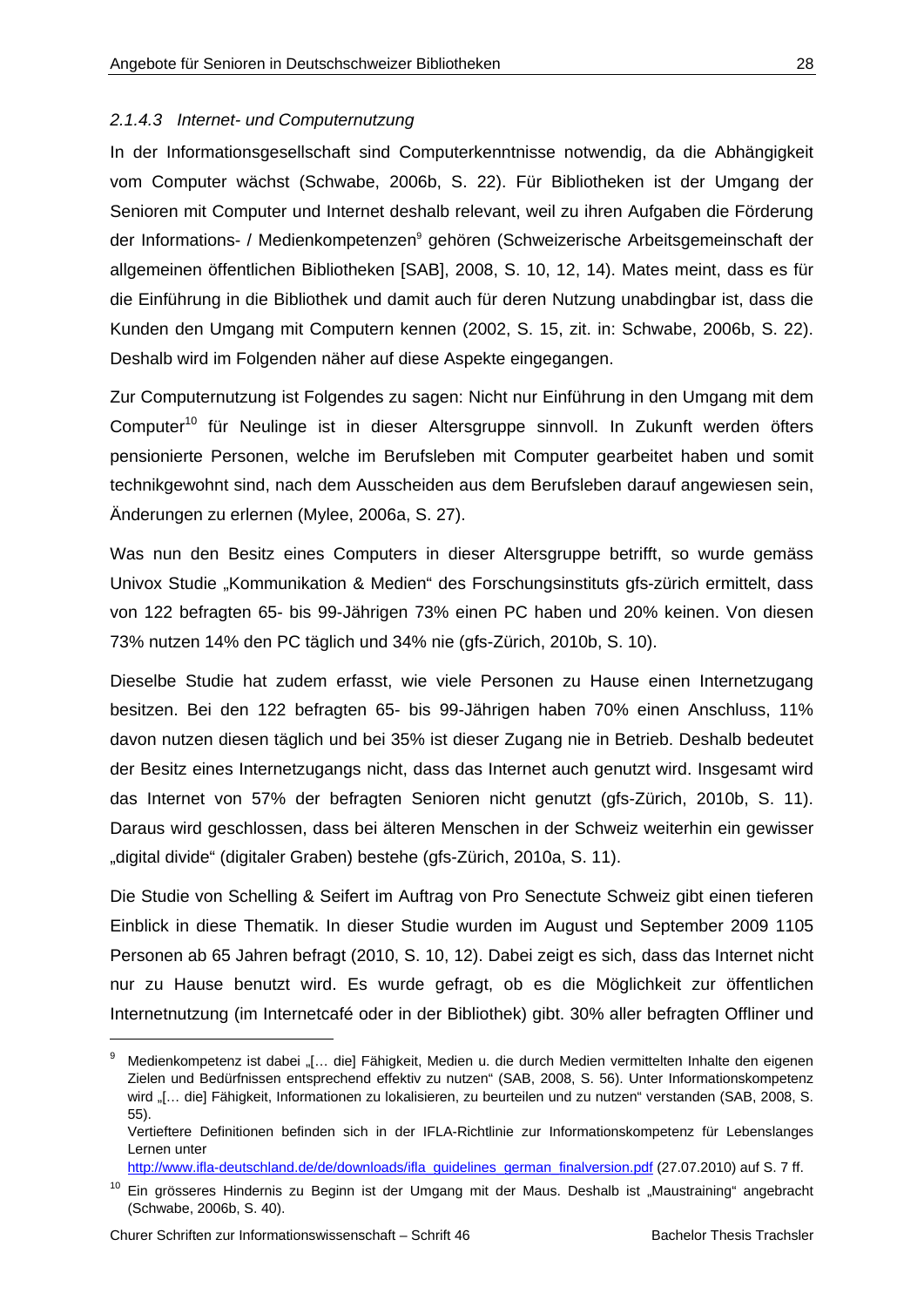Onliner hätten eine solche Möglichkeit und wissen davon. Für 33% gibt es diese Möglichkeit nicht und 37% wissen nichts darüber (Schelling / Seifert, 2010, S. 19). Im Internet nutzen Senioren Angebote wie E-Mail, allgemeine Informationssuche, Suche und Abrufen von Fahrplan- und Reiseinformationen, Informationen über Ämter und Behörden oder zu Gesundheitsthemen, Zeitungen/Zeitschriften, Internet-Banking, Kauf und Verkauf von Waren, online Radio hören oder fernsehen, herunterladen von Musik, Bildern oder Spielen, online telefonieren, chatten, Beteiligung an Internetforen. Die Reihenfolge der genannten Aktivitäten entspricht auch gleich der Häufigkeit in der sie genutzt werden (ebd., S. 19 f.).

Die Internet-Nutzung hat einen starken Zusammenhang mit dem Bildungsstatus. Gut qualifizierte ältere Personen aller Altersgruppen nützen das Netz häufiger als jene mit geringer Schul- und Berufsbildung (Höpflinger, 2009, S. 107). Für die Nichtnutzung des Internet geben Senioren folgende Gründe an: Sicherheitsbedenken, Angst vor technischen Problemen, Kompliziertheit der Benutzung, geringe Glaubwürdigkeit von Informationen, Kosten, unanständige Inhalte, Schwierigkeiten mit dem eigenen Gedächtnis, Zeitknappheit, Aufwand des Erlernens, fehlende Unterstützung, sensorische (Sehen, Hören) oder taktile Probleme (Finger, Hand) (Schelling / Seifert, 2010, S. 26 f.).

Bei der modernen Techniknutzung von älteren Menschen im Allgemeinen (Haushalts- und Kommunikationstechnologie) besteht eine "digitale Kluft" (digital divide). Diese betrifft auch den Zugang und die Nutzung von Computer und Internet und verläuft allerdings nicht mehr so stark zwischen Jung und Alt, sondern vielmehr zwischen den Altersgruppen der Senioren (Perrig-Chiello / Höpflinger, 2009, S. 43). Sie wird aber auch in Zukunft bestehen, weshalb gemäss Perrig-Chiello & Höpflinger die Alterspolitik auf die Fragen der Zugänglichkeit und Verfügbarkeit moderner Techniken achten sollte. Dies ist wichtig für ältere Menschen, da sie so ihren Handlungsspielraum erweitern, neue Beziehungsmöglichkeiten schaffen, Einschränkungen (z.B. Mobilitätseinschränkungen) kompensieren können (2009, S. 42, 43).

#### **2.1.5 Seniorenmarketing**

Beim Marketing werden mit Produkt (Name, Verpackung, Design), Preis, Vertrieb und Kommunikation (Werbung, Öffentlichkeitsarbeit) die Leistungen eines Betriebs (möglichst gewinnbringend) auf die Bedürfnisse des Marktes ausgerichtet (F. Furrer+Partner [FFP], o.A., S. 3; Spescha, o.A., S. 3), beim Seniorenmarketing sind Senioren die Zielgruppe. Gemäss Meyer-Hentschel & Meyer-Hentschel ist es im zielgruppenspezifischen Marketing notwendig, dass die Zielgruppe sich durch ein oder mehrere Merkmale von anderen unterscheidet. Erst dann ist es sinnvoll Marketing für eine Zielgruppe zu betreiben. Was haben die Senioren gemeinsam? Durch die Pensionierung verändert sich das Verhalten bei den meisten Menschen. Daher wird das Pensionsalter (inkl. mentale Vorbereitungszeit) von 60 Jahren als Grenze gewählt. Personen ab 60 werden bei Meyer-Hentschel & Meyer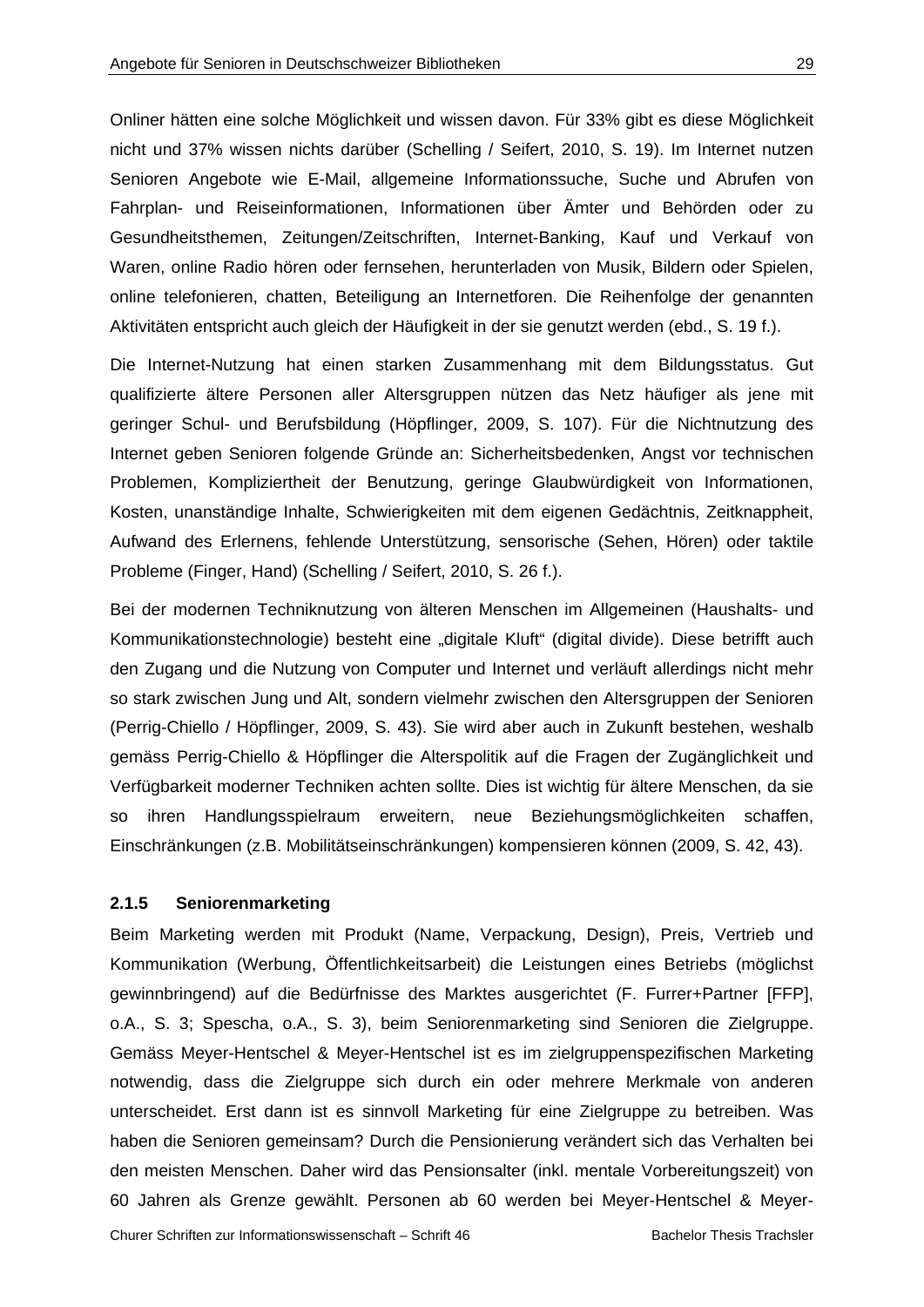Hentschel mit dem Seniorenmarketing angesprochen (2009, S. 11). Die Schwierigkeit dabei ist: Gerade das Segment der Älteren ist so heterogen wie kein anderes Teilsegment des Marktes (Meyer-Hentschel / Meyer-Hentschel, 2009, S. 12 f.).

Dennoch gibt es laut Meyer-Hentschel & Meyer-Hentschel Aspekte, welche älteren Menschen grundsätzlich wichtig sind: "Unabhängigkeit und Selbstständigkeit bis ins hohe Alter, Sicherheit, Gesundheit, Fitness, Sozialkontakte: Familie (Enkel!), Freunde, Haustiere, Entwicklung der Persönlichkeit […]" (2009, S. 25).

Als Kunden schätzen die Senioren es, wenn sie ernst genommen und als kompetenter Kunde wahrgenommen werden, denn an Lebenserfahrung, Selbstbewusstsein, Kritikfähigkeit, Urteilsvermögen sind sie den jüngeren Generationen voraus. Daher sind ihre Ansprüche höher, und sie erwarten von den Produkten und Dienstleistungen hohe Qualität. Das schliesst auch mit ein, dass Produkte und Räumen (inkl. Einrichtung) sie ihre altersbedingten Einschränkungen vergessen lassen, denn sie wollen und können gewisse Wünsche nicht (offen) äussern (Meyer-Hentschel / Meyer-Hentschel, 2009, S. 17, 25 f., 58).

Beim Personal schätzen sie Freundlichkeit vor Fachkompetenz, sowie Geduld und das Wissen um die veränderten Fähigkeiten. Vertrauen ist auch ein wichtiger Faktor, sowie Komfort und Sicherheit (bspw. keine Sturzgefahr) (Meyer-Hentschel / Meyer-Hentschel, 2009, S. 25, 55, 56, 58, 63).

Besonders die altersbedingten Einschränkungen der Sinne, Kraft und Beweglichkeit verlangen von den Marketingexperten, Verkäufern oder Produktentwickler Einfühlungsvermögen (Meyer-Hentschel / Meyer-Hentschel, 2009, S. 33).

Aber nicht nur in die physische Seite müssen sich die Marketingfachleute eindenken und fühlen. Auch die Ansprache und Kommunikation gegenüber dieser Zielgruppe ist bewusst zu wählen, da sich Senioren als normal, unkompliziert und begeisterungsfähig betrachten und darum auch so angesprochen werden wollen. Werbung für Senioren soll nutzenorientiert und glaubwürdig sein. Auf Bildern können ältere Menschen sein. Der Begriff Senioren sollte vermieden werden, weil Werbung nicht nach dem Prinzip der direkten Ansprache funktioniert, sondern über ein interessantes, nützliches, attraktives Angebot, das auf die Zielgruppe abgestimmt ist. Da fühlt sich dann die richtige Gruppe angesprochen. Es wäre möglich den Begriff "Senioren" zu verwenden, denn ältere Menschen hätten damit generell kein Problem, allerdings fühlen sich erst Menschen ab 70 wirklich davon angesprochen (ebd., S. 37 ff.). Bei der Medienwahl empfehlen Meyer-Hentschel & Meyer-Hentschel Anzeigen im klassischen Medium Print, da Ältere sich Zeit nehmen können. Fernsehwerbung birgt zu viele Fehlerquellen, Radio wird zu wenig genutzt. Das Internet und Mail sind die zukunftsträchtigsten Medien. Sie haben die Vorteile, dass die Schrift vergrössert werden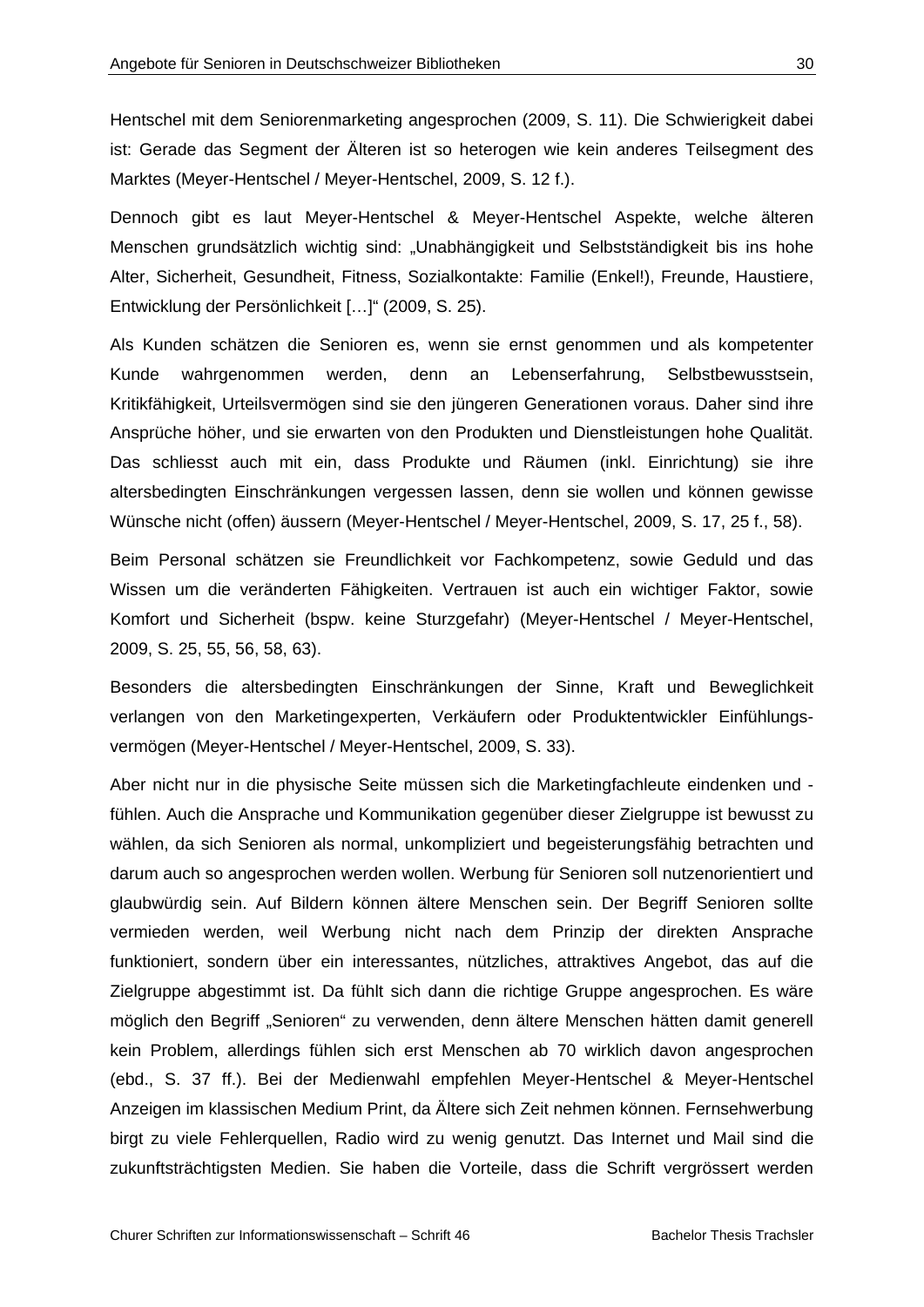kann oder eine Sprachausgabe möglich ist. Ausserdem können Community-Mitglieder persönlich und massgeschneidert angesprochen werden (2009, S. 40)<sup>11</sup>.

Seniorenmarketing löst nicht bei allen Zustimmung aus. Aber laut Kalbermatten gibt es kein Entweder-oder: Seniorenmarketing ist für gewisse Fälle nötig (2000, S. 93). Hunke erwähnt, dass ältere Menschen vielfach Seniorenangebote ablehnen, unter anderem weil sie Produkte wollen, mit denen auch sie im Trend liegen (2006, S. 202, 205). Es gibt aber kein pauschales Erfolgsrezept, nur Erfolgsfaktoren (Hunke, 2006, S. 214 f.). Wenn dieses Kapitel zusammengefasst wird, so zählen zu diesen Faktoren freundliches und empathisches Personal, gute Qualität der Produkte und Dienstleistungen, die ausserdem im Trend liegen und einfach zu verstehen sind, auf die physischen Bedürfnisse angepasste Einrichtungen, Werbung, die ein positives Altersbild vermittelt. Das Wichtigste aber ist es, sich der Heterogenität dieser Gruppe bewusst zu sein.

#### **2.2 Bibliotheksarbeit für und mit Senioren**

-

Warum braucht es Bibliotheksangebote für ältere Menschen? Im Kap. 2.1.1.1 wurde aufgezeigt, dass die Bevölkerung in der Schweiz älter geworden ist und diese Tendenz weitergehen wird. Diese wird auch von Panella in den IFLA-Richtlinien für Patientenbibliotheken und Bibliotheken für Senioren und Behinderte in Langzeitpflegeeinrichtungen aufgezeigt, um Angebote für diese Zielgruppe zu rechtfertigen (2006, S. 38). Zudem erklärt die IFLA in ihrem Manifest für öffentliche Bibliotheken, dass einerseits alle Altersgruppen Zugang zur Bibliothek und deren Dienstleistungen haben sollen und andererseits auch ihren Bedürfnissen entsprechend versorgt werden müssen (International Federation of Library Associations and Institutions [IFLA], 2004). Die SAB stimmt dem zu, schränkt jedoch ein, dass der Schwerpunkt des Angebots bei jenen Altersgruppen liegen müsse, welche mit dem Unterhaltsträger als Zielgruppen abgesprochen wurden (2008, S. 9). Auch Kulzer meint, dass der demografische Wandel die Bibliotheksarbeit für und mit Senioren wichtiger werden lässt. Sie erklärt aber auch, dass jede Bibliothek, aufgrund der demografischen Daten der Gemeinde, selbst entscheiden muss, welche Zielgruppe sie wie bedienen möchte (2007a, S. 7). Die wachsende Zahl der Senioren ist nicht die einzige Herausforderung, eine weitere sind die individuellen Bedürfnisse (Kahlert, 2000, S. 25-40, zit. in: Bundy, 2005, S. 166). Darauf wird im folgenden Abschnitt eingegangen.

Welches sind Angebote für die Zielgruppe der Senioren? In den IFLA-Richtlinien wird betont, was im Kap. 2.1.4.1 zum Thema Lesen bereits angetönt wurde: Senioren verändern sich nicht, weil sie das sechzigste Lebensjahr erreicht haben, ihre Interessen bleiben vermutlich

Churer Schriften zur Informationswissenschaft – Schrift 46 Bachelor Thesis Trachsler <sup>11</sup> Zur Gestaltung gibt Oertel in ihrer Arbeitshilfe "Bibliothek 55+: wie fange ich's an?" auf S. 13 ff. Auskunft.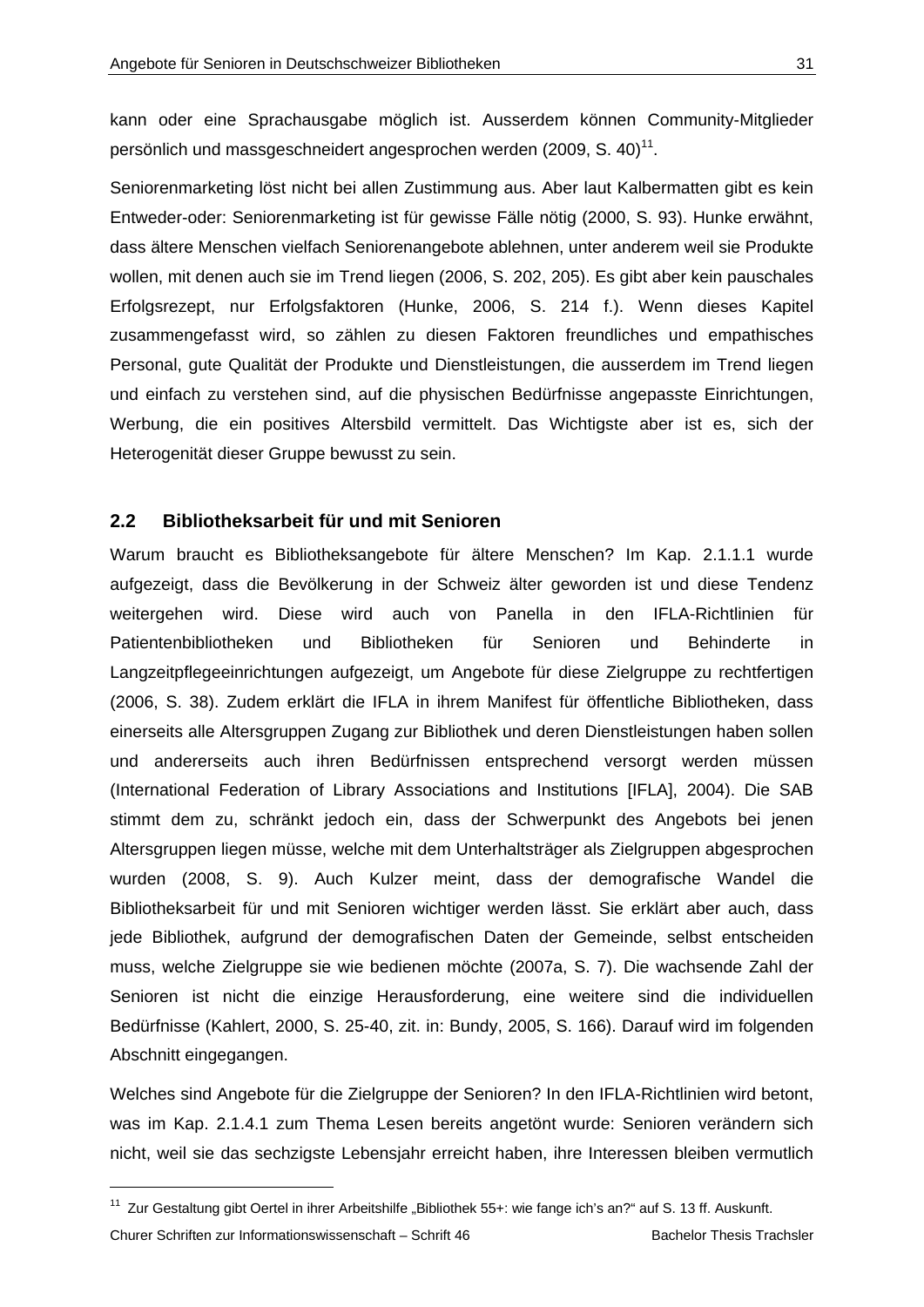erhalten (Panella, 2006, S. 38). In der Richtlinie wird dies wie folgt umschrieben: "[...] die meisten [werden] im Kern die Individuen bleiben […], die sie zeitlebens gewesen sind" (Panella, 2006, S. 38). Daher werden die Bedürfnisse als 'decidedly individual' bezeichnet (Frederiksen, 1992, zit. in: Panella, 2006, S. 38). Dass der gesundheitliche Zustand sich mit den Jahren verändert, wurde im Kap. 2.1.2.1 thematisiert und wird auch in den Richtlinien aufgegriffen und empfohlen, dies bei den Dienstleistungen zu berücksichtigen (Panella, 2006, S. 38).

#### **2.2.1 Richtlinien**

-

#### *2.2.1.1 International Federation of Library Associations (IFLA)*

In diesem Abschnitt geht es um die Richtlinien der IFLA. Kleiman sprach sich an einer IFLA-Konferenz im Jahre 1997 dafür aus, dass Bibliotheken mit ihrem Engagement für Senioren fortfahren sollen und die Angebote weiterentwickeln, um Bibliotheken seniorenfreundlich zu machen (1997). Jedoch existiert keine Richtlinie direkt zu Leistungen von Bibliotheken für ältere Menschen. In diesem Unterkapitel wird deshalb die Richtlinie für Patientenbibliotheken und Bibliotheken für Senioren und Behinderte in Langzeitpflegeeinrichtungen der IFLA thematisiert. Sie beinhaltet einige Anregungen. Zusätzliche werden weitere Richtlinien aufgezählt, welche für die Arbeit mit Senioren relevant sein könnten.

Was in Deutschland und Österreich soziale Bibliotheksarbeit genannt wird (vgl. dazu Deutscher Bibliotheksverband, 2010b und Sommeregger, 2010, S. 2)<sup>12</sup>, wird von der IFLA durch die Sektion "Library Services to People with Special Needs" behandelt. Da es dieser Sektion im Bezug auf Ältere allerdings um ältere Personen in Pflegeeinrichtungen und

<sup>&</sup>lt;sup>12</sup> Die Arbeit mit Senioren wird in Deutschland zur "Bibliotheksarbeit für besondere Benutzergruppen" gezählt. Früher wurde diese Tätigkeit als "soziale Bibliotheksarbeit" bezeichnet. Heute gehört zu diesem Begriff und Aufgabenfeld neben Patientenbibliotheken und dem "Bücherdienst auf Rädern" für Behinderte auch Folgendes: "[…] Zu den Menschen in besonderen Lebenssituationen zählen zunehmend auch Senioren, sozial Benachteiligte und Menschen mit Migrationshintergrund, denen bibliothekarische Dienste und situationsgerechte Medienangebote bedarfsgerecht unterbreitet werden" (Deutscher Bibliotheksverband, 2010b).

Wie in Deutschland gibt es in Österreich seit den 1970er Jahren den Begriff "Soziale Bibliotheksarbeit", der heute auch eher als Zielgruppenarbeit für besondere Nutzergruppen bezeichnet wird (Bibliotheksportal, zit. in: Sommeregger, 2010, S. 3). Damit werden in Österreich Angebote einer öffentlichen Bibliothek gemeint, welche sich an Personen richten, die die Bibliothek nicht nutzen können. Dies kann aufgrund von Immobilität oder Alter sein und richtet sich an Patienten, Senioren oder Gefängnisassen. Aber auch in Österreich nimmt man die Erweiterungen der IFLA auf und zählt heute auch blinde und sehbehinderte Personen, arbeitslose und bildungsferne Menschen, lernschwache Kinder sowie MigrantInnen dazu (Sommeregger, 2010, S. 2; IFLA, zit. in: Sommeregger, 2010, S. 3).

Wie bereits in Kap. 2.1.1.3 erklärt, wird in dieser Arbeit jedoch auf Dienste für Senioren ausserhalb der Bibliothek, wie "aufsuchende Bibliotheksarbeit" (Sommeregger, 2010, S. 2), nicht eingegangen, welche zur sozialen Bibliotheksarbeit gezählt werden. Zudem wird hier auch nicht vertiefter auf diesen Begriff eingegangen. Als weiterführende Literatur kann folgender Titel empfohlen werden: Kaden, Ben / Kindling, Max (Hrsg.) (2007): Zugang für alle - soziale Bibliotheksarbeit in Deutschland. Berlin: BibSpider.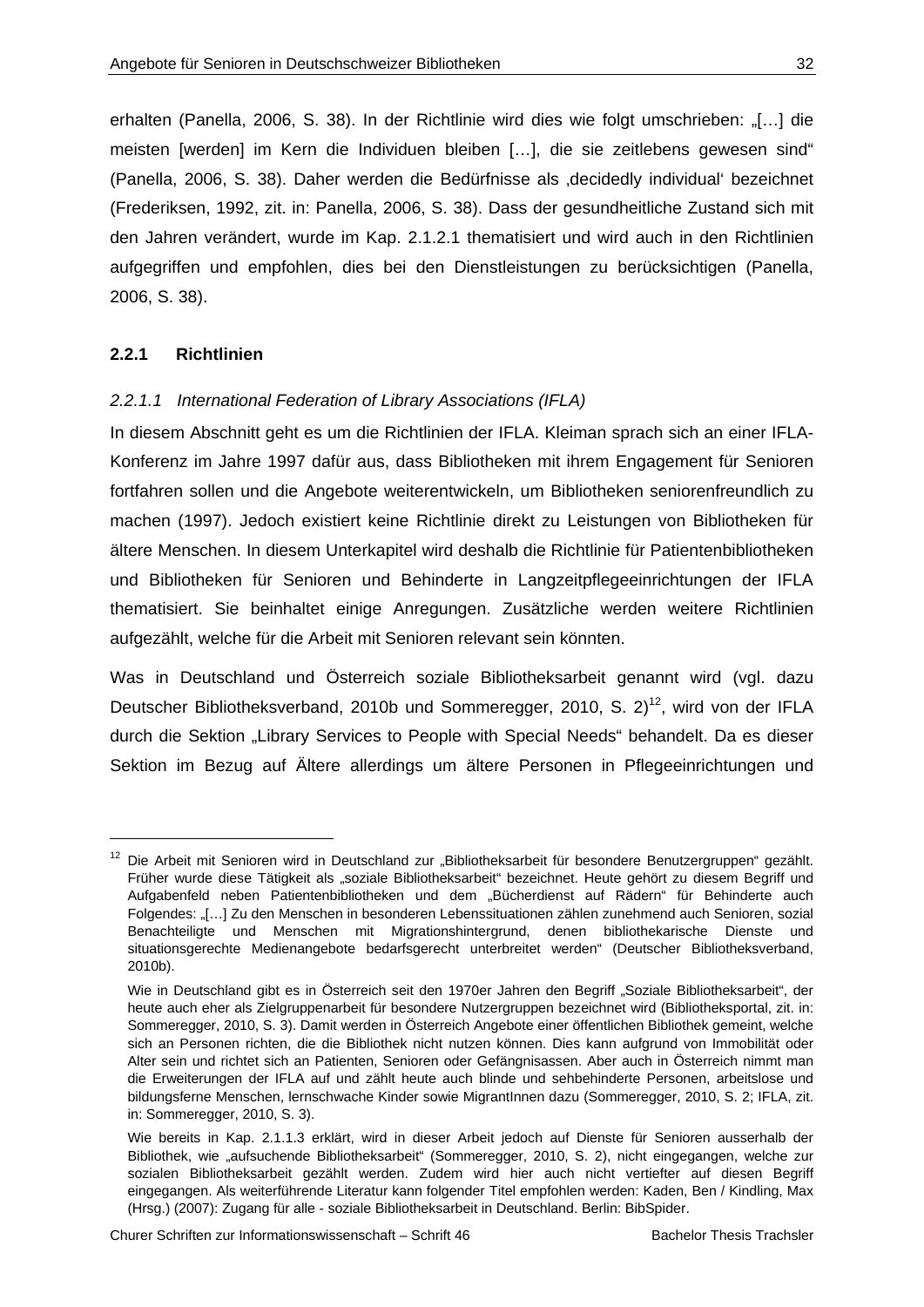anderen Institutionen geht, oder um immobile Personen (IFLA, 2009), wird nicht näher auf diese IFLA-Sektion eingegangen.

Die Richtlinie für Patientenbibliotheken und Bibliotheken für Senioren und Behinderte in Langzeitpflegeeinrichtungen wurde auch berücksichtigt, da ihre Hinweise z.T. allgemeingültige sind und somit auch für die öffentlichen Bibliotheken nützlich sind.

Mitarbeiter sollen Kenntnisse der Probleme und Bedürfnisse von Senioren in Bezug auf Bibliotheken besitzen und Verständnis und Geduld dafür zeigen. Auch ist die Fähigkeit zuhören zu können im direkten Kontakt mit Senioren wichtig (Panella, 2006, S. 22 f.). Durch Öffentlichkeitsarbeit kann auf das Angebot und Potential aufmerksam gemacht werden. In der Zusammenarbeit mit anderen können Materialien, Dienstleistungen und Wissen ausgetauscht werden (Panella, 2006, S. 34). In den Richtlinien ist die Kooperation auf Bibliotheken und bibliotheksnahe Institutionen beschränkt.

Bei der räumlichen Gestaltung macht die Richtlinie unter anderem folgende Vorschläge:

- Eingang: schwellenfrei, stufenlos, mit Türe, die sich leicht öffnen lässt (z.B. automatische Türe oder Türe mit Feststelleinrichtung) und genug breit ist für Rollstuhlfahrer (Panella, 2006, S. 12).
- Regale: wenn möglich 160 cm Abstand zwischen den Regalen, damit eine Person mit Gehbehinderung an einer anderen Person vorbeigehen kann. Ideal ist eine Regalhöhe von max. 160 cm mit 5 Regalen, wobei das Unterste nicht tiefer als 20 cm sein soll (Panella, 2006, S. 17 f.).

Unter Berücksichtigung der Interessen von Senioren und deren Gesundheit werden in der IFLA-Richtlinie Medienvorschläge speziell für Senioren gemacht. Nachfolgend nur einige:

- Grossdruckbücher und -zeitungen, sowie Text mit grösserem Zeilenabstand
- leichte und handliche Bücher
- Bücher, welche trotz Konzentrationsschwäche gelesen werden können, bspw. solche mit begrenztem Wortschatz wie Bildbände
- inhaltlich sollen Bücher geboten werden, welche deren Interessen (bspw. Lokalgeschichte, Kochen, Garten, Gesundheit, Reisen, Computer, usw.) aufgreifen
- nebst Büchern auch ein breites Angebot an Spielen, Hörbüchern, Filmen oder Zeitschriften (Panella, 2006, S. 26, 39 f.).

Nebst medialen Empfehlungen regt die IFLA in der Richtlinie auch dazu an, Hilfsmittel zum Lesen in Betracht zu ziehen, seien es Lupen oder Buchlesegeräte, Software zur Vergrösserung des Bildschirms, Lesegerät mit Sprachausgabe. Ausserdem sollen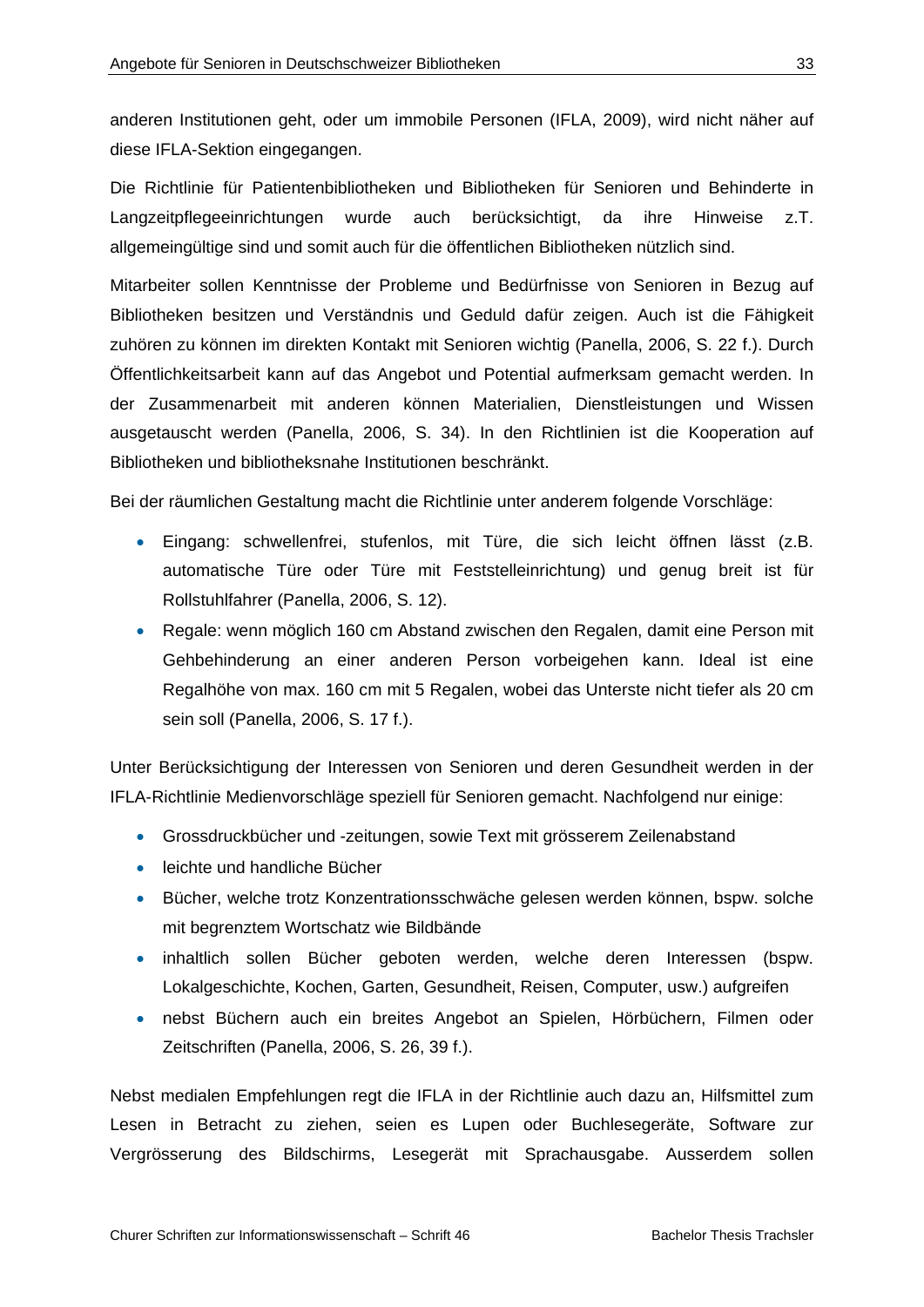Bibliotheken auch das von WHO beschriebene Ziel "Aktives Altern"<sup>13</sup> tragen, indem sie lebenslanges Lernen ermöglichen und Zugang zu den Dienstleistungen bieten (Panella, 2006, S. 29, 40).

Weitere Richtlinien, welche bei der Arbeit mit Senioren unterstützend sein können, sind:

- Irvall, Birgitta / Skat Nielsen, Gyda / Dittmer, Elke (2006): Zugang zu Bibliotheken für Menschen mit Behinderungen. Prüfliste. IFLA Professional reports / International Federation of Library Associations and Institutions, 94. The Hague: IFLA.
- Mortensen, Helle Arendrup / Nielsen, Gyda Skat (2007): Guidelines for Library Services to Persons with Dementia. IFLA professional reports, Nr. 104. The Hague: IFLA.
- Tronbacke, Bror I. (Hrsg. u. zusammengestellt) / Cockrill, Antie (Übers, aus dem Engl.) (1999). Richtlinien für Easy-Reader Material. IFLA Professional Reports, Nr. 57. The Hague: IFLA.
- Day, John Michael (Hrsg.) (1991): Richtlinien für Bibliotheksdienstleistungen für Gehörlose. IFLA Professional Reports, Nr. 24. The Hague: IFLA Headquarters.
- Kavanagh, Rosemary / Christensen Sköld, Beatrice (Ed.) (2005): Libraries for the Blind in the Information Age – Guidelines for development. IFLA Professional Reports, Nr. 86. The Hague, IFLA Headquarters.
- IFLA Standing Committee of the Section of Libraries for the Blind per Meeting (1998): Guidelines for Library Service to Braille Users.

#### *2.2.1.2 Kanada*

-

Die Richtlinie der Interessensgruppe "Library and Information Services for Older People" der Canadian Library Association (CLA) enthält eine Checkliste (CLA Library Services to Older People Interest Group, 2009, S. 5; Canadian Library Association [CLA], 2010). In der Einleitung weist die Interessengruppe auf die Heterogenität dieser Menschen hin und warnt vor Stereotypisierung. Auf besondere Bedürfnisse muss jedoch aufgrund gesundheitlicher Probleme ältere Menschen geachtet werden, meinen sie (CLA Library Services to Older People Interest Group, 2009, S. 1). Die nachfolgenden Aufzählungen sind die Checkliste für die Planung von Services für ältere Menschen aus der Richtlinie dieser Interessengruppe:

 Aktuelle Zahlen und Fakten sammeln für die Planung und Budgetierung. Durch diese Daten sollen auch die Bedürfnisse dieser Zielgruppe erfasst werden und Stereotypisierung vermieden werden (ebd., S. 1 f.).

<sup>&</sup>lt;sup>13</sup> Informationen dazu unter http://whqlibdoc.who.int/hq/2002/WHO\_NMH\_NPH\_02.8\_ger.pdf (23.07.2010).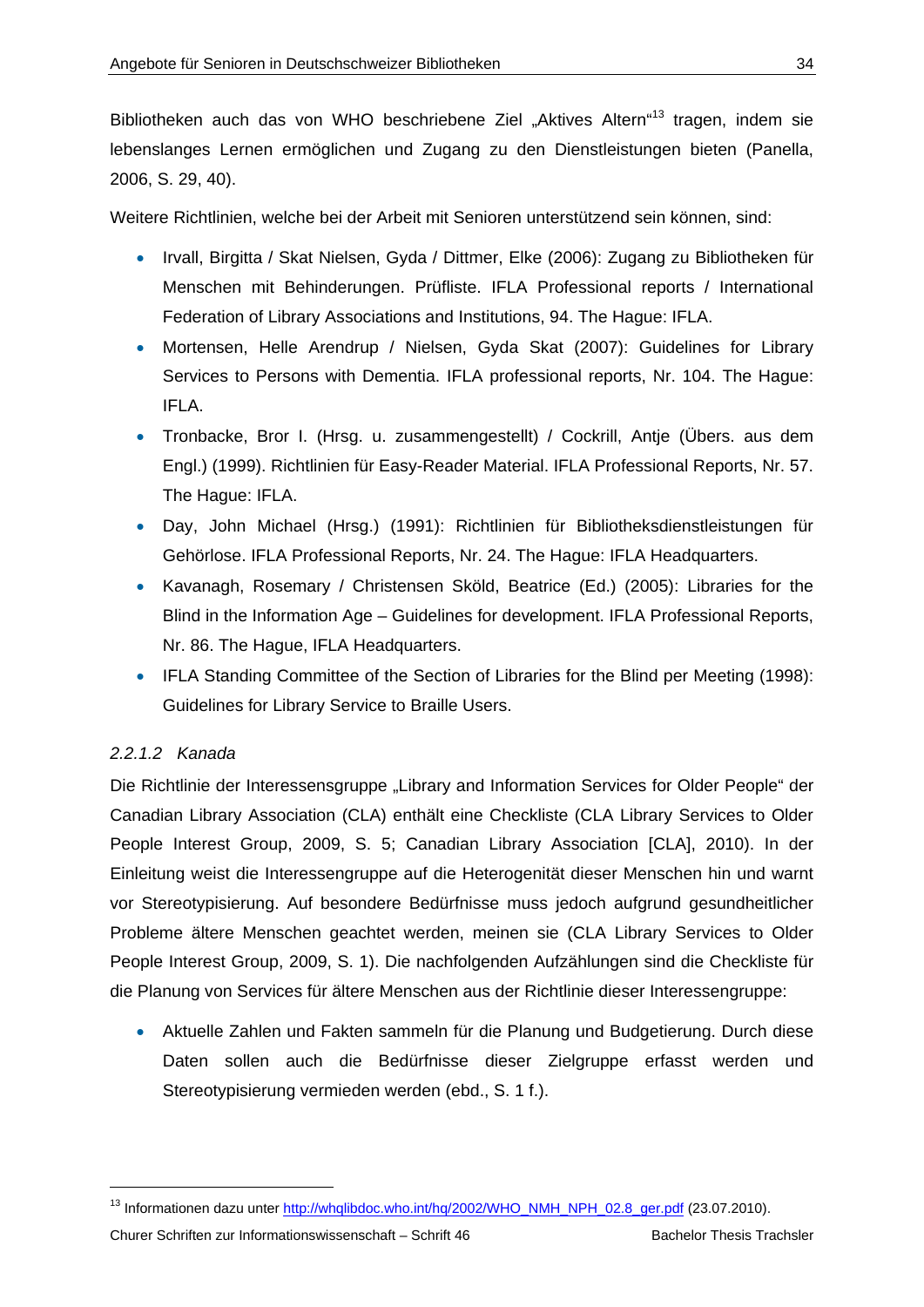- Durch ein Team oder einen Verantwortlichen soll gewährleistet werden, dass Sammlung, Programme und Dienstleistungen den Bedürfnissen und Interessen der Senioren entsprechen (ebd., S. 2).
- Die Bibliothekseinrichtung inkl. Computer soll für Senioren gefahrlos, bequem und einladend sein. Ergänzend zur CLA-Richtlinie sollen die Richtlinien für Behinderte hinzugezogen werden (ebd., S. 2 f.).
- Der Bestand bietet Informationen für ältere Menschen, deren Betreuer, Pflegepersonal sowie Familienangehörige über Services der Gemeinschaft und des Staates. Ausserdem soll auf der Website ein Bereich mit Links zu diesen Informationen für Senioren zur Verfügung stehen (ebd., S. 3).
- Es sollen Programme speziell für diese Zielgruppe ausgerichtet werden. Das können Veranstaltungen, Einführungen in die Bibliothek und den OPAC, Computerkurse oder intergenerationelle Aktivitäten sein, die alleine oder zusammen mit anderen Einrichtungen organisiert werden und in oder ausserhalb der Bibliothek geboten werden. Zusätzlich soll die Bibliothek sich gegen Altersdiskriminierung und Stereotypisierung einsetzen (ebd., S. 3 f.).
- Für Menschen, welche nicht selber die Bibliothek besuchen können, soll ein Heimlieferdienst in Heime oder zu Einzelpersonen geboten werden (ebd., S. 4).
- Das Personal soll geschult werden im Umgang mit Senioren (ebd., S. 4 f.).
- Senioren sollen die Möglichkeit zur Freiwilligenarbeit in der Bibliothek erhalten (ebd., S. 5).

#### *2.2.1.3 Vereinigte Staaten von Amerika*

Die gegenwärtige Richtlinie "Guidelines for Library and Information Services to Older Adults" der ALA entspricht weitgehend jener der Canadian Library Association. Es wird jedoch von keiner Organisation erwähnt, warum diese so ähnlich sind. Beide Richtlinien wurden von Mitgliedern des jeweiligen Verbandes verfasst (Committee on Library Service to an Aging Population / OLOS, 2008; CLA Library Services to Older People Interest Group, 2009, S. 5).

#### *2.2.1.4 Australien und Neuseeland*

-

Die Bibliothekare aus Australien und Neuseeland pflegen einen Austausch über "Auslib Press<sup>"14</sup> und Konferenzen<sup>15</sup> (Auslib Press, o.A.).

Bundy stellt 2005 fest, dass es in Australien, ausser einer Richtlinie für einen Bücherdienst für Senioren in Heimen oder zu Hause, noch keine für die Angebote für ältere Menschen gibt

<sup>&</sup>lt;sup>14</sup> Homepage der Auslib Press unter http://www.auslib.com.au/ (27.07.2010).

<sup>&</sup>lt;sup>15</sup> Bspw. Next Chapters: Library Services for Older Adults in Australia and New Zealand Anfang Mai 2009. URL: http://www.auslib.com.au/pdfs/Conference\_program\_2009.pdf (26.07.2010).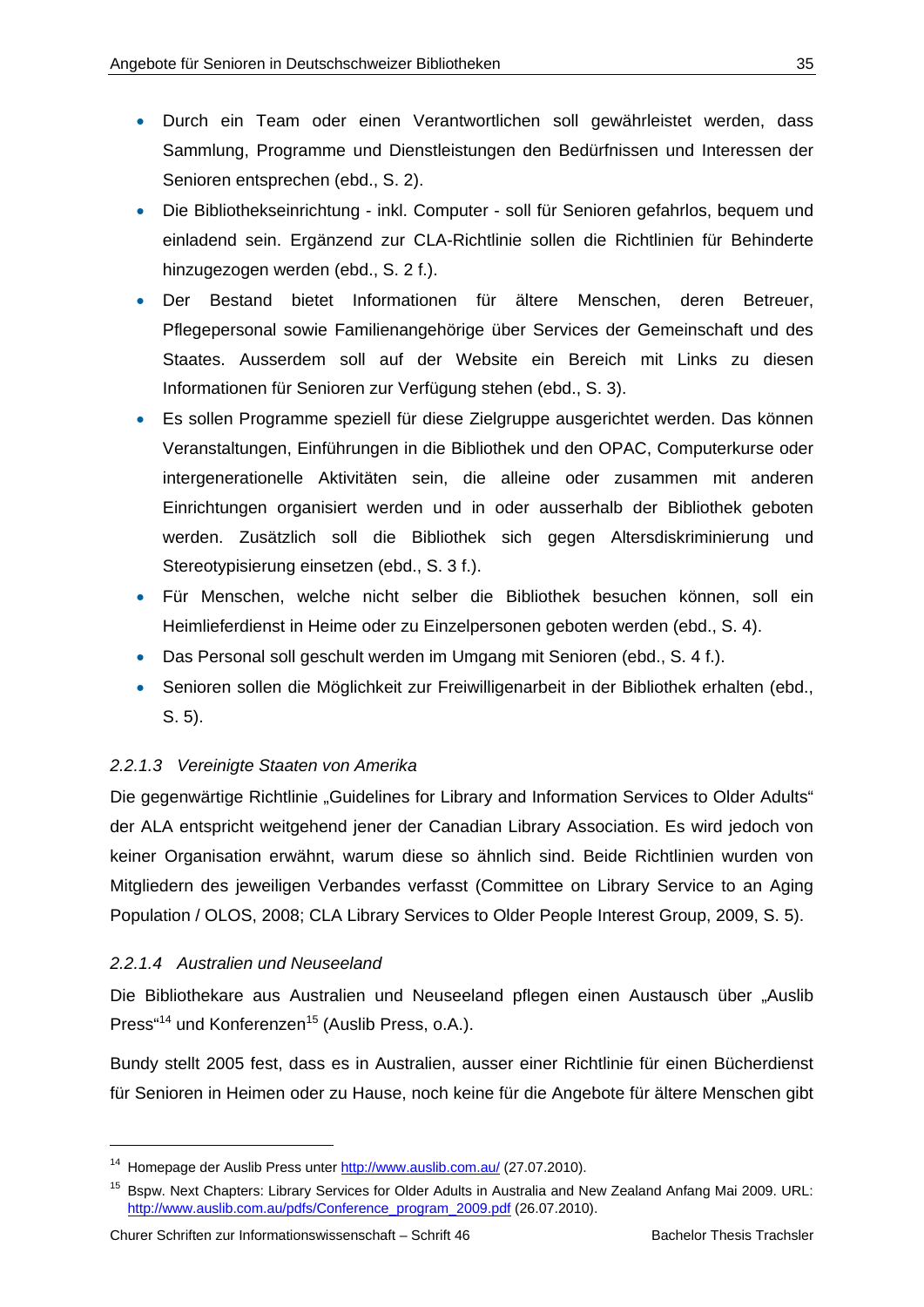(2005, S. 6). Seit 2009 ist eine solche Richtlinie für Australien und Neuseeland in Entwicklung (Bundy, 2009, S. 47).

#### **2.2.2 Theoretische Auseinandersetzungen**

Es gibt keine "Patentrezepte". Dies wurde bei einer Fortbildung zur Bibliotheksarbeit mit älteren Menschen im Jahre 1995 festgestellt (Czudnochowski-Pelz, 2000, S. 22). Dass auch gegenwärtig noch kein einheitliches Erfolgsrezept gefunden wurde, zeigen die folgenden Auseinandersetzungen, welche z.T. konträre Meinungen wiederspiegeln.

#### *2.2.2.1 Abteilung für Senioren*

Die Stadtbibliotheken Straubingen, Hückeswagen oder Gütersloh haben für Menschen ab 50, 55 oder für die Generation Plus eine eigene Abteilung bzw. einen Bereich geschaffen (Deutscher Bibliotheksverbund, 2010; Kulzer, 2004b, S. 662). Wie diese 3 Bibliotheken haben in Deutschland gemäss einer bundesweiten Umfrage im Jahre 2007 11% von 201 Bibliotheken mit einem Angebot für die Zielgruppe 55+ eine Themenbibliothek. Sie nennen diese Abteilungen "Generation Plus", "Aktiv älter" oder "Aktiv älter werden". Dies ist nur eine Präsentationsmöglichkeit. Gemäss dieser Umfrage werden seniorenspezifische Medien zu 38% in die klassischen Aufstellung16 integriert und zu 26% mittels eigenen Interessen- bzw. Themenkreisen im Übrigen Bestand präsentiert, ohne dabei eine separate Abteilung zu schaffen (Kulzer, 2007a, S. 5).

Oertel erwähnt, dass eine "gesonderte Präsentation"<sup>17</sup> deshalb umstritten ist, weil "[…] sich Ältere dadurch "gelabelt" oder in eine unerwünschte Ecke gedrängt fühlen" (2007, S. 32). Auch Degenhart äussert die Befürchtung, dass spezifische Angebote aus Angst vor Diskriminierung abgelehnt werden (Brünner, 1997, S. 218, zit. in: Degenhart, 2004, S. 81). Sie rät daher von einer Aufstellung in einem eigenen Interessenkreis ab (2004, S. 81). Gemäss Oertle spricht für eine "gesonderte Präsentation" unter einem bestimmten Motto, dass es einfacher ist, die Zielgruppe auf das Angebot aufmerksam zu machen (2007, S. 32).

Mylee (2006a, S. 37) spricht sich dafür aus, dass Bestände für Senioren eher integriert werden sollen, als dass sie spezielle Abteilungen erhalten. Dabei geht sie jedoch davon aus, dass sowohl Ressourcen als auch Räume begrenzt sind. Ausserdem sollte bei der Einrichtung und dem Zugang laut Mylee folgende Aussage von Bernard Isaacs berücksichtigt werden: "design for the young and you exclude the old; design for the old and you include the young" (Bernard Isaacs, zit. in: Mylee, 2006a, S. 37).

-

<sup>&</sup>lt;sup>16</sup> Es ist leider etwas unklar, was damit gemeint ist. Ist es die Aufstellung nach DK bei den Sachbüchern bzw. die alphabetische Ordnung der Grossdruckbücher in der Belletristik? Oder ist damit auch die Integration in bisherige Interessen- bzw. Themenkreise gemeint, ohne dass neue geschaffen werden?

<sup>&</sup>lt;sup>17</sup> Unklar hier ist, ob es eine eigene Abteilung bzw. ein eigener Bereich ist oder lediglich ein eigener Interessenbereich. Vermutlich letzteres.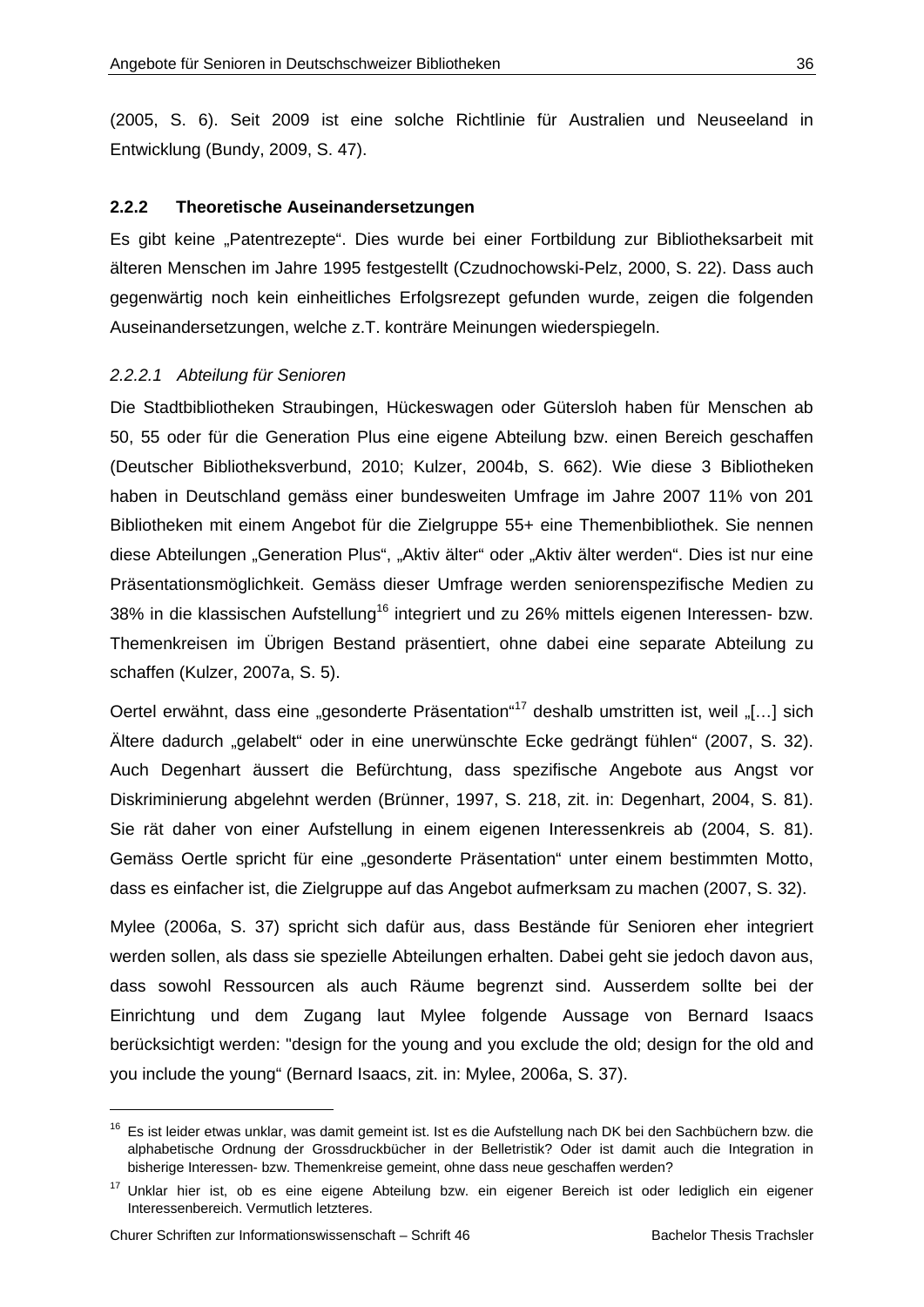#### *2.2.2.2 Bedürfnisse der Senioren nach spezifischen Angeboten*

Themen wie Altersdiskriminierung, Stereotypisierung, Aussonderung wurden schon in den 1980er Jahren besprochen (Turock, 1982, S. 111 f.) und Fragen wie "Brauchen bzw. wollen Senioren spezielle Dienste und sind Bibliotheken grundsätzlich dafür verantwortlich, oder sind es andere?" wurden auch damals bereits diskutiert (Nauratil, 1985, S. 67 ff.). Auch war den Bibliothekaren das Dilemma bekannt, dass die meisten älteren Menschen keine gesonderten Angebote wünschen (Bewley / Crooks, 1984, S. 56). Bei Pascher heisst es denn auch klar, dass Sonderveranstaltungen nicht gewünscht seien und die Lesebedürfnisse nicht wesentlich anders seien, als bei den anderen Erwachsenen (1992, S. 176).

Die Meinungen zu diesem Thema gingen auseinander, ein interessanter Aspekt ist allerdings die folgende Aussage: "Die Lesevorlieben ändern sich üblicherweise nicht mit dem Erreichen des Rentenalters, der Informationsbedarf jedoch oft" (Nauratil, 1985, S. 68, eigene Übersetzung). Ähnliche Aussagen wurden bereits im Kap. 2.1.4.1 und in der Einleitung von Kap. 2.2 erwähnt. Die ALA-Richtlinie (vgl. Kap. 2.2.1.3) geht darauf ein und unterscheidet zwischen dem spezifischen und individuell unterschiedlichen Informationsbedarf und einem eher generellen Bedarf, welcher sich aufgrund des täglichen Lebens älterer Menschen ergibt. Die Themen von generellem Bedarf sind: Gesundheit, Gesundheitsversorgung, Sozialversicherung, soziale Sicherheit, Finanzen, Wohnen, eigenständig Leben, Recht, Pflege und Unterstützung, Grosseltern sein, lebenslanges Lernen, Schreib- und Lesefähigkeit von älteren Personen, Computer, Gemeindedienstleistungen, soziales Engagement und Freiwilligenarbeit (Committee on Library Service to an Aging Population / OLOS, 2008).

Auch Forsyth macht sich Gedanken über die Notwendigkeit von Angeboten für Senioren. Sie ist der Meinung, dass diese Angebote der Zielgruppe helfen, ein erfülltes und lohnendes Leben zu führen. Auch für die Gemeinschaft und die soziale Integration ist das Bibliotheksangebot wichtig. Bibliotheken gehören zu den wenigen Einrichtungen, wo intergenerationelle Tätigkeit möglich ist (2009, S. 128). Genauso wichtig ist es, dass Annahmen vermieden werden, aufgrund derer Angebote und Programme entstehen (Forsyth, 2009, S. 136). Denn es könnte die Gefahr bestehen, Stereotypen und Altersbilder der Gesellschaft (vgl. Perrig-Chiello / Höpflinger, 2009 S. 27, 29) in speziellen Angeboten aufzugreifen. Zudem gibt es eine grössere Vielfalt an verschiedenen Persönlichkeiten als an unterschiedlichen Altersgruppen. Letztere sollten trotzdem beachtet werden, und wenn sie es wünschen können altersspezifische Veranstaltungen organisiert werden oder falls Programme sich an alle Zielgruppen richten, so soll bei der Planung (Zeit, Raum, usw.) darauf geachtet werden, dass diese für alle zugänglich sind (Forsyth, 2009, S. 136, 138).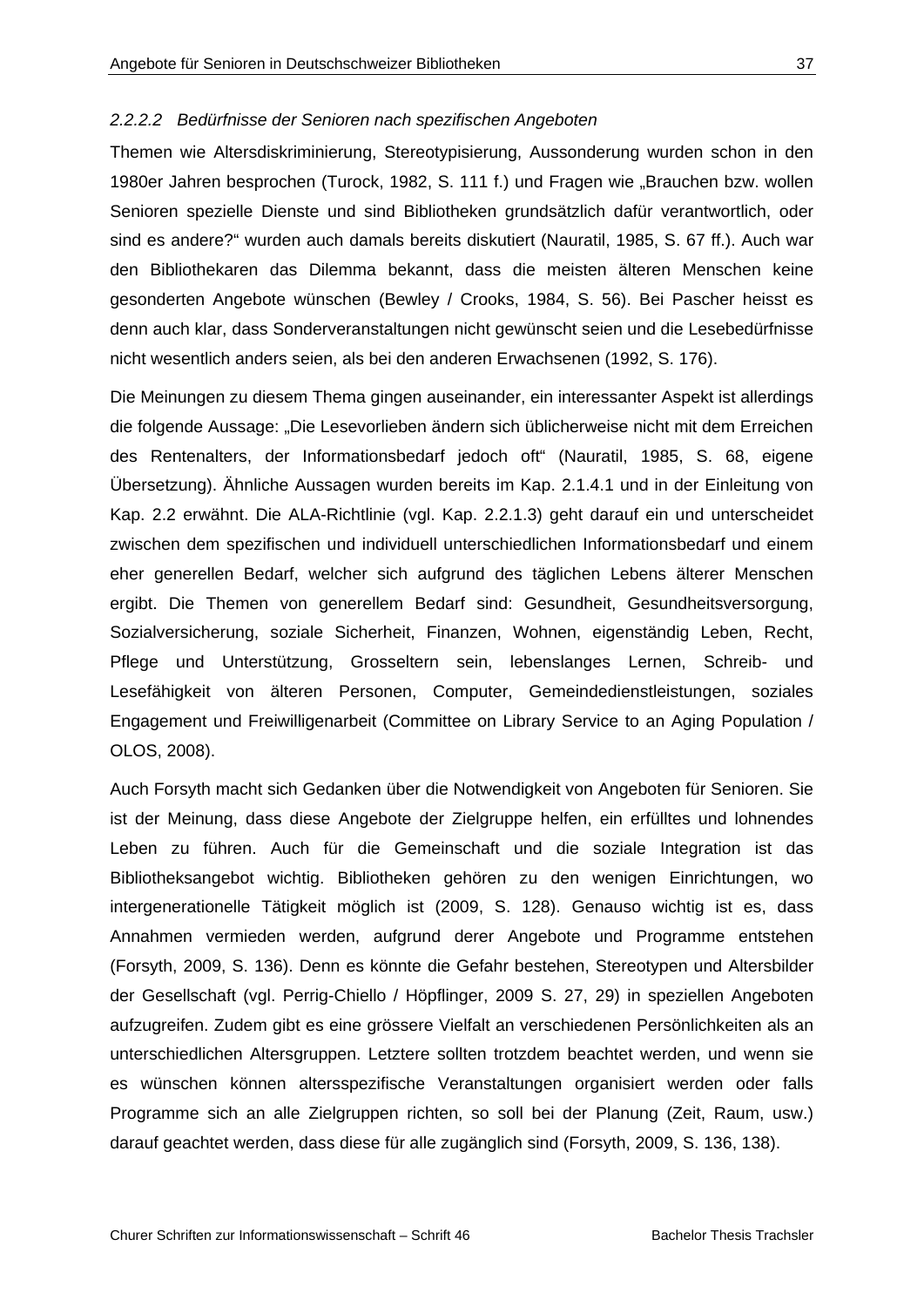Nebst dem Informationsbedürfnis hebt Pascher das Bedürfnis nach sozialen Kontakten und die Bedeutung der Freundlichkeit des Personals hervor. Es ginge um Geduld und sich Zeit nehmen für Gespräche mit Senioren, mehr noch als ums Lesen (1992, S. 176 f.). Auch aus Deutschland klingt es mehr als 10 Jahre später nicht anders. Oertel schreibt, dass Freundlichkeit zentral ist. Ältere Menschen würden auf weitere Besuche verzichten, wenn die Auskunft abweisend ist und sie sich nicht verstanden fühlen. Dazu gehört die Begrüssung, Hilfe anbieten, ungeteilte Aufmerksamkeit, ein Gespräch (2007, S. 10).

#### *2.2.2.3 Grossdruckbücher*

Grossdruckbücher zählen zum speziellen Angebot für Senioren (Deutscher Bibliotheksverband, 2010a). Aber nicht überall werden sie zufriedenstellend ausgeliehen. Dies berichtet Oertel und nennt auch möglich Gründe dafür: das höhere Gewicht, die Auswahl im Bestand ist zu gering. Als Lösungen für diese Fälle schlägt sie vor, Taschenbücher zu wählen, Tragkörbe oder Einkaufswagen anzubieten, die Auswahl mittels Austausch des Angebots immer wieder aktuell zu halten oder ganz auf Grossdruck zu verzichten und dafür Lesehilfen bereitzuhalten (2007, S. 10, 24 f.). Ein weiterer Grund für geringe Ausleihzahlen könnte darin liegen, dass ältere Menschen oft erst ab dem vierten Lebensalter (vgl. dazu Kap. 2.1.1.3) auf Grossdruck angewiesen sind (vgl. Krüger, o.A., S. 13).

#### *2.2.2.4 Hörbücher*

Auch Hörbücher werden vom Deutschen Bibliotheksverband zu den speziellen Angeboten für ältere Menschen gezählt (2010). Oertle weist jedoch darauf hin, dass Hörbücher mehrheitlich von anderen Altersgruppen genutzt werden und "[…] nicht vorrangig von älteren Hörern" (2007, S. 30). Ein weiterer Grund für das geringe Interesse könnte darin liegen, dass ältere Menschen erst ab dem vierten Lebensalter (vgl. dazu Kap. 2.1.1.3) auf Hörbücher angewiesen sind (vgl. Krüger, o.A., S. 13). Dies zeigt auch das Interesse für Hörbücher bei 60- bis 75-Jährigen Nutzern der Stadtbibliothek Heilbronn. Es liegt mit 16% gemäss Degenhart eher tief und ist damit weit hinter dem Interesse für Sachbücher und Romane (2004, S. 57).

Anders ist es in der Stadtbücherei Rödental. Sie setzen gar den Erwerbungsschwerpunkt bei den Medienangeboten für Senioren auf Hörbücher (Scholz, 2006, S. 20, zit. in: Bader, 2009, S. 24).

#### *2.2.2.5 Freiwilligenarbeit*

Ehrenamtliche Kulturarbeit oder Freiwilligenarbeit in Bibliotheken ist ein viel besprochenes Thema. Das zeigt der Artikel von Czudnochowski-Pelz in der Zeitschrift BuB im Januar 2000. Es geht dabei um die Angst vor der Verdrängung der Hauptamtlichen durch Ehrenamtliche,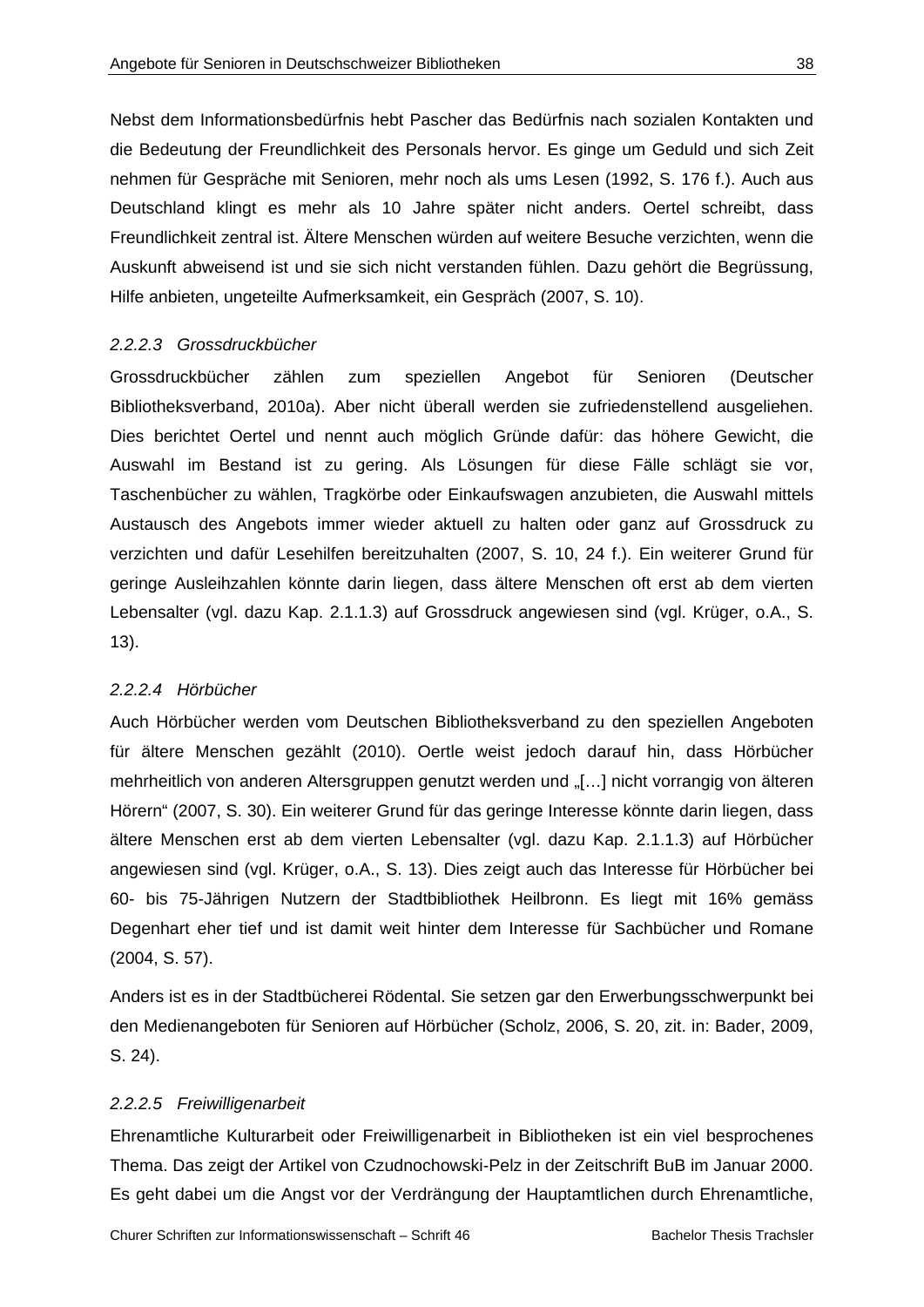die Chance von Bibliotheken in Finanzkrisen, den Betreuungsaufwand, die klare Arbeitsteilung, die Weiterbildung und Würdigung dieser Tätigkeiten (Czudnochowski-Pelz, 2000, S. 27-29). Nebst diesen allgemeinen Äusserungen zur Freiwilligenarbeit geht Kulzer konkret auf ehrenamtlich tätige ältere Personen ein. 2007 wurde in einer bundesweiten Umfrage ermittelt, dass 36% von 356 Bibliotheken ältere Personen als Freiwillige beschäftigen (Kulzer, 2007b, S. 2).

Kulzer sieht die Chancen darin, dass die Bibliothek so lebhaft bleibt und das Personal durch die Zusammenarbeit mit Älteren menschlich wie auch fachlich profitiert (2004b, S. 662). Eine Studie zu Senioren und Freiwilligenarbeit in Australien zeigt weitere Vorteile auf: Senioren haben mehr Zeit über längere Zeitperioden und sind ein sozialer Gewinn, dank ihrer Lebenserfahrung und ihren sozialen Fähigkeiten (National Seniors Productive Ageing Centre, 2005, zit. in: Bourke, 2009, S. 181). Für eine erfolgreiche Zusammenarbeit sind allerdings eine klare Aufgabenteilung und ein gemeinsam erarbeitetes Konzept nötig. Weiter profitiert die Bibliothek von Ehrenamtlichen, wenn die Freiwilligen ihren Freunden und Bekannten die Bibliothek vorstellen und diese wiederum zu neuen Nutzern werden (Kulzer, 2004b, S. 662).

Gemäss Kulzer brauchen Hauptamtliche keine Angst vor Verdrängung zu haben. Fachkräfte werden in einer gut funktionierenden Einrichtung benötigt und Freiwillige können sie nicht ersetzen (2004b, S. 662). Sie prognostiziert allerdings, dass die Bibliothek zukünftig nicht mehr auf Ehrenamtliche verzichten kann. Einerseits aufgrund des demografischen Wandels und auch dann, wenn der Staat die Bibliotheken weniger stark finanziell unterstützt. Sie meint, Freiwillige können auch bei der Geldmittelbeschaffung eine Rolle spielen (Kulzer, 2004a, S. 36; Kulzer, 2004b, S. 22).

#### **2.2.3 Gegenwärtige Situation**

 $\overline{a}$ 

Was wird derzeit im Angelsächsischen, Französischen und Deutschen Raum in öffentlichen Bibliotheken für die Zielgruppe Senioren geboten? In den Unterkapiteln 2.2.3.1 bis 2.2.3.9 wird der aktuelle Stand, sowie, wenn vorhanden, weiterführende Literatur und mögliche Interessengruppen in den Ländern Schweiz, Deutschland, Österreich, Frankreich, Grossbritannien, Kanada, USA, Australien und Neuseeland vorgestellt<sup>18</sup>. Im Anhang Kap. 7.6 befindet sich ausserdem eine Aufstellung der Angebote für Senioren, welche in den folgenden Abschnitten nicht erwähnt werden.

Im Gegensatz zur Schweiz diskutieren die Länder Kanada, Vereinigte Staaten von Amerika, Australien, Frankreich und Deutschland die Angelegenheiten rund um Senioren und

<sup>&</sup>lt;sup>18</sup> Um den aktuellen Stand aufzuzeigen, wird die Methode der Literaturanalyse jener Werke und Artikel angewendet, welche durch Recherchen ermittelt wurden (siehe dazu Kap. 7.2). Wo keine oder wenige Informationen vorhanden waren, wurde auf Recherchen im Internet zurückgegriffen.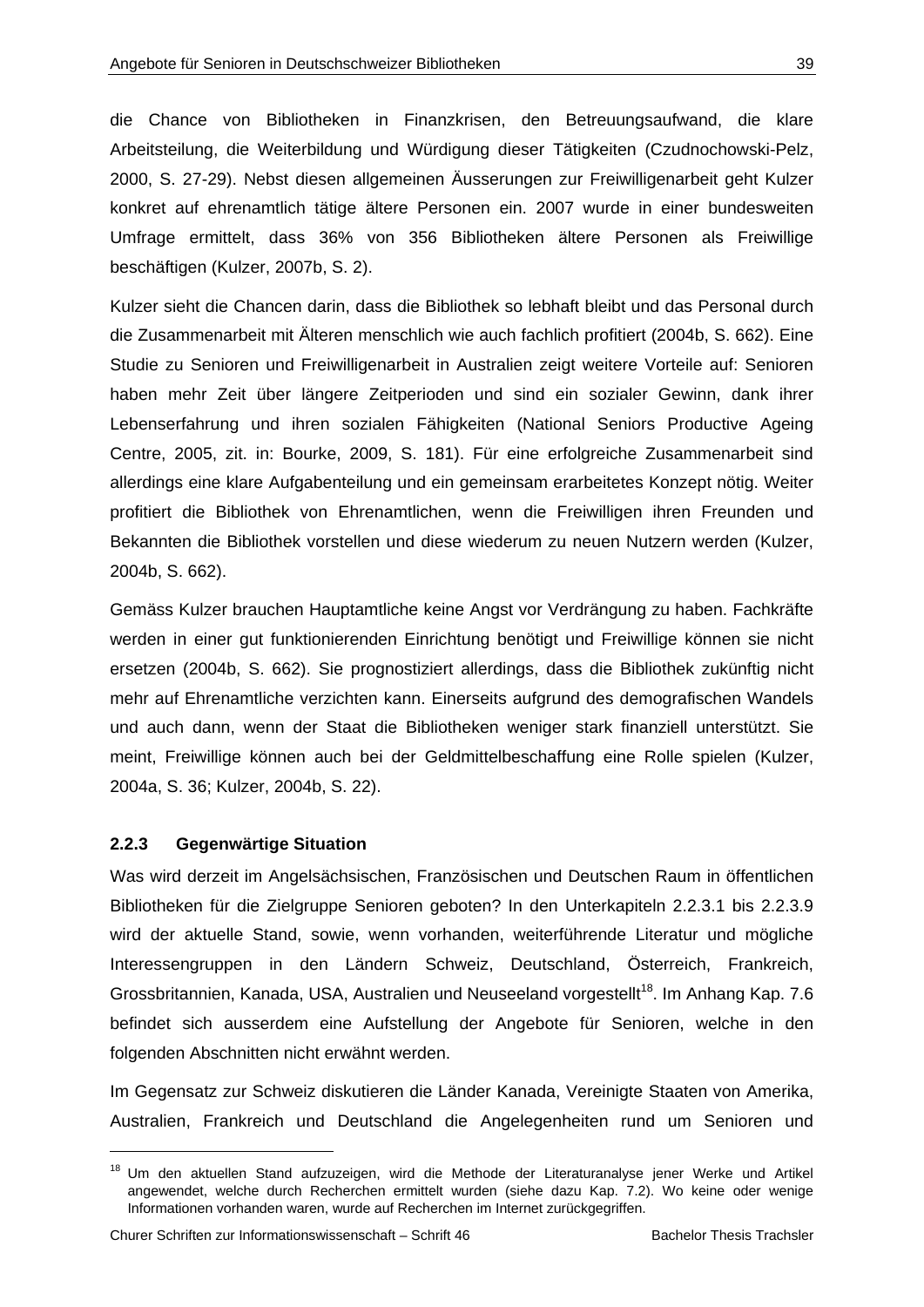Bibliotheken intensiv in Fachzeitschriften, Tagungen oder Abschlussarbeiten und oft bereits auch schon über einen längeren Zeitraum hinweg. In den jeweiligen Kapiteln der Länder wird oberflächlich auch auf die zeitliche Dimension eingegangen.

# *2.2.3.1 Schweiz (CH)*

Wie bereits in der Einleitung erwähnt, ist über die Situation in der Schweiz zu den Angeboten für Senioren noch wenig bekannt<sup>19</sup>. Die Frage, welche sich Czudnochowski-Pelz im Zusammenhang mit Presseberichten in Deutschland über Bibliotheksarbeit für ältere Menschen stellt, beschreibt auch die Situation in der Schweiz treffend: "Offen ist, wird nichts für Ältere angeboten oder doch, nur schreibt keine darüber?" (2000, S. 23).

Was die Deutschschweiz betrifft, so werden nachfolgend einige Bibliotheken aufgeführt, welche über die Recherche im Internet gefunden wurden<sup>20</sup>. Diese Beispiele sind jedoch keine umfassende Darstellung über die Verhältnisse in der Deutschschweiz. Die Resultate der Umfrage (vgl. Kap. 4 und 5) sollen diesen Überblick herstellen. Der Stand in der Romandie wird aufgrund der Arbeit von Dick beschrieben und jener aus der italienischen Schweiz wird hier nicht aufgeführt. Anschliessend an die Situationsbeschreibung der Romandie folgt ein kurzer Abschnitt zu den Bibliotheksdienstleistern Bibliomedia und SBD.

## **Deutschschweiz**

-

Senioren wird in unterschiedlichen Bibliotheken Verschiedenes geboten, so z.B.

- eine eigene Abteilungen "Generation Plus" in der Kornhausbibliothek in Bern (Nabulon, 2008, S. 1),
- ein Grosselternkoffer in der Kantonsbibliothek Liestal (Kantonsbibliothek Baselland, o.A.),
- Einführungen in den OPAC nebst der Vorstellung von Neuerscheinungen in der Kantonsbibliothek Uri (Kantonsbibliothek Uri, o.A.a),
- eine Veranstaltung speziell für diese Zielgruppe wird beispielsweise von der Stadtbibliothek Zofingen zusammen mit Pro Senectute<sup>21</sup> geboten. Älteren Menschen wird in drei Kursen die Stadtbibliothek, deren Angebot und Geschichte vorgestellt (Stadtbibliothek Zofingen, 2009, S. 4).
- Die Stadtbibliothek Aarau und die Bibliothek Mellingen sind nur zwei Einrichtungen, die am Generationenprojekt "Prix Chronos" teilnehmen (Pro Senectute, 2010a). Bei

 $19$  Es gibt 3 Werke, welche im Anhang Kap. 7.1 aufgeführt sind.

<sup>&</sup>lt;sup>20</sup> Anhaltspunkte für die Suche gaben Hinweise von Lisa Wyss über Aktivitäten der Kornhausbibliotheken in Bern und einer Bibliothek im Raum St. Gallen, welche sich für das Thema interessiert haben (Mündliche Auskunft von Lisa Wyss, 28.04.2010). Weitere Anhaltspunkte über die Studien- und Bildungsbibliotheken in Uri, Liestal, Baden und Zofingen gab die Arbeit von Domenig (2010, S. 24 f.).

<sup>&</sup>lt;sup>21</sup> Weitere Institutionen und Dienste, welche sich mit älteren Menschen befassen und eine mögliche Zusammenarbeit vielleicht möglich ist, siehe Anhang Kap. 7.4.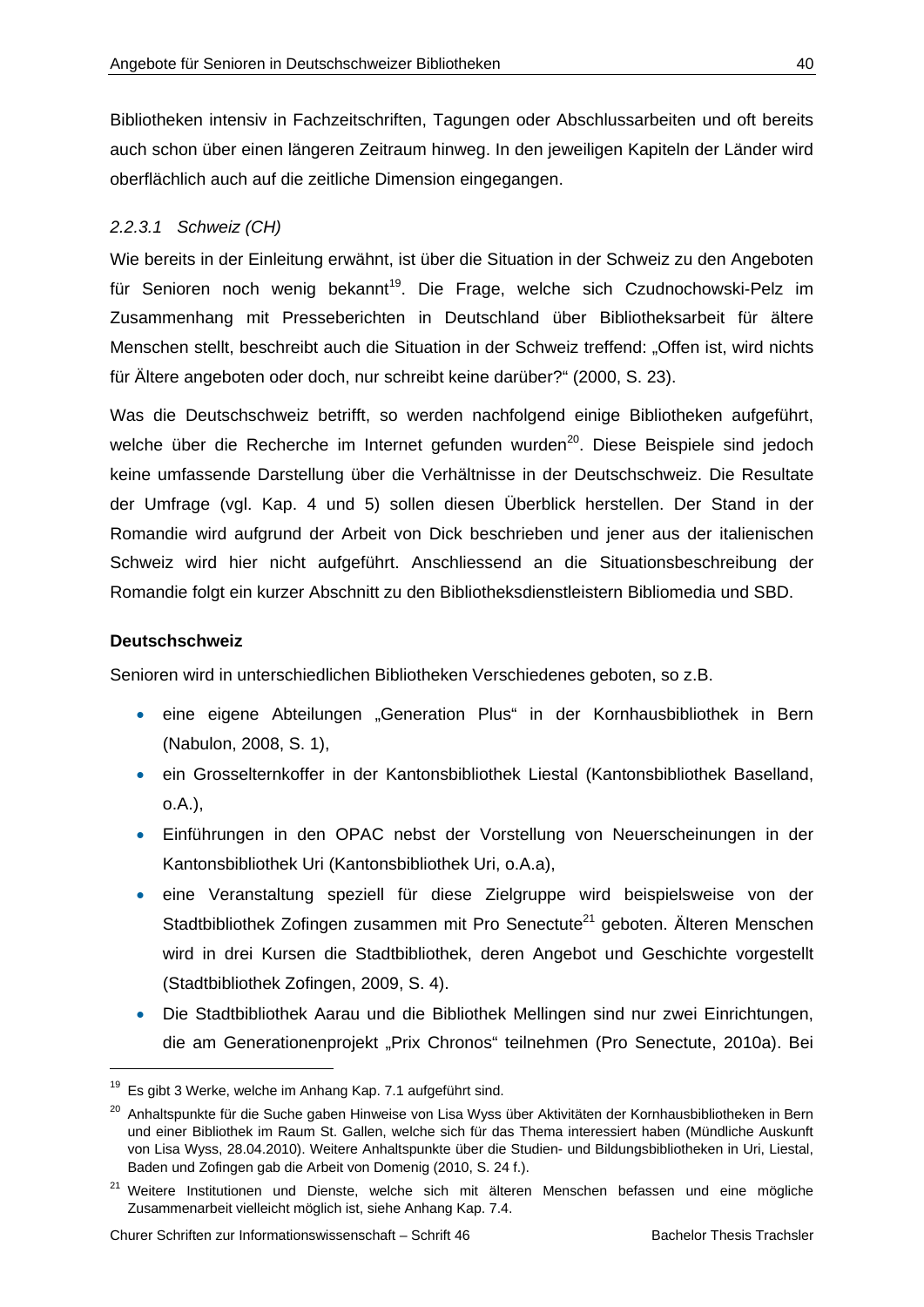"Prix Chronos" lesen Kinder und Senioren dieselben Bücher stimmen ab, welches Buch den Preis erhält (Pro Senectute, 2010b).

- Die Gemeindebibliothek in Sins öffnet einmal pro Monat nur für die Senioren aus einem Betagten- und Pflegezentrum. So können diese in Ruhe ihre Lektüre wählen und die Bibliothekare können sich Zeit für die Beratung nehmen (Dick, 2008, S. 22).
- Ausserdem haben die GGG Stadtbibliothek Basel, Stadtbibliothek Luzern, Pestalozzi Bibliothek Zürich, Kornhausbibliothek Bern und Winterthurer Bibliotheken bei ihren Biblio-top-Links im Bereich Gesellschaft auch eine Linkliste für Senioren eingerichtet (GGG Stadtbibliothek Basel / Stadtbibliothek Luzern / Pestalozzi Bibliothek Zürich / Kornhausbibliothek Bern / Winterthurer Bibliotheken, 2010)<sup>22</sup>.

Einführungen in den OPAC, "Prix Chronos", Veranstaltungen für Senioren werden auch von anderen Bibliotheken geboten (siehe im Anhang Kap. 7.6). Bezüglich der Freiwilligenarbeit wurde nichts Konkretes gefunden. Dafür setzen die Walliser Bibliotheken in ihrem Leitplan der Bibliotheken 2007 das Ziel, dass jede Bibliothek für Senioren bzw. Pensionierte ein "Aktivitätsprogramm" organisieren soll (Kanton Wallis Departement für Erziehung, Kultur und Sport, 2007, S. 21).

## **Romandie**

-

Dick beschreibt verschiedene Beispiele für Haus- oder Heimlieferdienste (2008, S. 17 f., 21 f.). Was aber bieten Bibliotheken in der Romandie den älteren Menschen, welche die Bibliothek selber besuchen wollen und können?

In Sion ist der Bestand an Grossdruckbüchern besonders gross. Ausserdem bieten sie audiovisuelle Medien. Spezielle Wünsche bestellen sie bei der Bibliothèque sonore de Lausanne. Damit ältere Menschen mit Sehproblemen auch weiterhin lesen können, arbeitet die Mediathek Sion mit der FSCMA (Centre de moyens auxiliaires du Valais) zusammen (Berthouzoz, 2008, zit. in: Dick, 2008, S. 87 f.).

Auch andere Einrichtungen, wie die Bibliotheken in La-Chaux-de-Fonds, La Neuveville und der Bibliobus Jurassien de l'Université populaire bieten Grossdruckbücher und Hörbücher (Dick, 2008, 17 f., 21).

Ausserdem sieht Guerdat, der Direktor des Bibliobus Jurassien, im Bibliobus die Chance für jene Senioren, welche weniger mobil sind. Der Bus bietet eine Bibliothek in unmittelbarer Nähe. Nebst Grossdruckbüchern und Hörbüchern sind ausserdem gewisse Bücher speziell für ältere Menschen reserviert (Guerdat, 2008, zit. in: Dick, 2008, S. 17).

<sup>&</sup>lt;sup>22</sup> Linkliste bei den Biblio-top-links für Senioren unter http://www.bibliotoplinks.ch/?cat\_id=68 (26.07.2010).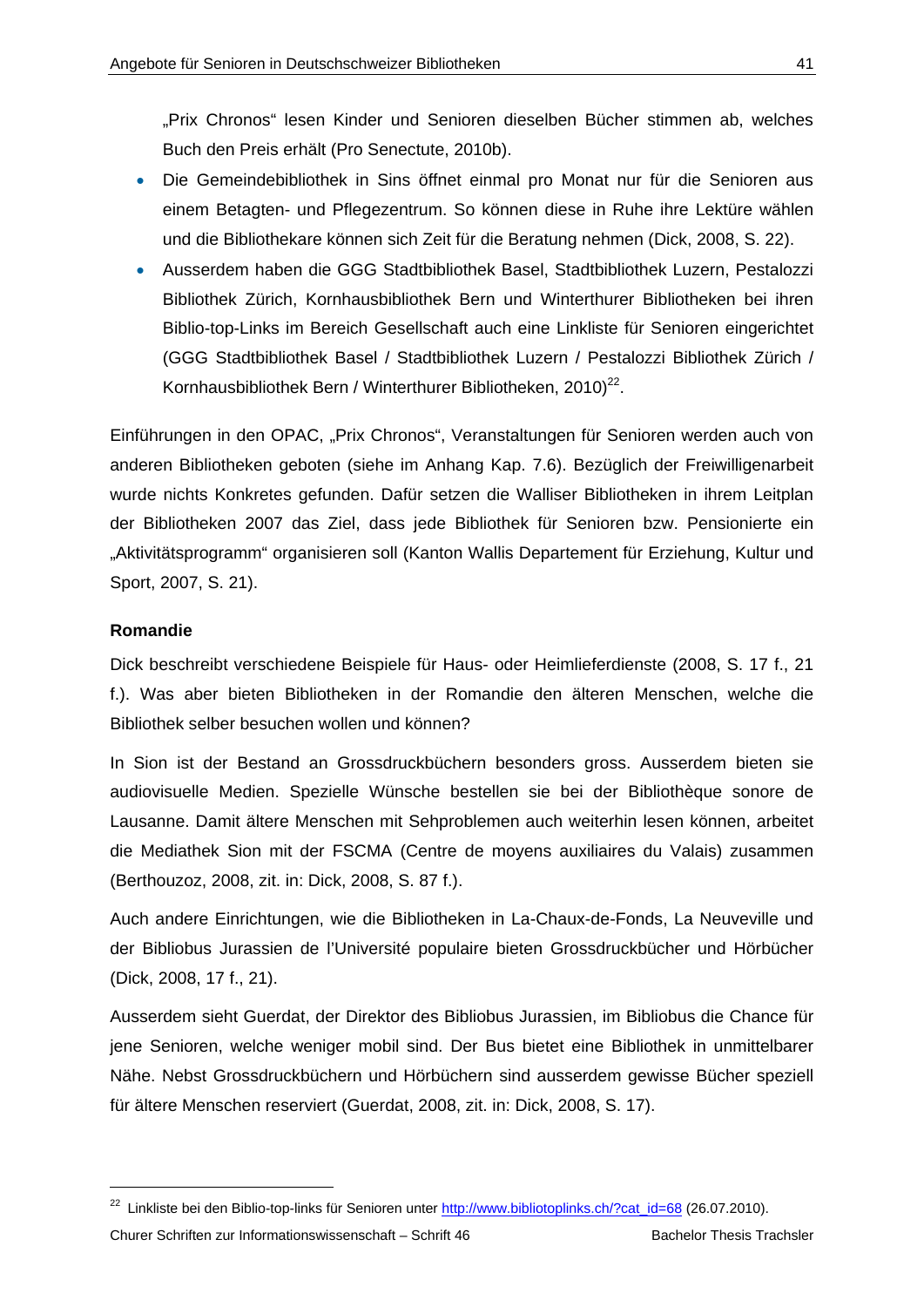Im Zuge ihrer Arbeit hat Dick zwölf Vorschläge für Angebote und Dienstleistungen der Bibliothek Delémont ausgearbeitet. Dazu gehören Vorschläge wie, die räumlichen Ausstattung innen und aussen verbessern, intergenerationelle Veranstaltungen organisieren, Öffnungszeiten anpassen, Schulung der Senioren bezüglich spezifischer Computerkenntnisse, Werbemassnahmen und Marketing für diese speziellen Service, usw. Der Bestand an Grossdruckbüchern und Büchern von Interesse für ältere Menschen, sowie eine Zusammenarbeit mit Einrichtungen, welche audiovisuelle Medien oder Medien in Brailleschrift anbieten, wurde bereits eingerichtet bzw. in die Wege geleitet $^{23}$ . Zudem befindet sich das Angebot an digitalen Medien in Bearbeitung. Somit würden Senioren die Möglichkeit erhalten, an ihrem PC Dokumente und Hörbücher hochzuladen (Dick, 2008, S. 41-57).

In der Romandie wird das Projekt "Prix Chronos" seit 1997 durchgeführt, in der Deutschschweiz seit 2005 (Pro Senectute, 2010b).

# **Bibliotheksdienstleister**

Sowohl Bibliomedia als auch SBD haben Angebote bezüglich Grossdruckbüchern.

Im Bibliocenter Solothurn von Bibliomedia werden 504 Grossdruckbücher zur Ausleihe angeboten (Bibliomedia, o.A.a). Ausserdem können, im Hinblick auf die Bedürfnisse älterer Menschen, Hörbücher, Medienkollektionen für Erwachsene, fremdsprachige Bücher ausgeliehen werden, ebenso Easy-Reader für Erwachsene, welche wieder lesen lernen möchten (Bibliomedia, o.A.b).

Der SBD (Schweizer Bücherdienst) stellt Listen mit Titeln zusammen, welche in Grossdruck zu kaufen sind. Ergänzt wird diese Auswahl durch eine Linkliste mit Einrichtungen, welche etwas für Senioren bereitstellen (Schweizer Bücherdienst, 2010).

#### *2.2.3.2 Deutschland (D)*

-

Bereits Ende der 80er Jahre wurde eine Umfrage über die Nützlichkeit von Angeboten für Senioren durchgeführt<sup>24</sup>. In den 90er Jahren fanden in Deutschland zwei Tagungen<sup>25</sup> zur Bibliotheksarbeit mit älteren Menschen statt. Aber bereits im Jahre 1978 gab die deutsche Arbeitsstelle fürs Bibliothekswesen ein Werk aus 6 Diplomarbeiten heraus, das Einblick in die Arbeit von öffentlichen Bibliotheken in Bezug auf ältere Menschen geben soll (Friese et

<sup>&</sup>lt;sup>23</sup> Weitere Einrichtungen in der Schweiz, welche Hilfe, Informationen für Senioren bieten, aber sicherlich auch Informations- oder Kooperationsstellen für Bibliotheken sind, sind im Anhang Kap. 7.4 aufgeführt.

<sup>&</sup>lt;sup>24</sup> Borchardt, Peter (1989): Bibliotheksangebote für ältere Menschen - sinnvoll oder überflüssig? Ergebnisse einer Umfrage der DBI-Kommission für Öffentlichkeitsarbeit. Bibliotheksdienst, 23 (12), S. 1289–1299.

<sup>&</sup>lt;sup>25</sup> Kuratorium Deutsche Altenhilfe (Hrsg.) (2001): Bibliotheksarbeit für ältere Menschen: Dokumentation der Fachtagung "alt Macht neu" am 21. und 22. Oktober 1999 an der Fachhochschule Stuttgart, Hochschule für Bibliotheks- und. Köln: Kuratorium Deutsche Altershilfe.

Kuratorium Deutsche Altershilfe (Hrsg.) (1992): So alt, wie ich bin: Alte Menschen und Bibliotheken: VBB-Verein der Bibliothekare an Öffentlichen Bibliotheken e. V.: VBB-Jahrestagung 1990. Köln: [s.n.].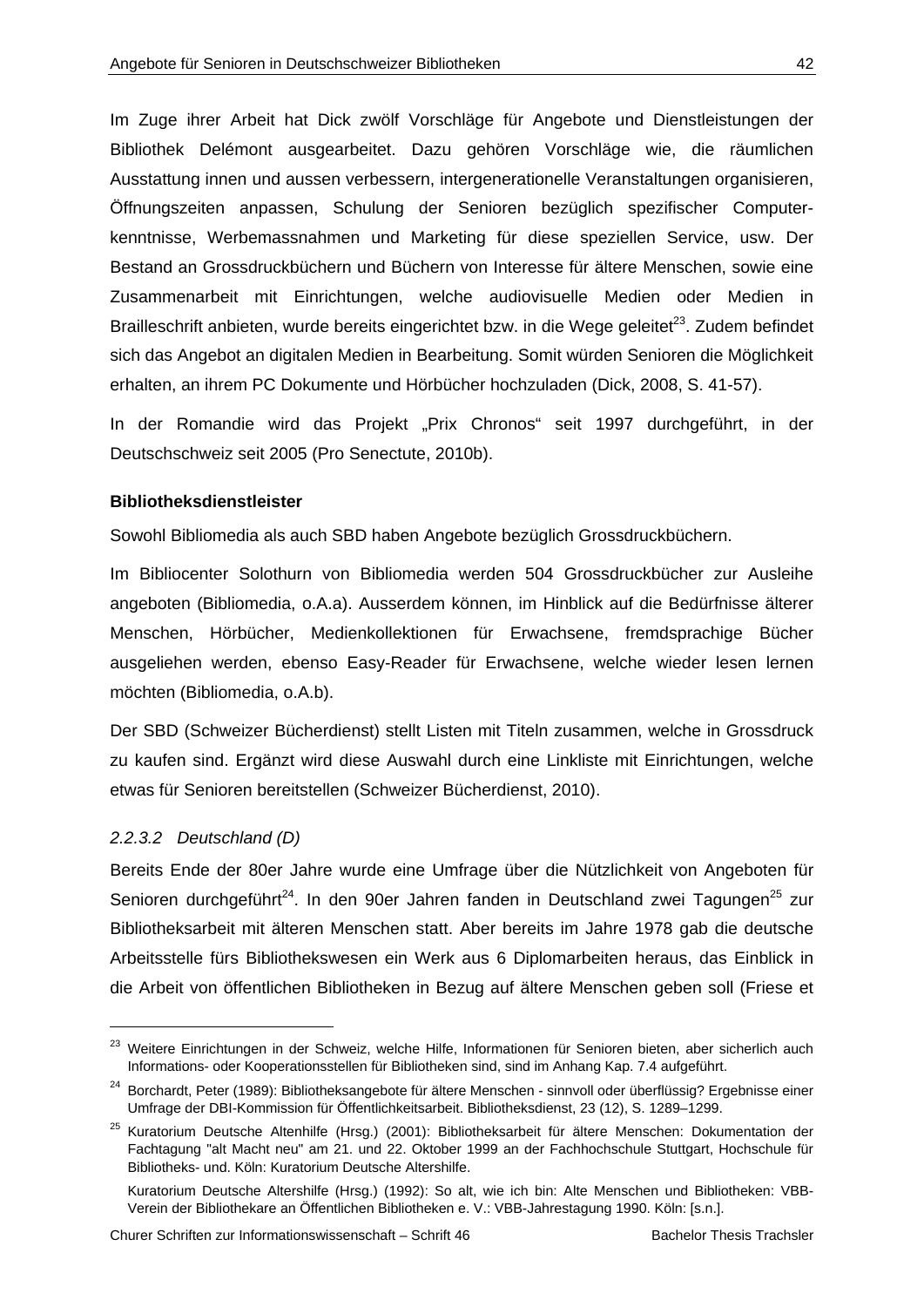al., 1978, S. 3). Die Angebote, welche in diesen Werken beschrieben werden, unterscheiden sich nicht markant von heutigen. Gegenwärtige Angebote sind allerdings weiterentwickelter und vielfältiger (Friese et al., 1978, S. 50 ff., 129 ff; vgl. dazu bspw. Kulzer, 2004a).

Was wird heute in deutschen Bibliotheken geboten? Auf dem Bibliotheksportal des deutschen Bibliotheksverbandes wird eine Auswahl von 10 Bibliotheken vorgestellt. Auf diesem Portal sind zudem Links zu Publikationen mit Beispielen oder Tipps zum Aufbau von Angeboten für Senioren aufgelistet (Deutscher Bibliotheksverband, 2010a). Im Anhang Kapitel 7.5 werden interessante Werke aufgeführt, und nachfolgend werden zwei Bibliotheken aus dieser Liste vorgestellt. Eine ausführliche Aufstellung des Angebots befindet sich im Anhang Kapitel 7.6.

In Deutschland waren 2004 bei einer repräsentativen Studie zur Bibliotheksnutzung, welche das Meinungsforschungsinstitut infas im Auftrag der Bertelsmann Stiftung durchgeführt hat, 23% der befragten über 65-Jährigen sind Bibliothekskunden. Dagegen sind es über 50% der 14-20-Jährigen, welche die Bibliothek nutzen (Deutscher Bibliotheksverband, 2009).

#### **Stadtbibliothek Straubing**

Das Angebot der Stadtbibliothek Straubing für Senioren wurde bereits im Jahre 2001 lanciert und nach einem Besuch in den USA im Jahre 2003 von Kulzer weiterentwickelt und ausgebaut (Kulzer, 2004b, S. 660). Mittlerweile bietet die Bibliothek eine "Infothek 55+", Computerkurse und -vorträge, das Forum 55+, einen gedruckten Veranstaltungsführer für Senioren<sup>26</sup>, eine spezielle Seite auf der Bibliothekshomepage (Aktiv älter werden - Die Infobörse 55+) und eine Linksammlung<sup>27</sup> (Stadtbibliothek Straubing, o.A.).

Die Infothek 55+ oder Infobörse 55+ ist eine Abteilung mit Medien zu Sachthemen wie Computer, Medizin, Psychologie, Recht und Gesellschaft für alle, die sich mit dem Alter beschäftigen (Kulzer, 2004a, S. 32; Stadtbibliothek Straubing, o.A.). Nebst Sachbüchern werden in dieser Abteilung auch Unterhaltungsliteratur in Grossdruck, Zeitschriften, Informationsblätter und Sachhörbücher geboten (Stadtbibliothek Straubing, o.A.). Ausgestattet ist diese Abteilung mit bequemen Möbeln (Kulzer, 2004b, S. 662).

Nach dem Vorbild von Las Vegas und Los Angeles baute die Stadtbibliothek Straubing das Forum 55+ auf. Es ist ein Kreis von ehrenamtlich arbeitenden Senioren, welche die Bibliothek beim kulturellen Programm und der Leseförderung unterstützen (Kulzer, 2004c, S. 4; Stadtbibliothek Straubing, o.A.).

<sup>&</sup>lt;sup>26</sup> Seniorenführer der Stadtbibliothek Straubing unter http://www.stadtbibliothek-straubing.de/Seniorenfuhrer\_2-2010.pdf (26.07.2010)

<sup>&</sup>lt;sup>27</sup> Webseite für ältere Menschen und Linksammlung unter http://www.stadtbibliothek-straubing.de/html/aktiv\_alter\_werden.html#Aktivaelter (26.07.2010) und http://www.stadtbibliothek-straubing.de/html/linksammlung.html#LinksammlungSenioren (26.07.2010)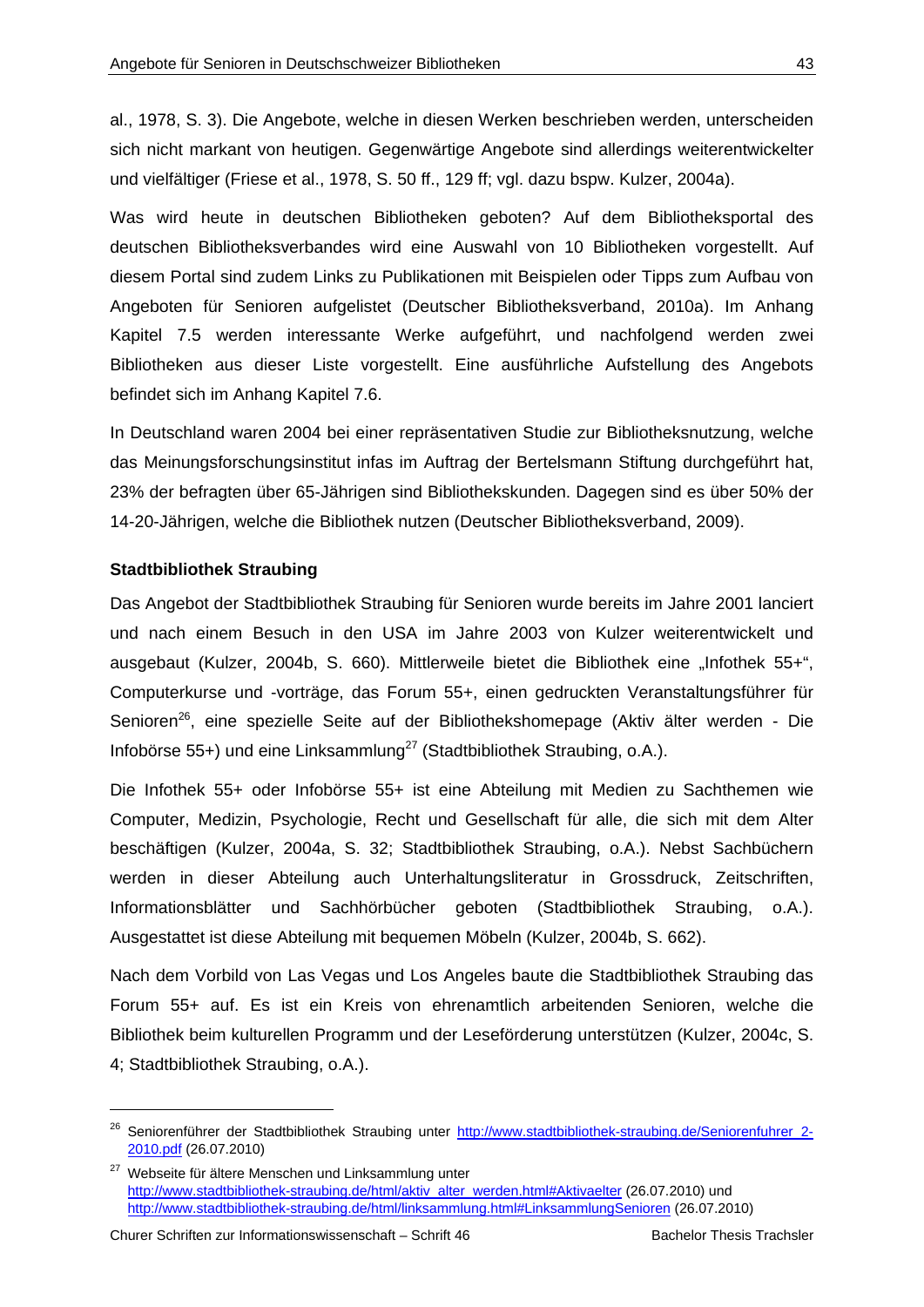#### **Stadtbibliothek Duisburg**

In Duisburg wurden in der Bezirksbibliothek Rheinhausen, einer Zweigstelle der Stadtbibliothek Duisburg, neue Angebote für Senioren ab 60 Jahren geschaffen. Das Angebot entstand aufgrund der Ergebnisse einer Nutzer- und Nichtnutzerbefragung, welche bei rund 900 Menschen mit Durchschnittsalter 69 durchgeführt wurde (Barbian/ Fühles-Ubach, 2008, S. 488 f.).

Neu wurden die Interessen der älteren Menschen mit den Themenbereichen Gesundheit, Lebensorientierung, Bildung und Kultur und Verbraucherfragen, sowie durch verschiedene Medientypen, inkl. Broschüren und Informationsmaterial, abgedeckt. Gekennzeichnet wurden sie mit der Aufschrift "60+", sie sind aber in den Gesamtbestand integriert. Die Bibliothek betont jedoch, dass sie jüngere Kunden nicht ausklammern und ältere Nutzer nicht vom restlichen Angebot ausschliessen möchte. Veranstaltungen spezifisch für Senioren wurden ebenfalls geschaffen und aufgrund der Umfrage auf den frühen Abend angesetzt (Barbian / Fühles-Ubach, 2008, S. 488 f.).

Dass die Stadtbibliothek die älteren Menschen direkt, aber dezent anspricht, wird deutlich, wenn die separate Webseite für Senioren betrachtet wird. Als Einleitung steht: "Hier finden Sie Hinweise auf Bibliotheksangebote, die von besonderem Interesse für Menschen ab 50 sein könnten" (Barbian/ Fühles-Ubach, 2008, S. 488, Stadtbibliothek Duisburg, o.A.). Daraufhin folgen Hinweise zum Schulungsangebot für Menschen ab 50, aber auch zu allgemeinen Angeboten wie die Veranstaltungen für Erwachsene, welche Senioren jedoch speziell interessieren könnten (Stadtbibliothek Duisburg, o.A.).

#### **Bibliotheksdienstleister**

Der Bibliotheksdienstleister ekz unterstützt Bibliotheken bei der Arbeit mit dieser Zielgruppe. Ekz bietet Listen mit Grossdruckbüchern und Listen mit Belletristik, Sachbüchern oder Nonbooks unter dem Motto Generation Plus, welche speziell im Hinblick auf Interessen von älteren Menschen erstellt wurden (Ekz, o.A.).

#### *2.2.3.3 Österreich (A)*

Bereits in den 90er Jahren widmeten sich die Bibliothekare spezifisch der Zielgruppe Senioren. Nebst Grossdruckbüchern boten sie damals vor allem Services für Wohnheime oder immobile Senioren (Pascher, 1992, S. 176).

Was hat sich seit 1992 in Österreich verändert? In einer landesweiten Studie 2009 hat der Büchereiverband Österreichs (BVÖ), unterstützt durch das Bundesministerium für Unterricht, Kunst und Kultur, die sozial-integrativen Angebote in öffentlichen Bibliotheken und Sonderbibliotheken untersucht (Büchereiverband Österreichs [BVÖ], o.A.). Darin wird auch das Angebot für Senioren ermittelt: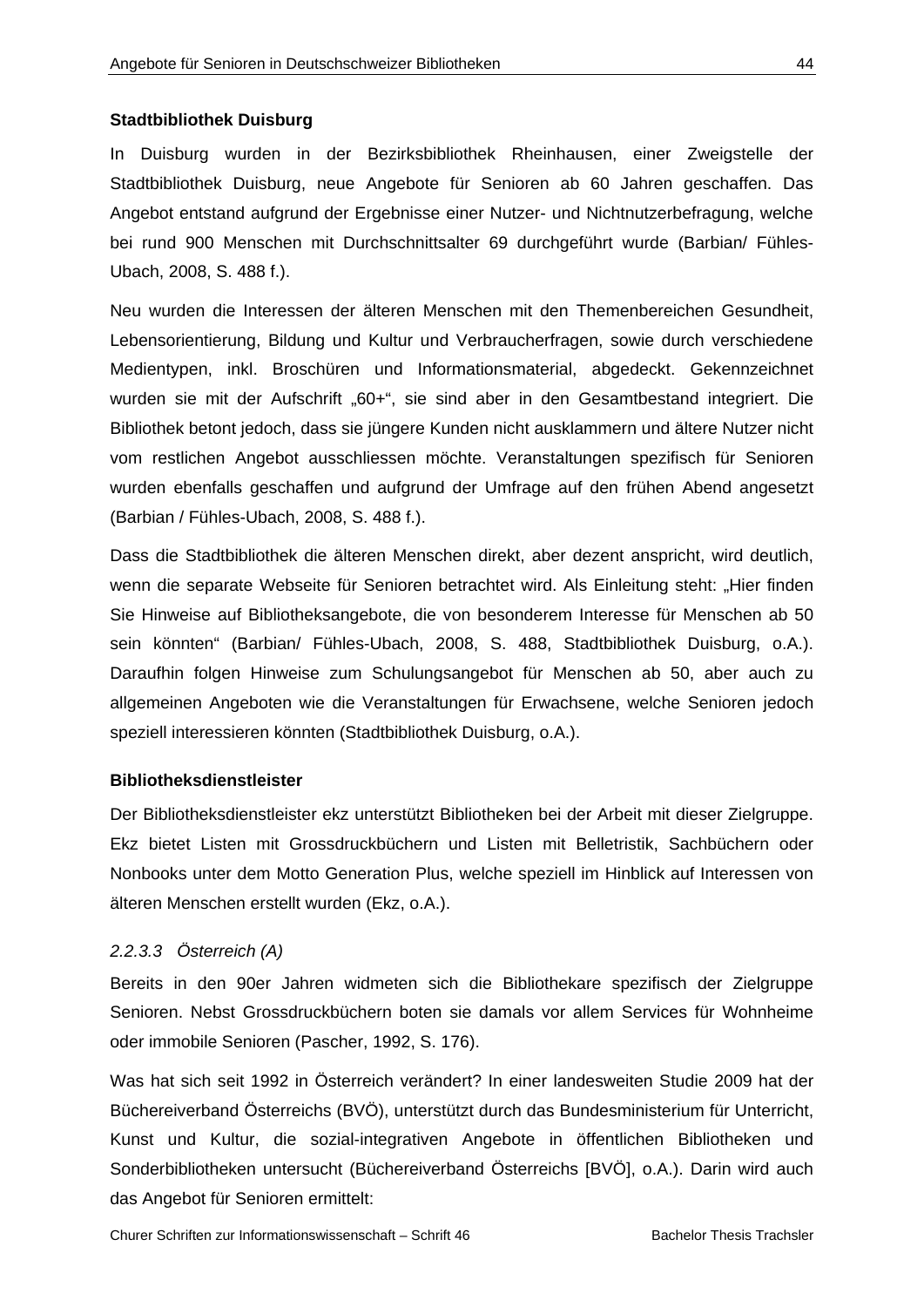- 50% von 373 befragten Bibliotheken verfügen über einen barrierefreien Zugang. Nebst diesem sollen in Zukunft jedoch auch Websites und Leitsysteme stärker barrierefrei gestaltet werden. Vorreiter dabei sind die Stadtbibliotheken Linz, Graz, Salzburg sowie Wien. Sie haben bereits ein taktiles Leitsystem in Brailleschrift bzw. Videos in Gebärdensprache auf der Homepage (BVÖ, 2009, S. 18).
- 99 von 373 Bibliotheken organisieren Veranstaltungen / Aktionen für Senioren (BVÖ, 2009, S. 43 f.).
- Zurzeit kooperieren 67 von 373 Bibliotheken mit Seniorenzentren zusammen, 23 mit Gehörlosen-, Blinden- und Behindertenverbänden und 63 Bibliotheken arbeiten mit Volkshochschulen zusammen. Diese Zusammenarbeit sei wichtig, da sich dadurch das Angebot ausbauen lasse und wichtige Impulse kommen würden (BVÖ, 2009, S. 47).

Die Studie fasst zusammen, dass Senioren vermehrt als eigene Zielgruppe unterschieden werden. Nebst den Veranstaltungen wurden in den vergangenen Jahren öfters Hörbücher und Grossdruckbücher offeriert (BVÖ, 2009, S. 50).

Ein weiteres landesweites Projekt ist "Lebensspuren". Aufgrund der neuen Altersstruktur und der Zunahme an Menschen mit anderen kulturellen Hintergründen werden die Themen "Begegnung mit Generationen" und "Begegnung mit Kulturen" aufgegriffen (Lebensspuren, 2010; Ehgartner, o.A.). Die Bibliotheken sollen die Chance ergreifen, die Veränderungen als Informations- und Begegnungszentrum für alle Generationen zu begleiten, so auch die Aspekte des Alters aufzugreifen und ein neues Selbstverständnis gegenüber dem Alter aufzubauen. Intergenerationelle Programme wie Vorlesepatenschaften von Senioren in Bibliotheken oder solche zwischen Schülern und Senioren (z.B. zum Thema Zeitgeschichte) tragen dazu bei (Ehgartner, o.A.).

Im Folgenden werden drei dieser Projekte kurz vorgestellt:

 Die Stadtbücherei Dornbirn beteiligte sich, zusammen mit dem Stadtarchiv, von 2006 bis 2008 am europäischen Projekt "Roots and Wings"<sup>28</sup>. Sie nahmen damit ihre Rolle beim lebenslangen Lernen älterer Menschen wahr und setzten im Wesentlichen auf Migranten (Matt / Unterthumer, 2008, S. 4, 6). Für ältere Menschen wurden dabei Veranstaltungen wie Erzählcafés, Schreibwerkstätten zum aktiven Erinnern und

<sup>&</sup>lt;sup>28</sup> Das Projekt "Roots and Wings" hatte "Lifelong Learning for Senior Citizens" als Inhalt (Matt / Unterthumer, 2008, S. 5). "Die Projektaktivitäten sollten (ältere) Menschen mit unterschiedlichen Bildungserfahrungen über die Auseinandersetzung mit der eigenen Geschichte motivieren, neue Perspektiven in der Betrachtung der eigenen Person und damit auch der Umwelt einzunehmen" (Matt / Unterthumer, 2008, S. 5). Neben Österreich waren Deutschland, Finnland, Schottland, Spanien und Portugal beteiligt, die nationale Aktivitäten durchführen würden, welche danach verbunden und gemeinsam evaluiert werden sollten. In verschiedenen Ländern wurden Treffen abgehalten, Projekte vorgestellt und sich ausgetauscht (Matt / Unterthumer, 2008, S. 4 f., 32- 43).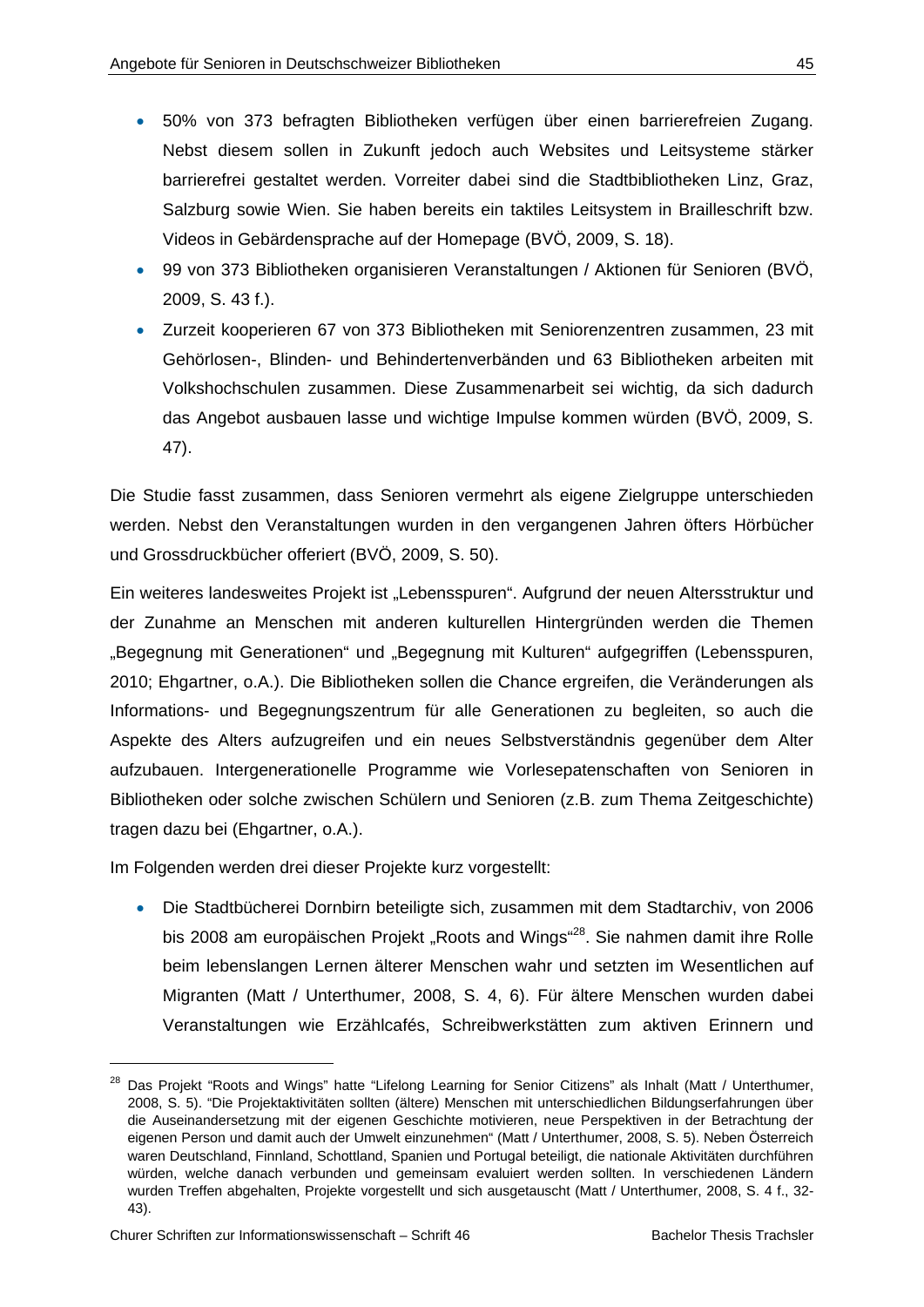Erzählen geboten. Ausserdem wurden Ausstellungen, Workshops mit Jung und Alt und Vorträge zum Thema Alter veranstaltet (Matt / Unterthumer, 2008, S. 11 ff.).

- Bei vier Schreibtreffen in den Katholischen öffentlichen Bibliotheken von Schönau und Aglasterhausen erfuhr die Organisatorin, dass die Generationen voneinander lernen und Vorurteile überwinden. Zum Thema Engel erzählten und schrieben je 6 Erwachsene und Kinder im Alter von 8 bis 84 Jahren (Liebers, o.A.).
- Die öffentliche Bibliothek in Elixhausen unterstützt mit ihren Angeboten das "Generationendorf"<sup>29</sup> Elixhausen. Dafür bieten sie Veranstaltungen für alle Altersgruppen und zu spezifischen Themen, Senioren arbeiten ehrenamtlich in der Bibliothek mit und lesen Kindern vor, und es wird eine Medienliste zum Thema Alter, Pflege und Demenz geboten (Mayer, o.A.).

Weitere Beispiele finden sich im Anhang Kapitel 7.6.

## *2.2.3.4 Frankreich (F)*

Nun werden die Verhältnisse in Frankreich gemäss Dick aufgeführt. Seit ungefähr 12 Jahren werden in französischen Bibliotheken für Senioren Services aufgebaut (Dick, 2008, S. 23). 8 Bibliotheken und deren Services sollen das Spektrum an Angeboten aufzeigen.

Zuvor noch die Angaben zu den Senioren als Nutzern von französischen Bibliotheken: Bei einer anderen Umfrage des Ministeriums für Kultur und Kommunikation in Frankreich im Jahre 2008 zählten 12% der Befragten im Alter von 65 Jahren und älter zu den eingeschriebenen Nutzern (La Département études, prospective et statistiques / Ministère Culture et Communication de, 2008).

Fünf Bibliotheken offerieren Heimlieferdienste oder Ähnliches, für Menschen, die nicht selber in die Bibliothek kommen können (Dick, 2008, S. 23–25). Daneben gibt es in der Médiathèque Boris Vian de Port-de-Bouc eine intergenerationelle Veranstaltung zwischen Pensionären und Jugendlichen (Dick, 2008, S. 24 f.). Eine Abteilung "Médiavue" für Sehbehinderte ist in der Médiathèque Jean-Jacques Rousseau in Chambéry eingerichtet. Sie wird mehrheitlich von Senioren genutzt. Dabei wurde auf die Einrichtung geachtet, und es werden, nebst gut lesbaren Bücher, auch solche in Brailleschrift geboten und Hörbücher oder elektronische Lupen (Dick, 2008, S. 26; Crabières, 2004, S. 34-35, zit. in: Dick, 2008, S. 26).

In Savoie wurde von den Bibliothekaren ein Dossier "Lecture & personnes âgées" herausgegeben. Darin werden die Medienpräsentation und die Einführung dieser Zielgruppe

<sup>&</sup>lt;sup>29</sup> Seit 2003 setzen verschiedene Gemeinden das Projekt "Generationendorf" um. Die Ziele sind das Miteinander, die Kommunikation und Solidarität zwischen den verschiedenen Generationen zu fördern (Mayer, o.A.).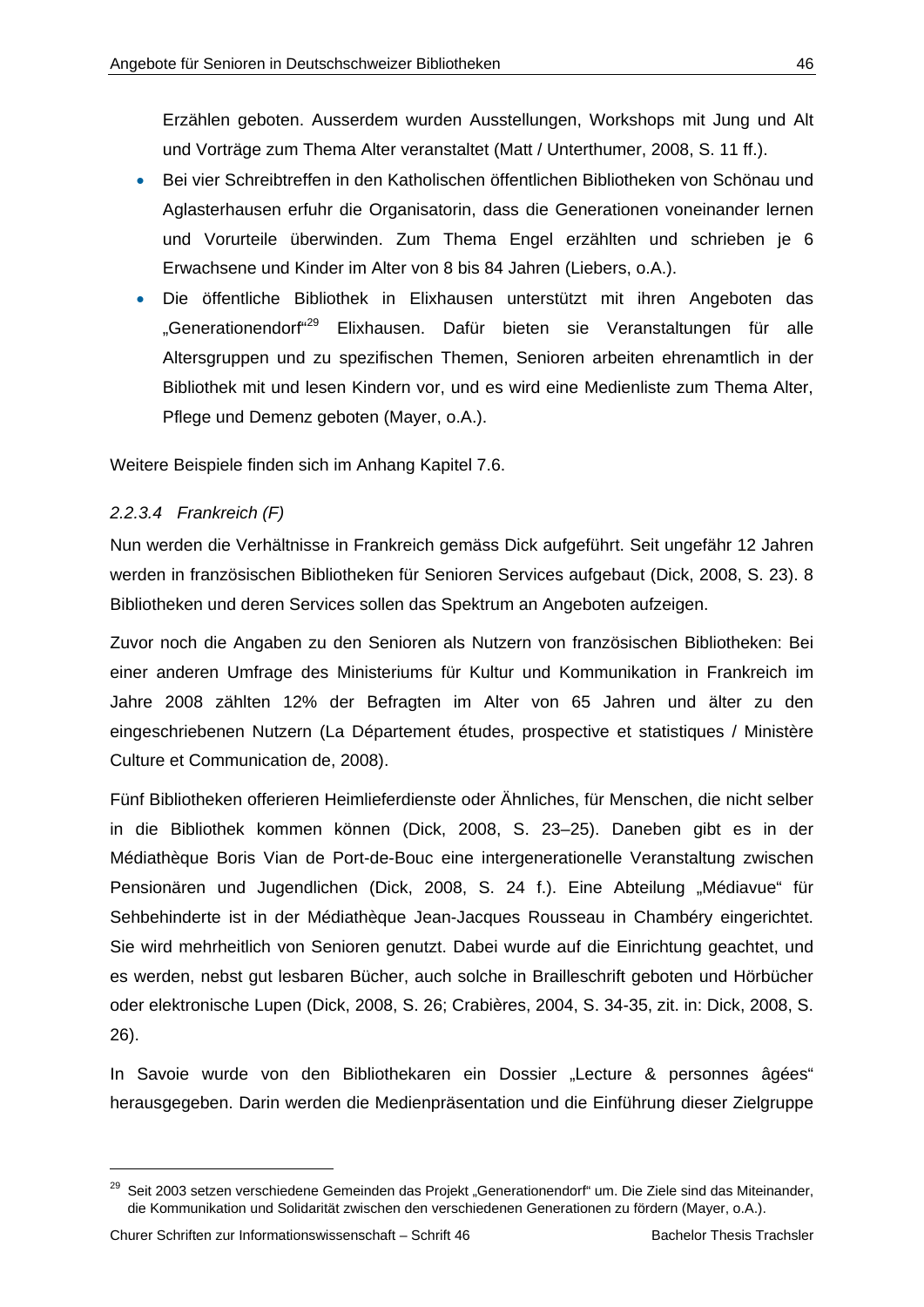thematisiert. In Savoie und in Haute-Savoie wird den Bibliothekaren ein Kurs zum Erlernen von Vorlesen geboten (Dick, 2008, S. 24).

## *2.2.3.5 Grossbritannien (GB)*

In Grossbritannien beschäftigen sich die Bibliotheken seit den 80er Jahren mit der Zielgruppe Senioren. Beispielsweise wurden damals Kurse für Familienforschung angeboten (Czudnochowski-Pelz, 2000, S. 23). Es wurden auch einige Studien gemacht. Eine davon untersuchte die Angebote für Senioren von Bibliotheken sowie die Zusammenarbeit zwischen Bibliotheken und der öffentlichen Hand oder Freiwilligeninstitutionen in England (Street, 1994, S. 28).

Im Jahr 2005 stand vom Berufsverband CILIP (Chartered Institute of Library and Information Professionals) ein Leitfaden für Services für ältere Menschen zur Verfügung, der heute nicht mehr vorhanden ist. Dafür setzt sich gegenwärtig eine Gemeinschaft aus öffentlichen Bibliotheken, Archiven und Museen in England, Wales, Schottland und Irland unter anderem für die Belange älterer Menschen ein. Sie nennt sich "The Network" und hat zum Ziel, dem sozialen Ausschluss aus Bibliotheken, Museen, Archiven und Galerien entgegenzuwirken (The Network, o.A.a). Auf ihrer Homepage stellen sie unter anderem Links und Informationen zu verschiedenen Gruppen (z.B. auch ältere Menschen) zur Verfügung und für die Mitglieder weitere Dienste (The Network, o.A.c; The Network, o.A.b).

Aktuell hat diese Gruppe einen Leitfaden von Sloan & Vincent herausgegeben, mit Beispielen, von denen im Folgenden einige vorgestellt werden.

- In der Felixstowe Library, einer der Suffolk Libraries, wurde das Projekt "Top Time" ins Leben gerufen, mit einer wöchentlichen Veranstaltung für ältere Kunden: Gesprächsrunden, Handwerkskurse oder auch Live-Musik (Sloan / Vincent, 2009, S. 33).
- Die Bibliotheken in Leeds haben "Online Centres". Computer und Internet stehen den Nutzern zur Verfügung. Dies schätzen manche Senioren sehr, denn so müssen sie nicht selber einen PC kaufen. Zudem werden in diesen Centern Computerkurse für Internet, E-Mail, Microsoft Office und Vieles mehr angeboten (Sloan / Vincent, 2009, S. 36).
- Die Bibliotheken von Lambeth und Portsmouth berichten von Angeboten speziell für ältere Menschen aus anderen Ländern, wie China oder der Karibik, z.B. Geschichten erzählen, Kurse zum Thema Familienforschung oder Computerclubs (Sloan / Vincent, 2009, 38, 42).

Weitere Beispiele siehe Anhang Kapitel 7.6.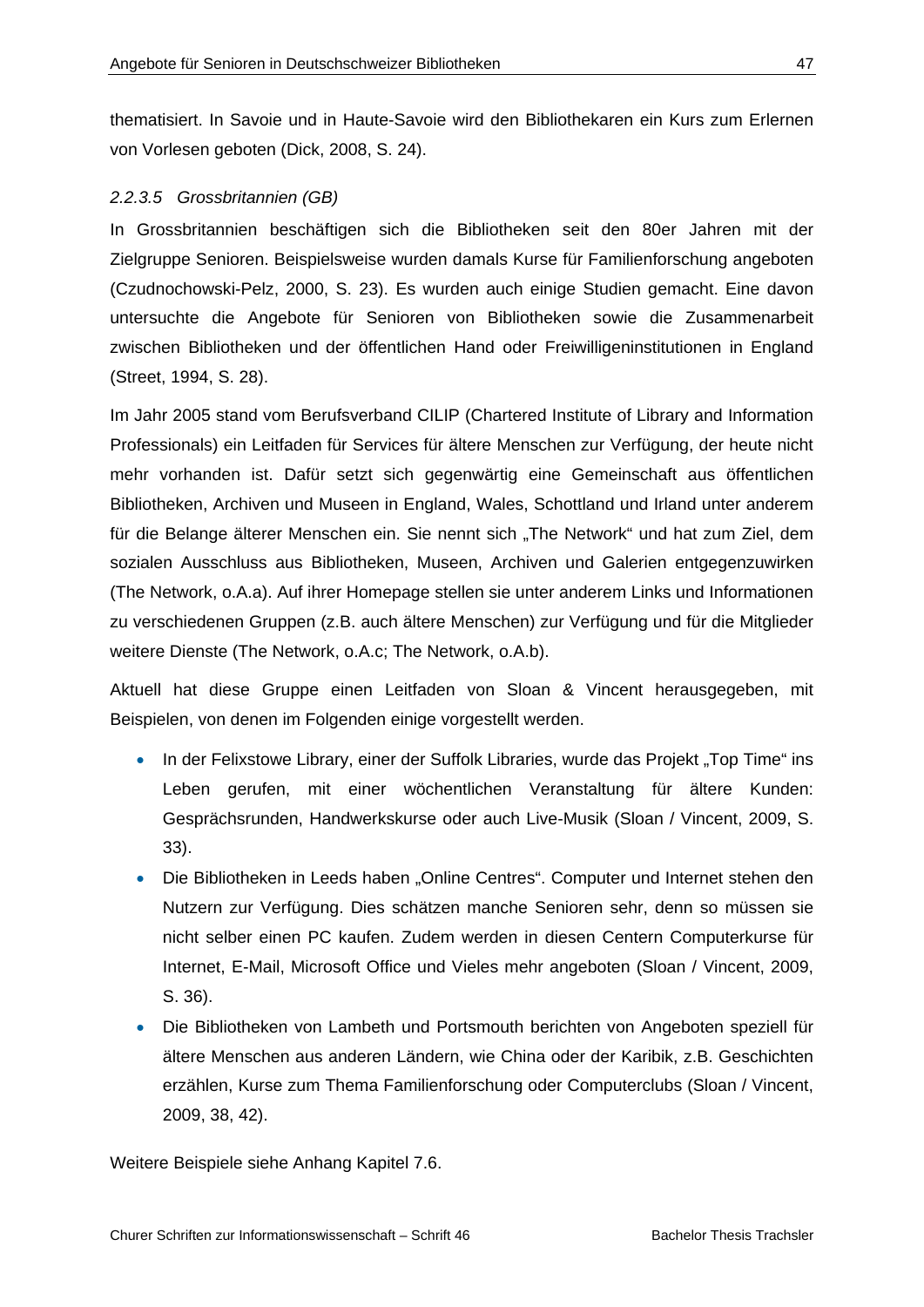#### *2.2.3.6 Kanada (CA)*

Bereits aus den 80er Jahren gibt es Publikationen über Senioren in Bibliotheken von Kanada. Es war die Rede von Grossdruckbüchern, Hörbüchern, sowie Freiwilligenarbeit. Seinerzeit boten Bibliotheken in Kanada Anlässe wie Seminare, Diskussionsgruppen für Senioren oder Filmvorführungen (Bewley / Crooks, 1984, S. 58 ff.). Ausserdem beschäftigten sich die Bibliothekare auch mit der Bibliothekseinführung von älteren Menschen (Dietrich, 1984, S. 203-308). In den 90er Jahren wurde eine Studie über die Sicht der Bibliotheksnutzer jeden Alters auf die Angebote für Senioren in Bibliotheken durchgeführt (Wilkinson / Allen, 1991, S. 103). Im Jahre 2000 ging es in einer Umfrage um die Nutzung von OPAC und elektronischen Informationen der Bibliothek (Larkin-Lieffers, 2000, S. 225).

Heute werden die Bedürfnisse der Senioren durch die Interessensgruppe "Library and Information Services for Older People" der Canadian Library Association (CLA) vertreten (CLA, 2010), dazu die Richtlinie "Canadian Guidelines on Library and Information Services for Older Adults" (vgl. dazu Kap. 2.2.1.2).

Sloan berichtet von Webseiten für Senioren, Veranstaltungen wie (Senioren-)Buch Klubs, Hörbuch Klubs oder Schreibwerkstätten und von Freiwilligenarbeit durch ältere Personen (2008, S. 31, 32, 33). Weitere Beispiele sind im Anhang Kapitel 7.6 aufgeführt. Hervorragende Leistungen werden durch den W. Kaye Lamb Award for Service to Seniors der CLA ausgezeichnet (Mylee, 2006a, S. 39).

#### *2.2.3.7 Vereinigte Staaten von Amerika (USA)*

Die American Library Association (ALA) besitzt seit den 70er Jahren eine Richtlinie für die Services für ältere Menschen (Committee on Library Service to an Aging Population / Office of Literacy and Outreach Services [OLOS], 2008). Die detaillierten geschichtlichen Entwicklungen der Angebote für Senioren in US-amerikanischen Bibliotheken beschreibt Nauratil (1985, S. 61 ff.). In Arbeitshilfen aus den 80er und 90er Jahren werden Medientypen, Programme, Interessen und räumliche Anforderungen erwähnt, welche auch heute noch relevant sind (vgl. dazu McGovern / Rubin, 1990, S. II-9, II-11-14 oder Turock, 1982, S. 109 ff.). Ferner wurden auch damals schon Services für älteren Menschen verschiedener Kulturen thematisiert (Hales-Mabry, 1993, S. 152 ff.). Im Anhang Kapitel **7.5** werden aktuelle Arbeitshilfen und Publikationen vorgestellt und nachfolgend zwei Beispiele für Bibliotheksarbeit in den USA.

An der Old Bridge Public Library existiert seit 2007 ein umfassendes Angebot (Kleiman, 2008, S. 2 f.). Mittelpunkt ist der sogenannte "Senior Space". In diesem Bereich bietet die Bibliothek den älteren Menschen und deren Familien je einen Widescreen Computer und OPAC-PC, einen Arbeitsplatz für Menschen mit Handycap, einen Arbeitsplatz mit Abspielgeräten (DVD, CD, Kassette, VHS-Video und TV), Bücher von Interesse für diese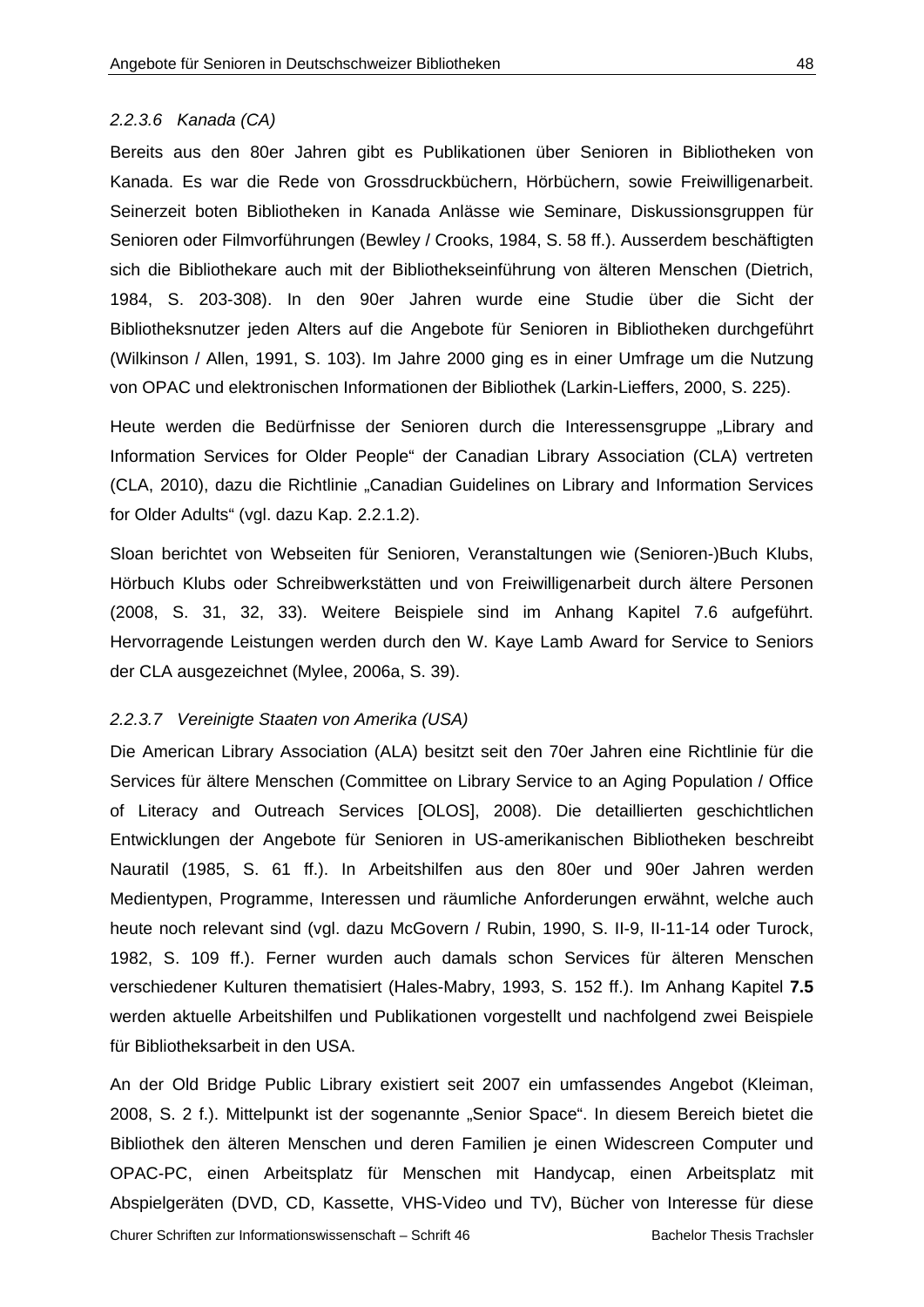Zielgruppe, Informationsbroschüren mit aktuellen Informationen, einen Ausstellungstisch mit Materialien aus der Vergangenheit, um Erinnerungen zu wecken, einen Aufenthaltsraum zum Zeitunglesen und für Gespräche, eine Ecke mit Sitzgelegenheit, um sich zu unterhalten (Old Bridge Public Library, o.A.). Hinzu kommen verschiedene Programme wie "Senior Fridays", Veranstaltungen zu Reisen, Filmvorstellungen, Diskussionsgruppen oder Spiele mit Wii beigebracht von Jugendlichen (Kleiman, 2008, S. 4 f.). Zum Erfolg dieser Angebote haben die Rückmeldungen und Ideen für Aktivitäten beigetragen, welche von einer Beratergruppe der Bibliothek eingebracht wurden (Kleiman, 2008, S. 4). Diese "Senior Spaces" gibt es auch in weiteren Bibliotheken<sup>30</sup>.

Im Gegensatz dazu bietet die San Antonio Public Library grundsätzlich keine spezifischen Leistungen für Senioren. Sie bieten Services für alle Altersgruppen, welche auch von älteren Personen genutzt werden können, sogenannte "integrated library services to all age groups". Ein Beispiel dafür sind Computerkurse für alle Altersgruppen (Prasad, 2009, S. 100).

Andere bestehende Angebote in den USA siehe Anhang Kapitel 7.6.

# *2.2.3.8 Australien (AUS)*

Australier ab 65 Jahren nutzen die Bibliothek im Vergleich zu den Jungen fünfmal mehr im Jahr (Evans / Kelly, 1999, zit. in: Mylee, 2006b, S. 113).

Im letzten Jahrzehnt wurden zur Zielgruppe Senioren einige Studien und Abhandlungen publiziert. Darunter fällt auch die Studie im Jahre 2005 über die Services für ältere Menschen an australischen öffentlichen Bibliotheken von Bundy, einem ehemaligen Bibliotheksdirektor, der mittlerweile Bibliotheksberater und Präsident der "Friends of Library Australia" ist (2005, S. 160, 166). Er ermittelte, dass Bibliotheken in Australien finanzielle Mittel für seniorenspezifische Angebote (Programme, Sammlungen oder Dienstleistungen) zur Verfügung stehen und die Zusammenarbeit mit Senioren gesucht wird, indem Senioren das Bibliothekspersonal beraten oder Umfragen bei Senioren bzw. Fokusgruppen mit Senioren durchgeführt werden, um deren Bedürfnisse zu erfahren (Bundy, 2005, S. 160, 161). Weitere Angebote, welche in den Ergebnissen seiner Umfrage erwähnt werden, werden im Anhang Kapitel 7.6 aufgeführt. Da in den Artikeln über Australien lediglich Studien und keine Leistungen einer Bibliothek oder eines Bibliotheksnetzes vorgestellt werden, wird hier kein Beispiel aufgeführt. Die Vielzahl von Angeboten, welche in den Studien erwähnt werden, wird im Anhang aufgeführt.

<sup>&</sup>lt;sup>30</sup> Weitere Bibliotheken mit "Senior Spaces" sind unter http://www.infolink.org/seniorspaces/resources/index.htm#otherareas (26.07.2010) aufgeführt.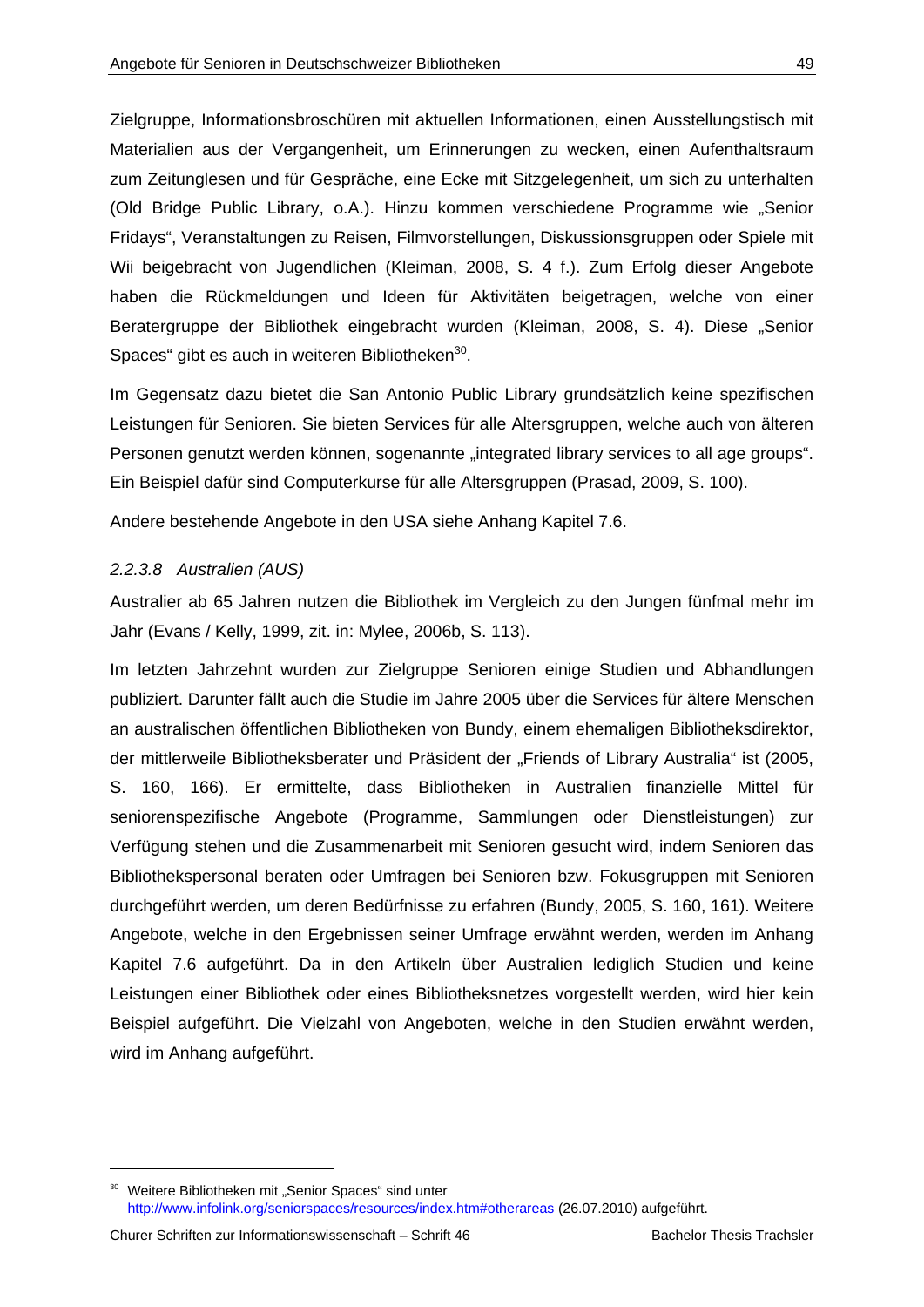## *2.2.3.9 Neuseeland (NZ)*

Auch in Neuseeland machten sich Bibliothekare in den 80er Jahren über diese Zielgruppe Gedanken und befragten sie in einer Umfrage über die Qualität der Bibliotheksangebote (Wooliscroft, 1984).

Über die Praxis in neuseeländischen Bibliotheken gibt es ein Beispiel: In den Christchurch City Libraries werden in Learning Centres für alle Altersgruppen Aktivitäten angeboten mit Fokus auf den Computer (Butcher / Street, 2009, S. 64). Für ältere Menschen gibt es Computerclubs, Computerkurse für Anfänger, Kaffee und Computer (ebd., S. 65). Lerninhalte siehe im Anhang Kapitel 7.6.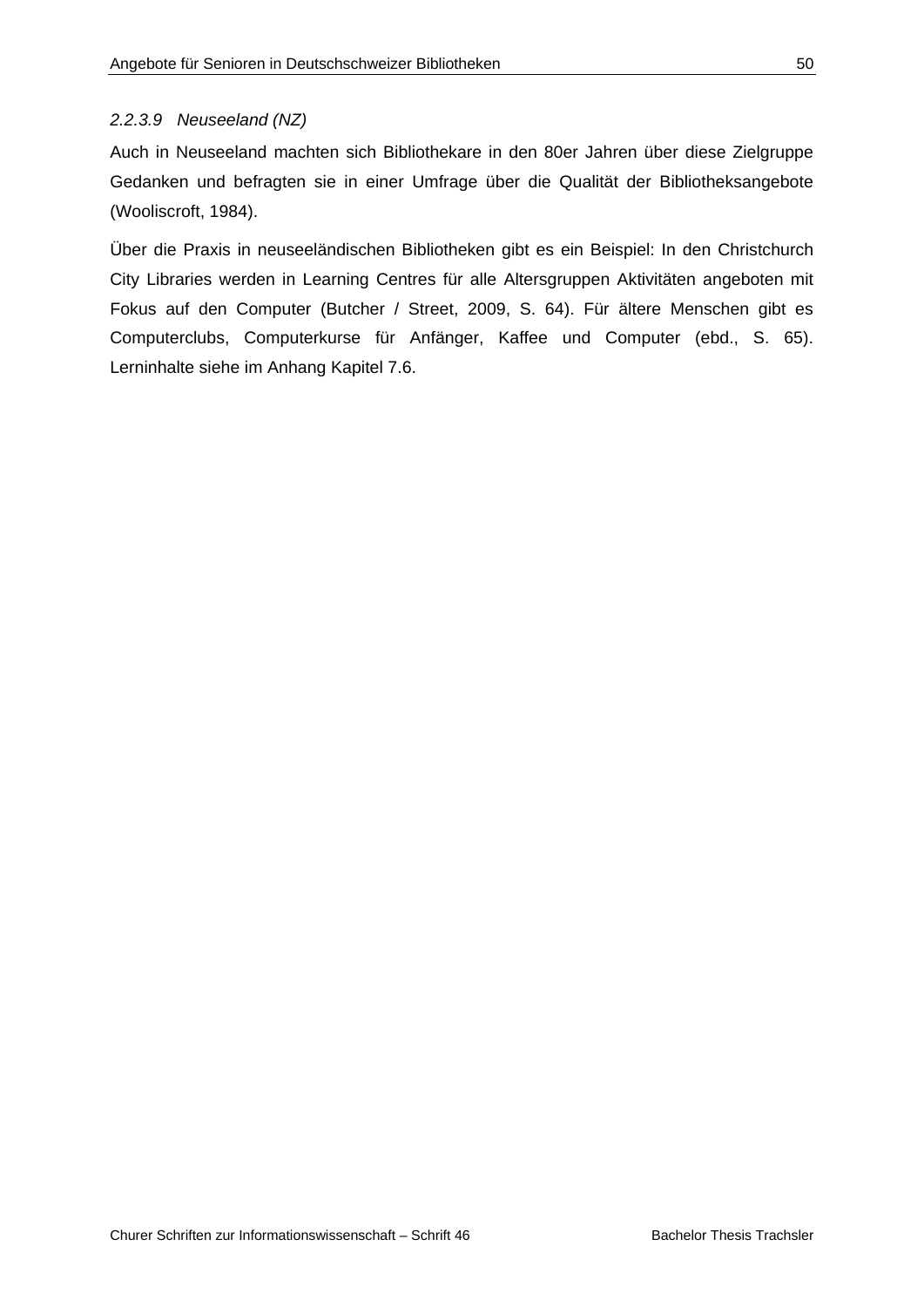# **3 Quantitative Befragung der öffentlichen Bibliotheken der Deutschschweiz**

Um den Ist-Zustand des Angebots für Senioren an Deutschschweizer öffentlichen Bibliotheken zu erfassen, ist eine quantitative Methode geeignet, da sie (soziale) Realität erfassbar macht (Atteslander, 2008, S. 70).

Der Gegenstand der Forschung wurde in der Fragestellung (siehe Kap. 1.2) festgelegt. Im Unterkapitel 3.1 wird dieser Forschungsgegenstand genauer erläutert. Auf das Forschungsdesign wird im Unterkapitel 3.2 eingegangen. Der mittels Literaturstudium erarbeitete Inhalt des Kapitels 2 dient als Hintergrundwissen. Anhand dieser und anderer Kenntnisse wurden Hypothesen (siehe Anhang Kap. 7.9) formuliert, die es mit dieser Erhebung zu messen gilt. Die auf die Hypothesen folgend Konzeptspezifikation, Datenerhebung und Datenaufbereitung werden im Unterkapitel 3.3 beschrieben. Auf das Ergebnis dieser Befragung wird anschliessend im Kapitel 4 eingegangen.

Dieses Vorgehen der Erhebung ist angelehnt an die Theorien von Schnell, Hill & Esser (2005, S. 7 ff.).

# **3.1 Forschungsgegenstand**

Gemäss Schnell, Hill & Esser (2005, S. 265) muss bei der Entwicklung einer empirischen Untersuchung geklärt werden, über welchen Sachverhalt (Objektbereich) eine Aussage gemacht werden soll. Danach wird die Grundgesamtheit festgelegt. Mit der Grundgesamtheit wird die Menge von Objekten definiert, für welche die Aussagen aus der Untersuchung gelten sollen. Dadurch wird der Gültigkeitsbereich der Aussagen festgelegt. Gehört ein Objekt nicht zu dieser Grundgesamtheit, gelten die Aussagen der Untersuchung nicht (Schnell / Hill / Esser, 2005, S. 265 f.). Da es nicht immer möglich ist, die ganze Grundgesamtheit zu befragen, muss über definierte und reproduzierbare Auswahlverfahren eine Teilgesamtheit bestimmt werden. So können trotzdem gültige Aussagen über die Grundgesamtheit gemacht werden (Schnell / Hill / Esser, 2005, S. 12).

Der Objektbereich dieser Arbeit sind die öffentlichen Bibliotheken in der Deutschschweiz. Zu den öffentlichen Bibliotheken gehören die Bibliotheken vom Typus der Allgemeinen öffentliche Bibliothek und jene der Studien- und Bildungsbibliotheken<sup>31</sup>, welche einen Auftrag

<sup>&</sup>lt;sup>31</sup> Die Studien- und Bildungsbibliotheken sind für diese Arbeit von besonderem Interesse, weil sie wahrscheinlich die Kapazität (Personal) und Mittel haben, Angebote zu bieten, wenn Gemeindebibliotheken diese nicht haben (Mündliche Auskunft von Robert Barth, 27.04.2010). Zudem ist der Autorin aufgrund eigener Erfahrung bekannt, dass sich in Studien- und Bildungsbibliotheken oftmals Senioren mit genealogischer Forschung betätigen. Bestätigt wird dies durch Aussagen von Robert Barth und Iris Capatt am 27.04.2010. Aus diesen zwei Gründen ist die Befragung von Studien- und Bildungsbibliotheken interessant. Da sich die Arbeit jedoch nur auf öffentliche Bibliotheken ausrichtet, werden in der Auswertung nur jene berücksichtigt, welche sich als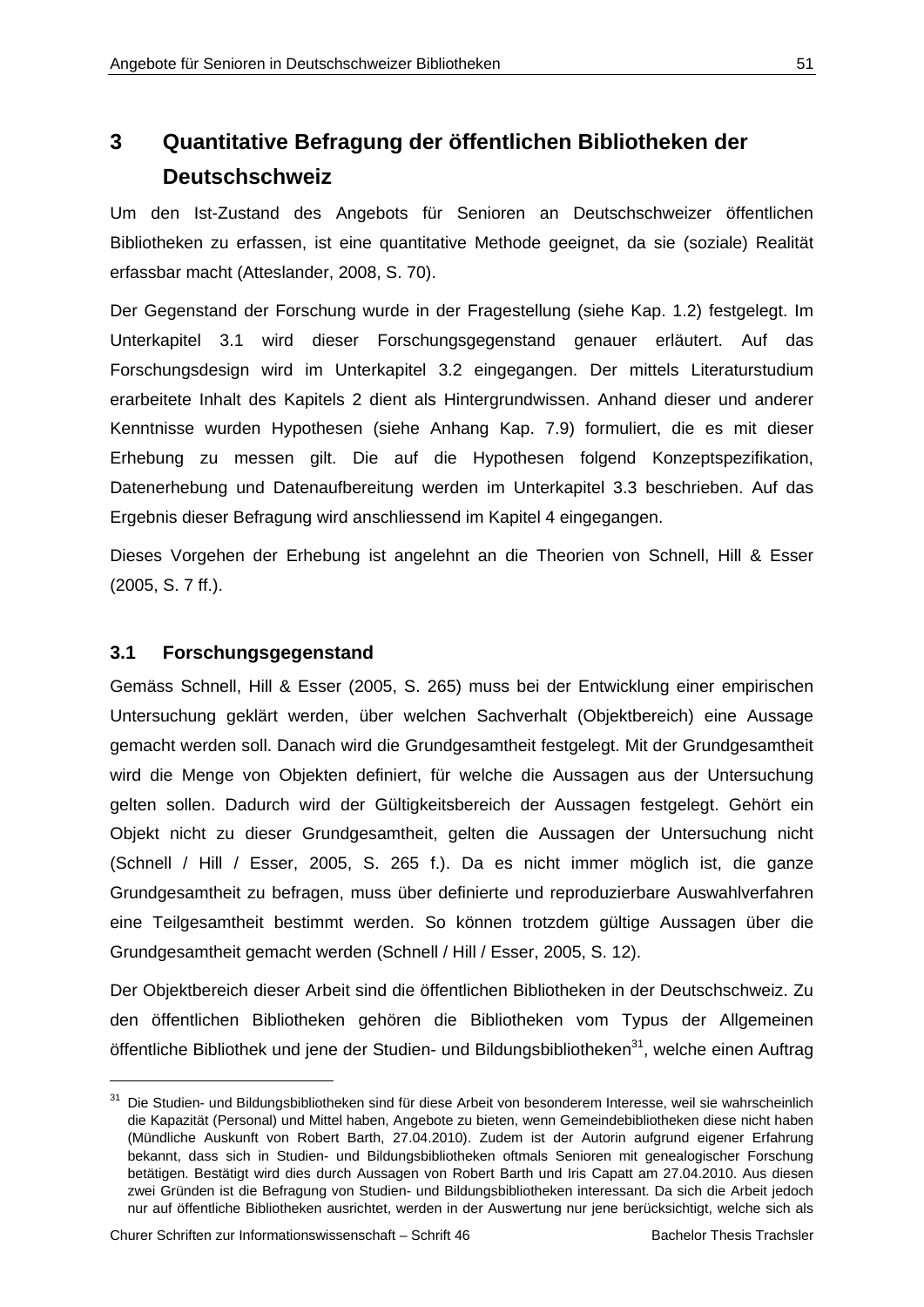als öffentliche Bibliothek haben (siehe Anhang Kap. 7.8 die Abbildung 21 und auch und Tabelle 16). In der Erhebung werden diese beiden Bibliothekstypen befragt, wobei bei den Studien- und Bildungsbibliotheken eben nur jene gemeint sind, welche einen Auftrag als öffentliche Bibliothek haben. Im Zusammenhang mit dieser Arbeit wird der Begriff "öffentliche Bibliotheken" als Synonym für die beide Bibliothekstypen Allgemeine öffentliche Bibliothek und Studien- und Bildungsbibliotheken mit Auftrag als öffentliche Bibliothek verwendet.

Da keine Aufstellung aller öffentlichen Bibliotheken der Deutschschweiz vorhanden ist, musste die Grundgesamtheit anders festgelegt werden. Beim nationalen Fachverband BIS (Bibliothek Information Schweiz) werden die spezifischen Interessen der Mitglieder durch Interessengruppen vertreten (Bibliothek Information Schweiz [BIS], o.A.). Die Schweizerischen öffentlichen Bibliotheken haben sich in der BIS-Interessengruppe "Schweizerische Arbeitsgemeinschaft der allgemeinen öffentlichen Bibliotheken (SAB)" zusammengeschlossen, um nebst der Förderung und Vertretung ihrer Interessen die Zusammenarbeit zu organisieren. Zudem trägt die SAB zur Aus- und Weiterbildung bei, legt Arbeitstechniken und Richtlinien fest, stellt Arbeitshilfen bereit und beobachtet Entwicklungen, um dadurch entstehende Aufgaben zu fördern (BIS, o.A.). Weil es sich um eine anerkannte bibliothekarische Vereinigung der öffentlichen Bibliotheken aus der gesamten Schweiz handelt, ist sie die geeignete Anlaufstelle. Öffentliche Bibliotheken, die Kollektivmitglieder der SAB sind, gehören dem Objektbereich dieser Erhebung an. Da allerdings, aufgrund fehlender Informationen, nicht erfasst werden kann, wie sich das Verhältnis und die Verteilung (Bestandsgrösse, Vollzeitäquivalente, usw.) der SAB-Kollektivmitglieder gegenüber allen Deutschschweizerischen öffentlichen Bibliotheken verhält, werden die öffentlichen Bibliotheken in der Deutschschweiz, welche SAB-Kollektivmitglieder sind, als Grundgesamtheit dieser Umfrage genommen.

Im Moment setzt sich die SAB für über 1'000 Bibliotheken und Einzelmitglieder (grundsätzlich sind dies natürliche Personen, d.h. Bibliothekare, aber es gibt vereinzelt auch Bibliotheken, welche Einzelmitglieder sind) ein. Die Anzahl Kollektivmitglieder (juristische Personen, d.h. Bibliotheken, welche den Mitgliederbeitrag aufgrund ihres Medienkredits bezahlen) betrug im Mai 2010 383 Mitglieder aus der Deutschschweiz<sup>32</sup> (SAB, o.A.; Mündliche Auskunft von Hans Ulrich Locher, 27.04.2010 und 28.05.2010).

Da sich unter diesen 383 Kollektivmitgliedern auch Schul-, Krankenhausbibliotheken, didaktische Zentren, Bibliotheksbeauftragte befinden, wurden diese ausgeschieden, weil ihre

Studien- und Bildungsbibliotheken mit Auftrag als öffentliche Bibliothek betrachten, die anderen werden ausgeschlossen.

Mehr zu den Merkmalen von Allgemeinen öffentlichen Bibliotheken und Studien- und Bildungsbibliotheken siehe Anhang Kap. 7.8 (Tabelle 15, Abbildung 21 und auch Tabelle 16).

<sup>&</sup>lt;sup>32</sup> Das Auswahlverfahren für Bibliotheken aus der Deutschschweiz wurde anhand der Korrespondenzsprache gemacht. Es wurden jene Kollektivmitglieder gewählt, welche auf Deutsch angeschrieben werden.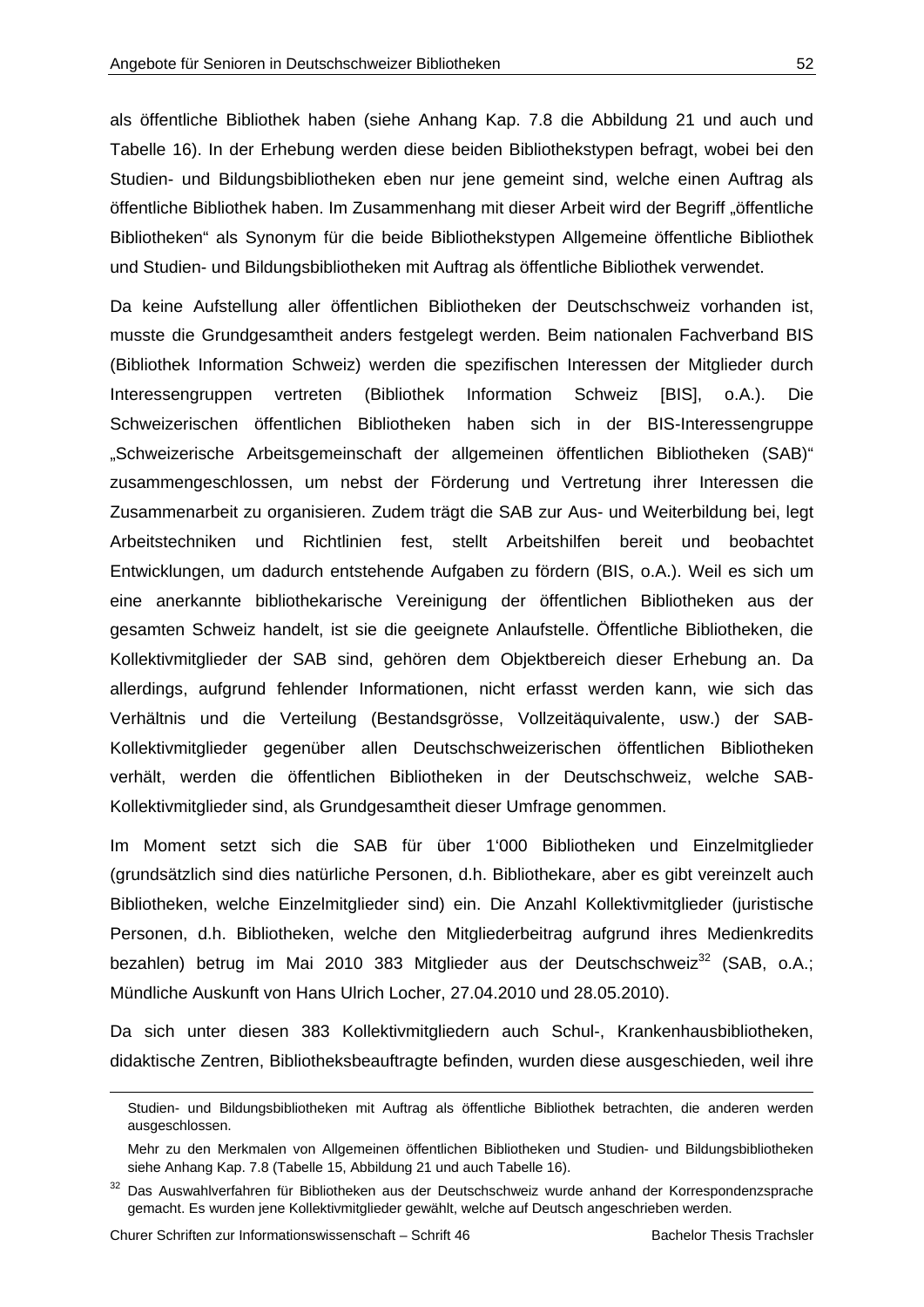Nutzerschaft sich einerseits auf bestimmte Gruppen (Schüler, Lehrpersonen, Patienten, usw.) beschränkt, zu denen Senioren z.T. nicht gehören und sie andererseits spezielle Aufträge erfüllen müssen. Somit gehören sie nicht zur Grundgesamtheit. Die Studien- und Bildungsbibliotheken wurden alle befragt, da sie in der Adressliste enthalten waren und damit nicht klar war, ob sie sich auch zu den Studien- und Bildungsbibliotheken mit Auftrag als öffentliche Bibliothek zählen oder nicht. Nach diesem Aussortieren gewisser Bibliotheken, waren es 293 Allgemeine öffentliche Bibliotheken sowie Studien- und Bildungsbibliotheken. Diese und zusätzlich noch vier Studien- und Bildungsbibliotheken mit einem Auftrag als öffentliche Bibliothek, welche zum Objektbereich zählen, nicht aber zu den SAB-Mitgliedern<sup>33</sup>, wurden als Grundgesamtheit befragt. Die Zahl der Befragten betrug 297.

Aufgrund der Tatsache, dass nur über jene Elemente eines Objektbereichs eine Aussage gemacht werden kann, welche zur Grundgesamtheit gehören (Schnell / Hill / Esser, 2005, S. 265 f.), kann mit dieser Umfrage auf alle Deutschschweizer SAB-Kollektivmitglieder, welche Allgemeine öffentliche Bibliotheken oder Studien- und Bildungsbibliotheken mit einem Auftrag als öffentliche Bibliothek sind, geschlossen werden, sofern die Umfrage repräsentativ ist (vgl. dazu Kap. 3.3.3.2). Für Nicht-SAB-Mitglieder ist sie nicht gültig. Da aber alle 21 Kantone (ausser Appenzell Innerrhoden), welche deutschsprachig sind oder deutschsprachige Regionen haben, unter den Befragten vertreten sind (vgl. dazu Anhang Kap. **7.7**), und jede professionell arbeitende Bibliothek mit grosser Wahrscheinlichkeit SAB-Kollektivmitglied ist, ist diese Umfrage in der Lage, eine Tendenz für die Deutschschweizer Allgemeinen öffentlichen Bibliotheken und Studien- und Bildungsbibliotheken mit einem Auftrag als öffentliche Bibliothek aufzuzeigen.

# **3.2 Forschungsmethode**

Bei einer quantitativen Untersuchungsmethode werden im Voraus formulierte Theorien und Hypothesen überprüft (Atteslander, 2008, S. 70). Dies geschieht über beobachtbare Indikatoren34. Mit Hilfe dieser können die Hypothesen (vgl. Anhang Kap. **7.9**) belegt oder widerlegt werden (Schnell / Hill / Esser, 2005, S. 12, 211). In einem Forschungsdesign wird entschieden, wann, wo, wie und wie oft die Indikatoren untersucht werden. Dabei wird auch entschieden, welches Instrument der Datenerhebung dafür geeignet ist (Schnell / Hill / Esser, 2005, S. 12, 211).

Aufgrund der Ziele dieser Ausarbeitung (vgl. Kap. 1.2) wurde entschieden, dass die Befragung das geeignete Instrument ist, da damit Fakten, Wissen, Meinungen, Einstellungen oder Bewertungen ermittelt werden können (Schnell / Hill / Esser, 2005, S. 321). In der

-

Churer Schriften zur Informationswissenschaft – Schrift 46 Bachelor Thesis Trachsler

<sup>33</sup> Wenn in den folgenden Ausführungen die SAB-Mitglieder erwähnt werden, dann werden auch diese vier mitgemeint.

 $34$  Erläuterung dieses Begriffs siehe Kap. 3.3.1.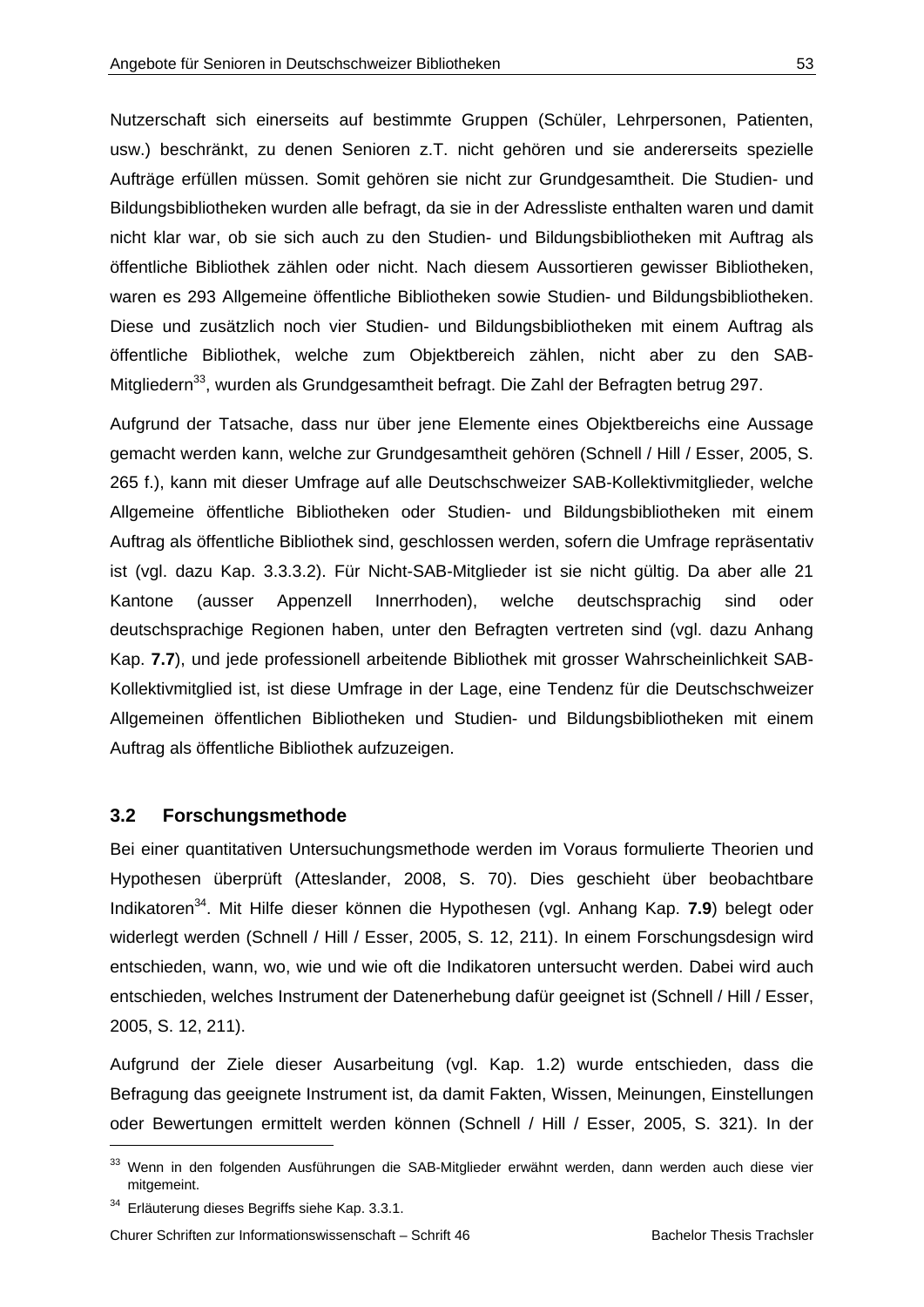vorliegenden Umfrage werden in erster Linie Fakten eingeholt, um den Ist-Zustand in Deutschschweizer öffentlichen Bibliotheken bezüglich der Angebote für Senioren zu ermitteln.

In Bezug auf die Art der Befragung, ist die internetgestützte Befragung die geeignete Datenanalysetechnik, da ab einer Anzahl von 200 Befragten die schriftliche Befragung aus technischen und ökonomischen Gründen geeigneter ist, als persönliche Interviews (Schnell / Hill / Esser, 2005, S. 358). Nachdem die Grundgesamtheit festgelegt worden ist (vgl. Kap. 3.1), stellte sich heraus, dass einerseits nur die Postanschriften dieser Bibliotheken bekannt sind und andererseits bei einer postalischen Umfrage ein höherer Rücklauf erwartet werden konnte (Mündliche Auskunft von Hans Ulrich Locher, 27.04.2010). Da jedoch eine postalische Umfrage höheren Aufwand bei der Datenaufbereitung bedeutet (vgl. Kap. 3.3.4), wurde sowohl die ursprünglich vorgesehene onlinegestützte Befragung, als auch die postalische durchgeführt. So wurden die Vorzüge beider Befragungsarten ausgenutzt.

# **3.3 Forschungsablauf**

Um die Umfrage entwickeln und auswerten zu können, wird eine Konzeptspezifikation erstellt. In dieser Phase wird auch das Messinstrument Fragebogen entwickelt und danach in einem Pretest überprüft (Schnell / Hill / Esser, 2005, S. 11). Anschliessend folgt die eigentliche Untersuchung, die Datenerhebung. Ist diese abgeschlossen werden die Daten für die Analyse aufbereitet (Schnell / Hill / Esser, 2005, S. 13 f.). Die nachfolgenden Unterkapitel beschreiben diese Schritte.

# **3.3.1 Konzeptspezifikation**

-

Im Anhang Kapitel 7.8 sind für die Umfrage relevante Begriffe und Konzepte definiert und operationalisiert, welche in den Hypothesen (vgl. Anhang Kap. 7.9) genannt werden. Operationalisieren bedeutet messbar machen, indem die Begriffen über Merkmalen definiert werden. Anschliessend werden den Eigenschaften bzw. Merkmalen (= Variablen) beobachtbaren Sachverhalte (= Indikatoren<sup>35</sup>) zugeordnet. Die dadurch ermöglichten Messungen erlauben es, Hypothesen zu bestätigen oder zu verwerfen (Schnell / Hill / Esser, 2005, S. 11, 130 f.; Atteslander, 2008, S. 42).

<sup>&</sup>lt;sup>35</sup> Indikatoren werden als Anzeiger, direkt beobachtbare Variablen oder Ausprägungen von Variablen bezeichnet (Atteslander, 2008, S. 42, 213).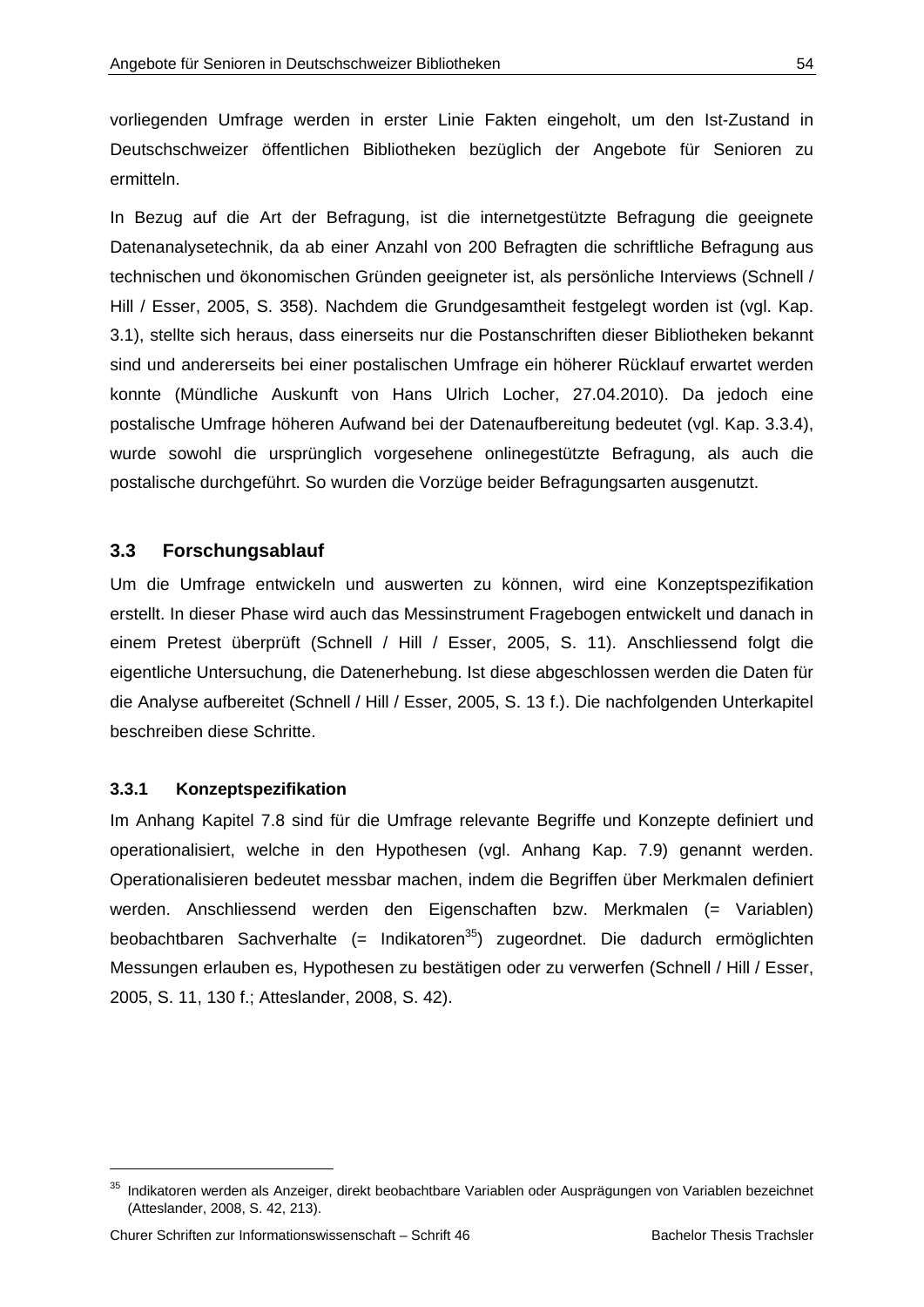## **3.3.2 Entwicklung des Fragebogens**

Parallel zur eben beschriebenen Konzeptspezifikation wurde der Fragebogen entwickelt. Mittels dieses Fragebogens sollten Fragestellung und Hypothesen (vgl. Kap. 1.2 und Anhang Kap. 7.9) beantwortet werden können.

Die Ausarbeitung des Fragebogens erfolgte über mehrere Etappen hinweg:

- Mittels Literaturstudium zur empirischen Sozialforschung wurde die Theorie zum Instrument Fragebogen erarbeitet. Zentrales daraus wird im Kapitel 3.3.2.1 ausgeführt.
- Ein erster Entwurf wurde von Referent und Korreferent kommentiert.
- Überarbeitungsphase des Entwurfs mit vertieftem Studium von Literatur zu Angeboten von Bibliotheken und Mediennutzung im Alter (siehe Kap. 2.1.4, 2.2).
- Nach Rückmeldungen von Referent und Korreferent zum zweiten Entwurf, wurde dieser ein weiteres Mal überarbeitet und im Tool 2ask erstellt.
- Aufgrund des Abschluss-Pretests mit zwei Bibliothekarinnen und einem Bibliothekar sowie der letzten Rückmeldungen von Referent und Korreferent wurde der Fragebogen nochmals auf die Verständlichkeit geprüft, wobei vor allem wichtig war, dass jeder Proband dasselbe versteht, damit auch eine Interpretation möglich ist.
- Endversion erstellen. Der endgültige Fragebogen wird im Kapitel 3.3.2.2 beschrieben und befinden sich im Anhang Kap. 7.11.

#### *3.3.2.1 Theoretischer Hintergrund*

In den folgenden Abschnitten wird das Wesentliche zum Erhebungsinstrument Fragebogen aus Schnell, Hill & Esser (2005) vorgestellt. Da der Proband den Fragebogen lediglich mit Hilfe eines Begleitschreibens und dem Inhalt des Fragebogens beantworten muss, erfordert die Konstruktion eines schriftlichen Fragebogens mehr Bedacht, als ein Fragebogen eines standardisierten Interviews (Schnell / Hill / Esser, 2005, S. 360).

Als der Fragebogen entwickelt wurde, wurden folgende Punkte beachtet, welche z.T. zur "Total Design-Method"<sup>36</sup> zählen:

 Der Fragebogen und das Begleitschreiben enthalten Informationen, welche die Fragen nach Zweck, Wert, Nutzen, Auswahl der Befragten, Schwierigkeitsgrad der Fragen sowie Zeitaufwand, Umgang mit der Vertraulichkeit der Daten und Wichtigkeit des Ausfüllens beantworten (Schnell / Hill / Esser, 2005, S. 360, 362).

 $\overline{a}$ 

<sup>&</sup>lt;sup>36</sup> Beim Kosten-Nutzen-Kalkül der "Total-Design-Method" von Dillman (1978, zit. in: Schnell / Hill / Esser, 2005, S. 360) werden dem Befragten die Kosten (Zeitaufwand, Schwierigkeitsgrad der Fragen, usw.) und der mögliche Nutzen aufgezeigt.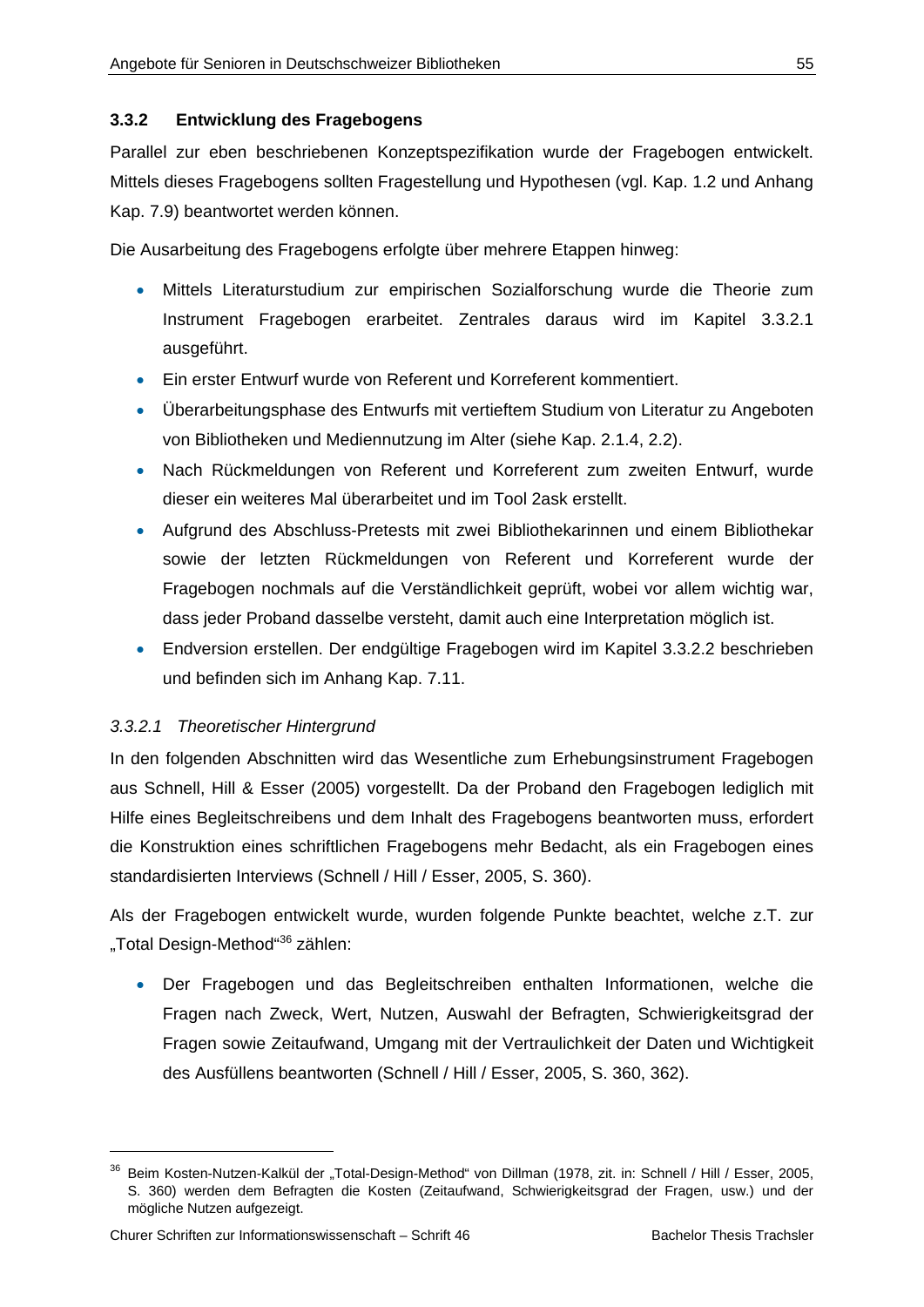- Die erste Frage sollte motivieren, Erwartungshaltungen erfüllen, für jeden Befragten interessant sein, einfach und neutral formuliert sein, thematisch nahe beim Thema liegen, in kurzer Zeit beantwortbar sein und weder Zustimmung noch Ablehnung eines Sachverhalts erfordern. Da möglicherweise keine Frage diesen Kriterien entspricht, muss eine spezielle Einstiegsfrage konstruiert werden, welche nur zur Einstimmung gedacht ist und eine Art "Wegwerf-Frage" ist (ebd., S. 361).
- Die Reihenfolge der Fragen richtet sich nach der angenommenen Relevanz der Fragen für die Probanden. Zuerst sollen jene Fragen abgefragt werden, welche der Befragte für relevant hält (ebd., S. 361).
- Bei der Formulierung der Fragen muss auf verschiedene Regeln geachtet werden, damit auf Seiten des Befragten Verwirrung, Unverständnis oder "verzerrte" Antworten ausbleiben und damit die Gültigkeit und Zuverlässigkeit der Datenerhebung gewährleistet ist (ebd., S. 325). Im Folgenden werden nur einige genannt:
	- vermeiden von nicht gebräuchlichen Fachausdrücken, Fremdwörtern, Abkürzungen
	- $\triangleright$  kurz, konkret und neutral formulierte Fragen, ohne doppelte Negationen
	- die Fragen beziehen sich nur auf einen Sachverhalt, keine Mehrdimensionalität
	- ▶ keine hypothetischen Fragen oder Suggestivfragen (Schnell / Hill / Esser, 2005, S. 334 f.)
- Bei der Konstruktion des Fragebogens werden inhaltliche und gestalterische Aspekte berücksichtigt (ebd., S. 342). Hier einige davon:
	- ▶ Halo-Effekt beachten: Bei der Platzierung der Fragen muss bewusst sein, dass der Befragte die Fragen in eine Sinnzusammenhang stellt und möglichst konsistent antworten möchte. Somit kann jede Frage und die dazugehörige Antwort die nachfolgenden Fragen und Antworten beeinflussen (ebd., S. 342). Bei einer schriftlichen Befragung ist dieser Punkt jedoch nicht kontrollierbar, da der Proband den Fragebogen vollständig durchsehen kann, ohne ihn zu beantworten (ebd., S. 360).
	- Sind nicht alle Fragen für alle Befragten relevant, so werden Filterfragen eingebaut (ebd., S. 344).
	- $\triangleright$  Sensible Fragen, sofern identifizierbar, werden am Schluss abgefragt (ebd., S. 344).
- Design, Format und Layout beeinflussen die Kooperationsbereitschaft der Befragten. Kriterien dabei sind Seriosität, leichte Handhabbarkeit und Ästhetik (ebd., S. 361). Zu beachten sind nachfolgende Punkte:
	- $\triangleright$  Deckblatt mit ansprechendem Titel,
	- Einleitung mit Hinweisen zur Beantwortung der Fragen,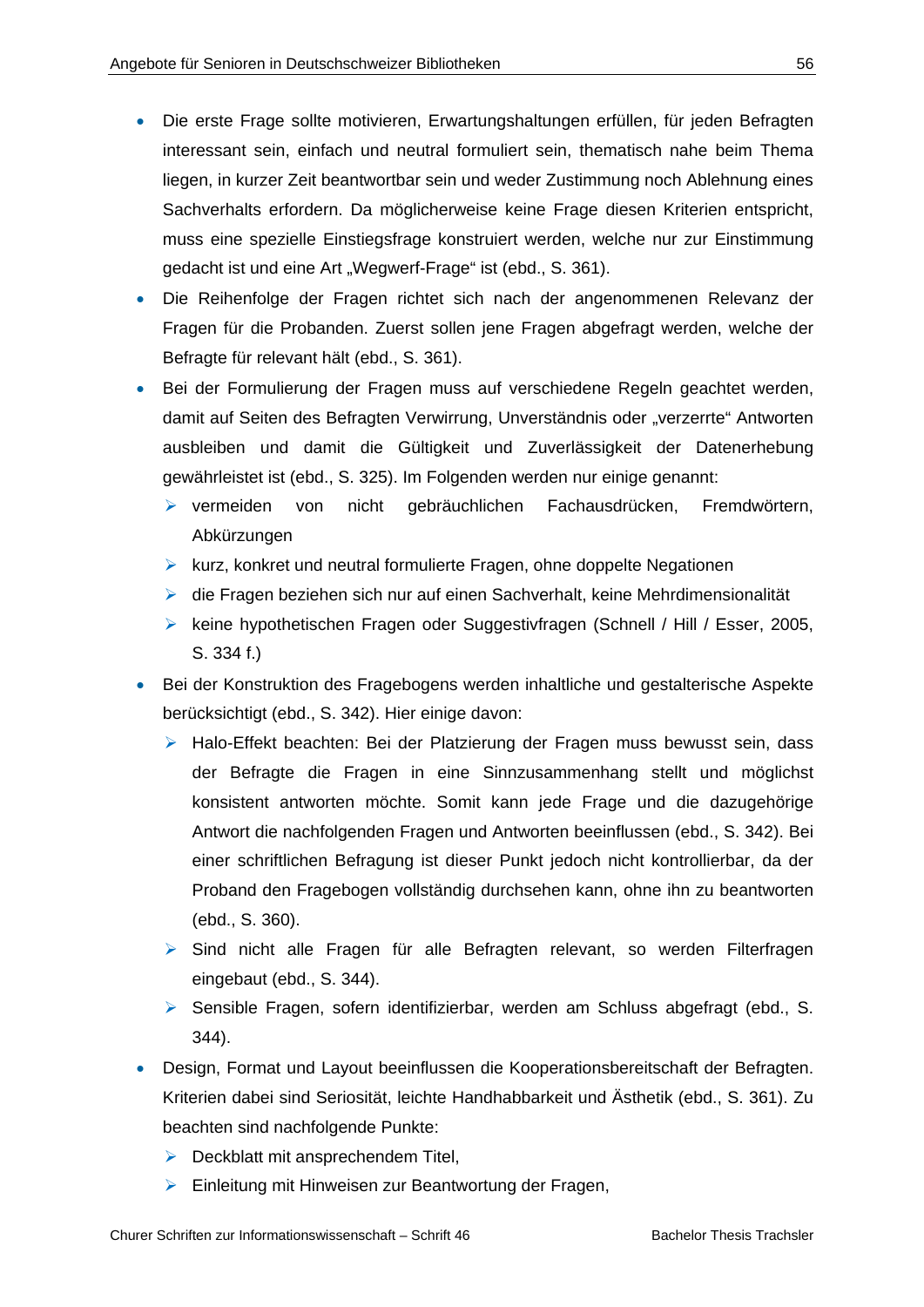- Antwortkriterien möglichst gleichbleibend,
- $\triangleright$  eine Frage sollte maximal eine Seite benötigen,
- Möglichkeit zur Kommentierung der Untersuchung und
- $\triangleright$  Dankesformel (ebd., S 362).
- Bei Online-Befragungen gelten grundsätzlich dieselben Gestaltungsregeln. Folgendes sollte speziell beachtet werden: Alle Antwortkategorien sollten gleichzeitig angezeigt werden, ein Balken oder eine Nummerierung zeigt den Fortschritt der Befragung an (ebd. S. 383 f.). Da die Online-Umfrage mit 2ask (http://www.2ask.ch) erstellt wurde, waren gewisse gestalterische Elemente vorgegeben.

Zum Schluss ist es wichtig, dass alle Fragen und Variablen überprüft werden auf ihre Relevanz im Zusammenhang mit der Fragestellung und den Hypothesen. Lediglich "interessante", aber nicht relevante Fragen, werden ausgeschieden. Zudem ist es ideal, wenn die Analyseanwendungen schon vor der Durchführung der Umfrage klar sind (Schnell / Hill / Esser, 2005, S. 344).

Laut Schnell, Hill & Esser sollte es eine möglichst kurze Befragungszeit sein (2005, S. 346). Auch bei der bereits erwähnten "Total-Design-Method" sollte der Zeitaufwand im Rahmen des Nutzens für den Befragten liegen (Dillman, 1978, zit. in: ebd., S. 360). Daher wurde entschieden, dass die Dauer max. 15-20 min sein soll. Dies bedingte, dass der Fragebogen auf die wichtigsten Fragen beschränkt wurde, d.h. auf jene Fragen, welche dem Ziel und der Fragestellung der Arbeit dienen.

#### *3.3.2.2 Realisierung*

Aus dem Entwicklungsprozess ging ein Fragebogen mit 7 Fragen zu folgenden Themen hervor:

| <b>Thema</b>                          | Frage                   |
|---------------------------------------|-------------------------|
| Einstiegsfrage                        | Frage 1                 |
| Angebot                               | Frage 2 (6 Unterfragen) |
| Zufriedenheit mit dem eigenen Angebot | Frage 3                 |
| Leistungsvereinbarung                 | Frage 4                 |
| Schlussfragen                         | Frage 5 und 6           |
| Angaben zur Bibliothek                | Frage 7 (4 Unterfragen) |

#### Tabelle 2: Themen des Fragebogens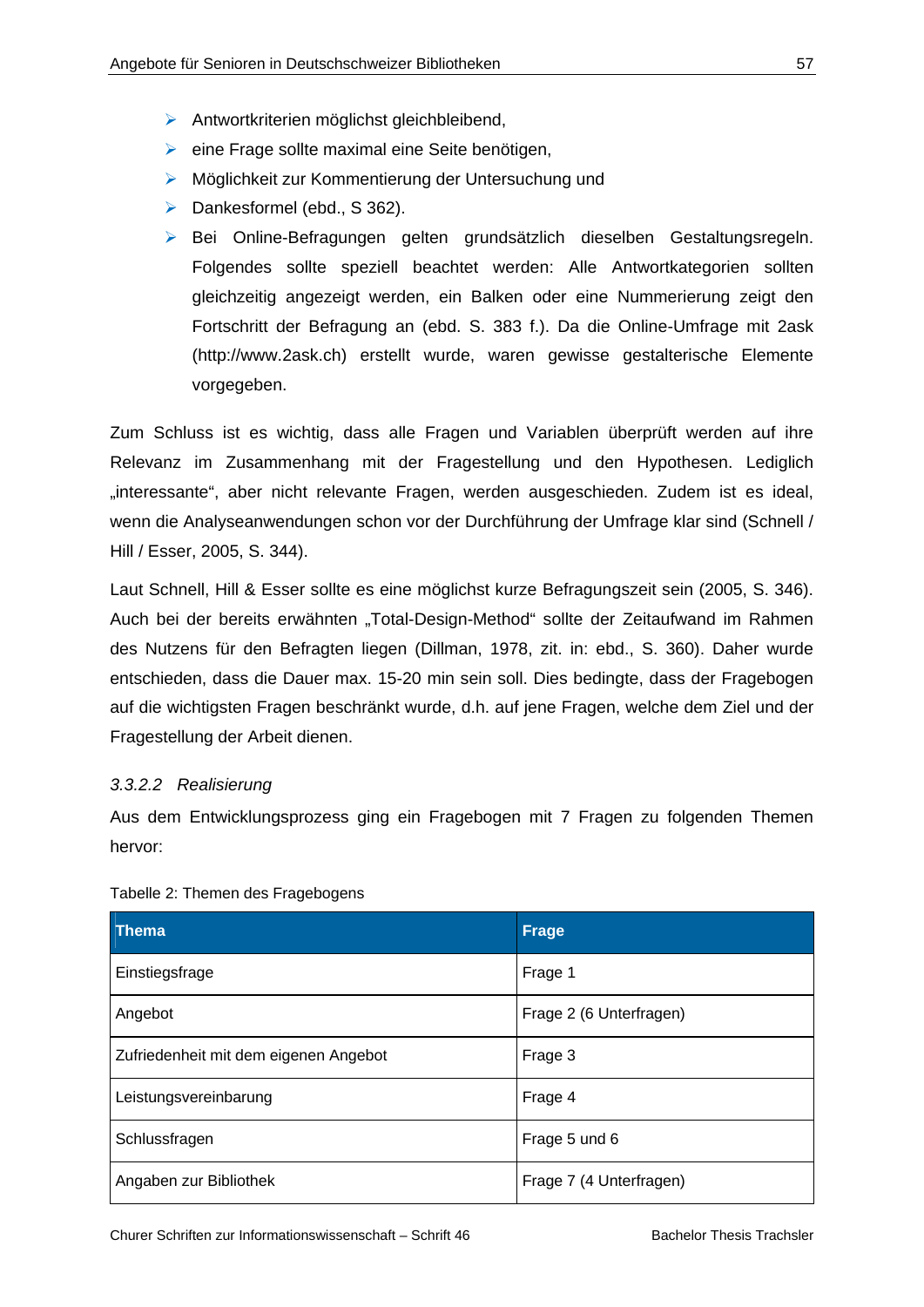Die Fragen 1, 2.4 bis 2.6, sowie 3 bis 5 sind geschlossene Fragen. Ausser bei Frage 3 werden diese geschlossenen Fragen mit den beiden Antwortalternativen "Ja" oder "Nein" und bei Frage 1 noch mit "kann ich nicht beurteilen" beantwortet. Frage 3 ist eine Skalafrage. Dabei wurden 4 Abstufungen gewählt, damit sich die Befragten eindeutig für gut oder ungenügend entscheiden müssen (Mündliche Auskunft von Urs Dahinden, 25.05.2010). Eine Kombination von geschlossenen mit offenen Antwortvorgaben wird bei den Fragen 2.1 bis 2.3 verwendet. Gemäss Schnell, Hill & Esser (2005, S. 333) werden diese als Hybridfragen bezeichnet und bieten dem Probanden den Vorteil, dass er zusätzlich zu den Antwortvorgaben eigene Antworten hinzufügen kann. Die Antwortausprägungen bei den Fragen 2.1 bis 2.3 wurden bewusst so differenziert formuliert. Ausprägungen wie "bieten wir" und "bieten wir nicht" hätte nicht gereicht. Es braucht die Ausprägungen "bieten wir spezifisch für Senioren", "bieten wir nicht spezifisch für Senioren, aber für alle oder andere Zielgruppen" und "bieten wir nicht", da Bibliotheken diese Angebote nicht nur der Zielgruppe Senioren bereitstellen können, aber auch anderen.

Frage 6 ist als einzige Frage fakultativ und offen. Bei den Unterfragen der siebten Frage werden mittels offenen und geschlossenen Antwortmöglichkeiten Angaben zur Bibliothek ermittelt.

Die Antwortalternativen, -vorgaben und -ausprägungen sind zusammen mit den Fragen im Anhang im Kapitel 7.11 genau aufgeführt und die Hypothesen inkl. Begründung im Anhang Kapitel 7.9.

#### **3.3.3 Datenerhebung**

Der Fragebogen in Papierform wurde am 5. Juni 2010 an die 297 öffentlichen Bibliotheken in der Deutschschweiz versandt. Diesem Brief wurde ein Begleitschreiben (siehe Anhang Kap. 7.10) beigelegt. Im Kap. 3.3.2.1 wurde bereits beschrieben, welche Informationen ein Begleitbrief enthalten sollte. Bei diesen Informationen war ein Aspekt besonders wichtig. Im Begleitbrief wurden die Bibliotheksleiter gebeten, wenn möglich nicht den beigelegten Fragebogen, sondern die Online-Umfrage unter dem angegebenen Link auszufüllen. Um jene Befragten nicht zu verlieren, welche eine Befragung auf Papier vorziehen, wurde vermerkt, dass ihnen auch diese Möglichkeit offen stünde.

Gemäss Schnell, Hill & Esser wird nach einer Woche ein Erinnerungsschreiben versandt, welches jenen Teilnehmern, die den Fragebogen zurückgesendet haben, dankt und die anderen noch einmal auf die Umfrage und den Einsendeschluss aufmerksam macht (2005, S. 362 f.). Daher wurde am 11. Juni eine Erinnerungskarte an alle Bibliotheken versandt. Da die Umfrage anonym durchgeführt wurde, mussten alle Bibliotheken angeschrieben werden.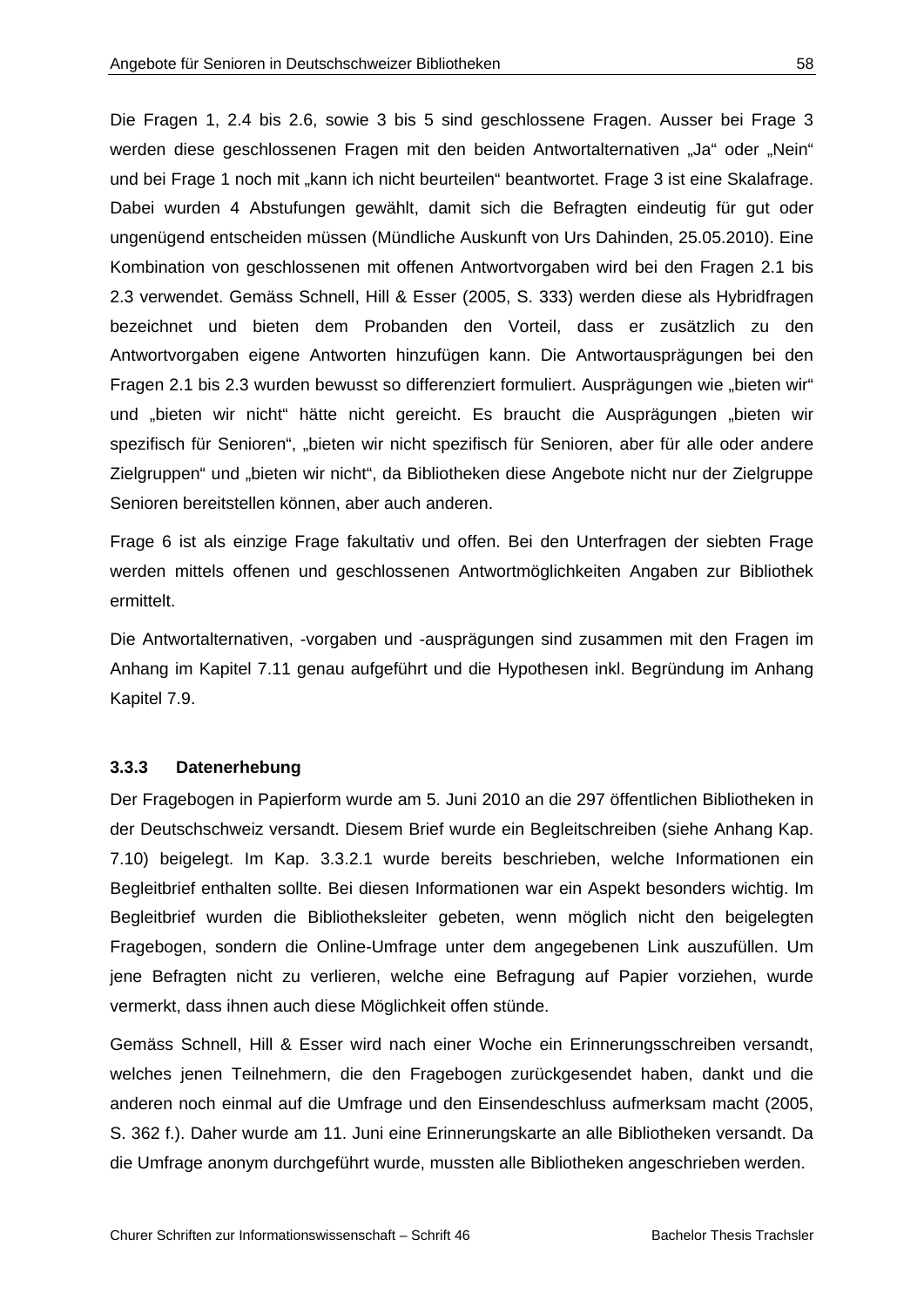Am 19. Juni war der Einsendeschluss für den Fragebogen. Es wurde noch bis am 21. Juni zugewartet, dann wurde die Umfrage geschlossen.

Wie bereits erwähnt, wurde die Umfrage anonym durchgeführt. So können keine Bibliotheken identifiziert werden, bei denen sich eine Best-Practice-Untersuchung zu einem späteren Zeitpunkt lohnen würde, aber dafür wird eine höhere Beteiligung erwartet. Zudem dürfen die Adressen nur für diese Umfrage verwendet werden (Locher, 2010b), damit die Bibliotheken vor häufigen und unerwünschten Anfragen geschützt sind (Locher, 2010a). Mit der Anonymität der Bibliotheken ist dies gewährleistet.

Um auch die Anonymität bei der Online-Umfrage zu gewährleisten, wurde bei der Aktivierung der Umfrage folgender Umfragetyp gewählt: Umfrage ohne Zugangscode<sup>37</sup> mit anonymen Antworten. Zugleich wird bei diesem Typ versichert, dass die Umfrageteilnehmer den Fragebogen nur einmal beantworten können (2ask, 2010). Dies wird über Cookies geregelt<sup>38</sup>. Nachteil dieses Typs ist es, dass der Link an Teilnehmer weitergegeben werden kann, welche nicht eingeladen wurden. Ausserdem bieten Cookies nur beschränkten Schutz vor mehrmaliger Teilnahme. Eine Umfrage mit Zugangscode kam jedoch nicht in Frage, da eine Umfrage mit Zugangscode nur per E-Mail gemacht werden kann (2ask, 2010).

# *3.3.3.1 Rücklauf*

 $\overline{a}$ 

Von den 297 Bibliotheken haben 216 den Fragebogen online beantwortet oder per Post zurückgesandt. Der Gesamtrücklauf beträgt somit 73%. Das Ergebnis übertrifft das vor der Umfrage gesetzte Ziel von 30-40%. Ausserdem trafen nach dem 21. Juni noch 14 weitere briefliche Umfragen ein, welche jedoch nicht mehr berücksichtigt werden konnten.

| <b>Bibliothekstyp</b>                                                                                                                                                                                           | <b>Total</b> | <b>Rücklauf</b><br>absolut | <b>Rücklauf</b><br>prozentual |
|-----------------------------------------------------------------------------------------------------------------------------------------------------------------------------------------------------------------|--------------|----------------------------|-------------------------------|
| Allgemeine öffentliche Bibliotheken<br>(Gemeindebibliothek, kombinierte<br>Schul- und Gemeindebibliothek,<br>Mediothek, Quartierbibliothek,<br>Regionalbibliothek, Stadtbibliothek oder<br>ähnliche Bibliothek) | 277          | 200                        | 72 %                          |

|  |  | Tabelle 3: Rücklauf unterteilt nach den verschiedenen Bibliothekstypen |  |
|--|--|------------------------------------------------------------------------|--|

<sup>&</sup>lt;sup>37</sup> Dies bedeutet, dass alle Teilnehmer dieselbe Internetadresse für die Umfrage erhalten. Die Antworten können den Teilnehmern nicht zugeordnet werden und sind somit anonym (2ask, 2010).

<sup>&</sup>lt;sup>38</sup> Diese Auskunft wurde nur bei der Aktivierung der Umfrage angezeigt. Es gibt keine Quellenangabe für diese Aussage.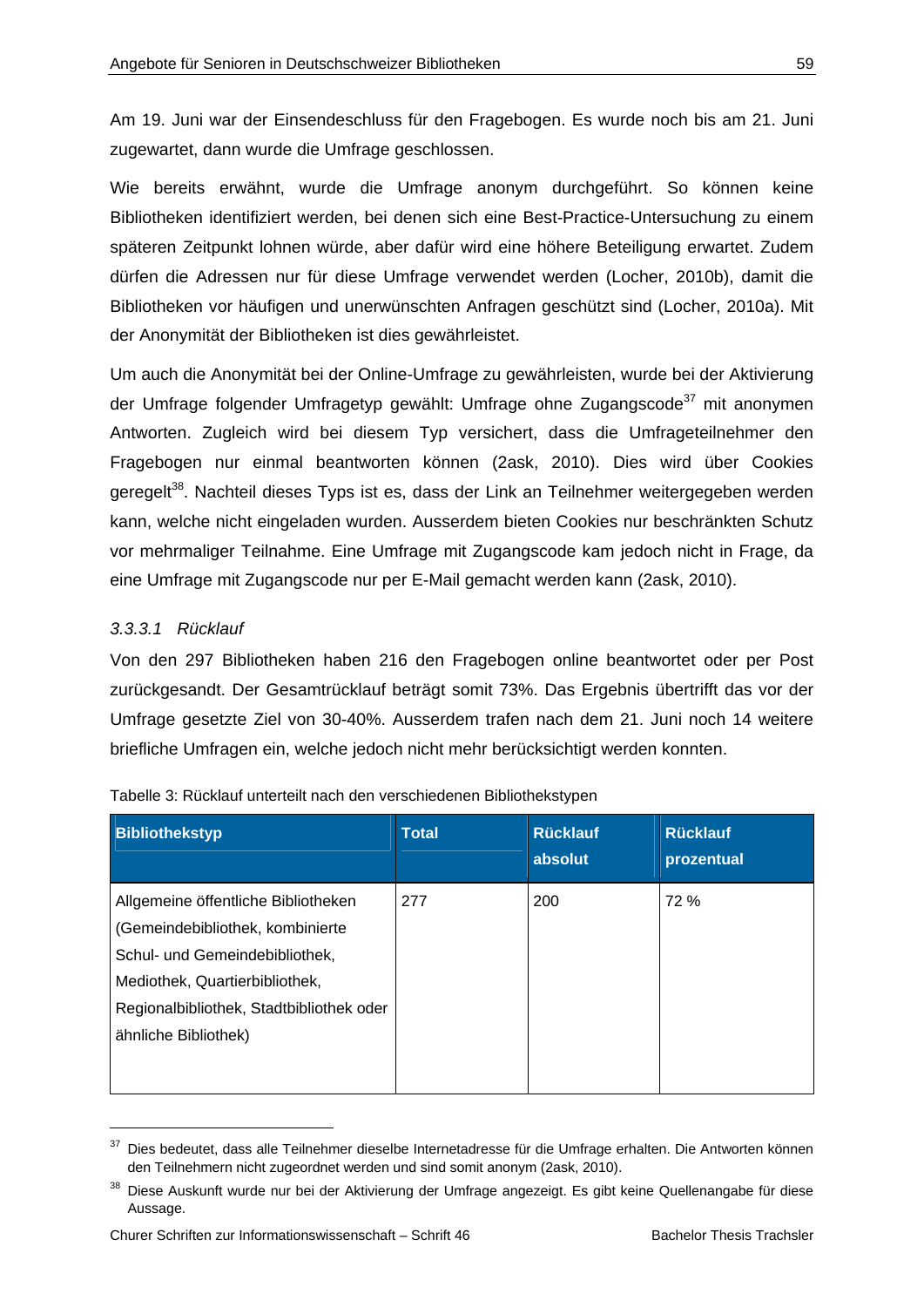| Studien- und Bildungsbibliotheken mit<br>Auftrag als öffentliche Bibliothek  | 17  | 15  | 88 % |
|------------------------------------------------------------------------------|-----|-----|------|
| Studien- und Bildungsbibliotheken ohne<br>Auftrag als öffentliche Bibliothek | l 3 |     | 33 % |
| Gesamttotal                                                                  | 297 | 216 | 73 % |

Mögliche Gründe für Ausfälle:

- einige Bibliotheken entschuldigten sich aufgrund von Ferienabwesenheit der Bibliotheksleitung
- der Aufwand war zu hoch, keine Zeit dafür oder andere Prioritäten
- Zeitangabe von 15-20 min war doch zu knapp bemessen
- Postzustellung und Öffnungszeiten so selten, dass zwei Wochen Beantwortungszeit zu knapp waren
- **Interesse am Thema war nicht vorhanden**

Von diesen 216 Fragebogen haben 12 postalisch zugesendete eine oder zwei fehlende Angaben oder Fehler. Die Fragebogen wurden jedoch trotzdem verwendet, da sie als Ganzes einen Aussagewert besitzen. Weitere 12 postalische zugesendete Fragebogen hatten mehr als zwei fehlende Angaben oder Fehler, diese konnten jedoch ergänzt bzw. korrigiert werden, da diese Bibliotheken telefonisch erreichbar waren.

Die Fehler oder fehlenden Angaben zeigten, welche Probleme beim Ausfüllen bestanden: zu viele Kreuze (bspw. zwei pro Zeile anstelle von einem), keine Kreuze, da gewisse Begriffe (bspw. "Lesegerät mit Sprachausgabe" oder "OPAC") nicht verständlich waren oder es wurde angenommen, dass "Nicht-ankreuzen" gleich "nicht bieten" bedeutet. Diese Schwierigkeiten mit fehlenden oder zu vielen Kreuzen gab es beim Online-Fragebogen nicht, das System reagierte darauf und liess ein Fortfahren nicht zu.

Vier fehlerhafte briefliche Fragebogen konnten nicht ausgewertet und nicht zum Rücklauf gezählt werden. Diese weisen mehrheitlich Lücken auf, so dass sie keine Aussage ergeben. Zusätzlich kommen 8 partiell ausgefüllte Fragebogen beim Tool 2ask hinzu, welche auch nicht ausgewertet werden. Drei davon kamen nicht über die Frage 1 hinaus und zwei nicht über die Frage 2.1. Zwei wiederum brachen bei den Angaben zur Bibliothek ab und eine schon bei Frage 3.

Die Gründe für den Abbruch bei der Online-Umfrage in 2ask könnten die Nachfolgenden sein: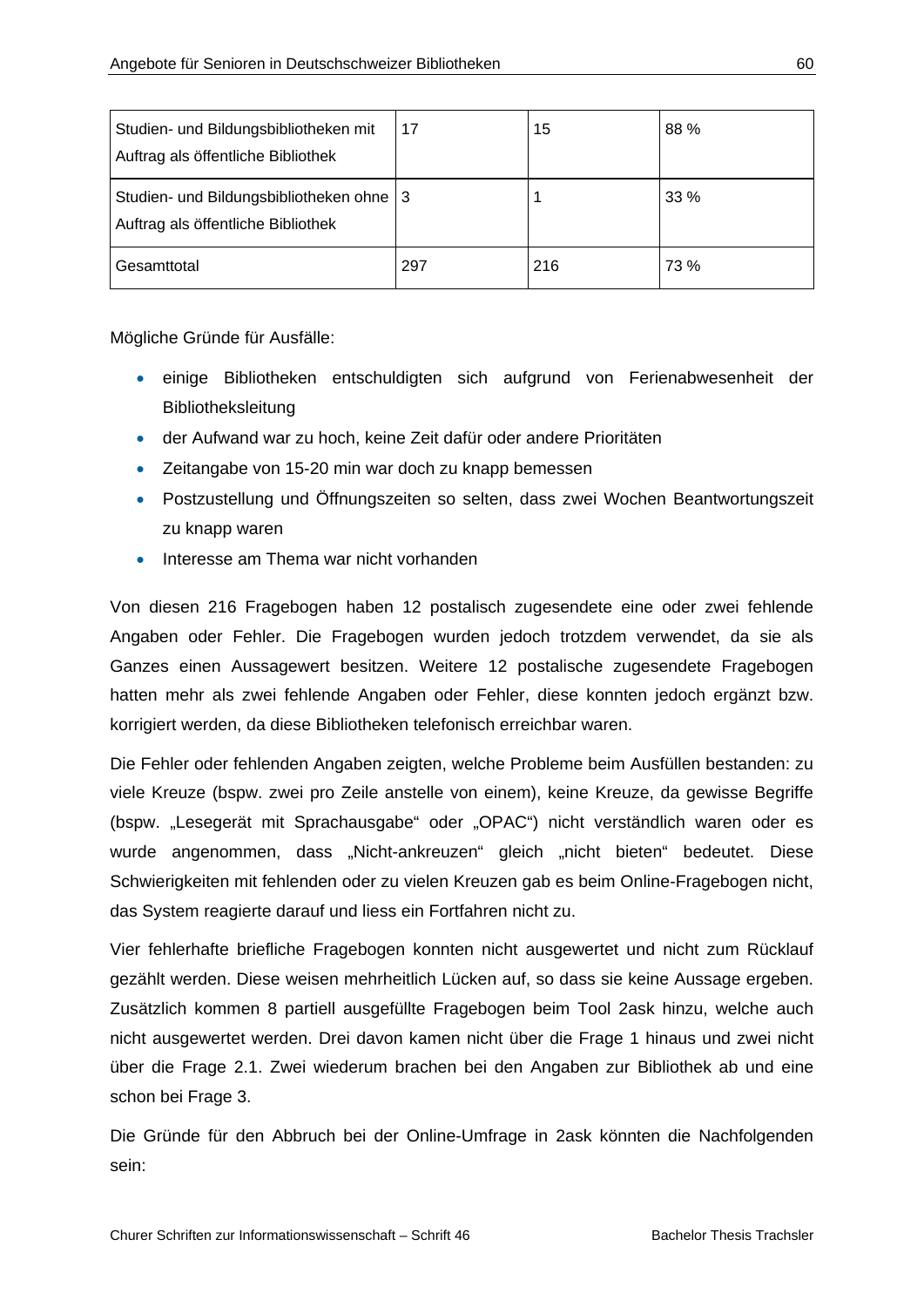- Die Unterfragen 2.1 bis 2.3 waren zu aufwendig und verflochten.
- zu strikte Vorgaben: Der Proband musste jede Frage beantworten, bei gewissen Fragen brauchte es dazu in jeder Zeile ein Kreuz, ansonsten ging es nicht weiter
- **Begriffe unverständlich**
- der Zeitaufwand war höher als die angegebenen 15-20 min
- die Angaben zur Bibliothek würden zu viel preisgeben oder waren zu zeitaufwendig

## *3.3.3.2 Repräsentativität*

Bei dieser quantitativen Umfrage geht es nun darum, die Hypothesen aus Kapitel **7.9** zu belegen oder zu widerlegen. Die Aussagen bei einer quantitativen Erhebung sind allerdings nur gültig, wenn die Daten repräsentativ sind (Atteslander, 2008, S. 70). Die Repräsentativität hängt vom Auswahlverfahren der Probanden aus der Grundgesamtheit ab (ebd., S. 61). Am Ende muss die Verteilung der Merkmale bei der Auswahl mit jener der Grundgesamtheit übereinstimmen (Schnell / Hill / Esser, 2005, S. 304).

Bei der vorliegenden Umfrage wurde eine Vollerhebung durchgeführt. Es wurden alle Elemente der Grundgesamtheit (vgl. Kap. 3.1) befragt. Daher kommt es bei der Vollerhebung darauf an, ob die Verteilung der Merkmale beim Rücklauf dieselbe ist, wie bei der Grundgesamtheit (vgl. Schnell / Hill / Esser, 2005, S. 304). Durch die Selbstrekrutierung (Probanden können nicht durch Interviewer zur Teilnahme motiviert werden) werden Verzerrungen im Rücklauf erwartet (ebd., S. 359). Ob bei diesem Rücklauf von 73% eine Verzerrung vorliegt, kann jedoch nur bedingt festgestellt werden, denn einerseits liegen keine statistischen Daten der SAB vor, welche einen Vergleich zulassen und andererseits wurden zu wenige erhoben (bspw. fehlt die Erhebung des Kantons, um die Verteilung zu eruieren).

Daher kann nur eine Aussage über die Verteilung der Bibliothekstypen gemacht werden. Tabelle 3 zeigt den Rücklauf nach Bibliothekstypen. Im Verhältnis sind die Studien- und Bildungsbibliotheken mit Auftrag als öffentliche Bibliothek etwas höher vertreten. Die Abweichung ist jedoch nicht allzu markant, daher kann die Umfrage aus dieser Perspektive durchaus als repräsentativ bezeichnet werden.

Aufgrund der fehlenden Aussage zur Repräsentativität kann in dieser Umfrage nicht mit eindeutiger Sicherheit auf alle Deutschschweizer SAB-Kollektivmitglieder, welche Allgemeine öffentliche Bibliotheken oder Studien- und Bildungsbibliotheken mit einem Auftrag als öffentliche Bibliothek sind, geschlossen werden. Und damit kann auch nur bedingt eine Tendenz für alle Deutschschweizer öffentlichen Bibliotheken aufgezeigt werden (vgl. Kap. 3.1).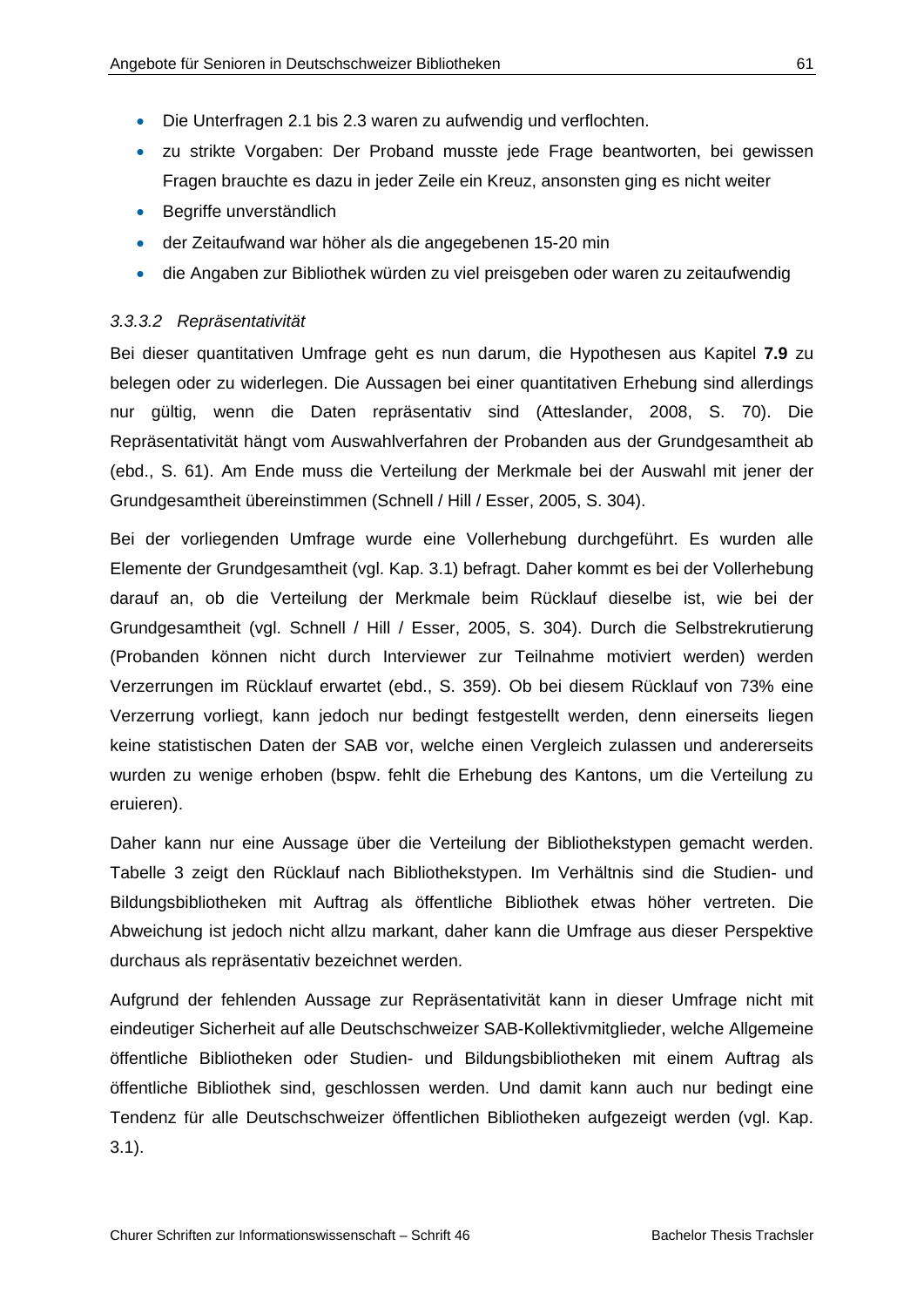#### **3.3.4 Datenaufbereitung**

Bei einer quantitativen Befragung erfolgt die Datenanalyse aufgrund der Informationsfülle mit dem Computer. Bevor die Daten aus der Erhebung ausgewertet werden können, müssen diese aufbereitet werden (Schnell / Hill / Esser, 2005, S. 13, 423).

Bei der Datenaufbereitung bzw. -erfassung werden nach Schnell, Hill & Esser die Angaben aus den Fragebogen nach einem bestimmten Code in einer Datei erfasst. Anschliessend werden Schreib-, Codier- oder Übertragungsfehler bereinigt (2005, S. 13).

Das Umfragetool 2ask bietet sowohl die Erfassung, als auch die Codierung der Daten in einer Exceltabelle automatisch an. Dadurch wurde die Datenaufbereitung erleichtert, denn es mussten nur noch jene 95 Fragebogen<sup>39</sup> nachgetragen werden, welche per Post zugesendet wurden.

Nachdem alle Daten erfasst worden sind, wurden die Angaben bereinigt, Fehler gelöscht und die freien Antworten bei den offenen Fragen analysiert und in thematische Gruppen eingeteilt oder nachträglich in Clusters (Schnell / Hill / Esser, 2005, S. 463) zusammengeführt.

<sup>39</sup> Dies ist ein Anteil von 44 % des gesamten Rücklaufs, der postalisch eingetroffen ist. Der hohe postalische Rücklauf bestätigt die Annahme von Locher. Zum Teil könnte es aber auch daran liegen, dass die URL trotz Verkürzung bei der Eingabe heikel war und daher auf die briefliche Umfrage zurückgegriffen wurde. Diese Feststellung gründet auf einigen Anfragen per Mail von Probanden bezüglich der URL.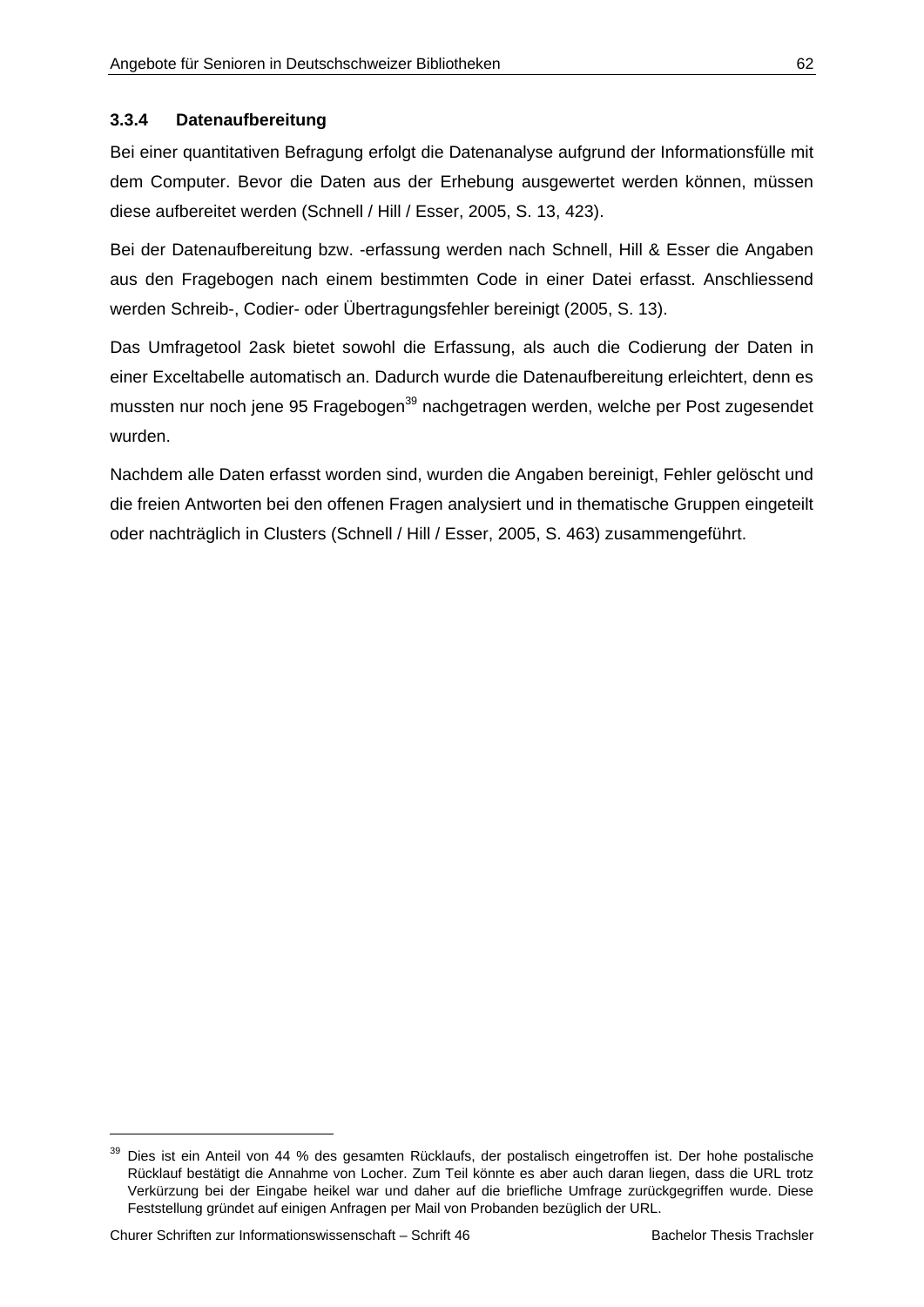# **4 Ergebnisse**

In den nachfolgenden Unterkapiteln werden die einzelnen Fragen ausgewertet und kommentiert. Zuerst wird zu Beginn jeweils die Frage<sup>40</sup> gemäss Fragebogen aufgeführt, dann folgt die Anzahl der Respondents im Vergleich zum Rücklauf. Die Antworten werden in einem Diagramm grafisch aufbereitet und aufgrund der Hypothesen (Begründung zu diesen siehe Anhang Kap. 7.9) kommentiert. Bei den Fragen 2, 6 und 7 folgt eine kurze Zusammenfassung der Teilergebnisse. Eine Interpretation der gesamten Umfrage anhand der Fragestellung und der Hypothesen aus der Einleitung (Kap. 1.2) folgt im Kapitel 5.1.

Die reine Studien- und Bildungsbibliothek ohne Auftrag als öffentliche Bibliothek gehört laut Kapitel 3.1 nicht zum Forschungsgegenstand und wird deshalb nicht berücksichtigt. Sie wurde trotzdem befragt, da sie in der Grundgesamtheit (SAB-Adressen) enthalten war und damit nicht klar war, ob sie sich auch zu den Studien- und Bildungsbibliotheken mit Auftrag als öffentliche Bibliothek zählt oder nicht. Es sind 215 Bibliotheken, deren Antworten ausgewertet werden.

# **4.1 Einstiegsfrage – Bekanntheit des Themas**

**Frage 1:** Haben Sie sich schon mit Angeboten für die Zielgruppe Senioren auseinandergesetzt? Es kommt dabei nicht darauf an, ob Sie schon ein Angebot haben oder nicht.

**Erkenntnisleitende Hypothese:** Bibliothekare beschäftigen sich mit vielen Themen und Zielgruppen (vgl. Tabelle 7 im Anhang Kap. 7.8). Sie machen sich immer wieder Gedanken über diese.







<sup>&</sup>lt;sup>40</sup> Antwortvorgaben zu den Fragen werden nicht mehr aufgeführt. Diese sind im Anhang Kap. 7.11 festgehalten.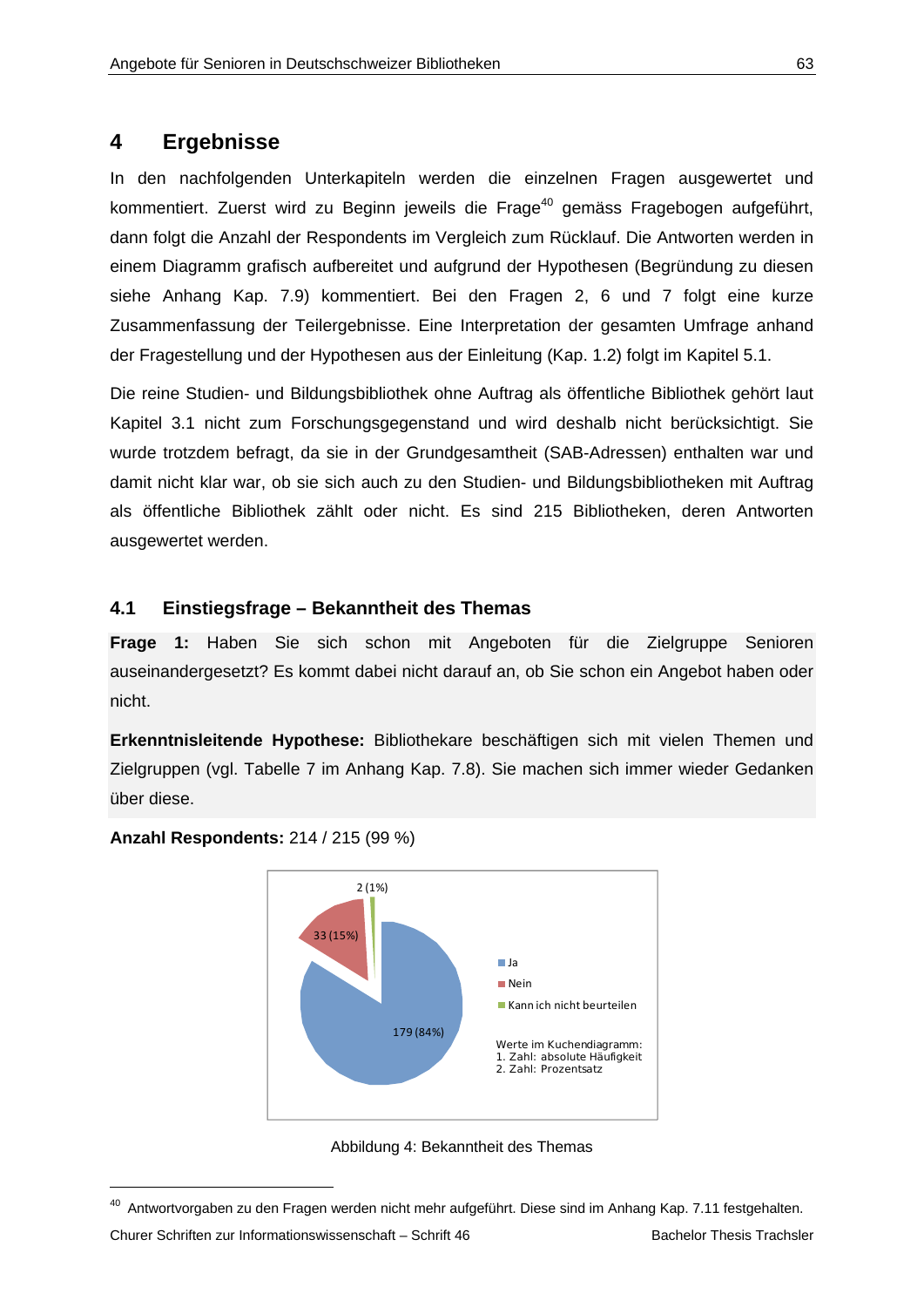Kommentar: Es wird deutlich, dass  $\frac{4}{5}$  der Bibliotheken sich bereits mit diesem Thema beschäftigt haben. Der Mehrheit der Bibliotheken ist die Zielgruppe Senioren bekannt.

Wie es mit den Angeboten für diese aussieht wird in den folgenden Ergebnissen deutlich.

## **4.2 Angebot**

**Frage 2:** Was bietet Ihre Bibliothek der Zielgruppe Senioren?

**Erkenntnisleitende Hypothese<sup>41</sup>:** Die Angebote im Bereich Sammlungen / Bestand, Dienstleistungen, Programme, räumlicher Ausstattung oder Freiwilligenarbeit (vgl. hierzu Tabelle 8 bis Tabelle 12 im Anhang Kap. 7.8) für die Gruppe der Senioren in Deutschschweizer öffentlichen Bibliotheken sind noch ausbaufähig.

Diese Frage wird in 6 Unterfragen unterteilt, welche in den folgenden Unterkapiteln aufgeführt sind.

#### **4.2.1 Sammlung / Bestand**

**Frage 2.1 Sammlung / Bestand:** Bieten Sie Medien zu bestimmten Themen spezifisch für Senioren, für alle / andere Zielgruppen oder gar nicht?

**Erkenntnisleitende Hypothese:** Bibliotheken bieten in ihren Sammlungen Inhalte, welche Senioren interessiert (vgl. Tabelle 8 im Anhang Kap. 7.8). Oft werden sie allerdings nicht separat aufgestellt oder gekennzeichnet.

**Anzahl Respondents:** 215 / 215 (100%), z.T. wurden Fehler gemacht, daher hat es nicht bei jedem Thema 215 Antworten.



Abbildung 5: Sammlung / Bestand

<sup>41</sup> Dies ist die erste Hypothese aus der Einleitung (Kap. 1.2). Sie gilt für die Unterfragen 2.1 bis 2.6. Die Unterfrage 2.1 und 2.5 haben zusätzlich noch eigene Hypothesen und Begründungen.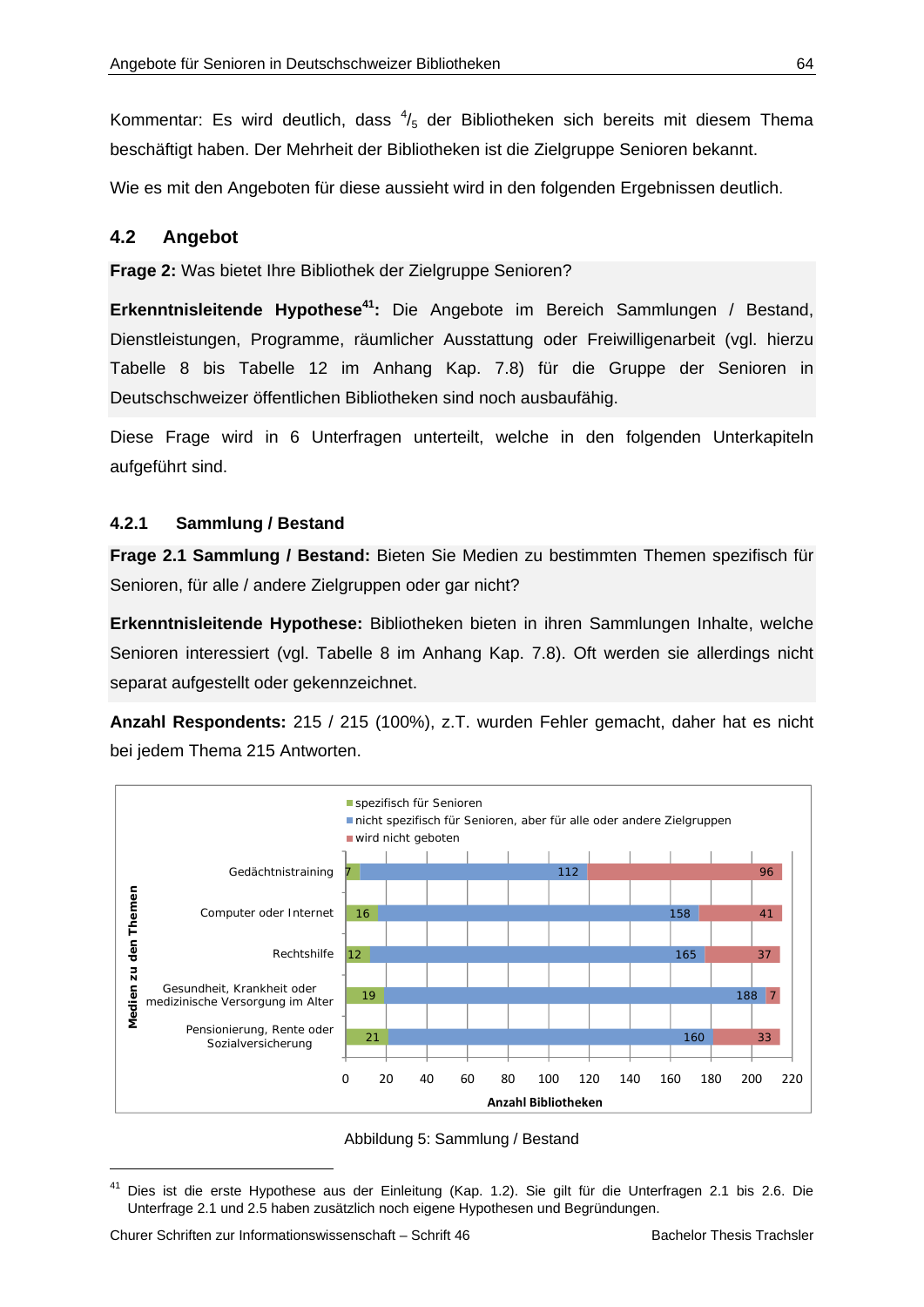Kommentar: Die Grafik zeigt deutlich, dass die Mehrheit der befragten Bibliotheken Inhalte für ältere Menschen in ihren Beständen hat. Am wenigsten sind es Medien zu Gedächtnistraining und am meisten zur Gesundheit im Alter. Allerdings werden diese eher wenig gesondert aufgestellt oder gekennzeichnet, sondern mehrheitlich im Übrigen Bestand präsentiert.

46 Bibliotheken (21,3%) stellen Medien zu bestimmten Themen (auch solche, die nicht vorgegeben waren) für ältere Personen separat auf oder kennzeichnen sie. Von diesen bieten 7 Bibliotheken vier oder mehr Themen spezifisch an. 35,3% der Bibliotheken (76 an der Zahl) bieten alle fünf Themen für alle oder andere Zielgruppen. 89 Bibliotheken (41,3%) bieten vier oder weniger thematische Bereiche für alle / andere Zielgruppen (und keine speziellen Angebote). 4 Bibliotheken (2%) bieten keines dieser Themen.

Die Mehrheit der Bibliotheken (76,6%) bietet jene Themen, die sie in ihren Beständen hat für alle oder andere (und keine spezifischen Angebote). Daher trifft die Hypothese zu: Oft werden sie allerdings nicht separat aufgestellt oder gekennzeichnet.

Es wurden einige zusätzliche Themen genannt, welche spezifisch für Senioren aufgestellt oder gekennzeichnet werden. Es sind dies Medien zu den Inhalten: Heimat (7x), Belletristik (z.T. Mundart) / Biografien (3x), Zeitschrift Zeitlupe von Pro Senectute (2x), Altern ohne Angst (1x), Lebenshilfe (1x), Sexualität im Alter (1x). Ausserdem bietet eine Bibliothek "Alter" als übergreifendes Thema und eine andere Bibliothek hat eine Abteilung "Generation Plus".

Es wurden viele zusätzliche Themen genannt, welche nicht spezifisch für Senioren, aber für alle oder andere Zielgruppen angeboten werden. Da es so viele sind, wurden Spezielle herausgegriffen: Sterben / Sterbehilfe / Tod / Trauer (6x), Partnerschaft und Liebe (2x), Eltern im Alter / Beziehung zu Kindern (3x), Wohnen im Alter (2x), Sport / Fitness / Wellness (6x), "Neuklassiker", d.h. lesen/hören, was die Senioren von früheren Zeiten noch kennen  $(1x)$ .

## **4.2.2 Dienstleistungen**

**Frage 2.2 Dienstleistungen:** Bieten Sie folgende Dienstleistungen spezifisch für Senioren, für alle / andere Zielgruppen oder gar nicht?

**Erkenntnisleitende Hypothese:** Entspricht der Hypothese zur Frage 2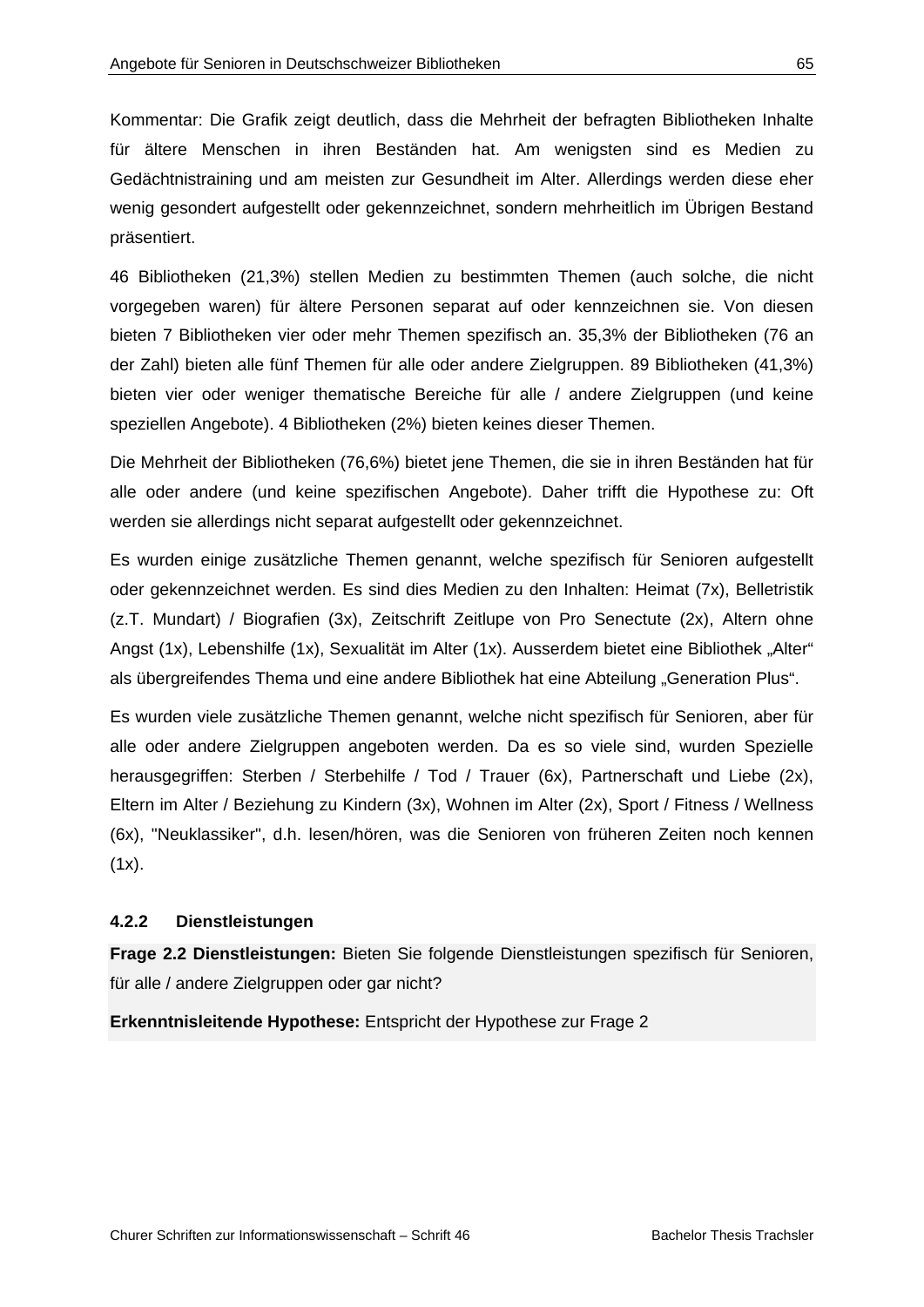**Anzahl Respondents:** 215 / 215 (100%), z.T. wurden Fehler gemacht, daher hat es nicht bei jeder Dienstleistung 215 Antworten.



#### Abbildung 6: Dienstleitungen

Kommentar: Die Grafik zeigt, dass bei den Dienstleistungen lediglich die Grossdruckbücher von 55 Bibliotheken spezifisch für Senioren geboten werden und auch für alle und andere Zielgruppen in den meisten Bibliotheken vorhanden sind. Ausserdem können ältere Menschen in vielen Bibliotheken auch Hörbücher ausleihen oder auf Unterstützung bei der Recherche zählen. In einigen Bibliotheken werden diese Dienstleitungen gar speziell für Senioren geboten.

Die anderen Dienstleistungen werden von der Mehrheit der Bibliotheken gar nicht geboten. Nicht überraschend ist, dass nur Wenige Unterstützung bei der genealogischen Forschung bieten, da Familienforschung meist nur in Studien- und Bildungsbibliotheken geboten wird und ev. auch noch in grösseren Stadtbibliotheken mit historischen Beständen. Interessant ist auch die Anzahl der Bibliotheken, welche Medienkisten in ihrem Sortiment haben.

Insgesamt bieten 73 Bibliotheken (34%) eine oder mehrere Dienstleistungen (auch solche, die nicht vorgegeben waren) speziell für Senioren. Davon haben 3 Bibliotheken (1%) vier oder mehr Angebote spezifische für ältere Menschen. 66% der befragten Bibliotheken (142 an der Zahl) bieten eine oder mehrere Dienstleistungen für alle / andere Zielgruppen (und keine speziellen Angebote).

Es wurden weitere interessante Dienstleistungen und Medientypen genannt, welche einige befragte Bibliotheken speziell für Senioren bieten: persönliche Beratung / Hilfestellung bei der Medienwahl (1x), E-Book-Reader Geräte (1x), Zeitschriften (1x), Grosselternkoffer (2x),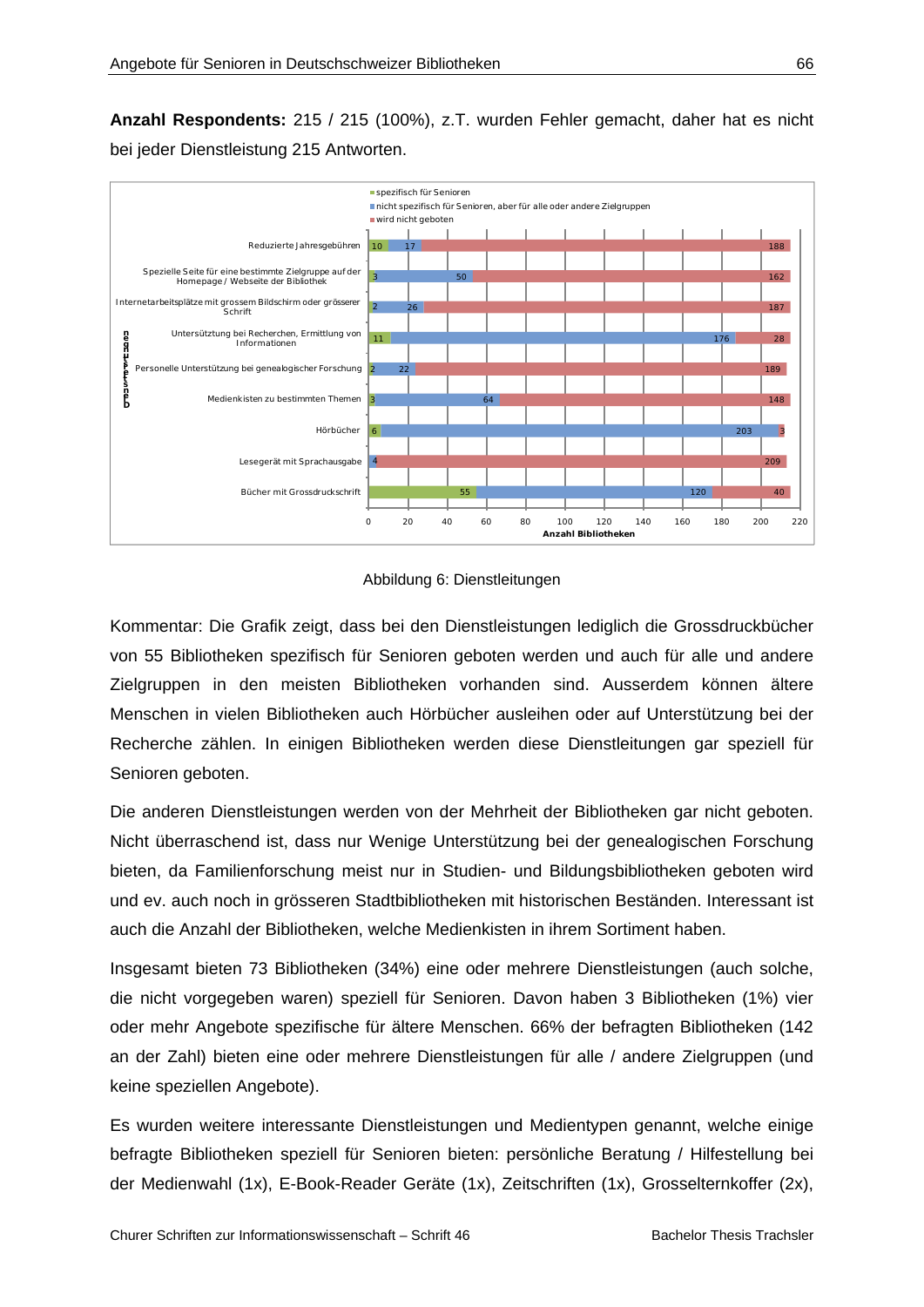Kaffee und Kuchen günstiger (1x), Ausleihen von Lesebrillen mit verschiedenen Sehstärken (1x), auf Wunsch werden Medien durch Personal ausgewählt, welche die Senioren in der Regel am nächsten Tag abholen (1x), spezielle Öffnungszeiten von 2 Stunden pro Wochen für Senioren (1x).

Vier Bibliotheken bieten Lesehilfen (Lesebrillen oder Easyview-Gerät) an, aber nicht spezifisch für ältere Menschen, aber für alle oder andere Zielgruppen. Es wurden weitere weit verbreitete Dienstleistungen und Medientypen genannt, die in Bibliotheken für alle oder andere Zielgruppen als Senioren geboten werden, diese werden aus Platzgründen hier nicht aufgezählt.

Bei den reduzierten Jahresgebühren könnte eine Verfälschung des Resultates vorliegen, da nicht eindeutig war, dass eine Bibliothek ohne Jahresgebühren bei den reduzierten Jahresgebühren "bietet wir nicht" ankreuzen kann.

Was nebst der Einführung in den OPAC auch relevant sein könnte, hier aber nicht gefragt wurde, ist eine Einführung in die Onleihe bzw. in die digitale Bibliothek.

17 Bibliotheken haben Dienstleistungen, wie Heimlieferdienst oder eine Zusammenarbeit mit Altersheimen erwähnt. Da es in dieser Arbeit aber um mobile ältere Menschen geht und Bibliotheksdienste direkt in der Bibliothek, wird auf diese Angebote nicht näher eingegangen.

# **4.2.3 Programme**

**Frage 2.3 Programme:** Bieten Sie folgende Programme (sporadisch oder regelmässig) spezifisch für Senioren, für alle / andere Zielgruppen oder gar nicht?

**Erkenntnisleitende Hypothese:** Entspricht der Hypothese zur Frage 2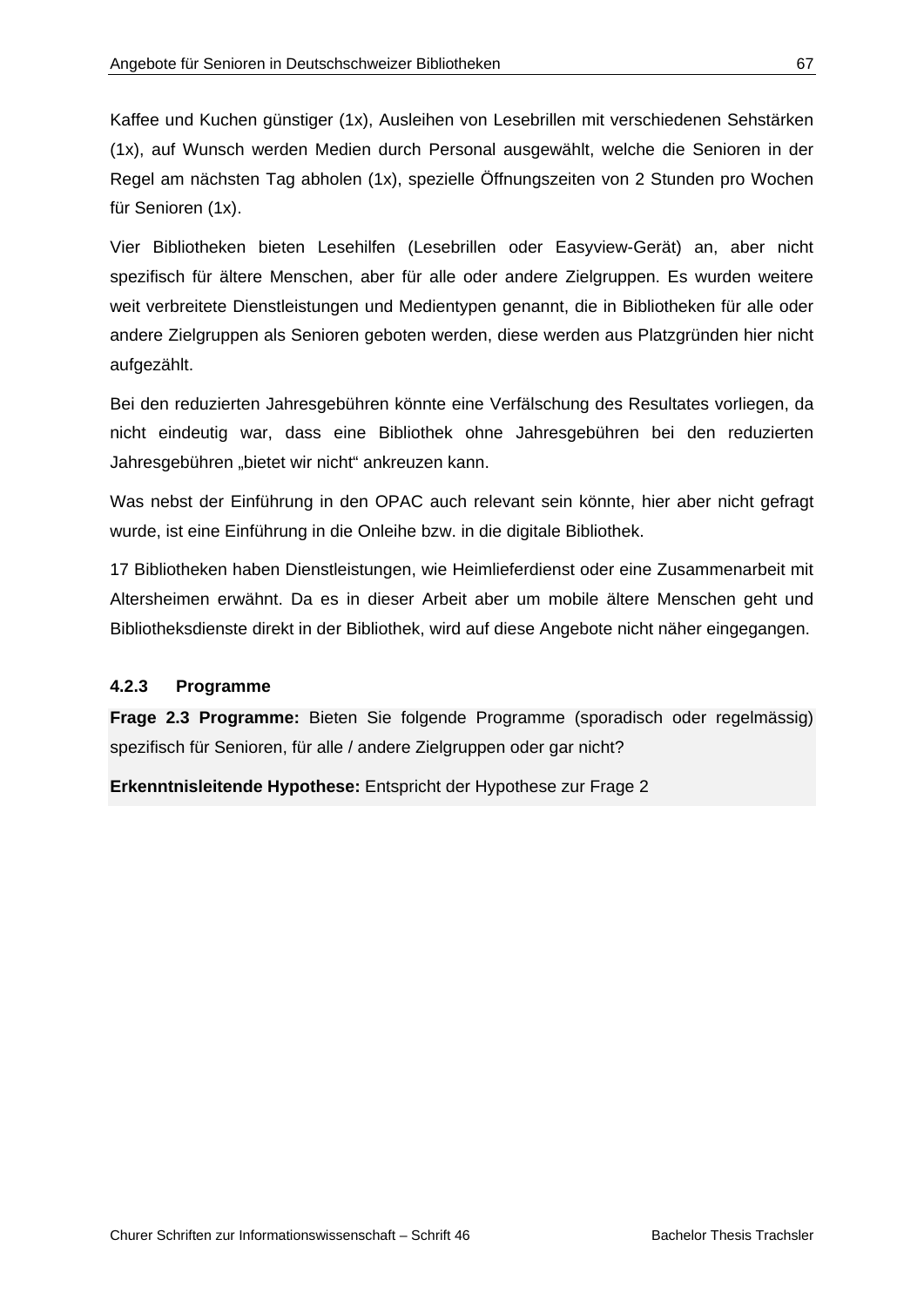**Anzahl Respondents:** 215 / 215 (100%), z.T. wurden Fehler gemacht, daher hat es nicht bei jedem Programmangebot 215 Antworten.



Abbildung 7: Programme

Kommentar: Die Grafik zeigt, dass insgesamt wenige Programme spezifisch für Senioren geboten werden, am ehesten Führungen und Erzählcafés bzw. Erzählnachmittage. Ältere Menschen können jedoch in sehr vielen Bibliotheken Lesungen, Erzählcafés / Erzählnachmittage, Einführungen in den OPAC und Bibliotheksführungen für Erwachsene besuchen, je nach Interesse. In den befragten Deutschschweizer Bibliotheken ist es eher selten, dass Kurse (z.B. Sprach- oder Schreibkurse) und im Speziellen auch Internet- oder Computerkurse geboten werden, egal für welche Nutzergruppe. Der Grund dafür wurde nicht ermittelt, es wäre allerdings interessant diesen zu wissen. Zumindest bei einer Bibliothek ist es klar, da für diese Computerkurse oder Interneteinführungen nicht zu den Aufgaben einer Bibliothek zählen. Dies ist diskutierbar. Aufgrund der Aufgabe einer Bibliothek die Informations- und Medienkompetenz zu fördern (SAB, 2008, S. 10, 12, 14), wäre es zu begrüssen.

Bei 43 von 215 befragten Bibliotheken (20%) ist mind. ein Programm (auch solche, die nicht vorgegeben waren) spezifisch für Senioren, wobei 4 Bibliotheken (2%) gar vier oder fünf Programme speziell für diese Zielgruppe bieten. Eine Bibliothek (0,5%) bietet alle acht Programme für alle oder andere Zielgruppen und 77,5% der befragten Bibliotheken (167 an der Zahl) bieten ein oder mehrere Programme entweder für alle / andere Zielgruppen (und keine speziellen Angebote). 4 Bibliotheken (1,5%) bieten keines dieser Programme.

Es wurden sechs Programme zusätzlich genannt, welche speziell für Senioren geboten werden: eine Ausstellung zum Thema Alter (1x), Führungen mit speziellem Rahmen (Kaffee und Gipfeli) oder für eine spezielle Zielgruppe (50plus, speziell für Jungsenioren, für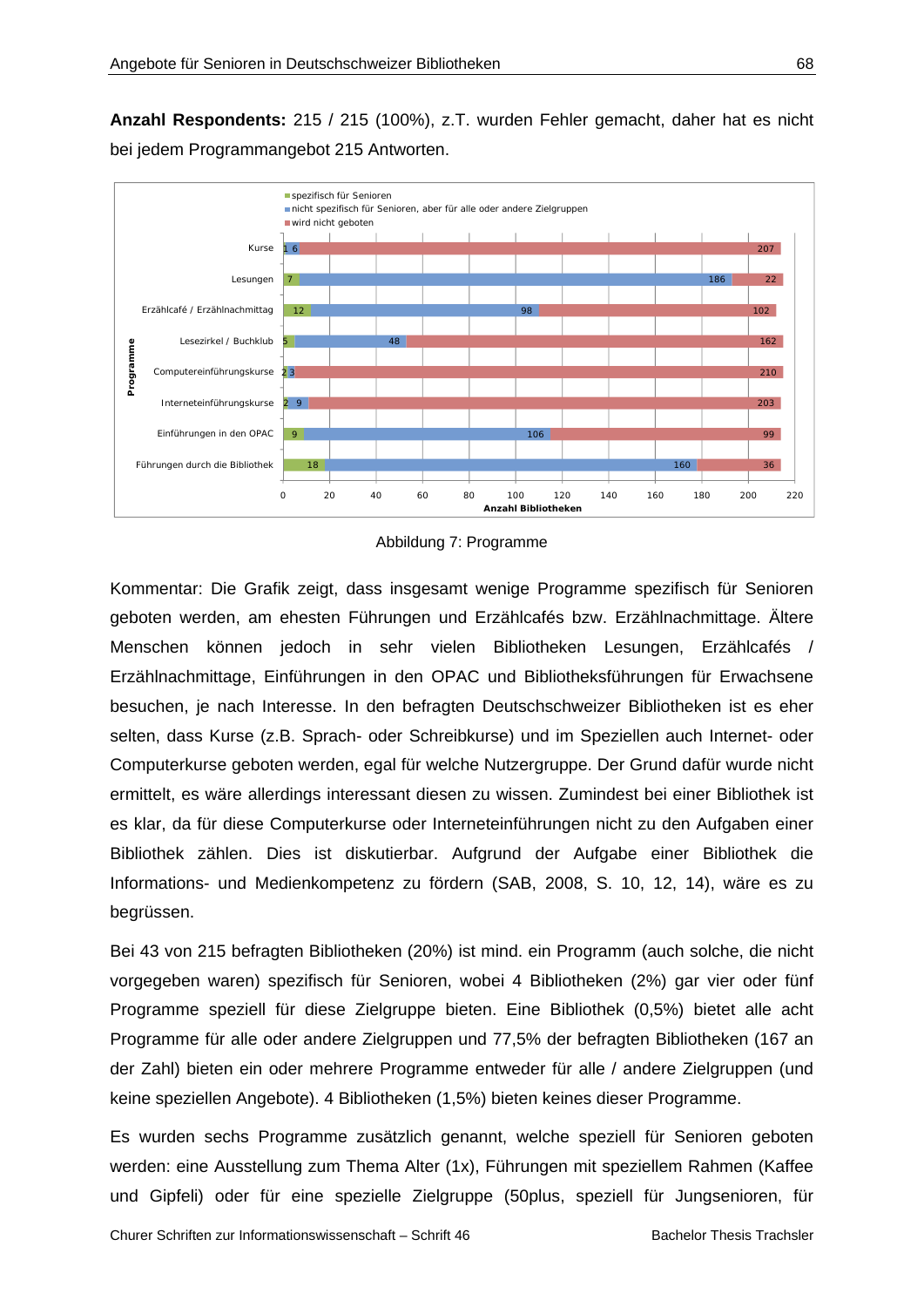Mitglieder des SeniorInnenrats) oder in Zusammenarbeit mit Pro Senectute (4x), Programme am Mittag oder Nachmittag (Apéro und Lesung, Lesung, Lesenachmittag, Buchvorstellung, Kino) (5x), Referate zu Themen im Alter (2x), Veranstaltungen (mit den Grauen Panthern / Pro Senectute oder Senioren für Senioren) (1x), Mobilitätskurse (1x).

Bei den Programmen, welche nicht spezifisch für Senioren, aber für alle oder andere Zielgruppen organisiert werden, fällt auf, dass  $\frac{1}{3}$  der zusätzlichen Nennungen für die Zielgruppe Kinder oder Jungendliche sind. Zwei Bibliotheken machen Ausstellungen und 3 bieten Vorträge an. Auch hier wird erwähnt, dass einige Programme mit anderen Institutionen zusammen organisiert werden.

Es werden andere Institutionen, wie das Freizeitzentrum oder die Kirche, genannt, welche Internetkurse oder Lesezirkel bieten und die Bibliotheken diese daher nicht organisieren. Weitere Gründe, warum nicht mehr geboten werden kann, sind mangelnder Platz oder ein fehlendes Budget für seniorenspezifische Angebote.

## **4.2.4 Programm "Prix Chronos"**

**Frage 2.4 Programme:** Nehmen Sie als Bibliothek teil am Generationenprojekt "Prix Chronos" der Organisation Pro Senectute?

**Erkenntnisleitende Hypothese:** Entspricht der Hypothese zur Frage 2

**Anzahl Respondents:** 215 / 215 (100 %)



Abbildung 8: Programme – Prix Chronos

Kommentar: 36 Bibliotheken machen beim Generationenprojekt "Prix Chronos" jährlich oder gelegentlich mit, <sup>4</sup>/<sub>5</sub> aller befragten Bibliotheken nicht. Da es allerdings auch vorkommt, dass Bibliotheken ein oder zweimal teilgenommen haben oder nicht jedes Jahr teilnehmen und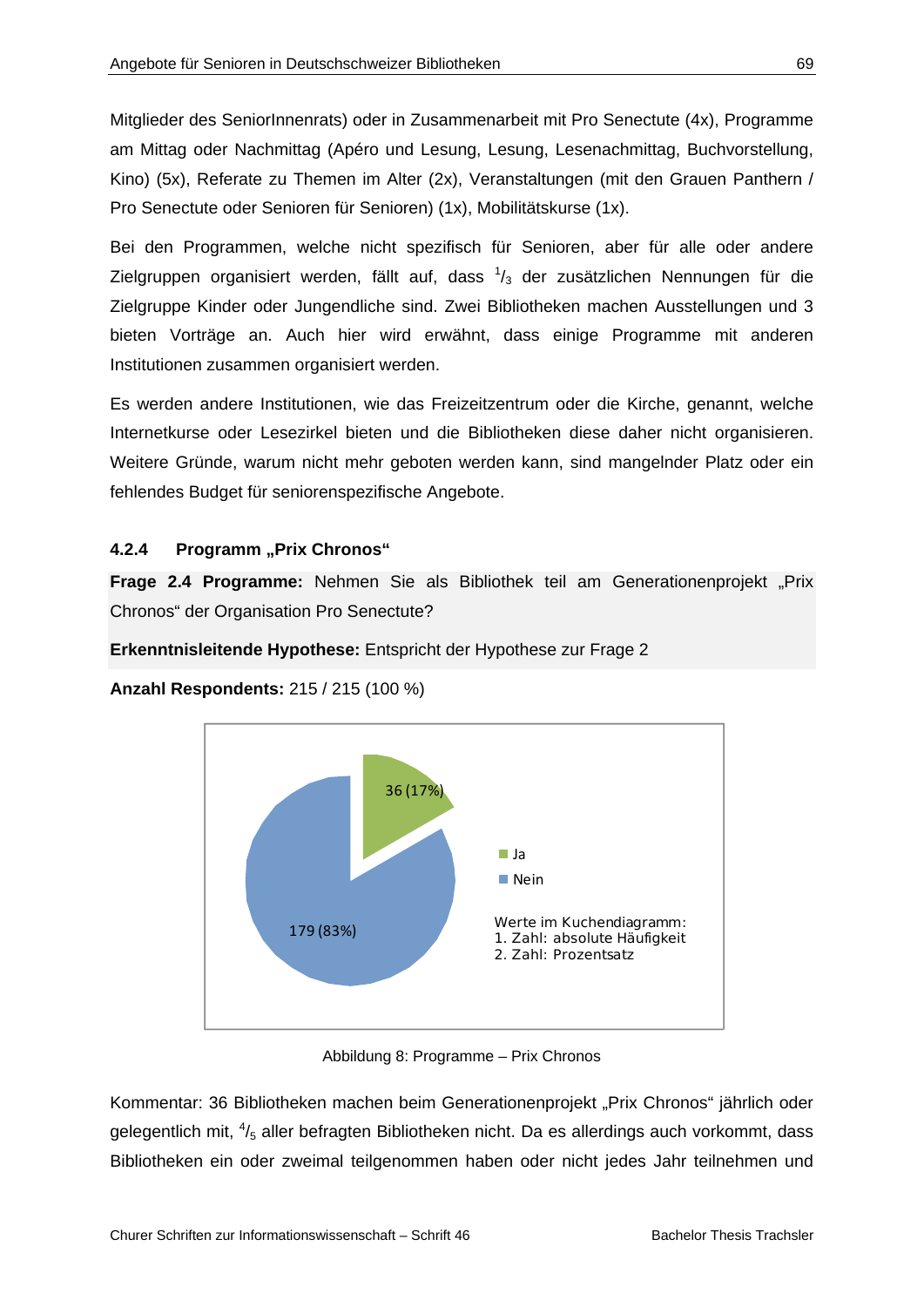nicht klar war, welche Antwort da gegeben werden musste, ist dieses Ergebnis nur richtungsweisend, da eine Antwortmöglichkeit wie "Manchmal" gefehlt hat.

## **4.2.5 Räumliche Ausstattung**

**Frage 2.5 räumliche Ausstattung:** Sind die Räumlichkeiten und der Eingang für die Kunden Ihrer Bibliothek rollstuhlgängig?

**Erkenntnisleitende Hypothese:** Bibliotheken bieten grundsätzlich auch Menschen im Rollstuhl, mit Gehhilfen oder anderen Hilfsmitteln leichten Zugang zu ihren Beständen (Eingang und Räumlichkeiten). Vgl. hierzu Tabelle 11 im Anhang Kap. 7.8.

**Anzahl Respondents:** 215 / 215 (100 %)



Abbildung 9: Räumliche Ausstattung

Kommentar: Beinahe  $\frac{4}{5}$  der befragten Bibliotheken sind mit rollstuhlgängigem Eingang und Räumlichkeiten ausgestattet. Damit ist der Zugang zur Bibliothek für ältere Personen mit Gehbehinderung in den meisten Bibliotheken gewährleistet. Da es allerdings auch vorkommt, dass Bibliotheken nur teilweise (d.h. z.B. nur im 1. Stockwerk) rollstuhlgängig sind und nicht klar war, welche Antwort da gegeben werden musste, ist dieses Ergebnis nur richtungsweisend, da die Antwortmöglichkeit "Teilweise" gefehlt hat.

# **4.2.6 Freiwilligenarbeit**

**Frage 2.6 Freiwilligenarbeit:** Leisten Senioren in Ihrer Bibliothek Freiwilligenarbeit (bspw. Erzählstunden, Bücher einräumen oder Mitorganisation von Veranstaltungen)?

**Erkenntnisleitende Hypothese:** Entspricht der Hypothese zur Frage 2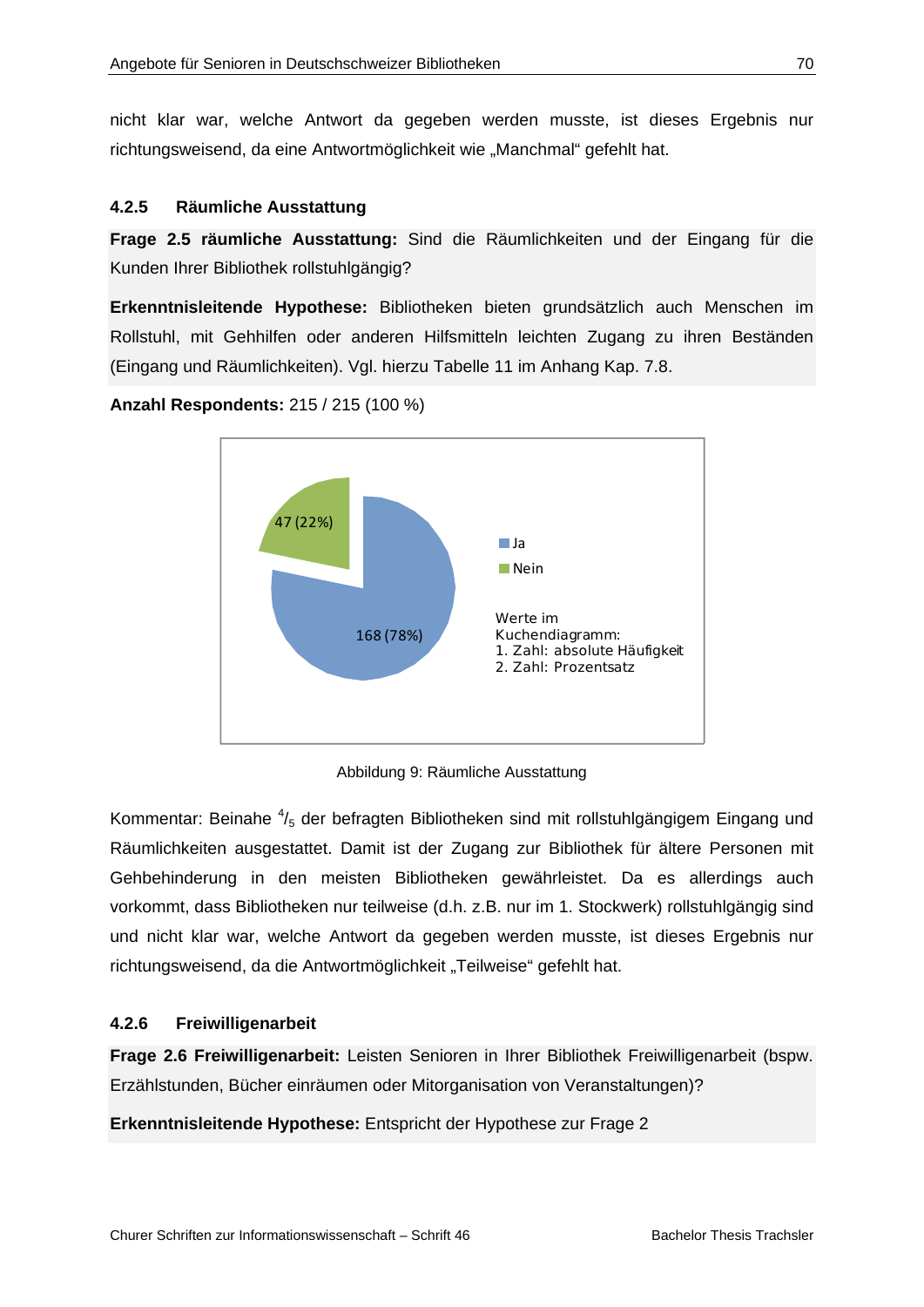# **Anzahl Respondents:** 215 / 215 (100%)



Abbildung 10: Freiwilligenarbeit

Kommentar: In 19 der befragten Bibliotheken arbeiten Senioren als Ehrenamtliche, das sind 9% aller befragten Bibliotheken.

# **4.2.7 Zusammenfassung Angebot**

An Medien wird den älteren Personen in der Mehrheit der Bibliotheken etwas geboten, was für sie thematisch von Interesse ist. Allerdings werden diese eher wenig gesondert aufgestellt oder gekennzeichnet, sondern mehrheitlich im Übrigen Bestand präsentiert. 21,3% aller befragten Bibliotheken bieten zu mind. einem Thema (vorgegeben oder zusätzlich genannt) Medien speziell für Senioren an. Ein bis fünf Bereiche werden in 76,6% der Bibliotheken zwar nicht spezifisch für Senioren geboten, jedoch für alle / andere Zielgruppen (und keine speziellen Angebote). Nur in 4 Bibliotheken wird zu keinem Thema etwas geboten.

Drei Dienstleistungen bzw. Medientypen werden von der Mehrheit der befragten Bibliotheken geboten: Grossdruckbücher, Unterstützung bei der Recherche und Hörbücher. 26% der Bibliotheken bieten Grossdruckbücher gar separat oder gekennzeichnet an. Die Hörbücher und Hilfe bei der Recherche werden jedoch mehrheitlich für alle Nutzergruppen angeboten. Die anderen Dienstleistungen werden von der Mehrheit der Bibliotheken gar nicht geboten. Dies zeigt, dass diese bei den Deutschschweizer SAB-Kollektivmitgliedern eher unüblich sind, egal für welche Zielgruppe. Trotzdem bieten hier mehr Bibliotheken (34%) eine oder mehrere Dienstleistungen speziell für Senioren, als Inhalte speziell für Senioren geboten werden (21,3%). Mehr als  $\frac{2}{3}$  der befragten Bibliotheken bietet eine oder mehrere Dienstleistungen für alle / andere Zielgruppen (und keine speziellen Angebote).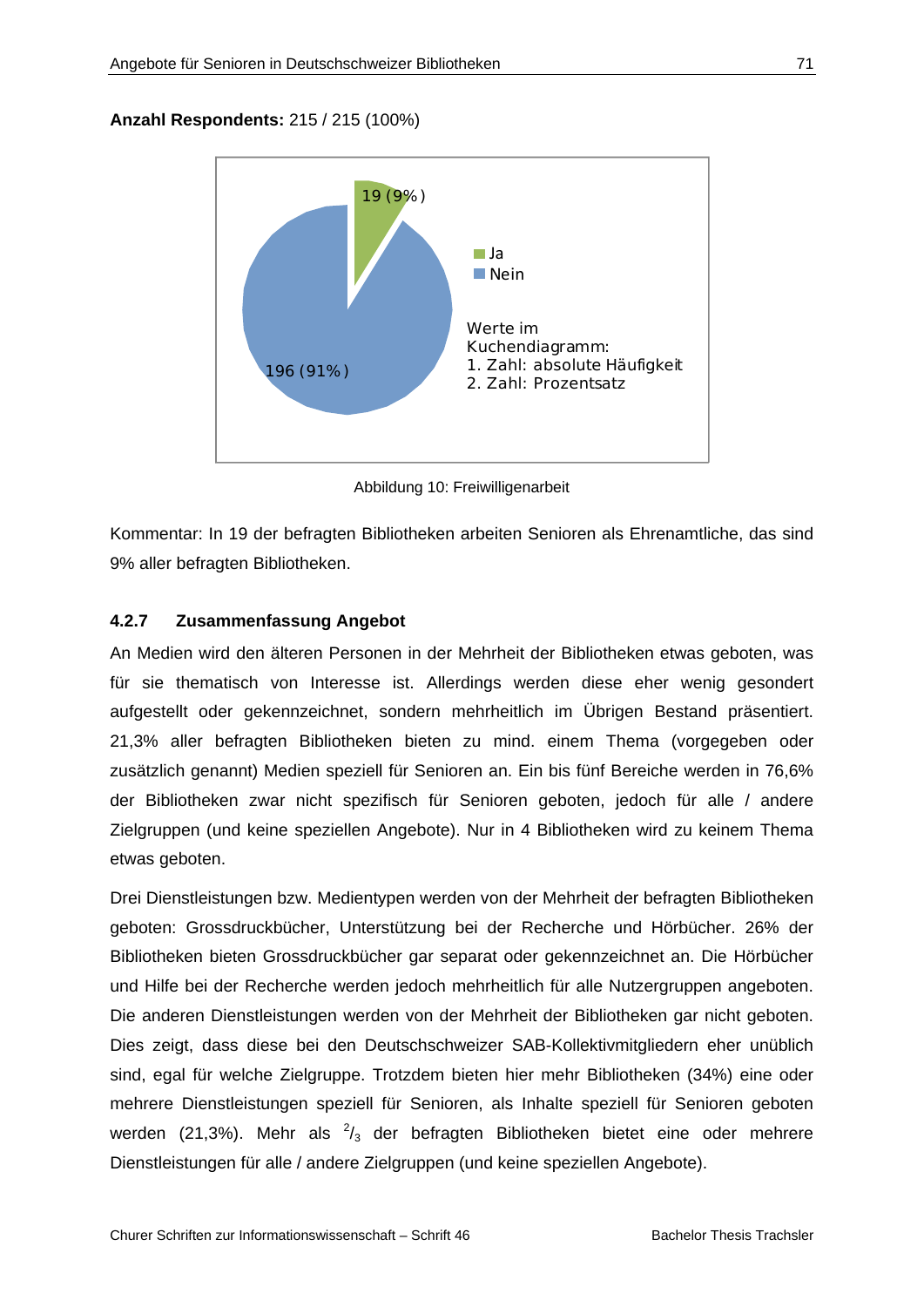Bei den Programmen ist auffällig, dass nur eine geringe Zahl der befragten Deutschschweizer Bibliotheken Kurse, egal für welche Nutzergruppe, anbieten, dazu zählen auch die Internet- und Computerkurse. Warum dies so ist, wurde nicht ermittelt. Zwei Rückmeldungen könnten mögliche Gründe aufzeigen: Eine Bibliothek sah es nicht als ihre Aufgabe / ihren Verantwortungsbereich und eine weitere bot keine Internetkurse an, da andere Institutionen in der Umgebung dies bereits tun.

Wenige Programme werden in den befragten Bibliotheken spezifisch für Senioren veranstaltet. Am meisten noch das generationenübergreifende Projekt "Prix Chronos", bei welchem 36 Bibliotheken teilnehmen. Die Verteilung der Bibliotheken mit spezifischem Programm, Programmen für alle / andere Nutzergruppen und keinem Angebot ist ähnlich, wie jene bei den Inhalten / Themen der Medien.

Nebst den vorgegebenen Themen, Dienstleistungen und Programmen wird von den befragten Deutschschweizer öffentlichen Bibliotheken auch anderes geboten. Meist genannte oder besondere Leistungen sind: die Inhalte Belletristik zum Interessenkreis Heimat, Sachbücher zum Thema Sterben / Sterbehilfe / Tod / Trauer, Dienstleistungen wie Grosselternkoffer, E-Book-Reader Geräte, Ausleihe von Lesebrillen mit verschiedenen Sehstärken oder Medien auf Wunsch durch das Personal auswählen lassen und diese am nächsten Tag abholen. Auch mehrmals genannt wird, dass Programme am Mittag oder Nachmittag stattfinden. Die Resultate einer Umfrage bei über 60-Jährigen in Duisburg bestätigt, dass Senioren Veranstaltungen am Abend in der Regel nicht besuchen (Barbian / Fühles-Ubach, 2008, S. 487, 488).

Erfreulich ist, dass die Mehrheit der Bibliotheken rollstuhlgängig ist (wobei z.T. nicht auf allen Stockwerken). In der Minderheit sind dafür jene Bibliotheken, welche ehrenamtlich tätige Senioren in ihrem Betrieb engagieren.

Die Interpretation der Hypothese folgt im Kapitel 5.1.

# **4.3 Zufriedenheit mit dem eigenen Angebot**

**Frage 3:** Wie gut schätzen Sie die Seniorenfreundlichkeit Ihrer Bibliothek ein?

**Erkenntnisleitende Hypothese:** Bibliothekare schätzen ihre Leistungen für Senioren selbstkritisch ein. Sie berücksichtigen dabei sowohl ihre ressourcenbedingten (finanziellen, räumlichen, zeitlichen und personellen) Möglichkeiten, als auch ihre Ziele.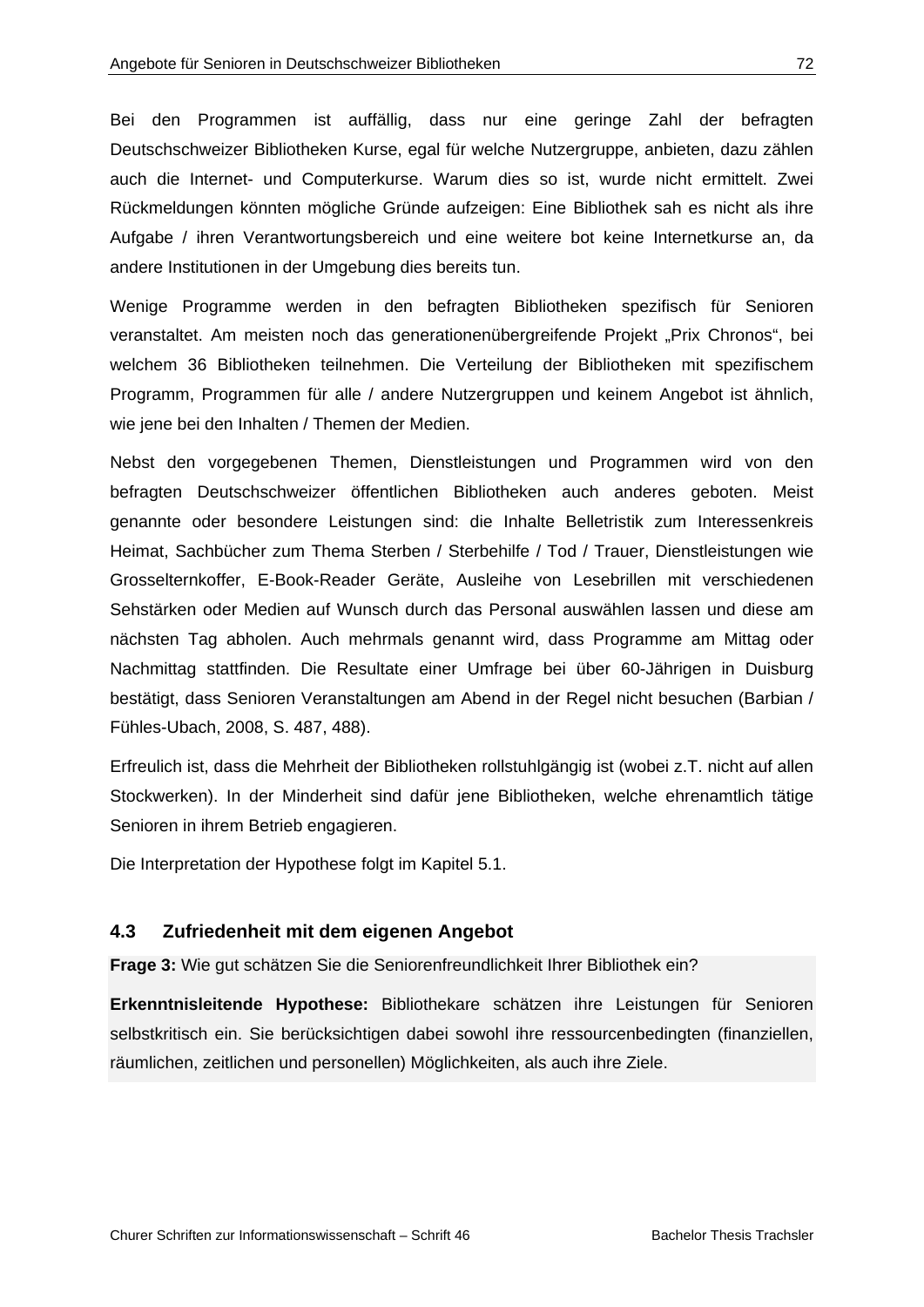**Anzahl Respondents:** 213 / 215 (99%)



Abbildung 11: Zufriedenheit mit dem eigenen Angebot

Kommentar: Dieses Ergebnis zeigt die Zufriedenheit der Bibliotheken mit ihren Leistungen, welche im vorhergehenden Kapitel ausgewertet wurden. Es ist eine "subjektive" Einschätzung der Bibliotheksleiterinnen und -leiter. Allerdings wird bspw. in der Ermittlung des Gesundheitszustands die Selbsteinschätzung auch als Indikator für den objektiven Zustand erklärt, da die Gesundheit objektiv nur schwer zu erfassen ist (BFS, 2000, S. 30). Da bei den Leistungen für ältere Menschen viele Faktoren (Platz, finanzielle und personelle Ressourcen und die Bedürfnisse der Zielgruppe) mitspielen, kann die "subjektive" Einschätzung der Bibliothekare auch als Anzeige für den aktuellen Zustand der Zielgruppenarbeit für und mit Senioren dienen. Sehr zufrieden sind 15% von 213 Bibliotheken und zufrieden sind gut  $2/3$ , d.h. mehr als die Hälfte sind mit ihren Leistungen zufrieden. 20% beurteilen ihre Angebote im Vergleich zu den Möglichkeiten als eher ungenügend und vier Bibliotheken sind besonders unzufrieden.

### **4.4 Leistungsvereinbarung**

**Frage 4:** Haben Sie eine Leistungsvereinbarung (mit / ohne Messfaktoren) mit Ihrer Gemeinde / Stadt, wie Ihre Angebote für Senioren sein sollen?

**Erkenntnisleitende Hypothese:** Bibliotheken vereinbaren ihre Leistungen und Ziele professionell, um an finanzielle Mittel zu gelangen. Leistungsaufträge für die Bibliotheken bzgl. Senioren von Gemeinden sind vorhanden.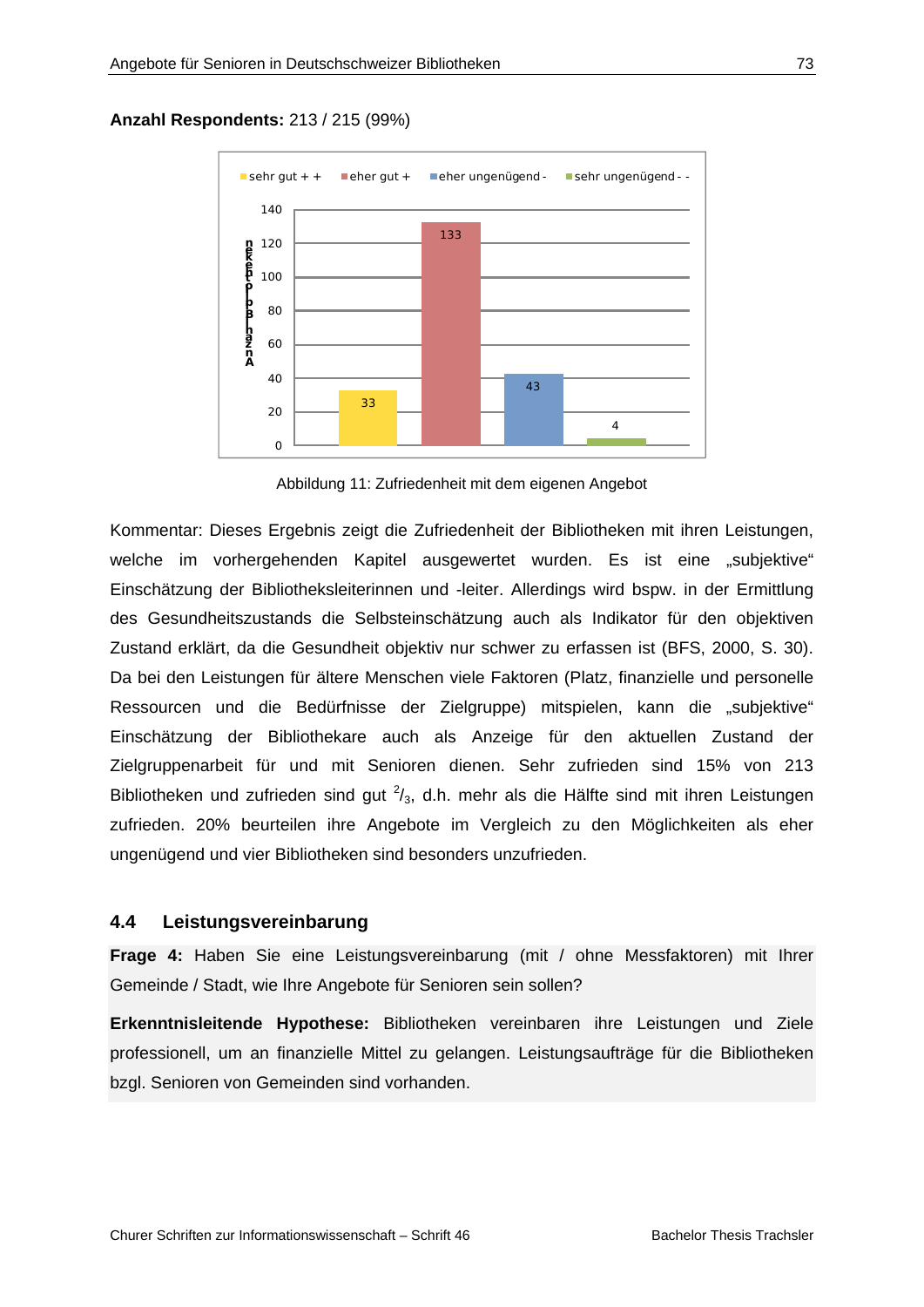### **Anzahl Respondents:** 215 / 215 (100%)



Abbildung 12: Leistungsvereinbarung

Kommentar: Nur 1% der Bibliotheken haben Leistungsvereinbarungen bezüglich der Bibliotheksleistungen für ältere Menschen. Der Grund ist nicht klar. Interessant wäre zu wissen, wie viele Bibliotheken eine allgemeine Leistungsvereinbarung besitzen. Der Vergleich würde zeigen, ob diese 3 Bibliotheken unverhältnismässig wenige wären.

### **4.5 Schlussfrage – Zukünftige Bedeutung des Themas**

**Frage 5:** Die Thematik der Senioren als Zielgruppe von Bibliotheken …

… war bereits bekannt: Werden Sie sich mit dem Thema Senioren in Bibliotheken weiter beschäftigen?

… war neu: Werden Sie sich mit dem Thema Senioren in Bibliotheken weiter beschäftigen?

**Erkenntnisleitende Hypothese:** Bibliothekare sind daran interessiert ihre Angebote an die Veränderungen in der Gesellschaft und die Benutzerbedürfnisse anzupassen. Sie sind offen für Inputs von aussen (bspw. gute Beispiele anderer Bibliotheken, Tagungen, Treffen, Umfragen oder Publikationen).

Wenn sie sich nicht weiter für eine Thematik interessieren, haben sie ihre Gründe<sup>42</sup>: andere Projekte / Trends, welche sie priorisieren (bspw. digitale Bibliothek, Integrationsbibliothek, Kinder- und Jugendabteilungen, usw.), die bewusste Konzentration auf eine andere Zielgruppe, personelle, räumliche, zeitliche und / oder finanzielle Knappheit, die es nicht

 $\overline{a}$ 

<sup>&</sup>lt;sup>42</sup> Diese Gedankengänge wurden angeregt durch die Diskussion beim Vortrag von Carla Domenig am 12.05.2010 zum Thema "Was bieten Deutschschweizer Studien- und Bildungsbibliotheken im Bereich Informationskompetenz?".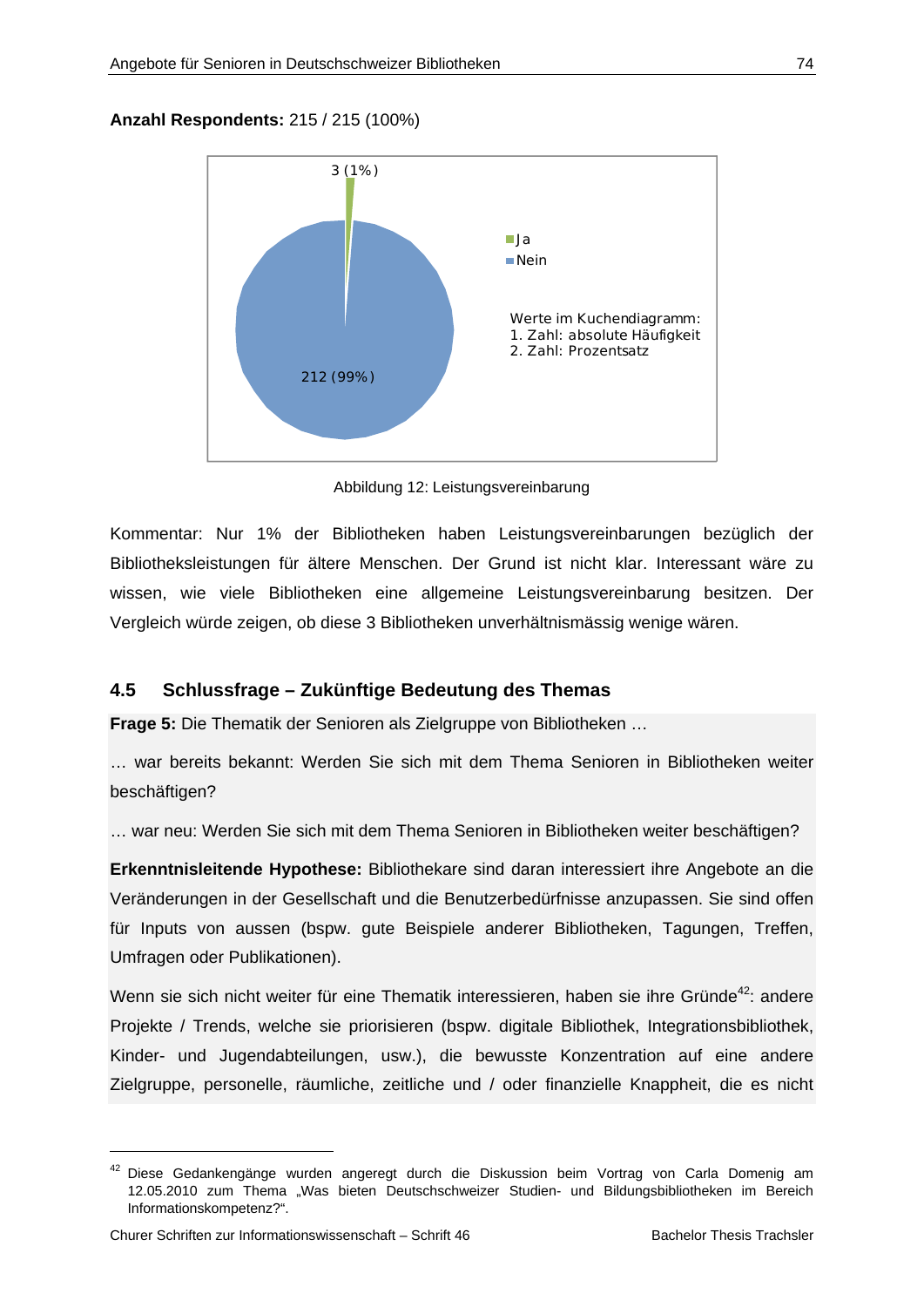erlauben für jede Zielgruppe ein spezielles Angebot zur Verfügung zu stellen. Weitere Gründe sind möglich.

**Anzahl Respondents:** 173 / 215 (80%), aufgrund der unklaren Formulierung im Fragebogen gab es Missverständnisse und 42 Fragebogen konnten nicht ausgewertet werden.



Abbildung 13: Zukünftiges Interesse am Thema

Kommentar: 18 von 173 Bibliotheken (10%) kannten die Thematik noch nicht. Davon werden 11 das Thema weiterverfolgen. Eine klare Mehrheit (90%) kannte das Thema bereits und aus dieser Gruppe werde 84% es auch weiterverfolgen.

### **4.6 Schlussfrage – Bemerkungen zur Umfrage / zum Thema**

**Frage 6:** Anmerkungen zum Thema oder zur Umfrage (*fakultativ*).

**Hypothese zur Frage 6:** Befragte haben das Bedürfnis ihre Erfahrungen, Fragen, Interessen oder Kritiken zum Thema zu äussern. Ausserdem können hier auch Mängel oder Unklarheiten zur Umfrage platziert werden.

### **Anzahl Respondents:** 83 / 215 (39%)

Die Anmerkungen wurden in Gruppen zusammengeführt. Es ist aus Platzgründen nicht möglich alle Rückmeldungen hier (oder im Anhang) aufzuführen, daher werden sie zusammengefasst. Nebst dem Interesse am Thema oder am Resultat der Umfrage, wurden Bemerkungen zu den nachfolgenden Bereichen gemacht.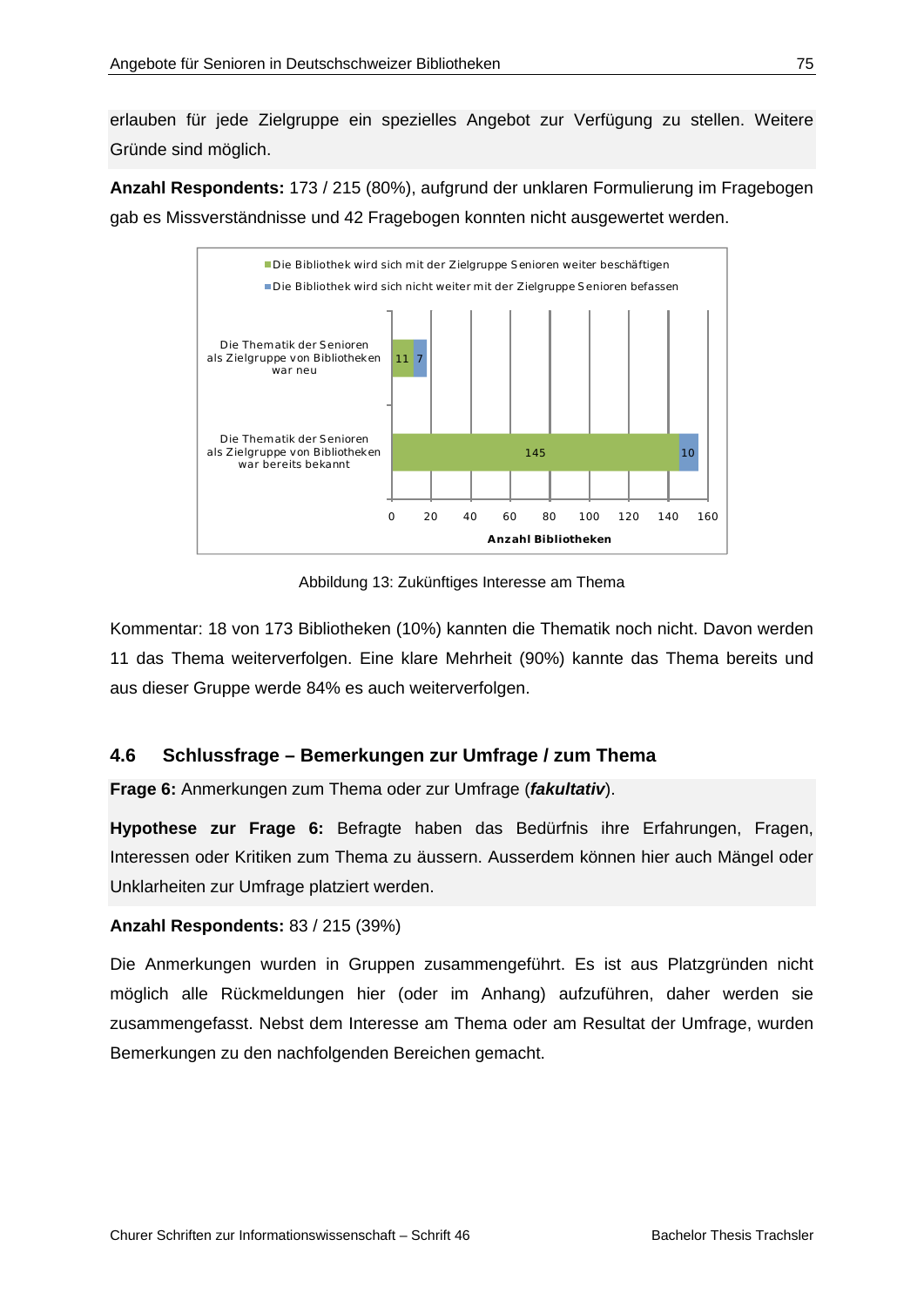#### **4.6.1 Angebote und Zielgruppenarbeit**

Es gibt acht Bibliotheken, welche sich bei den Anmerkungen speziell noch positiv zur Anzahl<sup>43</sup> und Integration der Senioren in ihrer Bibliothek äussern. Einige Bibliotheken (insgesamt 14) berichten von Tätigkeiten (ev. durch eine Zusammenarbeit mit anderen Einrichtungen), wobei nicht alle davon spezifisch auf Senioren ausgerichtet oder nur für sie geboten werden und dennoch viele Senioren sie nutzen. Ähnliche Rückmeldungen erhält auch Bundy bei einer Umfrage in Australien: Veranstaltungen, welche für alle Altersgruppen organisiert werden, werden mehrheitlich von Senioren besucht (2005, S. 164). Gemäss Forsyth sollte bei Veranstaltungen, die sich an alle Zielgruppen richten, darauf geachtet werden, dass sie räumlich, zeitliche, usw. möglichst für alle zugänglich sind (2009, S. 136, 138).

Neben positiven Erfahrungen tritt allerdings auch Gegenteiliges in Erscheinung: Neun der befragten Deutschschweizer öffentlichen Bibliotheken berichten von Angeboten, welche keinen Anklang fanden und deshalb wieder abgesetzt wurden oder versandeten, wie bspw. Seniorennachmittage, Grossdruckbücher, das Projekt "Prix Chronos", ein Standort mit Medien zum Thema "Älter werden" oder Schnupperabos.

Zwei Bemerkungen legen offen, dass Leistungen nicht zustande kamen, aufgrund fehlender Kooperation anderer Organisationen oder der Rückmeldung von Institutionen, dass Senioren sich mit dem OPAC selber zurechtfinden können. Dass die Bemühungen scheitern, kann im Allgemeinen verschiedene Gründe haben: Interessen / Bedürfnisse der Zielgruppe werden zu wenig untersucht und berücksichtig, mehr Werbung<sup>44</sup> ist nötig und sei es auch nur Mundzu-Mund-Propaganda, welche sehr effektiv sein kann (Bader, 2009, S. 55 f.). Zudem lohnt sich die Arbeit laut Bader erst, wenn die seniorenspezifische Bibliotheksarbeit langfristig angelegt ist (2009, S. 78 f.). Dies bestätigt auch Pascher: "Immer kommt dabei heraus, dass Altenarbeit ernsthaft betrieben eine personalintensive Tätigkeit ist, welche die Möglichkeiten vieler Büchereien überfordert. Rasche Erfolge sind kaum in Reichweite, Kontaktfreudigkeit, Zuwendung und Geduld ist gefragt" (1992, S. 176).

Acht befragte öffentliche Bibliotheken aus der Deutschschweiz berichten von Neuerungen, wie einer neuen Bibliothek oder einer neuen Alterssiedlung, welche bewirken, dass die Zielgruppe Senioren sie beschäftigt. Und 7 Bibliotheken schreiben gleich von konkret geplanten Aktivitäten (Erzählcafés, Bibliotheksführungen, usw.). Einige Bibliotheken (5 an der Zahl) berichten, dass sie sich auf andere Zielgruppen (Kinder, Schüler) konzentrieren

-

<sup>&</sup>lt;sup>43</sup> Ein Bibliotheksleiter oder eine Leiterin war überrascht, dass Senioren lediglich einen geringen Prozentsatz der Nutzer ausmachen, obwohl die Bibliothek bspw. im Parterre liegt, es Hörbücher, Grossdruckbücher und andere gute Angebote gibt, sowie ideale Öffnungszeiten.

<sup>&</sup>lt;sup>44</sup> Wird im Zusammenhang mit Angebotsgestaltung für Senioren oft genannt (vgl. Bader, 2009, S. 55 f.; Oertel, 2007, S. 13 ff.; Honnold / Mesaros, 2004, 18 f.; Mates, 2003, S. 83 ff.)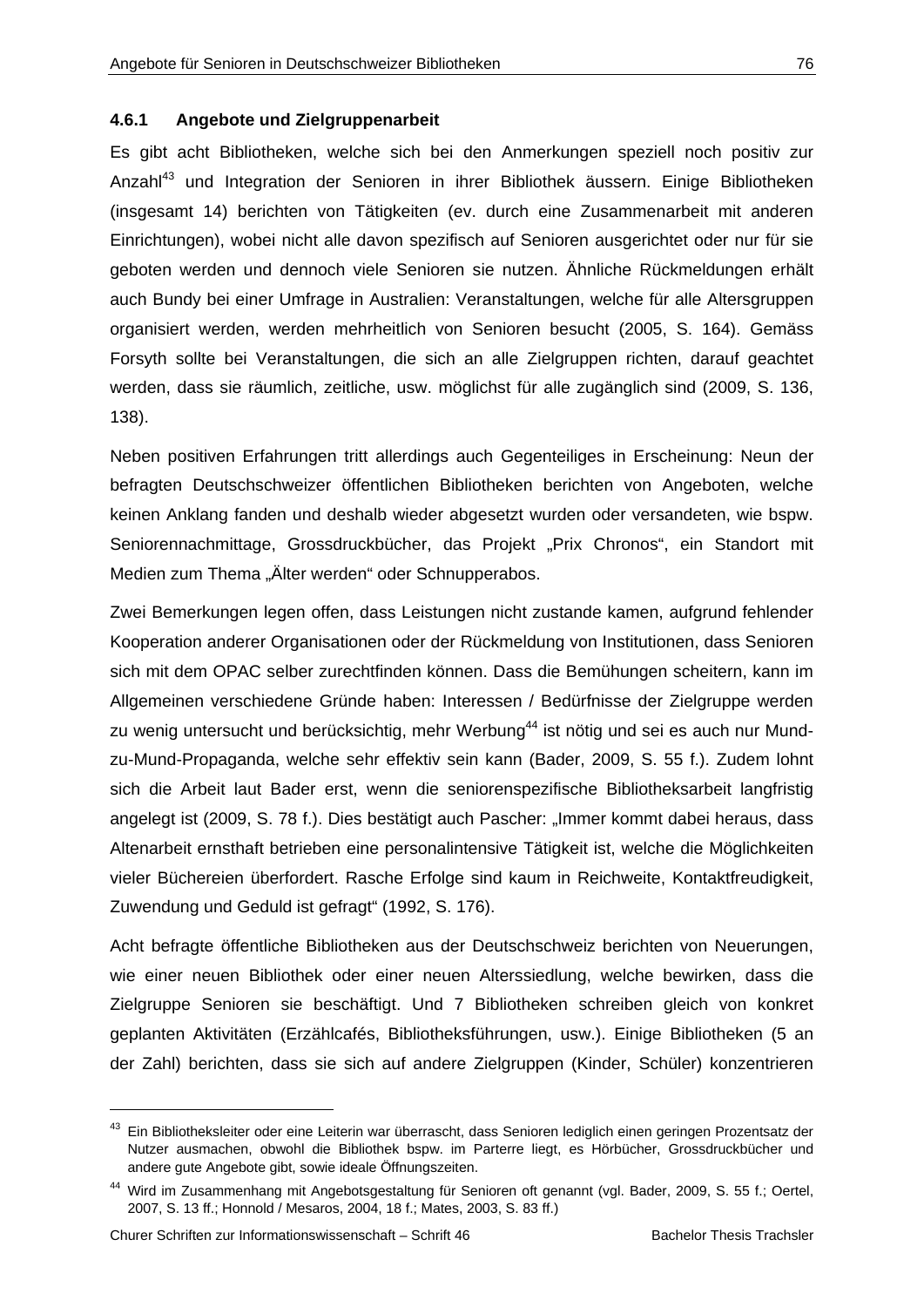oder alle Nutzergruppen gleich behandeln wollen, da sie zu klein sind, Ressourcen fehlen, dies als Auftrag einer Gemeindebibliothek betrachten und / oder von Senioren persönlich wissen, dass sie sich mehr für Anderes interessieren<sup>45</sup>, als für Bücher.

Sechs Bibliotheken erwähnten einen Hauslieferdienst, Lieferungen ins Altersheim oder eine Zusammenarbeit mit Letzterer.

### **4.6.2 Räumliche Ausstattung**

Anmerkungen zum Zugang der Bibliothek für Gehbehinderte oder Personen im Rollstuhl werden einige genannt; dabei ist ein häufiges Problem, dass zu viele oder steile Treppen vorhanden sind. Aber auch Erfreuliches wird bei der Einrichtung genannt, so gibt es in einer Bibliothek eine Leseecke, welche Sitzgelegenheiten bietet, die für Senioren besonders bequem sind.

#### **4.6.3 Senioren als Individuen und Bedürfnisse der Senioren**

Eine wichtige und interessante Diskussion dreht sich um das spezifische Angebot für Senioren (Abteilungen für Senioren, Medienkennzeichnung, Veranstaltungen für Senioren, usw.). Sie wurde bereits in vorhergehenden Kapiteln angesprochen (vgl. Einleitung von Kap. 2.2 und Kap. 2.2.2.1 sowie 2.2.2.2) und ist auch bei einigen befragten Deutschschweizer Bibliotheken ein Thema. Sie erwähnen dazu, dass Senioren dasselbe Leseverhalten wie die etwas jüngeren Mitmenschen hätten und eine Kennzeichnung der Medien einer Ghettoisierung gleichkäme. Senioren seien eine sehr vielfältige Zielgruppe und es sei unklar, wer überhaupt zu den Senioren zähle (welches Alter?). Andere führen Punkte bezüglich der Bedürfnisse von Senioren auf, bspw. wollen Senioren als normale Bürger, nicht als Sondergruppe, angesprochen werden, sie erwarten kein spezielles, sondern auch ein aktuelles und interessantes Angebot und würden sich bei einem speziellen Angebot lediglich alt fühlen. Zudem seien auch noch keine Anfragen bezüglich spezieller Leistungen gekommen, wird von einer Bibliothek berichtet.

Ähnliche Rückmeldungen erhält auch Bundy bei einer Umfrage bei öffentlichen Bibliotheken in Australien: Eine Bibliothek berichtet, dass die Zielgruppenarbeit mit Senioren deshalb eine

-

<sup>&</sup>lt;sup>45</sup> Im Abschnitt 2.1.3.1 wird erwähnt, dass Gewohnheiten bezüglich der Beschäftigung Lesen im Alter erhalten bleiben (Mündliche Auskunft von Lisa Wyss, 28.04.2010). Dies wird durch drei Bibliotheksleiter bzw. mitarbeitende unterschiedlicher Institutionen bestätigt. Eine Aussage weist darauf hin, dass früher Freizeit nicht bekannt war, es musste gearbeitet werden. Deshalb bestand keine Möglichkeit zu lesen und das Interesse an Bibliotheken sei auch heute noch nicht gross. Eine weitere Aussage greift genau den Punkt der Bibliotheksbesuche auf. Diese Bemerkung weist darauf hin, dass jene Benutzer, die mit Bibliotheken aufwachsen, nun allmählich pensioniert werden. Die dritte Aussage besagt Ähnliches: allmählich treten jene Menschen ins Rentenalter ein, welche Lesen als Freizeitbeschäftigung kennen und diese Beschäftigung weiter pflegen werden.

In einer Bibliothek wird bereits jetzt die Erfahrung gemacht, dass Senioren gute Bibliotheksbenutzer sind, da sie Zeit (zum Lesen) haben.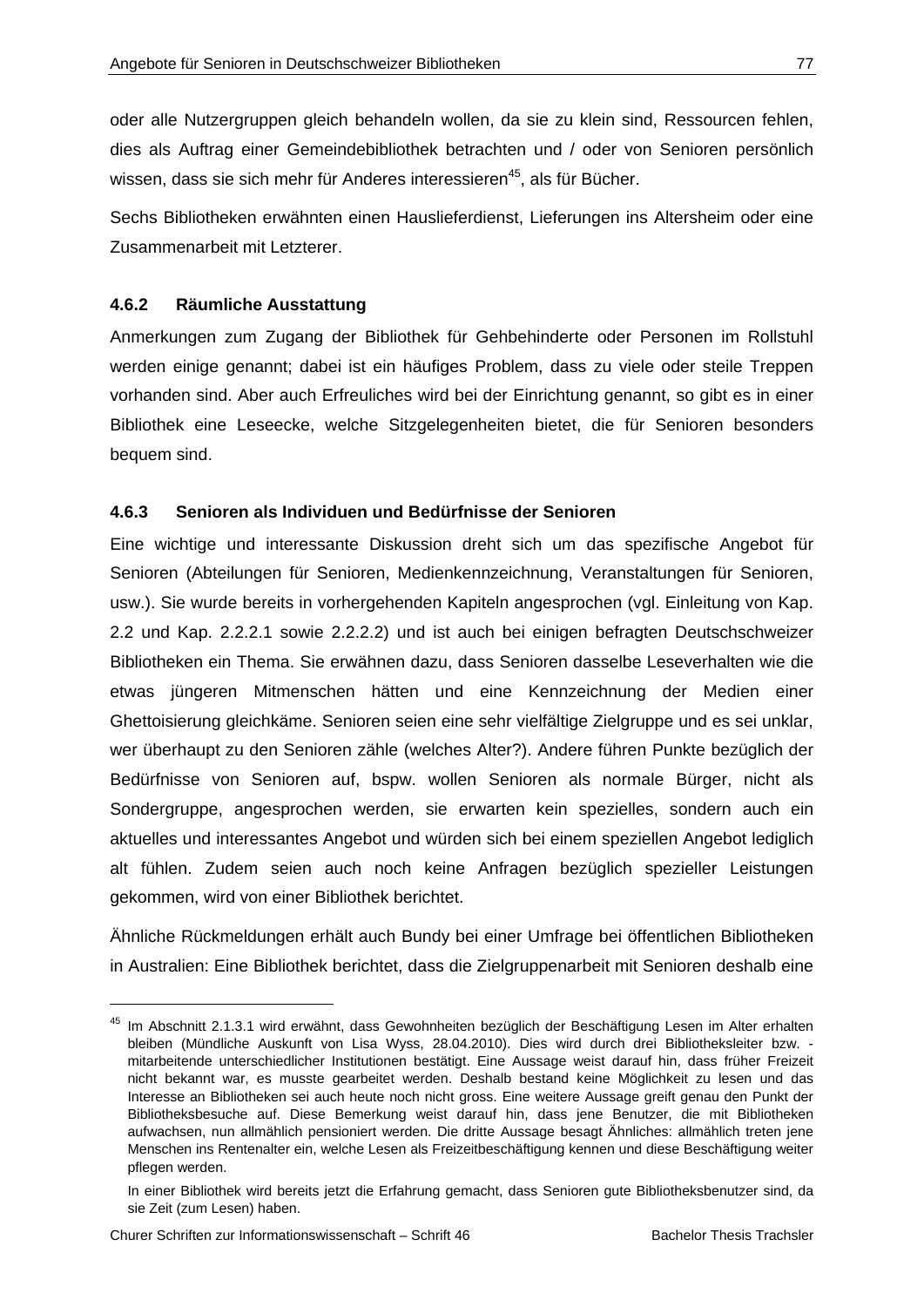Herausforderung sei, weil nicht alle älteren Menschen sich mit dieser Gruppe identifizieren. Ein weiterer Ratschlag ist es, die Senioren als normale Nutzer zu sehen, die spezielle Bedürfnisse haben können, die sie aber durchaus mit anderen Altersgruppen teilen (2005, S. 164).

Einen "sensiblen Umgang" bevorzug auch Degenhart (2004, S. 81), wenn sie schreibt:

*Von der Präsentation seniorenspezifischer Medien in einem Interessenskreis ist abzuraten. Untersuchungen in der Werbeforschung belegen, dass ältere Menschen Produkte, die ausschließlich auf ihr Alter abgestimmt sind, aus Angst vor Stigmatisierung ablehnen (vgl. Brünner, Björn O., 1997, S. 218). Diese Erkenntnis ist für alle dargestellten seniorenspezifischen Angebote und Dienstleistungen bedeutsam: Zielgruppenspezifische konzeptionelle Überlegungen sind notwendig und wünschenswert, doch ist bei der Umsetzung und Präsentierung ein sensibler Umgang mit dem Faktor "Alter" unabdingbar.* 

Auch Wyss, die Leiterin der Bibliothek und Dokumentation Pro Senectute bestätigt dies, indem sie sagt, dass Senioren grundsätzlich nicht anders sind als junge Leute. Sie sagt auch, dass Senioren keine homogene Zielgruppe sind. Anders als bei Jugendlichen (z.B. zwischen 12 und 14), wo noch eher gesagt werden kann, welche Interessen sie haben. Bei Menschen zwischen 60 und 100 ist es so, dass sie sich, trotz gleichen Alters, in verschiedenen Lebensaltern befinden und breitere Interessen haben. Den älteren Senioren gibt es nicht (Mündliche Auskunft von Lisa Wyss, 28.04.2010).

#### **4.6.4 Zusammenarbeit und Kooperation**

Ein weiteres bedeutendes Thema ist die Zusammenarbeit oder Kooperation mit anderen Einrichtungen. In der Umfrage wurde darauf nicht direkt eingegangen, dennoch ist es relevant und erfreulich, dass sie in den Anmerkungen zur Sprache kommt. Sechs Bibliotheken erwähnen eine Zusammenarbeit mit (Alters-)Heimen. Allerdings wird diese Zusammenarbeit aufgrund der Eingrenzungen (vgl. Kap. 2.1.1.3) hier nicht besprochen. Einige Bibliotheken nennen eine Zusammenarbeit mit Pro Senectute zur Realisierung von Leistungen. Zu diesem Thema fügt eine Bibliothek hinzu, dass eine nachhaltige Zusammenarbeit schwierig ist. Aber auch mit anderen Organisationen oder Gremien wird zusammengearbeitet. Andere Bibliotheken haben keine eigentliche Zusammenarbeit, aber sie wissen welche Institution (Altersforum, Seniorenverein, Leseverein, Freizeitzentrum oder Kirche) etwas bietet.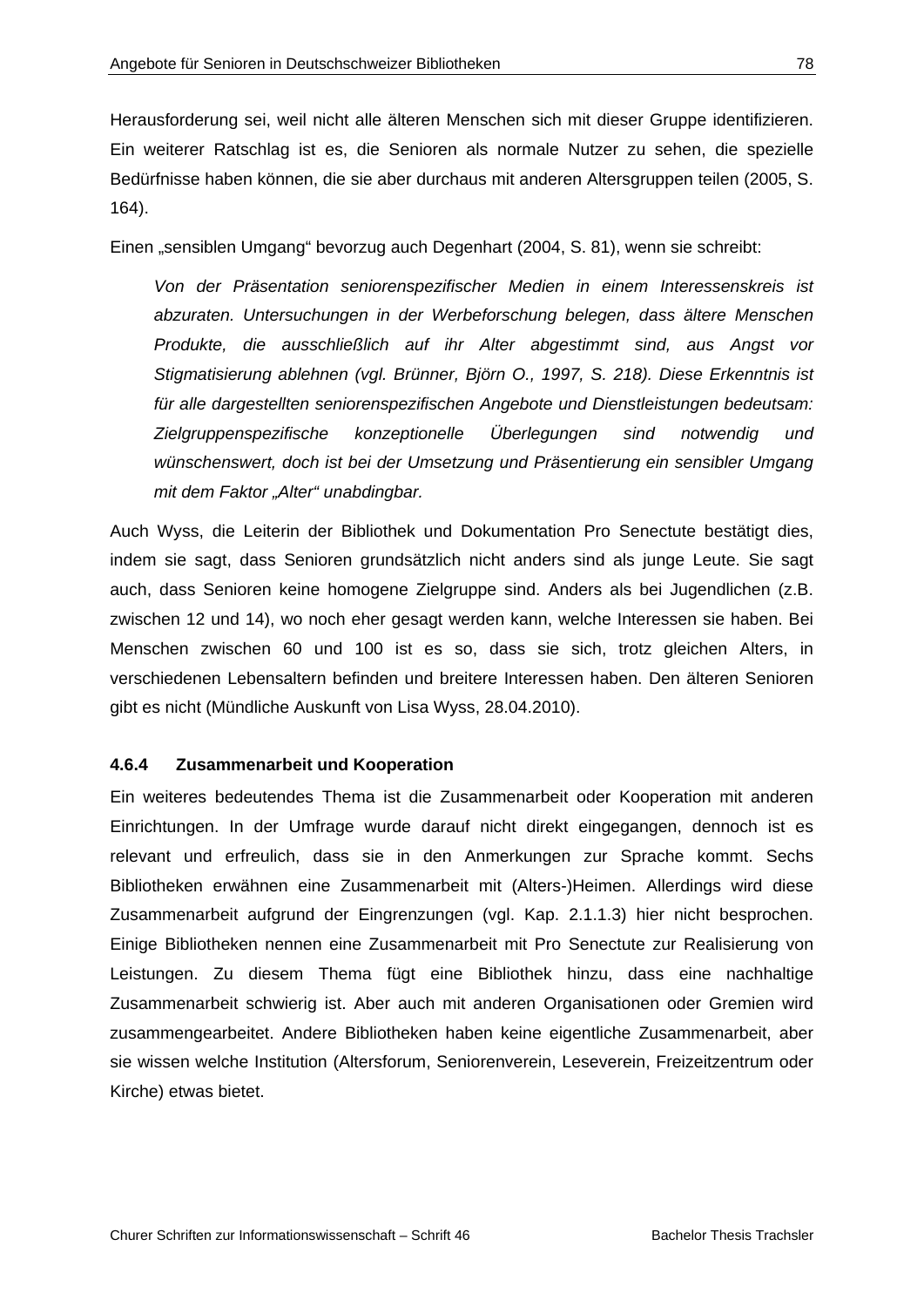### **4.6.5 Zusammenfassung der Bemerkungen zur Umfrage / zum Thema**

Die Anmerkungen zeigen, dass die befragten Bibliotheken an unterschiedlichen Standorten stehen und unterschiedliche Erfahrungen gemacht haben, was die Zielgruppenarbeit für und mit Senioren betrifft. Einige sind dabei etwas zu planen, andere bieten bereits etwas (z.T. geschieht dies in Zusammenarbeit mit anderen Institutionen). Bei jenen, die bereits etwas machen, sind die Bemühungen sowohl erfolgreich, als auch nicht. Interessant ist auch, dass eine Bibliothek davon berichtet, dass sie viele Senioren als Nutzer hätten, ohne spezifisches Angebot.

Drei Bibliotheken berichten, dass sie sich bewusst auf alle oder andere Zielgruppen, wie Kinder und Jugendliche, konzentrieren. Andere Bibliotheken machen sich Gedanken darüber, was die Zielgruppe Senioren denn will und wie sie ist. Letzteres sind zentrale Punkte, wenn es darum geht ein Angebot für Senioren zu planen bzw. zu bieten, das zeigen auch die theoretischen Auseinandersetzungen im Kapitel 2.

### **4.7 Angaben zur Bibliothek**

### **4.7.1 Nutzeranzahl und -anteil der 60- bis 80-Jährigen**

**Frage 7.1:** Wie viele Ihrer Nutzer sind Senioren im Alter von 60 bis 80 Jahren?

**Erkenntnisleitende Hypothese<sup>46</sup>:** Es wird angenommen, dass die Nutzeranzahl dieser Altersgruppe nicht proportional zu ihrem Anteil an der Gesamtbevölkerung ist, obwohl Senioren dank der "späten Freiheit" mehr freie Zeit (Kruse, 2007, S. 9 f.) besitzen, was sich jedoch nicht bei der Bibliotheksbenutzung bemerkbar macht.

-

<sup>&</sup>lt;sup>46</sup> Dies ist die zweite Hypothese aus der Einleitung (Kap. 1.2).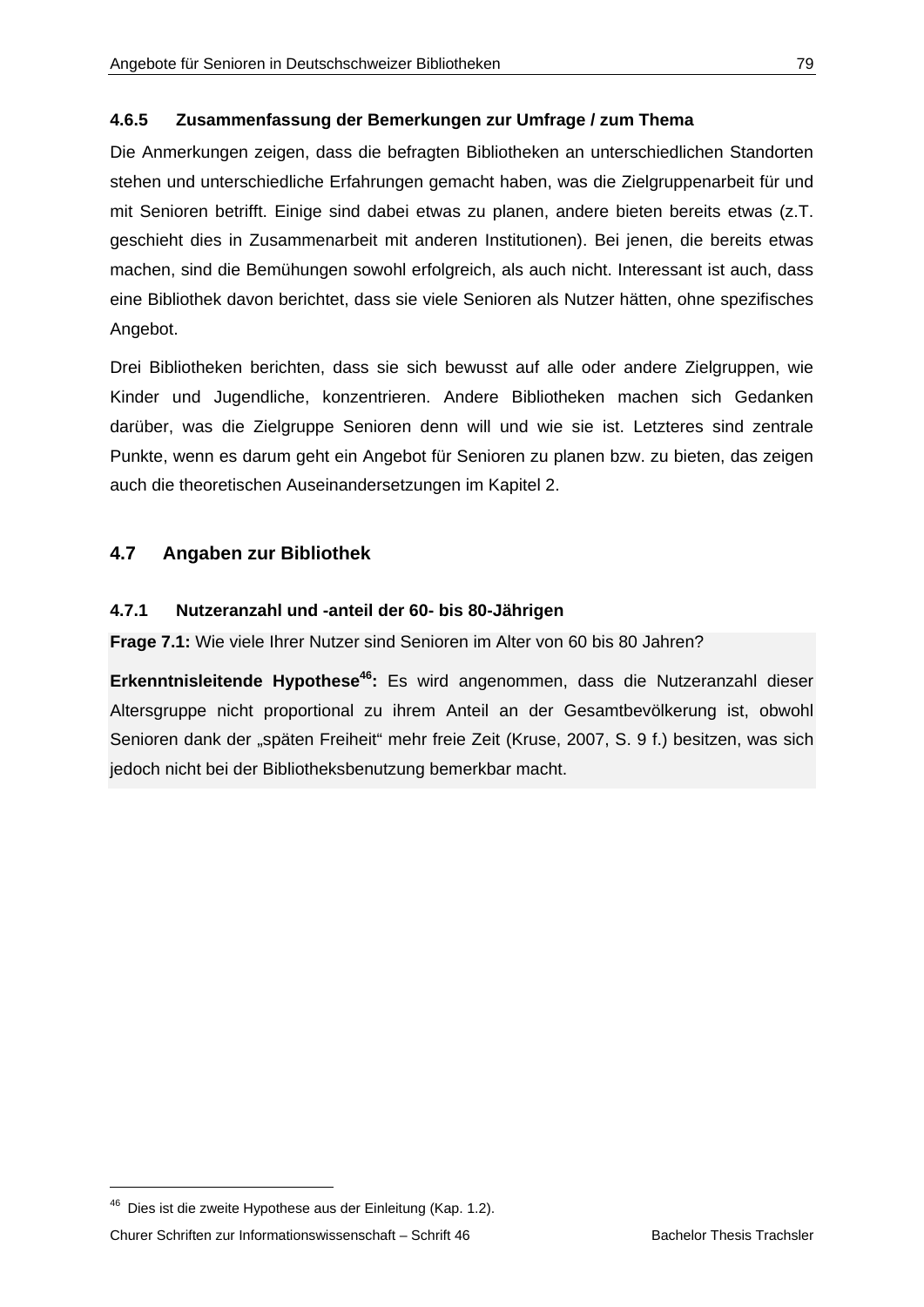### **Anzahl Respondents:** 104 / 215 (48%)



Abbildung 14: Nutzer im Alter von 60 bis 80 Jahren (prozentual zur gesamten Nutzerschaft)

Kommentar zur Abbildung 14: Mehr als  $\frac{2}{3}$  (69%) der 104 Bibliotheken, welche Angaben zur Nutzerzahl gemacht haben, haben einen Nutzeranteil von weniger als 15%. Bei diesen Bibliotheken ist der Anteil der Senioren als Nutzergruppe tiefer als Bevölkerungsanteil der Senioren von 17% (vgl. BFS, 2010a, S. 7). Bei 15% der antwortenden Bibliotheken entspricht der Nutzeranteil der Senioren in etwa dem Anteil der Senioren an der Gesamtbevölkerung. 16% der antwortenden Bibliotheken haben einen höheren Prozentanteil von Nutzern im Alter zwischen 60 und 80 Jahren der 20% und höher ist und damit höher ist als das Verhältnis aller Senioren in der Schweiz zur Gesamtbevölkerung.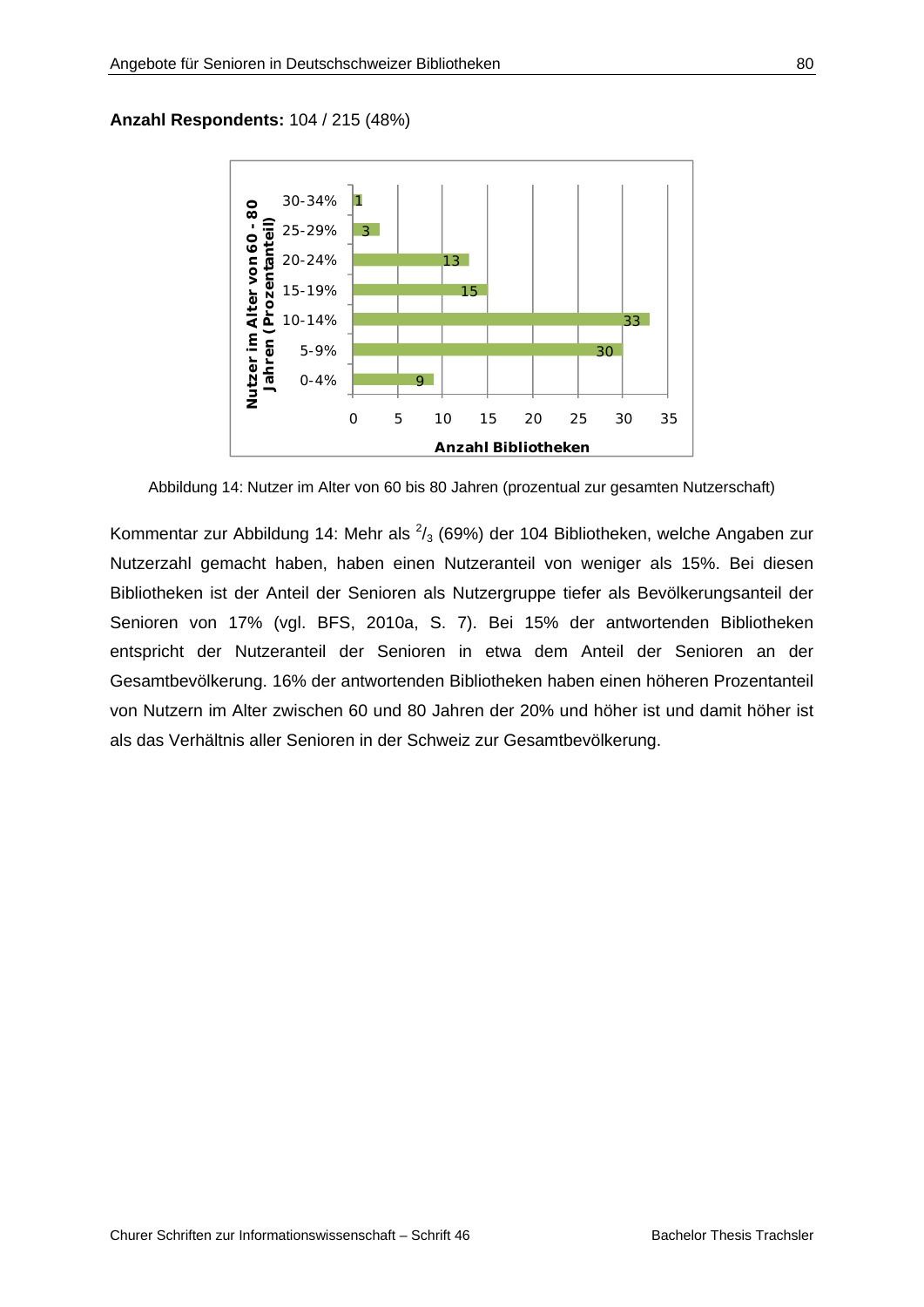**Anzahl Respondents:** 90 / 215 (42%)



Abbildung 15: Anzahl Nutzer im Alter von 60 bis 80 Jahren (absolute Zahlen)

Kommentar zur Abbildung 15: Mehr als fünfzig Prozent der 90 antwortenden Bibliotheken haben weniger als 200 Nutzer im Alter von 60 bis 80 Jahren. 32 Bibliotheken (36%) haben zwischen 200 und 799 Nutzende im Alter von 60 bis 80 Jahren. Mehr als 800 Nutzer haben nur wenige Bibliotheken (10%).

Die Interpretation der Hypothese folgt im Kapitel 5.1.

### **4.7.2 Bestandsgrösse**

**Frage 7.2:** Bestandsgrösse des gesamten Medienangebots:

**Erkenntnisleitende Hypothese:** Werden die Angaben zur Institution erhoben, dann tragen sie zur besseren Einschätzung, Zuordnung und Bewertung der Ergebnisse bei (Lang / Scherer-Hug, 2007, S. 16).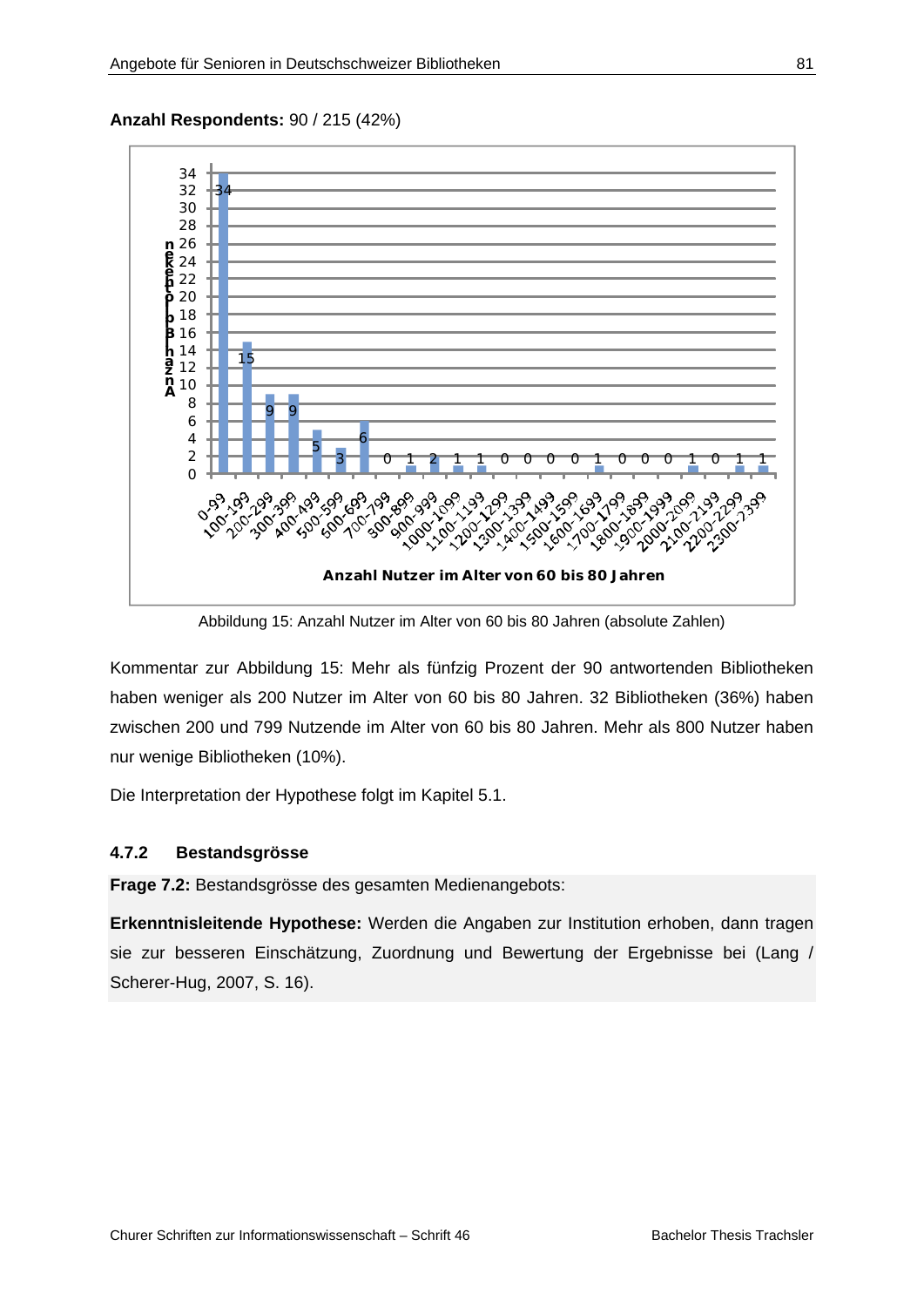### **Anzahl Respondents:** 211 / 215 (98%)



Abbildung 16: Bestandsgrösse (alle)

Kommentar zur Abbildung 16 und Abbildung 17: Die Grafik (Abbildung 16) zeigt die Unterschiede bei den befragten Deutschschweizer öffentlichen Bibliotheken. Die deutliche Mehrheit (92%) der Bibliotheken besitzt einen Bestand unter 100'000 Medien. Lediglich 16 Bibliotheken haben einen grösseren Bestand (zwischen 100'000 und 1,2 Mio. Medien). Die Verteilung ist damit konzentriert auf einen Bestand von unter 100'000 Medien. Von diesen Bibliotheken sind es mehr als 50%, die einen Bestand unter 15'000 Medien besitzen (vgl. Abbildung 17), d.h. 46%, beinahe die Hälfte von 211 Bibliotheken, hat einen Bestand unter 15'000 Medien.



Abbildung 17: Bestandsgrösse (Verteilung der 195 Bibliotheken mit 0-99'999 Medien)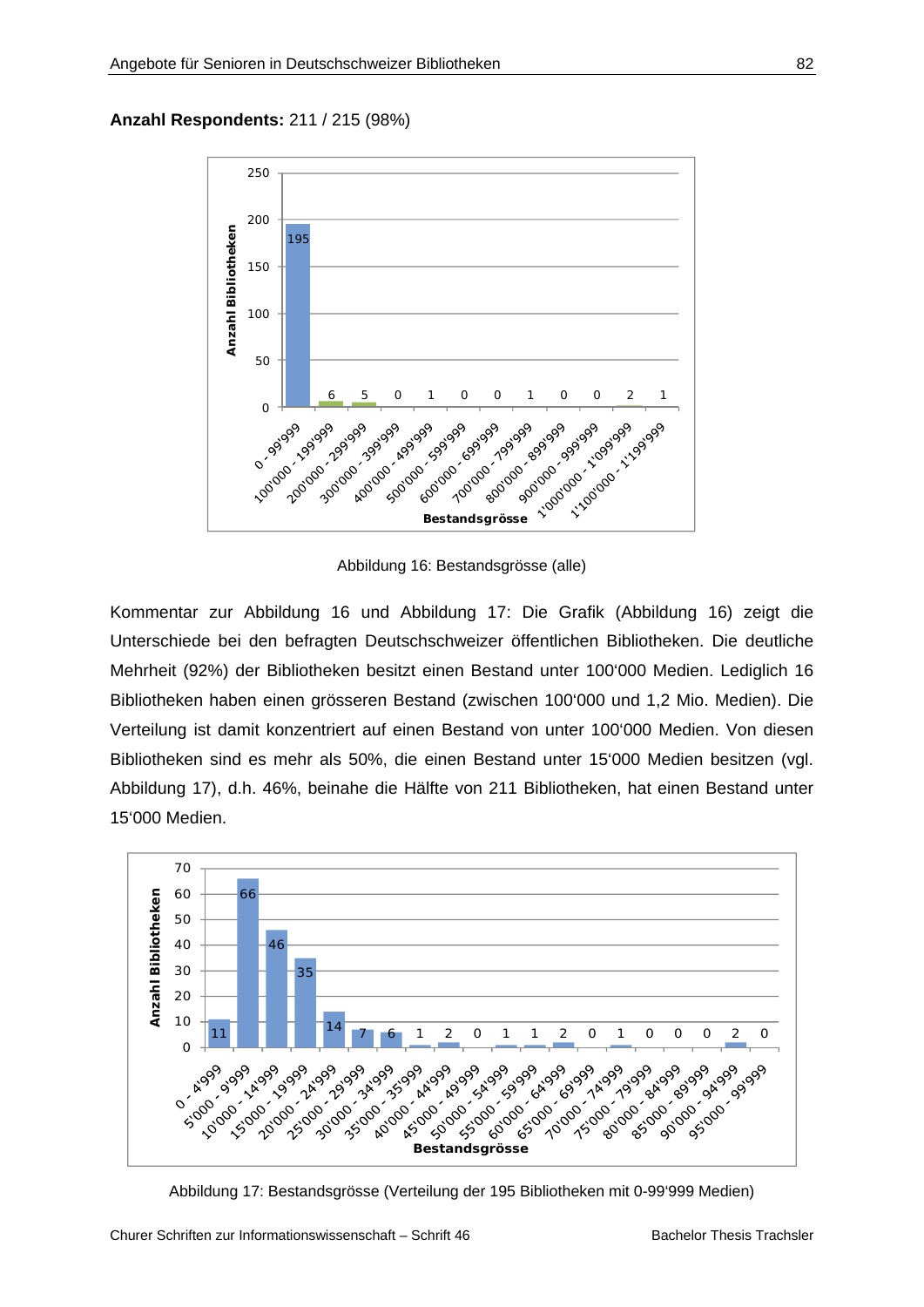### **4.7.3 Personal**

**Frage 7.3:** Stellenprozent aller Mitarbeiter zusammen (nur bibliothekarisches Personal, dies bedeutet inkl. Lernende, Praktikanten, befristete Stellen und exkl. Raumpfleger, Aushilfskräfte, Ehrenamtliche):

**Erkenntnisleitende Hypothese:** Werden die Angaben zur Institution erhoben, dann tragen sie zur besseren Einschätzung, Zuordnung und Bewertung der Ergebnisse bei (Lang / Scherer-Hug, 2007, S. 16).



**Anzahl Respondents:** 178 / 215 (83%)

Abbildung 18: Vollzeitäquivalente (alle)

Kommentar zur Abbildung 18 und Abbildung 19: Die Verteilung des Personalbestands ist konzentriert auf unter 10 Stellenprozent. Die deutliche Mehrheit (93%) der 178 Bibliotheken hat Personal, welches zusammen zwischen 0 und 9,9 Stellenprozent zählt. Von diesen Bibliotheken haben über 50% lediglich 0 bis 1.4 Stellenprozent (siehe Abbildung 19). Das sind 56% der 178 antwortenden Bibliotheken.

Ab 10 Stellenprozent und mehr sind 13 Bibliotheken (7%) vertreten. Die Unterschiede bei den öffentlichen Bibliotheken werden damit deutlich.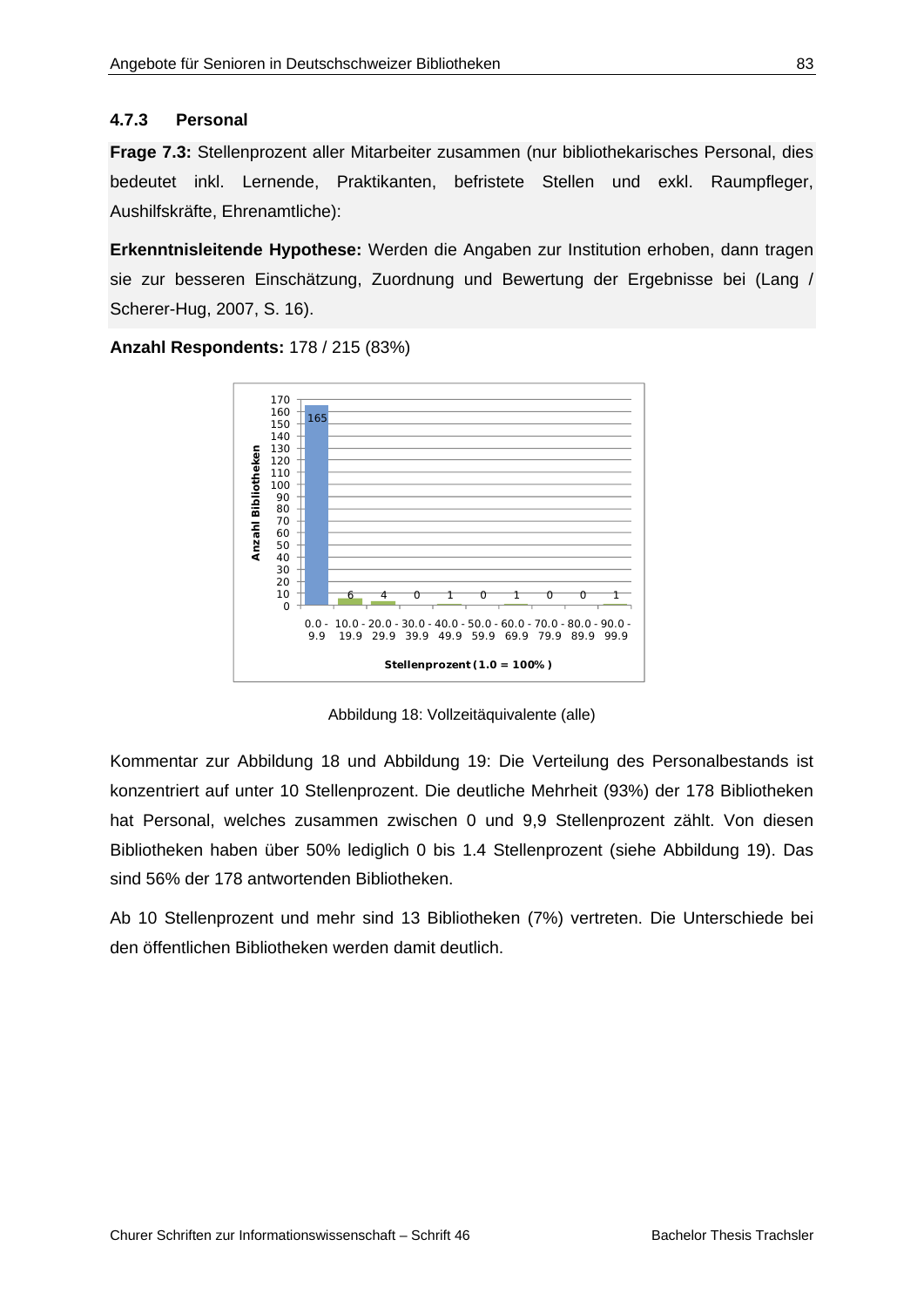

Abbildung 19: Vollzeitäquivalente (Verteilung der 165 Bibliotheken mit 0.0 – 9.9 Stellenprozent)

### **4.7.4 Bibliothekstypen**

**Frage 7.4:** Zu welchem Bibliothekstyp gehört Ihre Bibliothek?

**Erkenntnisleitende Hypothese:** Werden die Angaben zur Institution erhoben, dann tragen sie zur besseren Einschätzung, Zuordnung und Bewertung der Ergebnisse bei (Lang / Scherer-Hug, 2007, S. 16).

Studien- und Bildungsbibliotheken mit einem Auftrag als öffentliche Bibliothek haben mehr Ressourcen (finanziell wie personell) und bieten den Senioren daher auch mehr als Allgemeine öffentliche Bibliotheken.

Ein Teil der Frage 7.4 wurde bereits im Kap. 3.3.3.1 ausgewertet. Hier folgt lediglich noch der Vergleich zwischen den beiden Bibliothekstypen und deren Angebot.

Kommentar zur Abbildung 20 (siehe nächste Seite): Die Angaben zu den Stellenprozenten waren bei 15 Studien- und Bildungsbibliotheken und 200 Allgemeinen öffentlichen Bibliotheken vorhanden. Die Studien- und Bildungsbibliotheken bieten im Verhältnis zu allen Angeboten mehr spezifische Angebote, aber weniger Leistungen für alle / andere Nutzergruppen und einen höheren Anteil mit keinen Angeboten. Beim "Prix Chronos", der räumlichen Ausstattung und der Freiwilligenarbeit ist der Anteil, der Allg. öffentlichen Bibliotheken, welche dies nicht bieten höher als bei den Studien- und Bildungsbibliotheken. Beim Angebot des Generationenprojekts "Prix Chronos" und der Freiwilligenarbeit haben die Studien- und Bildungsbibliotheken einen höhern Anteil, bei der räumlichen Ausstattung ist es etwa gleich. Die Studien- und Bildungsbibliotheken bieten lediglich bei den spezifischen Angeboten eindeutig mehr, ansonsten bestätigt sich die Hypothese, dass die 15 Studienund Bildungsbibliotheken den Senioren mehr anbieten, nicht eindeutig, obwohl sie mit durchschnittlich 18,5 Stellenprozent deutlich mehr Personal zur Verfügung haben als die 163 Allgemeine öffentliche Bibliotheken mit durchschnittlich 2,2 Stellenprozent.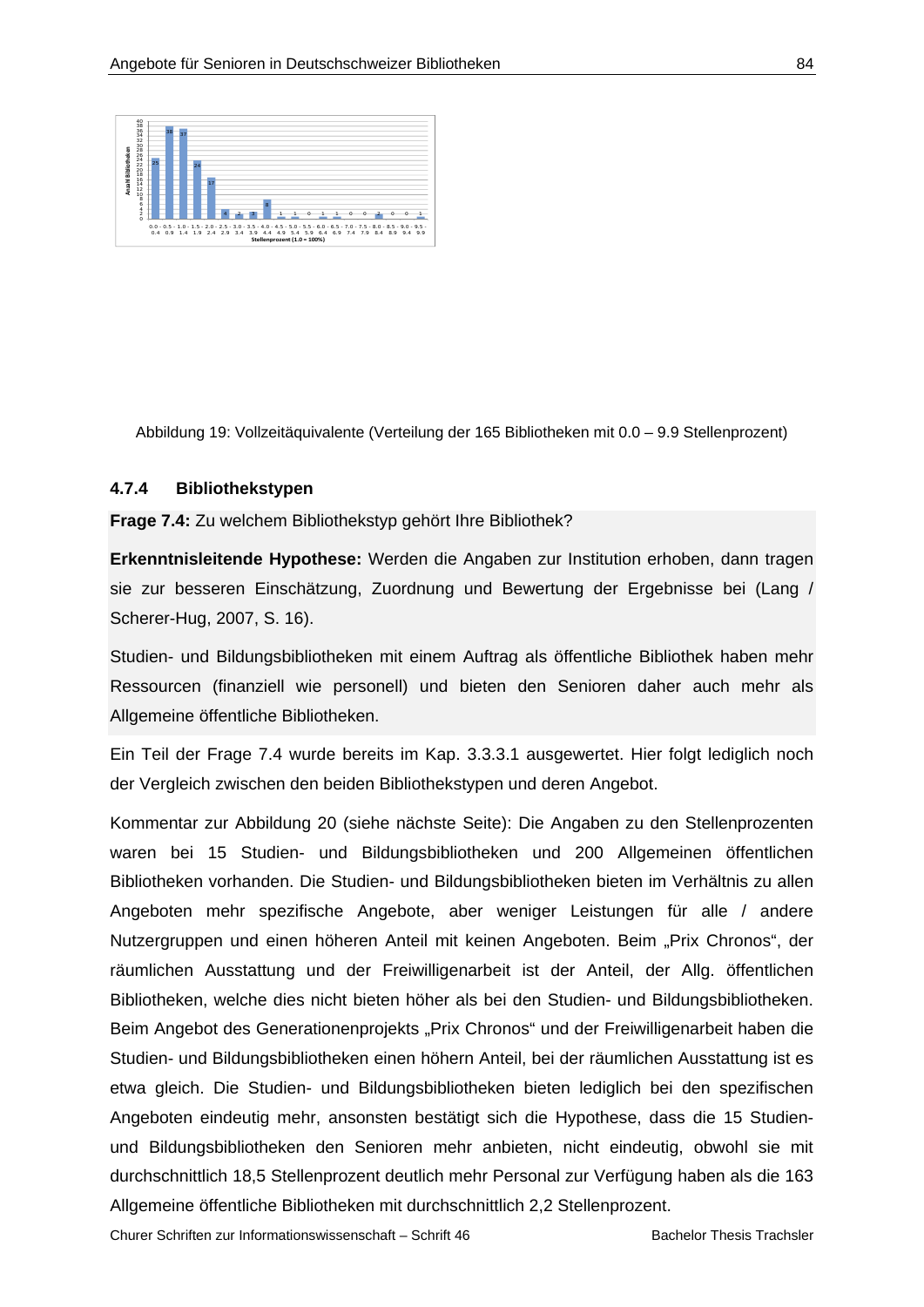Allerdings fehlen hier noch die Angaben zur finanziellen Situation (Medienetat), um den Vergleich vollständig zu be- oder widerlegen.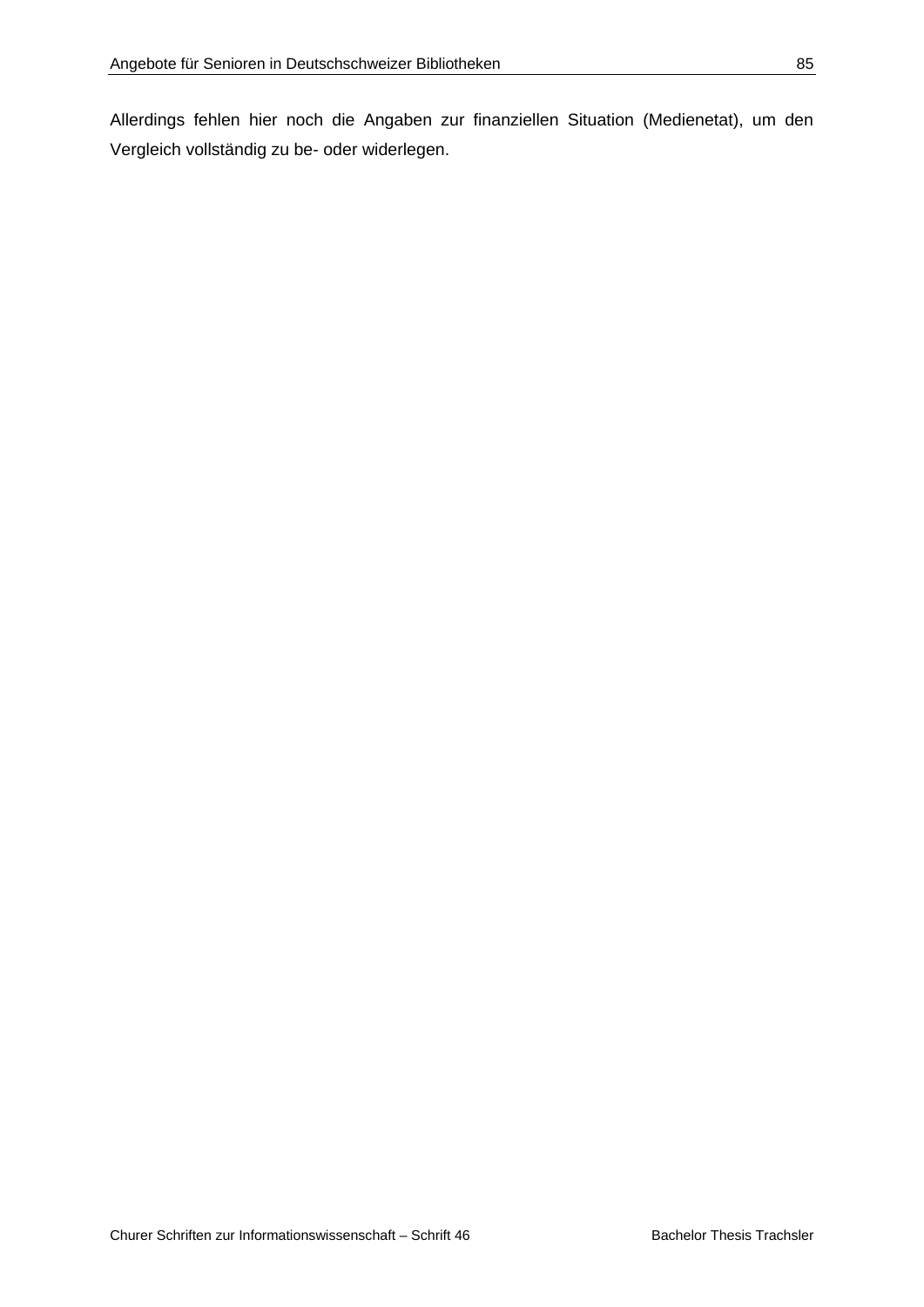### **Anzahl Respondents:** 215 / 215 (100%)



Abbildung 20: Bibliothekstypen und deren Angebot für Senioren zwischen 60 und 80 Jahren

### **4.7.5 Zusammenfassung der Angaben zu den Bibliotheken**

Beim Nutzeranteil haben 30% von 104 antwortenden Bibliotheken einen Anteil von ungefähr 17% oder sie liegen darüber. Mehr als die Hälfte (61%) der 104 Bibliotheken gaben an, dass ihr Anteil der 60- bis 80-Jährige in der Nutzerschaft zwischen 5 - 14% liegt. Sowohl bei der Bestandsgrösse, als auch beim Personal ist die Verteilung auf den unteren Bereich konzentriert. Die Hypothese, dass Studien- und Bildungsbibliotheken mit Auftrag als öffentliche Bibliothek mehr bieten hat sich nur beim spezifischen Angebot augenfällig gezeigt.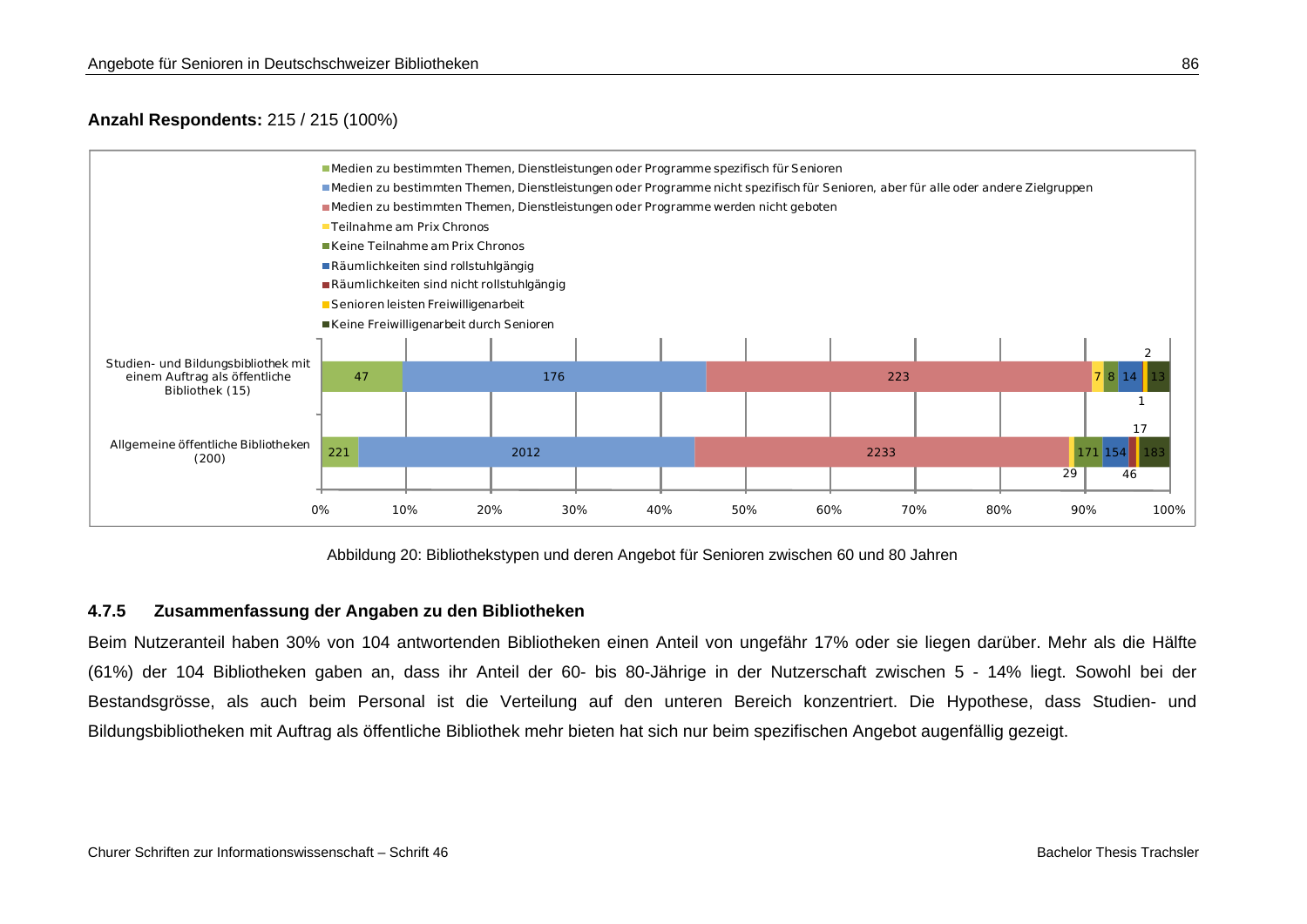### **5 Schlussteil**

Im Schlussteil werden im ersten Teil (Fazit) die Ergebnisse der Erhebung im Hinblick auf Fragestellung und Hypothesen aus der Einleitung zusammengefasst, interpretiert und ein Fazit daraus gezogen. Anschliessend wird im zweiten Abschnitt (Reflexion) die Arbeit kritisch betrachtet. Offene Fragen und der Ausblick folgen am Schluss.

### **5.1 Fazit**

Ausgangspunkt dieser Arbeit waren die Überlegungen von Rico Defuns zur Bibliotheksarbeit für Senioren. Dies führte dazu, dass Erkundungen über den Stand der Bibliotheksarbeit mit und für Senioren in der Deutschschweiz gemacht wurden. Es wurde erkennbar, dass über die Angebote für Senioren in Deutschschweizer Bibliotheken noch wenig bekannt ist. So lautet die Fragestellung dieser Arbeit: Was wird den Senioren in Deutschschweizer öffentlichen Bibliotheken an Sammlung / Bestand, Dienstleistungen, Programmen, räumlicher Ausstattung und Freiwilligenarbeit geboten?

Um diese Fragestellung zu beantworten, wurde die Methode der quantitativen Befragung gewählt. Mittels eines Literaturstudiums wurden grundsätzliche Informationen zur Zielgruppe Senioren und zur Bibliotheksarbeit mit und für Senioren in verschiedenen Ländern erarbeitet. Diese Ausführungen (vgl. Kap. 2) dienten als Hintergrundwissen und Anregung für die Umfrage. Befragt wurden Kollektivmitglieder der SAB und vier weitere Bibliotheken, die zu den Allgemeinen öffentlichen Bibliotheken oder zu den Studien- und Bildungsbibliotheken mit einem Auftrag als öffentliche Bibliothek zählen. Von 297 befragten Bibliotheken wurden die Antworten von 215 ausgewertet. Mit Hilfe der Ergebnisse der durchgeführten Befragung (vgl. Kap. 4) können die Fragestellung dieser Arbeit und die daraus abgeleiteten Hypothesen nachfolgend beantwortet werden.

Ein Fünftel der befragten Bibliotheken (21,3%) bieten der Zielgruppe Senioren Medien an einem separaten Standort oder gekennzeichnet an. Die Mehrheit der Bibliotheken (76%) präsentiert Medien zu einem oder mehreren Themen (Gedächtnistraining, Computer und Internet, Rechtshilfe, Gesundheit und Krankheit, oder Pensionierung und Rente) im Übrigen Bestand. Nur vier Bibliotheken bieten keine der fünf aufgeführten Themen.

Bei den Dienstleistungen werden Grossdruckbücher, Unterstützung bei der Recherche und Hörbücher von der Mehrheit der Befragten geboten. Bücher in Grossdruck bieten gar 26% der befragten Bibliotheken separat oder gekennzeichnet an. Insgesamt bieten 34% der Probanden eine oder mehrere Dienstleistungen speziell für Senioren und 66% haben Dienstleistungen für alle / andere Zielgruppen, die auch für Senioren relevant sein können.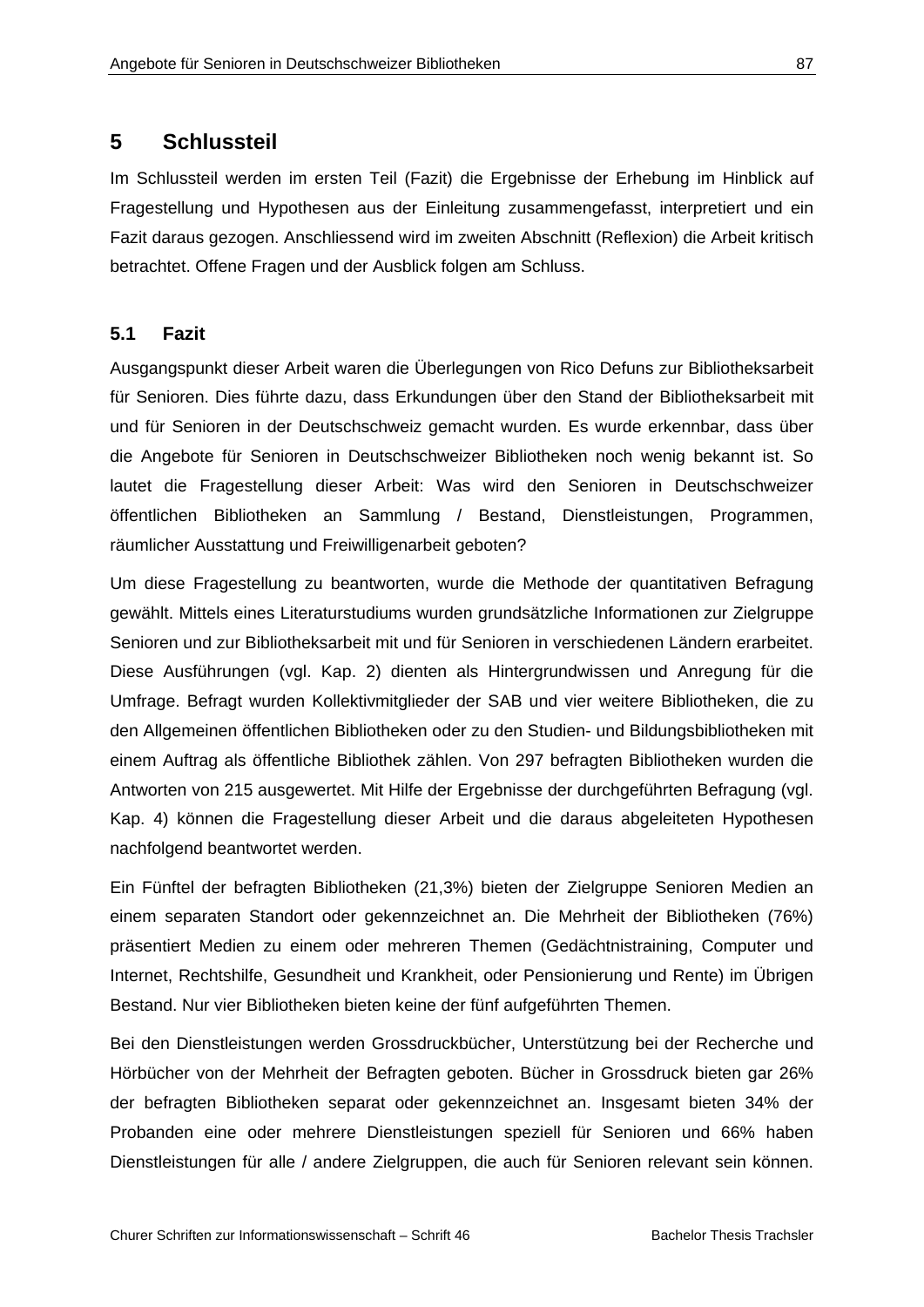Die übrigen sechs Dienstleistungen werden von der Mehrheit der Bibliotheken für keine Zielgruppe geboten.

Wenige Programme werden in den befragten Bibliotheken spezifisch für Senioren veranstaltet. Am meisten wird noch das generationenübergreifende Projekt "Prix Chronos" geboten, an welchem 36 Bibliotheken teilnehmen. Insgesamt bieten 20% der Bibliotheken mindestens ein spezifisches Programm für Senioren. Dem gegenüber stehen 77% der Bibliotheken, die Programme für alle / andere Nutzergruppen (ohne speziellen Angebote) organisieren und 1% der befragten Bibliotheken bietet keines der genannten Programme.

Welche Inhalte, Dienstleistungen und Programme zusätzlich von den befragten öffentlichen Bibliotheken geboten werden, ist im Kap. 4.2 beschrieben.

Erfreulich ist, dass die Mehrheit der Bibliotheken zumindest teilweise rollstuhlgängig ist. In der Minderheit sind jene Bibliotheken, welche ehrenamtlich tätige Senioren in ihrem Betrieb engagieren oder eine Leistungsvereinbarung bezüglich der Zielgruppenarbeit für und mit Senioren vorweisen können.

Einige Bibliotheken berichten, dass sie Angebote planen. Dies geschieht teilweise aufgrund von Änderungen, wie einer neuen Bibliothek, Wohnsiedlung für Menschen ab 55 Jahren, oder sich ändernden Schwerpunkten bei der Wahl der Zielgruppe für ein bestimmtes Jahr. Damit kann die Unterfrage "Sind Angebote im Entstehen?" mit "Ja" beantwortet werden. Dasselbe gilt für die zweite Unterfrage "Ist den Bibliothekaren das Potential dieser Altersgruppe bewusst?", da sich 90% der antwortenden Bibliotheken weiterhin mit dem Thema beschäftigen werden.

Aufgrund der Grundgesamtheit (vgl. Kap. 3.1) zeigen die Ergebnisse der Erhebung für die gesamte Deutschschweiz lediglich eine Tendenz und diese wird wegen der unklaren Repräsentativität der Umfrage (vgl. Kap. 3.3.3) nochmals weiter eingeschränkt. Dasselbe gilt auch für die Interpretation der folgenden Hypothesen.

Die erste Hypothese lautet: Die Angebote für die Gruppe der Senioren in Deutschschweizer öffentlichen Bibliotheken und Studien- und Bildungsbibliotheken mit einem Auftrag als öffentliche Bibliothek sind noch ausbaufähig.

Da aufgrund der Ausführungen in der Theorie im Kapitel 2.2.2.1 und 2.2.2.2 nicht klar ist, ob es sinnvoll ist spezifische Angebote für Senioren (Separation) zu schaffen, ist die Aussage über die Notwendigkeit seniorenspezifischer Inhalte, Dienstleistungen, Programme, nur unter der Bedingung gültig, dass die älteren Menschen dazu befragt werden, ob sie dies auch so erwarten und wollen (dazu im Kap. 5.3 mehr). In diesem Sinne sind auch folgende Annahmen zur Ausbaufähigkeit der Leistungen zu betrachten.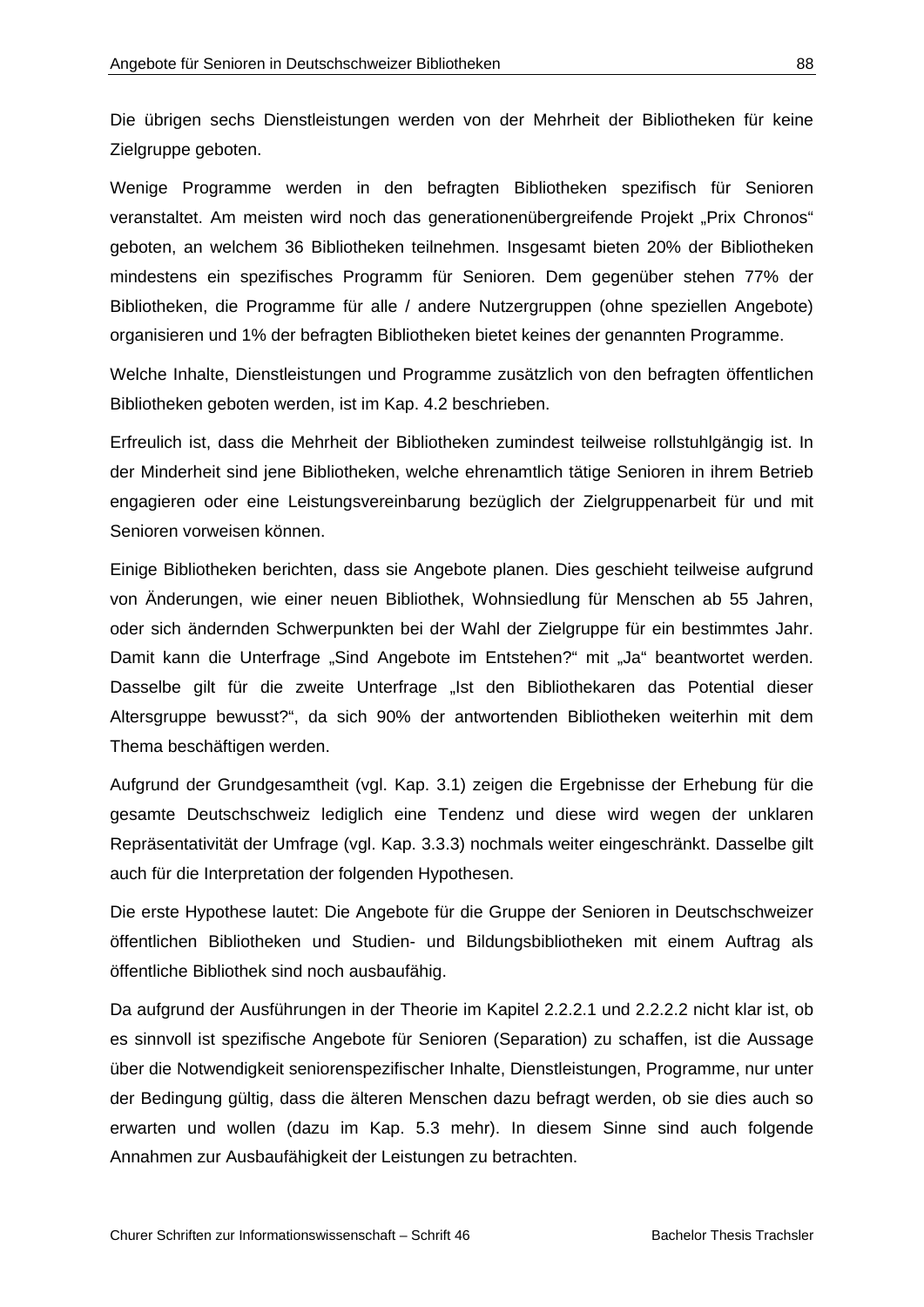Bei den Themen / Inhalten, welche Senioren betreffen und interessieren, wäre es möglich, das Angebot der befragten Bibliotheken auszubauen, indem einerseits mehr dieser Themen geboten werden oder die vorhandenen ein bis fünf thematischen Bereiche spezifisch für Senioren präsentiert werden. Beinahe  $\frac{4}{5}$  der befragten Bibliotheken hätten dann das Potential mit einfachen Mitteln (bspw. ein separates Regal) mehr zu tun. Dabei muss festgehalten werden, dass gewisse Inhalte oder Medientypen wie Hörbücher auch von anderen Zielgruppen, wie den erwerbstätigen Erwachsenen, genutzt werden. Barbian & Fühles-Ubach zeigen, dass trotzdem eine separate Aufstellung möglich ist und dabei die Einstellung entscheidend sein kann: "[...] wobei diese Auswahl die jüngeren Kunden nicht von den Angeboten ausschliessen und umgekehrt die älteren Kunden selbstverständlich auch andere Bereiche nutzen sollen" (2008, S. 488).

Bei den Dienstleistungen ist das Angebot prinzipiell ausbaufähig. Da die Mehrheit der Bibliotheken sechs Dienstleistungen von insgesamt neun für keine Zielgruppe anbietet. Warum werden diese Dienstleistungen nicht geboten? Hier nur einige Vermutungen: Ein Lesegerät oder Grossbildschirm bei Computern sind eher seltene und spezielle Angebote, genealogische Forschung ist nicht in allen öffentlichen Bibliotheken möglich, reduzierte Jahresgebühren braucht es bei Bibliotheken ohne Jahresgebühren nicht (8 haben explizit genannt, dass sie keine verlangen, es sind sicherlich noch mehr) und andere meinen, dass die Jahresgebühren an sich schon tief seien. Das Potential könnte aber bei den drei Dienstleistungen bzw. Medientypen Grossdruckbücher, Hörbücher und Unterstützung bei der Recherche liegen, welche von der Mehrheit der Bibliotheken für alle / andere Nutzergruppen geboten werden, diese könnten spezifisch für Senioren geboten werden, wenn die Bibliotheken dies auch wollen und können, sowie ihre Nutzer es begrüssen.

Bei den Programmen läge das Potential am ehesten bei den Lesungen, beim Erzählcafé, den OPAC-Einführungen oder Bibliotheksführungen, welche von vielen Bibliotheken schon geboten werden. Da könnten spezifische Veranstaltungen für Senioren angeboten werden, wenn die Bibliotheken dies wollen, die Ressourcen (Raum, Budget, usw.) vorhanden sind, ihre Nutzer es begrüssen und sie nicht bereits von anderen organisiert werden. Vier Bibliotheken berichten davon, dass sie (gewisse) Veranstaltungen spezifisch für Senioren oder für alle Altersgruppen nicht organisieren, da andere Institutionen oder Vereine dies bereits tun. Dies weist auf eine weitere Möglichkeit hin, welche in Betracht gezogen werden könnte und bereits von einigen Bibliotheken umgesetzt wird: die Zusammenarbeit mit anderen Institutionen, Einrichtungen.

Churer Schriften zur Informationswissenschaft – Schrift 46 Bachelor Thesis Trachsler Der Grund für die geringe Verbreitung von Kursen (sei es spezifisch für Senioren, aber auch für alle anderen Zielgruppen) wurde nicht ermittelt. Aber es könnte daran liegen, dass andere Einrichtungen in der Gemeinde / Stadt den Bereich der Erwachsenenbildung bereits abdecken. Eine Bibliothek berichtet davon, dass Computerkurse von einem Freizeitzentrum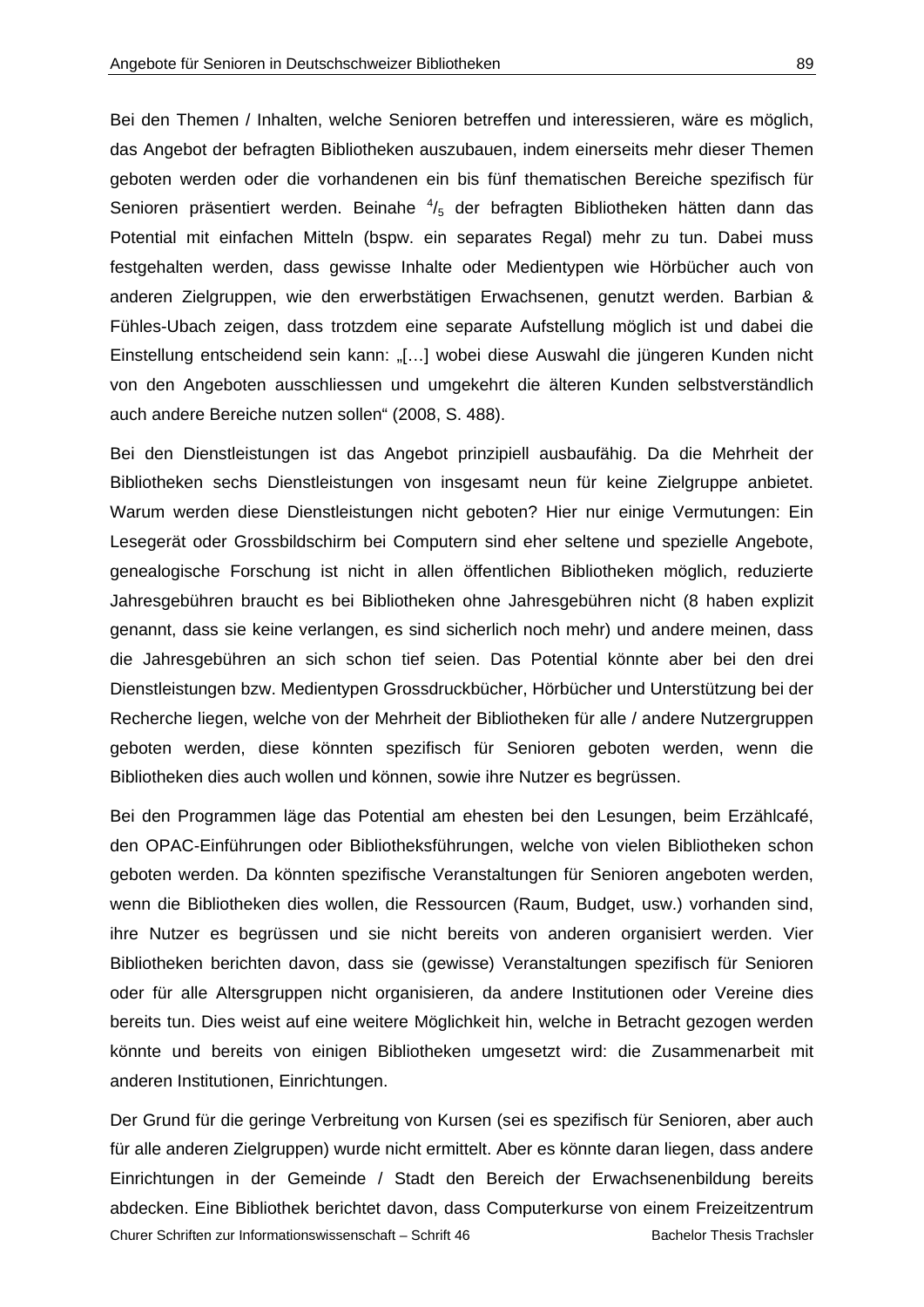geboten werden. Speziell bei den Computer- und Internetkursen könnte es auch daran liegen, dass einige Bibliotheken, diese nicht zu ihren Aufgaben zählen. Eine Bibliothek betont dies als Grund für das fehlende Angebot.

Die Aussagen der antwortenden Bibliotheken zur Zufriedenheit (siehe Kap. 4.3) und zur zukünftigen Bedeutung des Themas (siehe Kap. 4.5) zeigen, dass diese bezüglich der Bibliotheksarbeit für und mit Senioren weiterhin tätig sein werden und damit das Angebot wahrscheinlich ausbauen werden. Zumindest bei der Beschäftigung von ehrenamtlich arbeitenden Senioren oder beim Zugang zur Bibliothek für Gehbehinderte oder Menschen im Rollstuhl bestünde noch Ausbaufähigkeit. Letzteres ist zentral, wenn Dienstleistungen, Programme und Inhalte für alle zugänglich sein sollen, wie Forsyth es vorschlägt (2009, S. 136, 138). Bei den Leistungen, welche die befragten Bibliotheken für alle / andere Zielgruppen anbieten, ist es, aus Sicht der Zugänglichkeit (räumlich oder zeitlich), möglich, den Senioren mehr zu bieten, falls diese Überlegungen und Vorkehrungen nicht bereits getroffen wurden. Damit wären nicht nur spezifische Leistungen für Senioren ausbaufähig, sondern auch Leistungen für alle / andere Altersgruppen.

Zur zweiten Hypothese "Es wird angenommen, dass die Nutzeranzahl dieser Altersgruppe nicht proportional zu ihrem Anteil an der Gesamtbevölkerung ist, obwohl Senioren dank der "späten Freiheit" mehr freie Zeit (Kruse, 2007, S. 9 f.) besitzen, was sich jedoch nicht bei der Bibliotheksbenutzung bemerkbar macht" kann Folgendes gesagt werden: 30% der befragten Bibliotheken haben einen Nutzeranteil, der ungefähr dem Anteil von 17% der Senioren in der Gesamtbevölkerung (vgl. BFS, 2010a, S. 7) entspricht oder höher ist. Damit entspricht bei der Mehrheit der antwortenden Bibliotheken die Annahme der oben genannten Hypothese. Die Gründe für dieses Resultat müsste bei den Senioren ermittelt werden und dies ist nicht Teil dieser Arbeit. Vermutungen sind: Einerseits können tiefe Nutzeranteile bei Senioren daran liegen, dass bei den über 60-Jährigen Lesen früher ein Privileg war (Kulzer, 2004a, S. 7), und die Bibliothek daher keinen so hohen Bekanntheitsgrad besitzt, wie bei jüngeren Generationen. Andererseits kann es am fehlenden Interesse an Büchern liegen; denn wer Pensionär wird, ändert das Verhalten bezüglich Kultur und Bildung nicht unbedingt<sup>47</sup> (vgl. Perrig-Chiello / Höpflinger, 2009, S. 51), nur weil mehr Zeit zur Verfügung steht. Auch kann es daran liegen, dass die Angebote der Bibliothek zu wenig bekannt gemacht werden (Werbung ist wichtig, vgl. bspw. Bader, 2009, S. 53 ff.) oder nicht den Bedürfnissen dieser Menschen entsprechen.

-

<sup>&</sup>lt;sup>47</sup> Bei den jüngeren Generationen, welche die Bildungsreform erlebt haben und mit Büchern in der Kindheit aufgewachsen sind (Kulzer, 2004a, S. 7), würde das allerdings auch das Gegenteil bedeuten. Bibliotheksbenutzer bleibt Bibliotheksbenutzer. Wyss meint, dies lässt Erfolgspotential erhoffen (Mündliche Auskunft von Lisa Wyss, 28.04.2010).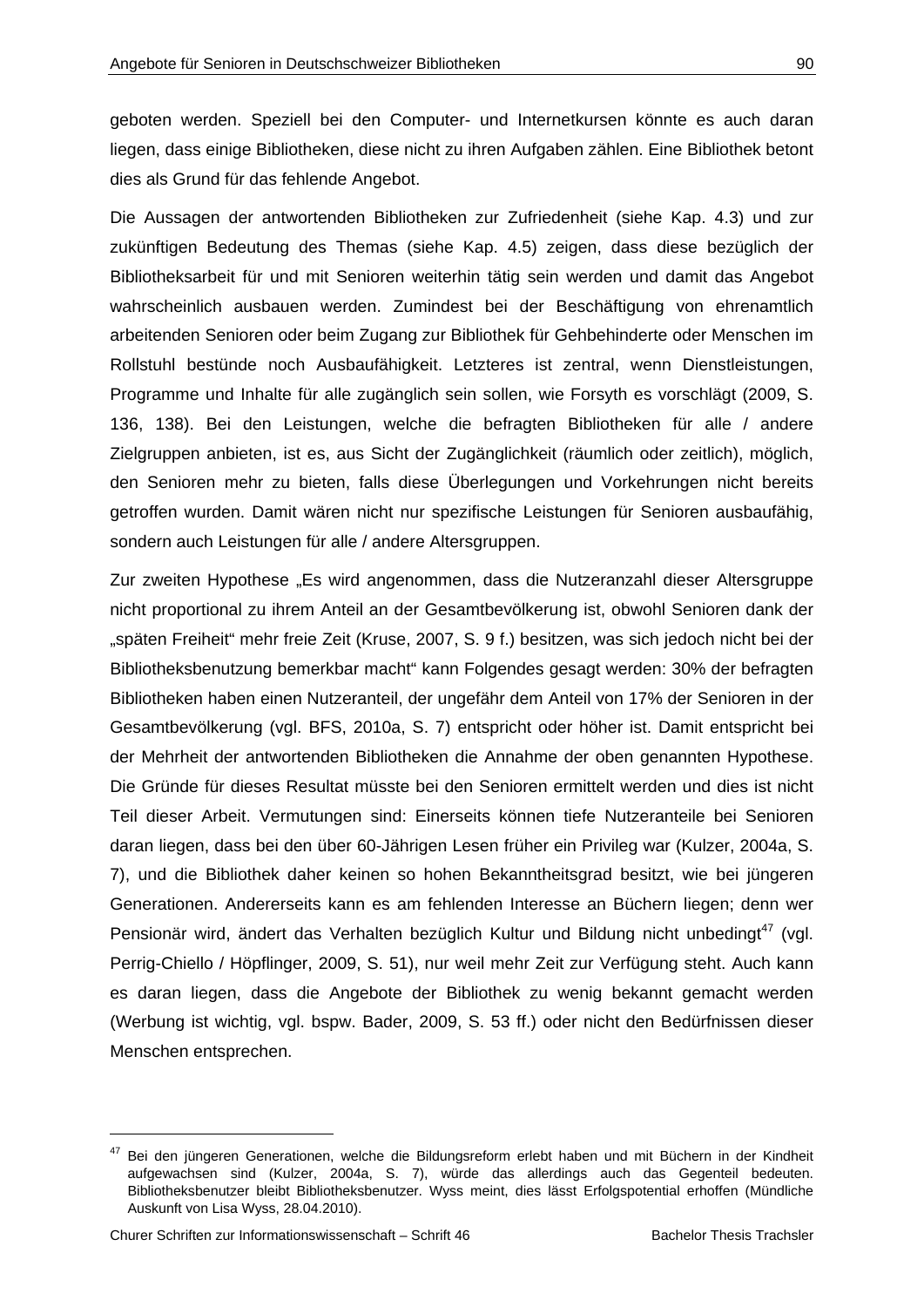Der Vergleich zwischen den Nutzeranteilen von öffentlichen Bibliotheken und dem Seniorenanteil in der Schweizerischen Wohnbevölkerung ist nicht vollständig gültig, da grundsätzlich mit dem Anteil in der jeweiligen Gemeinde verglichen werden müsste. Nimmt man jedoch den Durchschnitt aller Bibliotheken, so liegt dieser mit 12% Nutzeranteil der Senioren in Bibliotheken unter dem gesamtschweizerischen Bevölkerungsanteil. Damit wird die zweite Hypothese bestätigt. Gemäss der Umfrage zum Kulturverhalten der Schweizerischen Bevölkerung sollten allerdings um die 23% der 60-Jährigen und älteren eine Bibliothek besuchen, da diese angeben, sie würden Bücher lesen und eine Bibliothek benutzen (BFS / EDI, 2010, S. 17).

Werden die Ergebnisse der Umfrage als Ganzes betrachtet, so decken sie Erfreuliches auf: In Deutschschweizer Bibliotheken wird den Senioren in den Bereichen Sammlung / Bestand, Dienstleistungen, Programme, räumliche Ausstattung und Freiwilligenarbeit etwas geboten. Der zweite Teil der nachfolgenden Frage "Wird den Senioren nichts angeboten oder doch, nur schreibt keine darüber<sup>48</sup>? kann damit mit "Ja" beantwortet werden. Erfreulich ist zudem, dass eine hohe Zahl von Bibliotheken an der Umfrage teilgenommen hat und die Verantwortlichen mehrheitlich grosses Interesse und Engagement gezeigt haben.

### **5.2 Reflexion**

-

Zur Beantwortung der Fragestellung war die Methode der quantitativen Befragung geeignet. Für den Aufwand, der betrieben wurde, um die Umfrage durchzuführen, ist es am Ende bedauerlich, dass mit den Ergebnissen nicht eindeutig auf alle Deutschschweizer öffentlichen Bibliotheken geschlossen werden kann, sondern dass sie lediglich eine Tendenz anzeigen. Dies deshalb, weil einerseits Daten (bspw. Kantone) zur Überprüfung der Repräsentativität nicht erhoben wurden und weil andererseits keine Liste für alle Deutschschweizer öffentlichen Bibliotheken vorhanden ist.

Hilfreich bei der Entwicklung des Fragebogens wären thematisch ähnliche Umfragen gewesen, wie jene von Bundy (2005, S. 160-169), welche jedoch erst zu spät entdeckt wurden. Aufgrund von Rückmeldungen der Probanden wurden Fehler im Fragebogen aufgedeckt: fehlende Antwortmöglichkeiten wie "Haben keine Jahresgebühren" (Frage 2.2), "Nicht regelmässig" (Frage 2.4 zum "Prix Chronos") oder "Teilweise" (Frage 2.5 zur Rollstuhlgängigkeit).

Während der Arbeit wurde bei einigen Gesprächen und bei der Lektüre immer deutlicher, dass die Senioren eine heterogene Gruppe sind (vgl. Perrig-Chiello / Höpflinger, 2009, S. 29), das Leseverhalten sich nach der Pensionierung nicht verändern muss und individuell

<sup>&</sup>lt;sup>48</sup> Angelehnt ist diese Frage an die Frage "Offen ist, wird nichts für Ältere angeboten oder doch, nur schreibt keine darüber?", die sich Czudnochowski-Pelz (2000, S. 23) in einem ähnlichen Zusammenhang gestellt hat.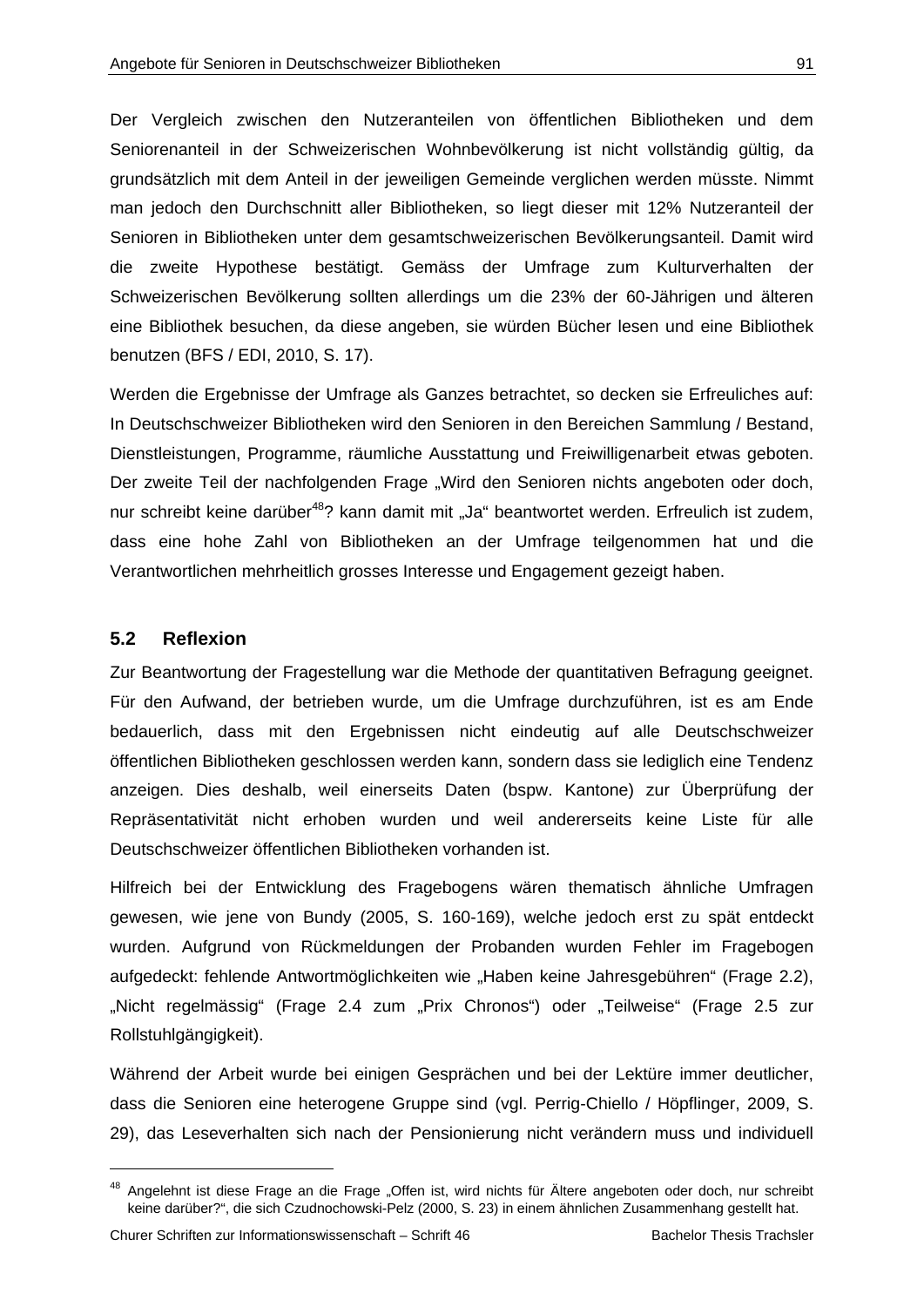bleibt, lediglich der Informationsbedarf sich ändern kann (vgl. Frederiksen, 1992, zit. in: Panella, 2006, S. 38; Nauratil, 1985, S. 68) und spezifische Angebote für Senioren nicht unbedingt gewünscht sind (vgl. Hunke, 2006, S. 202). Was dies bedeutet, wurde erst im Laufe der Auseinandersetzung richtig deutlich und widerspiegelt sich auch in der Arbeit. Auf diesem Hintergrund sinnvolle Angebote zu schaffen, ist eine Herausforderung. Die Rückmeldungen aus der Umfrage zeigen, dass es manchen Bibliotheken in der Deutschschweiz gelingt und dass andere anmerken, dass ihre älteren Benutzer keine speziellen Angebote wollen.

Aufgrund des Trends in der Wirtschaft, im Zusammenhang mit der Zielgruppe Senioren, wurde zu Beginn nicht erwartet, dass die Arbeit diese Ausrichtung erhalten würde. Im Unterschied zum Anfang hat sie sich weg von **den** Senioren und ihren allgemeingültigen Bedürfnissen, hin zu individuellen Bedürfnissen und Individuen bewegt. Die anfängliche Annahme, dass es spezifische Angebote (Separation) braucht und diese die Lösung darstellen in der Bibliotheksarbeit für und mit Senioren, hat sich auch stark verändert. Im Moment wird angenommen, dass es nicht **die** Lösung gibt, sondern für jede Bibliothek eine individuelle. Spezielle Angebote (Separation) können dabei eine Rolle spielen – oder auch nicht. Somit sind verschiedene Wege möglich: Separation durch seniorenspezifische Angebote und / oder Integration der Angebote für Senioren in jene, die für alle oder andere Zielgruppen geboten werden (vgl. Forsyth, 2009, S. 138).

### **5.3 Ausblick**

Diese Arbeit zeigt einen Teil dessen, was den Senioren in Deutschschweizer öffentlichen Bibliotheken offeriert wird und bietet einen kleinen Einblick in das Angebot anderer Länder. Die Ergebnisse dieser Arbeit zeigen **eine** Seite – die Sicht der Bibliotheken. Als nächster Schritt ist es wichtig, dass die Zielgruppe der Senioren ihre Meinung (über spezielle Angebote, ungenügende Unterstützung, usw.) äussern kann und nach ihren Bedürfnissen und Erwartungen (Interessen an Inhalten, Dienstleistungen, Programmen und Freiwilligenarbeit) befragt wird, auch deshalb, weil diese Gruppe sehr heterogen ist (vgl. Perrig-Chiello / Höpflinger, 2009, S. 29). Letzteres allerdings, dass Senioren in erster Linie Individuen sind (vgl. ebd., S. 29), würde bedeuten, dass Bibliotheken sie auch als solche bedienen und nicht als Gruppe. Dann bräuchte es keine senioren- bzw. zielgruppenspezifischen Bestände, Dienstleistungen oder Programme, sondern lediglich die Erfüllung von individuellen Kundenwünschen. Wenn es so einfach wäre? Einige befragte Bibliotheken sagen, dass Senioren nicht speziell, sondern als normale Nutzer behandelt werden wollen und ihr Leseverhalten demjenigen der jüngeren Generationen entspricht. Dies weist darauf hin, dass seniorenspezifische Angebote nicht nötig sind. Andererseits meint Panella, dass gesundheitliche Einschränkungen zu berücksichtigen sind (2006, S. 38). Dies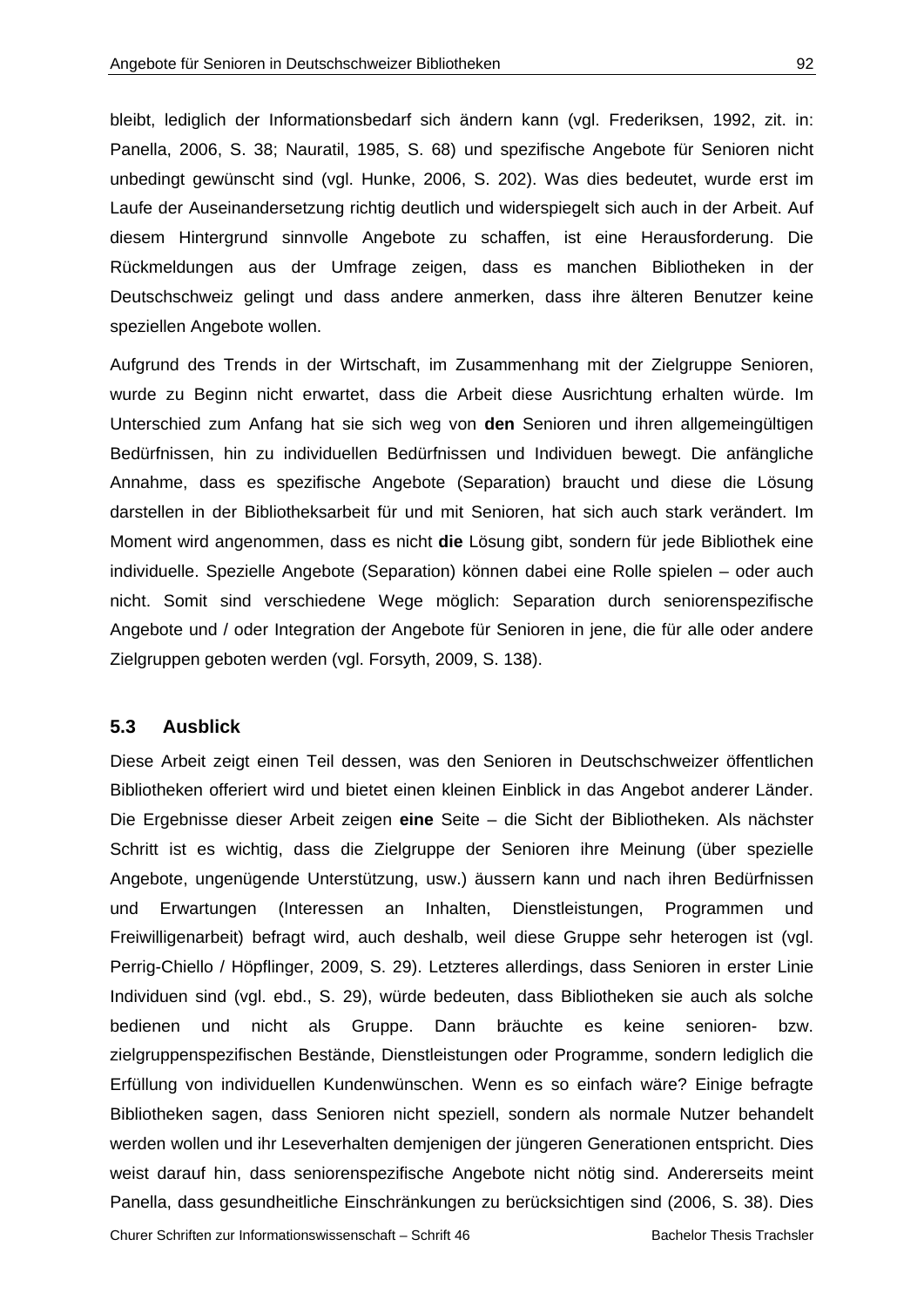hat Auswirkungen auf Medientypen und räumliche Ausstattung. Ausserdem hat jeder Lebensabschnitt seine Themen. Viele jüngere Erwachsene beschäftigen sich mit beruflicher Karriere und / oder Erziehung. Mit zunehmendem Alter sind Gesundheit und Krankheit, Grossselternsein oder die Rente ein Thema (vgl. Anhang Kap. 7.6 bei Bestand / Sammlung). Die ALA-Richtlinie hebt diesen generellen Informationsbedarf gegenüber dem individuellen hervor (Committee on Library Service to an Aging Population / OLOS, 2008). Wegen dieser Diskrepanz ist es wichtig, dass die Senioren befragt werden.

Wenn dann deutlich wird, was Senioren wollen (spezielle Angebote oder nicht), können die Ergebnisse dieser Arbeit noch besser ausgewertet und Empfehlungen / Bewertungen gemacht werden. Nach Forsyth muss es keine Umfrage sein, es kann schon reichen, wenn das Gespräch mit Kunden<sup>49</sup> gesucht wird und aufgrund deren Meinung etwas geplant wird. Dies kann dann auf ein seniorenspezifisches Angebot hinauslaufen oder auf eines, das für alle angeboten wird (2009, S. 138). Zusätzlich können damit auch Vorurteile und Stereotypen aufgedeckt werden (Ehgartner, 2008, S. 15). Wichtig ist, dass die Senioren gefragt werden, auch die Nichtnutzer.

*Viele Enttäuschungen zum Thema Zielgruppenarbeit in den Bibliotheken haben damit zu tun, dass zwar mit großem Engagement neue Angebote entwickelt werden, das Wissen um die wirklichen Bedürfnisse und Interessen der Zielgruppe aber zu gering ist. Letztlich geht es immer darum, nicht nur für jemanden etwas zu entwickeln, sondern mit ihm. Bibliotheken können die Orte sein, an denen dieses aufeinander Zugehen gelingt. (Ehgartner, 2008, S. 14 f.)* 

Der Umstand, dass die Bibliothek die Senioren befragen sollten, bevor sie ihr Angebot erweitern, und die Tatsache, dass Senioren eine heterogene Gruppe sind (vgl. Perrig-Chiello / Höpflinger, 2009 S. 29), bedeutet, dass vermutlich jede Bibliothek andere Resultate dazu erhält, was Senioren wollen. Eine Rückmeldung der Erhebung bei den SAB-Kollektivmitgliedern zeigt, dass sich bei solchen Gesprächen mit Senioren auch Resultate ergeben, die unerwartet sind, wie bspw. dass Senioren nicht in die Bibliothek kommen wollen, weil sie andere Tätigkeiten bevorzugen, und daher keine Bibliotheksangebote brauchen. Wie bereits im Kap. 5.2 erwähnt, ist es daher möglich, dass unterschiedliche Angebote entstehen und für die eine Bibliothek sind seniorenspezifische Angebote (Separation) sinnvoll und für eine andere Bibliothek sind Angebote gefragt, welche für alle (inkl. Senioren, d.h. Integration) geboten werden (vgl. Forsyth, 2009, S. 138).

Auch stellt sich die Frage: Was können und sollen kleine Bibliotheken mit geringen finanziellen, personellen, räumlichen und zeitlichen Ressourcen machen? Schwerpunkte

-

<sup>&</sup>lt;sup>49</sup> Eine andere Methode als Umfrage und Kundengespräch, welche Stephens zur Planung von Angeboten vorschlägt, ist die Fokusgruppe (2006, S. 231).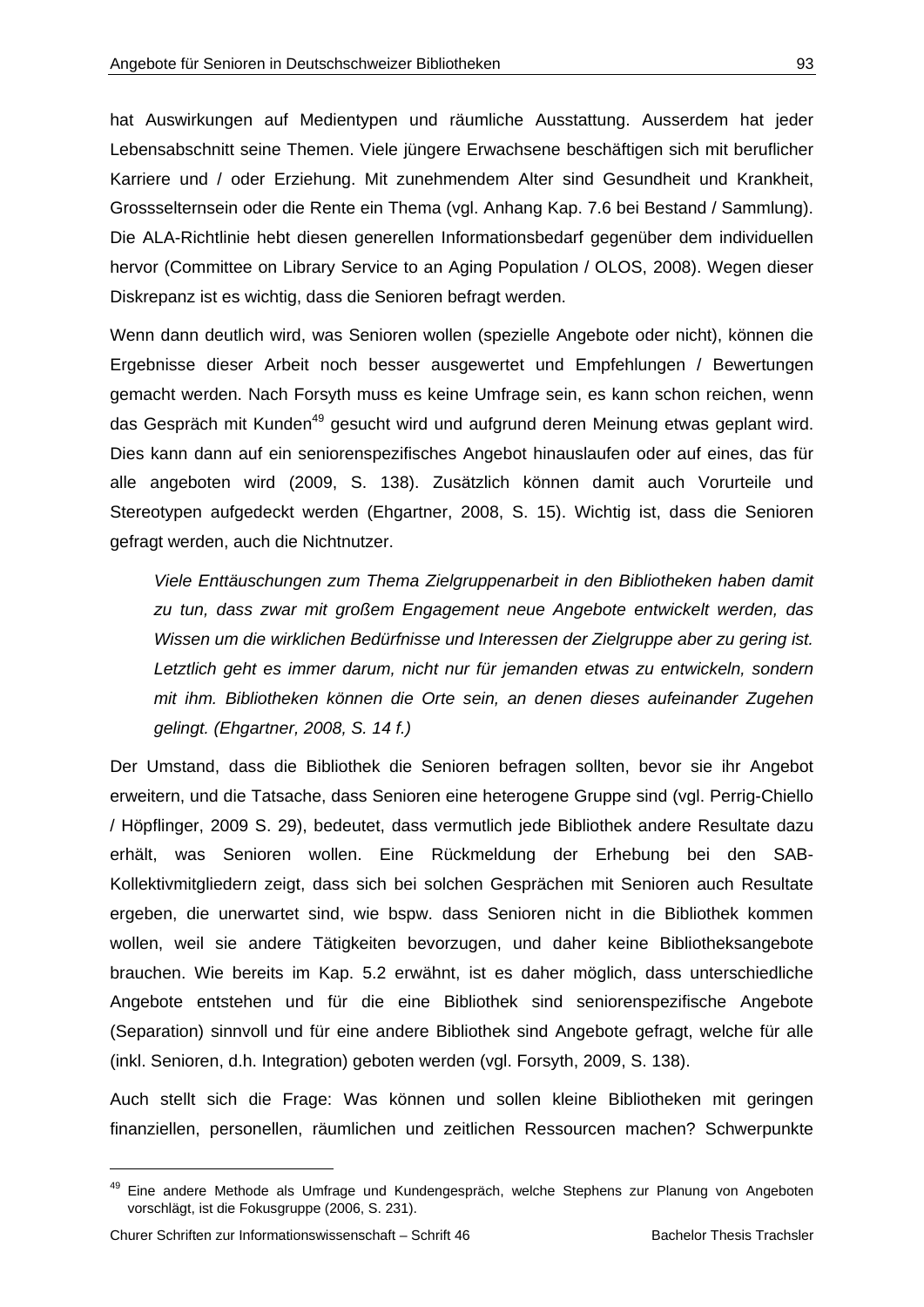setzen in der Zielgruppenarbeit? Allen etwas bieten? Was ist möglich? Kulzer ist der Meinung, dass aufgrund des demografischen Wandels, die älteren Menschen berücksichtigt werden müssen (2007a, S. 7).

Weiterführende Fragestellungen, die sich während der Arbeit ergeben haben, sind:

- Was wollen, brauchen ältere Migranten? In Australien gibt es gleich drei Autoren, die Erkenntnisse zu dieser Thematik beschrieben haben<sup>50</sup>.
- Die Zusammenarbeit mit anderen Institutionen in Bezug auf die Bibliotheksarbeit für und mit älteren Menschen kann vertiefter betrachtet werden. Was bieten andere Institutionen in der Deutschschweiz (vgl. Kulzer, 2010, S. 45)? Wären Absprachen oder Kooperationen mit ihnen möglich (vgl. Kulzer, 2010, S. 45)? Zusätzlich besteht die Möglichkeit zu ermitteln, ob Veranstaltungen und besonders Kurse in Bibliotheken deshalb nicht geboten werden, weil andere Institutionen diese bereits organisieren.
- Finanzielle und personelle Folgen<sup>51</sup>: Was kosten Angebote für Senioren? Sollen für Kurse Beiträge von den Teilnehmenden verlangt werden? Wird es einen Mitarbeiter in der Bibliothek geben, der dafür verantwortlich ist (vgl. Oertel, 2007, S. 4)?
- Wie holt man die Senioren in die Bibliothek? Neben Angeboten, welche ihren Bedürfnissen entsprechen, müssen darum die Themen Kundenbindung (Oertel, 2007, S. 22 f., Bader, 2009, S. 44) und Öffentlichkeitsarbeit / Werbung (bspw. Bader, S. 28 f., 44, 53 ff.) in Bezug auf Senioren betrachtet werden.
- Auch eine Bibliothek, die sich entscheidet oder entschieden hat, Angebote, welche Senioren interessieren, nicht speziell nur für diese Zielgruppe zu präsentieren oder zu organisieren, da sich andere Altersgruppen auch dafür interessieren, kann bei älteren Menschen dafür werben.
- Da sich diese Arbeit auf die 60- bis 80-Jährigen bezogen hat, könnten in einem nächsten Schritt die Angebote und Bedürfnisse von über 80-Jährigen untersucht werden. Dazu gehört auch das Thema Heimlieferdienste für Senioreneinrichtungen oder hausgebundene Senioren.

-

<sup>50</sup> Dunn, Linda (2005): The Fairfield Seniors Survey Project. APLIS, 18 (2), S. 76–78. Hall, Anne (2009): Public Library Resources And Programs for Mediterranean Languages Groups in Australia. APLIS, 22 (4), S. 157-163.

Hoegh-Guldberg, Hans (2006): Aged Services Survey for Fairfield City Library Service New South Wales. APLIS, 19 (1), S. 39–43.

<sup>51</sup> Folgende Autoren haben sich dazu Gedanken gemacht:

Jones, Chris (2006): The Impact of an Ageing Population on Coastal Public Libraries in New South Wales. APLIS, 19 (1), S. 44–50.

Mates, Barbara T (2003): 5-star programming and services for your 55+ library customers. Chicago: American Library Association. Kapitel 3 und 10.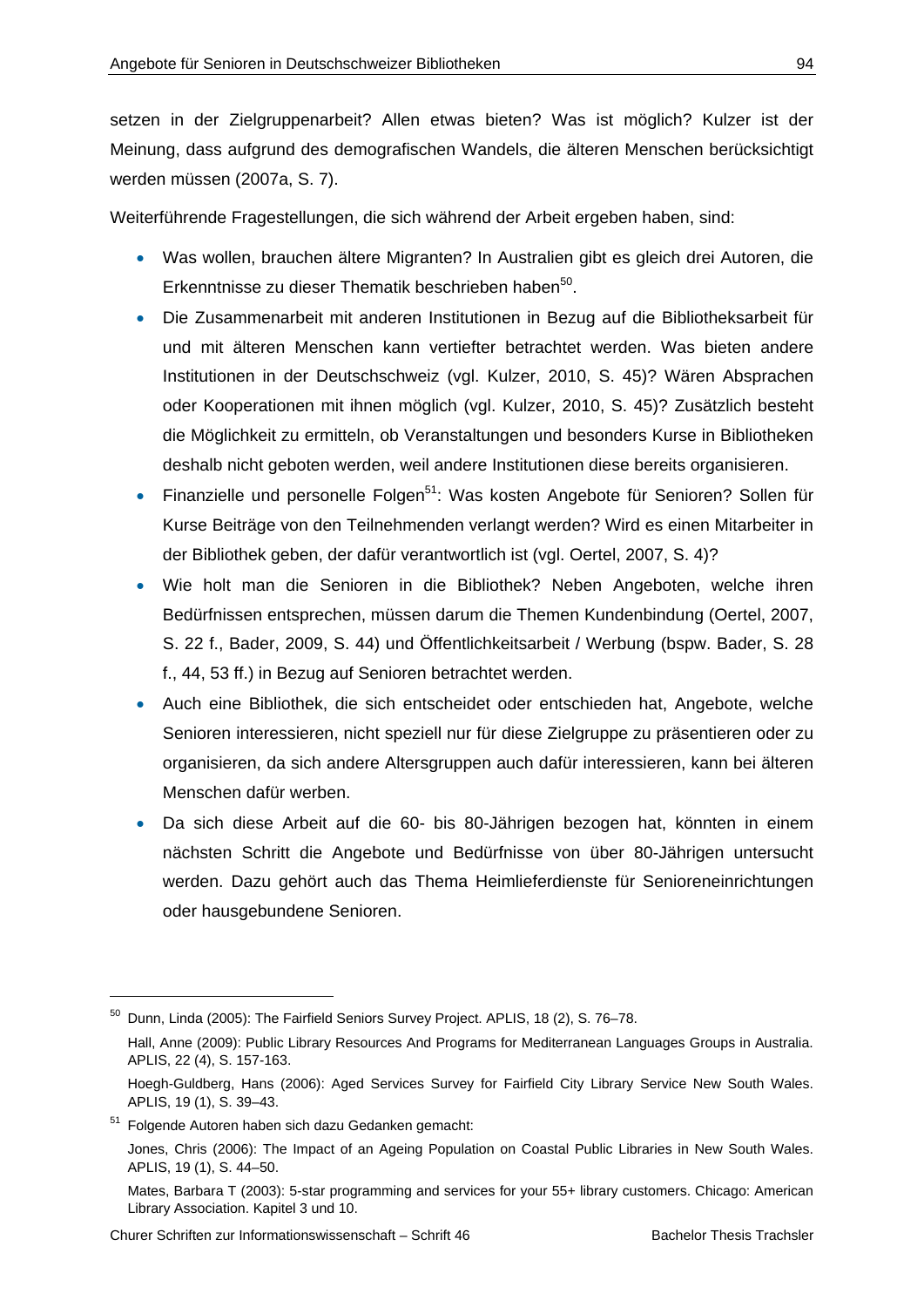# **Bibliotheksarbeit für und mit Senioren – eine faszinierende Herausforderung.**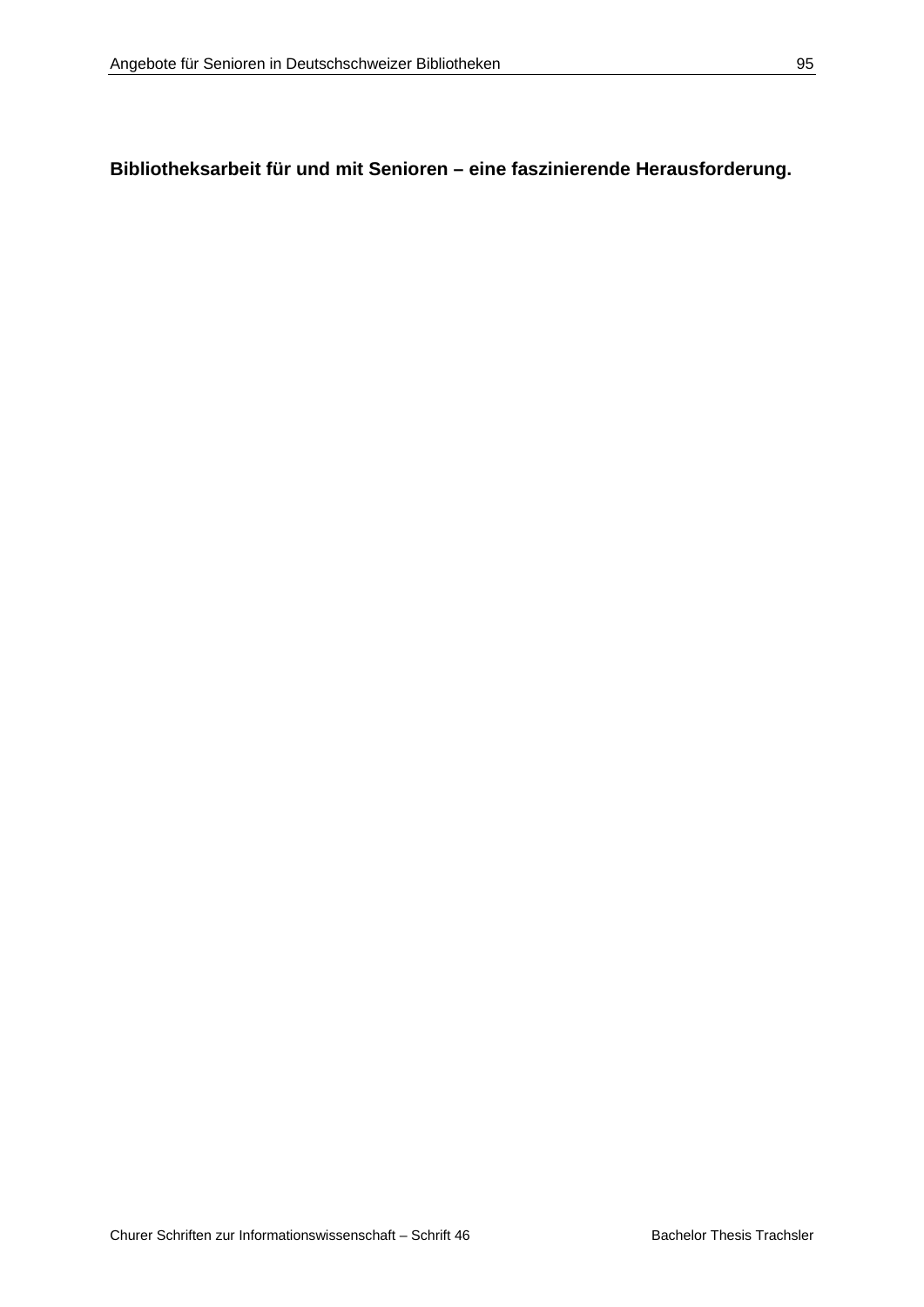## **6 Literatur- und Quellenverzeichnis**

**2ask (2010):** Aktion-aktivieren. URL:

http://customer.2ask.ch/orbiz/DigiTrade/085d9a89818636d9e1b86a3ae1c59d6f/-/de\_CH/o/-/- /-/help/surveymanager.html#activate (09.06.2010).

**Angebot (2008).** In: Brockhaus Wirtschaft. Leipzig, Mannheim: Brockhaus. URL: http://lexika.tanto.de (31.05.2010).

**Atteslander Peter (2008):** Methoden der empirischen Sozialforschung. 12., durchgesehene Aufl. Berlin: Erich Schmidt.

**Auslib Press (o.A.):** Auslib Press. URL: http://www.auslib.com.au/ (08.07.2010).

**Bader, Jennifer (2009):** Senioren in der Öffentlichen Bibliothek: Bibliothekarische Konzepte mit einem Ausblick auf die Praxis der Stadtbibliothek Eisenach. Diplomarbeit Studiengang Bibliothekswesen Fakultät für Informations- und Kommunikationswissenschaften Fachhochschule Köln. URL:

http://opus.bibl.fh-koeln.de/volltexte/2010/254/pdf/Bader\_Jennifer.pdf (10.04.2010).

**Barbian, Jan-Pieter / Fühles-Ubach Simone (2008):** Aktiv im Alter: Besondere Angebote für die Generation 60plus in der Stadtbibliothek Duisburg. In: BuB, 60 (6), S. 486–489.

**Barth, Robert (1997):** Das Bibliothekswesen in der Schweiz (unter besonderer Berücksichtigung der Ausbildung). Vortrag am 11. April 1997 an der Università degli Studi di Roma "La Sapienza" Scuola speciale per archivisti e bibliotecari (Webseite). Rom. URL: http://www.stub.unibe.ch/fach/vortrag/schweiz\_d.html (22.05.2010).

**Barth, Robert (2007):** Einführung in die Bibliothekswissenschaft: Typologie, Trägerschaften und Strukturen des Bibliothekswesens (1/2). Vorlesung im Herbstsemester 2007 an der HTW Chur (PP-Präsentation). Chur.

**Barth, Robert (2010):** Trends in öffentlichen Bibliotheken. Vorlesung im Frühlingssemester 2010 an der HTW Chur (PP-Präsentation). Chur.

**Barth, Robert / Felber, Christine (2008):** Öffentlichkeitsarbeit. Vorlesung vom 29. April 2010 an der HTW Chur (PP-Präsentation). Chur.

**Barth, Robert / Schneider, Gabi (1997):** Bibliotheken, Bibliothekarinnen und Bibliothekare in der Schweiz. Hundert Jahre bibliothekarischer Branchenverband 1897-1997;cent ans d'association professionnelle 1897-1997. Verband der Bibliotheken und der Bibliothekarinnen/Bibliothekare der Schweiz (Hrsg.). Vevey: Editions de l'Aire.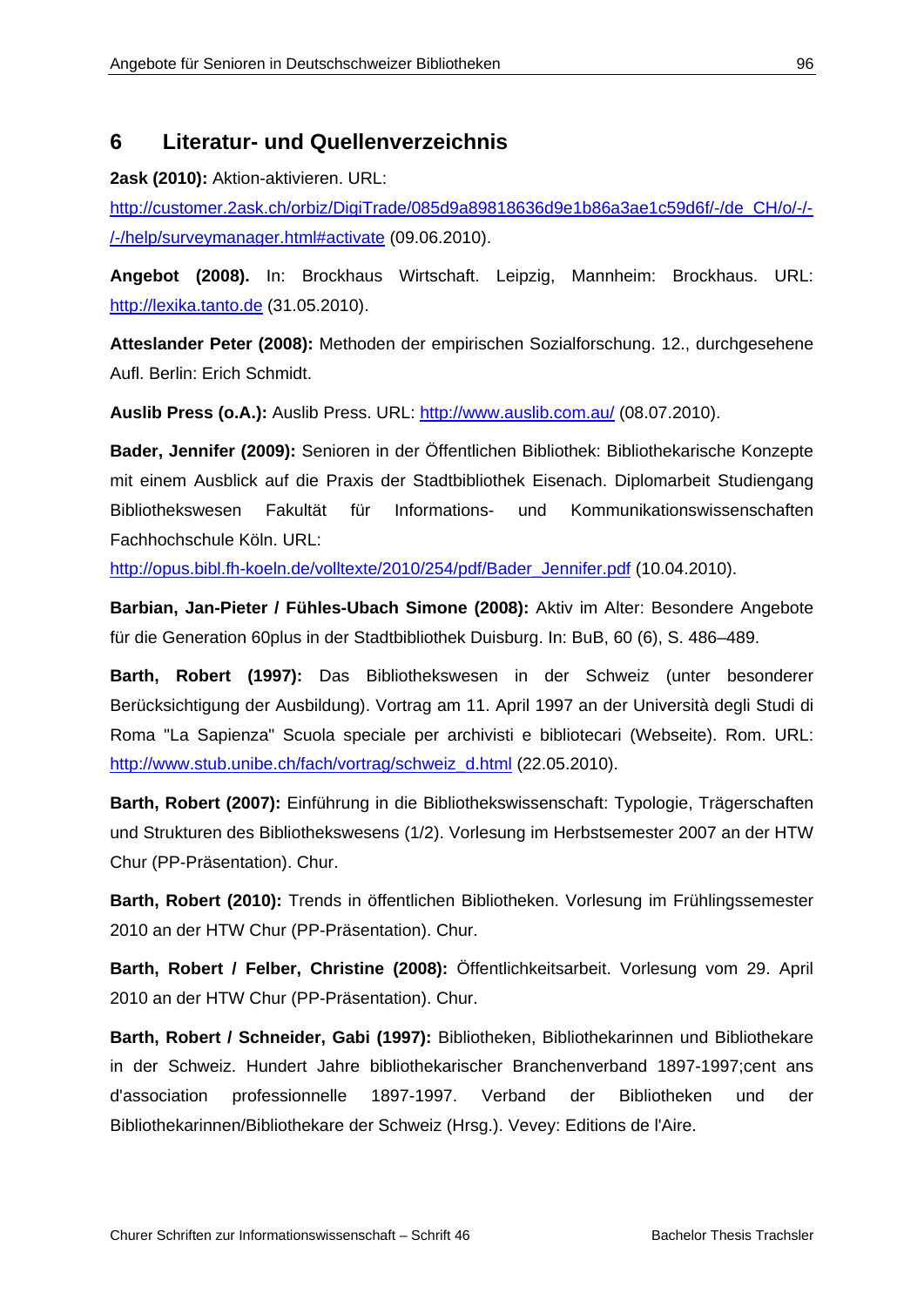Bauer, Petra (2010): "Senior aktiv": Soziale Bibliotheksarbeit mit dem Schwerpunkt "SeniorInnen" am Beispiel der Stadtbücherei Mürzzuschlag. Büchereiperspektiven, 2010 (1), S. 12-14. URL:

http://www.publikationen.bvoe.at/perspektiven/bp1-10/12-14.pdf (06.07.2010).

**Bewley, Lois M. / Crooks, Silvia (1984):** Urban public library service for the aging in Canada. Halifax N.S: Dalhousie University University Libraries School of Library Service.

**Bibliomedia (o.A.a):** Katalog Bibliocenter Solothurn. URL: http://213.180.168.69/webOPAC/ (05.07.2010). [Suche in allen Feldern: Grossdruck].

**Bibliomedia (o.A.b):** Angebote für Bibliotheken und weitere Institutionen. URL: http://www.bibliomedia.ch/de/angebote/bibliothek.index.asp?navid=3 (05.07.2010).

**Bibliomedia (o.A.c):** Angebote für Bibliotheken und weitere Institutionen: Bilderbuchkino. URL: http://www.bibliomedia.ch/de/angebote/bilderbuchkino.asp?navid=12 (19.07.2010).

**Bibliothek Information Schweiz [BIS] (o.A.):** Website BIS. URL: http://www.bis.info/ (26.04.2010).

**Biermann, Ralf (2009):** Hysteresis und Habitus als Ansätze für die Alter(n)smedienforschung. Zur Genese generationsspezifischer habitueller Muster am Beispiel der Computerspielnutzung. In: Schorb, Bernd / Hartung, Anja / Reissmann, Wolfgang (Hrsg.): Medien und höheres Lebensalter: Theorie, Forschung, Praxis (S. 51-59). Wiesbaden: VS, Verlag für Sozialwissenschaften.

**Birmingham City Council (o.A.):** Library Services for Older People. URL: http://www.birmingham.gov.uk/cs/Satellite?c=Page&childpagename=Lib-

Accessibility%2FPageLayout&cid=1223092571044&pagename=BCC%2FCommon%2FWra pper%2FWrapper (07.07.2010).

**Börsenverein des Deutschen Buchhandels e.V. (Hrsg.) (2003):** 50plus - schlummernde Kaufkraft im Buchhandel? Senioren-Studie 2002. Welche Aspekte älteren Menschen im Buchhandel wichtig sind. URL:

http://www.boersenverein.de/sixcms/media.php/686/Seniorenstudie.pdf (03.07.2010).

**Bourke, Carolyn (2009):** Working With Older Volunteers: Opportunities and Potential. APLIS, Jg. 22 (4), S. 181-183.

**Brechbühl, Jürg (2005):** Rentenalter: "Jedem das Seine oder die Frage nach dem 'richtigen Rentenalter'". "Vorsorge" - Das Fachmagazin der "Winterthur", 2005 (2), S. 4-9. URL: http://www.bsv.admin.ch/themen/ahv/00011/index.html?lang=de&download=NHzLpZig7t,lnp 6I0NTU042l2Z6ln1acy4Zn4Z2qZpnO2Yuq2Z6gpJCDdH9\_fmym162dpYbUzd,Gpd6emK2Oz 9aGodetmqaN19XI2IdvoaCVZ,s-.pdf (26.04.2010).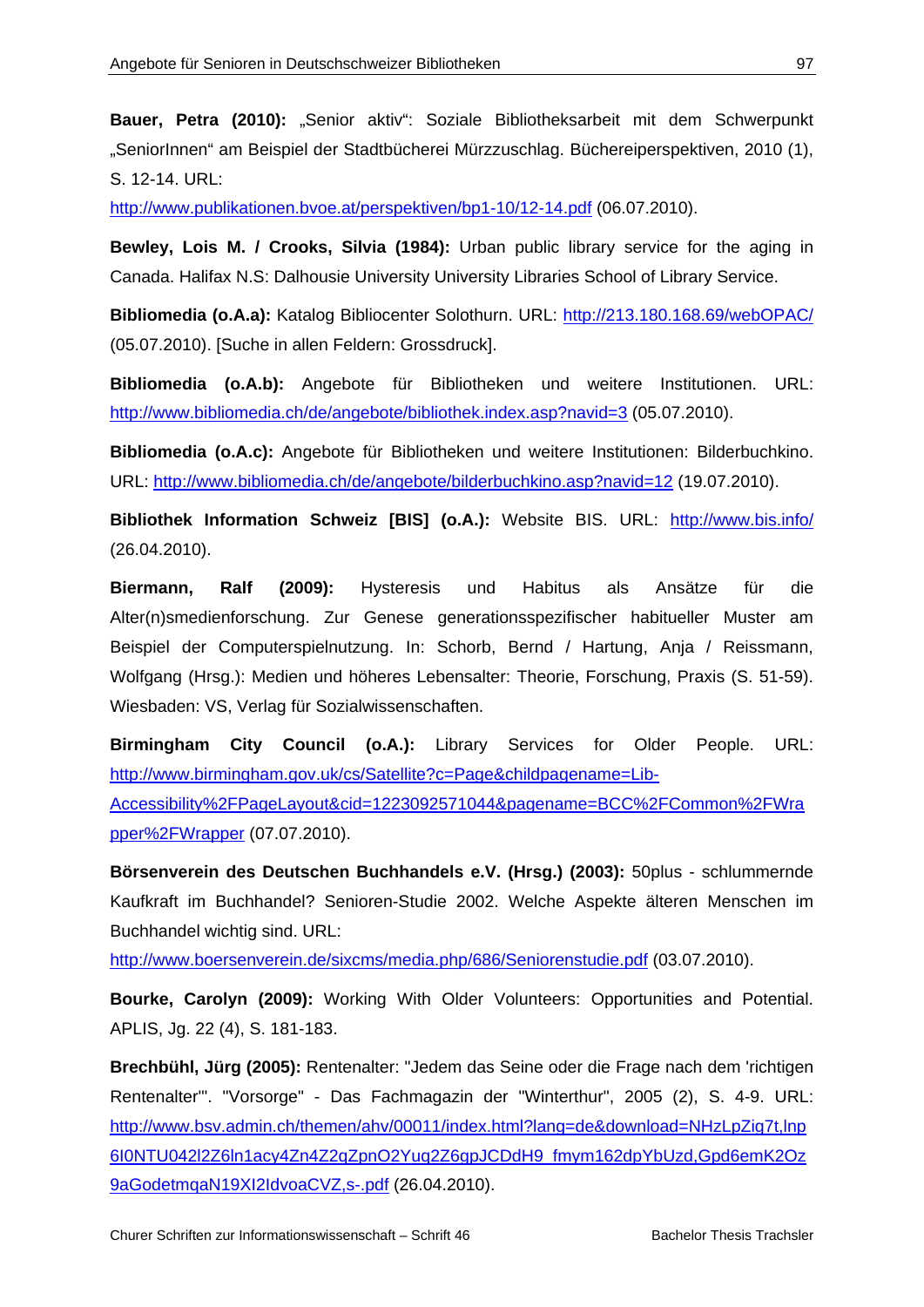**Büchereiverband Österreichs [BVÖ] (2009):** Projekt zur Förderung sozial-integrativer Bibliotheksarbeit. URL:

http://www.bvoe.at/mediafiles/22/Doku-Studie-kern\_XberarbeitungenBMUKKl.pdf (05.07.2010).

**Büchereiverband Österreichs [BVÖ] (o.A.):** Serviceangebote: Sozial-integrative Bibliotheksarbeit. URL:

http://www.bvoe.at/Serviceangebote/Sozial-integrative\_Bibliotheksarbeit/ (05.07.2010).

**Bundesamt für Statistik [BFS] (Hrsg.) (2000):** Ältere Menschen in der Schweiz. (Statistik der Schweiz. Fachbereich 16, Kultur und Lebensbedingungen). Neuenburg: Bundesamt für Statistik.

**Bundesamt für Statistik [BFS] (Hrsg.) (2005):** Gesundheit und Gesundheitsverhalten in der Schweiz 1992–2002: Schweizerische Gesundheitsbefragung. URL: http://www.bfs.admin.ch/bfs/portal/de/index/themen/14/22/publ.Document.65197.pdf (16.07.2010).

**Bundesamt für Statistik [BFS] (Hrsg.) (2006):** Szenarien zur Bevölkerungsentwicklung der Schweiz: 2005–2050. Statistik der Schweiz. URL:

http://www.bfs.admin.ch/bfs/portal/de/index/news/publikationen.Document.83713.pdf (20.04.2010).

**Bundesamt für Statistik [BFS] (Hrsg.) (2007):** Statistik Alterssicherung: Analyse der Vorsorgesituation der Personen rund um das Rentenalter anhand der Daten der Schweizerischen Arbeitskräfteerhebung (SAKE) 2002 und 2005. Statistik der Schweiz. URL: http://www.bfs.admin.ch/bfs/portal/de/index/news/publikationen.Document.100858.pdf (26.04.2010).

**Bundesamt für Statistik [BFS] (Hrsg.) (2009):** Öffentliche Bibliotheken (Exceldokument). URL: http://www.bfs.admin.ch/bfs/portal/de/index/themen/16/02/02/data.Document.51504.xls (22.05.2010).

**Bundesamt für Statistik [BFS] (2010a):** Statistik des jährlichen Bevölkerungsstandes (ESPOP) und der natürlichen Bevölkerungsbewegung (BEVNAT) 2009: Provisorische Ergebnisse = Statistique de l'état annuel de la population (ESPOP) et du mouvement naturel de la population (BEVNAT) 2009: Résultats provisoires. URL:

http://www.bfs.admin.ch/bfs/portal/de/index/news/publikationen.Document.128827.pdf (20.04.2010).

**Bundesamt für Statistik [BFS] (2010b):** Zukünftige Bevölkerungsentwicklung – Daten, Indikatoren - Schweiz Szenarien. URL:

http://www.bfs.admin.ch/bfs/portal/de/index/themen/01/03/blank/key/intro.html (15.07.2010).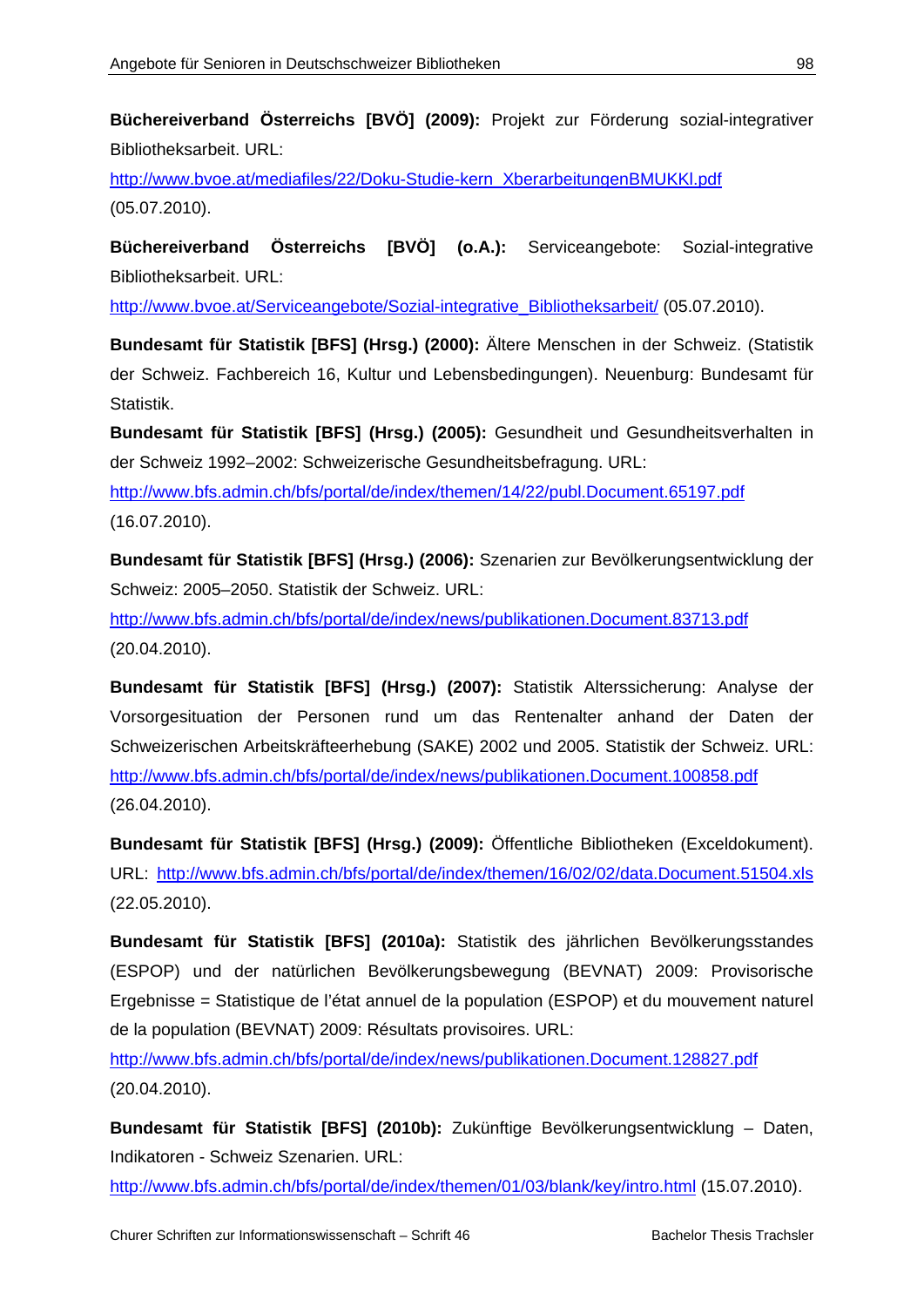**Bundesamt für Statistik [BFS] (2010c):** Bibliotheken: Detaillierte Daten. Neuchâtel. URL: http://www.bfs.admin.ch/bfs/portal/de/index/themen/16/02/02/data.html (19.05.2010).

**Bundesamt für Statistik [BFS] (2010d):** Unbezahlte Arbeit – Daten, Indikatoren: Einleitung. URL:

http://www.bfs.admin.ch/bfs/portal/de/index/themen/20/04/blank/key/einleitung.html (14.06.2010).

**Bundesamt für Statistik [BFS] (Hrsg.) (2010e):** Szenarien zur Bevölkerungsentwicklung der Schweiz: 2010–2060. URL:

http://www.bfs.admin.ch/bfs/portal/de/index/news/publikationen.Document.132799.pdf (15.07.2010).

**Bundesamt für Statistik [BFS] / Eidgenössisches Departement des Innern [EDI] (Hrsg.) (2008):** Schweizerische Gesundheitsbefragung 2007: Erste Ergebnisse. URL: http://www.bfs.admin.ch/bfs/portal/de/index/themen/14/22/publ.Document.112182.pdf (16.07.2010).

**Bundesamt für Statistik [BFS] / Eidgenössisches Departement des Innern [EDI] (Hrsg.) (2010):** Kulturverhalten in der Schweiz Erhebung 2008: Lesen. URL: http://www.bfs.admin.ch/bfs/portal/de/index/news/publikationen.Document.131949.pdf (17.07.2010).

**Bundy, Alan (2005):** Community Critical: Australian Public Libraries Serving Seniors. APLIS, 18 (4), S. 158–169.

**Bundy, Alan (2009):** From the Baby Boomers to the Frail Aged: The Uniqu Contribution of Public Libraries. APLIS, 22 (2), S. 47.

**Butcher, Wendy / Street, Patsy-Ann (2009):** Lifelong Learning with Older Adults. APLIS, 22 (2), S. 64–70.

**Canadian Library Association [CLA] (2010):** Library and Information Services for Older People. URL:

http://www.cla.ca/AM/Template.cfm?Section=Library\_and\_Information\_Services\_for\_Older\_ People (07.07.2010).

**CLA Library Services to Older People Interest Group (2009):** Canadian Guidelines on Library and Information Services for Older Adults. Approved by CLA Executive Council ~ September 12 , 2009. URL:

http://www.cla.ca/Content/NavigationMenu/Resources/PositionStatements/OlderAdultsrevse pt09.pdf (17.04.2010).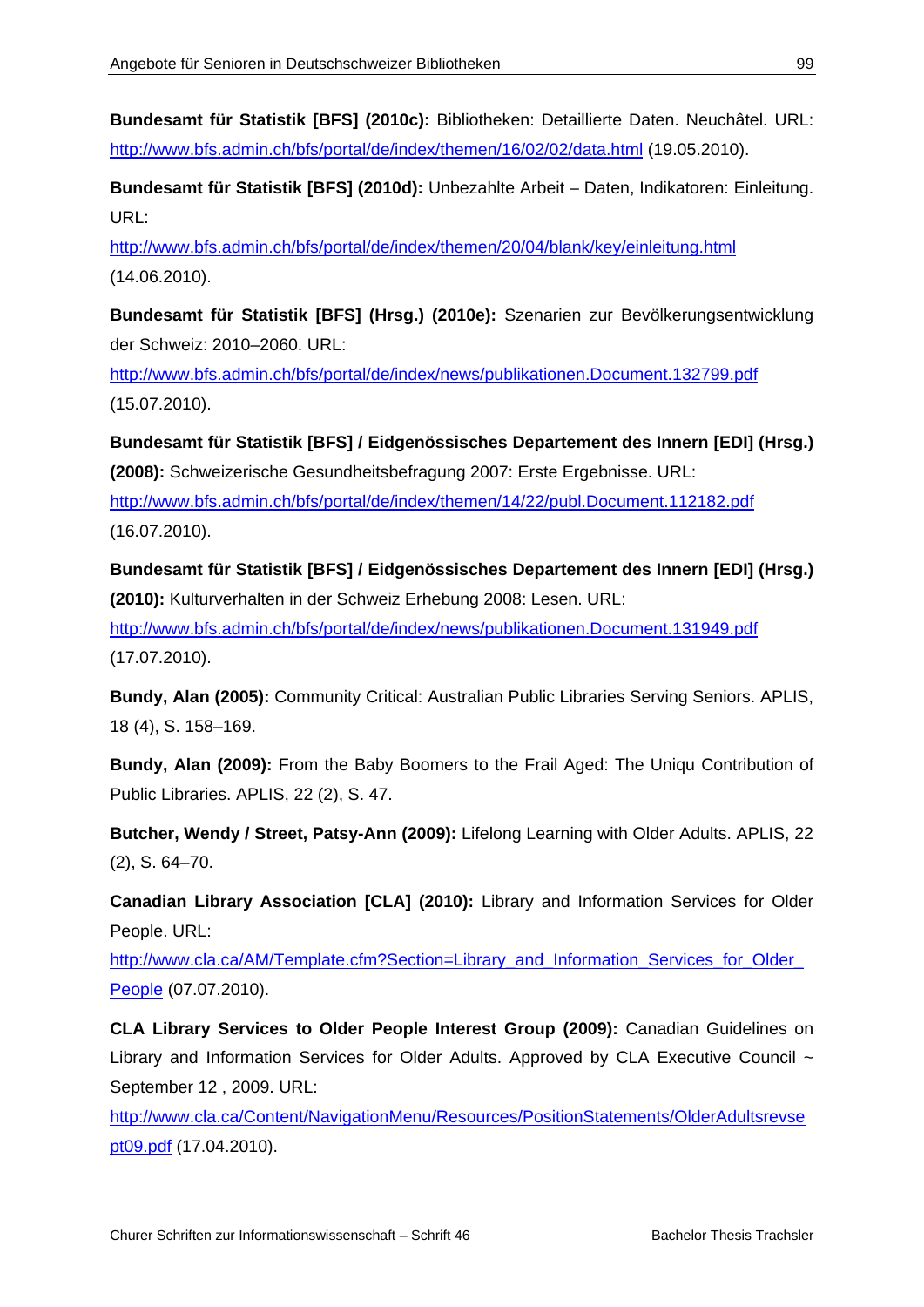**Cole, Elise (2006):** Advocacy for Accessiblity: More than Wheelchairs and Print Readers. Feliciter, 52 (3), S. 105–106.

**Committee on Library Service to an Aging Population / Office of Literacy and Outreach Services [OLOS] (2008):** Guidelines for Library and Information Services to Older Adults. URL:

http://www.pla.org/ala/mgrps/divs/rusa/resources/guidelines/libraryservices.cfm (26.03.2010).

**Czudnochowski-Pelz, Inga (2000):** Vom Ehrenamt zur Selbsthilfe: Die Bibliothek als Werkstatt für produktives Altern. BuB, 52 (1), S. 22–29.

**Degenhart, Bettina (2004):** "Was SeniorInnen wirklich wollen". Eine Umfrage der Stadtbibliothek Heilbronn bei BibliotheksbesucherInnen im Alter von 60 bis 75 Jahren. Diplomarbeit im Fach Bibliothekarische Dienstleistungen Studiengang Bibliotheks- und Medienmanagement Fachhochschule Stuttgart Hochschule der Medien. Stuttgart. URL: http://stadtbibliothek.stadt-heilbronn.de/info/Veroeffentlichungen/\_files/Diplomarbeit.pdf (20.04.2010).

**Deutscher Bibliotheksverband (2009):** Wer nutzt Öffentliche Bibliotheken - und wofür? URL:

http://www.bibliotheksportal.de/hauptmenue/themen/bibliothekskunden/bibliotheksnutzung (09.06.2010).

**Deutscher Bibliotheksverband (2010a):** Ältere Leserinnen und Leser. URL: http://www.bibliotheksportal.de/hauptmenue/themen/bibliothekskunden/aeltere-leserinnenund-leser (01.07.2010).

**Deutscher Bibliotheksverband (2010b):** Bibliotheksarbeit für besondere Benutzergruppen. URL: http://www.bibliotheksportal.de/hauptmenue/bibliotheken/bibliotheken-indeutschland/bibliothekslandschaft/besondere-benutzergruppen/ (01.07.2010).

**Dick, Séverine (2008):** Les seniors et la lecture à Delémont. Travail de Bachelor filière information et documentation à l'Haute École de Gestion de Genève. Genève. URL: http://www.delemont.ch/bibliotheque/bv/Animations/rapportdefinitif.pdf (03.03.2010).

**Dietrich, Jerrolyn M. (1984):** Library use instruction for older adults. Canadian Library Journal, 41(4), S. 203–208.

**Domenig, Carla (2010):** Was bieten Deutschschweizer Studien- und Bildungsbibliotheken im Bereich Informationskompetenz? Leistungsnachweis im Seminar Bibliothek macht (Hoch- )Schule an der Hochschule für Technik und Wirtschaft Chur. Chur.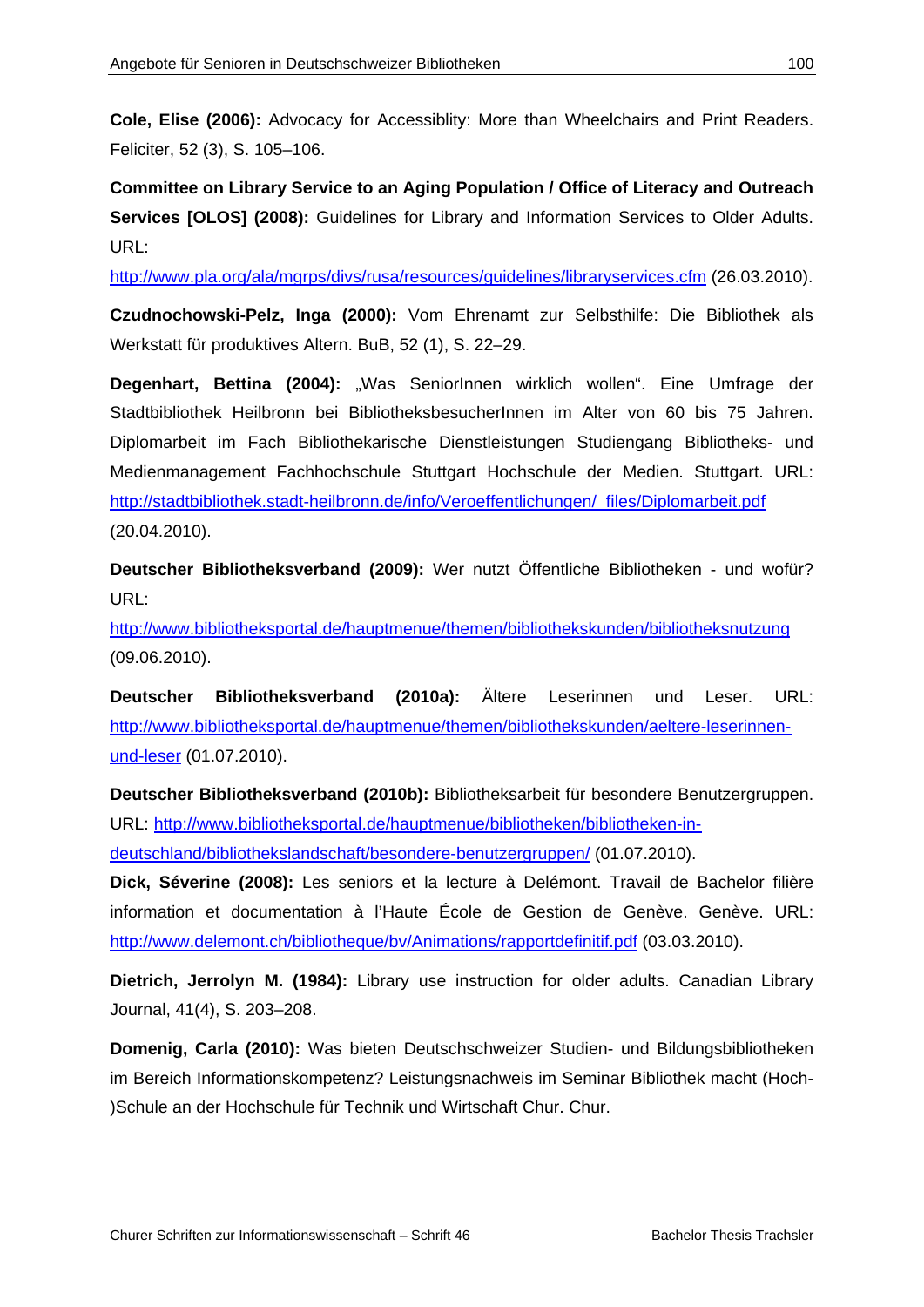**Ehgartner, Reinhard (2008):** Begegnungsraum Bibliothek: Bibliotheken als Orte der Verständigung und Integration. Bn, 2008 (1), S. 13-17. URL:

http://www.lebensspuren.net/medien/pdf/Ehgartner\_Begegnungsraum\_Bibliothek.pdf (28.07.2010).

**Ehgartner, Reinhard (o.A.):** Die Ziele des Projekts "LebensSpuren". URL: http://www.lebensspuren.net/projekt/ziele/index.html (05.07.2010).

Ekz (o.A.): ekz - Service, Dienstleistung, Ausstattung und Einrichtung für Ihre Bibliothek. URL: http://www.ekz.de/ekz.php [Suche mit Grossdruck oder Generation Plus] (01.07.2010).

**ETH-Bibliothek (2010):** Über uns: Die ETH-Bibliothek. URL: http://www.ethbib.ethz.ch/about.html (24.05.2010).

**F. Furrer+Partner [FFP] (o.A.):** Marketing: Grundlagen, Strategie. Unterrichtsskript der HTW Chur. Chur.

**Fassbind, Ruth (2007):** Books, livros, knjige, libros, libra, kitaplar … !: Multikulturelle Angebote der Bibliomedia Schweiz für öffentliche Bibliotheken. Arbido, 2007 (2), S. 84-88.

**Forsyth, Ellen (2009):** Readers Advisory Services for Older Adults. APLIS, 22 (3), S. 128– 140.

**Friese, Barbara / Haube, Petra / Kossick, Regine / Pradel, Heidi / Remann, Ute / Schönfeldt, Edeltraut (1978):** Bibliotheksarbeit mit alten Menschen. Berlin: Deutscher Bibliotheksverband Arbeitsstelle für das Bibliothekswesen.

**Gantert, Klaus / Hacker, Rupert (2008):** Bibliothekarisches Grundwissen. 8., vollst. neu bearb. und erw. Aufl. München: K. G. Saur.

**Gault, Anne (2009):** Sweet/Suite for seniors. inCite, 30 (1/2), S. 22.

**gfs-Zürich (2010a):** Mediennutzung stabil auf hohem Niveau, drei Viertel nutzen das Internet regelmässig und immerhin ein gutes Drittel "ab und zu" zur politischen Information. UNIVOX - Bericht "Kommunikation & Medien" 2009 im Auftrag der Mediapulse Gruppe (PDF-Dokument). Zürich.

**gfs-Zürich (2010b):** Univox – Kommunikation & Medien 2009: Tabelle Medien (PDF-Dokument).

**GGG Stadtbibliothek Basel / Stadtbibliothek Luzern / Pestalozzi Bibliothek Zürich / Kornhausbibliothek Bern / Winterthurer Bibliotheken (2010):** Gesellschaft: SeniorInnen. URL: http://www.bibliotoplinks.ch/?cat\_id=68 (03.07.2010).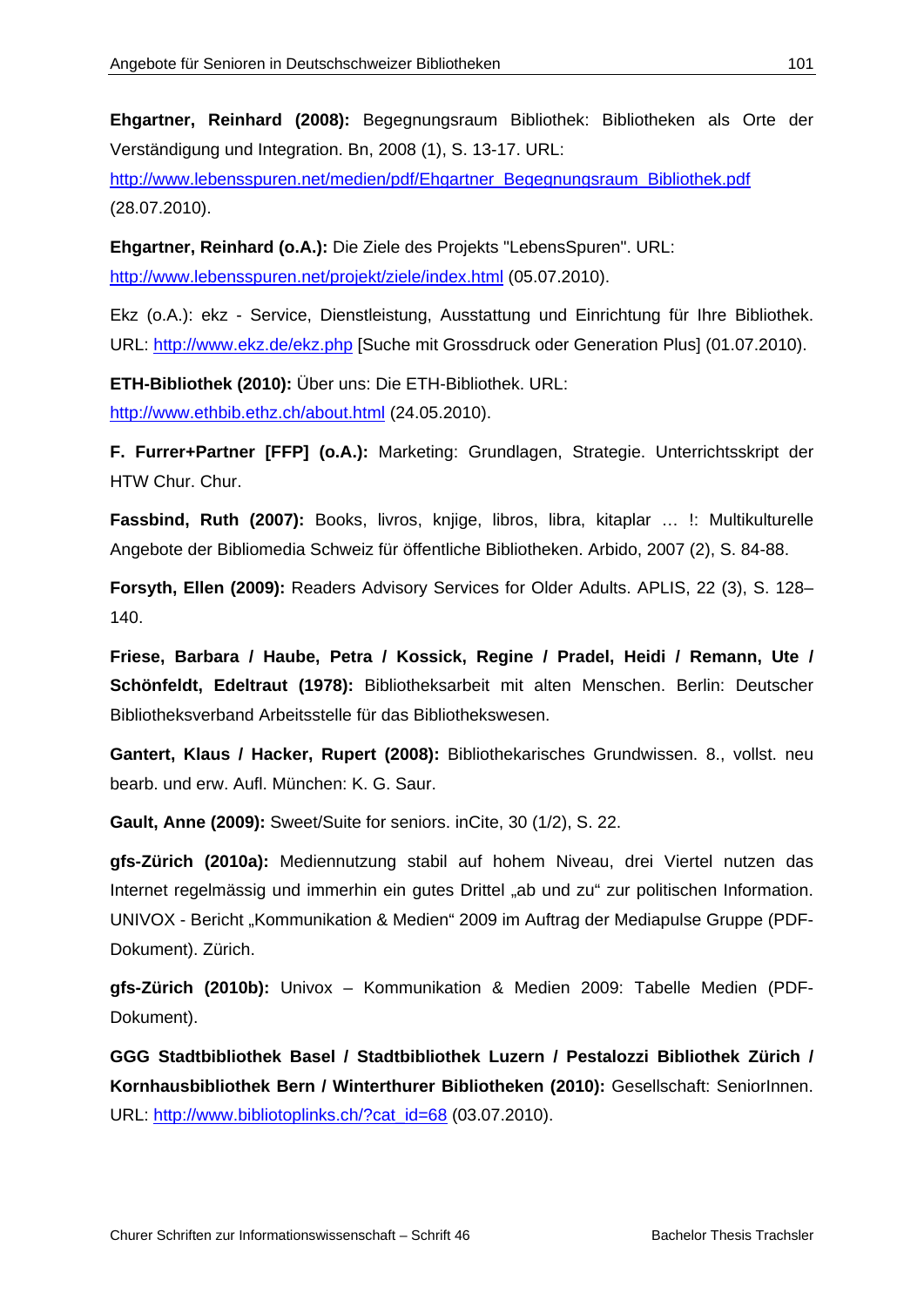**Haisted, Deborah / Harty, Carolyn / Petrucci-Coley, Teresa / Ford, Rudy (2005):** Tapestry of Life: Training Public Librarians to Find End-of-Life Resources. Texas Library Journal, 81 (1), S. 24–27.

**Hales-Mabry, Celia (1993):** The world of the aging : information needs and choices. Chicago: American Library Association.

**Hall, Anne (2009):** Public Library Resources And Programs for Mediterranean Languages Groups in Australia. APLIS, 22 (4), S. 157-163.

**Hartmann, Judith (2007):** Bildung und Bewegung: für eine gesundheitsfördernde Lebensgestaltung 50plus. Diplomarbeit im Nachdiplomstudiengang Gerontologie (Altern: Lebensgestaltung 50+) an der Berner Fachhochschule, Soziale Arbeit. Bern: Soziale Arbeit.

**Hebeisen, Doris (2009):** Gemeinde- und Schulbibliothek 8545 Rickenbach: Jahresbericht. URL: http://www.primarschule-

rickenbach.ch/Unsere%20Schule/Bibliothek%20Aktuell/Berichte/Jahresbericht.pdf (05.07.2010).

**Höfliger, Franziska (2005):** Konzept zur Schaffung einer Integrationsbibliothek in der Pestalozzi-Bibliothek Zürich. Diplomarbeit zur Erlangung des akademischen Grades Diplom Informations- und Dokumentationsspezialistin (FH) im Studiengang Information und Dokumentation des Arbeitsbereichs Informationswissenschaft an der Hochschule für Technik und Wirtschaft Chur. Churer Schriften zur Informationswissenschaft, Schrift 9. Chur: Arbeitsbereich Informationswissenschaft. URL:

http://www.fh-htwchur.ch/uploads/media/CSI\_9\_Hoefliger.pdf (15.06.2010).

**Hoegh-Guldberg, Hans (2006):** Aged Services Survey for Fairfield City Library Service New South Wales. APLIS, 19 (1), S. 39–43.

**Höpflinger, François (2009):** Einblicke und Ausblicke zum Wohnen im Alter. Age Report 2009. Zürich: Seismo.

**Honnold, RoseMary / Mesaros, Saralyn A. (2004):** Serving Seniors: A How-To-Do-It Manual for Librarians. New York: Neal-Schuman Publishers (How-To-Do-It Manuals for Librarians).

**Hunke, Guido; Gerstner, Reinhard (2006):** 55plus Marketing. Zukunftsmarkt Senioren. Wiesbaden: Gabler.

**International Federation of Library Associations and Institutions [IFLA] (Ed.) (2004):** IFLA/UNESCO Public Library Manifesto 1994 = Öffentliche Bibliothek. Manifest der IFLA/UNESCO 1994 [German Version]. URL: http://archive.ifla.org/VII/s8/unesco/germ.htm (15.07.2010).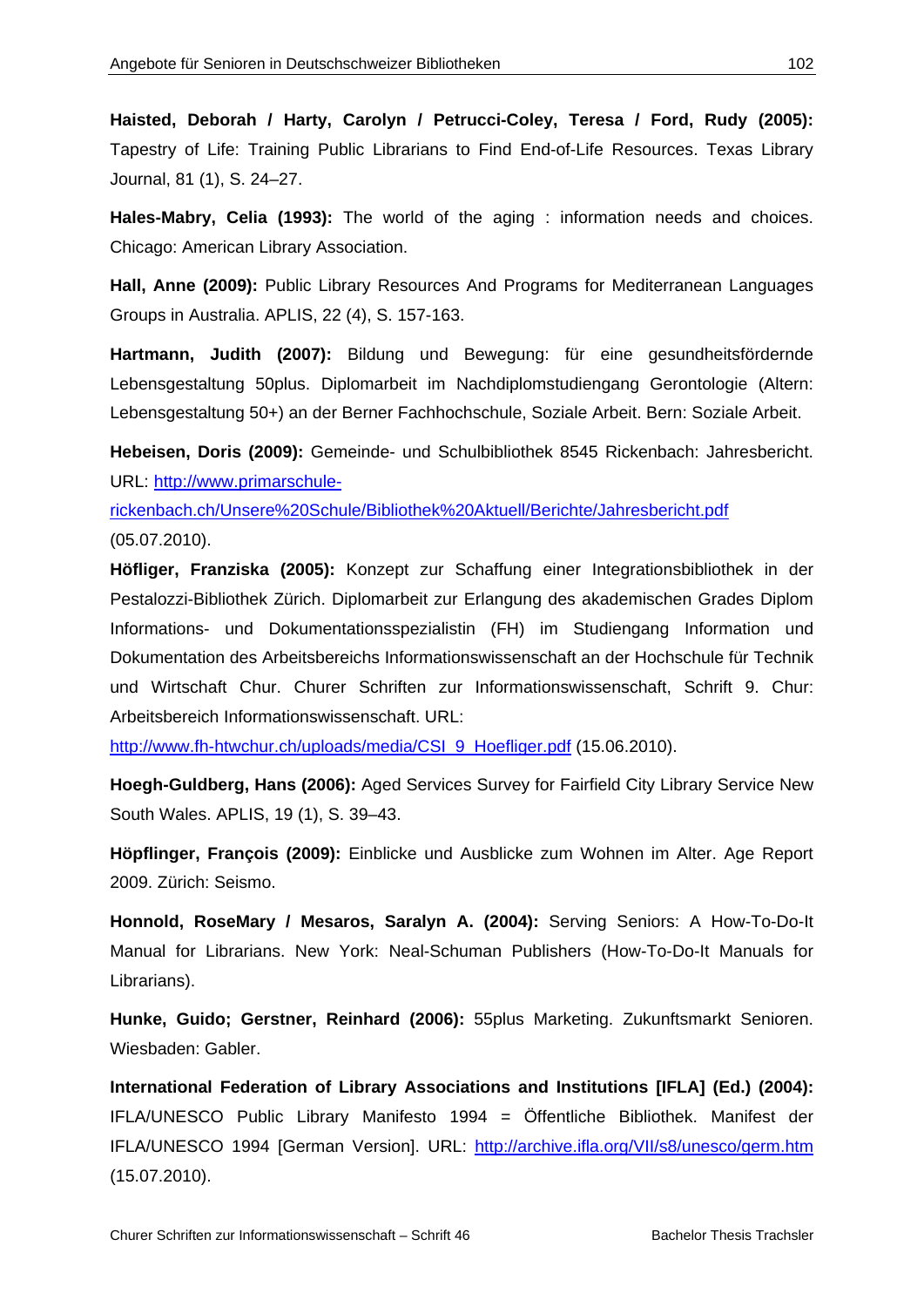**International Federation of Library Associations and Institutions [IFLA] (2009):** Library Services to People with Special Needs Section. URL: http://www.ifla.org/en/lsn (07.07.2010).

**Jahrmann, Susanne (2009):** Computerspielnutzung von älteren Menschen in Österreich. Diplomarbeit in Bildungswissenschaft an der Universität Wien. Wien. URL: http://othes.univie.ac.at/8096/1/2009-12-10\_0200185.pdf (18.07.2010).

**Kalbermatten, Urs (2000):** Neuland Alter. In: Meyer-Hentschel Management-Consulting (Hrsg.): Handbuch Senioren-Marketing: Erfolgsstrategien aus der Praxis (S. 71-110). Frankfurt am Main: Dt. Fachverlag.

**Kanton Wallis Departement für Erziehung, Kultur und Sport (Hrsg.) (2005):** Die Mediathek Wallis 2005. URL:

http://www.mediatheque.ch/fs/documents/rapportannuel2005dt.pdf (03.07.2010).

**Kanton Wallis Departement für Erziehung, Kultur und Sport (Hrsg.) (2007):** Leitplan der Bibliotheken 2007. URL: http://www.bibliovalais.ch/fs/documents/Leitplan.pdf (03.07.2010).

**Kantonsbibliothek Baselland (o.A.):** Grosselternkoffer mit neuem Inhalt. URL: http://www.kbl.ch/index.php?id=9#c1002 (03.07.2010).

**Kantonsbibliothek Uri (o.A.a):** Jahresprogramm. URL: http://www.kbu.ch/de/termine/jahresprogramm-m380/ (03.07.2010).

**Kantonsbibliothek Uri (o.A.b):** Nintendo Gehirntraining. URL:

http://www.kbu.ch/de/information/nintendo-gehirntraining-m412/ (05.07.2010).

**Keller, Corinne (2010):** RFID an Schweizer Bibliotheken – eine Übersicht. Bachelorarbeit im Bachelorstudium Informationswissenschaft an der Hochschule für Technik und Wirtschaft Chur. Churer Schriften zur Informationswissenschaft, Schrift 38. Chur: Arbeitsbereich Informationswissenschaft. URL: http://www.fh-htwchur.ch/uploads/media/CSI\_38\_Keller.pdf (15.06.2010).

**Klasse Informationswissenschaft 2007 Vollzeit [IW\_07vz] (2009):** Kundenzufriedenheit der Nutzerinnen und Nutzer der HTW Bibliotheken: Schlussbericht erstellt im Studiengang Informationswissenschaft der Hochschule für Technik und Wirtschaft (HTW) Chur. Dozent: Prof. Dr. Norbert Lang. [Semesterarbeit mit einer Umfrage im Modul "Empirische Sozialforschung und angewandte Statistik"]

**Kleiman, Allan M. (1997):** Global Greying: Successful Strategies for Bridging Information Gaps with the Elderly Population. Paper presented at the 63rd IFLA General Conference, Copenhagen. URL: http://archive.ifla.org/IV/ifla63/63klea.htm (14.07.2010).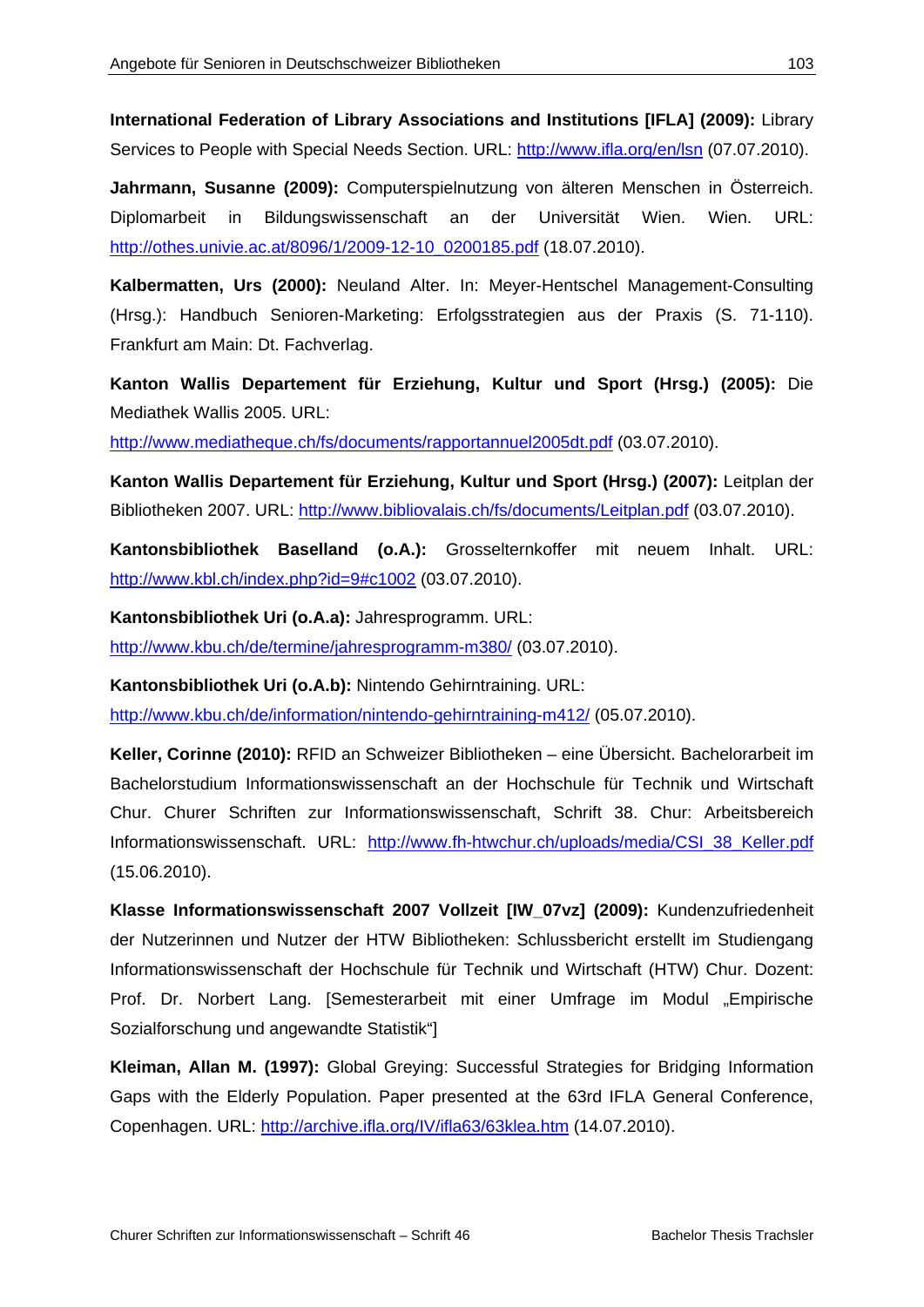**Kleiman, Allan M. (2008):** Senior Spaces: The Library Place for Baby Boomers, Older Adults & Their Families. IFLA Conference Proceedings, S. 1–6. URL: http://archive.ifla.org/IV/ifla74/papers/072-Kleiman-en.pdf (28.05.2010).

**Kornhausbibliotheken (o.A.):** Public Relations. URL:

http://www.kornhausbibliotheken.ch/index.php?option=com\_content&view=article&id=13&Ite mid=16 (05.07.2010).

**Krüger, Susanne (1999):** Alt macht Neu. Bibliotheksarbeit mit der Zielgruppe: Ältere Menschen. Bibliotheksdienst, Heft 4. URL:

http://deposit.d-nb.de/ep/netpub/89/96/96/967969689/\_data\_stat/www.dbiberlin.de/dbi\_pub/bd\_art/bd\_99/99\_04\_14.htm#anfang (03.03.2010).

**Krüger, Susanne (o.A.):** Zielgruppe ältere Menschen. [Hochschule der Medien Stuttgart] (PP-Präsentation). [Stuttgart].

**Kruse, Andreas (2007):** Alter. Was stimmt? Die wichtigsten Antworten. Freiburg im Breisgau: Herder.

**Kübler, Hans-Dieter (1992):** Ziel- oder Problemgruppe: Alte Menschen: Nachlese zur Podiumsdiskussion "Alter und Altwerden". In: VBB – Verein der Bibliothekare an Öffentlichen Bibliotheken e.V. / Kuratorium Deutsche Altershilfe (Hrsg.): So alt, wie ich bin: Alte Menschen und Bibliotheken: VBB – Jahrestagung 1990 (S. 10-37). Köln: Moeker Merkur Druck.

**Kübler, Hans Dieter (2002):** 50 plus – aber kaum älter. "Senioren" und Medien. medien praktisch: Zeitschrift für Medienpädagogik, 2002 (1), S. 4-8. URL: http://mediadiversity.org/en/additional-files/documents/b-studies-

reports/Elderly%20people%20in%20the%20Media%20%5BDE%5D.pdf (20.04.2010).

**Kuhlen, Rainer / Seeger, Thomas / Strauch, Dietmar (2004a):** Grundlagen der praktischen Information und Dokumentation, Bd. 1: Handbuch zur Einführung in die Informationswissenschaft und -praxis. 5., völlig neu gefasste Ausgabe. München: Saur.

**Kuhlen, Rainer / Seeger, Thomas / Strauch, Dietmar (2004b):** Grundlagen der praktischen Information und Dokumentation, Bd. 2 : Glossar. 5., völlig neu gefasste Ausgabe. München: Saur.

**Kulzer, Gudrun (2004a):** Nach dem Berufsleben in die Bibliothek?! – Von Recherchen in den USA zum "Seniorenforum Straubing". Gütersloh: Bertelsmann Stiftung. URL: http://www.bertelsmann-stiftung.de/bst/en/media/Bibliotheksstipendium\_Kulzer.pdf (19.03.2010).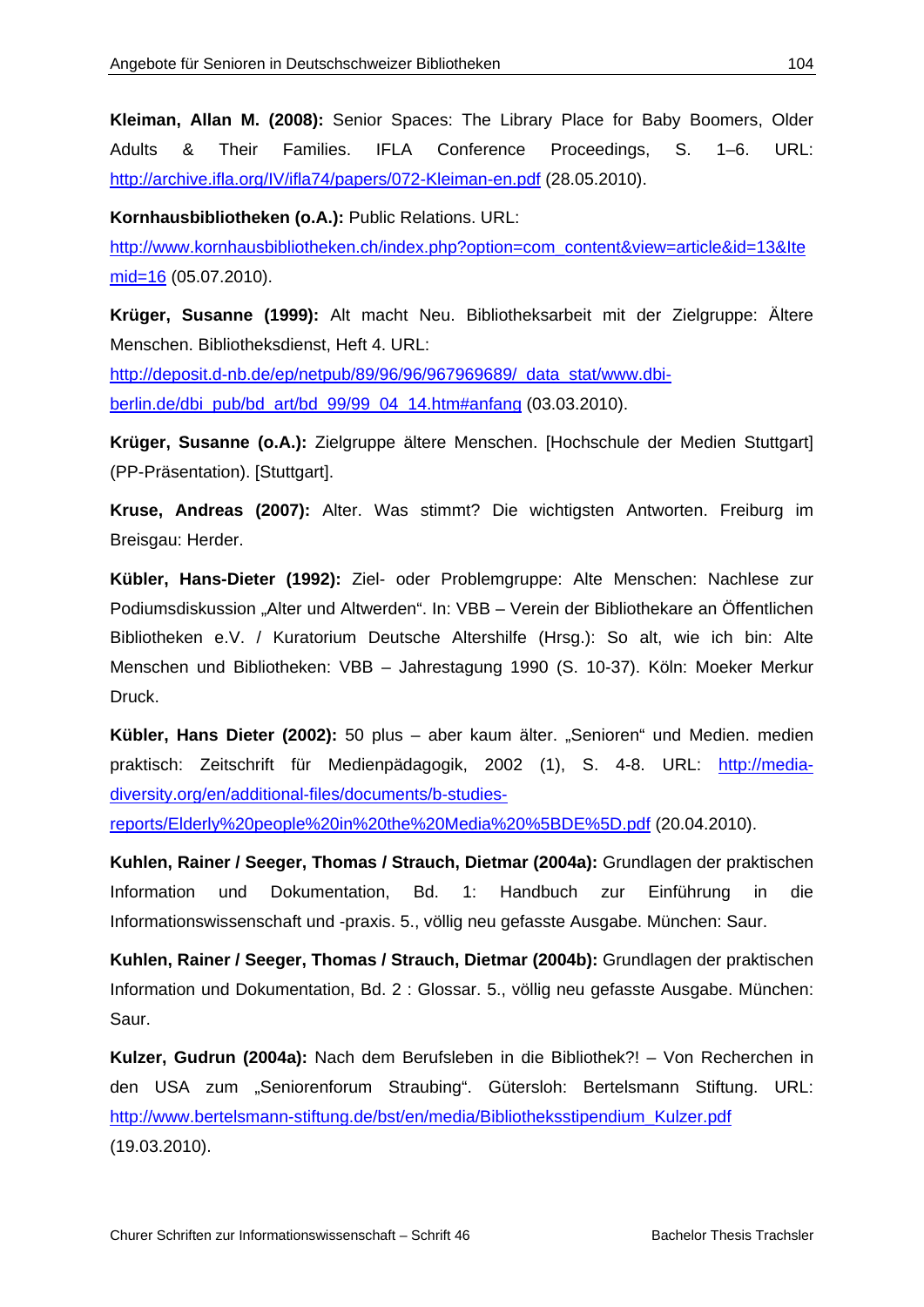**Kulzer, Gudrun (2004b):** Nach dem Berufsleben in die "Bibliothek der dritten Lebensphase"?! Das Seniorenforum Straubing, ein kommunales Bibliotheksprojekt mit älteren Menschen. In: BuB, 56 (10/11), S. 658–662.

**Kulzer, Gudrun (2004c):** Bibliothek der dritten Lebensphase: neue Services für eine attraktive Zielgruppe. Das "Seniorenforum Straubing": Empfehlungen für ein kommunales Bibliotheksprojekt mit älteren Menschen. URL:

http://www.bertelsmann-stiftung.de/bst/en/media/Handreichung\_040603.pdf (03.03.2010).

**Kulzer, Gudrun (2007a):** Ergebnisse der bundesweiten Umfrage im Sommer 2007 zum "Demographischen Wandel und den Auswirkungen auf die Bibliotheken". URL: http://www.gudrunkulzer.de/Kulzer\_Umfrageergebnis\_55\_\_2007.pdf (02.07.2010).

**Kulzer, Gudrun (2007b):** Ergebnisse der Umfrage zum demographischen Wandel und den Auswirkungen auf die Bibliotheken: Ehrenamt – Bereicherung oder Belastung? URL: http://www.gudrunkulzer.de/Kulzer\_Umfrageergebnis\_ehrenamt\_2007.pdf (02.07.2010).

**Kulzer, Gudrun (2010):** Die Bibliotheken: Aktiv älter werden - Bibliotheksangebote für die Generation 55 + am Beispiel der Stadtbibliothek Straubing und weiterer ausgewählter Bibliotheken. URL: http://www.gudrunkulzer.de/Kulzer\_demographischer\_Wandel.pdf (28.07.2010).

**La Département études, prospective et statistiques / Ministère Culture et Communication de (2008):** Les pratiques culturelles des Français: à l'ère numérique. Enquête 2008. [VI-2-2] Questions 59-59A: sont inscrits dans une bibliothèque ou une médiathèque. URL: http://www.pratiquesculturelles.culture.gouv.fr/doc/tableau/chap6/VI-2-2- Q59-59A.pdf (09.06.2010).

**Laframboise, Anne-Sophie (2010, 8. Juli):** Nouveau service sur le Plateau Mont-Royal: Des lunettes gratuites à la bibliothèque. 24 Heures, online. URL:

http://www.24hmontreal.canoe.ca/24hmontreal/actualites/archives/2010/06/20100622- 151513.html (08.07.2010).

**Lang, Norbert / Scherer-Hug, August (2007):** Kundenzufriedenheit der Absolventinnen und Absolventen der HTW Chur Abschlussjahrgänge 2003, 2004, 2005: Erhebung 2005. Reihe Berufsmarktforschung: Arbeitsbericht 4. Churer Schriften zur Informationswissenschaft, hrsg. v. Josef Herget und Sonja Hierl, Schrift 20. Chur: Arbeitsbereich Informationswissenschaft.

**Larkin-Lieffers, Patricia A. (2000):** The Older Adult and Public Library Computer Technology: A Pilot Study in a Canadian Setting. Libri: International Journal of Libraries & Information Services, 50 (4), S. 225-234.

**Lebensspuren (2010):** Projekt LebensSpuren: Begegnungsraum Bibliothek. URL: http://www.lebensspuren.net/ (05.07.2010).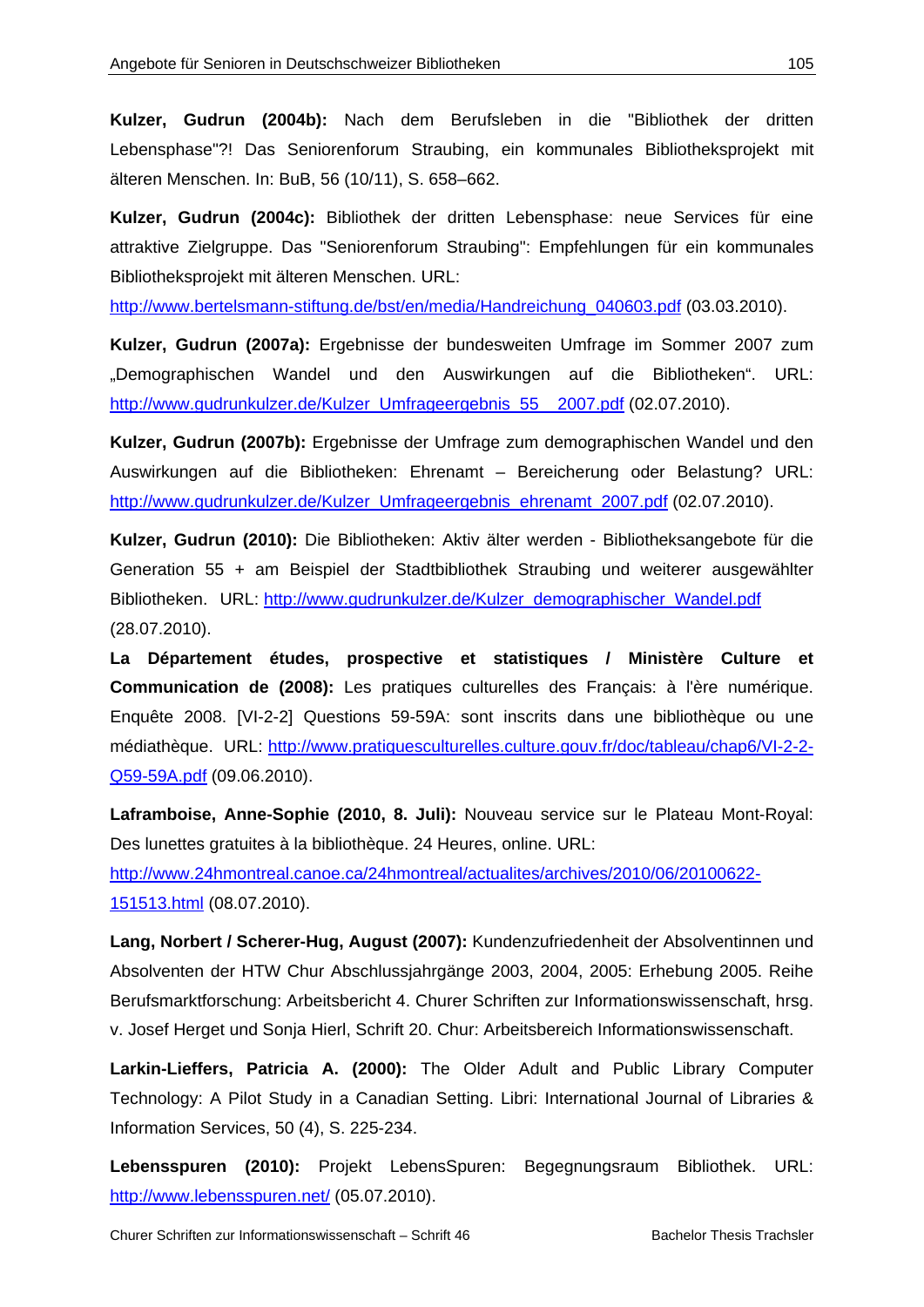Leicester City Council (o.A.): Age Concern Library. URL: http://www.leicester.gov.uk/yourcouncil-services/education-lifelong-learning/leicesterlibraries-home-page/locations/ageconcern-library/ (07.07.2010).

**Liebers, Andrea (o.A.):** Schreiben verbindet Generationen: Schreibwerkstätten gemeinsam für Jung und Alt. URL:

http://www.lebensspuren.net/generationen/projekte/200702\_schreibwerkstaetten.html (05.07.2010).

**Lincolnshire County Council (o.A.):** Libraries: Access to the Library Service: Can't See to Read? URL: http://www.lincolnshire.gov.uk/section.asp?catid=2839&docid=85342 (07.07.2010).

**Locher, Hans Ulrich (2010a):** Mail vom 07.05.2010 zum Thema Adressen.

**Locher, Hans Ulrich (2010b):** Mail vom 19.05.2010 zum Thema Adressen.

**Lockyer-Benzie, Maureena (o.A.):** Public Libraries Response to Changing Demographics in Western Australia. URL: http://pls.liswa.wa.gov.au:3080/pls/PublibschangdemoWAjun03.pdf (19.04.2010).

**Mates, Barbara T. (2003):** 5-star programming and services for your 55+ library customers. Chicago: American Library Association.

**Matt, Werner / Unterthumer, Ulrike (2008):** Dokumentations- und Abschlussbericht des gemeinsamen Projektes von Stadtarchiv Dornbirn und Stadtbücherei Dornbirn mit dem Österreichischen Bibliothekswerk (Ass. Partner) 2006 – 2008: Roots & Wings - Wurzeln und Flügel. URL: http://stadtbuecherei.dornbirn.at/uploads/media/Roots\_and\_Wings\_Doku u Abschlussbericht 08.pdf (06.07.2010).

**Mayer, Elisabeth (o.A.):** Generationendorf Elixhausen. URL:

http://www.lebensspuren.net/generationen/projekte/200906\_elixhausen.html (06.07.2010).

**McGovern, Gail / Rubin, Rhea Joyce (1990):** Working with Older Adults: a Handbook for Libraries. 3. Aufl. Sacramento: California State Library Foundation.

**Meyer-Hentschel, Hanne / Meyer-Hentschel, Gundolf (2009):** Seniorenmarketing. Generationsgerechte Entwicklung und Vermarktung von Produkten und Dienstleistungen. 2., ungekürzte Auflage. Göttingen: BusinessVillage.

**Milz, Jasmine (2010):** Informationskompetenz-Vermittlung an Deutschschweizer Fachhochschulen: eine quantitative Inhaltsanalyse der Curricula. . Bachelorarbeit im Bachelorstudium Informationswissenschaft an der Hochschule für Technik und Wirtschaft Chur. Churer Schriften zur Informationswissenschaft, Schrift 37. Chur: Arbeitsbereich Informationswissenschaft. URL:

http://www.fh-htwchur.ch/uploads/media/CSI\_37\_Milz\_01.pdf (15.06.2010).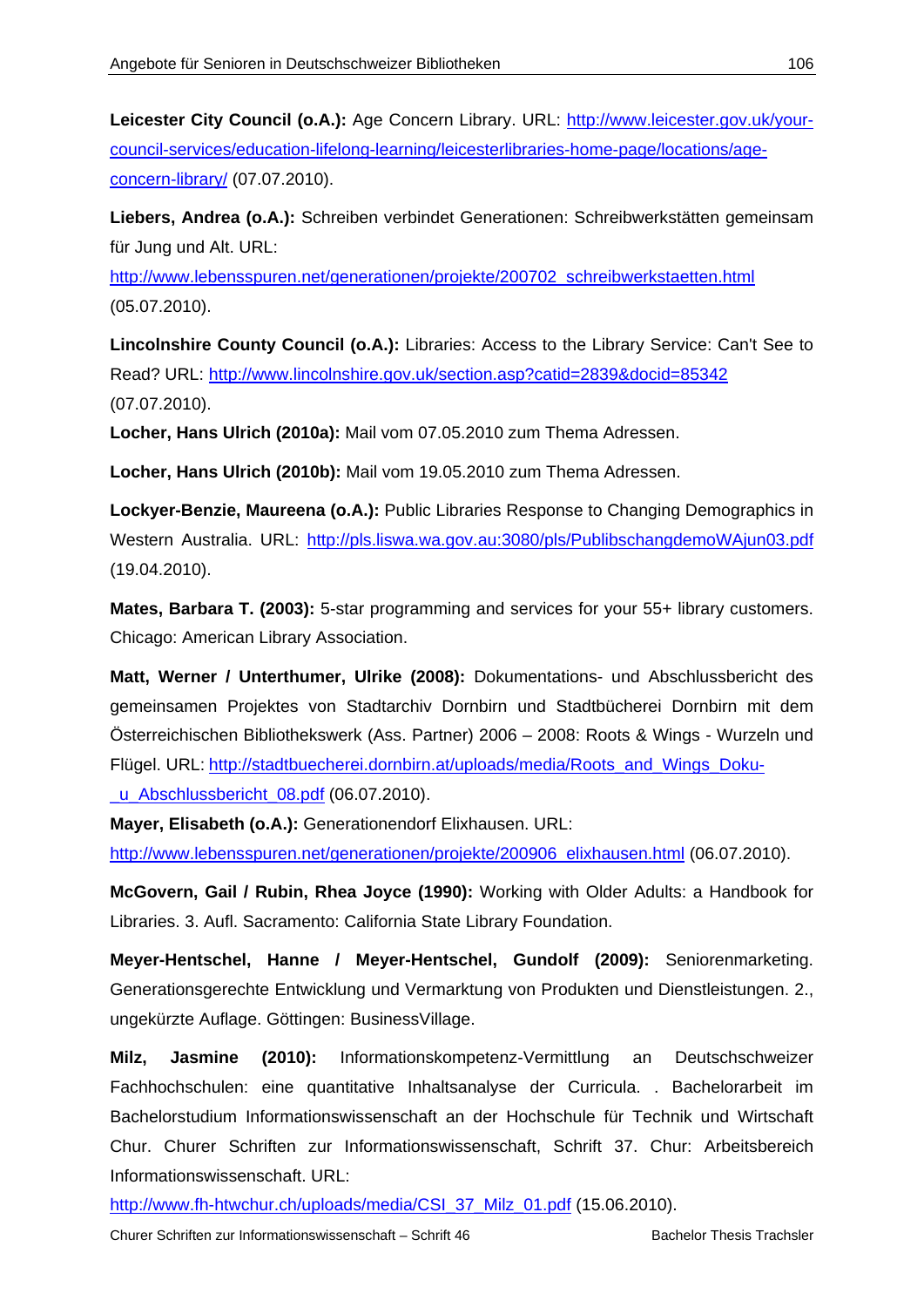**Mustey, Jenny (2009):** Words on Wheels Storytellers: A Positive Volunteering Experience. APLIS, 22 (2), S. 58–63.

**Mylee, Joseph (2006a):** Active, engaged, valued: older people and NSW public libraries. URL: http://www.sl.nsw.gov.au/services/public\_libraries/docs/active\_engaged\_valued.pdf (26.03.2010).

**Mylee, Joseph (2006b):** Active, Engaged, Valued: Older People and Public Libraries in New South Wales. APLIS, 19 (3), S. 113–117.

**Mylee (2007):** "Everything old is new again – or is it?" Active, engaged, valued: older people and public libraries. Exploring the impact of the 'age wave' on library services, programming, marketing and facilities, Weblog gepostet, am 10. April 2007. URL: http://olderpeoplepubliclibraries.blogspot.com/2007/04/everything-old-is-new-again-or-isit.html (26.04.2010).

**Nabulon, Barbara (2008):** Generation Plus … 21 Minuten: Kundenmagazin, 2008 (2), S. 1. URL: http://www.kornhausbibliotheken.ch/images/stories/pdf/21minuten\_02\_08.pdf (03.07.2010).

**Nauratil, Marcia J. (1985):** Public Libraries and Nontraditional Clienteles: The Politics of Special Services. Westport Conn: Greenwood Press.

**Nufer, Gerd / Oexle, Sandra (2010):** Marketing für Best Ager. Reutlinger Diskussionsbeiträge zu Marketing & Management, 2010 (1). URL: http://tobias-lib.unituebingen.de/volltexte/2010/4585/pdf/Reutlinger\_Diskussionsbeitrag\_2010\_1.pdf (20.04.2010).

**Oertel, Christina (2007):** Bibliothek 55+: wie fange ich's an? Regierungspräsidium Stuttgart Fachstelle für das öffentliche Bibliothekswesen (Hrsg.). Stuttgart: [s.n.]. URL: http://www.s.fachstelle.bib-bw.de/angebot/dokumente/Bibliothek55\_Webseite.pdf (01.07.2010).

**Old Bridge Public Library (o.A.):** Senior Space: "Senior Spaces" Area Arrangement. URL: http://www.infolink.org/seniorspaces/diy/index.htm#arrangement (14.07.2010).

**Panella, Nancy (2006):** Richtlinien für Patientenbibliotheken und Bibliotheken für Senioren und Behinderte in Langzeitpflegeeinrichtungen. Zusammengestellt von einer Arbeitsgruppe unter Vorsitz von Nancy Mary Panella unter Schirmherrschaft der Sektion Bibliotheken für Benachteilige Menschen. The Hague: IFLA Headquarters (IFLA Professional Reports, Nr. 98) German Translation of IFLA Professional Report 61.

URL: http://archive.ifla.org/VII/s9/nd1/Profrep98.pdf (03.03.2010).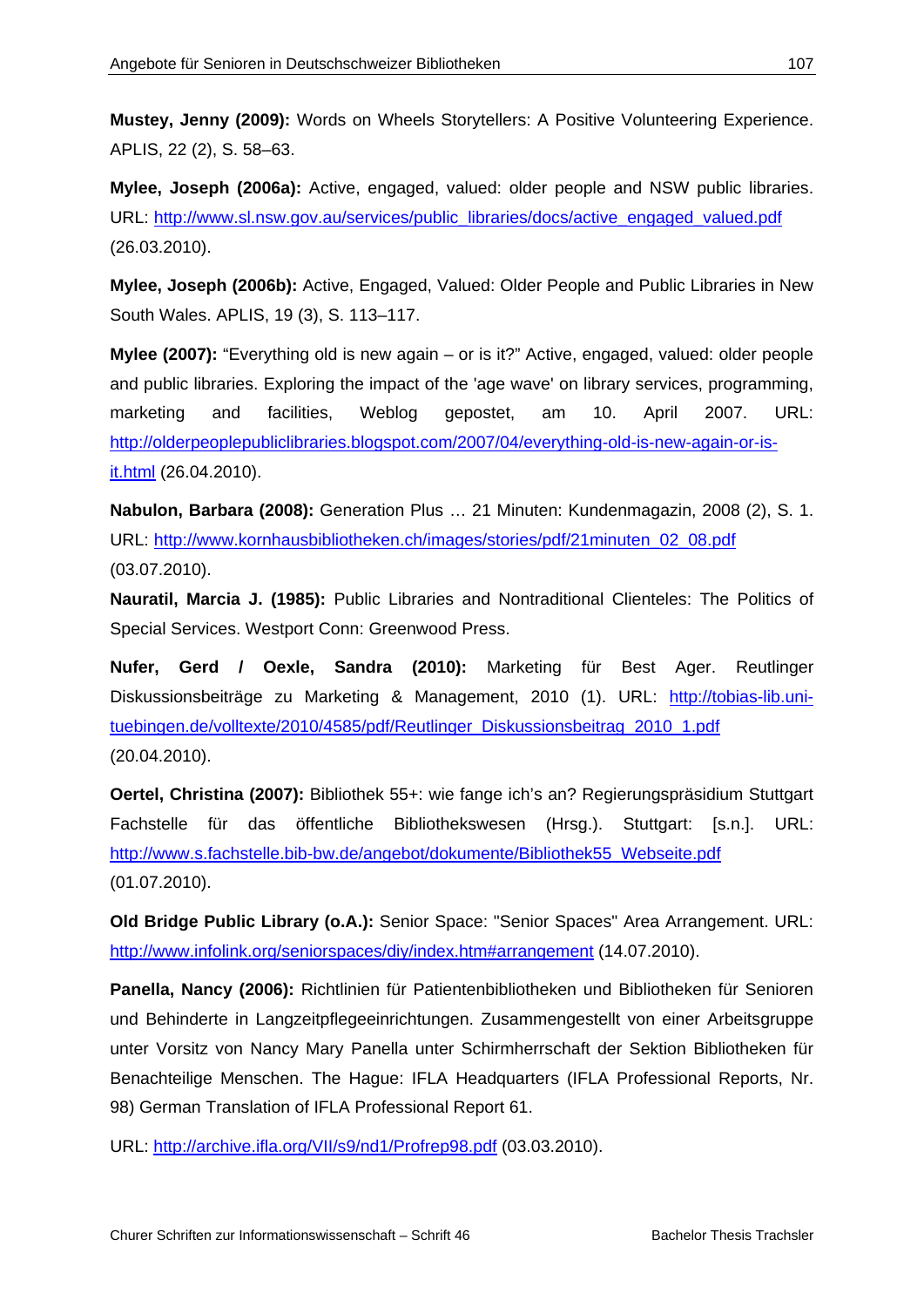**Panella, Nancy Mary (2009):** Library Services to People with Special Needs Section - Glossary of Terms and Definitions. The Hague: IFLA Headquarters (IFLA Professional Reports, Nr. 117). URL: http://www.ifla.org/files/hq/publications/professional-report/117.pdf (15.07.2010).

**Pascher, Franz (1992):** Erfahrungen aus dem Ausland und der DDR: Bibliothekarische Alternarbeit in Österreich. In: Kuratorium Deutsche Altershilfe (Hrsg.): So alt, wie ich bin: Alte Menschen und Bibliotheken: VBB-Verein der Bibliothekare an Öffentlichen Bibliotheken e. V.: VBB-Jahrestagung 1990 (S. 176-177). Köln: [s.n.].

**Perrig-Chiello, Pasqualina / Höpflinger, François (2009):** Die Babyboomer: Eine Generation revolutioniert das Alter. Zürich: Neue Zürcher Zeitung NZZ Libro.

**Pilgram, Amélie / Seifert, Kurt (2009):** Leben mit wenig Spielraum: Altersarmut in der Schweiz. Zürich: Pro Senectute Schweiz.

**Poll, Roswitha (2004):** Bibliotheksmanagement. In: Frankenberger, Rudolf / Haller, Klaus (Hrsg.): Die moderne Bibliothek. Ein Kompendium der Bibliotheksverwaltung (S. 93-116). München: Saur.

**Prasad, Pannaga (2009):** Reference Services to Senior Groups in the San Antonio Public Library. Reference Librarian, 50 (1), S. 99–108.

**Pro Senectute (Hrsg.) (2000):** Pro Senectute: Wer wir sind und was wir tun. URL: https://www.pro-senectute.ch/data/300/wer\_wir\_sind\_was\_wir\_tun.pdf (19.07.2010).

**Pro Senectute (2010a):** Pro Senectute: Prix Chronos: Aktuell / Blog. URL: https://www.prosenectute.ch/angebote/generationenprojekte/prix-chronos/aktuell-blog.html (03.07.2010).

**Pro Senectute (2010b):** Prix Chronos – was ist das? URL: https://www.prosenectute.ch/angebote/generationenprojekte/prix-chronos/was-ist-das.html (03.07.2010).

**Rajkovic, Marianne (2005):** Services to the over 65s in New South Wales public libraries. APLIS, 18 (1), S. 13–19.

**Rehberg, Walter (2009):** Sozioökonomische Situation älterer Menschen. In: Soziale Sicherheit: Zeitschrift des Bundesamtes für Sozialversicherung, BSV, 2009 (5), S. 313–316.

**Robertson, Guy (2001):** Seniors: What They Want and What They Get in Canada's Public Libraries. Feliciter, 47 (6), S. 304–306.

**Rubin, Rhea Joyce (1993):** Intergenerational Programming: A How-To-Do-It Manual for Librarians. New York: Neal-Schuman Publishers.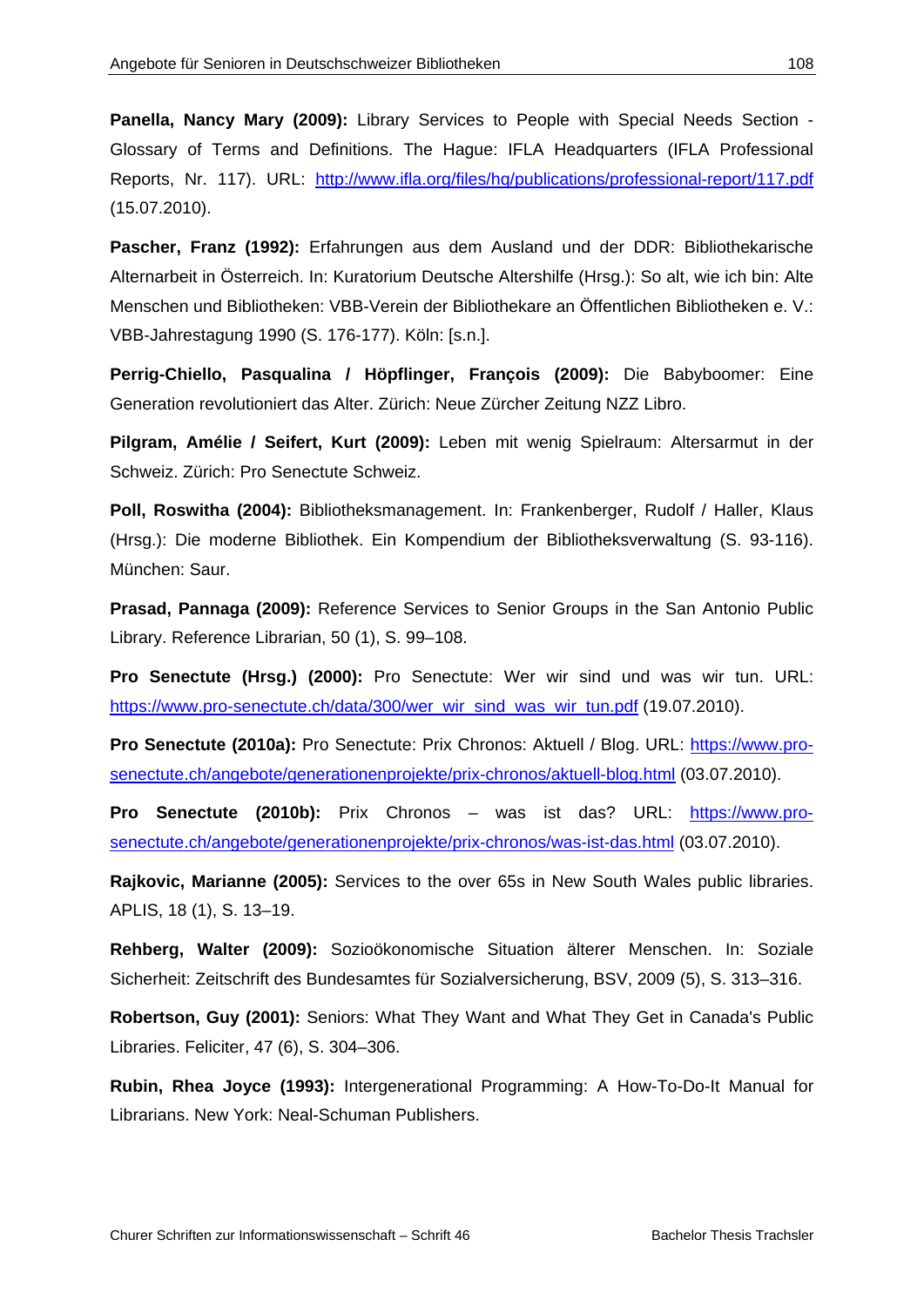Sarsteiner, Anna (o.A.): "Betreutes Lesen": ein Angebot der ÖB St. Wolfgang. URL: http://www.lebensspuren.net/generationen/projekte/200708\_betreutes\_lesen.html (05.07.2010).

**Schelling, Hans Rudolf / Seifert, Alexander (2010):** Internet-Nutzung im Alter: Gründe der (Nicht-)Nutzung von Informations- und Kommunikationstechnologien (IKT) durch Menschen ab 65 Jahren in der Schweiz. (Zürcher Schriften zur Gerontologie, 7). Zürich

**Scherer, Beatrice (o.A.):** Jahresbericht: Rückblick auf das Jahr 2009. URL: http://www.bibliothek-neftenbach.ch/?func=jahresbericht (05.07.2010).

**Schmid, Lotti (2009):** Gemeindebibliothek Ittigen. 21 Minuten, 2009 (1), S. 2. URL: http://www.kornhausbibliotheken.ch/images/stories/pdf/21%20minuten%20heft%201%20200 9.pdf (05.07.2010).

**Schnell, Rainer / Hill, Paul B. / Esser, Elke (2005):** Methoden der empirischen Sozialforschung. 7., völlig überarb. und erw. Aufl. München: Oldenbourg.

**Schulte, Christina (2009, 12. November):** Seniorenstudie. Boersenblatt.net, online. URL: http://www.boersenblatt.net/373261/template/bb\_tpl\_branchenstudien/ (18.06.2010).

**Schwabe, Carola (2006a):** Die Schule der neuen Alten: Wie Bibliothekare die "Generation 60plus" fortbilden können. BuB, 58 (11/12), S. 777–782.

**Schwabe, Carola (2006b):** Förderung der Informationskompetenz älterer Menschen durch Bibliotheksdienstleistungen. (Berliner Handreichungen zur Bibliotheks- und Informationswissenschaft, Heft 169). Berlin: Institut für Bibliothekswissenschaft der Humboldt Universität.

**Schweizer Bücherdienst [SBD] (2010):** Aktion Buch Grossdruckbücher: Tipps für Senioren. URL: http://www.sbd.ch/downloads/d/Themenlisten/2010\_Mai\_Grossdruckbuecher.pdf (05.07.2010).

**Schweizerische Arbeitsgemeinschaft der allgemeinen öffentlichen Bibliotheken [SAB] (Hrsg.) (2000):** Richtlinien für Schulbibliotheken: Bibliotheken, Mediotheken, Informationszentren an Volks-, Mittel- und Berufsschulen: Grundsätze, technische Daten und praktische Beispiele. 2., überarb. u. erw. Aufl. Solothurn: SAB.

**Schweizerische Arbeitsgemeinschaft der allgemeinen öffentlichen Bibliotheken [SAB] (Hrsg.) (2008):** Richtlinien für Gemeindebibliotheken: Grundsätze, technische Daten und praktische Beispiele. 3., überarbeitete Aufl. S.l.: hep-verlag.

**Schweizerische Arbeitsgemeinschaft der allgemeinen öffentlichen Bibliotheken [SAB] (o.A.):** Website SAB. URL: http://www.sabclp.ch/ (26.04.2010).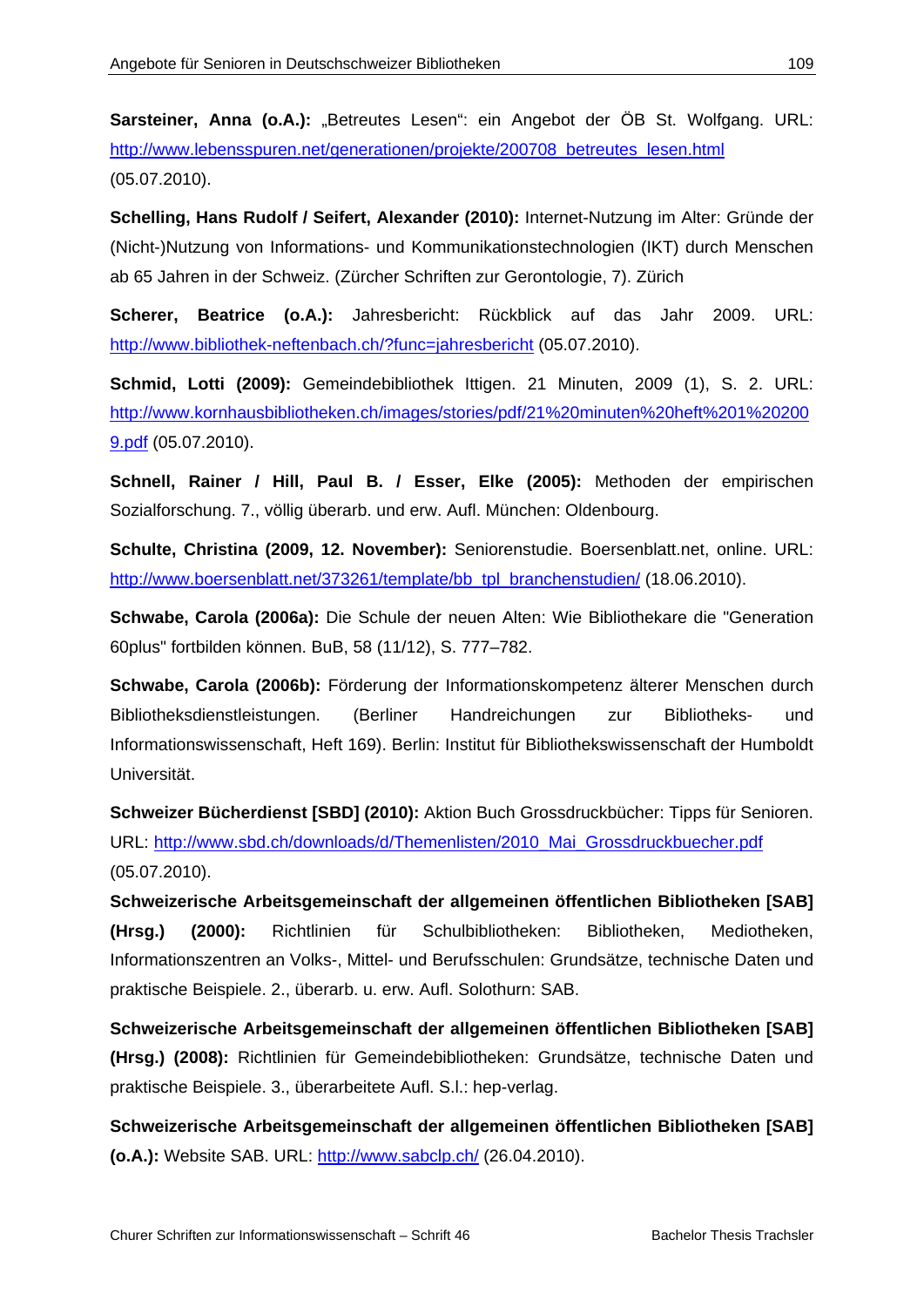**Schweizerische Nationalbibliothek [NB] (2009):** Gesellschaftliche Gruppen, Lebensformen: Senioren. URL:

http://www.nb.admin.ch/dienstleistungen/swissinfodesk/01860/01861/01863/index.html?lang =de#sprungmarke0\_9 (19.07.2010).

**Senioren (2001).** In: Alltagsbrockhaus. Das Lexikon der Alltagsfragen. Leipzig, Mannheim: F.A. Brockhaus. URL: http://lexika.tanto.de (15.07.2010).

**Senser, Christine (1991):** Die Bibliotheken der Schweiz. Wiesbaden: Reichert.

**Sloan, Margaret (2008):** Expanding library services for older people. Library & Information Update, 7 (5), S. 31–33.

**Sloan, Margaret / Vincent John (2009):** Library services for older people - good practice guide. Published by The Network. Wisteria Cottage, Nadderwater, Exeter: [s.n.]. URL: http://www.seapn.org.uk/content\_files/files/library\_services\_\_\_good\_practice\_guide\_133679 5.pdf (16.06.2010).

**Sommeregger, Jana (2010):** Soziale Bibliotheksarbeit: Die gesellschaftliche Dimension der Bibliotheken. Büchereiperspektiven, 2010 (1), S. 2-3.

**Spescha, Armin (o.A.):** Marketingkonzept. Unterrichtsskript der HTW Chur. Chur.

**Stadtbibliothek Duisburg (o.A.):** Stadt Duisburg – Senioren. URL: http://www.duisburg.de/micro/stadtbibliothek/zielgruppen/senioren.php (01.07.2010).

**Stadtbibliothek Straubing (o.A.):** Aktiv älter werden - Die Infobörse 55+. URL: http://www.stadtbibliothek-straubing.de/html/aktiv\_alter\_werden.html#Aktivaelter (01.07.2010).

**Stadtbibliothek Zofingen (2009):** Jahresbericht Stadtbibliothek Zofingen 2008. URL: http://www.zofingen.ch/upload/docs/Bibliothek%20und%20Kultur/Jahresbericht%20BIB%202 008.pdf (03.07.2010).

**Stadt- und Landesbibliothek Dortmund (o.A.):** Senioren und Bibliothek. URL: http://www.bibliothek.dortmund.de/template\_senioren.html (03.07.2010).

**Stangland, E.C. (2001):** I'm Not Old .... Just Mature. CARC: Heart a Facts: Coronary Artery Rehabilitation Group Inc., 2001, S. 3. URL:

http://www.carg.ca/CARG\_december\_newsletter.pdf (08.05.2010).

**Stephen, Chris (2009):** The New World of Accessible Editions for Older Adults. APLIS, 22 (3), S. 120–127.

**Stephens, Annabel K. (2006):** Twenty-First Century Public Library Adult Service. Reference & User Services Quarterly, 45 (3), S. 223–235.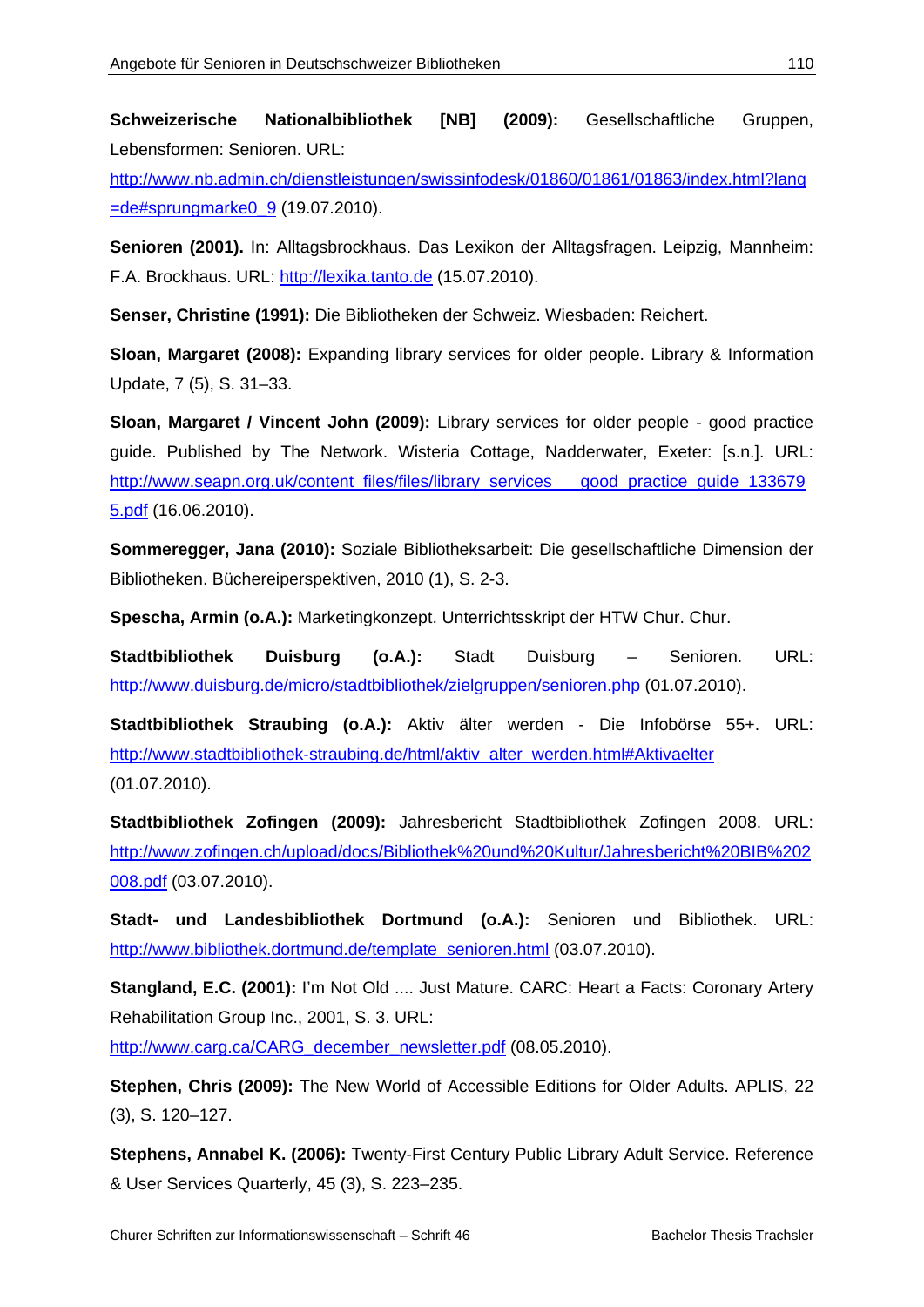**Stewart, R. (1996-2010):** I'm Not Old .... Just Mature. URL:

http://www.seniorresource.com/age.htm (08.05.2010).

**Stocker, Marianne (2004):** Die Bibliothek im Pflegeheim. Grundlagen, Erfahrungen, Vorschläge und ein Konzept. Beispiel: Haus Wäckerling, Pflegeheim in Uetikon am See. S.l.: s.n.

**Stocker, Tatjana (2009):** Gratis, aber nicht umsonst: Freiwilligenarbeit. Beobachter, Ausgabe 20, 30. Sep 2009, S. o.A..

**Street, Penelope (1994):** National Provision to the Elderly in Public Libraries: Preliminary Results of a Postal Survey Conducted in 1993. Library Management, 15 (8), S. 28–32.

**The Network (o.A.a):** Who we are & what we do. URL: http://www.seapn.org.uk/whoweare/ (06.07.2010).

**The Network (o.A.b):** Benefits of joining. URL:

http://www.seapn.org.uk/editorial.asp?page\_id=24 (06.07.2010).

**The Network (o.A.c):** Key topics: Older people. URL:

http://www.seapn.org.uk/themes.asp?theme\_id=73 (06.07.2010).

**Turock, Betty J. (1982):** Serving the Older Adult: A Guide to Library Programs and Information Sources. New York: Bowker.

**Wanner, Philippe (2008):** Die wirtschaftliche Situation von Personen im Ruhestand: neue Daten, neue Prioritäten. In: Soziale Sicherheit: Zeitschrift des Bundesamtes für Sozialversicherung, BSV, 2008 (3), S. 137–142.

**Wilkinson, M. A. / Allen, B. (1991):** What are users' views on seniors in the public library? Library and information science research: An international journal, 13 (2), S. 103–130.

**Wooliscroft, Michael (1984):** Library Services to Elderly People. Libraries: after 1984 proceedings of the LAA/NZLA Conference, Brisbane 1984, S. 418-429. Abstract aus LISA: Library and Information Science Abstracts. URL: http://csaweb107v.csa.com.ezproxy.fhhtwchur.ch/ (27.07.2010).

**World Health Organization [WHO] (2004):** A Glossary of Terms for Community Health Care and Services for Older Persons. (WHO Centre for Health Development: Ageing and Health Technical Report. Volume 5). URL:

http://whqlibdoc.who.int/wkc/2004/WHO\_WKC\_Tech.Ser.\_04.2.pdf (15.07.2010).

**Wyss, Laure (2000):** Schuhwerk im Kopf und andere Geschichten. Zürich: Limmat Verlag.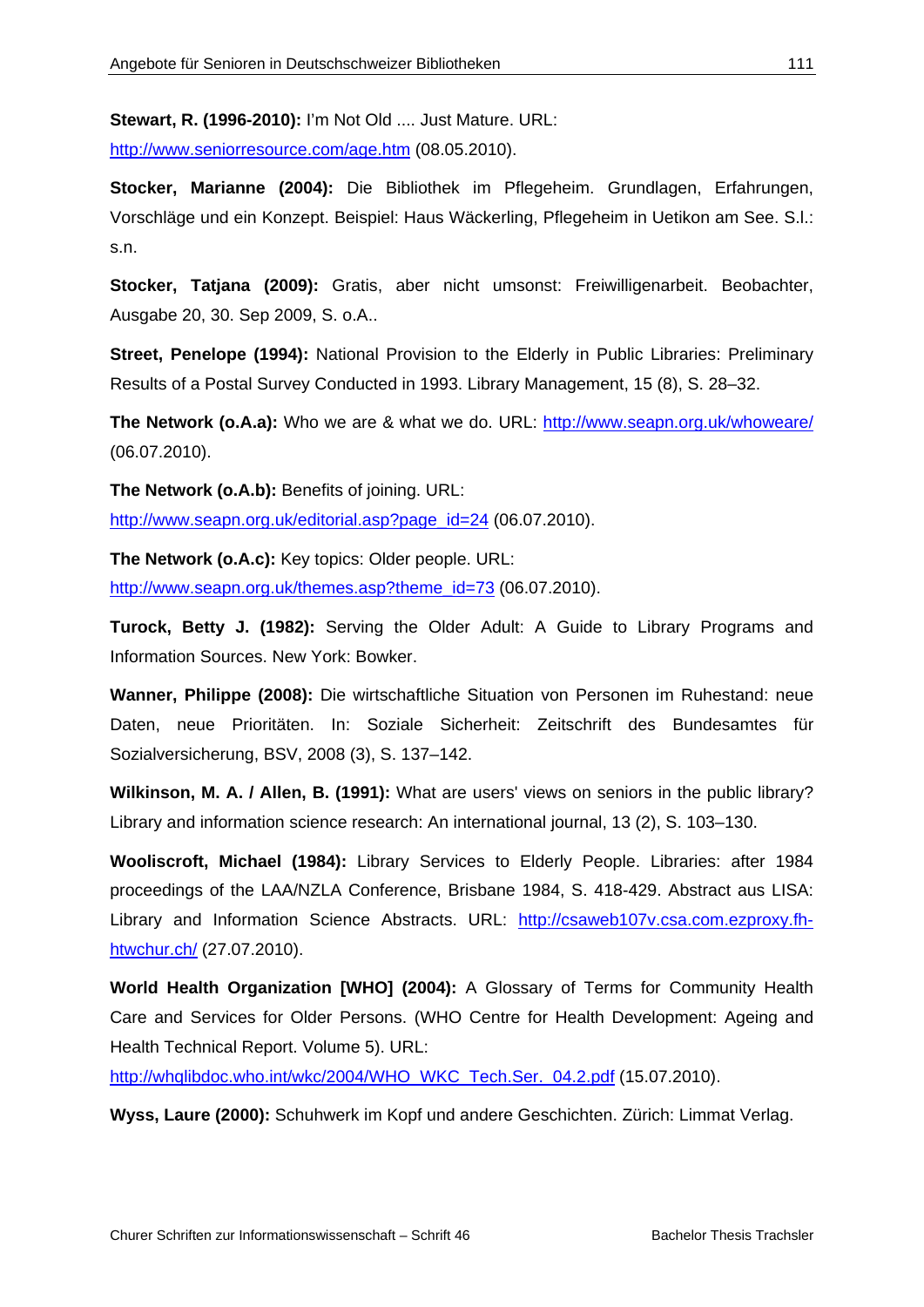**Zehetmeyer, Elisabeth (o.A.):** Das Leben ein wenig bunter machen: Der SeniorInnen-Treffpunkt der Hauptbücherei Wien. URL:

http://www.lebensspuren.net/generationen/projekte/200708\_seniorentreff.html (06.07.2010).

**Zielgruppe (2005-06).** In: Brockhaus - Die Enzyklopädie: in 30 Bänden. 21., neu bearbeitete Aufl. Leipzig, Mannheim: F. A. Brockhaus. URL: http://lexika.tanto.de (30.05.2010).

**Zufrieden (1999).** In: Duden Das große Wörterbuch der deutschen Sprache in 10 Bänden. 3., völlig neu bearbeitete und erweiterte Auflage. Mannheim, Leipzig, Wien, Zürich: Dudenverlag. URL: http://lexika.tanto.de (14.06.2010).

**Zugang für alle (2009):** Barrierefreie Technologienutzung: Gesetz Schweiz. URL: http://www.access-for-all.ch/ch/richtlinien/gesetz-schweiz.html (26.07.2010).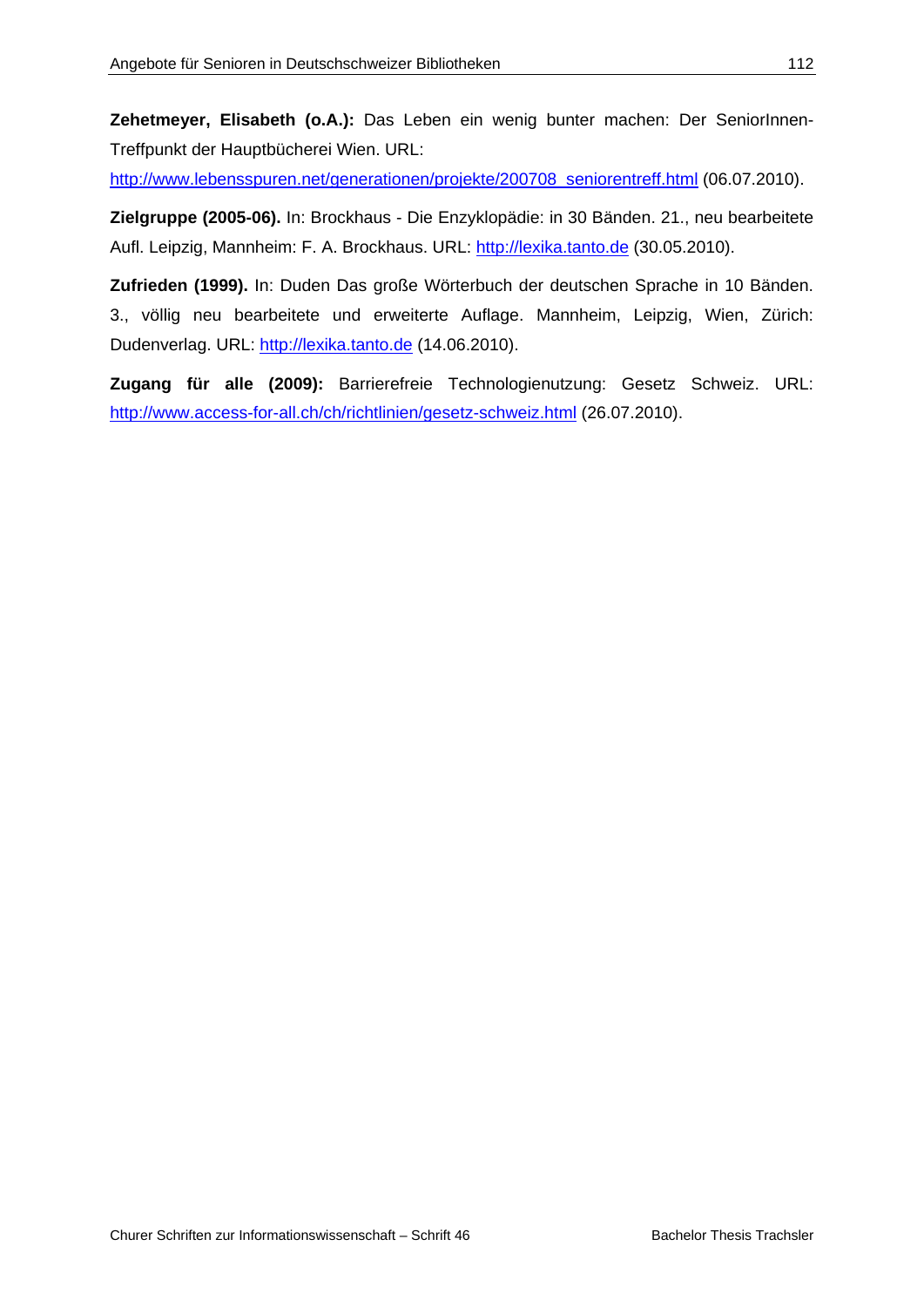# **7 Anhang**

#### **7.1 Literatur aus der Schweiz zum Thema Senioren und Bibliotheken**

Dick, Séverine (2008): Les seniors et la lecture à Delémont. Genève. Travail de Bachelor filière information et documentation à l'Haute École de Gestion de Genève. Genève.

Fournier, Rosemarie (1990): Groupes sociaux defavorises lecture et bibliotheques. Underprivileged social groups, reading and libraries. In: ARBIDO-Bulletin, Jg. 5, H. 4, S. 99– 111. [leider nicht gefunden].

Stocker, Marianne (2004): Die Bibliothek im Pflegeheim. Grundlagen, Erfahrungen, Vorschläge und ein Konzept. Beispiel: Haus Wäckerling, Pflegeheim in Uetikon am See.

#### **7.2 Quellenauswahl**

In diesem Abschnitt wird die Auswahl der Literatur für die Inhalte des Kapitels 2 und 0 besprochen. Zuvor noch Hinweise dazu, wie die Grobstruktur der Arbeit entstanden ist: Anregung für den Aufbau der gesamten Arbeit haben die Arbeiten von Milz (2010), Höfliger (2005) und Keller (2010) gegeben. Die Bachelorarbeit von Dick (2008) gab einige Anregungen für die Unterthemen, Inhalte und Literatur des zweiten Kapitels.

Für die Ausführungen zum Alter im Kap. 2.1 wurde die Auswahl der Literatur wie folgt getroffen: Einerseits wurden Statistiken, Artikel und Publikationen von offiziellen Behörden aus der Schweiz (und Deutschland) zur gesundheitlichen, demografischen Situation und zum Kulturverhalten älterer Menschen gewählt, andererseits Studien aus anderen Arbeiten oder von Forschungsinstituten zu den Themen Bildung oder Medienforschung und -nutzung. Zusätzlich wurden Werke von François Höpflinger, dem bekanntesten Schweizer Altersforscher, und seinem Pendant aus Deutschland, Andreas Kruse hinzugezogen<sup>52</sup>. Da diese jedoch nicht alle Aspekte, welche im Kapitel 2.1 angesprochen werden, thematisieren, wurde weitere Literatur von anderen Autoren hinzugezogen. Beispielsweise wurden Beiträge von Meyer-Hentschel Hanne und Gundolf zum Thema Seniorenmarketing gewählt<sup>53</sup>.

Nach den Richtlinien, welche im Kap. 2.2.1 aufgeführt sind, wurde beim internationalen Verband der Bibliothekare IFLA und den länderspezifischen Verbänden recherchiert. Manches wurde auch über Artikel ermittelt. Die Literatur im Kap. 2.2.2 wurde aus der Literatur herausgegriffen, welche ursprünglich für das Kap. 2.2.3 recherchiert wurde.

 $\overline{a}$ 

<sup>52</sup> Diese Wahl wurde aufgrund eines Hinweises von Lisa Wyss, der Leiterin der Bibliothek und Dokumentation, getroffen.

<sup>53</sup> Diese Wahl wurde aufgrund einer Auskunft von Prof. Dr. Urs Kalbermatten, dem Studienleiter MAS Gerontologie und Dozent an der Berner Fachhochschule, getroffen.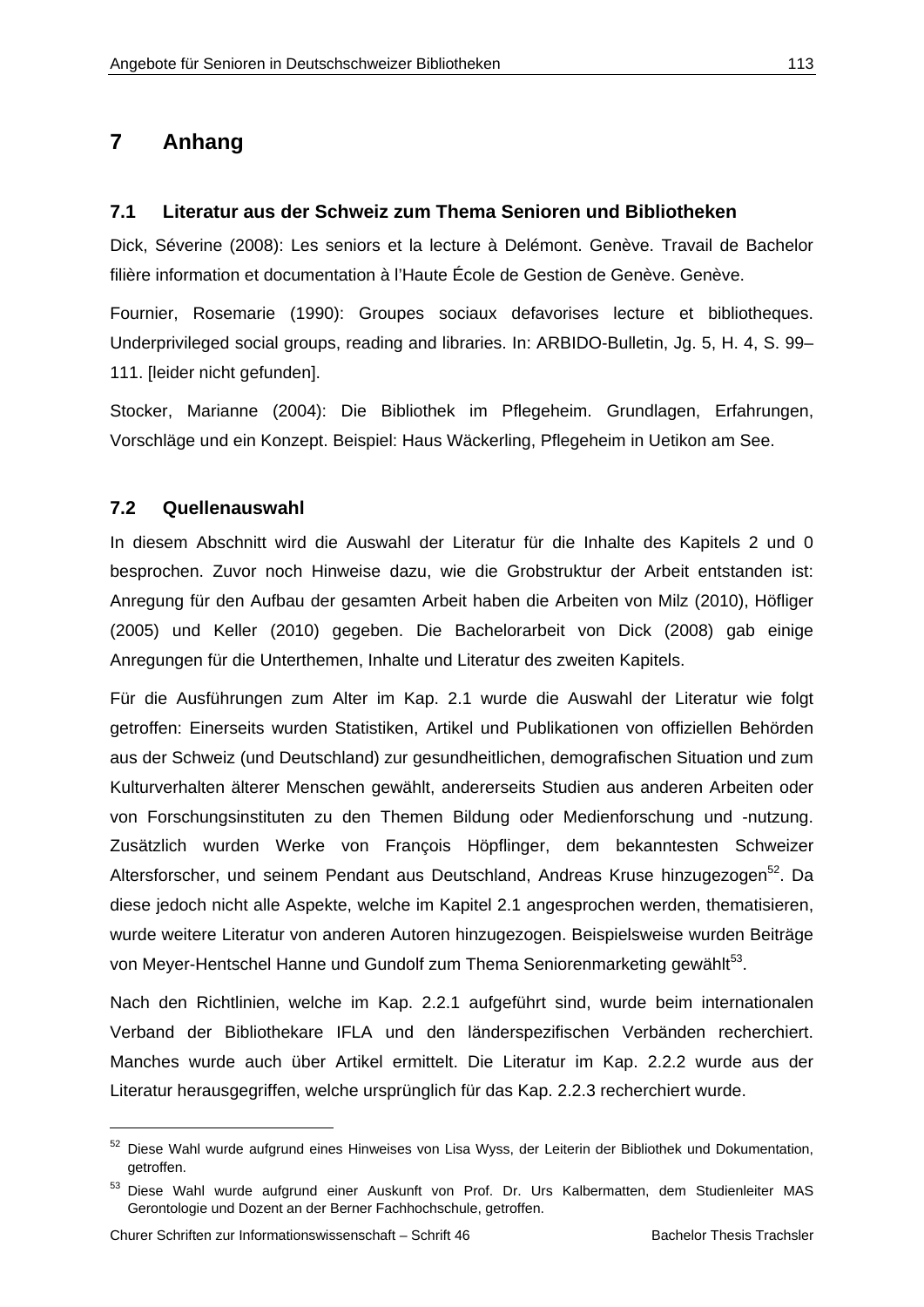Für das Kap. 2.2.3 wurde nach Literatur aus verschiedenen Ländern recherchiert. Die Konzentration lag dabei auf Artikeln, Abschlussarbeiten, Studien und Werken aus dem angelsächsischen<sup>54</sup> und deutschen Raum, die Skandinavischen Länder wurden nicht berücksichtigt. Die Situation im Französischsprachigen Raum wurde mit Hilfe der Bachelorarbeit von Séverine Dick überblickt. Dies betrifft auch die Situation in der Romandie. Jene der Deutschschweiz konnte aufgrund fehlender Literatur nur oberflächlich mittels Recherchen im Internet ermittelt werden, daher wurde auch eine Umfrage durchgeführt. Was die angloamerikanische, deutsche und österreichische Literatur betrifft, so wurde über verschiedene Bibliothekskataloge, Repositorien für Dissertationen, Datenbanken LISA, LISTA und Infodata, sowie das Internet (Google Schoolar, Bibliotheksportal knb, b2i, Base und Vascoda) nach relevanter Literatur recherchiert. Zusätzlich lieferte die Arbeit von Séverine Dick Anregungen zur Literaturwahl. In Österreich wurden in erster Linie Publikationen im Internet und in einer Verbandszeitschrift gefunden. Zentral für diese Arbeit war das Portal Lebensspuren (www.lebensspuren.net)<sup>55</sup>. Artikel über Datenbanken (LISA, LISTA, Infodata, Abi Inform), Bibliothekskataloge (österreichische Nationalbibliothek und

Quantitativ wurde in den USA, Australien und Deutschland mehr geschrieben als in den anderen Ländern.

österreichischer Bibliotheksverbund) oder Dissertationen waren keine relevanten vorhanden.

Deutlich wurde bei dieser Recherche auch, dass die Literatur aus dem Angloamerikanischen Raum oder aus Deutschland z.T. schon älter ist. In den USA und Kanada wurde schon in den 80er Jahren über dieses Thema geschrieben. In Deutschland hat sich der Bibliotheksverband bereits im Jahre 1978 mit der Bibliotheksarbeit und älteren Menschen beschäftigt. In Australien und Neuseeland wurde vor allem im letzten Jahrzehnt viel publiziert. In Grossbritannien setzten sich die Bibliothekare laut Czudnochowski-Pelz auch bereits seit den 80er Jahren mit der Zielgruppe Senioren auseinander, die Publikationen beschränken sich allerdings auf die 90er Jahre und das letzte Jahrzehnt.

Bei der Auswahl für die Literatur im Kap. 2.2.2 und 2.2.3 wurden auch ältere Werke berücksichtigt, wenn sie noch als aktuell eingestuft werden konnten oder interessante Ansätze aufwiesen.

Die Theorie des Kapitels 0 und damit das Hintergrundwissen für die Erhebung baut auf den Werken von Schnell, Hill & Esser (2005) und Atteslander (2008) auf. Beim Aufbau, der Darstellung und der inhaltliche Struktur wurden die Arbeiten von Milz (2010, S. 14, 28) und der Klasse Informationswissenschaft 2007 Vollzeit [IW\_07vz] (2009) hinzugezogen.

<sup>54</sup> Angelsächsisch meint hier Kanada, Australien, Grossbritannien, Neuseeland und die USA.

<sup>&</sup>lt;sup>55</sup> Ein Tipp von Susanne Krüger Professorin an der HdM Stuttgart.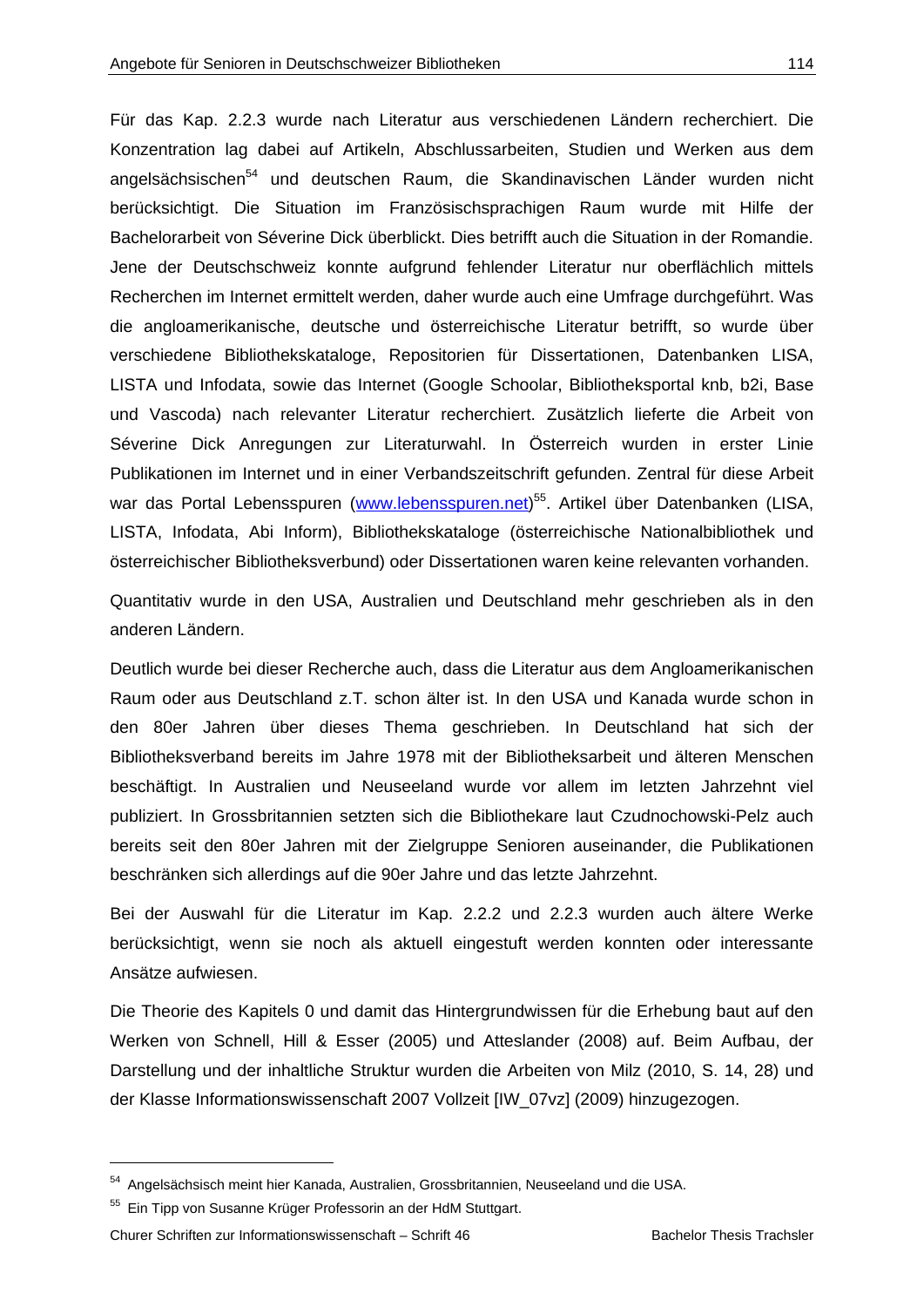#### **7.3 "Ich bin jetzt alt" von Laure Wyss**

*Ich bin jetzt alt.* 

*alt sein.* 

 *Du doch nicht. Darf ich nicht? Du wirkst nicht alt. Ist alt ein Schimpfwort? Niemand will doch alt sein. Jetzt haben wirs. Ich bin so alt, wie ich alt sein will, und jetzt will ich eben* 

 *Aber du siehst nicht so alt aus, wie dein Jahrgang ist.* 

 *Warum nagelt ihr andern uns immer mit Jahreszahlen fest? Tun wir das mit euch? Sage ich immer: ist das richtig, was du tust, für deine 42 Jahre oder deine 37½ oder deine noch nicht 20? Ihr aber wisst genau, was wir tun sollen mit unsern über 70, über 80, nämlich vorsichtig sein, sich endlich im Altersheim anmelden, nichts riskieren, Pläne fallen lassen, da überflüssig.* 

 *Offenbar kennen wir uns doch nicht genügend aus, deshalb haben die Vereinten Nationen 1999 zum Jahr der älteren Menschen erklärt …* 

 *Nicht der alten Menschen, Schande. Um uns zu schonen? Ich bin ein alter Mensch, ich habe viele Jahre gelebt, und ich habe keine Ahnung, wie viel Zeit ich noch auf diesem Planeten verbringen werde.* 

 *Macht dir das nicht Angst?* 

 *Weißt du es, wieviele Jahre dir noch zum Leben bleiben? Nach der Statistik natürlich viel mehr Zeit als mir. Aber dich beunruhigt mein Alter deinetwegen, es bedroht dich, du willst wissen, wie man damit umgeht, wenn Grenzen sich nähern?* 

 *Vielleicht ja. Aber warum reagierst du so störrisch – das warst du schon immer -, wenn ich feststelle, dass du jünger aussiehst, als du bist?* 

Ja, ich weiss, du machst mir ein Kompliment, willst mich trösten.

 *Irgendetwas hast du doch angestellt? Du bist Heiter, so möchte ich auch alt werden.* 

 *Aha, also ein Vorbild sein? Das passt mir nicht, will auch keine Rezepte geben, so zum täglichen Gebrauch.*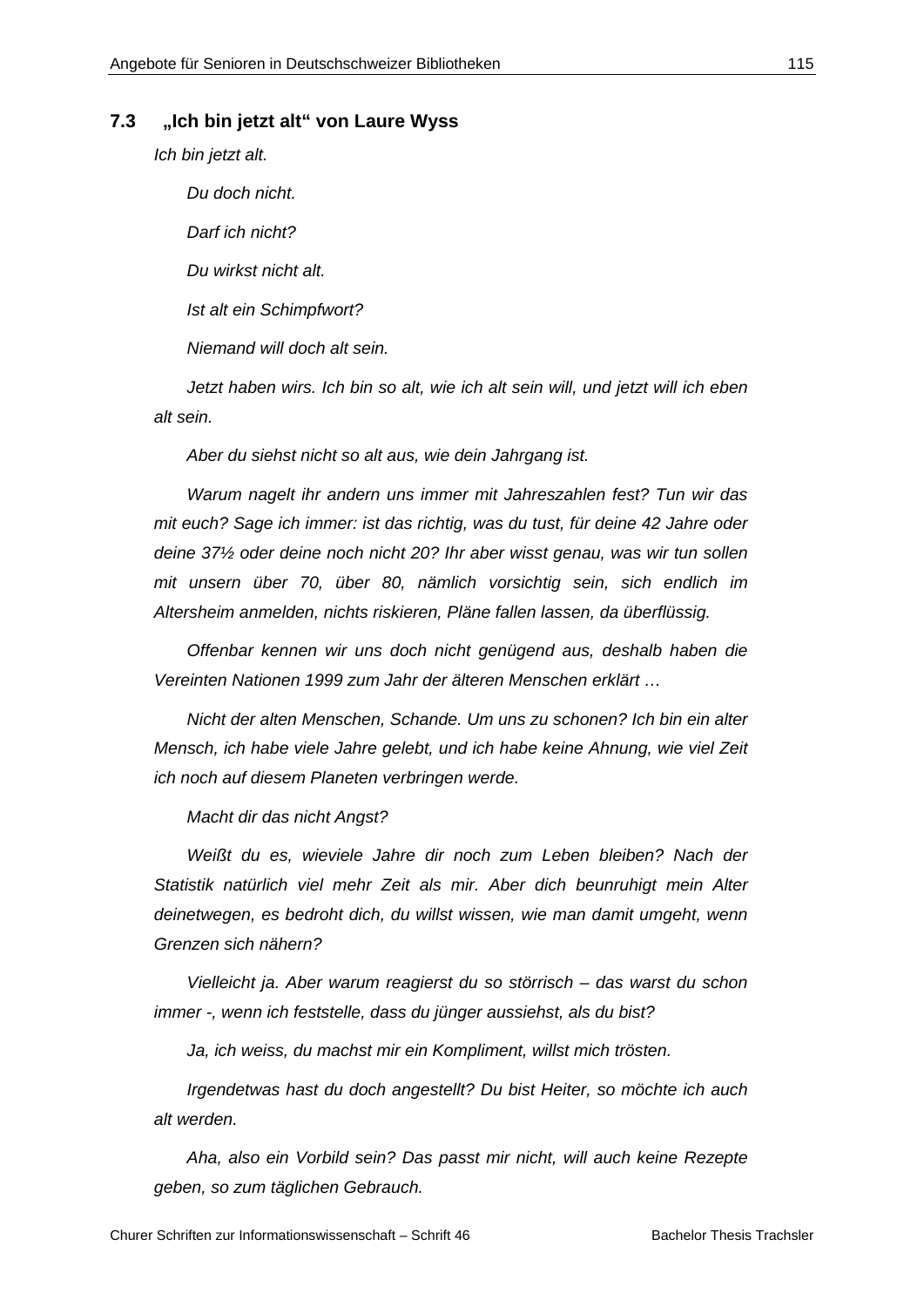*Keine Auskünfte?* 

 *Nein, ich mag nicht. Will nicht mehr nützlich sein, mag keine Informationen durchgeben über Altersbefindlichkeiten.* 

 *Jetzt kokettierst du aber.* 

 *Zugegeben, es verändert sich manches im Alter – wie hoffentlich auch im früheren Leben sich stets etwas verändern müsste. Gut, ich werde einiges erzählen, das Ärgerliche mit eingeschlossen. (Wyss, 2000, S. 7 ff.)* 

## **7.4 Schweizerische Institutionen und Dienste für Senioren**

Nachfolgend werden Schweizerische Institutionen und Dienste für Senioren aufgelistet. Diese bieten Hilfe, Informationen für Senioren, könnten aber sicherlich auch Informationsoder Kooperationsstellen für Bibliotheken sein.

- Alter und Migration: Nationales Forum Alter und Migration (http://www.altermigration.ch/)<sup>56</sup> ist eine Plattform zum Thema Alter und Migration
- Alters- und Hinterlassenenversicherung AHV / Invalidenversicherung IV (http://www.ahv-iv.info/)
- Bundesamt für Sozialversicherungen BSV (http://www.bsv.admin.ch/)
- Bundesamt für Gesundheit BAG (http://www.bag.admin.ch/)
- Computerias (http://www.computerias.ch/) bietet geselliges Entdecken von PC und Internet
- Graue Panther unternehmen gemeinsam etwas, bieten Unterhaltung, Kultur und Projekte (z.B. Begleitung von Schulklassen durch Senioren)
	- $\triangleright$  Region Basel (http://www.grauepanther.ch/)
	- ▶ Region Bern (http://www.grauepantherbern.ch/)
	- Region Solothurn (http://www.graue-panther-so.ch/)
- Pro Senectute (www.pro-senectute.ch) bietet Dienstleistungen, Beratung, Sportangebote, Kurse, eine Fachbibliothek und vieles mehr, z.B. den
	- > "Prix Chronos" (https://www.pro-senectute.ch/angebote/generationenprojekte/prixchronos.html) (vgl. Kap. 2.2.3.1)
- Schweizerische Bibliothek für Blinde, Seh- und Lesebehinderte (SBS) (http://www.sbs-online.ch/) bietet Grossdruckbücher und Hörbücher
- Schweizerische Gesellschaft für Gerontologie (http://www.sqq-ssq.ch/cms/pages /de/startseite.php) ist eine Fachgruppen für Altersmedizin

<sup>56</sup> Diese und alle nachfolgenden Internetadressen dieses Unterkapitels wurden am 05.07.2010 zuletzt geprüft.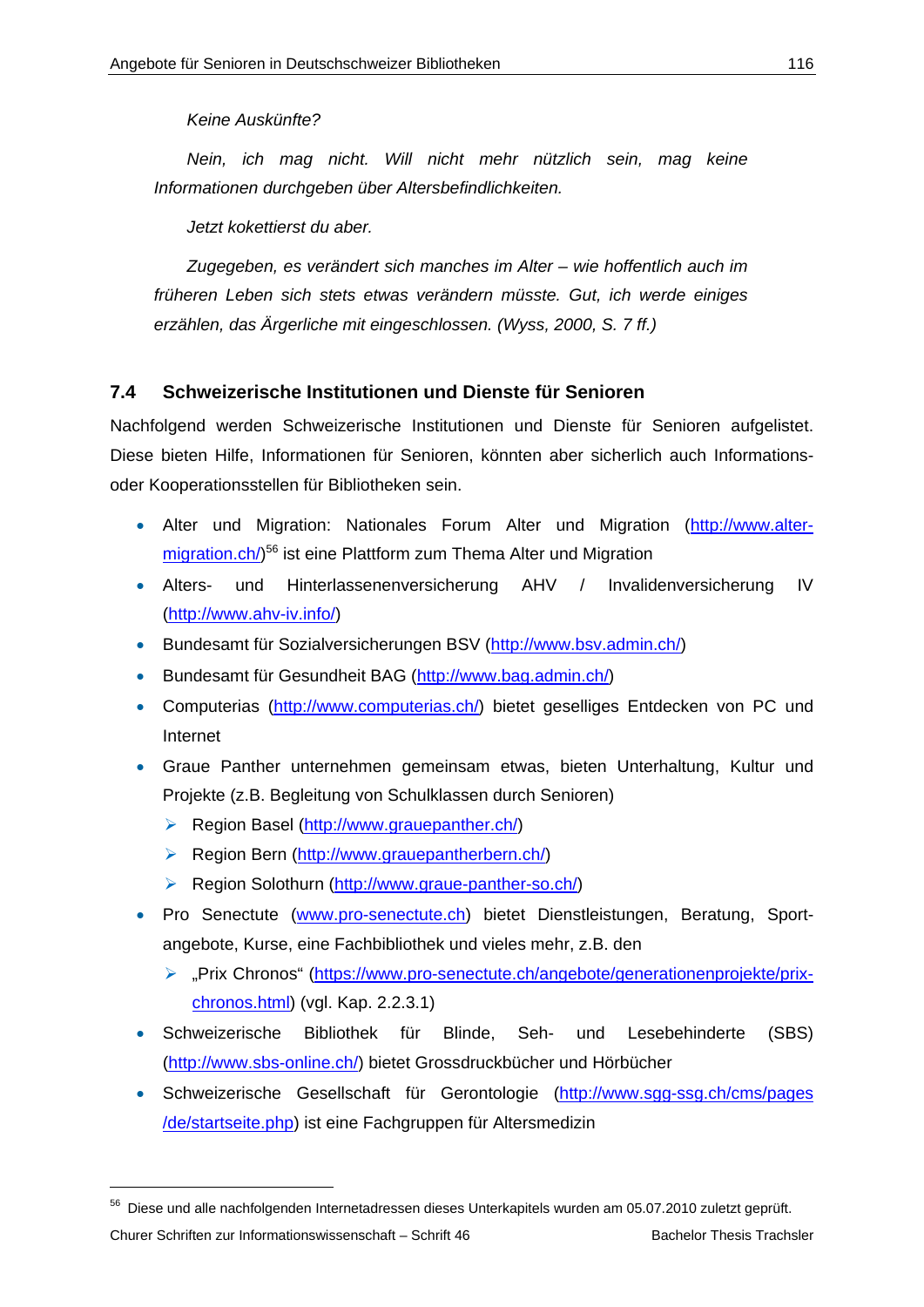- Schweizerische Vereinigung der Senioren-Universitäten (http://www.uni3.ch/) ist eine Plattform für alle Schweizer Seniorenuniversitäten
- Schweizerischer Seniorenrat SSR (http://www.ssr-csa.ch/) ist [[…] das beratende Organ des Bundesrats in Altersfragen und wurde 2001 von der VASOS und dem SVS gegründet. Der SSR vertritt die wirtschaftlichen und sozialen Anliegen der älteren Menschen gegenüber Bund, Verbänden, Institutionen, Medien und der Öffentlichkeit" (Schweizer Bücherdienst, 2010, S. 5).
- Schweizerischer Verband für Seniorenfragen SVS (http://www.seniorenfragen.ch/) beantworten Fragen in den Bereichen Politik, Wirtschaft und Gesellschaft, zugleich ist er Dachverband für die regionalen/kantonalen Rentner- und Seniorenorganisationen
- Seniorchat (http://www.seniorchat.ch/) ist eine Chatplattform
- Seniorenweb Schweiz (http://www.seniorweb.ch/) ist eine Internetplattform
- SeniorInnen im Netz (http://www.seniorinnen.ch/) ist eine Mailingliste mit Kursangeboten
- Vereinigung aktiver Senioren- und Selbsthilfe-Organisationen der Schweiz VASOS (http://www.vasos.ch/index\_vasos.htm)
- 50plus (http://www.fifty-plus.ch/Default.htm) bietet Freizeitgestaltung und Informationen ab 50

(Schweizerische Nationalbibliothek [NB], 2009; Schweizer Bücherdienst [SBD], 2010, S. 4 f.; Pro Senectute, 2000, S. 49; Perrig-Chiello / Höpflinger, 2009, S. 42; Stocker, 2004, S. 29)

# **7.5 Weiterführende Literatur**

## **Aus Deutschland:**

- **Borromäusverein e.V. (Hrsg.) (2008):** ALTERnativen Veranstaltungskonzepte 50plus. BiblioTheke Themenheft: Zeitschrift für katholische Bücherei- und Medienarbeit, Themenheft 1. Bonn: [s.n.]. URL: http://www.borromaeusverein.de/images/uploads/publikationen/bibliotheke/bit\_themen heft\_druck.pdf (01.07.2010).
- **Oertel, Christina (2007):** Bibliothek 55+: wie fange ich's an? Regierungspräsidium Stuttgart Fachstelle für das öffentliche Bibliothekswesen (Hrsg.). Stuttgart: [s.n.]. URL: http://www.s.fachstelle.bib-bw.de/angebot/dokumente/Bibliothek55\_Webseite.pdf (01.07.2010). Interessante Inhalte: für Senioren interessante Themen (S. 24), Veranstaltungstipps und eine Liste möglicher Kooperationspartner (S. 35, 37 ff.), Medienkisten wie Medienboxen oder Rucksäcke speziell für Grosseltern, welche Kinder zu Besuch haben (S. 23), der Lesestab (= Lesehilfe) vergrössert die Schrift in die Höhe und ist eine Alternative für Grossdruckbücher (S. 25), Förderung der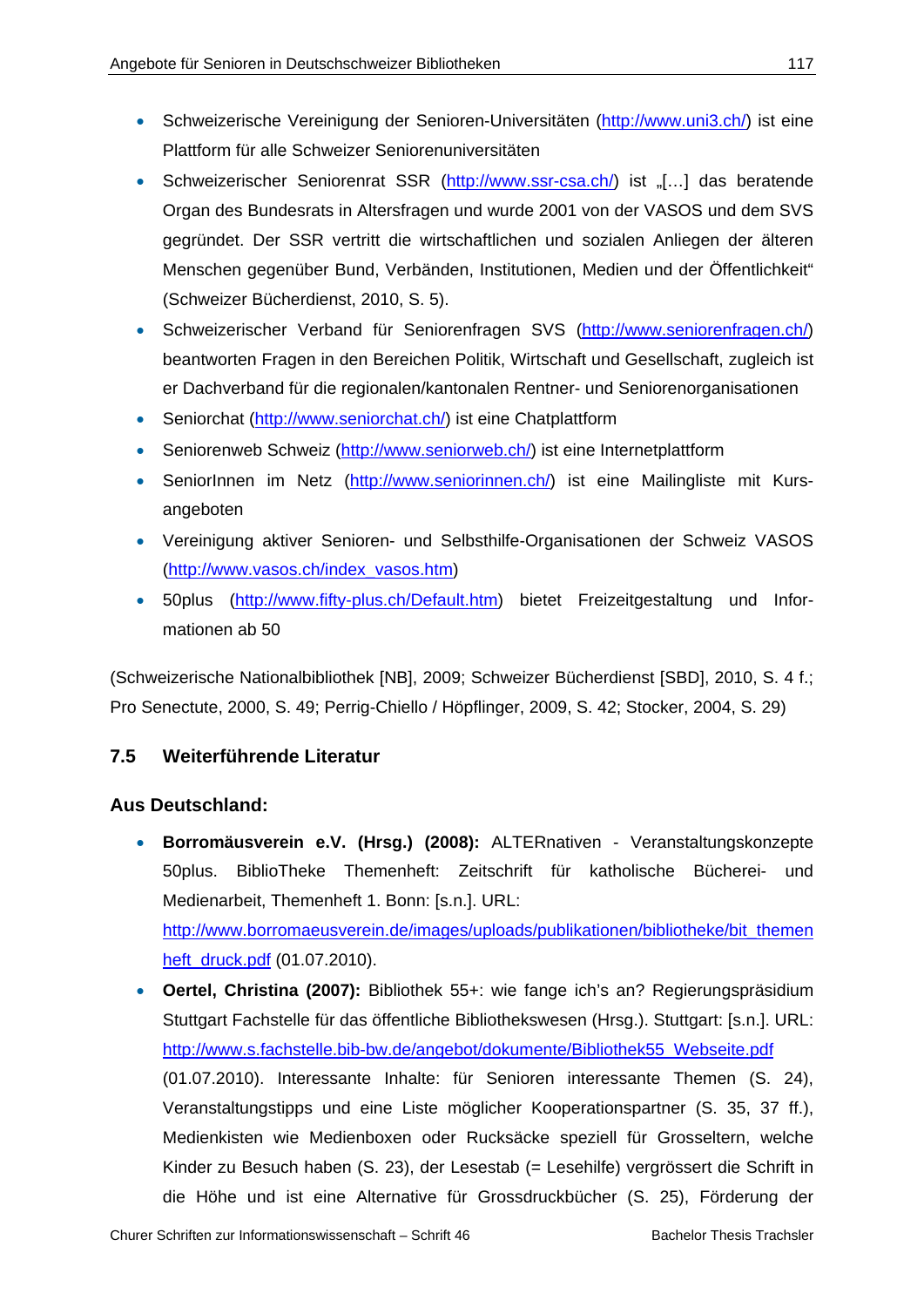Barrierefreiheit auf der Website (S. 19 ff), der Urlaubsservice bietet flexible Leihfristen für Senioren, welche verreisen (S. 23).

### **Aus den Vereinigten Staaten von Amerika:**

- **Abram, Stephen (2010):** Old Dogs, New Tricks: The Myths and the Realities. In: Rothstein, Pauline / Dow Schull, Diantha (Ed.): Boomers and Beyond: Reconsidering the role of libraries (S. 107-125). Chicago: American Library Association.
- **American Library Association (2010):** Library Services to an Aging Population: 21 Ideas for the 21st Century. URL: http://www.ala.org/ala/mgrps/divs/rusa/sections/rss/rsssection/rsscomm/libraryservag e/ideas21stcentury.cfm (13.07.2010).
- **Carnahan, Robin / Parker, Sara (2002):** Serving Seniors: A Resource Manual for Missouri Libraries. URL:

http://www.sos.mo.gov/library/development/services/seniors/manual/resource\_manual .pdf (18.06.2010).

- **Honnold, RoseMary / Mesaros, Saralyn A. (2004):** Serving Seniors: A How-To-Do-It Manual for Librarians. New York: Neal-Schuman Publishers (How-To-Do-It Ma-nuals for Librarians).
- **Mates, Barbara T. (2003):** 5-star programming and services for your 55+ library customers. Chicago: American Library Association.
- **Rubin, Rhea Joyce (1993):** Intergenerational Programming: A How-To-Do-It Manual for Librarians. New York: Neal-Schuman Publishers.

## **Aus Australien:**

 **Mylee, Joseph (2006a):** Active, engaged, valued: older people and NSW public libraries. URL:

http://www.sl.nsw.gov.au/services/public\_libraries/docs/active\_engaged\_valued.pdf (26.03.2010).

### **Rechte und Prinzipien älterer Menschen:**

- United Nations Principles for Older Persons unter http://www2.ohchr.org/english/law/olderpersons.htm (09.02.2010).
- Rechtliche Grundlagen zur Alterspolitik in der Schweiz unter http://www.bsv.admin.ch/themen/kinder\_jugend\_alter/00065/01093/index.html?lang=d e#sprungmarke0\_41 (25.07.2010).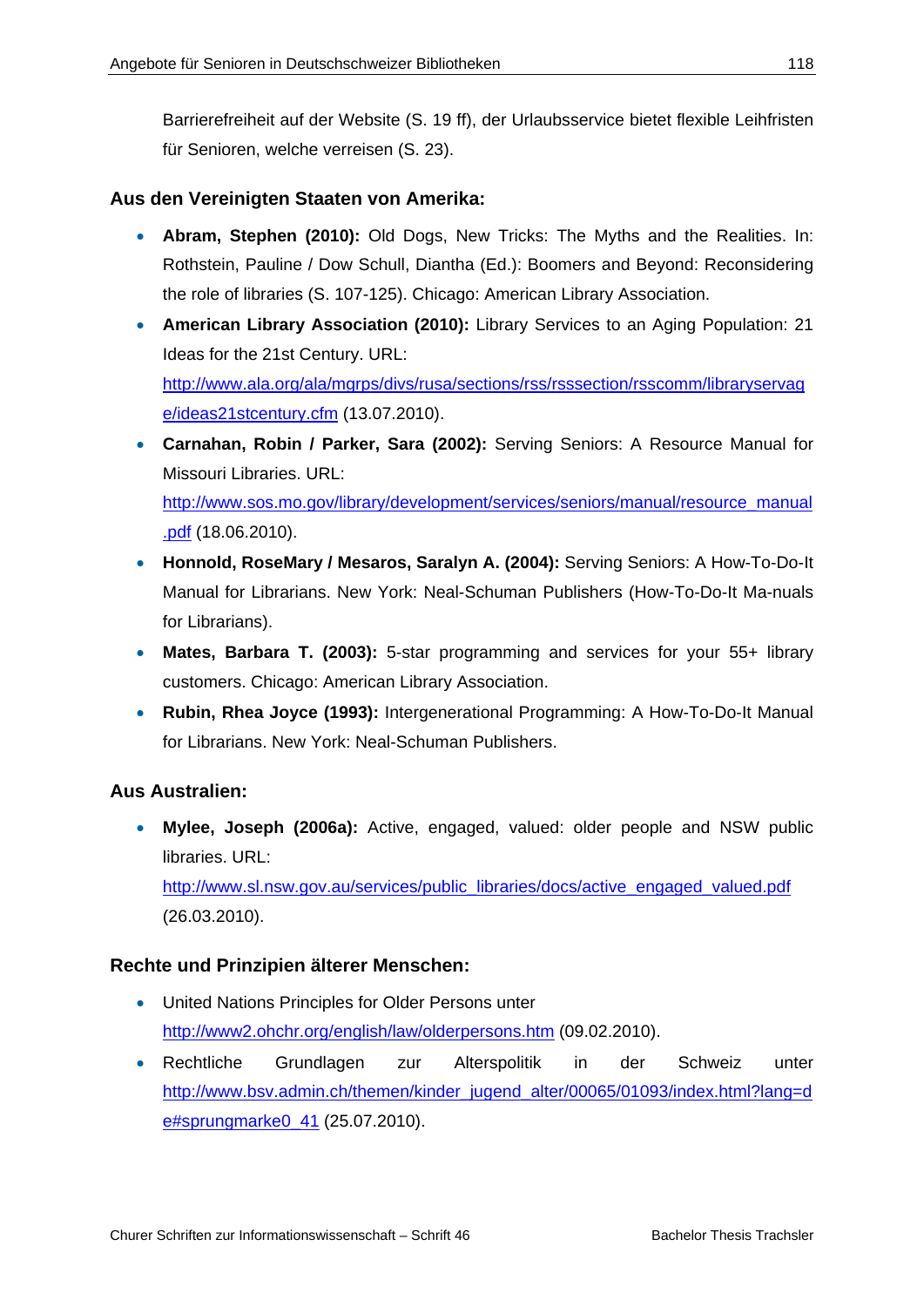# **7.6 Angebote für Senioren**

### Tabelle 4: Sammlung von Beispielen für Angebote

| Land      | <b>Sammlung / Bestand</b>                                                                                                                                                                                                                                                                                                                                                                                                                                                                                                                                                                                                                                                                                                                    | <b>Dienstleistungen</b>                                                                                                                                                                                                                                                                                                                                                                                                                                                                                                                                                                                                                                                                                                                   | Programmarbeit                                                                                                                                                                                                                                                                                                                                                                                                                                                                                                                                                                                                                                                                                                                                 | <b>Räumliche Ausstattung</b>      | Freiwilligenarbeit                |
|-----------|----------------------------------------------------------------------------------------------------------------------------------------------------------------------------------------------------------------------------------------------------------------------------------------------------------------------------------------------------------------------------------------------------------------------------------------------------------------------------------------------------------------------------------------------------------------------------------------------------------------------------------------------------------------------------------------------------------------------------------------------|-------------------------------------------------------------------------------------------------------------------------------------------------------------------------------------------------------------------------------------------------------------------------------------------------------------------------------------------------------------------------------------------------------------------------------------------------------------------------------------------------------------------------------------------------------------------------------------------------------------------------------------------------------------------------------------------------------------------------------------------|------------------------------------------------------------------------------------------------------------------------------------------------------------------------------------------------------------------------------------------------------------------------------------------------------------------------------------------------------------------------------------------------------------------------------------------------------------------------------------------------------------------------------------------------------------------------------------------------------------------------------------------------------------------------------------------------------------------------------------------------|-----------------------------------|-----------------------------------|
| <b>CH</b> | Bücher, welche bei älteren Menschen<br>gefragt sind:<br>• Erzählungen,<br>• kurze Romane,<br>• kurze Krimis.<br>· biblische Geschichten,<br>• Legenden,<br>• kurze Biografien,<br>• Märchen<br>(Stocker, 2004, S. 21). Dies ist die<br>Rückmeldung von<br>Pflegeheimbewohnern und zeigt eine<br>Tendenz auf, was ältere Senioren<br>bevorzugen: kurze Texte. Sie mögen<br>es nicht, wenn Bücher zu schwer<br>sind, eine kleingedruckte Schrift<br>haben oder komplex sind (Stocker,<br>2004, S. 21).<br>Bei den Hörbüchern mögen sie<br>Krimis, kurze Erzählungen, Gedichte,<br>Biografisches, biblische Geschichten<br>und Märchen. Bei der Musik<br>bevorzugen sie volkstümliche Musik,<br>Schlager und Klassik (Stocker, 2004,<br>S. 22). | Verschiedene Medientypen und Lesehilfsmittel<br>in einer Pflegeheimbibliothek:<br>· Bildbände,<br>• Grossdruckbücher,<br>• Hörbücher<br>(Stocker, 2004, S. 21 f.). Dieses Angebot ist<br>durchaus auch in öffentlichen Bibliotheken<br>angebracht.<br>Nutzer ab 40 Jahren können den Nintendo DS<br>mit Programmen zum Gehirntraining bei<br>Kantonsbibliothek Uri gratis ausleihen<br>(Kantonsbibliothek Uri, o.A.b).<br>Unterstützung bei der Nutzung der<br>Bibliotheksangebote: Die Gemeindebibliothek<br>lttigen schreibt im Kundenmagazin "21 Minuten"<br>an ihre Nutzer: "Gerne helfen wir Senioren und<br>Seniorinnen beim Entdecken des Online-<br>Katalogs und unterstützen sie bei der<br>Medienauswahl" (Schmid, 2009, S. 2). | Nebst dem "Prix Chronos"<br>organisieren Bibliotheken auch<br>anderes.<br>Bibliotheken im Verbund der<br>Kornhausbibliotheken organisieren<br>Veranstaltungen für Senioren oder<br>machen beim "Prix Chronos" mit und<br>schreiben dies im Kundenmagazin<br>"21 Minuten" aus<br>(Kornhausbibliotheken, o.A.).<br>Die Gemeindebibliothek in<br>Neftenbach organsiert in diesem Jahr<br>eine Lesung für Senioren (Scherer,<br>o.A.). In der Gemeinde- und<br>Schulbibliothek Rickenbach (ZH)<br>finden monatlich Treffs der Senioren-<br>Spieltruppe statt (Hebeisen, 2009, S.<br>3). Kinonachmittage für Senioren<br>werden in der Mediothek Brig<br>organisiert (Kanton Wallis<br>Departement für Erziehung, Kultur<br>und Sport, 2005, S 12). | (keine weiteren<br>Informationen) | (keine weiteren<br>Informationen) |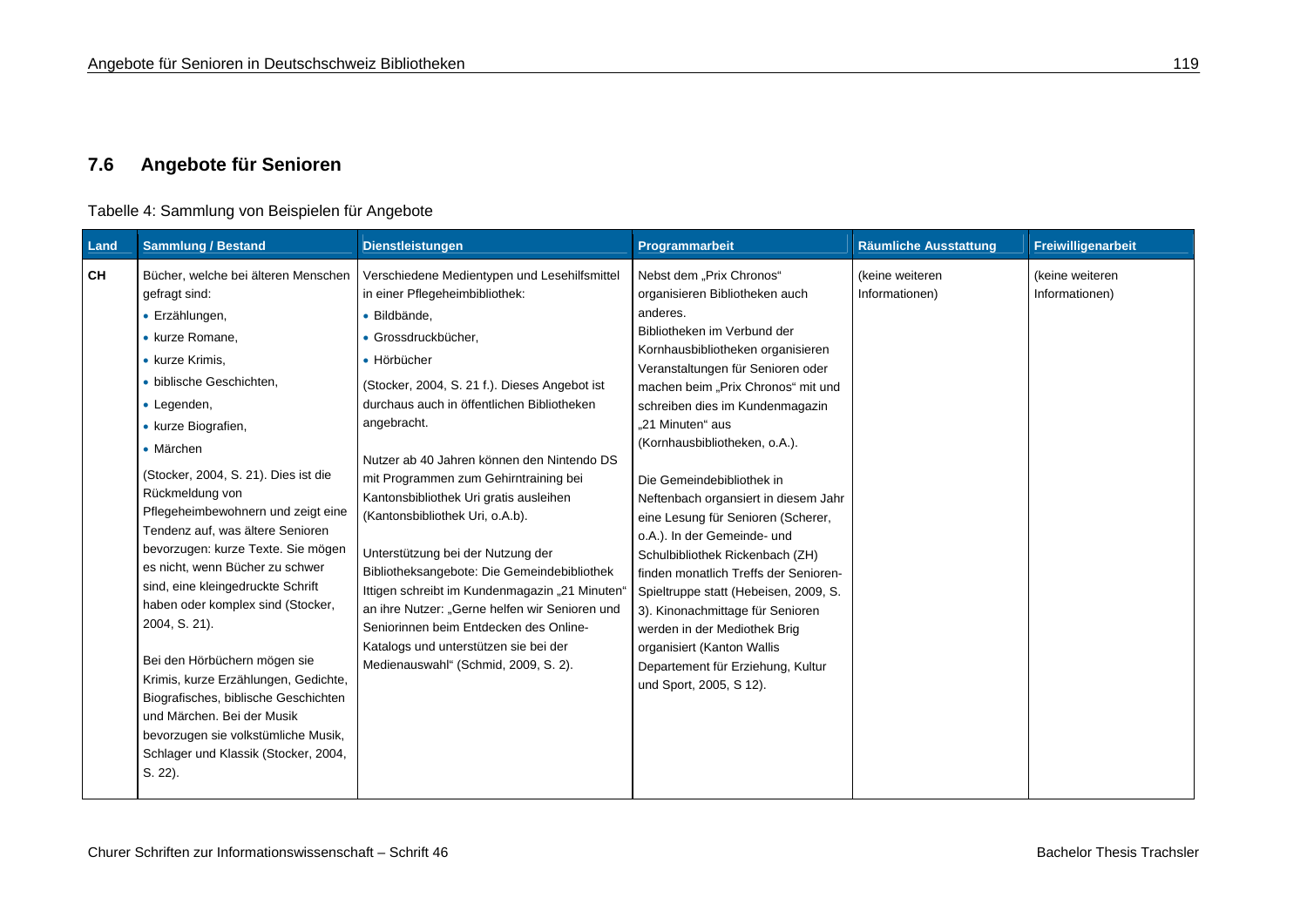| Land | <b>Sammlung / Bestand</b>                                                                                                                                                                                                                                                                                                                                                                                                                                                                                                                                                                                                                                                                                                              | <b>Dienstleistungen</b>                                                                                                                                                                                                                                                                                                                                                                                                                                                                                                                                                                                                                                                   | Programmarbeit                                                                                                                                                                                                                                 | <b>Räumliche Ausstattung</b>      | Freiwilligenarbeit                                                                                                                                                                                                                                                                                                                                                   |
|------|----------------------------------------------------------------------------------------------------------------------------------------------------------------------------------------------------------------------------------------------------------------------------------------------------------------------------------------------------------------------------------------------------------------------------------------------------------------------------------------------------------------------------------------------------------------------------------------------------------------------------------------------------------------------------------------------------------------------------------------|---------------------------------------------------------------------------------------------------------------------------------------------------------------------------------------------------------------------------------------------------------------------------------------------------------------------------------------------------------------------------------------------------------------------------------------------------------------------------------------------------------------------------------------------------------------------------------------------------------------------------------------------------------------------------|------------------------------------------------------------------------------------------------------------------------------------------------------------------------------------------------------------------------------------------------|-----------------------------------|----------------------------------------------------------------------------------------------------------------------------------------------------------------------------------------------------------------------------------------------------------------------------------------------------------------------------------------------------------------------|
|      | Anmerkung der Autorin: Vorstellbar<br>ist jedoch auch, dass sie jene<br>Themen, musikalischen Richtungen<br>mögen, welche sie an früher erinnern,<br>früher gelesen, gehört haben.                                                                                                                                                                                                                                                                                                                                                                                                                                                                                                                                                     |                                                                                                                                                                                                                                                                                                                                                                                                                                                                                                                                                                                                                                                                           |                                                                                                                                                                                                                                                |                                   |                                                                                                                                                                                                                                                                                                                                                                      |
| D    | Sachbücher sind nach Romanen das<br>zweithäufigste Angebot, das<br>Personen über 50 Jahren in<br>Deutschland kaufen (Börsenverein<br>des Deutschen Buchhandels, 2003,<br>$S. 6$ ).<br>Sachthemen, welche Senioren<br>interessieren:<br>• Gesundheit, Sport und Fitness im<br>Alter (inkl. geistige Fitness mit<br>Gedächtnistraining),<br>• Medizin (Krankheiten) und Pflege<br>im Alter,<br>• Altersvorsorge,<br>• Finanzen,<br>• Alter und Gesellschaft (Grosseltern<br>sein, Wohnen im Alter),<br>• Psychologie,<br>• Lebensgestaltung im Alter<br>(Ratgeber zur Gestaltung des<br>Ruhestandes),<br>• Reisen,<br>• Familienforschung,<br>• Hobbys wie Gartenbau, Handarbeit,<br>• Lebenslanges Lernen (Computer,<br>Internet, usw.) | Verschiedenste Medienarten:<br>· Grossdruckbücher,<br>• Hörbücher,<br>• Zeitschriften, welche sich direkt an Senioren<br>richten oder mit Themen, welche Senioren<br>interessieren.<br>• Liste mit Vorlesebüchern für Erwachsene.<br>· Oma-Opa-Rucksäcke,<br>• Broschüren.<br>• Website mit Elementen zur Verbesserung der<br>Barrierefreiheit (vergrösserbare Schrift oder<br>inverses Alternativlayout)<br>(Bader, 2009, S. 68 f., 69, 72, Oertel, 2007, S.<br>21, 44, 45, 46).<br>Ausleihbegleitung: Feste Zeiten, zu denen<br>Zivildienstleistende helfen beim Aussuchen<br>oder bei der Erledigung von Formalitäten<br>(Stadt- und Landesbibliothek Dortmund, o.A.). | Verschiedenste Anlässe:<br>• Spielenachmittage,<br>• Filmvorführungen,<br>• Literaturkreis,<br>• Vorlesenachmittag<br>(Oertel, 2007, S. 44, 46).<br>Kurse:<br>• Computer-Einführungen,<br>• Einführung ins Internet,<br>(Oertel, 2007, S. 44). | (keine weiteren<br>Informationen) | Einsatzmöglichkeiten:<br>Beteiligung an der<br>Organisation von<br>Veranstaltungen (vom<br>Verkauf von Karten, über<br>die Bewirtung der Gäste,<br>bis hin zur vollständigen<br>Organisation und<br>Durchführung einer<br>Veranstaltung bspw. zur<br>Leseförderung, indem sie<br>Vorlesestunden<br>organisieren oder<br>Bilderbuchkino)<br>(Kulzer, 2004, S. 34 f.). |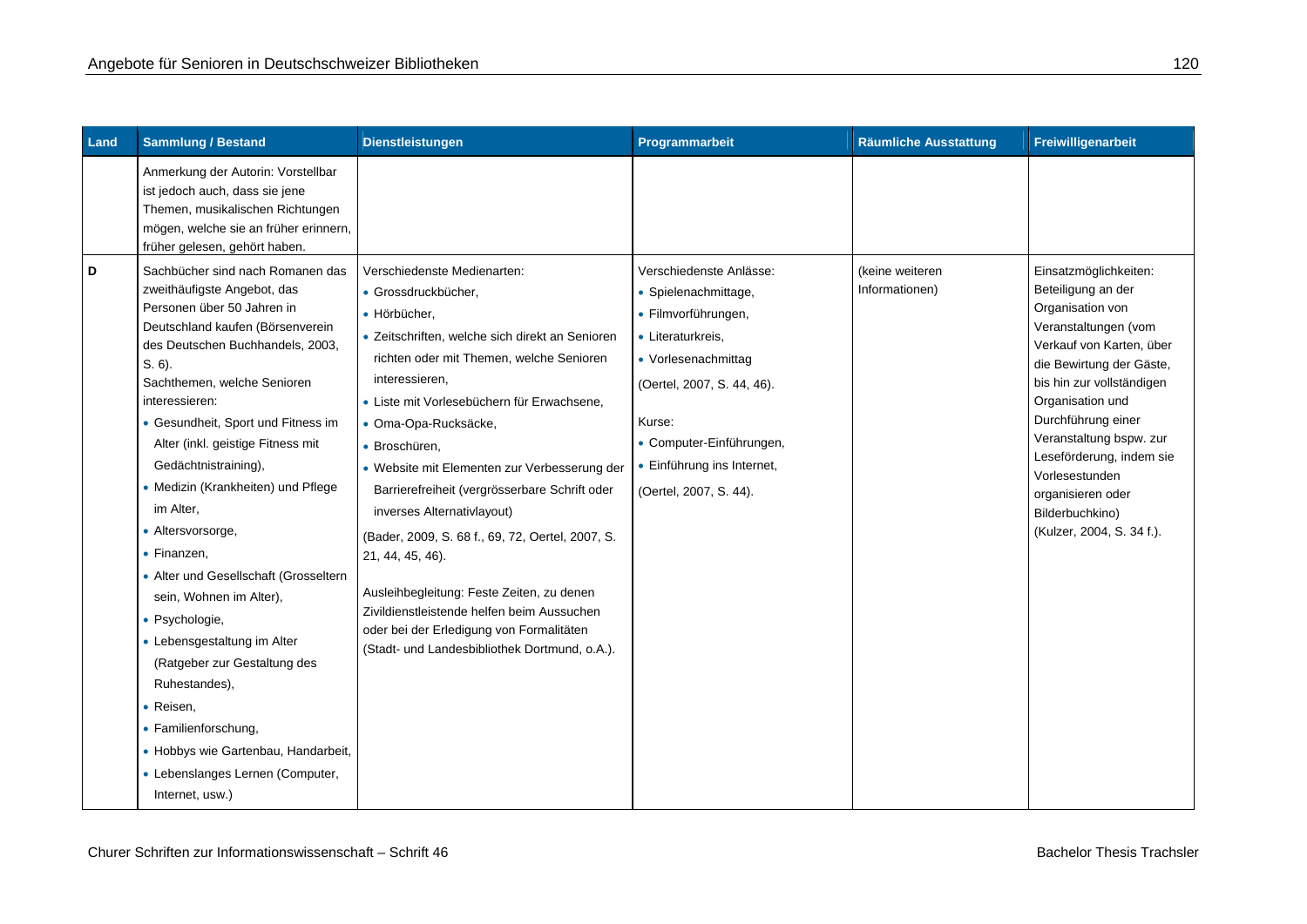| Land | <b>Sammlung / Bestand</b>                                                                                                                                                                                                                                                                                                                                                               | Dienstleistungen                                                                                                                                                                                                                                                                                              | Programmarbeit                                                                                                                                                                                                                                                                                                                                                                                                                                                                                                                                                                                            | <b>Räumliche Ausstattung</b>      | Freiwilligenarbeit                                                                                                                                                                                                     |
|------|-----------------------------------------------------------------------------------------------------------------------------------------------------------------------------------------------------------------------------------------------------------------------------------------------------------------------------------------------------------------------------------------|---------------------------------------------------------------------------------------------------------------------------------------------------------------------------------------------------------------------------------------------------------------------------------------------------------------|-----------------------------------------------------------------------------------------------------------------------------------------------------------------------------------------------------------------------------------------------------------------------------------------------------------------------------------------------------------------------------------------------------------------------------------------------------------------------------------------------------------------------------------------------------------------------------------------------------------|-----------------------------------|------------------------------------------------------------------------------------------------------------------------------------------------------------------------------------------------------------------------|
|      | (Scholz, 2006, S. 20, zit. in: Bader,<br>2009, S. 21 f.; Kulzer, 2004a, S. 32;<br>Oertel, 2007, S. 44).<br>Die Familienbibliothek Bochum, die<br>Stadtbibliothek Gütersloh und weitere<br>haben eine Abteilung, eine Ecke oder<br>Ähnliches, die mit Medien von<br>Interesse für Senioren ausgestattet<br>sind. Zum Teil nach Interessenkreis<br>aufgestellt (Oertel, 2007, S. 44 ff.). |                                                                                                                                                                                                                                                                                                               |                                                                                                                                                                                                                                                                                                                                                                                                                                                                                                                                                                                                           |                                   |                                                                                                                                                                                                                        |
| A    | (keine weiteren Informationen)                                                                                                                                                                                                                                                                                                                                                          | Die öffentliche Bibliothek von St. Wolfgang<br>eröffnete 2007 mit Unterstützung der Gemeinde<br>und des Roten Kreuz die Filiale "Betreutes<br>Lesen". Sie ist einmal wöchentlich offen.<br>Geboten werden Sachbücher,<br>Grossdruckbücher und Hörbücher für<br>Gehbehinderte und Senioren (Sarsteiner, o.A.). | Veranstaltungen der Stadtbücherei<br>Mürzzuschlag:<br>• Gedächtnistraining,<br>• Spiele-Nachmittage (wenig Erfolg,<br>da sie ausser Kartenspiele nicht<br>gewohnt sind zu spielen),<br>• Hörbuch-Treffen (wenig Erfolg, da<br>auf dem Land der CD-Player noch<br>fehlt),<br>• Lesungen für Senioren,<br>• Lesungen durch Senioren,<br>· Bibliothekseinführungen für<br>Senioren,<br>• Schreibwerkstatt (mit Hilfe einer<br>Gedächtnistraining ein eigenes<br>Buch schreiben),<br>• Kulturausflüge organisiert von der<br>Bibliothek mit Dia-Abend einige<br>Wochen später, der den Anlass<br>reflektiert, | (keine weiteren<br>Informationen) | Seniorentreffpunkt: In der<br>Hauptbücherei Wien<br>machen 9 ehrenamtlich<br>arbeitende Pensionäre<br>jeden Montag kostenlose<br>Führungen und<br>Einführungen in den OPAC<br>für ältere Kunden<br>(Zehetmeyer, o.A.). |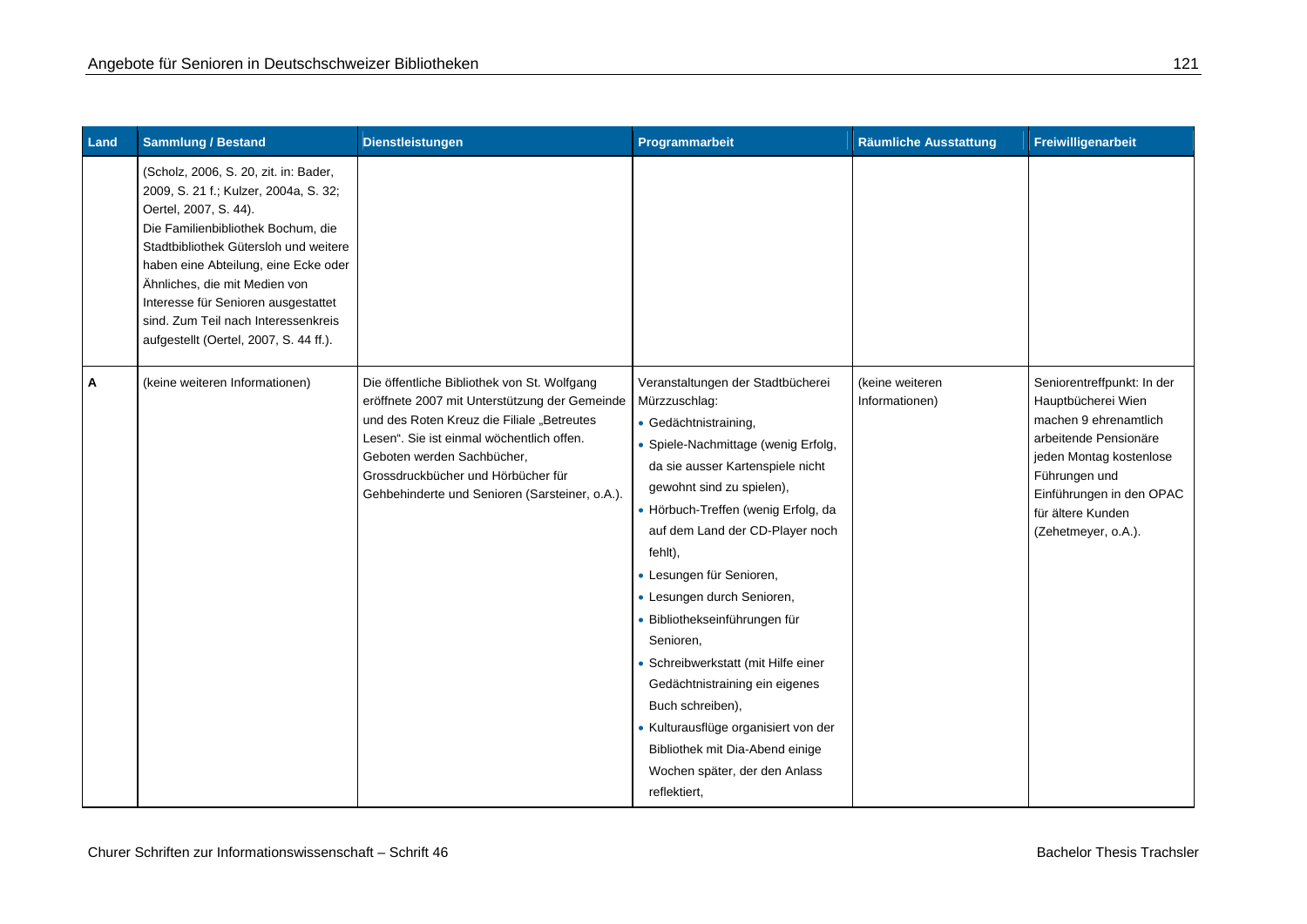| Land      | <b>Sammlung / Bestand</b>                                                                                                                                                                                                                                                                                                                                                     | <b>Dienstleistungen</b>                                                                                                                                                                                                                                                                                                                                                                                                                                                                                        | Programmarbeit                                                                                                                                                      | <b>Räumliche Ausstattung</b>      | Freiwilligenarbeit                |
|-----------|-------------------------------------------------------------------------------------------------------------------------------------------------------------------------------------------------------------------------------------------------------------------------------------------------------------------------------------------------------------------------------|----------------------------------------------------------------------------------------------------------------------------------------------------------------------------------------------------------------------------------------------------------------------------------------------------------------------------------------------------------------------------------------------------------------------------------------------------------------------------------------------------------------|---------------------------------------------------------------------------------------------------------------------------------------------------------------------|-----------------------------------|-----------------------------------|
|           |                                                                                                                                                                                                                                                                                                                                                                               |                                                                                                                                                                                                                                                                                                                                                                                                                                                                                                                | (Bauer, 2010, S. 13).<br>Von Vorteil bei Veranstaltungen wäre<br>ein gesonderter Raum und dass sie<br>vor- oder nachmittags stattfinden<br>(Bauer, 2010, S. 13).    |                                   |                                   |
| F         | (keine weiteren Informationen)                                                                                                                                                                                                                                                                                                                                                | (keine weiteren Informationen)                                                                                                                                                                                                                                                                                                                                                                                                                                                                                 | (keine weiteren Informationen)                                                                                                                                      | (keine weiteren<br>Informationen) | (keine weiteren<br>Informationen) |
| <b>GB</b> | Informationen über<br>· soziale Dienstleistungen,<br>• Wohnen,<br>• Pension und Finanzen,<br>• Ruhestand (Hilfe und Rat)<br>• (Birmingham City Council, o.A.).<br>Die Leicester Libraries hatten mit der<br>"Age Concern Library" bis Anfang<br>2010 eine öffentliche Bibliothek<br>speziell für Senioren (Sloan / Vincent,<br>2009, S. 39; Leicester City Council,<br>o.A.). | In den Lincolnshire Libraries werden für<br>Sehbehinderte folgende Angebote gemacht:<br>· Grossdruckbücher,<br>• Hörbücher auf CD und Kassette,<br>• Computer mit Programmen für<br>Sehbehinderte, wie das Vorlesen der Texte<br>auf dem PC<br>(Lincolnshire County Council, o.A.).<br>(Personelle) Unterstützung bei<br>· der Familienforschung,<br>• Computer und Internet,<br>• Hilfe bei verschiedenen Handicaps wie<br>Gehbehinderung, Sehschwäche,<br>feinmotorischen Schwierigkeiten,<br>Hörbehinderung | Veranstaltungen wie z.B. ein Festival<br>für ältere Menschen Anlässen zur<br>Gesundheit, zum Computer,<br>Filmvorführungen, usw. (Sloan /<br>Vincent, 2009, S. 42). | (keine weiteren<br>Informationen) | (keine weiteren<br>Informationen) |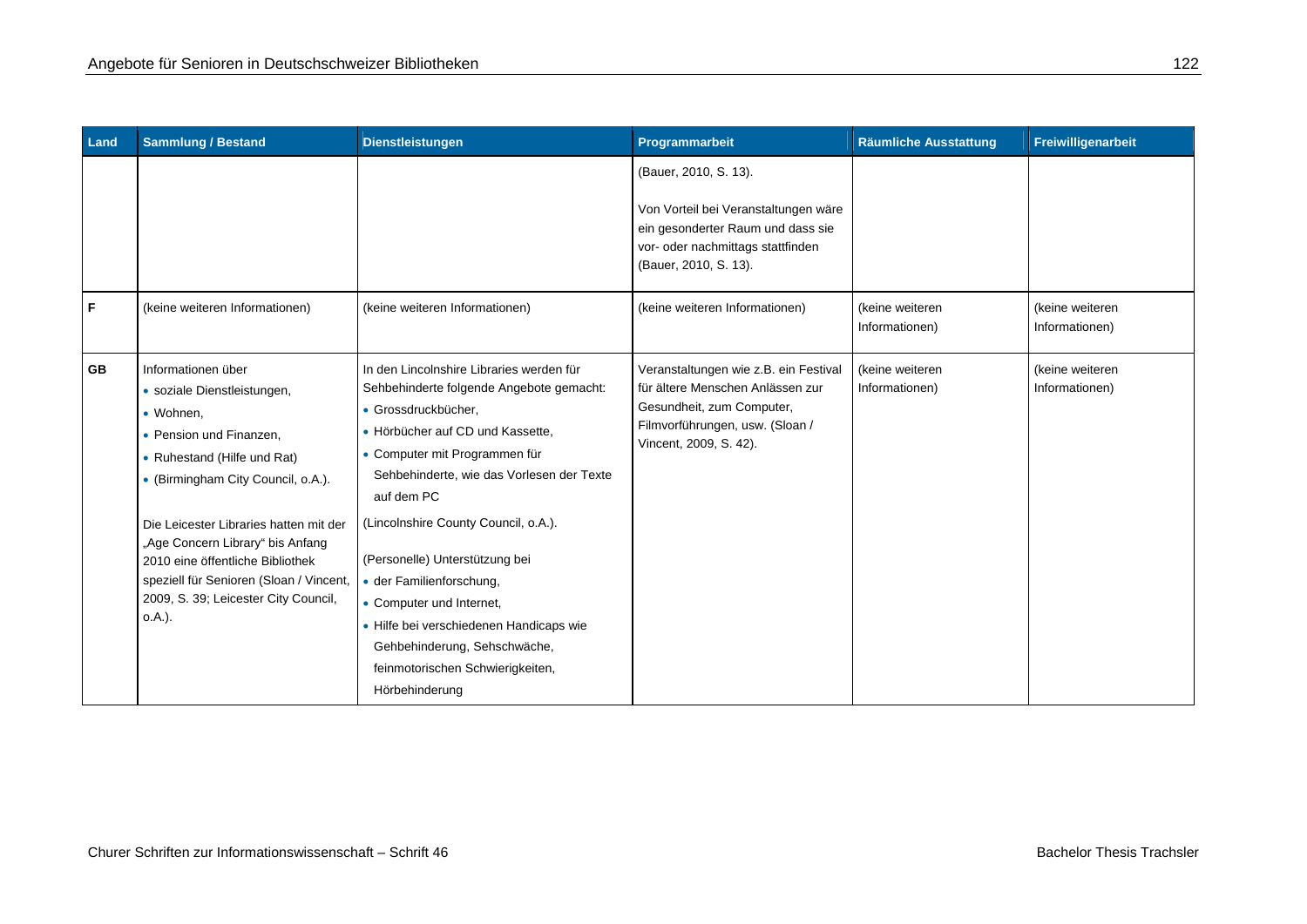| Land | <b>Sammlung / Bestand</b>      | <b>Dienstleistungen</b>                                                                                                                                                                                                                                                                                                                                                                                                     | Programmarbeit                                                                                                                                                                                                                                                                                                           | <b>Räumliche Ausstattung</b>                                                                                                                                                                                                                                                                                                                                                                                                                                                                        | Freiwilligenarbeit                                                                                                                  |
|------|--------------------------------|-----------------------------------------------------------------------------------------------------------------------------------------------------------------------------------------------------------------------------------------------------------------------------------------------------------------------------------------------------------------------------------------------------------------------------|--------------------------------------------------------------------------------------------------------------------------------------------------------------------------------------------------------------------------------------------------------------------------------------------------------------------------|-----------------------------------------------------------------------------------------------------------------------------------------------------------------------------------------------------------------------------------------------------------------------------------------------------------------------------------------------------------------------------------------------------------------------------------------------------------------------------------------------------|-------------------------------------------------------------------------------------------------------------------------------------|
| CA   | (keine weiteren Informationen) | • (Brimingham City Council, o.A.).<br>Bibliotherapie <sup>57</sup> wird in öffentlichen Bibliotheken<br>Grossbritanniens in Zusammenarbeit mit<br>Gesundheitsspezialisten angeboten (Bundy,<br>2005, S. 165).<br>2 Beispiele von Programmen für den Computer,                                                                                                                                                               | In Kanada werden nachfolgende                                                                                                                                                                                                                                                                                            | In zwei Artikeln wird die                                                                                                                                                                                                                                                                                                                                                                                                                                                                           | Ehrenamtlich arbeitende                                                                                                             |
|      |                                | um Personen mit Sehbehinderung das Lesen<br>zu erleichtern:<br>• Natural Reader<br>(www.naturalreaders.com/download.htm,<br>27.07.2010)<br>• JAWS 7.0<br>(www.freedomscientific.com/fs_products/JAW<br>S_HQ.asp, 27.07.2010)<br>(Cole, 2006, S. 106).<br>Andere Lesehilfen:<br>• Lesebrillen,<br>• Lupen<br>(Laframboise, 2010).<br>Medientypen wie:<br>· Grossdruckbücher,<br>• Hörbücher<br>(Robertson, 2001, S. 304 f.). | Veranstaltungen geboten:<br>· Grossdruckbücher Klubs,<br>• Diskussionsgruppen,<br>· informelle Austauschrunden,<br>• Aktivitäten für ältere Immigranten,<br>• Filmvorführungen,<br>• Aktivitäten während eines Senioren<br>Monats,<br>• Computerkurse (z.B. Internet<br>Dating für Senioren)<br>(Sloan, 2008, S. 31 f.). | räumliche Ausstattung für<br>Senioren in kanadischen<br>Bibliotheken beurteilt und z.T.<br>bemängelt, dabei geht es um<br>· Böden mit glatten Belägen,<br>• Treppen,<br>• schwere Türen,<br>• genügend<br>Sitzgelegenheiten<br>(besonders in Leseecken<br>oder bei Arbeitsplätzen mit<br>PC),<br>· weniger Lärm,<br>• bessere Beleuchtung,<br>• Regale mit Medien, welche<br>entweder zu weit oben oder<br>unten sind.<br>· grosse Beschriftung beim<br>Leitsystem,<br>· rollstuhlgängige Toiletten | ältere Menschen<br>unterstützen die Bibliothek<br>in den Bemühungen allen<br>Altersgruppen etwas zu<br>bieten (Sloan, 2008, S. 33). |

<sup>57</sup> Laut Friese et al. sind die Auffassungen über diesen Begriff vielfältig (1978, S. 134). Im Folgenden eine Definition: "[...] prescribed use of literature to help people to cope with emotional issues, mental illness, depression and life changes. This is despite the fact that research has demonstrated bibliotherapy outcomes comparable with drug therapy and psychotherapy. […] [Bibliotherapy is a] cost effective therapy, first developed by librarians and health professionals in the 1930s" (Bundy, 2005, S. 165).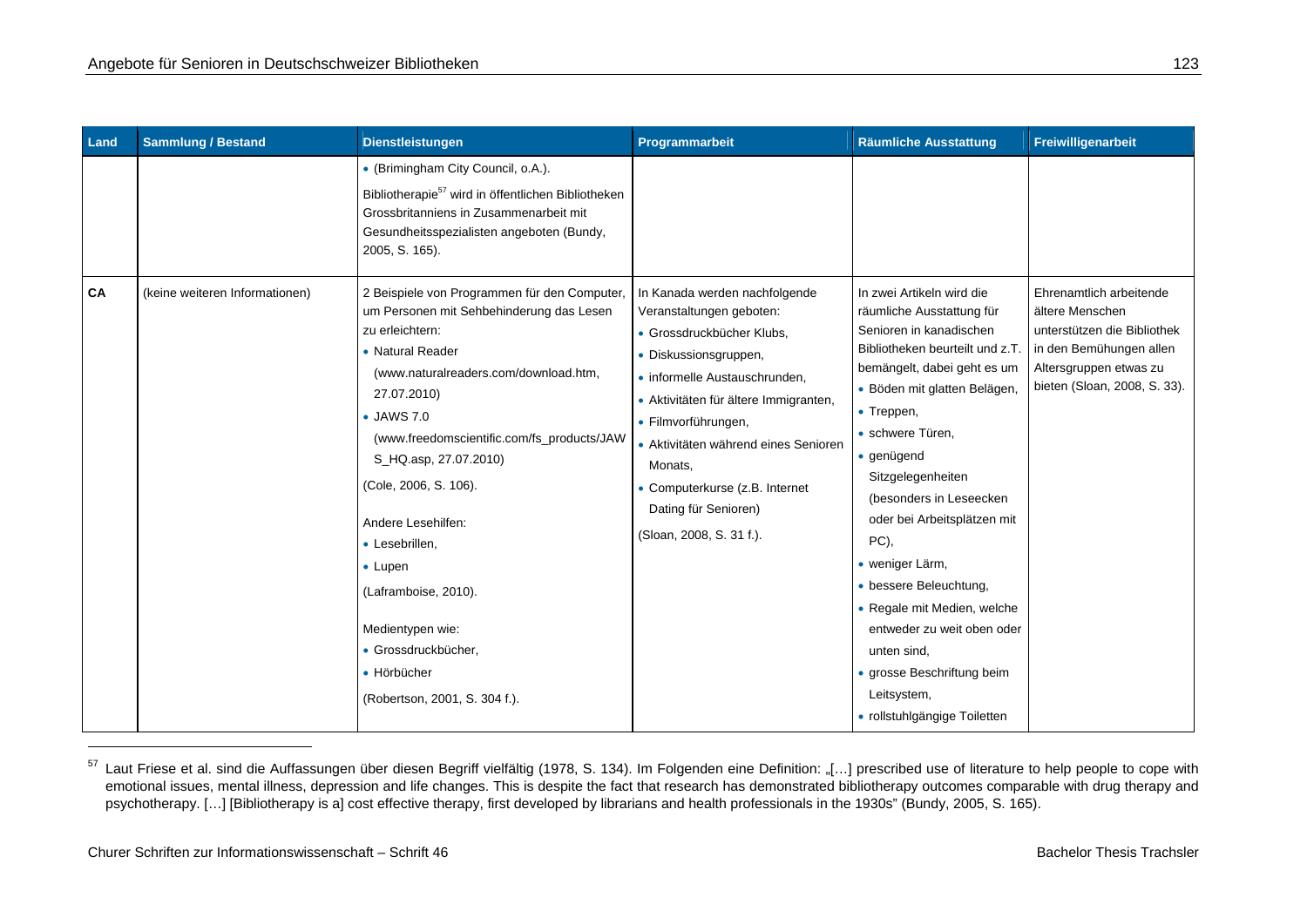| Land       | <b>Sammlung / Bestand</b>                                                                                                                                                                           | <b>Dienstleistungen</b>                                                                                                                                                                                                                                                                                                                                                                                                                                                                                                                                                                                                                                                     | Programmarbeit                                                                                                                                                                                                                                                                                                                                                                                                                                                                                                                       | <b>Räumliche Ausstattung</b>                                                                                                                                                                                                                                                                                                                               | Freiwilligenarbeit                                                                                                                                                                                                                                                                                                                                                                                               |
|------------|-----------------------------------------------------------------------------------------------------------------------------------------------------------------------------------------------------|-----------------------------------------------------------------------------------------------------------------------------------------------------------------------------------------------------------------------------------------------------------------------------------------------------------------------------------------------------------------------------------------------------------------------------------------------------------------------------------------------------------------------------------------------------------------------------------------------------------------------------------------------------------------------------|--------------------------------------------------------------------------------------------------------------------------------------------------------------------------------------------------------------------------------------------------------------------------------------------------------------------------------------------------------------------------------------------------------------------------------------------------------------------------------------------------------------------------------------|------------------------------------------------------------------------------------------------------------------------------------------------------------------------------------------------------------------------------------------------------------------------------------------------------------------------------------------------------------|------------------------------------------------------------------------------------------------------------------------------------------------------------------------------------------------------------------------------------------------------------------------------------------------------------------------------------------------------------------------------------------------------------------|
|            |                                                                                                                                                                                                     | Kanadische Bibliotheken (z.B. Calgary: "50 and<br>Forward") haben eigene Webseiten für<br>Senioren mit Informationen zu Veranstaltungen<br>der Bibliothek und anderen Einrichtungen,<br>Literaturlisten, Informationen zu Freizeit,<br>Gesundheit, Reisen und Recht (Sloan, 2008, S.<br>$32$ ).                                                                                                                                                                                                                                                                                                                                                                             |                                                                                                                                                                                                                                                                                                                                                                                                                                                                                                                                      | (Robertson, 2001, S. 304 ff.;<br>Cole, 2006, S. 105-106).                                                                                                                                                                                                                                                                                                  |                                                                                                                                                                                                                                                                                                                                                                                                                  |
| <b>USA</b> | Die San Antonio Public Library bietet<br>Inhalte zum Thema Alter (bspw.<br>Ruhestand, Medizin, usw.) in<br>verschiedensten Medienformaten<br>(inkl. Datenbankressourcen) (Prasad,<br>2009, S. 102). | Nachfolgende Dienstleistungen, Medientypen<br>und Hilfsmittel werden in US-amerikanischen<br>Bibliotheken angeboten:<br>• Bifokal-Kits (Medienkisten mit verschiedenen<br>Medien und auch Objekten zu einem Thema),<br>werden auch von Einzelpersonen<br>ausgeliehen,<br>• spezielle Seite auf der Homepage (Themen,<br>Links, Veranstaltungen, Serviceangebote,<br>allgemeine Informationen, wie z.B. für<br>Neubürger) z.B. in Phoenix, Las Vegas oder<br>Brooklyn58. Die Harris County Public Library<br>bietet Links zum Bereich Lebensende59.<br>• Services bezüglich genealogischer<br>Forschung (für alle Altersgruppen,<br>einschliesslich Senioren),<br>· Brillen, | Es werden Veranstaltungen geboten<br>wie:<br>• Computerkurse zu den Themen E-<br>Mail, Internet, Computer, Word oder<br>Kauf eines PC's (in Las Vegas in<br>einem mobilen Computerlabor),<br>• in Zusammenarbeit mit der<br>Nonprofit-Organisation "Library for<br>the future" werden Programme und<br>Workshops zu den Themen Reisen,<br>Gesundheit, Altersvorsorge,<br>Planung des Ruhestandes oder<br>Internationales organisiert und<br>geboten,<br>• Veranstaltungen zur<br>Krankenversicherung und<br>Gesundheitsinformationen | Bei den Gebäuden der San<br>Antonio Public Library wurden<br>die Richtlinien der "Americans<br>with Disabilities Act" (ADA)<br>befolgt, wie es die ALA-<br>Richtlinien für ältere<br>Erwachsene vorschlagen.<br>Davon profitieren alle<br>Altersgruppen (Prasad, 2009,<br>S. 100; Committee on Library<br>Service to an Aging<br>Population / OLOS, 2008). | Ältere Personen leisten<br>Freiwilligenarbeit in den<br>Bereichen:<br>• Unterstützung der<br>Bibliothekare bei der<br>Programmarbeit oder bei<br>der Medienberatung<br>• Regalordnung (kritisch,<br>weil dadurch ein<br>Arbeitsplatz verloren<br>gehen könnte),<br>· Jugendarbeit (Mentoren,<br>Tutoren),<br>• Grandparents & Books:<br>Vorlesestunden für<br>Kinder, sowie die Kinder<br>lesen den Senioren vor |

<sup>58</sup> Phoenix Public Library (50plus): http://www.phoenixpubliclibrary.org/fiftyplus.jsp (26.07.2010). Las Vegas-Clark County Library District: http://www.lvccld.org/seniors/index.cfm (26.07.2010). Brooklyn Public Library: http://www.brooklynpubliclibrary.org/seniors/ (26.07.2010).

<sup>59</sup> Nachdem Bibliothekare der Harris County Public Library an einem Kurs über Informationssuche zu diesem Thema teilgenommen haben, erstellten sie auf ihrer Website eine Linkliste zum Thema "End of Life Care" (Haisted / Harty / Petrucci-Coley / Ford, 2005, S. 27). URL: http://www.hcpl.net/category/web-links/health-medicine/end-life-care (26.07.2010).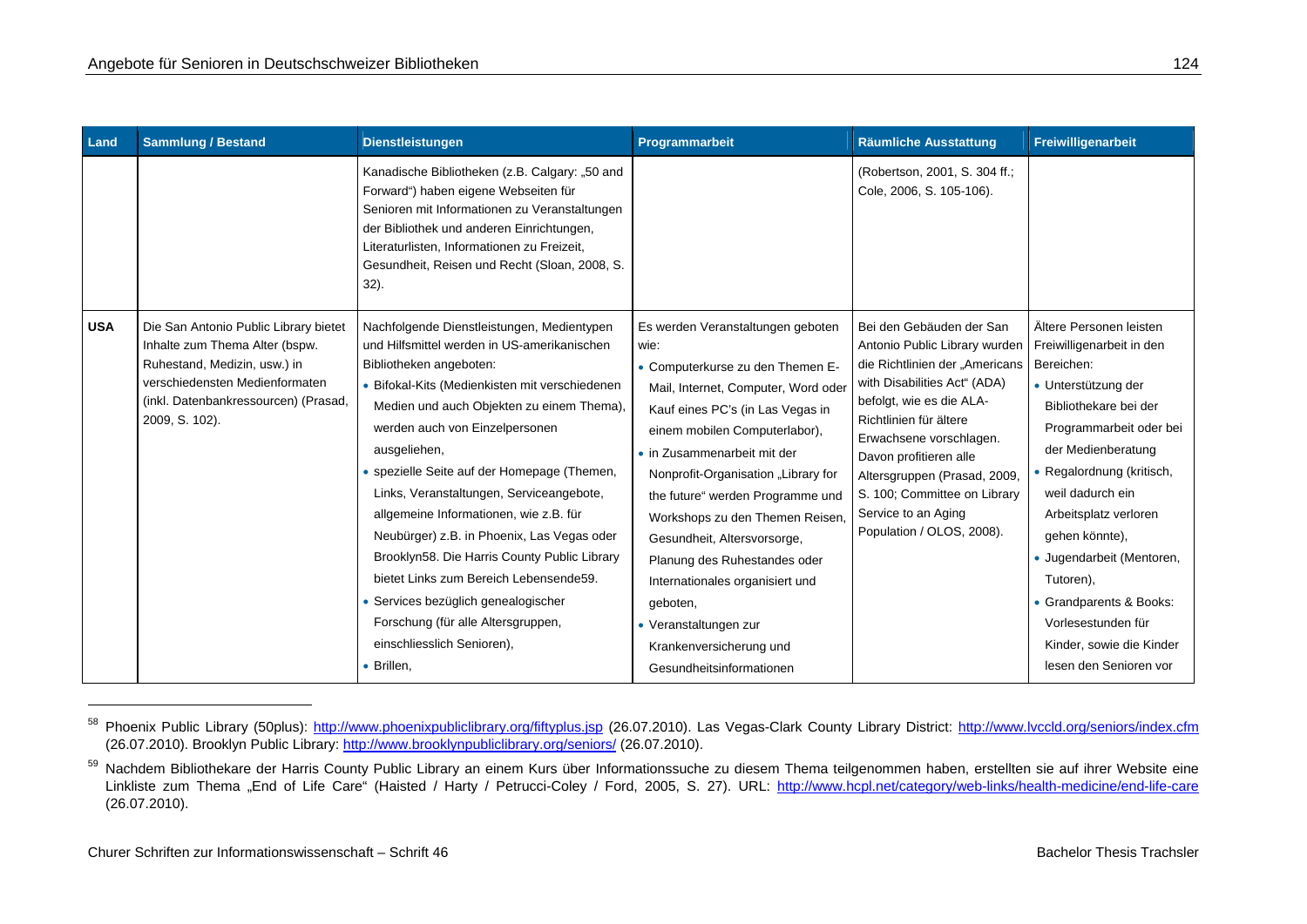| Land       | <b>Sammlung / Bestand</b>                                                                                                                   | <b>Dienstleistungen</b>                                                                                                                                                                                                                                                                                                                                                                                                                                                                                                                                                                                                                                                                                                                                                                                                                                                                                                                                                                | Programmarbeit                                                                                                                                                                                                                         | <b>Räumliche Ausstattung</b>                                                                                                      | Freiwilligenarbeit                                                                                                                                                                                                                                                                                                                                                                                                                                |
|------------|---------------------------------------------------------------------------------------------------------------------------------------------|----------------------------------------------------------------------------------------------------------------------------------------------------------------------------------------------------------------------------------------------------------------------------------------------------------------------------------------------------------------------------------------------------------------------------------------------------------------------------------------------------------------------------------------------------------------------------------------------------------------------------------------------------------------------------------------------------------------------------------------------------------------------------------------------------------------------------------------------------------------------------------------------------------------------------------------------------------------------------------------|----------------------------------------------------------------------------------------------------------------------------------------------------------------------------------------------------------------------------------------|-----------------------------------------------------------------------------------------------------------------------------------|---------------------------------------------------------------------------------------------------------------------------------------------------------------------------------------------------------------------------------------------------------------------------------------------------------------------------------------------------------------------------------------------------------------------------------------------------|
|            |                                                                                                                                             | · PC's für Sehbehinderte oder elektr. Geräte,<br>um den Text zu vergrössern (genannt CCTV),<br>· Bücher in Blindenschrift oder Braille,<br>· Bestellung über Teletypewriter (TTY) für<br>Taube,<br>· Broschüren für Senioren,<br>• Großdruckbücher (z.T. auch in Spanisch und<br>weiteren Sprachen),<br>· Hörbücher,<br>• Unterlagen der Regierung (für alle<br>Altersgruppen, einschliesslich Senioren),<br>• Datenbanken oder Weblinks zu Themen wie<br>Reisen, Gesundheit<br>(Kulzer, 2004a, S. 18, 20f., 22; Mylee, 2006a,<br>S. 28; Prasad, 2009, S. 101 f.).<br>Die ALA soll gemäss Stephen ein Projekt mit<br>ReadHowYouWant (RHYW) entwickeln. RHYW<br>bietet die Neuformatierung gewünschter Titel in<br>Grossdruck, DAISY-Hörbuch, Audio, Braille<br>oder als E-Book. ALA möchte mit eine Website<br>von RHYW ermöglichen, dass Bibliothekare<br>oder auch Bibliotheksnutzer (Donatoren) Titel<br>im gewünschten Format bestellen können<br>(Stephen, 2009, S. 121, 126 f.). | (Kulzer, 2004a, S. 18 f., 25; San<br>Antonio Public Library, 2007b, zit. in:<br>Prasad, 2009, S. 100).<br>Die San Antonio Public Library bietet<br>eine Zeichensprachenübersetzung an<br>Veranstaltungen (Prasad, 2009, S.<br>$102$ ). |                                                                                                                                   | (Förderung der<br>Lesefähigkeit),<br>• Senioren können selber<br>wählen, wo sie mithelfen<br>wollen. Dadurch können<br>sie eine Tätigkeit wählen,<br>bei welcher sie ihr<br>bisheriges Wissen und<br>die Erfahrungen<br>einbringen können oder<br>sie erhalten die<br>Gelegenheit etwas ganz<br>Neues zu erlernen<br>(Kulzer, 2004a, S. 20, 25,<br>28; LAPL Grandparents<br>and books, zit. in: Mylee,<br>2006a, S. 26; Prasad,<br>2009, S. 101). |
| <b>AUS</b> | Im Bestand können folgende Inhalte<br>vorhanden sein:<br>· leichte Lektüre zu Hobbies und<br>anderen Interessen, aber auch<br>Belletristik, | In australischen Bibliotheken werden<br>Dienstleistungen, Medienarten und<br>Lesehilfsmittel geboten wie:<br>· Grossdruckbücher,<br>· Hörbücher,                                                                                                                                                                                                                                                                                                                                                                                                                                                                                                                                                                                                                                                                                                                                                                                                                                       | Programme:<br>• Computer-Training zu den Themen:<br>einen neuen PC aufstellen und<br>einrichten, Genealogie im Internet,<br>e-banking. Diese Kurse werden                                                                              | Bei der Einrichtung wird auf<br>nachfolgendes geachtet:<br>· spezielle Möbel wie bspw.<br>nicht zu tiefe Stühle mit<br>Armlehnen, | Senioren helfen als<br>Ehrenamtliche bei:<br>• anderen Senioren<br>vorlesen und mit ihnen<br>Geschichten aus deren                                                                                                                                                                                                                                                                                                                                |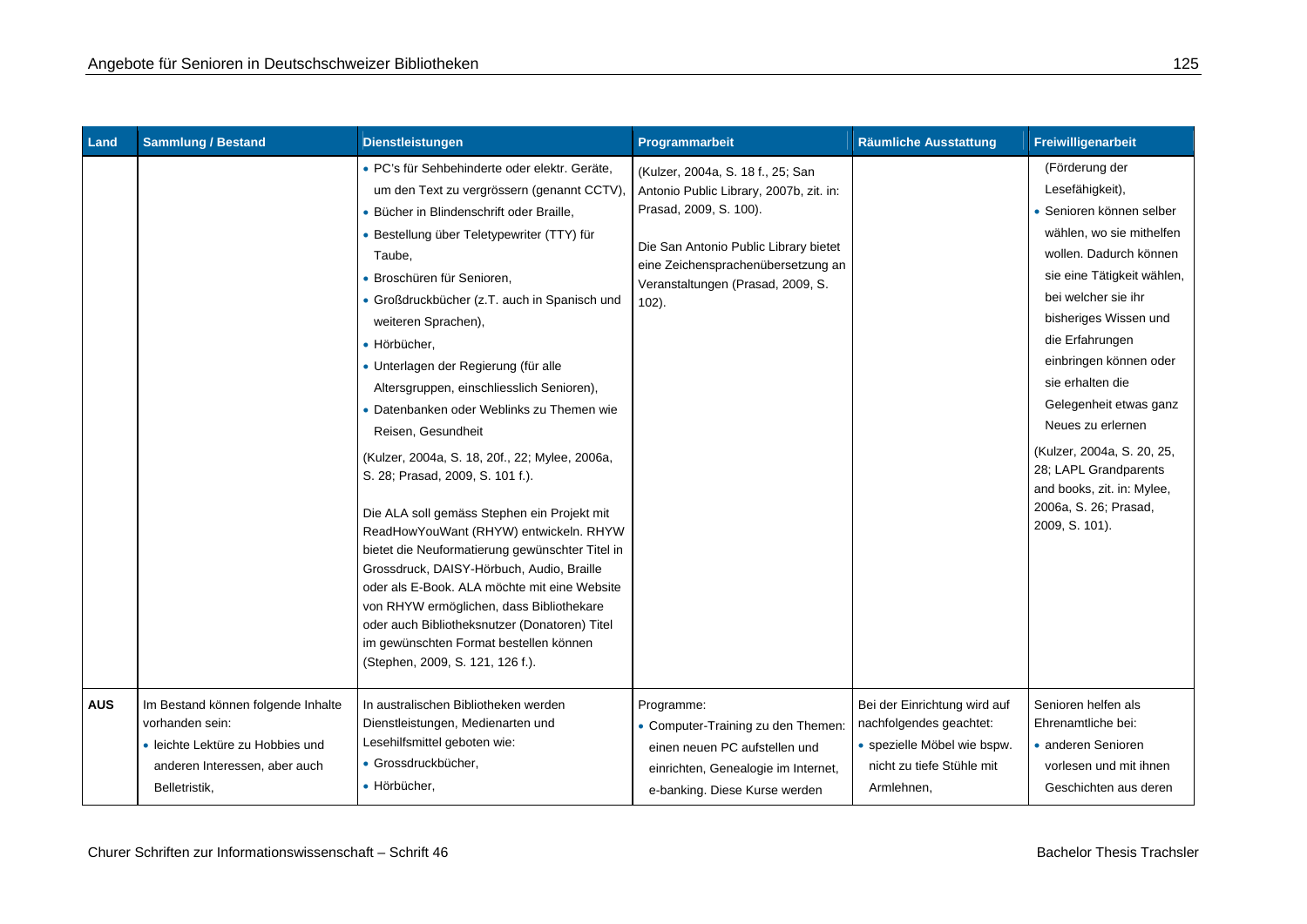| Land | <b>Sammlung / Bestand</b>                     | <b>Dienstleistungen</b>                            | Programmarbeit                         | <b>Räumliche Ausstattung</b> | Freiwilligenarbeit        |
|------|-----------------------------------------------|----------------------------------------------------|----------------------------------------|------------------------------|---------------------------|
|      | • Informationen von der Gemeinde              | · Zeitungen, Zeitschriften,                        | auch von technikgewohnten              | • Einkaufswagen oder auch    | Leben austauschen,        |
|      | oder Regierung,                               | • E-Books (sind eine Chance: leichter als dicke    | Personen benötigt, welche die          | Rollstühle werden zur        | • Englischunterricht,     |
|      | • Verzeichnisse mit Services unter            | Grossdruckbücher, früher auf dem Markt als         | Änderungen nicht mehr über den         | Verfügung gestellt,          | • Kinderprogrammen        |
|      | anderem speziell für Senioren (z.T.           | Grossdruckbücher und mehr Auswahl, denn            | Beruf erlernen können.                 | • breite Flure / Gänge (z.T. | (Mustey, 2009, S. 58, 59, |
|      | Online),                                      | Grossdruckbücher sind beschränkt                   | • OPAC-Training,                       | wird dabei auf den           | Bourke, 2009, S. 181;     |
|      | • Informationen zu Recht und                  | vorhanden in einem bestimmten Genre oder           | • monatliche Senioren-Treffen mit      | "Verkehrsfluss" geachtet),   | Bundy, 2005, S. 162).     |
|      | Gesundheit,                                   | bei den Sachbüchern),                              | Gastrednern,                           | • angepasste Regalhöhen      |                           |
|      | · genealogische Literatur,                    | • Internet,                                        | • Oral Histroy Veranstaltungen,        | und Leitsysteme mit gutem    |                           |
|      | · Werke zur lokalen Geschichte,               | • spezieller Bereich auf der Website für           | • Programme zu lokaler Geschichte,     | Kontrast,                    |                           |
|      | • Titel, welche sie gelesen haben, als        | Senioren,                                          | • Senioren-Wochen mit Events,          | · automatische Türen,        |                           |
|      | sie jünger waren                              | · elektr. Geräte, um den Text zu vergrössern       | • Senioren-Buchklub, Spiele-gruppe     | $\bullet$ Lift,              |                           |
|      | (Mylee, 2006a, S. 29; Mylee, 2006b,           | (genannt CCTV),                                    | oder Gartengruppe,                     | · qualitativ hohes Licht,    |                           |
|      | S. 113; Forsyth, 2009, S. 139).               | • Brillen,                                         | • intergenerationelle Erzählzeiten und | · Invalidenparkplätze        |                           |
|      |                                               | • Hilfsmittel (Tastatur mit grossen Tasten,        | andere intergenerationelle             | (Lockyer-Benzie, o.A., S. 6, |                           |
|      | Eine Seniorenecke in der Nähe der             | spezielle Maus, Grossbildschirm, Touch             | Programme wie: SMS schreiben           | 10; Bundy, 2005, S. 161).    |                           |
|      | Grossdruckbücher (Bundy, 2005, S.<br>$162$ ). | Screen, Bildverbesserung) und Training für         | lernen mit Hilfe von Jugendlichen,     |                              |                           |
|      |                                               | deren Nutzung,                                     | Internet Tutorials durch               |                              |                           |
|      |                                               | • Computer mit Vorleseprogramm,                    | Jugendliche, Grosseltern-Erzählzeit    |                              |                           |
|      |                                               | • Hearing Loops <sup>60</sup> sind installiert für | oder Senioren und Vorschulkinder       |                              |                           |
|      |                                               | Hörgeschädigte mit Hörgeräten,                     | mit Büchern und Handwerk /             |                              |                           |
|      |                                               | • Unterstützung durch das Personal oder gar        | Basteln,                               |                              |                           |
|      |                                               | durch einen verantwortlichen Angestellten, da      | • Theater oder Konzerte,               |                              |                           |
|      |                                               | ältere Menschen personelle Hilfe der               | · genealogische Kurse,                 |                              |                           |
|      |                                               | technologischen vorziehen. Ausserdem               | · Schreibkurse,                        |                              |                           |
|      |                                               | können diese Verantwortlichen helfen, die          | • Workshops und Seminare z.B. zu       |                              |                           |
|      |                                               | Vorurteile und Stereotypen abzubauen und           | Gesundheitsthemen oder digitaler       |                              |                           |
|      |                                               | den anderen Angestellten die Nützlichkeit der      | Fotografie,                            |                              |                           |
|      |                                               | speziellen Angebote für Senioren                   |                                        |                              |                           |

<sup>60</sup> Erläuterung zu Hearing Loop siehe unter **http://ears2you.net/loop.html** (26.07.2010).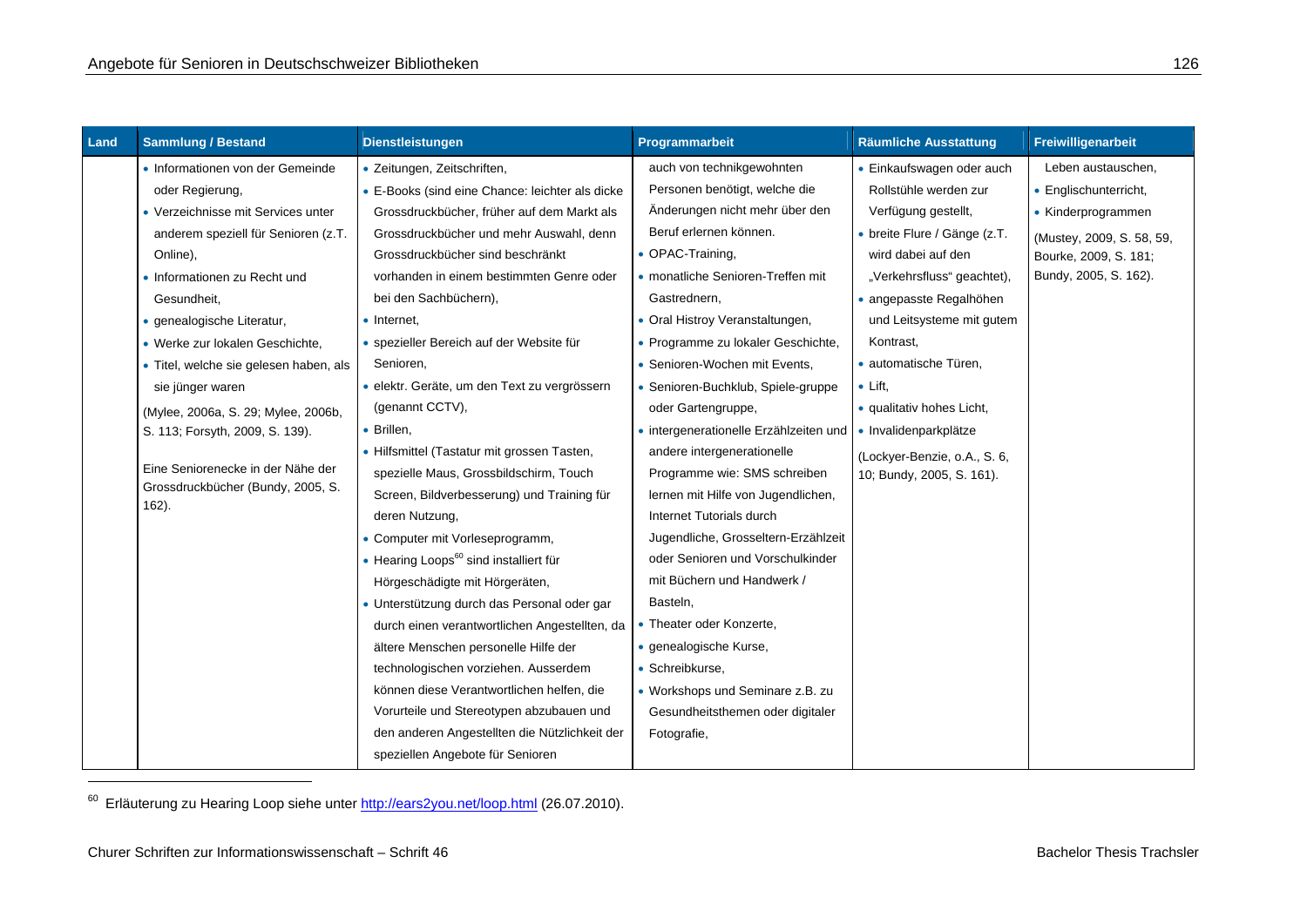| Land | <b>Sammlung / Bestand</b>      | <b>Dienstleistungen</b>                                                                                                                                                                                                                                                                                                                                                                                                                                                                                                                                                                                                                                                                                                                                                                                                                                                                                                                                                                           | Programmarbeit                                                                                                                                                                                                                                                                                                                                                                                                                                                                                                                                                                                                                                                                                                                                                                                                                                                                                                                           | <b>Räumliche Ausstattung</b> | Freiwilligenarbeit |
|------|--------------------------------|---------------------------------------------------------------------------------------------------------------------------------------------------------------------------------------------------------------------------------------------------------------------------------------------------------------------------------------------------------------------------------------------------------------------------------------------------------------------------------------------------------------------------------------------------------------------------------------------------------------------------------------------------------------------------------------------------------------------------------------------------------------------------------------------------------------------------------------------------------------------------------------------------------------------------------------------------------------------------------------------------|------------------------------------------------------------------------------------------------------------------------------------------------------------------------------------------------------------------------------------------------------------------------------------------------------------------------------------------------------------------------------------------------------------------------------------------------------------------------------------------------------------------------------------------------------------------------------------------------------------------------------------------------------------------------------------------------------------------------------------------------------------------------------------------------------------------------------------------------------------------------------------------------------------------------------------------|------------------------------|--------------------|
|      |                                | näherbringen.<br>· Personal soll freundlich und feinfühlig auf<br>ältere Menschen eingehen, da für diese der<br>soziale Kontakt teils sehr wichtig ist.<br>• Für fremdsprachige Menschen steht Personal<br>mit unterschiedlichen Sprachkenntnissen zur<br>Verfügung, um ihnen bei der Medienauswahl<br>zu helfen,<br>· angepasste oder erweiterte Öffnungszeiten<br>und neben diesen 24-h Service über Internet<br>mit persönlichem Konto, Reservationen, usw.<br>• Seniorenmitgliedschaft mit speziellen<br>Privilegien,<br>· gratis Kaffee, Tee oder auch ein Telefonat,<br>um ein Taxi zu bestellen,<br>Benutzerinformationen in grösserer Schrift,<br>· Grossdruckbuchlisten, Buchlisten (z.T.<br>Online),<br>· in der Bibliothek ausgewählte Bücher werden<br>nach Hause geliefert<br>(Mylee, 2006b, S. 113 f.; Lockyer-Benzie, o.A.,<br>S. 9, 10; Mylee, 2006a, S. 32, Rajokovic, 2005,<br>S. 17; Hoegh-Guldberg, 2006, S. 41; Forsyth,<br>2009, S. 130 f., 136 f.; Bundy, 2005, S. 161 f.) | · ein Reisebüro gibt Informationen<br>zum Reisen im Alter,<br>• Programme zum Thema<br>lebenslanges Lernen,<br>• Englischunterricht für Senioren mit<br>Migrationshintergrund,<br>• Veranstaltungen mit älteren<br>Migranten: Kinder hören die<br>Geschichten von Migranten<br>(Lockyer-Benzie, o.A., S. 6, 9; Mylee,<br>2006a, S. 26, 27; Rajkovic, 2005, S.<br>16; Hall, 2009, S. 161; Forsyth, 2009,<br>S. 136; Bundy, 2005, S. 161; Gault,<br>2009, S. 22).<br>Einige Bibliotheken melden, dass<br>gewisse Veranstaltungen, welche für<br>alle Altersgruppen angeboten<br>werden, mehrheitlich von Senioren<br>besucht werden. So z.B.<br>Autorengespräche oder<br>genealogische Kurse (Rajkovic, 2005,<br>S. 16).<br>Gault erwähnt, dass durch<br>Veranstaltungen auch Nichtnutzer in<br>die Bibliothek gelangen und damit<br>(wieder) Kontakt zur Bibliothek<br>erhalten. Ausserdem werden<br>Bibliotheken durch Anlässe als aktiv |                              |                    |
| ΝZ   | (keine weiteren Informationen) | (keine weiteren Informationen)                                                                                                                                                                                                                                                                                                                                                                                                                                                                                                                                                                                                                                                                                                                                                                                                                                                                                                                                                                    | wahrgenommen (2009, S. 22).<br>Computerkurse oder auch individuelle                                                                                                                                                                                                                                                                                                                                                                                                                                                                                                                                                                                                                                                                                                                                                                                                                                                                      | (keine weiteren              | (keine weiteren    |
|      |                                |                                                                                                                                                                                                                                                                                                                                                                                                                                                                                                                                                                                                                                                                                                                                                                                                                                                                                                                                                                                                   | Hilfe in Learning Centres der<br>Christchurch City Libraries zu den                                                                                                                                                                                                                                                                                                                                                                                                                                                                                                                                                                                                                                                                                                                                                                                                                                                                      | Informationen)               | Informationen)     |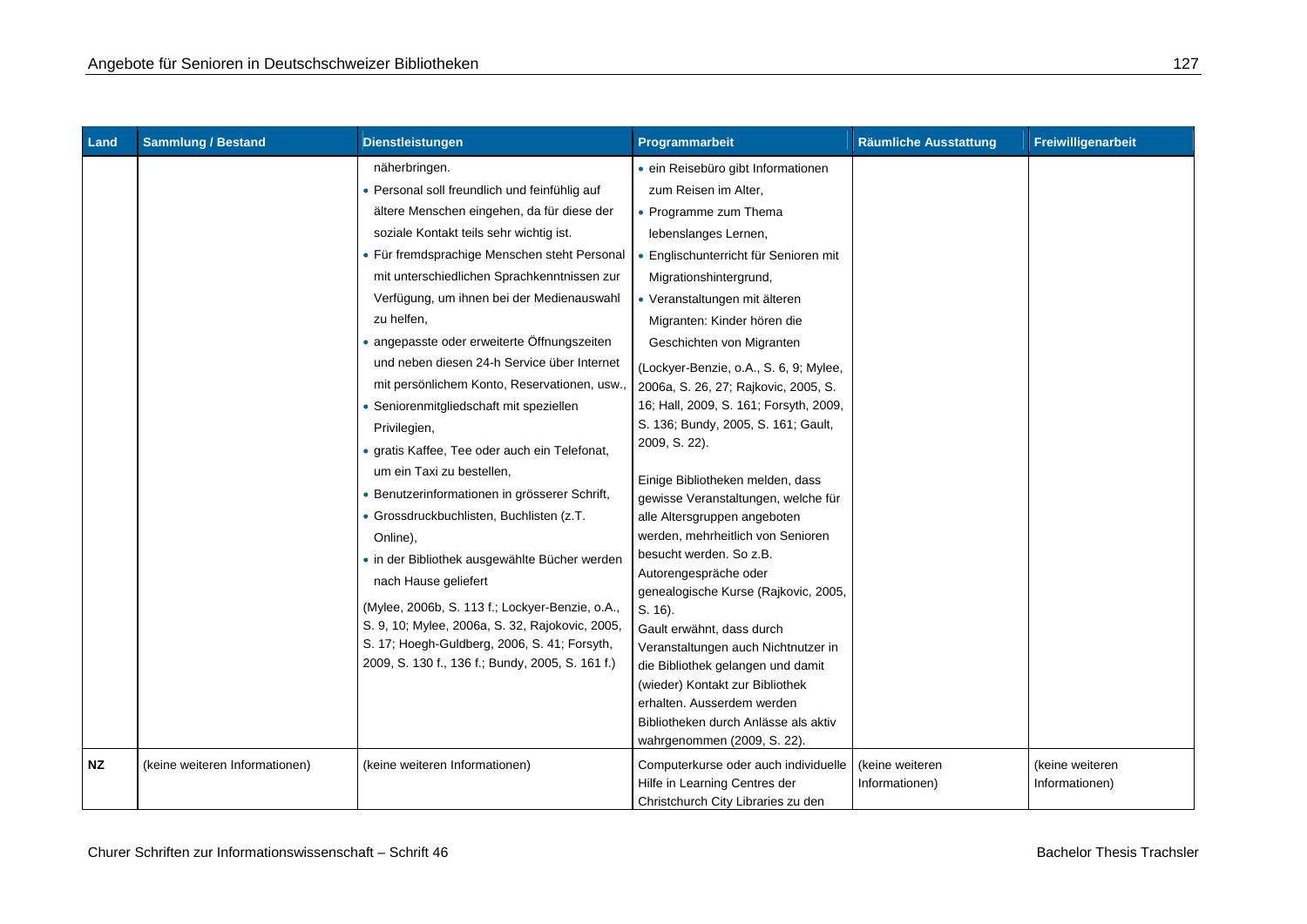| Land | <b>Sammlung / Bestand</b> | <b>Dienstleistungen</b> | Programmarbeit                        | <b>Räumliche Ausstattung</b> | Freiwilligenarbeit |
|------|---------------------------|-------------------------|---------------------------------------|------------------------------|--------------------|
|      |                           |                         | Themen Kommunikation übers            |                              |                    |
|      |                           |                         | Internet via E-Mail oder Skype, Ideen |                              |                    |
|      |                           |                         | im Internet suchen, digitale Fotos    |                              |                    |
|      |                           |                         | hochladen, e-Banking erlernen oder    |                              |                    |
|      |                           |                         | sich an Auktionen beteiligen (Butcher |                              |                    |
|      |                           |                         | / Street, 2009, S. 64 ff.)            |                              |                    |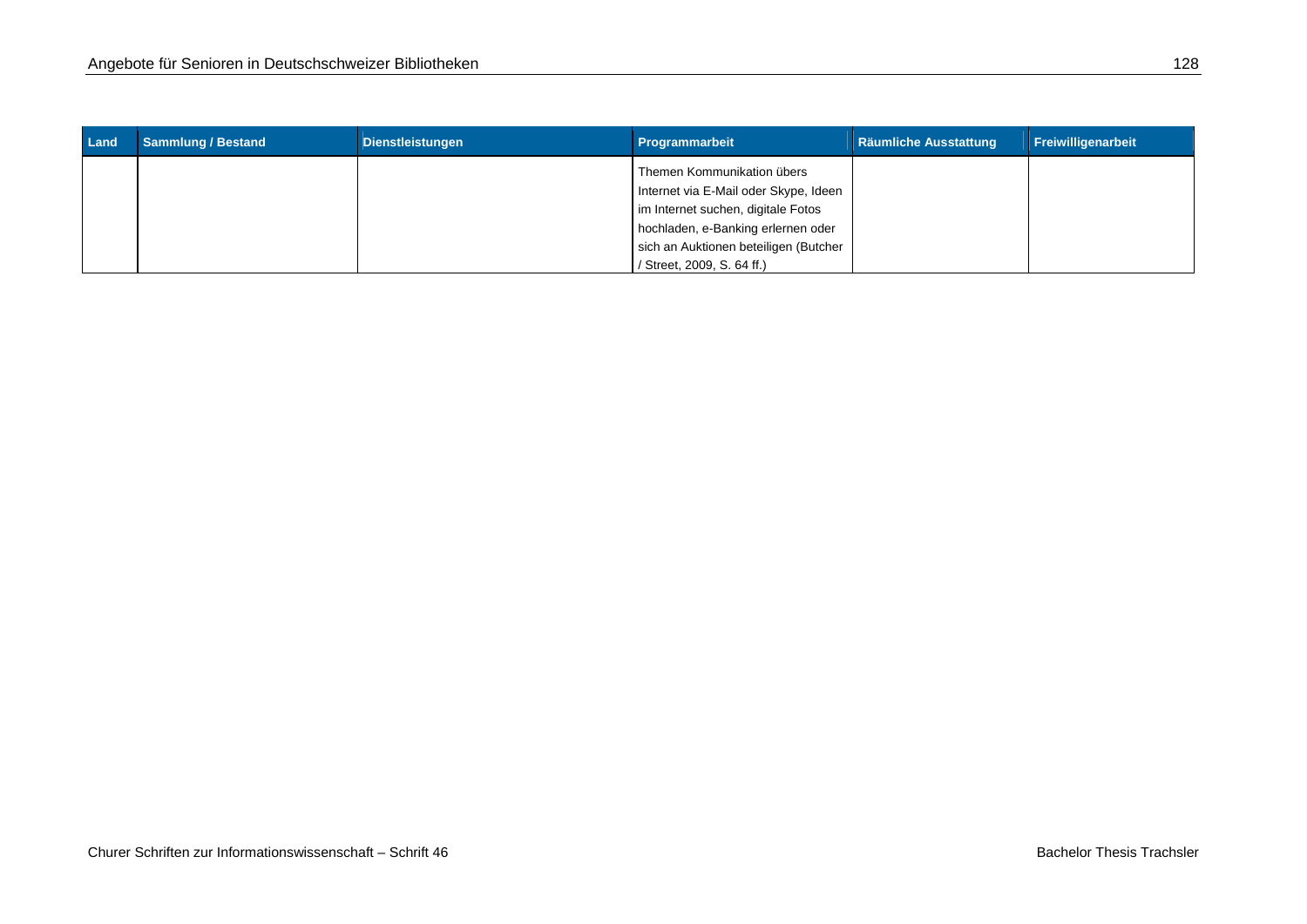# **7.7 Verteilung der SAB-Adressen auf die Deutschschweizer Kantone**

Grundsätzlich ist zu sagen, dass die SAB jene Adressen der Kollektivmitglieder zur Verfügung gestellt hat, welche auf Deutsch angeschrieben werden. Daraus ergibt sich eine Verteilung der SAB-Adressen (inkl. 4 zusätzlichen Adressen von Studien- und Bildungsbibliotheken mit Auftrag als öffentliche Bibliothek) auf die Kantone, welche wie folgt aussieht:

| Kanton    | <b>Anzahl</b>  |
|-----------|----------------|
| AG        | 47             |
| <b>AR</b> | 8              |
| Al        | 0              |
| BL        | 14             |
| <b>BS</b> | $\overline{c}$ |
| <b>BE</b> | 14             |
| FR        | 8              |
| GL        | 5              |
| GR        | 15             |
| LU        | 15             |
| <b>NW</b> | $\overline{c}$ |
| OW        | 3              |
| SG        | 28             |
| <b>SH</b> | $\overline{c}$ |
| SZ        | 3              |
| SO        | 6              |
| <b>TG</b> | 14             |
| UR        | 1              |
| VS        | 8              |
| ZG        | 10             |
| ZΗ        | 81             |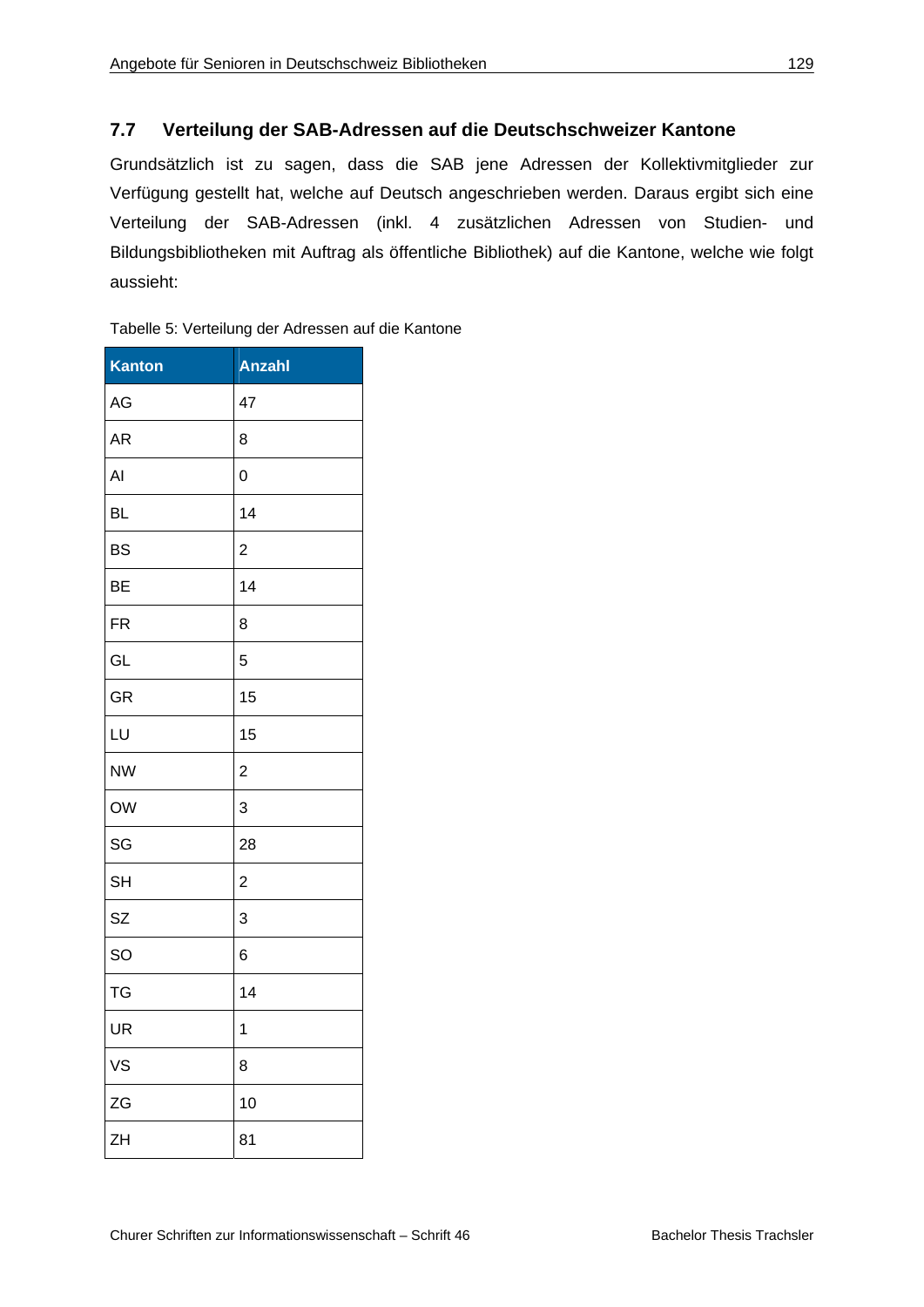# **7.8 Konzeptspezifikation**

| Tabelle 6: Definition des Begriffs Senior |  |  |
|-------------------------------------------|--|--|
|                                           |  |  |

| <b>Senioren</b> |                                                                               |
|-----------------|-------------------------------------------------------------------------------|
|                 | Begriffsdefinition   Vgl. Kap. 2.1.1.3.                                       |
| Variablen       | Hier werden keine Variablen und Indikatoren vergeben, weil es lediglich darum |
| Indikatoren     | geht, nochmals zu verdeutlichen, welche Bedeutung der Begriff Senioren im     |
|                 | Zusammenhang mit der Umfrage hat.                                             |

Tabelle 7: Definition und Operationalisierung des Begriffs Zielgruppen

| Zielgruppen        |                                                                                                                                                                                                                                                                                                                                                                                                                                                                                                                                                                                                                                                                                                                                        |
|--------------------|----------------------------------------------------------------------------------------------------------------------------------------------------------------------------------------------------------------------------------------------------------------------------------------------------------------------------------------------------------------------------------------------------------------------------------------------------------------------------------------------------------------------------------------------------------------------------------------------------------------------------------------------------------------------------------------------------------------------------------------|
| Begriffsdefinition | "[] Bezeichnung für einen nach bestimmten gemeinsamen Merkmalen (Alter,<br>Geschlecht, Beruf, Region, Religion, Einkommen, Verbraucherverhalten,<br>Parteienpräferenz usw.) ausgewählten Teil der Gesamtgesellschaft; dieser wird<br>bei der Produktion von Waren, aber auch hinsichtlich der Vermittlung von<br>Werbeaussagen, publizistischen Produkten oder politischen Botschaften als<br>Adressat besonders ins Auge gefasst und gegebenenfalls mit eigens hierfür<br>entwickelten Anreizen oder Programmen hinsichtlich des erwünschten Kauf- oder<br>Wahlverhaltens bedacht. Um optimale Reichweiten ohne Streuverluste (Streuung)<br>zu erzielen, werden Zielgruppen entsprechend erforscht []" (Zielgruppe, 2005-<br>$(06)$ . |
| Variablen          | "[] Alter, Geschlecht, Beruf, Region, Religion, Einkommen, Verbraucher-<br>verhalten, Parteienpräferenz usw. []" (Zielgruppe, 2005-06).<br>In diesem Fragebogen wird nur auf das Merkmal Alter eingegangen. Die anderen<br>Altersgruppen wurden wie folgt vorgenommen: Kinder, Jugendliche, junge<br>Erwachsene, (erwerbstätige) Erwachsene, Senioren (60-80 Jahre).                                                                                                                                                                                                                                                                                                                                                                   |
| Indikatoren        | Bieten wir spezifisch für Senioren. Bieten wir nicht spezifisch für Senioren, aber für<br>alle oder andere Zielgruppen oder Anzahl Nutzer im Alter von 60-80 Jahren. Mit<br>"alle Zielgruppen" sind gemeint: Kinder, Jugendliche, junge Erwachsene,<br>erwerbstätige Erwachsene und Senioren zusammen. Mit "andere Zielgruppen"<br>sind gemeint: Kinder, Jugendliche, junge Erwachsene oder erwerbstätige<br>Erwachsene.                                                                                                                                                                                                                                                                                                               |

## **Angebot**

Das Angebot in einem bibliothekarischen Umfeld wird für diese Arbeit in die fünf Kategorien aufgeteilt: Sammlung / Bestand, Dienstleistungen, Programme, räumliche Ausstattung und Freiwilligenarbeit. Diese Bereiche werden auch von den Richtlinien für Bibliotheks- und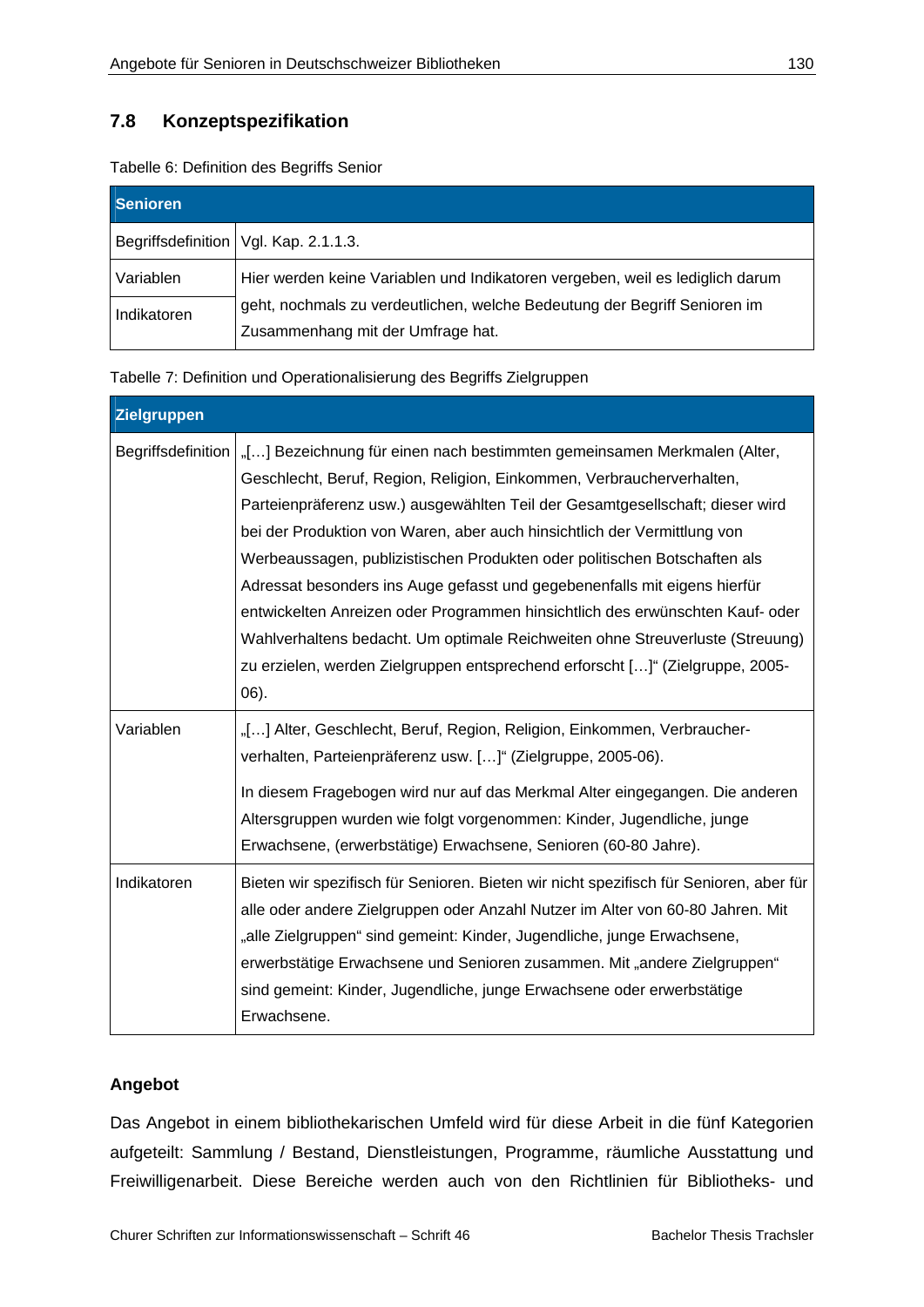Informationsservices für ältere Menschen der ALA (Committee on Library Service to an Aging Population / Office of Literacy and Outreach Services [OLOS], 2008) bestätigt.

Mylee begrenzt das Angebot für Senioren auf 4 Kategorien. Er schreibt von "[…] services, collections, programming, building design" (2007). Nebst diesen Bereichen lässt er auch weitere Möglichkeiten zu, indem er hinzufügt: "[…] and other ways public libraries are catering for the specific needs of older adults" (2007). Zu diesen wird in dieser Auseinandersetzung die Thematik Freiwilligenarbeit gezählt. Dies ist kein Angebot im strengen Sinne, es ist eher eine Zusammenarbeit. Es wird trotzdem zum Angebot gezählt, da es die Bereitschaft der Bibliothek braucht, dieses Arbeitsangebot<sup>61</sup> zu schaffen.

Nachfolgend werden diese 5 Kategorien definiert und operationalisiert:

Tabelle 8: Definition und Operationalisierung des Begriffs Sammlung/Bestand

|  | Tabelle 6. Definition und Operationalisierung des Begnins Sammung/Beständ |  |
|--|---------------------------------------------------------------------------|--|
|  |                                                                           |  |

| <b>Sammlung / Bestand</b> |                                                                                                                                                                                                                                                                                                                                                                                                                                                                                                                                                                                                                                           |
|---------------------------|-------------------------------------------------------------------------------------------------------------------------------------------------------------------------------------------------------------------------------------------------------------------------------------------------------------------------------------------------------------------------------------------------------------------------------------------------------------------------------------------------------------------------------------------------------------------------------------------------------------------------------------------|
| Begriffsdefinition        | Ein Bestand ist eine Sammlung von Medien in einer Bibliothek und oft das<br>wichtigste Kriterium für Bibliotheken. Bestehende Bestände werden gepflegt, neue<br>Bestände werden aufgrund einer Informationsbedarfsanalyse <sup>62</sup> der Zielgruppe<br>aufgebaut. Es wird ein Bestandprofil gebildet (Kuhlen / Seeger / Strauch, 2004b,<br>S. 11).<br>In dieser Umfrage unterscheidet sich die Sammlung wie folgt von den<br>Dienstleistungen: Bei der Sammlung geht es um die Themengebiete, Inhalte der<br>Medien. Bei den Dienstleistungen um die Medienarten, Medientypen wie bspw.<br>audiovisuelle Medien, elektronische Medien. |
| Variablen                 | Themen, Klassifikation, Themen- oder Stoffkreis, Thesaurus                                                                                                                                                                                                                                                                                                                                                                                                                                                                                                                                                                                |
| Indikatoren               | Sachbücher, Zeitschriften, Zeitungen oder andere Medien zu den Themen:<br>Pensionierung, Rente und Sozialversicherung (Finanzen)<br>$\bullet$<br>Gesundheit und Wellness, Essen und Trinken, Fitness und Sport,<br>$\bullet$<br>Krankheit und medizinische Versorgung im Alter<br>Rechtshilfe (bspw. Erbrecht)<br>۰<br>Computer und Internet<br>$\bullet$<br>Lebenslanges Lernen und Gedächtnistraining (bspw. Nintendo-Spiele)<br>۰<br>Reisen<br>$\bullet$<br>Umwelt/Natur, Garten, Wohnen<br>$\bullet$<br>Heimwerken                                                                                                                    |

<sup>&</sup>lt;sup>61</sup> In der Wirtschaft gibt es nebst Angeboten an Gütern und Dienstleistungen auch sog. Faktorleistungen, zu denen Arbeitsangebote zählen (Angebot, 2008).

 $62$  "The library's collections, programs, and informational services should reflect the diverse interests and needs of older adults" (Committee on Library Service to an Aging Population / Office of Literacy and Outreach Services [OLOS], 2008).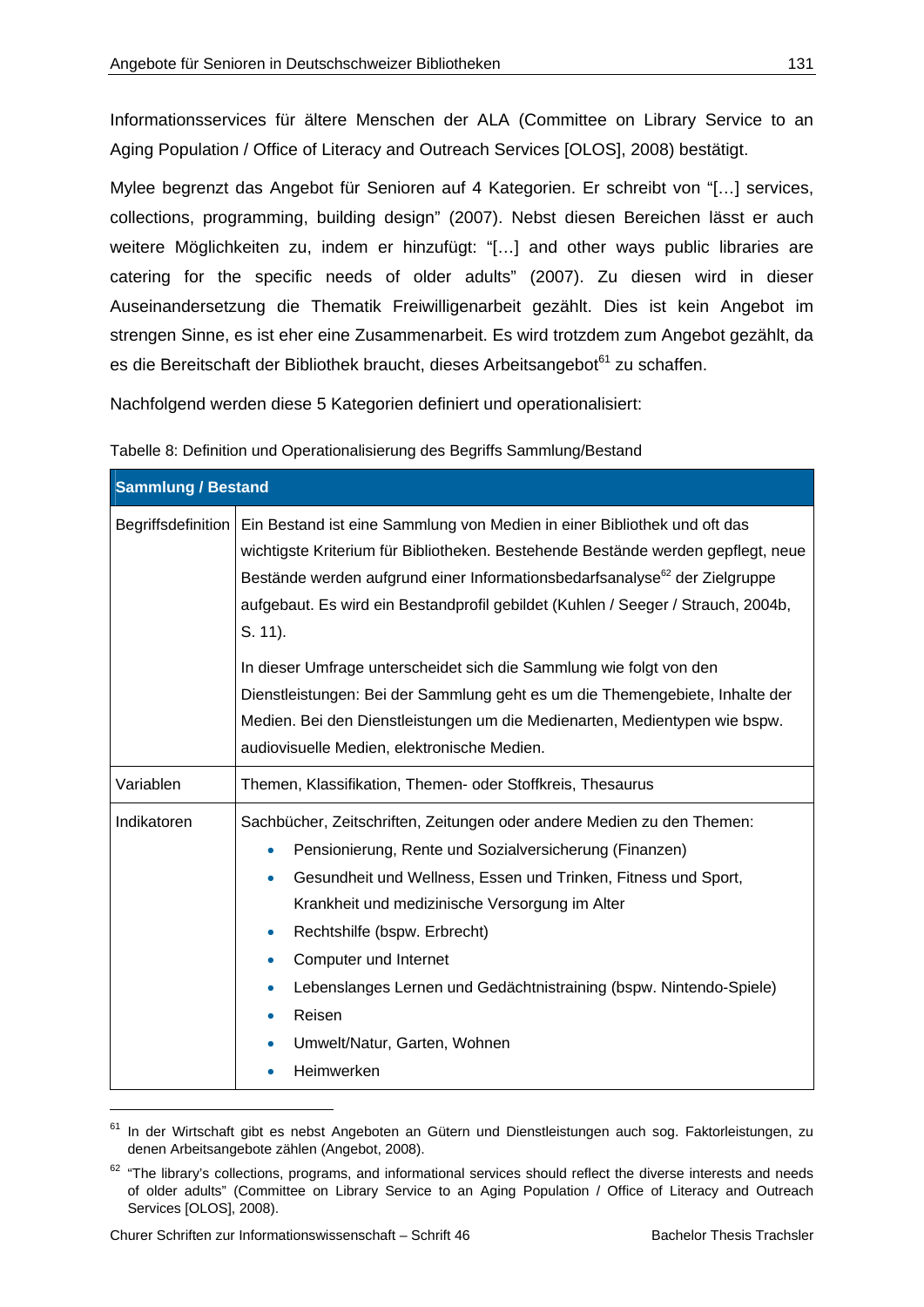| <b>Sammlung / Bestand</b> |                                                                                 |  |
|---------------------------|---------------------------------------------------------------------------------|--|
|                           | Mode und Beauty                                                                 |  |
|                           | Lokales (Aktuelles)                                                             |  |
|                           | Heimatkunde / Geschichte                                                        |  |
|                           | Populärwissenschaften<br>$\bullet$                                              |  |
|                           | Ziviles Engagement und Freiwilligenarbeit                                       |  |
|                           | Human Interest (menschliche Schicksale, Unglücksfälle und Verbrechen)           |  |
|                           | Partnerschaft                                                                   |  |
|                           | Sprachkurse (mit CD, CD-ROM und Büchern)                                        |  |
|                           | Anregung für diesen Variablen gaben die Inhalte aus Angebote für Senioren       |  |
|                           | Tabelle 4 im Anhang Kap. 7.6, sowie Hartmann (2007, S. 87 ff.) und Honnold      |  |
|                           | /Mesaros (2004, S. 23 ff.). Für die Umfrage wurden nur die Wichtigsten gewählt. |  |

| Tabelle 9: Definition und Operationalisierung des Begriffs Dienstleistungen |  |  |
|-----------------------------------------------------------------------------|--|--|
|                                                                             |  |  |
|                                                                             |  |  |

| <b>Dienstleistungen</b> |                                                                                                                                                                                                                                                                                                                                                                                                                                                                                                                                                                                                                                                                                                                                                                      |  |
|-------------------------|----------------------------------------------------------------------------------------------------------------------------------------------------------------------------------------------------------------------------------------------------------------------------------------------------------------------------------------------------------------------------------------------------------------------------------------------------------------------------------------------------------------------------------------------------------------------------------------------------------------------------------------------------------------------------------------------------------------------------------------------------------------------|--|
| Begriffsdefinition      | Im Gegensatz zum Sachgut sind Dienstleistungen immateriell, intangibel<br>(unberührbar), vergänglich, standortgebunden und werden gleichzeitig erstellt und<br>verwertet (Kuhlen / Seeger / Strauch, 2004b, S. 26).<br>Bibliotheken bieten Dienstleistungen zur Informationsversorgung kostenfrei oder -<br>günstig. Dazu sammeln, erschliessen, archivieren sie Literatur, Medien und<br>Informationen und vermitteln sie bzw. machen sie zugänglich. Hierzu gehören<br>auch Hilfestellungen bei Recherchen oder die Vermittlung von Medien- und<br>Informationskompetenz (Gantert / Hacker, 2008, S. 14 f.). Letztere zählt nur zu<br>den Dienstleistungen, wenn es im Rahmen einer Beratung ist, ist es ein<br>Programm, dann wird es zur Programmarbeit gezählt. |  |
|                         | In dieser Umfrage unterscheiden sich die Dienstleistungen wie folgt von der<br>Sammlung: Bei der Sammlung geht es um die Themengebiete, Inhalte der<br>Medien. Bei den Dienstleistungen um die Medienarten, Medientypen wie bspw.<br>audiovisuelle Medien, elektronische Medien oder Grossdruckbücher.                                                                                                                                                                                                                                                                                                                                                                                                                                                               |  |
| Variablen               | Services, Hilfestellungen, verschiedene spezielle Medientypen                                                                                                                                                                                                                                                                                                                                                                                                                                                                                                                                                                                                                                                                                                        |  |
| Indikatoren             | Bücher mit Grossdruckschrift<br>Lesegerät mit Sprachausgabe<br>۰<br>Bücher in Blindenschrift<br>Hörbücher                                                                                                                                                                                                                                                                                                                                                                                                                                                                                                                                                                                                                                                            |  |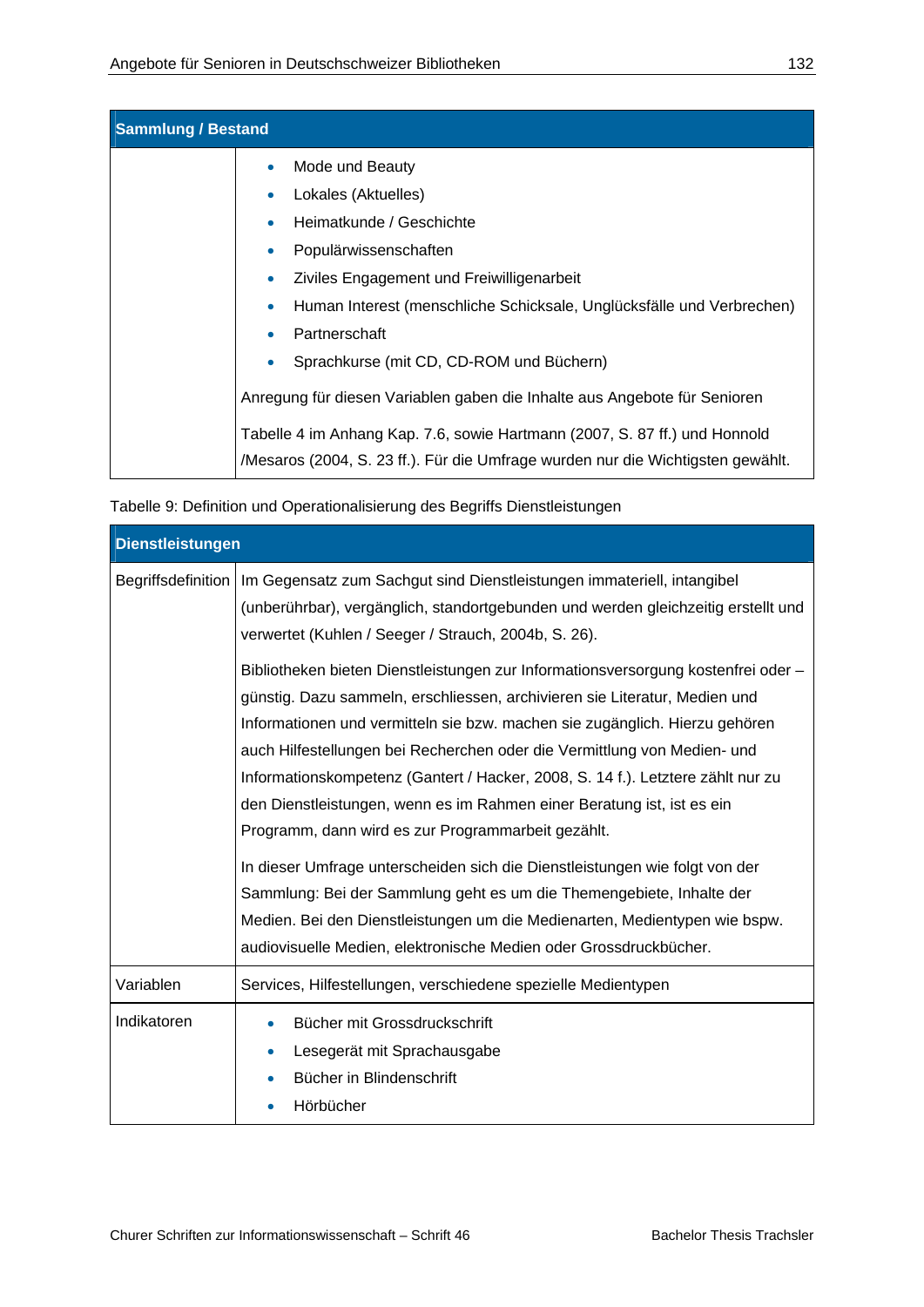| <b>Dienstleistungen</b> |                                                                                           |
|-------------------------|-------------------------------------------------------------------------------------------|
|                         | Genealogische Forschung unterstützten<br>$\bullet$                                        |
|                         | Hilfe bei Informationsrecherche (Förderung der Medien- und<br>$\bullet$                   |
|                         | Informationskompetenz <sup>63</sup> )                                                     |
|                         | Medienkisten zu bestimmten Themen für Einzelpersonen oder für                             |
|                         | Programmarbeit nutzbar $\rightarrow$ z.B. Grosselternkoffer mit Vorlesebüchern,           |
|                         | Hörbüchern, Videos für Grosseltern / Paten und ihre Enkel / Patenkinder                   |
|                         | Internetarbeitsplätze mit grossem Bildschirm oder grösserer Schrift<br>۰                  |
|                         | Senioren-Seite auf der Homepage mit Informationen, Linksammlung,                          |
|                         | Kursangeboten der Bibliothek, Veranstaltungsterminen anderer                              |
|                         | Einrichtungen, Informationen zur Freiwilligenarbeit                                       |
|                         | Der Webauftritt soll barrierefrei sein <sup>64</sup>                                      |
|                         | Veranstaltungsführer für Senioren: Informationen zu Regierungs-,                          |
|                         | Gemeindeprogrammen und Programmen speziell für ältere Menschen                            |
|                         | anschlagen                                                                                |
|                         | Reduzierte Jahres- / Benutzergebühren <sup>65</sup> (Committee on Library Service to<br>۰ |
|                         | an Aging Population / OLOS, 2008)                                                         |
|                         | Verzicht auf Mahngebühren (Committee on Library Service to an Aging                       |
|                         | Population / OLOS, 2008)                                                                  |

<sup>&</sup>lt;sup>63</sup> Gemäss SAB sind die Förderung von Medien- und Informationskompetenz Aufgaben einer Bibliothek (2008, S. 10, 12, 14). Medienkompetenz ist dabei "[... die] Fähigkeit, Medien u. die durch Medien vermittelten Inhalte den eigenen Zielen und Bedürfnissen entsprechend effektiv zu nutzen" (SAB, 2008, S. 56). Unter Informationskompetenz wird "[… die] Fähigkeit, Informationen zu lokalisieren, zu beurteilen und zu nutzen" verstanden (SAB, 2008, S. 55).

Vertieftere Definitionen befinden sich in der IFLA-Richtlinie zur Informationskompetenz für Lebenslanges Lernen unter http://www.ifla-deutschland.de/de/downloads/ifla\_guidelines\_german\_finalversion.pdf (27.07.2010) auf S. 7 ff.

<sup>&</sup>lt;sup>64</sup> Das Behindertengleichstellungsgesetz (BehiG) stellt nicht nur sicher, dass öffentliche Gebäude behindertengerecht gebaut werden (Höpflinger, 2009, S. 145), das BehiG und insbesondere dessen Konkretisierung im Behindertengleichstellungsverordnung (BehiV) sieht für Webseiten des Bundes, der Kantone und Gemeinden einen barrierefreien Zugang nach dem Standard des World Wide Web Consortiums (W3C) bzw. nach dem Accessibility-Standard eCH-0059 vor (Zugang für alle, 2009).

<sup>65</sup> Gemäss IFLA sollten öffentliche Bibliotheken prinzipiell für die Nutzung keine Gebühren erheben (2004). Die SAB hingegen erlaubt Gebühren auf die Ausleihe (2008, S. 9). Es ist im Rahmen dieser Arbeit nicht möglich die nachfolgende Frage beantworten: Sind Senioren in der Schweiz mit geringem Einkommen auf reduzierte oder freie Gebühren angewiesen und wollen sie eine solche Dienstleistung? Dazu müssten die Senioren befragt werden und dies ist nicht Teil der Arbeit.

Dank Wohlstandszuwachs und Ausbau der Altersvorsorge in den 1970er-Jahren ist der Anteil an wohlhabenden älteren Menschen gestiegen und es geht den Pensionären zur Zeit mehrheitlich gut bis sehr gut (Wanner / Gabadinho, 2008, zit. in: Perrig-Chiello / Höpflinger, 2009, S. 63). Obwohl sich die Lage verbessert hat, gibt es gegenwärtig sowohl arme, als auch reiche Rentener, da Einkommen und Vermögen im Alter ungleich verteilt sind (BFS, 2003b, S. 19 und Wanner / Gabadinho, 2008, S. 51, zit. in: Pilgram / Seifert, 2009, S. 41, 45). Das Risiko zu wenig finanzielle Mittel zu besitzen ist bei 55- bis 64-Jährigen so tief, wie bei keiner anderen Altersgruppe. Bei älteren Menschen steigt das Risiko wieder an (Wanner, 2008, S. 141). Es soll in naher Zukunft gar eine zunehmend Armutsgefährdung im hohen Alter geben (Rehberg, 2009, S. 313). Ausserdem kann es zukünftig auch zu noch grösseren Unterschieden der wirtschaftlichen Lage innerhalb der Altersbevölkerung kommen (Perrig-Chiello / Höpflinger, 2009, S. 66).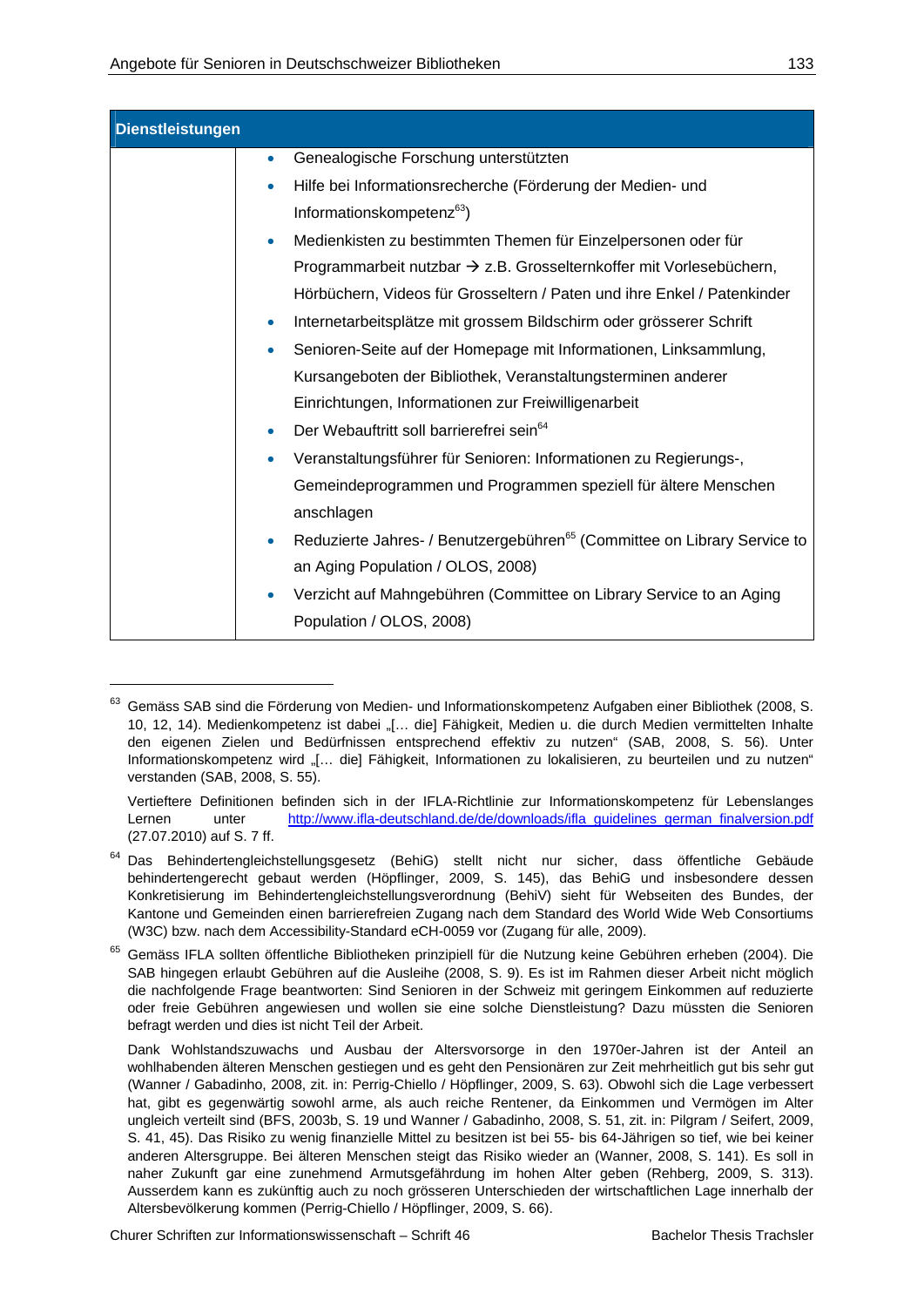| <b>Dienstleistungen</b> |                                                                             |  |
|-------------------------|-----------------------------------------------------------------------------|--|
|                         | Anregung für diesen Variablen gaben die Inhalte aus Angebote für Senioren   |  |
|                         | Tabelle 4 im Anhang Kap. 7.6, sowie Kap. 2.2. Die Wichtigsten wurden in der |  |
|                         | Umfrage verwendet.                                                          |  |

Tabelle 10: Definition und Operationalisierung des Begriffs Programme / Programmarbeit

| <b>Programme / Programmarbeit</b> |                                                                                                                                                                                                                                                                                                                                                                                                                                                                                                                                                                                                                                                                                                                                |
|-----------------------------------|--------------------------------------------------------------------------------------------------------------------------------------------------------------------------------------------------------------------------------------------------------------------------------------------------------------------------------------------------------------------------------------------------------------------------------------------------------------------------------------------------------------------------------------------------------------------------------------------------------------------------------------------------------------------------------------------------------------------------------|
|                                   | Begriffsdefinition   Zur Programmarbeit zählen gemäss Barth / Felber<br>"Führungen<br>Schulungen, Kurse (Benutzerschulungen, Internet-Kurse, [])<br>Vorträge, Lesungen, Podiumsdiskussionen<br>Ausstellungen mit Begleitveranstaltungen<br>$\bullet$<br>Spezielle Anlässe, Events (Welttag des Buches, Buchvernissage, Tag der<br>offenen Tür)<br>Gemeinschaftsanlässe (Tag des Studienbeginns, Schweizer Lernfestival,<br>Museumsnacht)" (2008, S. 21).                                                                                                                                                                                                                                                                       |
| Variablen                         | Vgl. Begriffsdefinition oben                                                                                                                                                                                                                                                                                                                                                                                                                                                                                                                                                                                                                                                                                                   |
| Indikatoren                       | Führungen durch die Bibliothek (Förderung der Medien- und<br>Informationskompetenz)<br>Einführungen in den OPAC (Förderung der Informationskompetenz)<br>$\bullet$<br>Interneteinführungskurse (Förderung der Medien- und<br>$\bullet$<br>Informationskompetenz) <sup>66</sup><br>Computereinführungskurse (Förderung der Medien- und<br>Informationskompetenz)<br>Lesezirkel / Buchklub<br>Erzählcafé / Erzählnachmittag67<br>Lesungen<br>$\bullet$<br>Kurse (bspw. Sprachkurse oder Schreibkurse)<br>۰<br>"Prix Chronos" von Pro Senectute<br>Anregung für diese Variablen gaben die Inhalte aus Kap. 2.2.3, aus der Angebote<br>für Senioren<br>Tabelle 4 im Anhang Kap. 7.6, Rubin (1993, S. 61-164) und Honnold / Mesaros |

<sup>&</sup>lt;sup>66</sup> Diskutabel, ob dies die Aufgabe der Bibliothek ist. Sind nicht andere Institutionen in der Schweiz dafür verantwortlich? Zusammenarbeit suchen? Sollte dafür nicht ein Beitrag bezahlt werden?

<sup>67</sup> Diese Methode wird im folgenden Heft beschrieben: Borromäusverein e.V. (Hrsg.) (2008): ALTERnativen - Veranstaltungskonzepte 50plus. (BiblioTheke Themenheft: Zeitschrift für katholische Bücherei- und Medienarbeit, Themenheft 1). Bonn: [s.n.]. URL: http://www.borromaeusverein.de/articles/article/bibliotheke\_themenheft/ (01.07.2010).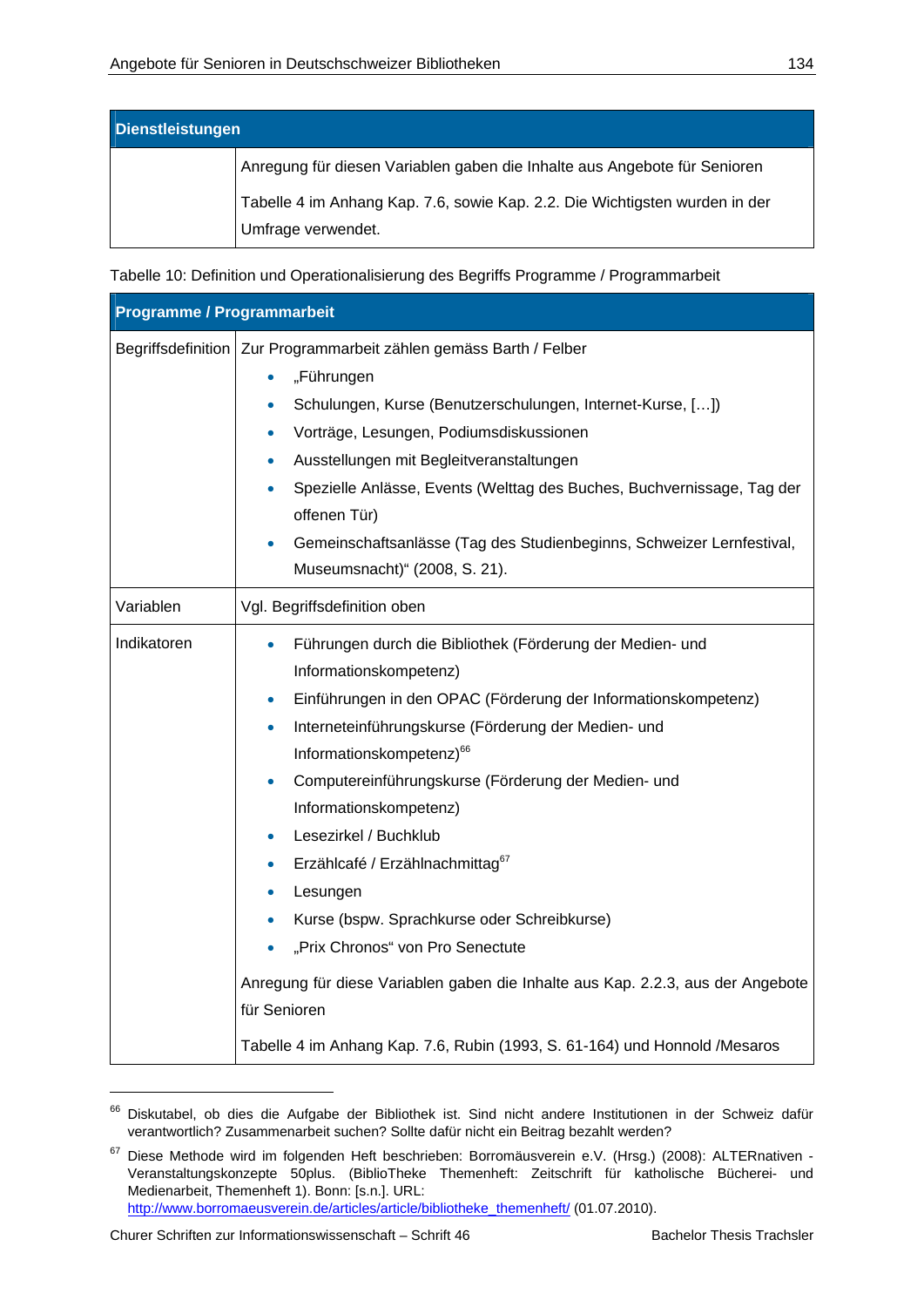| <b>Programme / Programmarbeit</b> |                                                                                           |
|-----------------------------------|-------------------------------------------------------------------------------------------|
|                                   | (2004, S. 33 ff., 36 ff., 51 ff., 89 ff., 115 ff.). Die Wichtigsten wurden in der Umfrage |
|                                   | verwendet.                                                                                |

Tabelle 11: Definition und Operationalisierung des Begriffs räumliche Ausstattung

| <b>Räumliche Ausstattung</b> |                                                                                                                                                                                                                                                                                                                                                                                                                                                                                                                                                                                                                                                                                                                                                                                                                         |  |  |  |
|------------------------------|-------------------------------------------------------------------------------------------------------------------------------------------------------------------------------------------------------------------------------------------------------------------------------------------------------------------------------------------------------------------------------------------------------------------------------------------------------------------------------------------------------------------------------------------------------------------------------------------------------------------------------------------------------------------------------------------------------------------------------------------------------------------------------------------------------------------------|--|--|--|
| Begriffsdefinition           | Seit einigen Jahren wird beim Bau von Wohnungen vom Begriff "altersgerecht"<br>gesprochen. Gemäss Höpflinger (2009, 143 f.) kann jedoch nicht klar festgelegt<br>werden, was "altersgerecht" ist, da Menschen im dritten Lebensalter grundsätzlich<br>nicht "anders" sind als jüngere Menschen und es andererseits keine typischen<br>Altersbilder gibt. Geht es bei "altersgerecht" allerdings um Gehschwierigkeiten<br>oder Kraftlosigkeit, so kann auch von "behindertengerechtem" oder<br>"hindernisfreiem" Bauen gesprochen werden. Solche Massnahmen sind nicht nur<br>für Menschen mit Gehproblemen wichtig, sondern für Menschen jeden Alters in<br>verschiedenen Situationen, wie z.B. Mütter mit Kinderwagen. Damit dienen<br>behindertengerechte bauliche Massnahmen <sup>68</sup> verschiedensten Ziel- und |  |  |  |
|                              | Altersgruppen einer Bibliothek.<br>Dennoch kann laut dem Committee on Library Service to an Aging Population und<br>der OLOS (2008) speziell für ältere Menschen mit körperlicher, Sinnes-, Lese-<br>oder anderer Beeinträchtigung Folgendes beachtet werden:<br>Sitzgelegenheiten bei Informationsdesk, Computerstationen, usw.<br>Spezieller Platz für Senioren, mit Medien, welche sie interessiert, und<br>Sitzgelegenheiten.<br>Medien, welche häufig von älteren Erwachsenen benutzt werden, sollten<br>im Regal leicht erreichbar sein.<br>Der Regalabstand sollte genug breit sein für Rollstühle.<br>$\bullet$                                                                                                                                                                                                 |  |  |  |
| Variablen                    | Möbel, Räume, Zugänge bzw. Eingänge                                                                                                                                                                                                                                                                                                                                                                                                                                                                                                                                                                                                                                                                                                                                                                                     |  |  |  |
| Indikatoren                  | alters- und behindertengerechte Möbel (bspw. Armlehnen bei Stühlen oder<br>$\bullet$<br>Regalhöhe)<br>alters- und behindertengerechte Räume (bspw. Leitsystem, Breite der<br>Gänge, Lift)<br>alters- und behindertengerechte Zugänge (bspw. automatische Türen,<br>Rampen, Lift)<br>eigene Räume für Senioren<br>Anregung für diesen Variablen gaben die Inhalte aus Angebote für Senioren<br>Tabelle 4 im Anhang Kap. 7.6 und Kap. 2.2.1.1. Das Wichtigste wurde in der                                                                                                                                                                                                                                                                                                                                                |  |  |  |

<sup>68</sup> Seit 2004 muss bei neuen öffentlichen Gebäuden die Hindernisfreiheit nach Behindertengleichstellungs-gesetz (BehiG) gewährleistet werden (Höpflinger, 2009, S. 145).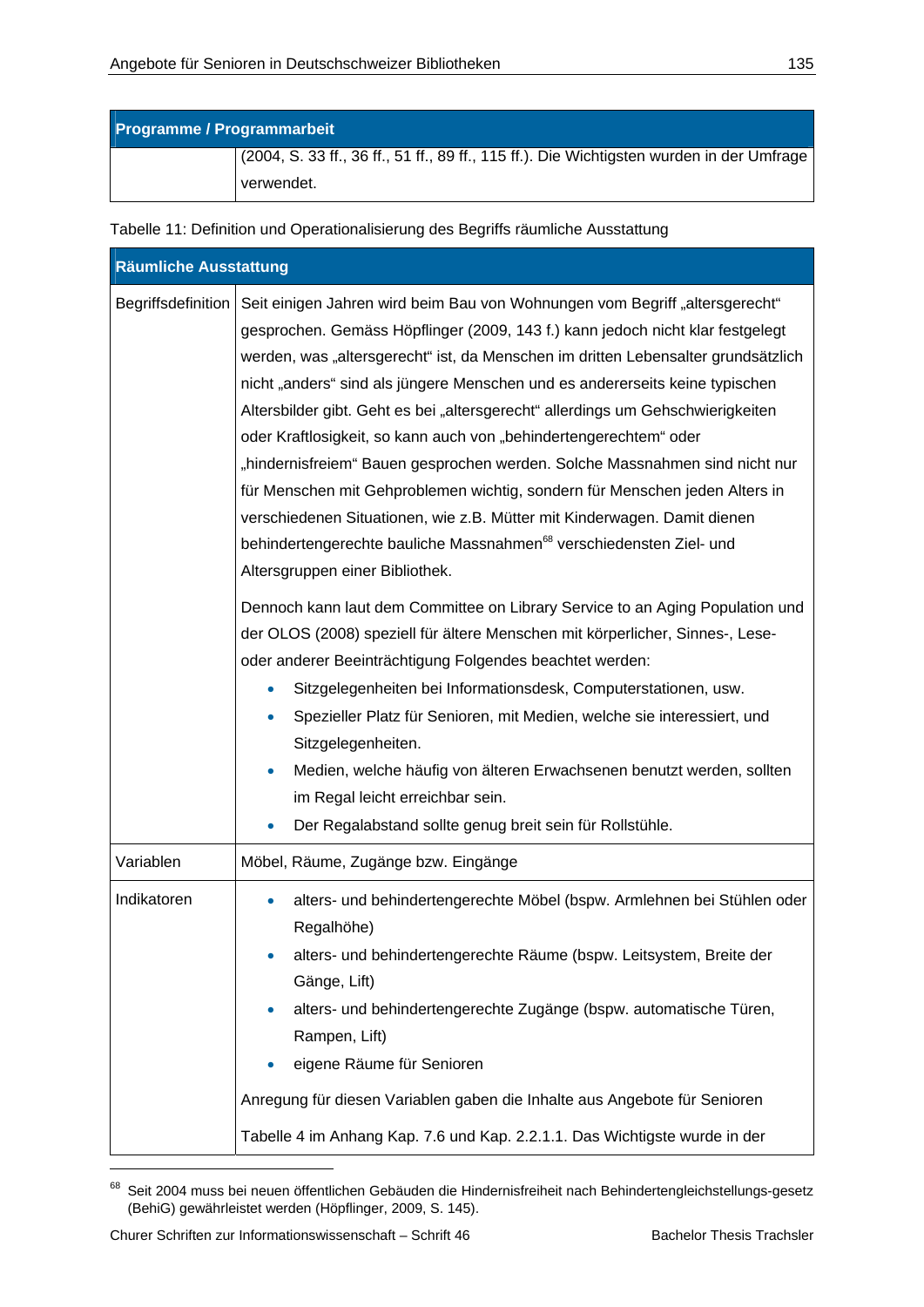| <b>Räumliche Ausstattung</b>                             |                                                                                 |  |  |
|----------------------------------------------------------|---------------------------------------------------------------------------------|--|--|
|                                                          | I Umfrage abgefragt: Rollstuhlgängigkeit. Begründung für diese Beschränkung auf |  |  |
| Rollstuhlgängigkeit siehe Anhang Kap. 7.9 bei Frage 2.5. |                                                                                 |  |  |

Tabelle 12: Definition und Operationalisierung des Begriffs Freiwilligenarbeit

| Freiwilligenarbeit |                                                                                                                                                                                                                                                                                                                                                                                                                                                                                                                                                        |  |  |
|--------------------|--------------------------------------------------------------------------------------------------------------------------------------------------------------------------------------------------------------------------------------------------------------------------------------------------------------------------------------------------------------------------------------------------------------------------------------------------------------------------------------------------------------------------------------------------------|--|--|
| Begriffsdefinition | Freiwilligenarbeit ist unbezahlte, ehrenamtliche Arbeit. Es können Tätigkeiten in<br>Vereinen und Organisationen sein (institutionalisierte Freiwilligenarbeit) oder<br>persönliche Hilfeleistungen für Bekannte und Verwandte (informelle<br>Freiwilligenarbeit) (BFS, 2010d). In Bezug auf diese Arbeit wird lediglich die<br>institutionalisierte Freiwilligenarbeit erfasst.                                                                                                                                                                       |  |  |
| Variablen          | Institutionalisierte Freiwilligenarbeit                                                                                                                                                                                                                                                                                                                                                                                                                                                                                                                |  |  |
| Indikatoren        | bei Programmarbeit mithelfen oder selber organisieren<br>۰<br>Medienberatung<br>۰<br>Regalordnung<br>Vorlesestunde / Erzählstunden für Kinder<br>Bilderbuchkino (mit Hilfe von Dias werden Geschichten aus Bilderbüchern<br>۰<br>erzählt (Bibliomedia, o.A.c))<br>Hilfe bei Leseförderungsprogrammen<br>۰<br>bei einer Person zu Hause erzählen / vorlesen<br>۰<br>Anregung für diese Variablen gaben die Inhalte aus Angebote für Senioren<br>Tabelle 4 und Honnold / Mesaros (2004, S. 129 ff.). Die Wichtigsten wurden in der<br>Umfrage verwendet. |  |  |

Tabelle 13: Definition und Operationalisierung des Begriffs Zufriedenheit

| <b>Zufriedenheit</b> |                                                                                                                                                                                                                                                                                                                                                                                                                                                                                                                                                                                                 |
|----------------------|-------------------------------------------------------------------------------------------------------------------------------------------------------------------------------------------------------------------------------------------------------------------------------------------------------------------------------------------------------------------------------------------------------------------------------------------------------------------------------------------------------------------------------------------------------------------------------------------------|
|                      | Begriffsdefinition   Zufrieden meint, "[] sich mit dem Gegebenen, den gegebenen Umständen,<br>Verhältnissen in Einklang befindend u. daher innerlich ausgeglichen u. keine<br>Veränderung der Umstände wünschend" (Zufrieden, 1999). Wenn es um die<br>Zufriedenheit der Kunden geht, dann will ein Unternehmen "[ die] Wünsche,<br>Erwartungen, Ansprüche erfüllen" (Zufrieden, 1999).<br>Für die Umfrage bedeutet dies, dass die Bibliotheksleitung bei den Angeboten<br>entweder etwas verändern will oder nicht, damit die Wünsche, Erwartungen und<br>Ansprüche ihrer Nutzer erfüllt sind. |
| Variablen            | Zufriedenheit mit dem eigenen Angebot                                                                                                                                                                                                                                                                                                                                                                                                                                                                                                                                                           |
| Indikatoren          | sehr gut (++), eher gut (+), eher ungenügend (-), sehr ungenügend (--)                                                                                                                                                                                                                                                                                                                                                                                                                                                                                                                          |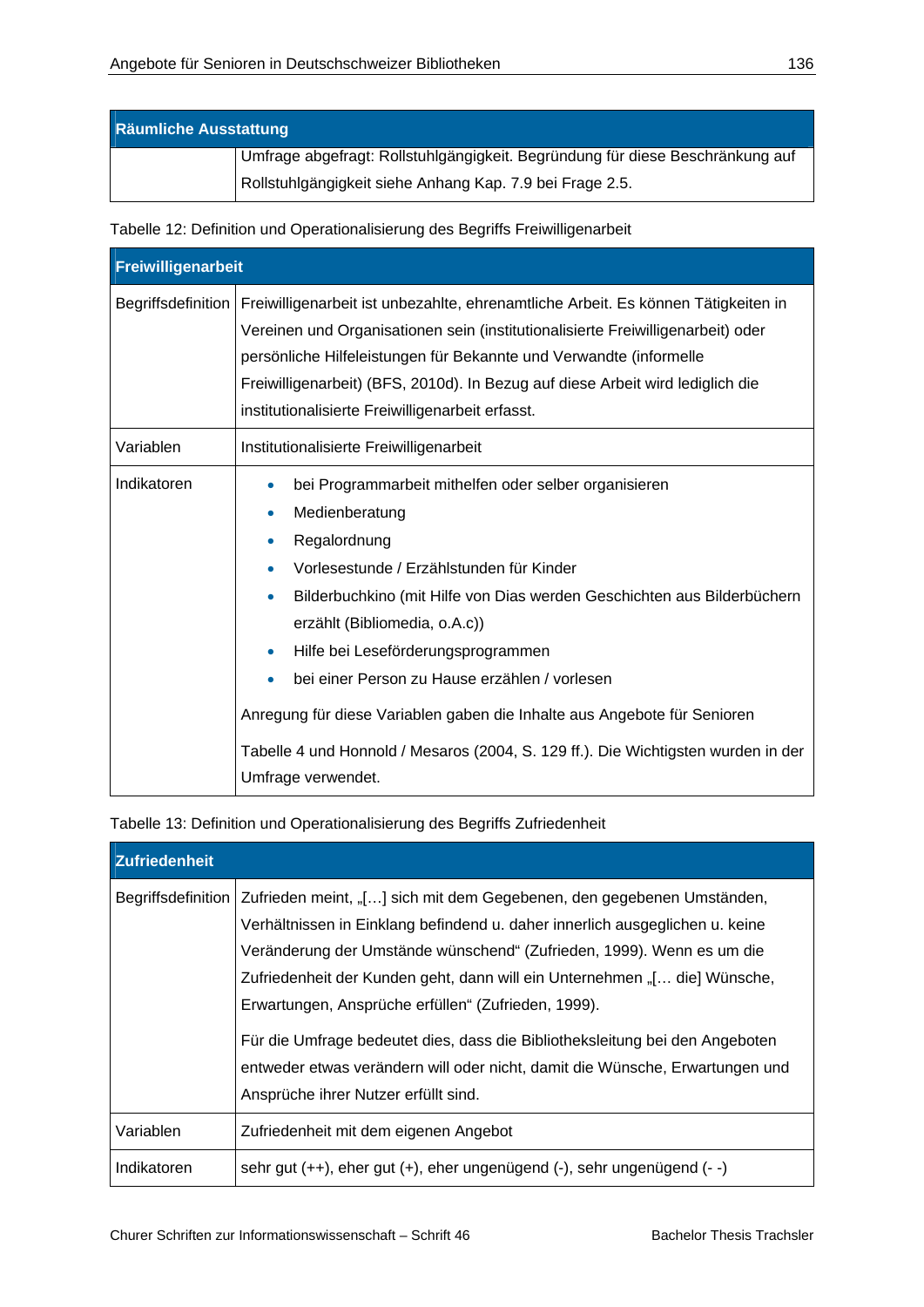| <b>Qualität</b>    |                                                                                                                                                                                                                                                                                                                                                                                                                                                                                                                                                                                                                                                                                                                                                                                                                                                                                                                                                                                   |
|--------------------|-----------------------------------------------------------------------------------------------------------------------------------------------------------------------------------------------------------------------------------------------------------------------------------------------------------------------------------------------------------------------------------------------------------------------------------------------------------------------------------------------------------------------------------------------------------------------------------------------------------------------------------------------------------------------------------------------------------------------------------------------------------------------------------------------------------------------------------------------------------------------------------------------------------------------------------------------------------------------------------|
| Begriffsdefinition | "Qualität ist die Gesamtheit von Eigenschaften und Merkmalen eines Produktes<br>oder einer Dienstleistung, die sich auf deren Eignung zur Erfüllung festgelegter<br>oder vorausgesetzter Erfordernisse beziehen" (Kuhlen / Seeger / Strauch, 2004b,<br>S. 102).<br>Um Qualität fassbar zu machen, wird diese mit Messgrössen definiert, welche<br>unabhängig vom Prüfer dasselbe Urteil ergeben (Kuhlen / Seeger / Strauch,<br>2004a, S. 315). Bspw. können Ziele in einer formellen Vereinbarung mit der<br>Trägerinstitution konkretisiert (messbar gemacht) und festgelegt werden. Dabei<br>werden nebst Zeitraum die Qualität und Quantität, die notwendigen Mittel und die<br>Pflichten beider Parteien definiert. Eine solche Vereinbarung macht die Leistungen<br>durch regelmässige Berichte an die Trägerinstitution und Marketing gegen aussen<br>und innen transparent. Dabei sollten nicht messbare Ziele nicht in den Hintergrund<br>geraten (Poll, 2004, S. 97 f.). |
| Variablen          | Leistungsvereinbarung, welche verschiedene Messgrössen bzw. Messfaktoren<br>enthält.                                                                                                                                                                                                                                                                                                                                                                                                                                                                                                                                                                                                                                                                                                                                                                                                                                                                                              |
| Indikatoren        | Leistungsvereinbarung vorhanden oder nicht                                                                                                                                                                                                                                                                                                                                                                                                                                                                                                                                                                                                                                                                                                                                                                                                                                                                                                                                        |

Tabelle 14: Definition und Operationalisierung des Begriffs Qualität

Tabelle 15: Definition und Operationalisierung des Begriffs Bibliothek

| <b>Bibliothek</b>  |                                                                                                                                                                                                                                                                                                                                                                                                                                                                                                                                                                                                                                            |  |
|--------------------|--------------------------------------------------------------------------------------------------------------------------------------------------------------------------------------------------------------------------------------------------------------------------------------------------------------------------------------------------------------------------------------------------------------------------------------------------------------------------------------------------------------------------------------------------------------------------------------------------------------------------------------------|--|
| Begriffsdefinition | Bibliotheken sammeln verschiedene Medien, welche veröffentlicht wurden. Meist<br>gedruckte Texte wie Bücher oder Zeitschriften, aber auch andere Medien.<br>In der Schweiz werden die Bibliotheken verschiedenen Typen zugeordnet. Die<br>Arbeit befasst sich mit den öffentlichen Bibliotheken, d.h. mit den Allgemeinen<br>öffentliche Bibliotheken und den Studien- und Bildungsbibliothek mit einem<br>Auftrag als öffentliche Bibliothek (näheres zur Auswahl siehe Kap. 3.1).<br>Nähere Ausführungen und Erläuterungen zu den Bibliothekstypen und im<br>Speziellen zu den Allgemeinen öffentliche Bibliotheken und den Studien- und |  |
| Variablen          | Bibliothekstypen                                                                                                                                                                                                                                                                                                                                                                                                                                                                                                                                                                                                                           |  |
| Indikatoren        | Allgemeine öffentliche Bibliothek, d.h. Gemeindebibliothek, kombinierte Schul-<br>und Gemeindebibliothek, Mediothek, Quartierbibliothek, Regionalbibliothek,<br>Stadtbibliothek oder ähnliche Bibliothek <sup>69</sup>                                                                                                                                                                                                                                                                                                                                                                                                                     |  |

<sup>69</sup> Schulbibliotheken, didaktische Zentren, Spitalbibliotheken, Gefängnisbibliotheken und Heimbibliotheken wurden nicht befragt, da ihre Nutzerschaft sich einerseits auf bestimmte Gruppen (Schüler, Lehrpersonen, Patienten, usw.) beschränkt und sie andererseits spezielle Aufträge erfüllen müssen.

 $\overline{a}$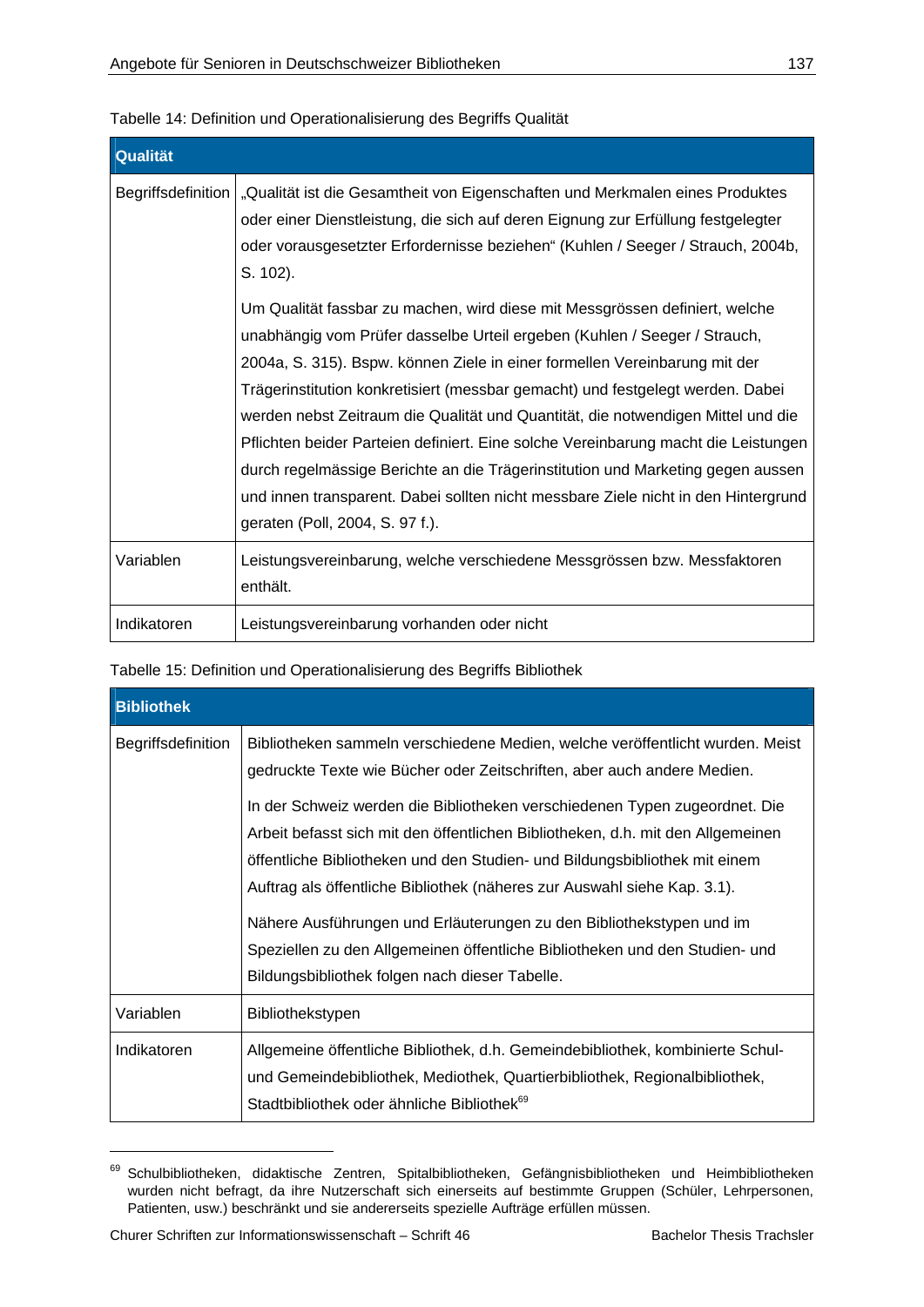| <b>Bibliothek</b> |                                                                                             |
|-------------------|---------------------------------------------------------------------------------------------|
|                   | Studien- und Bildungsbibliothek mit einem Auftrag als öffentliche Bibliothek                |
|                   | Reine Studien- und Bildungsbibliothek ohne Auftrag als öffentliche Bibliothek <sup>70</sup> |

### **Bibliothekstypen in der Schweiz**

Die verschiedenen Bibliotheken (grau hinterlegt) in der Schweiz werden folgenden fünf Bibliothekstypen (grün hinterlegt) zugeordnet:

| <b>Allgemeine</b><br>öffentliche<br><b>Bibliotheken</b> | Gemeindebibliothek<br>Quartierbibliotheken                                                        |                                       | Schulbibliotheken<br>Didaktische Zentren    |  |
|---------------------------------------------------------|---------------------------------------------------------------------------------------------------|---------------------------------------|---------------------------------------------|--|
|                                                         | <b>Bibliobus</b><br>Bibliobahn                                                                    |                                       | Kombinierte Schul- und Gemeindebibliotheken |  |
|                                                         | Spitalbibliotheken<br>Gefängnisbibliotheken                                                       |                                       |                                             |  |
|                                                         | Heimbibliotheken<br>Vereinsbibliotheken                                                           |                                       |                                             |  |
|                                                         | Bibliomedia Schweiz <sup>71</sup>                                                                 |                                       |                                             |  |
| <b>Studien- und</b><br><b>Bildungsbibliotheken</b>      | Regionalbibliotheken<br>Stadtbibliotheken<br>Kantonsbibliotheken                                  |                                       |                                             |  |
| Wissenschaftliche<br><b>Bibliotheken</b>                | Wissenschaftliche<br>Allgemeinbibliotheken<br>Universitätsbibliotheken<br>Hochschulbibliotheken & |                                       |                                             |  |
|                                                         | Teilbibliotheken<br>bspw. Instituts- und<br>Fakultätsbibliotheken <sup>72</sup>                   | Wissenschaftliche Spezialbibliotheken | Firmenbibliotheken<br>Dokumentationsstellen |  |
| <b>Spezialbibliotheken</b>                              | und Sehbehinderte                                                                                 | Schweizerische Bibliothek für Blinde  |                                             |  |

<sup>70</sup> Die reinen Studien- und Bildungsbibliothek ohne Auftrag als öffentliche Bibliothek gehören laut Kap. 3.1 nicht zum Forschungsgegenstand und werden deshalb in der Auswertung nicht berücksichtigt. Sie werden trotzdem befragt, da sie in der Grundgesamtheit (SAB-Adressen) enthalten sind und damit nicht klar war, ob sie sich auch zu den Studien- und Bildungsbibliotheken mit Auftrag als öffentliche Bibliothek zählen oder nicht.

-

Churer Schriften zur Informationswissenschaft – Schrift 46 Bachelor Thesis Trachsler

<sup>71</sup> Im Jahre 2002 ändert die Schweizerische Volksbibliothek SVB ihren Namen auf Bibliomedia Schweiz (Fassbind, 2007, S. 86).

<sup>72</sup> Beispiele aus Gantert / Hacker, 2008, S. 32 f.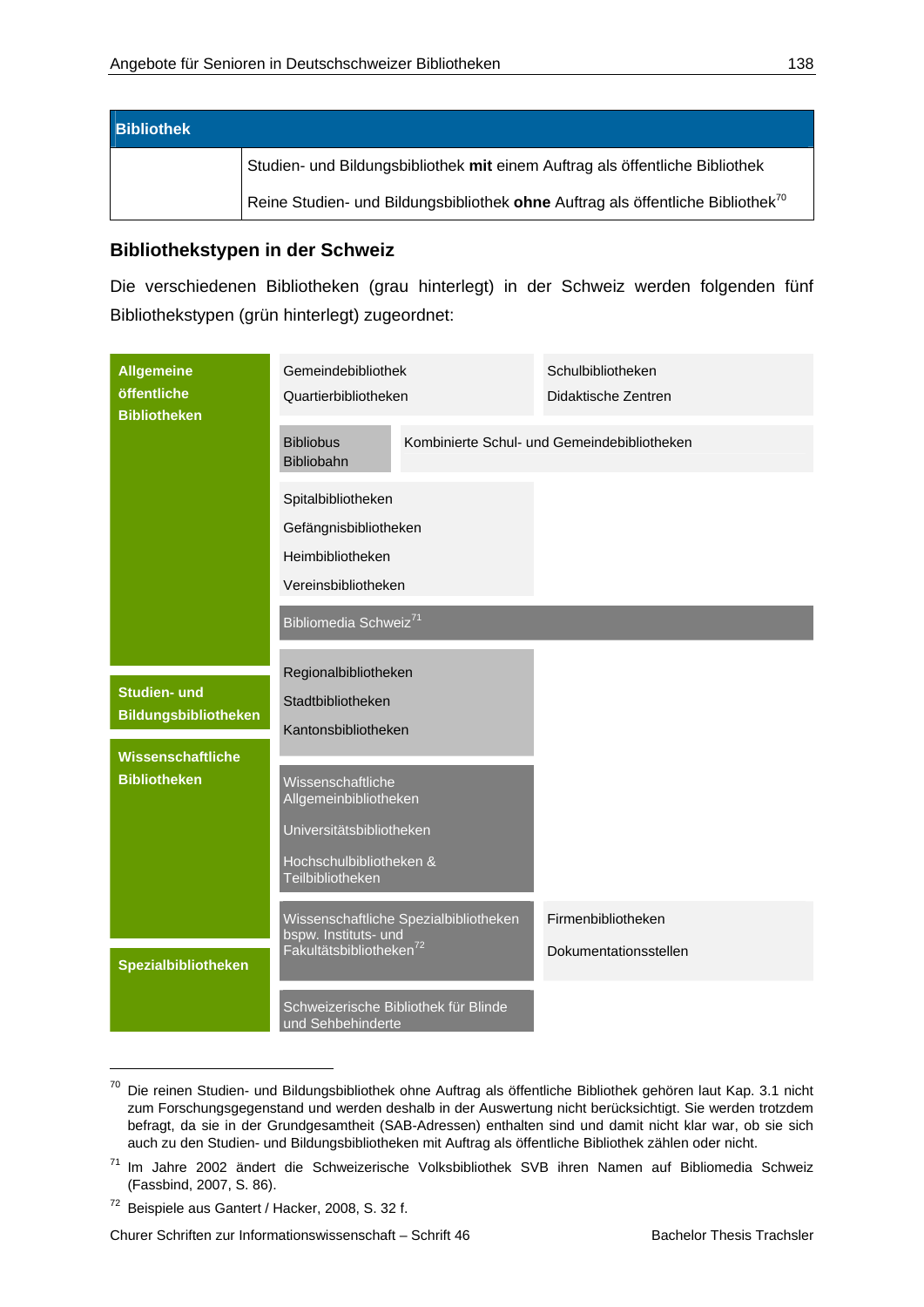| <b>Bibliotheken mit</b> | Nationalbibliothek der Schweiz, Bern          |                  |
|-------------------------|-----------------------------------------------|------------------|
| nationalem Auftrag      | Fonoteca nazionale svizzera                   | Bibliothekstypen |
|                         | (Schweizer Nationalphonothek)                 | lokal            |
|                         | Cinémathèque suisse (Schweizer<br>Filmarchiv) | regional         |
|                         | <b>Bibliomedia Schweiz</b>                    | überregional     |

Abbildung 21: Bibliothekstypen in der Schweiz (SAB, 2000, S. 16; SAB, 2008; S. 10; BFS, 2010c)

Die Bibliotheken (grau hinterlegt) in der zweiten Spalte lassen sich zum Teil nicht eindeutig einem Bibliothekstypen (grün hinterlegt) zuordnen. Daher werden gewisse grauen Zellen zu zwei Bibliothekstypen zugeordnet und erstrecken sich über die Grenzen eines Bibliothekstyps hinaus. Zudem treten Kombinationen auf, welche aus der Abbildung 21 nicht ersichtlich sind. Bspw. haben in den meisten Kantonen mit einer Universität die Universitätsbibliotheken auch den Auftrag einer Kantonsbibliothek. Dies trifft auf die Kantone Genf, Waadt, Neuchâtel, Freiburg, Bern, Luzern, Basel-Stadt und Zürich zu. Ausnahmen sind die Kantone St. Gallen und Tessin (Barth, 2007, S. 9). Die ETH-Bibliothek Zürich nimmt de facto Teilaufgaben der Nationalbibliothek wahr, da sie das nationale Zentrum für naturwissenschaftliche Informationen ist (Barth, 2007, S. 19; ETH-Bibliothek, 2010).

Im Zusammenhang mit der Fragestellung und dem Forschungsgegenstand (vgl. dazu Kap. 1.2 und 3.1) dieser Arbeit werden die Bibliothekstypen Allgemeine öffentliche Bibliothek und Studien- und Bildungsbibliothek näher erläutert.

|                                                               | Allgemeine öffentliche Bibliotheken                                                                                                                                                                                                    | Studien- und Bildungsbibliotheken                                                                                                                                                                                                                                                                                                         |
|---------------------------------------------------------------|----------------------------------------------------------------------------------------------------------------------------------------------------------------------------------------------------------------------------------------|-------------------------------------------------------------------------------------------------------------------------------------------------------------------------------------------------------------------------------------------------------------------------------------------------------------------------------------------|
| Aufgabe<br>(Zweck)                                            | Literatur, Medien und Informationen zur<br>Verfügung stellen. Diese dienen Nutzern<br>zur Information, Bildung, Unterhaltung<br>und Freizeit.<br>In der Regel haben sie keine<br>Archivfunktion (Gantert / Hacker, 2008,<br>$S. 34$ ). | Es sind wissenschaftliche, nicht mit<br>Hochschulen verbundene,<br>Universalbibliotheken (Senser, 1991, S.<br>$102$ ).<br>Im Sammlungsbereich der Orts- oder<br>Regionalliteratur haben sie die Funktion von<br>Archivbibliotheken (Senser, 1991, S. 104;<br>Nachrichten VSB/SVD, 1975, 142, zit. in:<br>Barth / Schneider, 1997, S. 46). |
| <b>Bezeichn</b><br>ung $\prime$<br><b>Bestands-</b><br>grösse | Dazu zählen Gemeinde-, Quartier-,<br>Schulbibliotheken, aber auch Regional-,<br>Stadt- oder Kantonsbibliotheken<br>(Studien- und Bildungsbibliotheken) mit<br>Angeboten für die breite Öffentlichkeit                                  | Dazu zählen Kantons-, grössere<br>Stadtbibliotheken und Regionalbibliotheken<br>(Barth, 1997; SAB, 2000, S. 16), deren<br>Bestände von unterschiedlicher Grösse sind<br>(Senser, 1991, S. 103). Die Zentralbibliothek                                                                                                                     |

Tabelle 16: Nähere Bestimmung der Allgemeinen öffentlichen Bibliothek und der Studien- und Bildungsbibliothek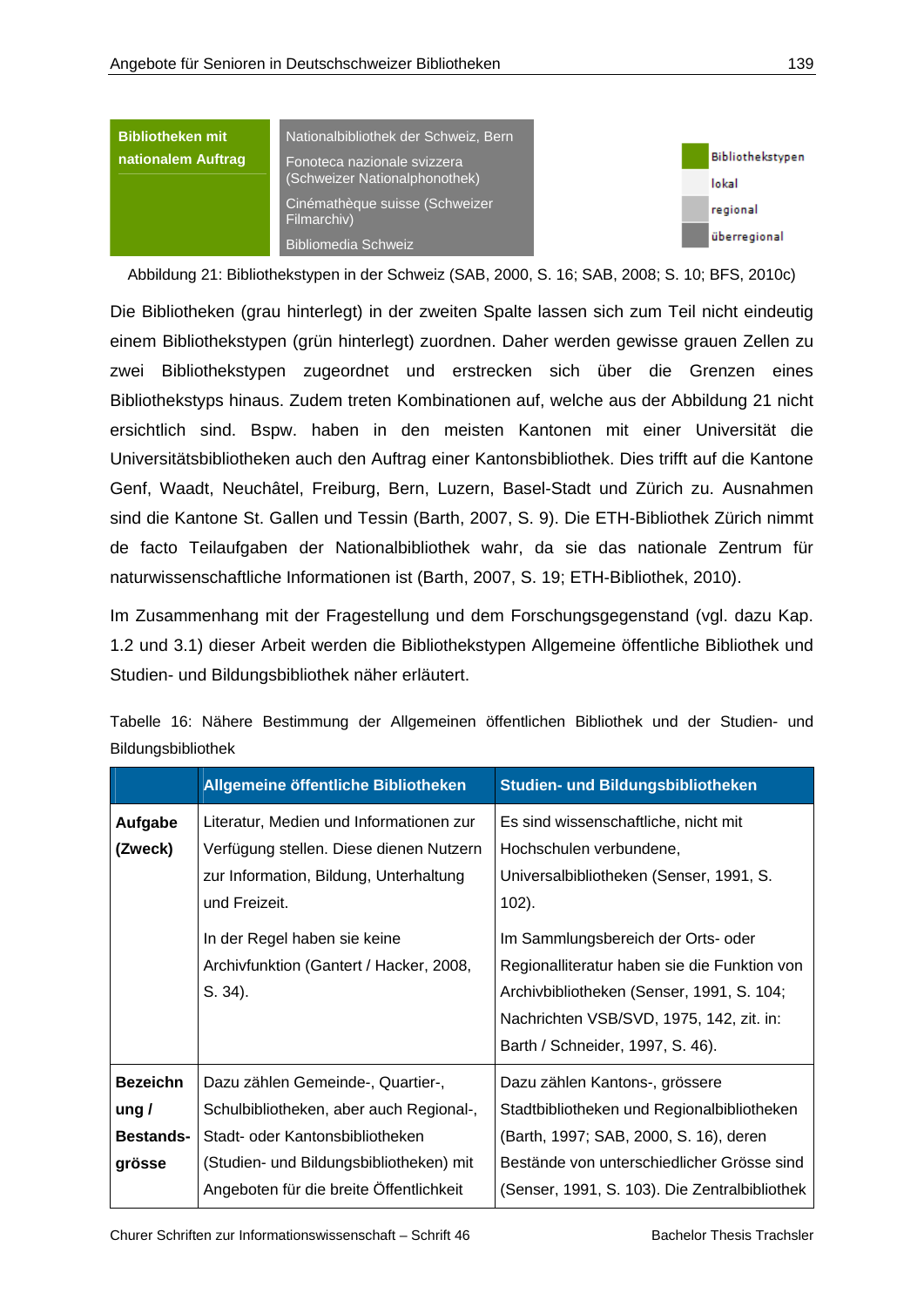|                                 | Allgemeine öffentliche Bibliotheken                                                                                                                                                                                                                                                                                                                                                                                                                                                                                                                                                                                                | Studien- und Bildungsbibliotheken                                                                                                                                                                                                                                                                                                                                                                                                                                                                                                                                                                                                                                                                                                                                                |
|---------------------------------|------------------------------------------------------------------------------------------------------------------------------------------------------------------------------------------------------------------------------------------------------------------------------------------------------------------------------------------------------------------------------------------------------------------------------------------------------------------------------------------------------------------------------------------------------------------------------------------------------------------------------------|----------------------------------------------------------------------------------------------------------------------------------------------------------------------------------------------------------------------------------------------------------------------------------------------------------------------------------------------------------------------------------------------------------------------------------------------------------------------------------------------------------------------------------------------------------------------------------------------------------------------------------------------------------------------------------------------------------------------------------------------------------------------------------|
|                                 | (SAB, 2000, S. 16). Weitere Formen<br>siehe Abbildung 21.<br>Der Bestand dieser Bibliotheken ist<br>idealerweise mindestens mit 1.5 Medien<br>pro Einwohner der Standortgemeinde<br>eingerichtet (SAB, 2008, S. 27).                                                                                                                                                                                                                                                                                                                                                                                                               | Solothurn besitzt beispielsweise über eine<br>Mio. Medien, wobei die Innerrhodische<br>Kantonsbibliothek zusammen mit der<br>Volksbibliothek knapp 50'000 Medien besitzt<br>(BFS, 2009).                                                                                                                                                                                                                                                                                                                                                                                                                                                                                                                                                                                         |
| Räum-<br>liche Aus-<br>stattung | Der Raum erfüllt die Bedürfnisse aus<br>bibliothekarischer Sicht, ist zweckmässig<br>und behindertengerecht, zeigt sich den<br>Nutzern aber auch wohnlich, gemütlich<br>und einladend (SAB, 2008, S. 32)                                                                                                                                                                                                                                                                                                                                                                                                                           | Keine Angaben, aber die Verfasserin nimmt<br>an, dass dieselben Prinzipien gelten, wie für<br>Allgemeine öffentliche Bibliotheken, wobei<br>Studien- und Bildungsbibliotheken noch<br>mehr Wert auf Einrichtungen für Lernende<br>und Forschende legen.                                                                                                                                                                                                                                                                                                                                                                                                                                                                                                                          |
| Angebot                         | Sachbücher zu allen Bereichen<br>۰<br>des Wissens (z.T. auch<br>wissenschaftliche Werke)<br>Fachbücher zur Aus- und<br>Fortbildung<br>Nachschlagewerke und Lexika<br>$\bullet$<br>Zeitungen und Zeitschriften<br>$\bullet$<br><b>Belletristik und</b><br>Unterhaltungsliteratur<br>Audiovisuelle Medien (bspw.<br>Hörbücher, DVDs, usw.) und z.T.<br>auch Spiele<br>Internet und zunehmend auch<br>۰<br>Zugriff auf lizenzierte Online-<br>Ressourcen<br>Veranstaltungen und<br>Ausstellungen z.T. in<br>Zusammenarbeit mit Kultur-,<br>Bildungs- oder Sozialinstitutionen<br>(Kulturarbeit)<br>(Gantert / Hacker, 2008, S. 34 f.) | Basisangebot an wissenschaftlicher<br>$\bullet$<br>Literatur aller Gebiete<br>populärwissenschaftliche Literatur<br><b>Belletristik</b><br>meist ein zusätzliches<br>Sondersammlungsgebiet<br>Literatur aus dem Einzugsgebiet<br>$\bullet$<br>oft Klosterbestände oder<br>bedeutende Privatbibliotheken<br>Veranstaltungen und<br>Ausstellungen <sup>73</sup><br>(Nachrichten VSB/SVD, 1975, 142, zit. in:<br>Barth / Schneider, 1997, S. 46; Barth, 1997,<br>Senser, 1991, S. 103)<br>Je nach Schwerpunkt sind gewisse<br>Angebote in einer Studien- und<br>Bildungsbibliothek vorhanden oder nicht.<br>Bspw. gibt es reine Studien- und<br>Bildungsbibliotheken in den Kantonen St.<br>Gallen und Graubünden, oder Bibliotheken,<br>wie in Biel oder im Kanton Zug, welche das |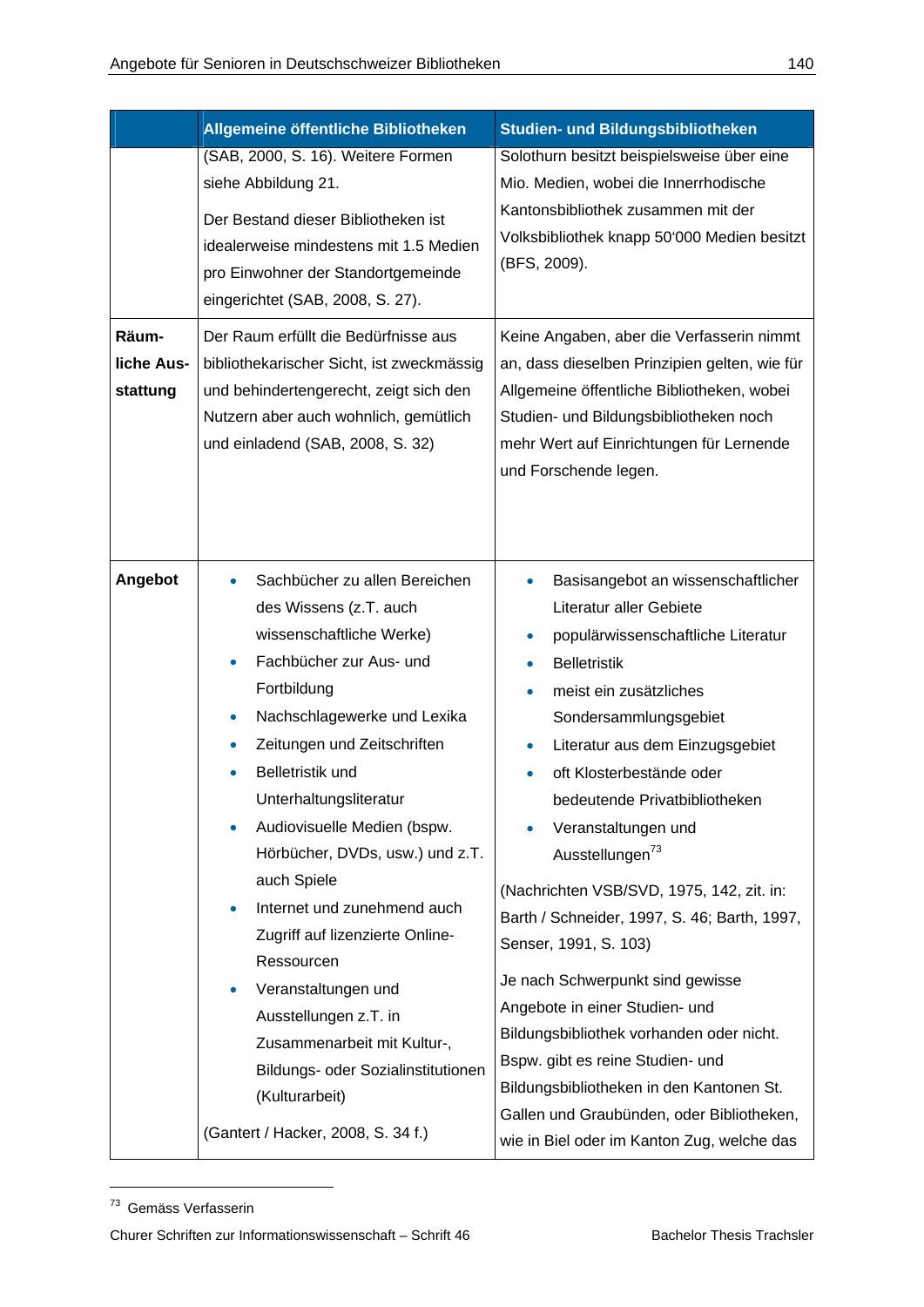|                                     | Allgemeine öffentliche Bibliotheken                    | Studien- und Bildungsbibliotheken                                                                                                                                                                            |
|-------------------------------------|--------------------------------------------------------|--------------------------------------------------------------------------------------------------------------------------------------------------------------------------------------------------------------|
|                                     |                                                        | Schwergewicht auf die Allgemeine<br>öffentliche Bibliothek legen. Dann gibt es<br>auch Bibliotheken, die beide Bereiche<br>spalten, bspw. in Winterthur oder im Kanton<br>Schaffhausen (Barth, 2007, S. 10). |
| (Poten-<br>tielle)<br><b>Nutzer</b> | Gesamte Bevölkerung (Gantert / Hacker,<br>2008, S. 34) | Ursprünglich blieben sie den sozial<br>gehobenen Lesern vorenthalten. Im 19. Jh.<br>wurden sie für die breite Öffentlichkeit<br>zugänglich (Senser, 1991, S. 102).                                           |

## **7.9 Hypothesen mit Begründungen**

**Hypothese zu Frage 1:** Bibliothekare beschäftigen sich mit vielen Themen und Zielgruppen (vgl. Tabelle 7 im Anhang Kap. 7.8). Sie machen sich immer wieder Gedanken über diese.

*Begründung: Die erste Frage sollte motivieren, Erwartungshaltungen erfüllen, für jeden Befragten interessant sein, einfach und neutral formuliert sein, thematisch nahe beim Thema liegen, in kurzer Zeit zu beantworten sein und weder Zustimmung noch Ablehnung eines Sachverhalts erfordern. Da möglicherweise keine Frage diesen Kriterien entspricht, muss eine spezielle Einstiegsfrage konstruiert werden, welche nur zur Einstimmung gedacht ist*  und eine Art "Wegwerf-Frage" ist (Schnell / Hill / Esser, 2005, S. 361).

**Hypothese zur Frage 274:** Die Angebote im Bereich Sammlungen / Bestand, Dienstleistungen, Programme, räumlicher Ausstattung oder Freiwilligenarbeit (vgl. hierzu Tabelle 8 bis Tabelle 12 im Anhang Kap. 7.8) für die Gruppe der Senioren in Deutschschweizer öffentlichen Bibliotheken sind noch ausbaufähig.

*Begründung: Wie bereits in der Einleitung erwähnt (vgl. Kap. 1.1), ist zur Situation der Angebote für Senioren in Deutschschweizer öffentlichen Bibliotheken wenig bekannt. Mit dem Resultat dieser Frage soll gezeigt werden, was diese Bibliotheken den Senioren bieten und eine Antwort auf die Fragestellung dieser Arbeit gefunden werden.* 

*Zusätzlich können die Antwortmöglichkeiten den Bibliothekaren aufzeigen, dass sie Angebote für Senioren haben, diese ev. noch gezielter für diese Zielgruppe einsetzten / nützen könnten. Dies ist allerdings nicht messbar.* 

<sup>&</sup>lt;sup>74</sup> Dies ist die erste Hypothese aus der Einleitung (Kap. 1.2). Sie gilt für die Unterfragen 2.1 bis 2.6. Die Unterfrage 2.1 und 2.5 haben jedoch zusätzlich noch eigene Hypothesen und Begründungen.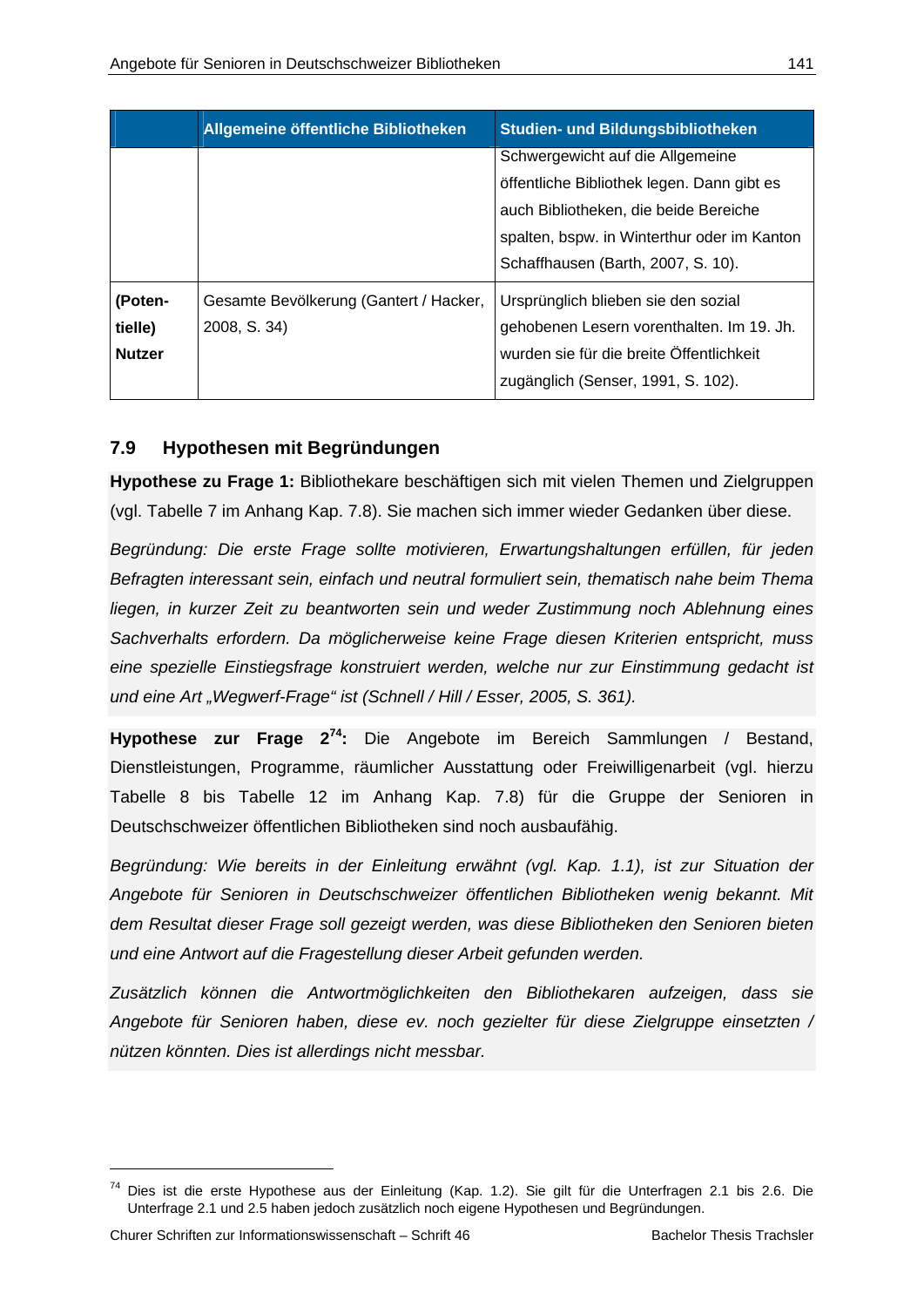**Hypothese zur Frage 2.1:** Bibliotheken bieten in ihren Sammlungen Inhalte, welche Senioren interessiert (vgl. Tabelle 8 im Anhang Kap. 7.8). Oft werden sie allerdings nicht separat aufgestellt oder gekennzeichnet.

*Begründung: Die Antwortvorgaben sollen zeigen, was Senioren interessiert (vgl. Angebote für* Senioren

Tabelle 4 *Spalte Sammlung / Bestand im Anhang Kap. 7.6). So kann gezeigt werden, dass Deutschschweizer Bibliotheken diese Inhalte bieten, diese ev. noch gezielter für diese Zielgruppe nutzen könnten. Mit geringem Aufwand könnten sie diese Medien besonders aufstellen oder kennzeichnen (vgl. dazu Kulzer, 2004a, S. 32) oder sie in Medienkisten anbieten (vgl. dazu Kulzer, 2004a, S. 18).* 

**Hypothese zur Frage 2.5:** Bibliotheken bieten grundsätzlich auch Menschen im Rollstuhl, mit Gehhilfen oder anderen Hilfsmitteln leichten Zugang zu ihren Beständen (Eingang und Räumlichkeiten). Vgl. hierzu Tabelle 11 im Anhang Kap. 7.8.

*Begründung: Gemäss IFLA müssen alle Altersgruppen Zugang zur Bibliothek und deren Dienstleistungen haben (IFLA, 2004). Gebäude, welche hindernisfrei gestaltet sind, helfen nicht nur älteren Menschen mit Geheinschränkung, sondern auch Familien mit Kinderwagen, Menschen mit Verletzungen, welche Krücken benutzen müssen oder Rollstuhlfahrern (Höpflinger, 2009, S. 146). Wenn die Menschen keinen Zugriff zum Angebot haben, dann nützt das beste Angebot für eine bestimmte Zielgruppe nichts (vgl. dazu Kübler, 1992, S. 32).* 

**Hypothese zur Frage 3:** Bibliothekare schätzen ihre Leistungen für Senioren selbstkritisch ein. Sie berücksichtigen dabei sowohl ihre ressourcenbedingten (finanziellen, räumlichen, zeitlichen und personellen) Möglichkeiten, als auch ihre Ziele.

*Begründung: Das Ergebnis dieser Frage zeigt die Zufriedenheit (vgl. Tabelle 13 im Anhang Kap. 7.8) der Deutschschweizer Bibliotheken mit ihren Leistungen aus den Fragen bei Nummer 2. Dass dies eine "subjektive" Einschätzung ist, wird bei der Interpretation beachtet werden. Allerdings wird in der Ermittlung des Gesundheitszustands die Selbsteinschätzung auch als Indikator für den objektiven Zustand erklärt, da die Gesundheit objektiv nur schwer zu erfassen ist (BFS, 2000, S. 30). Da bei den Leistungen für ältere Menschen auch viele Faktoren (siehe oben in der Hypothese) mitspielen, kann die "subjektive" Einschätzung der Bibliothekare auch als Anzeige für die Möglichkeiten dienen.* 

**Hypothese zur Frage 4:** Bibliotheken vereinbaren ihre Leistungen und Ziele professionell, um an finanzielle Mittel zu gelangen. Leistungsaufträge für die Bibliotheken bzgl. Senioren von Gemeinden sind vorhanden.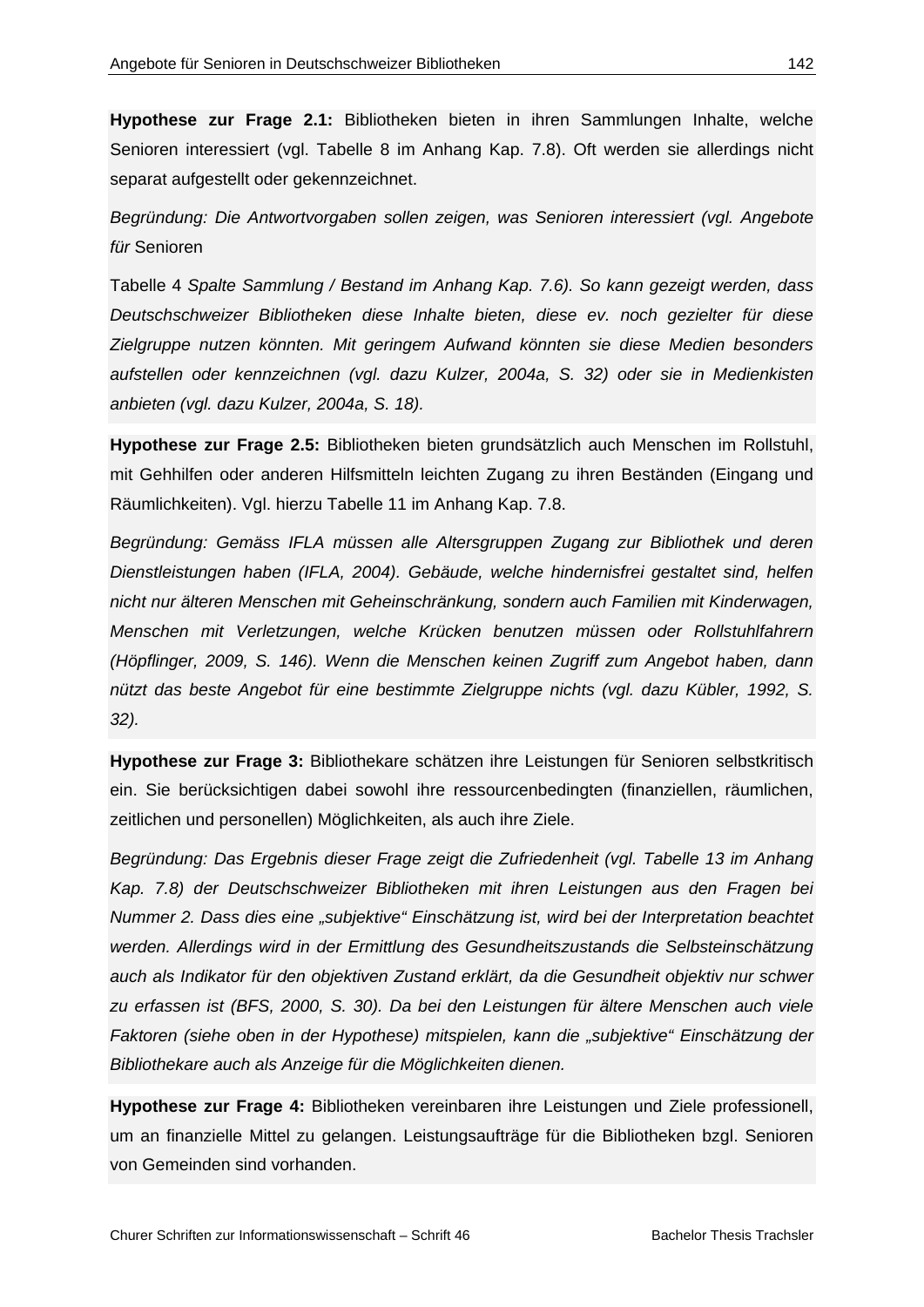*Begründung: Bibliotheken sollten für ihre Institution den Zweck, die Aufgabenbereiche, die zu versorgenden Kunden und ev. die Werte und Ziele definieren (Poll, 2004, S. 94). Diese Ziele können ausserdem in formellen Vereinbarungen mit der Trägerinstitution konkretisiert (messbar gemacht) und festgelegt werden (Poll, 2004, S. 97 f.). Vgl. dazu auch Tabelle 14 im Anhang Kap. 7.8.* 

**Hypothese zur Frage 5:** Bibliothekare sind daran interessiert ihre Angebote an die Veränderungen in der Gesellschaft und die Benutzerbedürfnisse anzupassen. Sie sind offen für Inputs von aussen (bspw. gute Beispiele anderer Bibliotheken, Tagungen, Treffen, Umfragen oder Publikationen).

Wenn sie sich nicht weiter für eine Thematik interessieren, haben sie ihre Gründe<sup>75</sup>; andere Projekte / Trends, welche sie priorisieren (bspw. digitale Bibliothek, Integrationsbibliothek, Kinder- und Jugendabteilungen, usw.), die bewusste Konzentration auf eine andere Zielgruppe, personellen, räumliche, zeitliche und / oder finanziellen Knappheit, die es nicht erlauben für jede Zielgruppe ein spezielles Angebot zur Verfügung zu stellen. Weitere Gründe sind möglich.

*Begründung: Gemäss Gantert & Hacker ist es wichtig, dass Bibliotheken ihre Literatur- und Informationsversorgung, sowie andere Dienstleistungen, an die Bedürfnisse ihrer Benutzer und nach ihrem Zweck ausrichten (2008, S. 57). Zudem sollte nach IFLA und SAB in öffentlichen Bibliotheken grundsätzlich für alle Altersgruppen etwas geboten werden (IFLA, 2004; SAB, 2008, S. 9), wobei die SAB differenziert und meint, dass der Schwerpunkt des Angebots bei jenen Altersgruppen liege, welche mit dem Unterhaltsträger als Zielgruppen abgesprochen wurden (SAB, 2008, S. 9).* 

*An anderen Beispielen zeigt sich, dass öffentliche Bibliotheken offen sind für neue Trends: Bibliotheken bieten Onleihe oder neue Datenträger, die Medienpräsentation ist themenorientiert, Integrationsbibliotheken werden geschaffen, RFID eingeführt und vieles mehr (Barth, 2010, S. 2-9).* 

*Ein verstecktes Ziel des Fragebogens ist es, Bibliothekare auf die Zielgruppe Senioren aufmerksam zu machen und Anregungen zu geben. Vielleicht wird das Interesse an dieser*  Zielgruppe gar so stark geweckt, dass sie zu eigenen Nachforschungen und einer *Umsetzung animiert werden.* 

 $\overline{a}$ 

<sup>75</sup> Diese Gedankengänge wurden durch die Diskussion bei einem Vortrag von Carla Domenig am 12.05.2010 zum Thema "Was bieten Deutschschweizer Studien- und Bildungsbibliotheken im Bereich Informationskompetenz?" angeregt.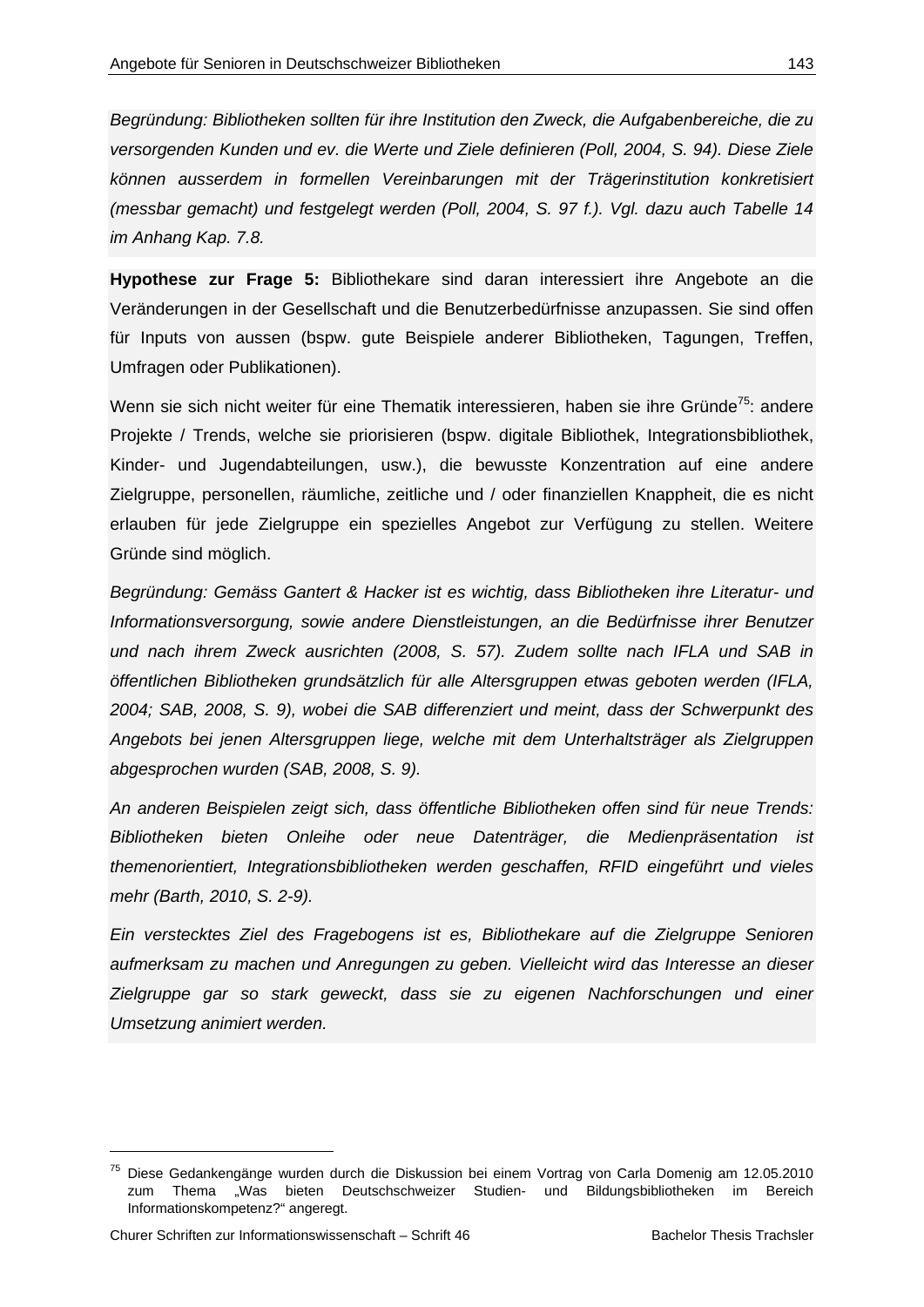*Hypothese zur Frage 6: Befragte haben das Bedürfnis ihre Erfahrungen, Fragen, Interessen oder Kritiken zum Thema zu äussern. Ausserdem können hier auch Mängel oder Unklarheiten zur Umfrage platziert werden.* 

*Begründung: Möglichkeit zur Kommentierung der Untersuchung bieten (Schnell / Hill / Esser, 2005, S. 362). Gemäss Atteslander helfen "[…] offene Fragen […] Unwissenheit, Missverständnisse, unerwartete Bezugssysteme zu entdecken. […] Der Befragte fühlt sich im eigenen Urteil für ernst genommen" (Atteslander, 2008, S. 138 f.).* 

**Hypothese zur Frage 7.176:** Es wird angenommen, dass die Nutzeranzahl dieser Altersgruppe nicht proportional zu ihrem Anteil an der Gesamtbevölkerung ist, obwohl Senioren dank der "späten Freiheit" mehr freie Zeit (Kruse, 2007, S. 9 f.) besitzen, was sich jedoch nicht bei der Bibliotheksbenutzung bemerkbar macht.

*Begründung: Damit soll die zweite, in Kap. 1.2 formulierte Hypothese beantwortet werden.* 

**Hypothese zu den Fragen 7.2 bis 7.3:** Werden die Angaben zur Institution erhoben, dann tragen sie zur besseren Einschätzung, Zuordnung und Bewertung der Ergebnisse bei (Lang / Scherer-Hug, 2007, S. 16).

*Begründung: Diese Angaben sollen die Unterschiede an öffentlichen Bibliotheken bei der Bestandsgrösse und beim Personal aufzeigen.* 

**Hypothese zu den Fragen 7.4:** Werden die Angaben zur Institution erhoben, dann tragen sie zur besseren Einschätzung, Zuordnung und Bewertung der Ergebnisse bei (Lang / Scherer-Hug, 2007, S. 16).

Studien- und Bildungsbibliotheken mit einem Auftrag als öffentliche Bibliothek haben mehr Ressourcen (finanziell wie personell) und bieten den Senioren daher auch mehr als Allgemeine öffentliche Bibliotheken.

*Begründung: Diese Angaben sollen die Möglichkeit bieten, das Angebot für Senioren in Zusammenhang mit den Bibliothekstypen (vgl. Tabelle 15, Abbildung 21 und Tabelle 16 Kap. 7.8) zu bringen.* 

#### **7.10 Begleitbrief**

-

*Nachfolgend wird der Begleitbrief aufgeführt, wie er am 5. Juni 2010 zusammen mit dem Fragebogen (siehe Kap. 7.11) an die Bibliotheksleiterinnen und -leiter versandt wurde. In diesem Brief wurden sie über den zeitlichen Rahmen, den Zweck und das Ziel dieser Umfrage, sowie über die Autorin informiert.* 

<sup>76</sup> Dies ist die zweite Hypothese aus der Einleitung (Kap. 1.2).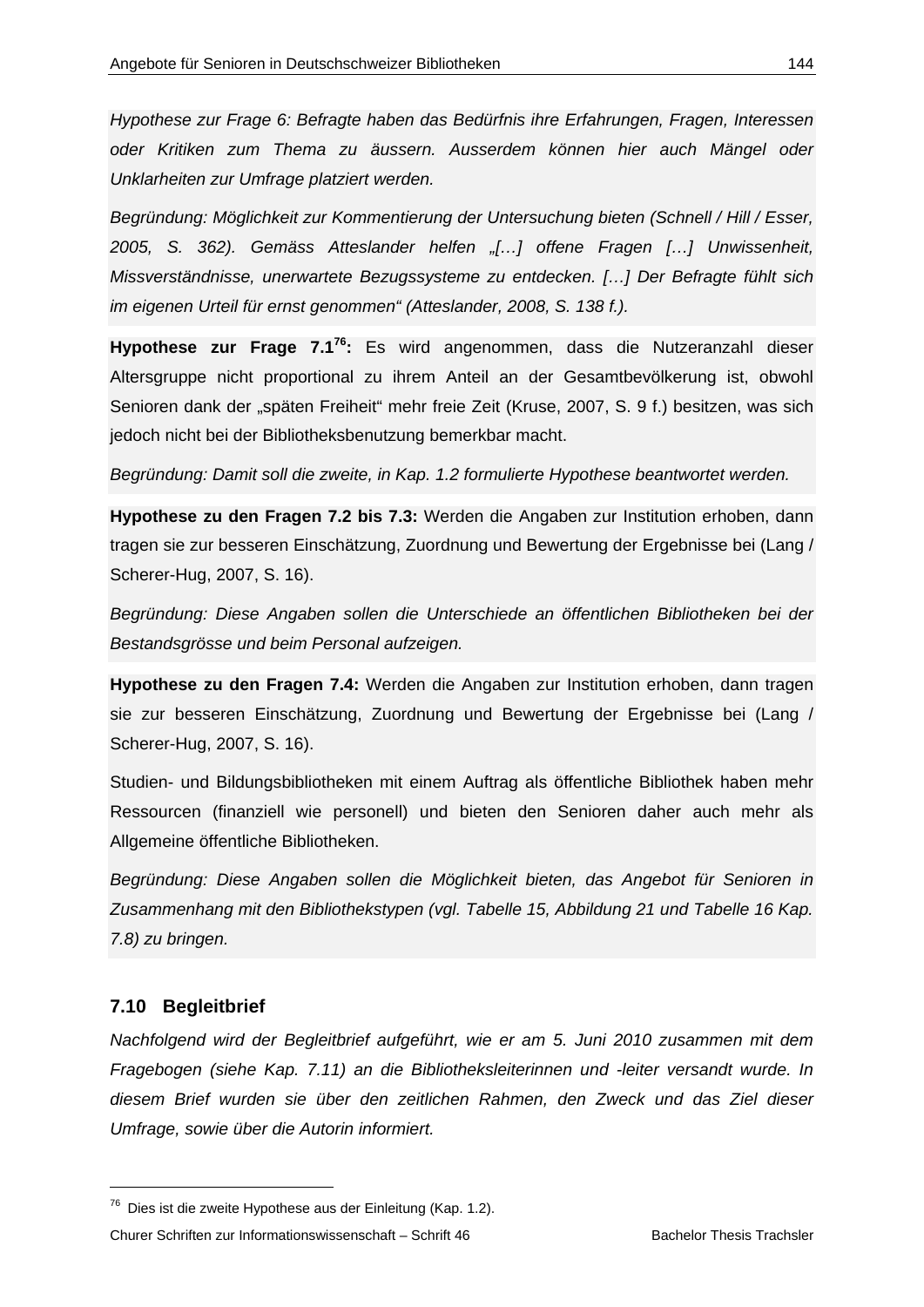# **Umfrage - Senioren in Deutschschweizer Bibliotheken**

## Geschätzte Bibliotheksleiterinnen und Bibliotheksleiter<sup>77</sup>

Fragestellungen rund um unsere Mitmenschen im Seniorenalter sind ein wiederkehrendes Thema in Medien, Politik und der Wirtschaft. Auch bei Ihnen in der Bibliothek?

Mit diesem Fragebogen möchte ich das Angebot Ihrer Bibliothek an Medien, Dienstleistungen, Programmarbeit oder räumlichen Gegebenheiten für diese Zielgruppe ermitteln. Nebst Ihrer Bibliothek wurden, mit dem Einverständnis des Zentralvorstands der Schweizerischen Arbeitsgemeinschaft der allgemeinen öffentlichen Bibliotheken (SAB), auch alle anderen Bibliotheken angefragt, welche Kollektivmitglied der SAB sind<sup>78</sup>. Wenn Sie (noch) keine Angebote für Senioren haben, bitte ich Sie den Fragebogen trotzdem auszufüllen<sup>79</sup>, da die Umfrage auch dazu dient, eine Standortbestimmung zu den Angeboten in Deutschschweizer öffentlichen Bibliotheken zu erhalten. Ihre Angaben sind mir sehr wichtig. Deshalb bitte ich Sie freundlich um Ihre Teilnahme.

Das Ausfüllen des Fragebogens dauert ca. 15-20 Minuten. Ich werde Ihre Angaben anonym und vertraulich behandeln.

Ich wäre Ihnen dankbar, wenn Sie die Umfrage online unter folgendem, verkürztem Link http://bit.ly/dBuoCr, welcher Sie zur eigentlichen Umfrage weiterleitet, beantworten könnten. Falls Sie dies nicht möchten, ist diesem Brief ein Fragebogen beigelegt, welchen Sie statt des Online-Fragebogens ausfüllen und im beigefügten Couvert zurücksenden können. Ich bitte Sie, den Fragebogen bis Samstag 19. Juni online auszufüllen oder postalisch an mich zu senden.

Nun noch einige Informationen zu meiner Person und zum Zweck der Umfrage: Ich studiere Informationswissenschaft an der Hochschule für Technik und Wirtschaft in Chur. Diese Umfrage mache ich im Rahmen mit meiner Bachelorarbeit zum Thema "Senioren in Deutschschweizer Bibliotheken". Das Ziel dieser Arbeit ist es herauszufinden, was die öffentlichen Bibliotheken in der Deutschschweiz den Senioren bieten. Über die Ergebnisse dieser Umfrage werden Sie in einer der folgenden Ausgaben der SAB-Info informiert werden.

Herzlichen Dank für Ihre Teilnahme.

-

<sup>77</sup> Direkte Anrede bei Leiterinnen und Leitern, welche der Autorin bekannt sind.

<sup>78</sup> Bei 4 Nicht-SAB-Mitgliedern steht anstelle dieses Satzes: Nebst Ihrer Bibliothek wurden, mit dem Einverständnis des Zentralvorstands der Schweizerischen Arbeitsgemeinschaft der allgemeinen öffentlichen Bibliotheken (SAB), Bibliotheken angefragt, welche Mitglied der SAB sind.

<sup>&</sup>lt;sup>79</sup> Der Begleitbrief wurde so geschrieben, dass möglichst alle Bibliotheken antworten (auch jene, welche nichts bieten), damit ermittelt werden kann, wie viele etwas bzw. nichts bieten.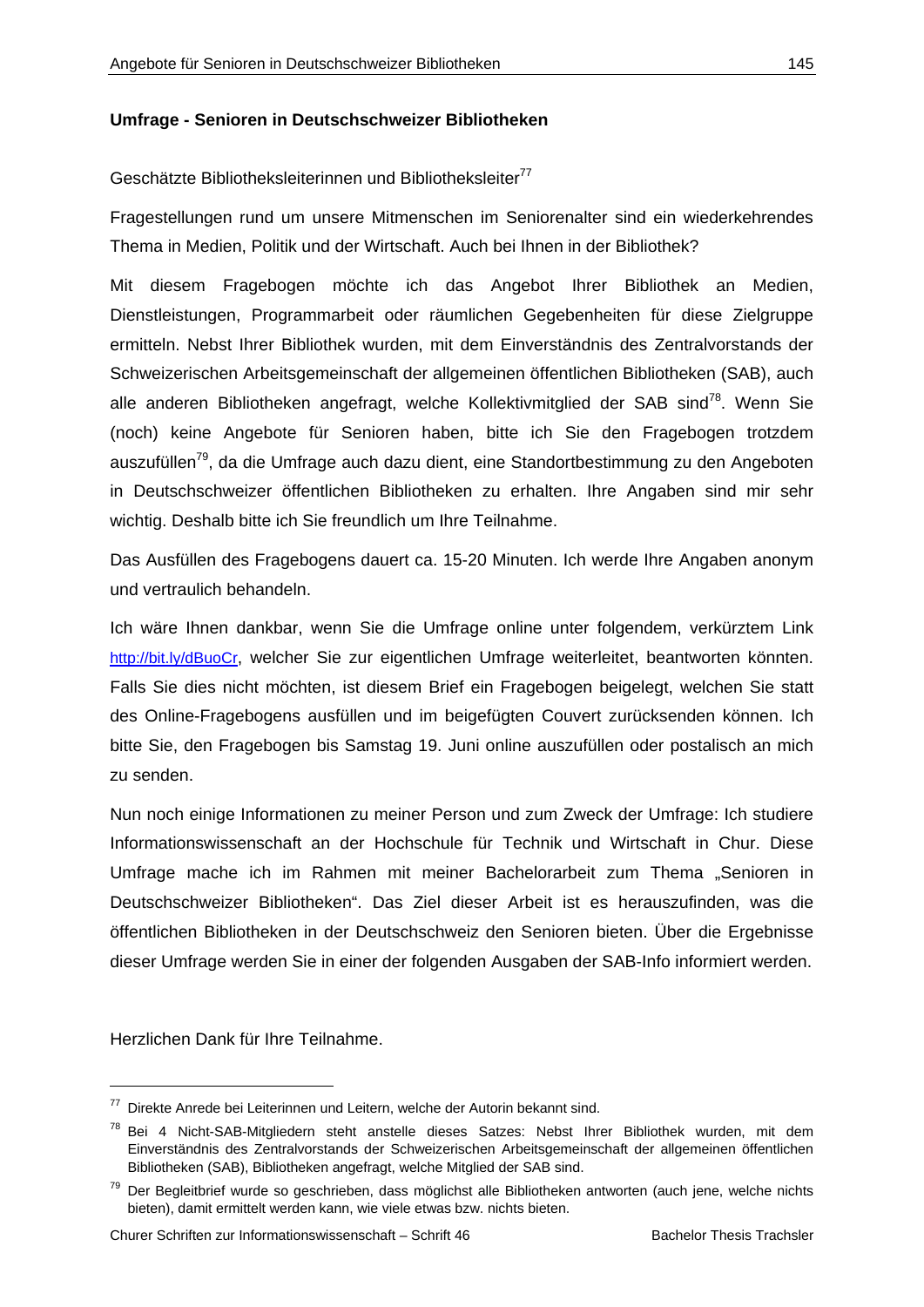Freundliche Grüsse

Regula Trachsler

# **7.11 Fragebogen**

*Nachfolgend wird der Fragebogen aufgeführt, wie er an die Bibliotheksleiterinnen und -leiter der SAB-Kollektivmitglieder (vgl. Kap. 3.1) versendet wurde. Wie aus dem Begleitbrief (vgl. Kap. 7.10) hervorgeht, konnten die Leiterinnen und Leiter auswählen, ob sie die Umfrage online oder postalisch ausfüllen wollen. Die Online-Umfrage stimmt inhaltlich mit der postalischen Umfrage überein, lediglich gewisse Anweisungen mussten umformuliert werden (bspw. ein Punkt, anstelle von Kreuz, pro Zeile). Der folgende Fragebogen zeigt das Layout des postalischen Fragebogens. Der Online-Fragebogen, der im Tool 2ask erstellt wurde, wird nicht aufgeführt, da er inhaltlich mit der postalischen Umfrage übereinstimmt.* 

# **Umfrage - Senioren in Deutschschweizer Bibliotheken**

Liebe Bibliotheksleiterin, lieber Bibliotheksleiter

Vielen Dank, dass Sie sich Zeit nehmen, diesen Fragebogen auszufüllen. Hier einige Informationen zum Fragebogen:

Mit Senioren sind in dieser Umfrage Personen im Ruhestand zwischen 60 und 80 Jahren gemeint, welche selbstständig sind und die Bibliothek noch selbst besuchen können. Daher werden nur Angebote in Bibliotheken selber thematisiert und andere Angebot, wie Heimlieferdienst oder die Zusammenarbeit mit Alters- oder Pflegeheimen, werden nicht angesprochen.

Um die Antwort zu kennzeichnen, müssen Sie das Zutreffende ankreuzen. Bei einigen Fragen können Sie zusätzlich auch frei antworten. Diese Möglichkeit ist mit "bitte notieren und ankreuzen" gekennzeichnet und es stehen Ihnen Linien zur Verfügung. Ist eine Frage fakultativ, so ist diese entsprechend gekennzeichnet.

Damit der Fragebogen einfacher gelesen werden kann, wird die männliche Schreibweise für beide Geschlechter verwendet.

Frage 1: Haben Sie sich schon mit Angeboten für die Zielgruppe Senioren auseinandergesetzt?

*Es kommt dabei nicht darauf an, ob Sie schon ein Angebot haben oder nicht.*

Ja

□ Nein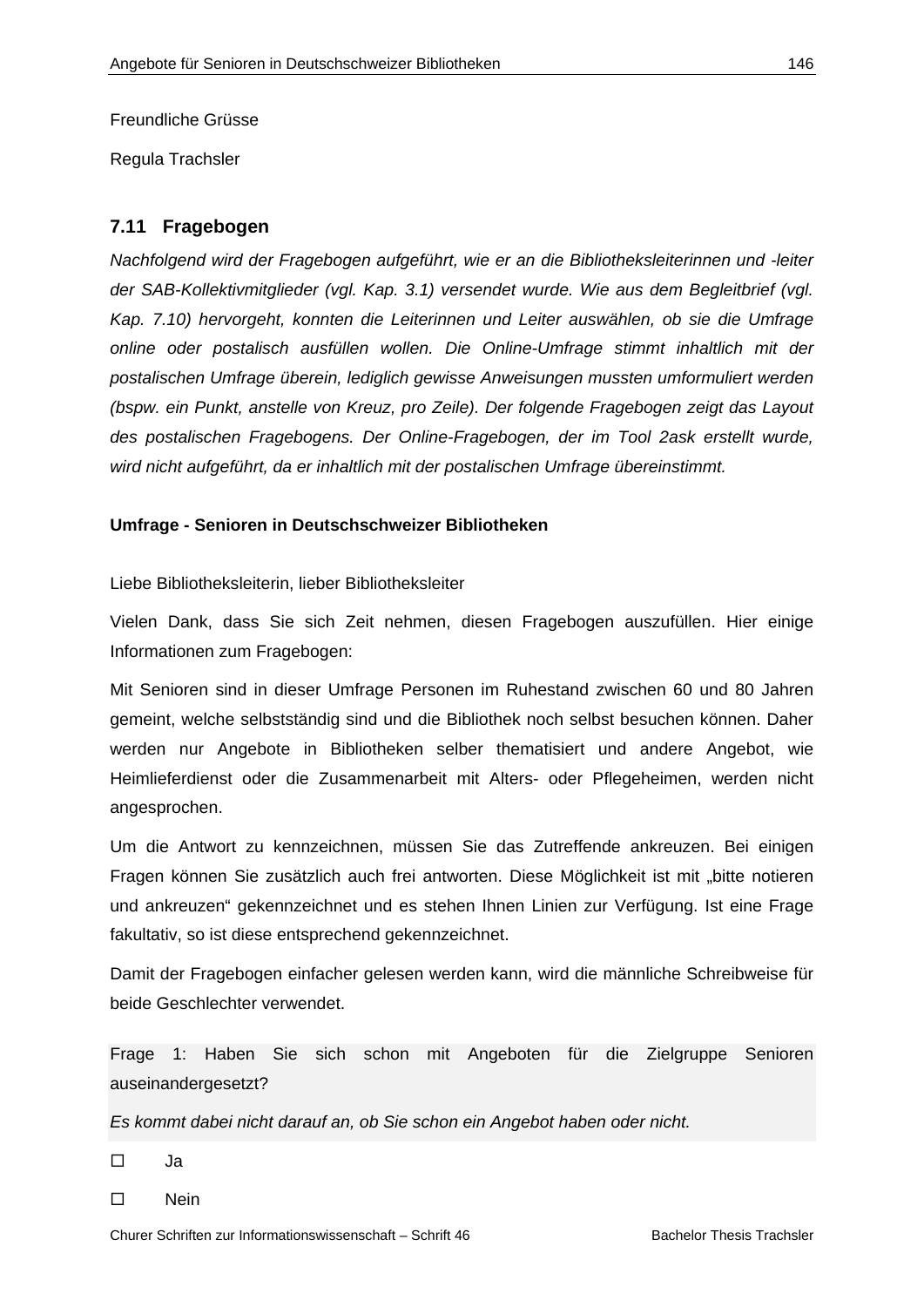# Kann ich nicht beurteilen

# **Frage 2:** Was bietet Ihre Bibliothek der Zielgruppe Senioren?

*Diese Frage 2 wird in 6 Unterfragen zu den 5 Kategorien Sammlung / Bestand, Programme, Dienstleistungen, räumliche Ausstattung und Freiwilligenarbeit abgefragt.* 

*Bei den Fragen 2.1 bis 2.3 steht in der ersten Antwortspalte "bieten wir spezifisch für Senioren". Damit ist gemeint, dass Sie bspw. die Medien bewusst für Senioren auswählen und ausstellen bzw. kennzeichnen oder dass Sie spezielle Dienstleistungen und Programme für Senioren bieten.* 

*Bei den Fragen 2.1 bis 2.3 ist in der mittleren Antwortspalte von Zielgruppen die Rede. Mit "alle Zielgruppen" sind gemeint: Kinder, Jugendliche, junge Erwachsene, erwerbstätige Erwachsene und Senioren zusammen. Mit "andere Zielgruppen" sind gemeint: Kinder, Jugendliche, junge Erwachsene oder erwerbstätige Erwachsene.* 

**Frage 2.1 Sammlung / Bestand:** Bieten Sie Medien zu bestimmten Themen spezifisch für Senioren, für alle / andere Zielgruppen oder gar nicht?

|  |  |  | Bitte jede Zeile beantworten. Es ist nur ein Kreuz pro Zeile möglich. |
|--|--|--|-----------------------------------------------------------------------|
|--|--|--|-----------------------------------------------------------------------|

|                                                                              | bieten wir<br>spezifisch für<br>Senioren | bieten wir nicht spezifisch für<br>Senioren, aber für alle oder<br>andere Zielgruppen | bieten wir nicht |
|------------------------------------------------------------------------------|------------------------------------------|---------------------------------------------------------------------------------------|------------------|
| Medien zur Pensionierung,<br>Rente oder<br>Sozialversicherung                | □                                        | $\Box$                                                                                | $\Box$           |
| Medien zu Gesundheit,<br>Krankheit oder medizinischer<br>Versorgung im Alter | $\Box$                                   | $\Box$                                                                                | $\Box$           |
| Medien zur Rechtshilfe<br>(bspw. Erbrecht)                                   | П                                        | $\Box$                                                                                | $\Box$           |
| Medien zu Computer oder<br>Internet                                          | $\Box$                                   | $\Box$                                                                                | $\Box$           |
| Medien zu<br>Gedächtnistraining (bspw.<br>Nintendo-Spiele)                   | П                                        | $\Box$                                                                                | $\Box$           |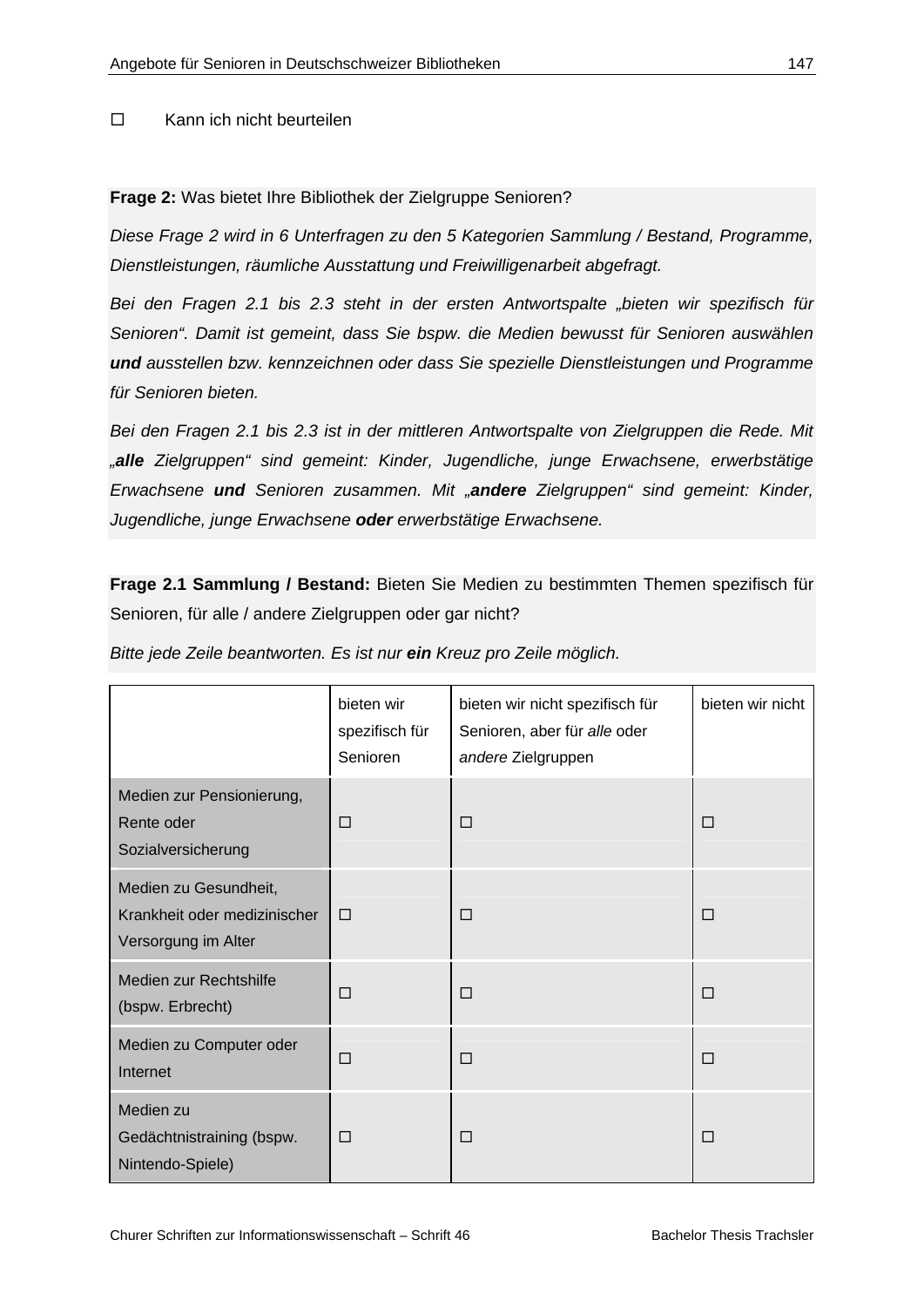|                                                                                       | bieten wir<br>spezifisch für<br>Senioren | bieten wir nicht spezifisch für<br>Senioren, aber für alle oder<br>andere Zielgruppen | bieten wir nicht |
|---------------------------------------------------------------------------------------|------------------------------------------|---------------------------------------------------------------------------------------|------------------|
| Anderes thematisches<br>Angebot in der Sammlung<br>(bitte notieren und<br>ankreuzen): | $\Box$                                   | $\Box$                                                                                | □                |
| Anderes thematisches<br>Angebot in der Sammlung<br>(bitte notieren und<br>ankreuzen): | П                                        | $\Box$                                                                                | □                |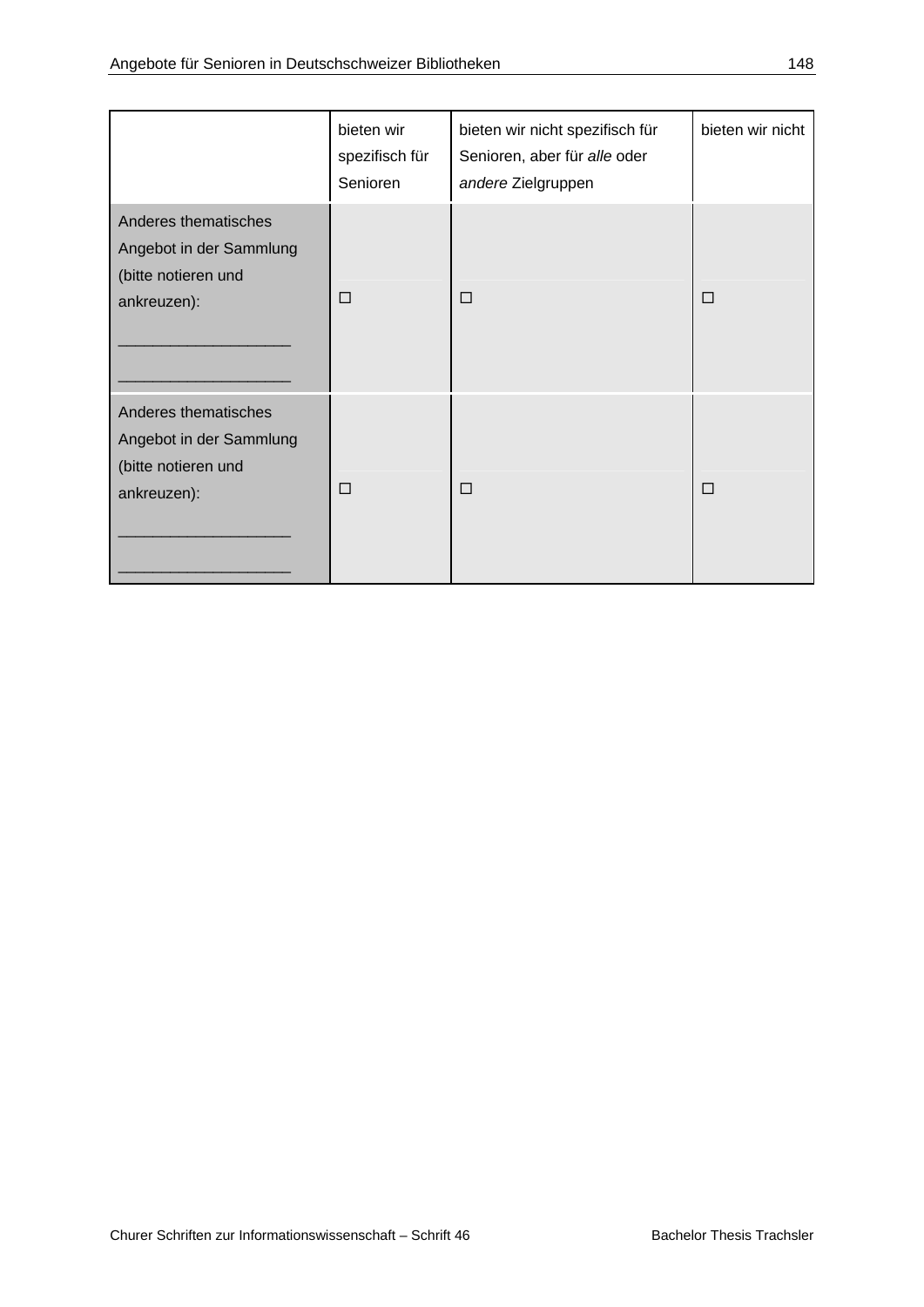**Frage 2.2 Dienstleistungen:** Bieten Sie folgende Dienstleistungen spezifisch für Senioren, für alle / andere Zielgruppen oder gar nicht?

Bitte jede Zeile beantworten. Es ist nur **ein** Kreuz pro Zeile möglich.

|                                                                                                                                                                                                                              | bieten wir<br>spezifisch für<br>Senioren | bieten wir nicht spezifisch für<br>Senioren, aber für alle oder<br>andere Zielgruppen | bieten wir nicht |
|------------------------------------------------------------------------------------------------------------------------------------------------------------------------------------------------------------------------------|------------------------------------------|---------------------------------------------------------------------------------------|------------------|
| Bücher mit Grossdruckschrift                                                                                                                                                                                                 | $\Box$                                   | $\Box$                                                                                | $\Box$           |
| Lesegerät mit<br>Sprachausgabe                                                                                                                                                                                               | □                                        | $\Box$                                                                                | $\Box$           |
| Hörbücher                                                                                                                                                                                                                    | $\Box$                                   | $\Box$                                                                                | $\Box$           |
| Medienkisten zu bestimmten<br>Themen                                                                                                                                                                                         | $\Box$                                   | $\Box$                                                                                | $\Box$           |
| Personelle Unterstützung bei<br>genealogischer Forschung                                                                                                                                                                     | $\Box$                                   | $\Box$                                                                                | $\Box$           |
| Unterstützung bei<br>Recherchen, Ermittlung von<br>Informationen                                                                                                                                                             | $\Box$                                   | $\Box$                                                                                | $\Box$           |
| Internetarbeitsplätze mit<br>grossem Bildschirm oder<br>grösserer Schrift                                                                                                                                                    | $\Box$                                   | □                                                                                     | $\Box$           |
| Spezielle Seite auf der<br>Homepage / Webseite Ihrer<br>Bibliothek für eine bestimmt<br>Zielgruppe (bspw. mit<br>Linksammlung,<br>Kursangeboten der<br>Bibliothek,<br>Veranstaltungshinweise<br>anderer Einrichtungen, usw.) | □                                        | □                                                                                     | □                |
| Reduzierte Jahresgebühren                                                                                                                                                                                                    | $\Box$                                   | $\Box$                                                                                | $\Box$           |
| Andere Dienstleistung (bitte<br>notieren und ankreuzen):                                                                                                                                                                     | $\Box$                                   | $\Box$                                                                                | $\Box$           |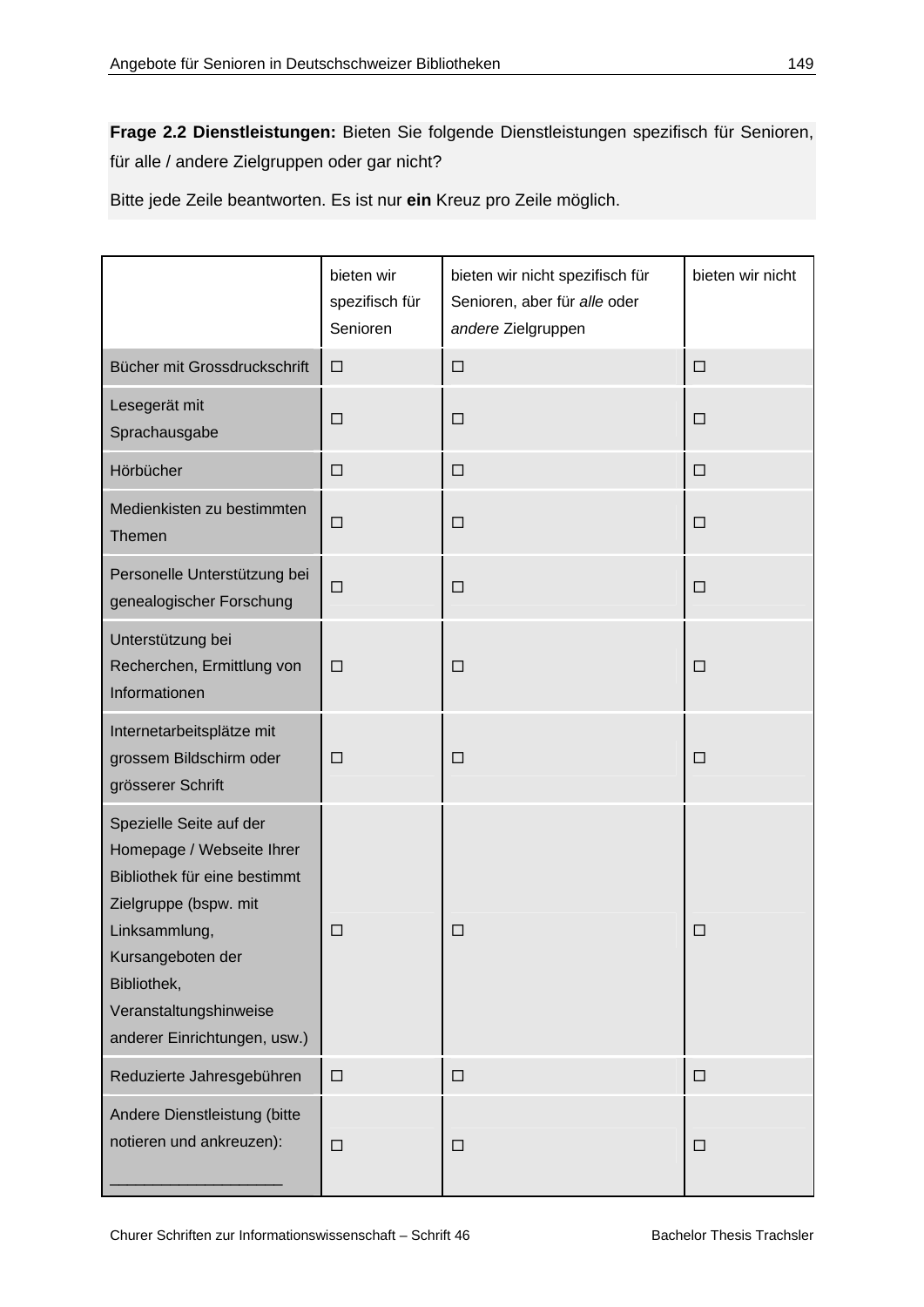|                                                          | bieten wir<br>spezifisch für<br>Senioren | bieten wir nicht spezifisch für<br>Senioren, aber für alle oder<br>andere Zielgruppen | bieten wir nicht |
|----------------------------------------------------------|------------------------------------------|---------------------------------------------------------------------------------------|------------------|
|                                                          |                                          |                                                                                       |                  |
| Andere Dienstleistung (bitte<br>notieren und ankreuzen): | П                                        | П                                                                                     | П                |

**Frage 2.3 Programme:** Bieten Sie folgende Programme (sporadisch oder regelmässig) spezifisch für Senioren, für alle / andere Zielgruppen oder gar nicht?

Bitte jede Zeile beantworten. Es ist nur **ein** Kreuz pro Zeile möglich.

|                                                     | bieten wir<br>spezifisch für<br>Senioren | bieten wir nicht spezifisch für<br>Senioren, aber für alle oder<br>andere Zielgruppen | bieten wir nicht |
|-----------------------------------------------------|------------------------------------------|---------------------------------------------------------------------------------------|------------------|
| Führungen durch die<br><b>Bibliothek</b>            | $\Box$                                   | $\Box$                                                                                | $\Box$           |
| Einführungen in den OPAC                            | $\Box$                                   | $\Box$                                                                                | $\Box$           |
| Interneteinführungskurse                            | $\Box$                                   | $\Box$                                                                                | $\Box$           |
| Computereinführungskurse                            | $\Box$                                   | $\Box$                                                                                | $\Box$           |
| Lesezirkel / Buchklub                               | $\Box$                                   | $\Box$                                                                                | $\Box$           |
| Erzählcafé /<br>Erzählnachmittag                    | $\Box$                                   | $\Box$                                                                                | $\Box$           |
| Lesungen                                            | $\Box$                                   | $\Box$                                                                                | $\Box$           |
| Kurse (bspw. Sprachkurse<br>oder Schreibkurse)      | $\Box$                                   | □                                                                                     | $\Box$           |
| Anderes Programm (bitte<br>notieren und ankreuzen): | $\Box$                                   | $\Box$                                                                                | $\Box$           |
| Anderes Programm (bitte                             | $\Box$                                   | $\Box$                                                                                | $\Box$           |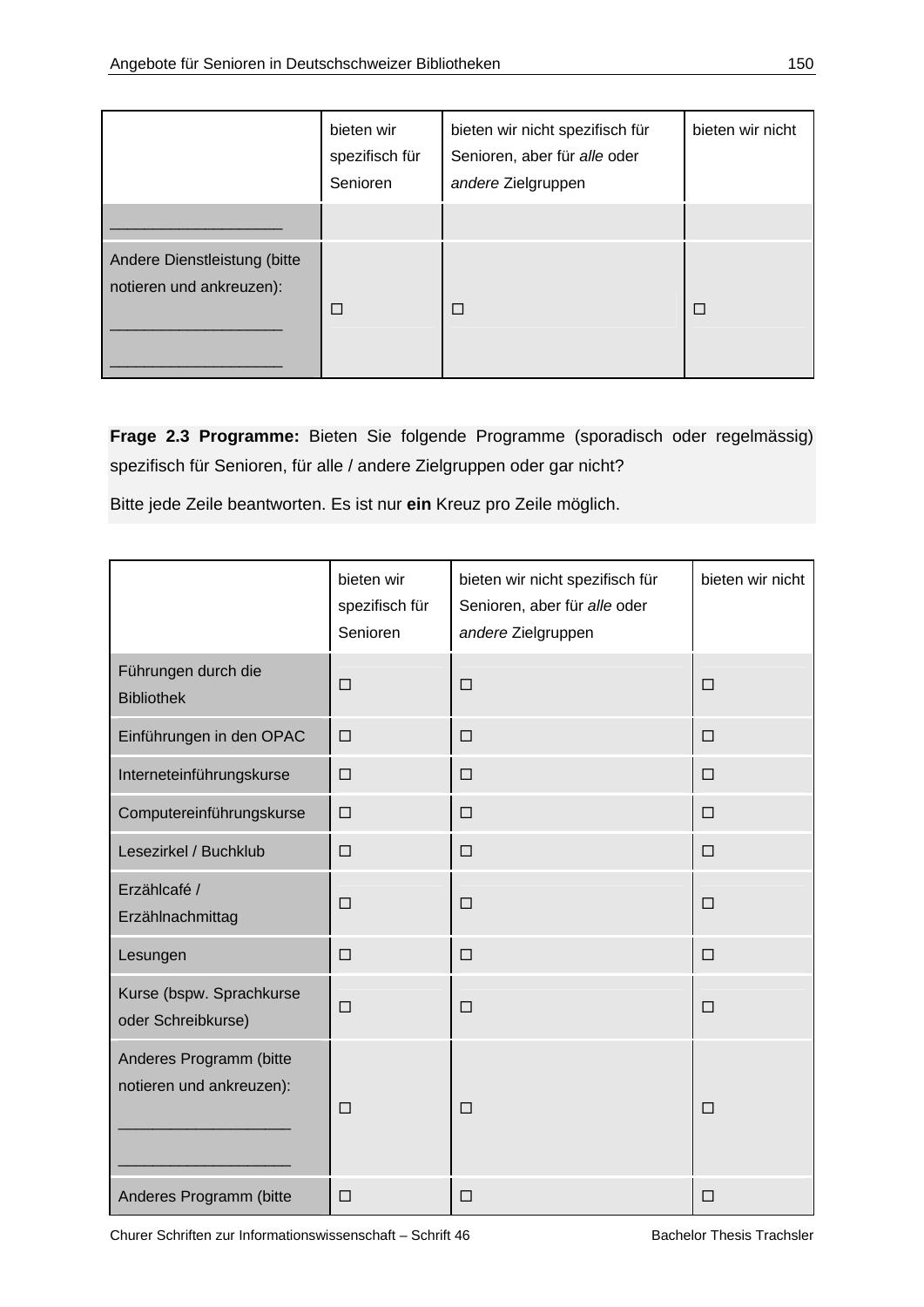|                          | bieten wir<br>spezifisch für<br>Senioren | bieten wir nicht spezifisch für<br>Senioren, aber für alle oder<br>andere Zielgruppen | bieten wir nicht |
|--------------------------|------------------------------------------|---------------------------------------------------------------------------------------|------------------|
| notieren und ankreuzen): |                                          |                                                                                       |                  |

Frage 2.4 Programme: Nehmen Sie als Bibliothek teil am Generationenprojekt "Prix Chronos" der Organisation Pro Senectute?

 $\Box$  Ja

□ Nein

**Frage 2.5 räumliche Ausstattung:** Sind die Räumlichkeiten und der Eingang für die Kunden Ihrer Bibliothek rollstuhlgängig?

 $\square$  Ja

Nein

**Frage 2.6 Freiwilligenarbeit:** Leisten Senioren in Ihrer Bibliothek Freiwilligenarbeit (bspw. Erzählstunden, Bücher einräumen oder Mitorganisation von Veranstaltungen)?

 $\Box$  Ja

 $\square$  Nein

**Frage 3:** Wie gut schätzen Sie die Seniorenfreundlichkeit Ihrer Bibliothek ein?

| sehr gut | eher gut | eher ungenügend | sehr ungenügend |
|----------|----------|-----------------|-----------------|
| $+ +$    |          | _               |                 |
| $\Box$   |          |                 |                 |

**Frage 4:** Haben Sie eine Leistungsvereinbarung (mit / ohne Messfaktoren) mit Ihrer Gemeinde / Stadt, wie Ihre Angebote für Senioren sein sollen?

 $\square$  Ja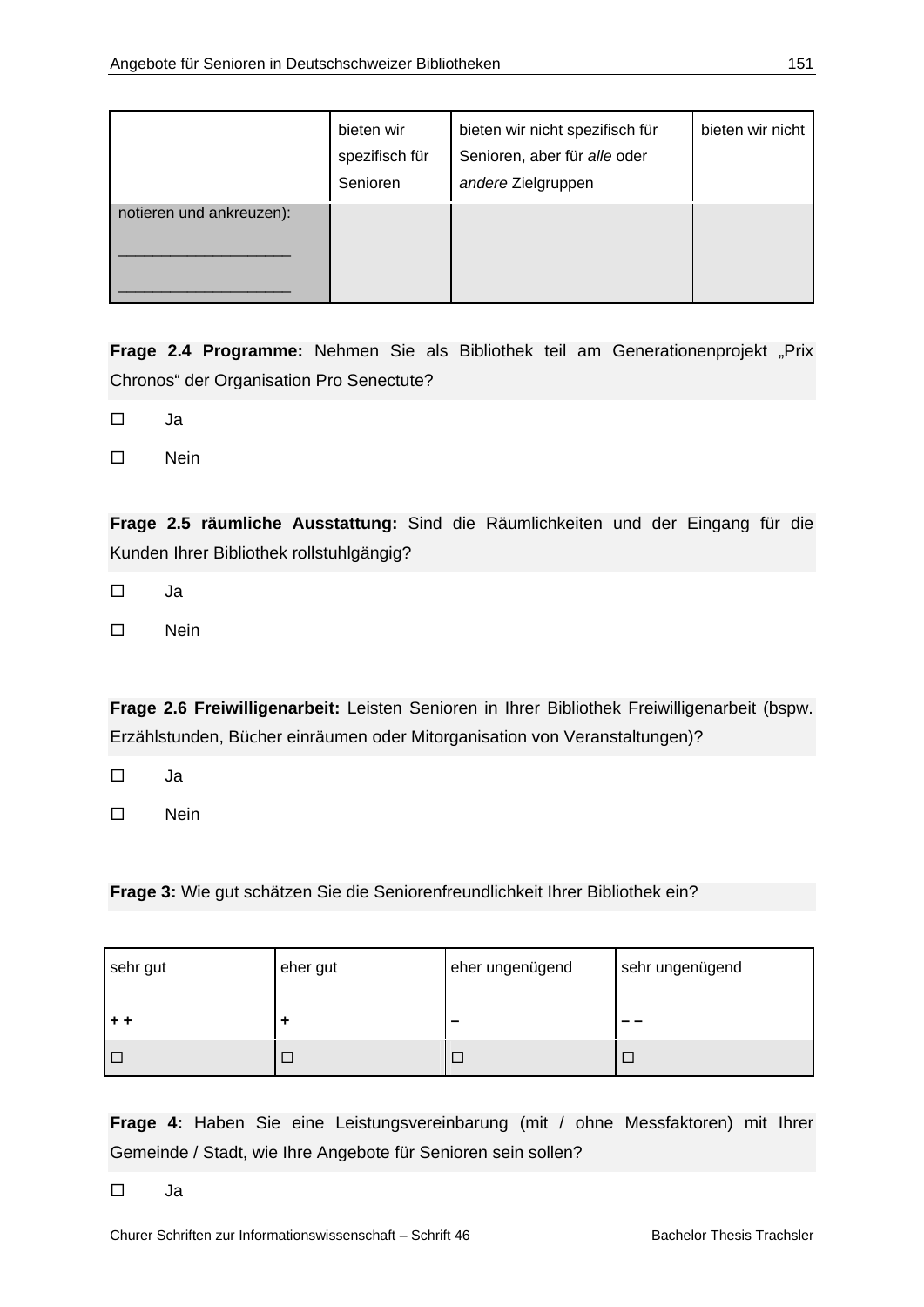Nein

**Frage 5:** Die Thematik der Senioren als Zielgruppe von Bibliotheken …

Bitte setzen Sie nur **ein** Kreuz in der für Sie zutreffenden Zeile.

|                                                                                                        | Ja     | <b>Nein</b> |
|--------------------------------------------------------------------------------------------------------|--------|-------------|
| war bereits bekannt:<br>Werden Sie sich mit dem Thema Senioren in Bibliotheken<br>weiter beschäftigen? | $\Box$ | П           |
| war neu:<br>Werden Sie sich mit dem Thema Senioren in Bibliotheken<br>weiter beschäftigen?             | $\Box$ | П           |

# **Frage 6:** Anmerkungen zum Thema oder zur Umfrage? *fakultativ*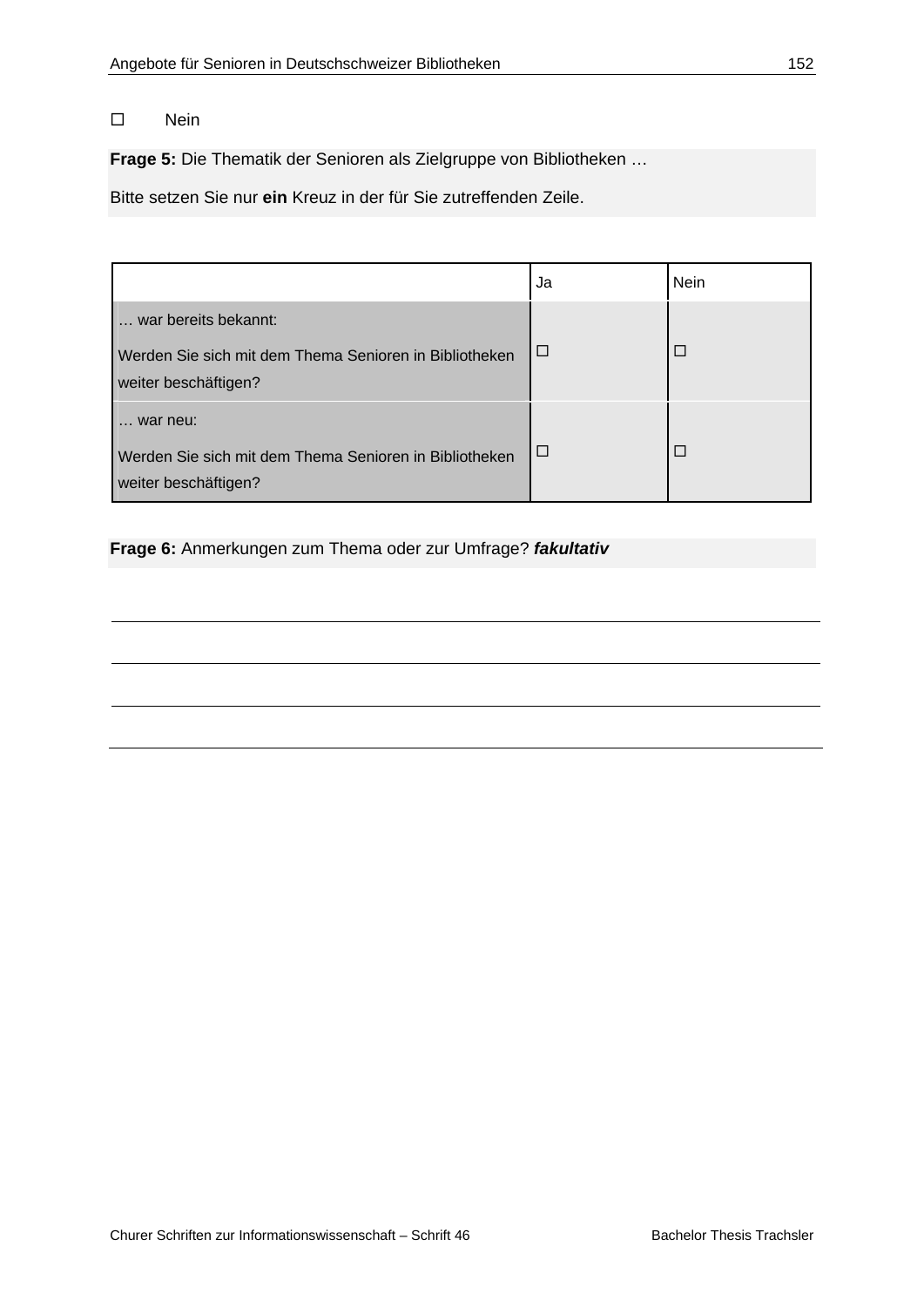### **Frage 7 Angaben zur Bibliothek**

**Frage 7.1:** Wie viele Ihrer Nutzer sind Senioren im Alter von 60 bis 80 Jahren?

Absolute Zahl: ca. \_\_\_\_\_\_\_\_\_\_\_\_\_\_\_\_\_\_\_\_\_\_\_\_

Prozent: ca.

\_\_\_\_\_\_\_\_\_\_\_\_\_\_\_\_\_\_\_\_\_\_\_\_\_\_\_\_\_\_\_\_\_\_\_\_

\_\_\_\_\_\_\_\_\_\_\_\_\_\_\_\_\_\_\_\_\_\_\_\_\_\_\_\_\_\_\_\_\_\_\_\_

Ist in meiner Bibliothek nicht bekannt:

**Frage 7.2:** Bestandsgrösse des gesamten Medienangebots:

*(falls diese Angabe nicht bekannt ist, schreiben Sie bitte "unbekannt")*

**Frage 7.3:** Stellenprozent aller Mitarbeiter zusammen (nur bibliothekarisches Personal, dies bedeutet inkl. Lernende, Praktikanten, befristete Stellen und exkl. Raumpfleger, Aushilfskräfte, Ehrenamtliche):

*(falls diese Angabe nicht bekannt ist, schreiben Sie bitte "unbekannt")*

**Frage 7.4:** Zu welchem Bibliothekstyp gehört Ihre Bibliothek?

*Bitte setzen Sie nur ein Kreuz.*

| Allgemeine öffentliche Bibliothek, d.h. Gemeindebibliothek, kombinierte Schul- □ |  |
|----------------------------------------------------------------------------------|--|
| und Gemeindebibliothek, Mediothek, Quartierbibliothek, Regionalbibliothek,       |  |
| Stadtbibliothek oder ähnliche Bibliothek                                         |  |
| Studien- und Bildungsbibliothek mit einem Auftrag als öffentliche Bibliothek     |  |
| reine Studien- und Bildungsbibliothek ohne Auftrag als öffentliche Bibliothek    |  |

**Herzlichen Dank**, dass Sie sich die Zeit für diesen Fragebogen genommen haben. Sie werden über die Ergebnisse dieser Umfrage in einer der folgenden Ausgaben der SAB-Info informiert werden.

Ich wünsche Ihnen noch einen angenehmen Tag.

Freundliche Grüsse

Regula Trachsler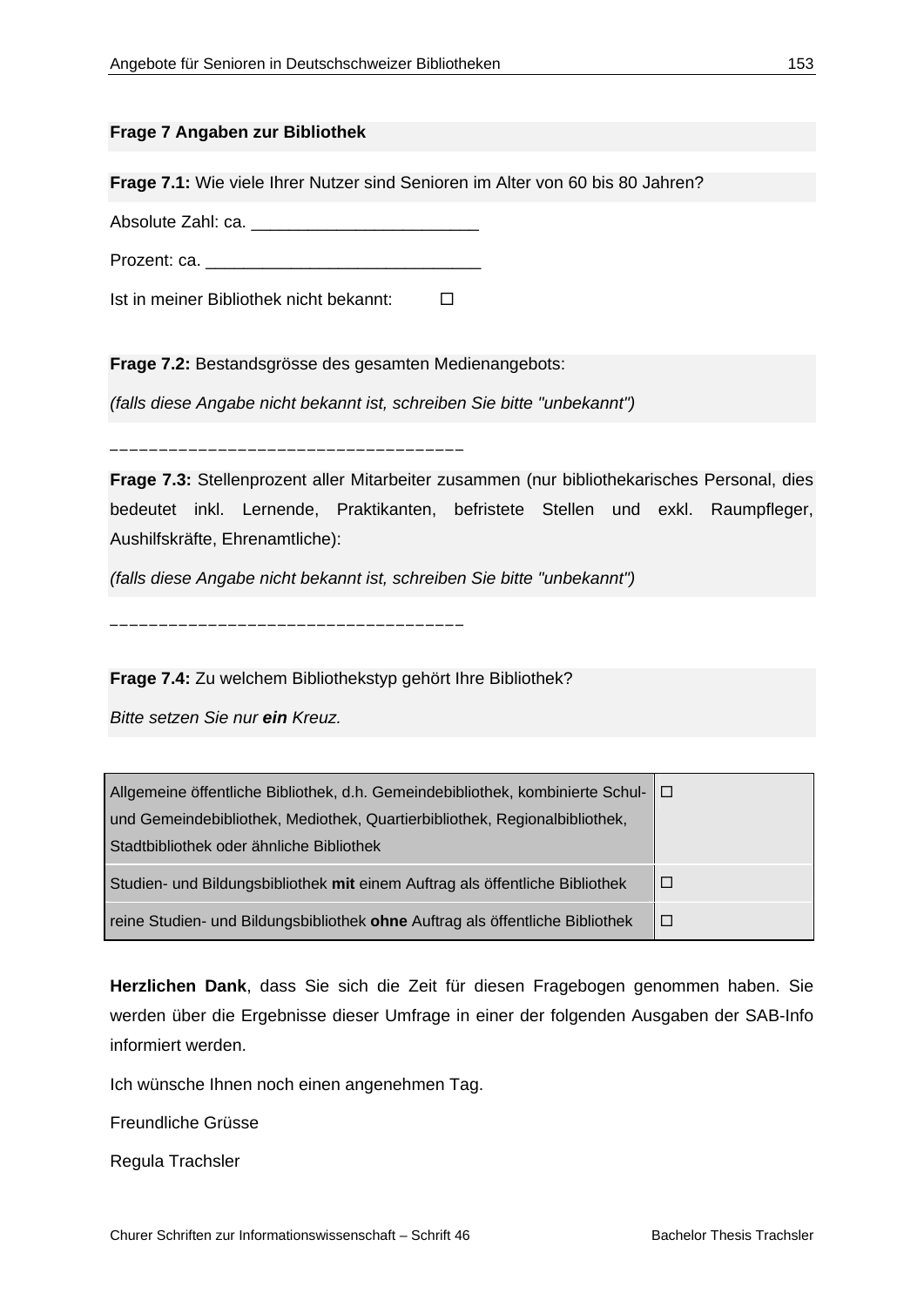#### **Bisher erschienene Schriften**

Ergebnisse von Forschungsprojekten erscheinen jeweils in Form von Arbeitsberichten in Reihen. Sonstige Publikationen erscheinen in Form von alleinstehenden Schriften.

Derzeit gibt es in den Churer Schriften zur Informationswissenschaft folgende Reihen: Reihe Berufsmarktforschung

Churer Schriften zur Informationswissenschaft – Schrift 1 Herausgegeben von Josef Herget und Sonja Hierl Reihe Berufsmarktforschung – Arbeitsbericht 1: Josef Herget Thomas Seeger Zum Stand der Berufsmarktforschung in der Informationswissenschaft in deutschsprachigen Ländern Chur, 2007 (im Druck) ISSN 1660-945X

Churer Schriften zur Informationswissenschaft – Schrift 2 Herausgegeben von Josef Herget und Sonja Hierl Reihe Berufsmarktforschung – Arbeitsbericht 2: Josef Herget Norbert Lang Berufsmarktforschung in Archiv, Bibliothek, Dokumentation und in der Informationswirtschaft: Methodisches Konzept Chur, 2007 (im Druck) ISSN 1660-945X

Churer Schriften zur Informationswissenschaft – Schrift 3 Herausgegeben von Josef Herget und Sonja Hierl Reihe Berufsmarktforschung – Arbeitsbericht 3: Josef Herget Norbert Lang Gegenwärtige und zukünftige Arbeitsfelder für Informationsspezialisten in privatwirtschaftlichen Unternehmen und öffentlich-rechtlichen Institutionen Chur, 2004 ISSN 1660-945X

Churer Schriften zur Informationswissenschaft – Schrift 4 Herausgegeben von Josef Herget und Sonja Hierl Sonja Hierl Die Eignung des Einsatzes von Topic Maps für e-Learning Vorgehensmodell und Konzeption einer e-Learning-Einheit unter Verwendung von Topic Maps Chur, 2005 ISSN 1660-945X

Churer Schriften zur Informationswissenschaft – Schrift 5 Herausgegeben von Josef Herget und Sonja Hierl Nina Braschler Realisierungsmöglichkeiten einer Zertifizierungsstelle für digitale Zertifikate in der Schweiz Chur, 2005 ISSN 1660-945X

Churer Schriften zur Informationswissenschaft – Schrift 6 Herausgegeben von Josef Herget und Sonja Hierl Reihe Berufsmarktforschung – Arbeitsbericht 4: Ivo Macek Urs Naegeli Postgraduiertenausbildung in der Informationswissenschaft in der Schweiz: Konzept – Evaluation – Perspektiven Chur, 2005 ISSN 1660-945X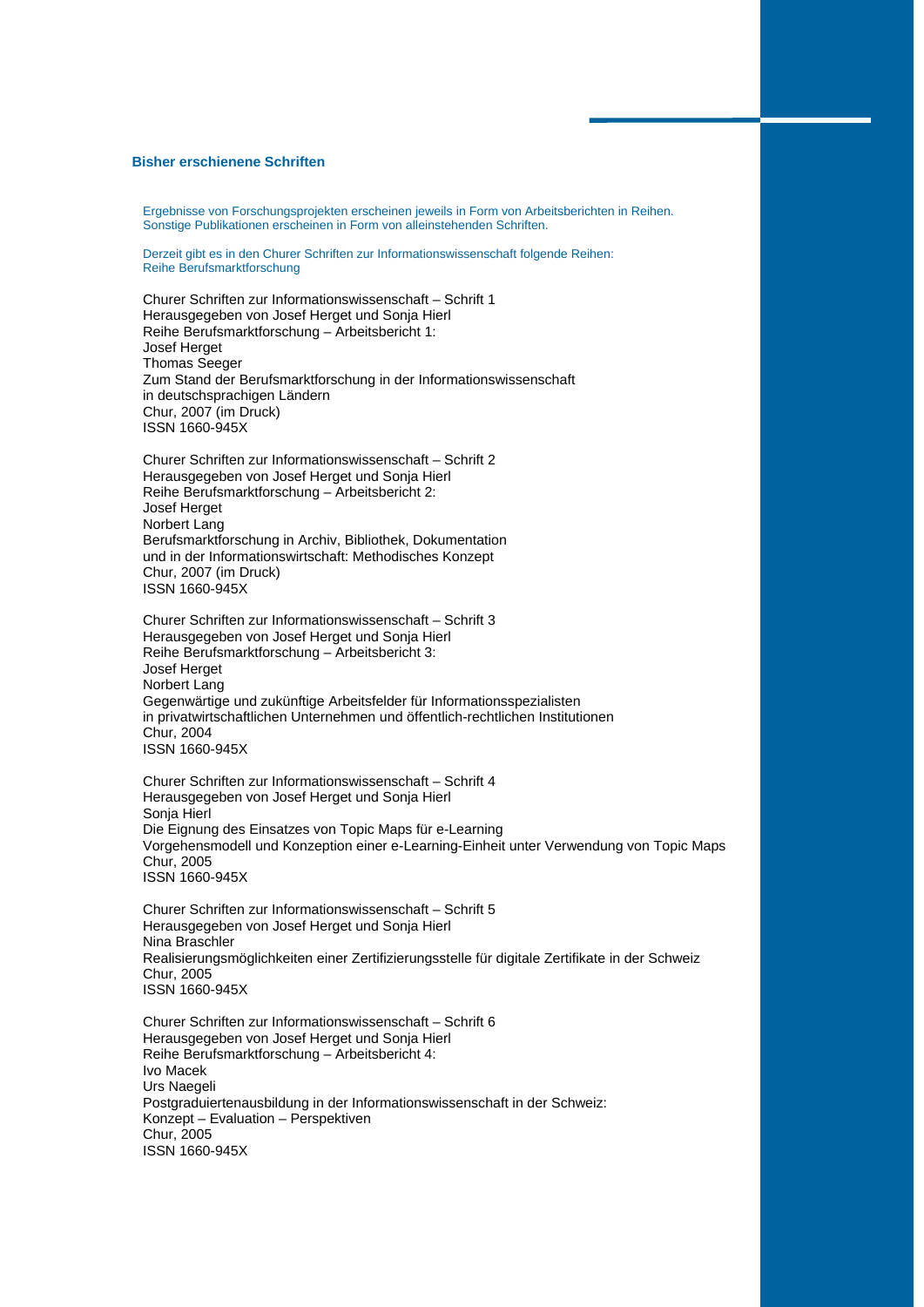Churer Schriften zur Informationswissenschaft – Schrift 7 Herausgegeben von Josef Herget und Sonja Hierl Caroline Ruosch Die Fraktale Bibliothek: Diskussion und Umsetzung des Konzepts in der deutschsprachigen Schweiz. Chur, 2005 ISSN 1660-945X

Churer Schriften zur Informationswissenschaft – Schrift 8 Herausgegeben von Josef Herget und Sonja Hierl Esther Bättig Information Literacy an Hochschulen Entwicklungen in den USA, in Deutschland und der Schweiz Chur, 2005 ISSN 1660-945X

Churer Schriften zur Informationswissenschaft – Schrift 9 Herausgegeben von Josef Herget und Sonja Hierl Franziska Höfliger Konzept zur Schaffung einer Integrationsbibliothek in der Pestalozzi-Bibliothek Zürich Chur, 2005 ISSN 1660-945X

Churer Schriften zur Informationswissenschaft – Schrift 10 Herausgegeben von Josef Herget und Sonja Hierl Myriam Kamphues Geoinformationen der Schweiz im Internet: Beurteilung von Benutzeroberflächen und Abfrageoptionen für Endnutzer Chur, 2006 ISSN 1660-945X

Churer Schriften zur Informationswissenschaft – Schrift 11 Herausgegeben von Josef Herget und Sonja Hierl Luigi Ciullo Stand von Records Management in der chemisch-pharmazeutischen Branche Chur, 2006 ISSN 1660-945X

Churer Schriften zur Informationswissenschaft – Schrift 12 Herausgegeben von Josef Herget und Sonja Hierl Martin Braschler, Josef Herget, Joachim Pfister, Peter Schäuble, Markus Steinbach, Jürg Stuker Evaluation der Suchfunktion von Schweizer Unternehmens-Websites Chur, 2006 ISSN 1660-945X

Churer Schriften zur Informationswissenschaft – Schrift 13 Herausgegeben von Josef Herget und Sonja Hierl Adina Lieske Bibliotheksspezifische Marketingstrategien zur Gewinnung von Nutzergruppen: Die Winterthurer Bibliotheken Chur, 2007 ISSN 1660-945X

Churer Schriften zur Informationswissenschaft – Schrift 14 Herausgegeben von Josef Herget und Sonja Hierl Christina Bieber, Josef Herget Stand der Digitalisierung im Museumsbereich in der Schweiz Internationale Referenzprojekte und Handlungsempfehlungen Chur, 2007 ISSN 1660-945X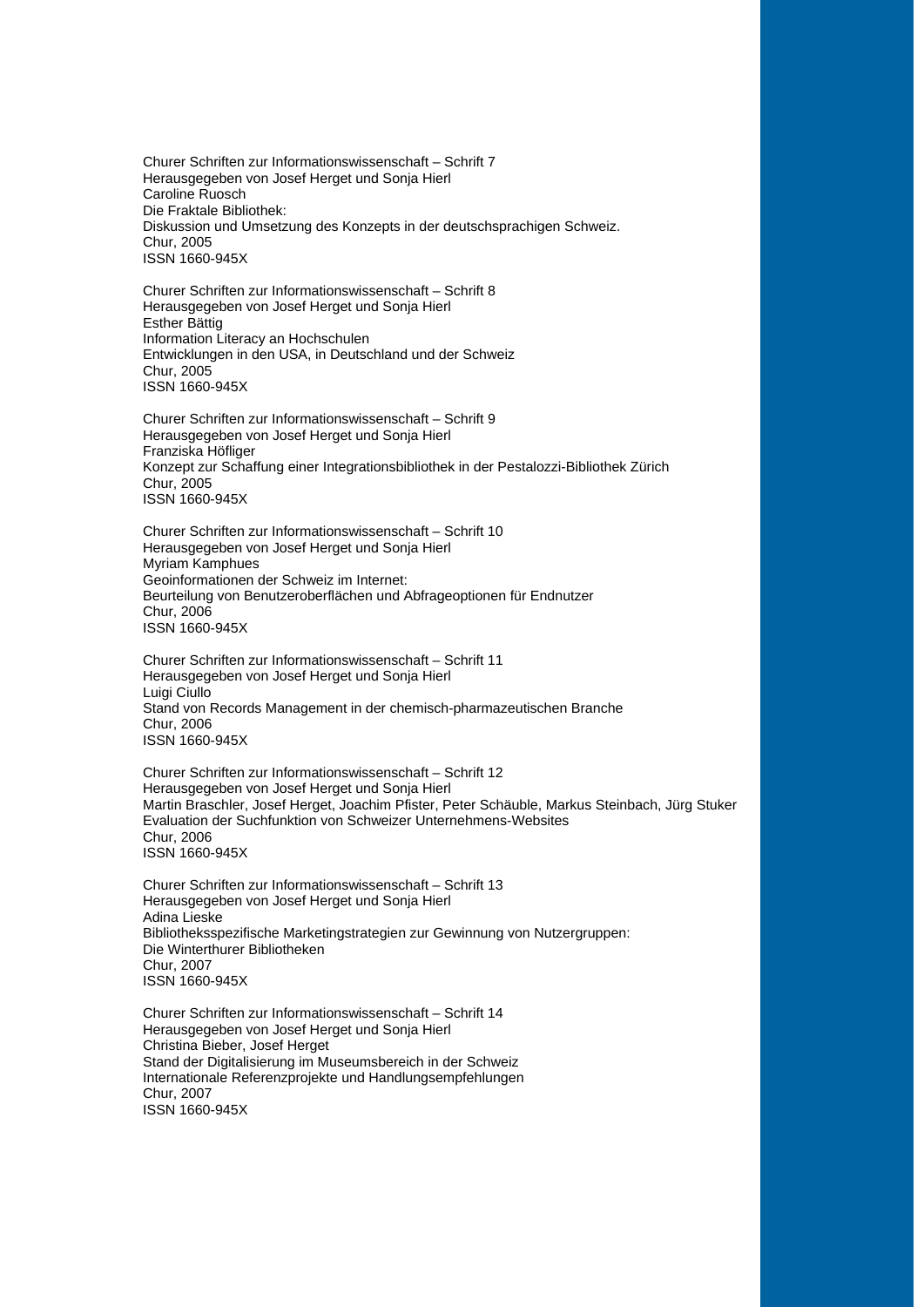Churer Schriften zur Informationswissenschaft – Schrift 15 Herausgegeben von Josef Herget und Sonja Hierl Sabina Löhrer Kataloganreicherung in Hochschulbibliotheken State of the Art Überblick und Aussichten für die Schweiz Chur, 2007 ISSN 1660-945X

Churer Schriften zur Informationswissenschaft – Schrift 16 Herausgegeben von Josef Herget und Sonja Hierl Heidi Stieger Fachblogs von und für BibliothekarInnen – Nutzen, Tendenzen Mit Fokus auf den deutschsprachigen Raum Chur, 2007 ISSN 1660-945X

Churer Schriften zur Informationswissenschaft – Schrift 17 Herausgegeben von Josef Herget und Sonja Hierl Nadja Kehl Aggregation und visuelle Aufbereitung von Unternehmensstrategien mithilfe von Recherche-Codes Chur, 2007 ISSN 1660-945X

Churer Schriften zur Informationswissenschaft – Schrift 18 Herausgegeben von Josef Herget und Sonja Hierl Rafaela Pichler Annäherung an die Bildsprache – Ontologien als Hilfsmittel für Bilderschliessung und Bildrecherche in Kunstbilddatenbanken Chur, 2007 ISSN 1660-945X

Churer Schriften zur Informationswissenschaft – Schrift 19 Herausgegeben von Josef Herget und Sonja Hierl Jürgen Büchel Identifikation von Marktnischen – Die Eignung verschiedener Informationsquellen zur Auffindung von Marktnischen Chur, 2007 ISSN 1660-945X

Churer Schriften zur Informationswissenschaft – Schrift 20 Herausgegeben von Josef Herget und Sonja Hierl Andreas Eisenring Trends im Bereich der Bibliothekssoftware Chur, 2007 ISSN 1660-945X

Churer Schriften zur Informationswissenschaft – Schrift 21 Herausgegeben von Josef Herget und Sonja Hierl Lilian Brändli Gesucht – gefunden? Optimierung der Informationssuche von Studierenden in wissenschaftlichen Bibliotheken Chur, 2007 ISSN 1660-945X

Churer Schriften zur Informationswissenschaft – Schrift 22 Herausgegeben von Josef Herget und Sonja Hierl Beatrice Bürgi Open Access an Schweizer Hochschulen – Ein praxisorientierter Massnahmenkatalog für Hochschulbibliotheken zur Planung und Errichtung von Institutional Repositories Chur, 2007 ISSN 1660-945X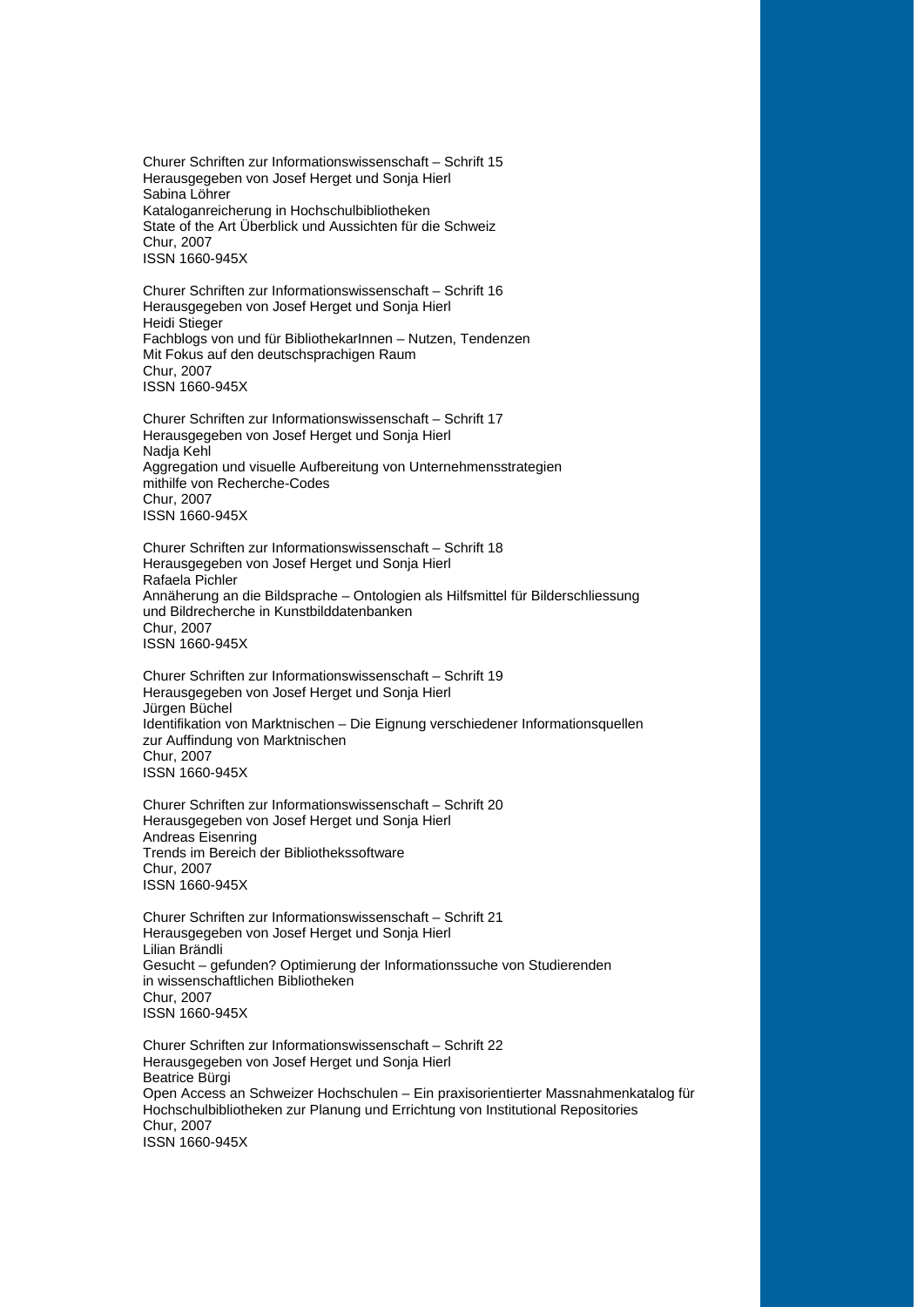Churer Schriften zur Informationswissenschaft – Schrift 23 Herausgegeben von Josef Herget und Sonja Hierl Darja Dimitrijewitsch, Cécile Schneeberger Optimierung der Usability des Webauftritts der Stadt- und Universitätsbibliothek Bern Chur, 2007 ISSN 1660-945X

Churer Schriften zur Informationswissenschaft – Schrift 24 Herausgegeben von Nadja Böller, Josef Herget und Sonja Hierl Brigitte Brüderlin Stakeholder-Beziehungen als Basis einer Angebotsoptimierung Chur, 2008 ISSN 1660-945X

Churer Schriften zur Informationswissenschaft – Schrift 25 Herausgegeben von Robert Barth, Nadja Böller, Sonja Hierl und Hans-Dieter Zimmermann Jonas Rebmann Web 2.0 im Tourismus, Soziale Webanwendungen im Bereich der Destinationen Chur, 2008 ISSN 1660-945X

Churer Schriften zur Informationswissenschaft – Schrift 26 Herausgegeben von Robert Barth, Nadja Böller, Sonja Hierl und Hans-Dieter Zimmermann Isabelle Walther Idea Stores, ein erfolgreiches Bibliothekskonzept aus England – auf für die Schweiz? Chur, 2008 ISSN 1660-945X

Churer Schriften zur Informationswissenschaft – Schrift 27, im Druck Herausgegeben von Robert Barth, Nadja Böller, Sonja Hierl und Hans-Dieter Zimmermann Scherer Auberson Kirsten Evaluation von Informationskompetenz: Lässt sich ein Informationskompetenzzuwachs messen? Eine systematische Evaluation von Messverfahren Chur, 2009 ISSN 1660-945X

Churer Schriften zur Informationswissenschaft – Schrift 28 Herausgegeben von Robert Barth, Nadja Böller, Sonja Hierl und Hans-Dieter Zimmermann Nadine Wallaschek Datensicherung in Bibliotheksverbünden. Empfehlungen für die Entwicklung von Sicherheits- und Datensicherungskonzepten in Bibliotheksverbünden Chur, 2009 ISSN 1660-945X

Churer Schriften zur Informationswissenschaft – Schrift 29 Herausgegeben von Robert Barth, Nadja Böller, Sonja Hierl und Hans-Dieter Zimmermann Laura Tobler Recherchestrategien im Internet Systematische Vorgehensweisen bei der Suche im Internet dargestellt anhand ausgewählter Fallstudien Chur, 2009 ISSN 1660-945X

Churer Schriften zur Informationswissenschaft – Schrift 30 Herausgegeben von Robert Barth, Nadja Böller, Sonja Hierl und Hans-Dieter Zimmermann Bibliotheken und Dokumentationszentren als Unternehmen: Antworten von Bibliotheken und Dokumentationszentren auf die Herausforderungen der digitalen Gesellschaft Chur, 2009 ISSN 1660-945X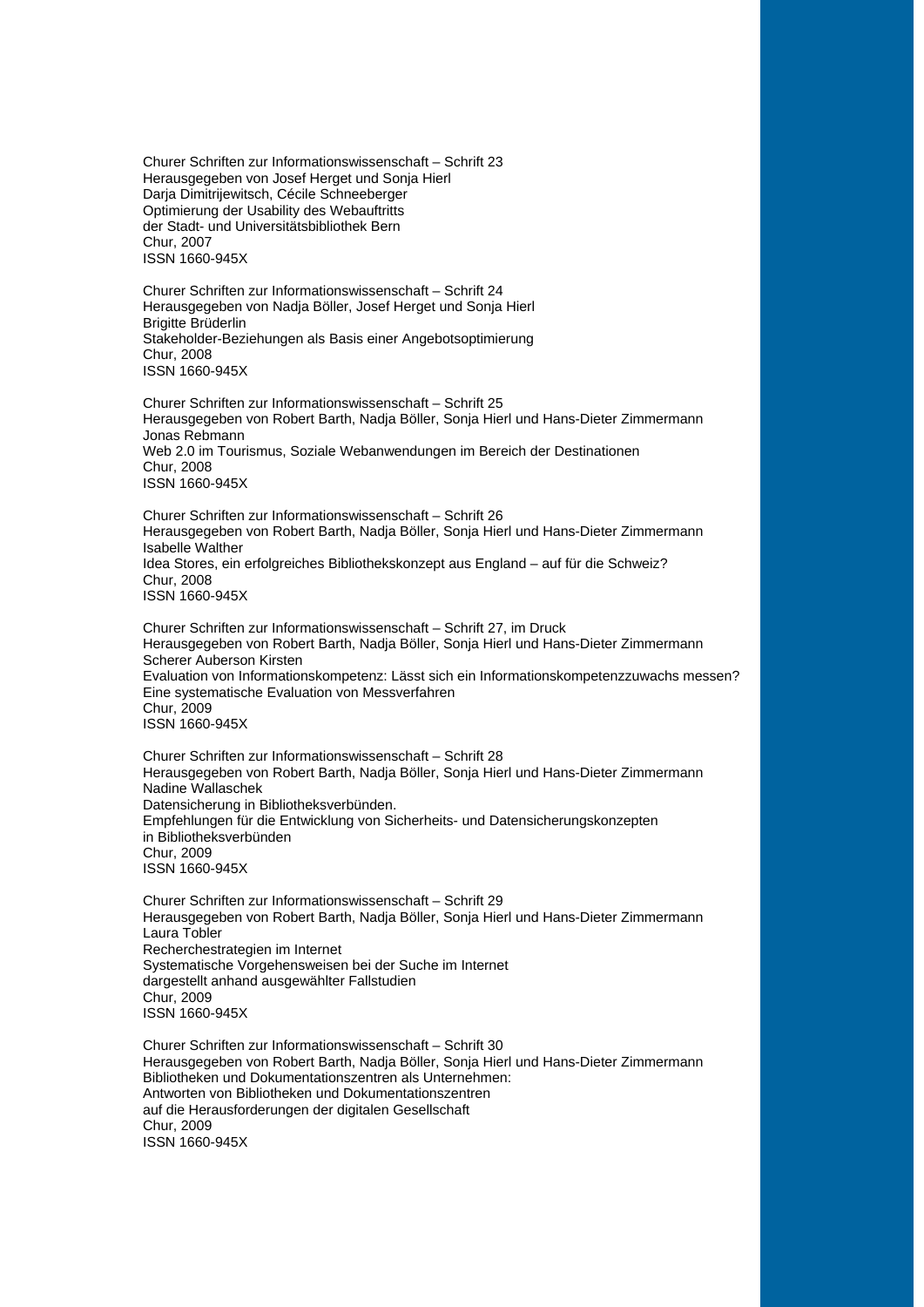Churer Schriften zur Informationswissenschaft – Schrift 31 Herausgegeben von Robert Barth, Nadja Böller, Sonja Hierl und Hans-Dieter Zimmermann Karin Garbely, Marita Kieser Mystery Shopping als Bewertungsmethode der Dienstleistungsqualität von wissenschaftlichen Bibliotheken Chur, 2009 ISSN 1660-945X

Churer Schriften zur Informationswissenschaft – Schrift 32 Herausgegeben von Robert Barth, Nadja Böller, Sonja Hierl und Hans-Dieter Zimmermann Tristan Triponez E-Mail Records Management Die Aufbewahrung von E-Mails in Schweizer Organisationen als technische, rechtliche und organisatorische Herausforderung Chur, 2009 ISSN 1660-945X

Churer Schriften zur Informationswissenschaft – Schrift 33 Herausgegeben von Robert Barth, Nadja Böller, Urs Dahinden, Sonja Hierl und Hans-Dieter Zimmermann Die Lernende Bibliothek 2009 Aktuelle Herausforderungen für die Bibliothek und ihre Partner im Prozess des wissenschaftlichen Arbeitens Chur, 2009 ISSN 1660-945X

Churer Schriften zur Informationswissenschaft – Schrift 34 Herausgegeben von Robert Barth, Nadja Böller, Sonja Hierl und Hans-Dieter Zimmermann Rene Frei Die Informationswissenschaft aus Sicht des Radikalen Konstruktivismus Chur, 2009 ISSN 1660-945X

Churer Schriften zur Informationswissenschaft – Schrift 35 Herausgegeben von Robert Barth, Nadja Böller, Sonja Hierl und Hans-Dieter Zimmermann Lydia Bauer, Nadja Böller, Sonja Hierl DIAMOND Didactical Approach for Multiple Competence Development Chur, 2009 ISSN 1660-945X

Churer Schriften zur Informationswissenschaft – Schrift 36 Herausgegeben von Robert Barth, Nadja Böller, Sonja Hierl und Wolfgang Semar Michaela Spiess Einsatz von Competitive Intelligence in Schweizer Spitäler Chur, 2009 ISSN 1660-945X

Churer Schriften zur Informationswissenschaft – Schrift 37 Herausgegeben von Robert Barth, Nadja Böller, Sonja Hierl und Wolfgang Semar Jasmine Milz Informationskompetenz-Vermittlung an Deutschschweizer Fachhochschulen: eine quantitative Inhaltsanalyse der Curricula Chur, 2010 ISSN 1660-945X

Churer Schriften zur Informationswissenschaft – Schrift 38 Herausgegeben von Robert Barth, Nadja Böller, Sonja Hierl und Wolfgang Semar Corinne Keller RFID in Schweizer Bibliotheken – eine Übersicht Chur, 2010 ISSN 1660-945X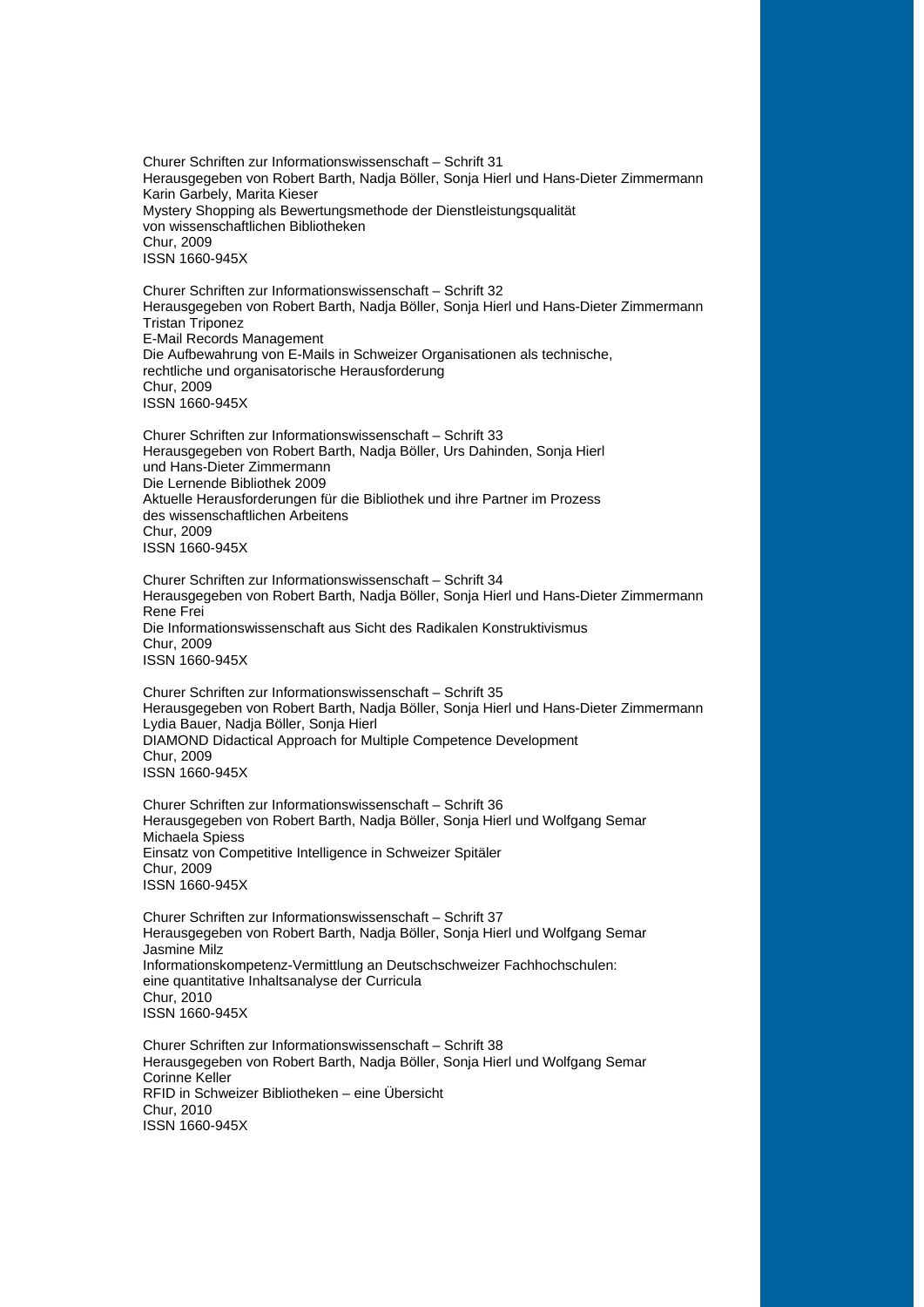Churer Schriften zur Informationswissenschaft – Schrift 39 Herausgegeben von Robert Barth, Nadja Böller, Sonja Hierl und Wolfgang Semar Herausgegeben von Robert Barth und Iris Kuppelwieser Bibliotheksbau in der Schweiz 1985 – 2010 Planung – Nutzung – Ästhetik Chur, 2010 ISSN1660-945X

Churer Schriften zur Informationswissenschaft – Schrift 40 Herausgegeben von Robert Barth, Nadja Böller, Sonja Hierl und Wolfgang Semar Stephan Becker Klassifikationsraster zur Relevanzanalyse aktueller Themenanfragen an einer Mediendokumentationsstelle in der Schweiz Chur, 2010 ISSN 1660-945X

Churer Schriften zur Informationswissenschaft – Schrift 41 Herausgegeben von Robert Barth, Nadja Böller, Sonja Hierl und Wolfgang Semar Reihe Berufsmarktforschung – Arbeitsbericht 5: Iris Capatt, Urs Dahinden Absolventenbefragung 2010 Bachelorstudiengang Informationswissenschaft und Diplomstudiengang Information und Dokumentation der HTW Chur Chur, 2010 ISSN 1660-945X

Churer Schriften zur Informationswissenschaft – Schrift 42 Herausgegeben von Robert Barth, Nadja Böller, Sonja Hierl und Wolfgang Semar Saro Adamo Pepe Fischer Bestandserhaltung im Film-/Videoarchiv des Schweizer Fernsehens Chur, 2010 ISSN 1660-945X

Churer Schriften zur Informationswissenschaft – Schrift 43 Herausgegeben von Robert Barth, Iris Capatt, Sonja Hierl und Wolfgang Semar Patricia Dürring Ökonomischer Mehrwert von Bibliotheken, aufgezeigt anhand ausgewählter Dienste der Zentralund Hochschulbibliothek Luzern Chur, 2011 ISSN 1660-945X

Churer Schriften zur Informationswissenschaft – Schrift 44 Herausgegeben von Robert Barth, Iris Capatt, Sonja Hierl und Wolfgang Semar Pia Baier Benninger Model Requirements for the Management of Electronic Records (MoReq2). Anleitung zur Umsetzung Chur, 2011 ISSN 1660-945X

Churer Schriften zur Informationswissenschaft – Schrift 45 Herausgegeben von Robert Barth, Iris Capatt, Sonja Hierl und Wolfgang Semar Martina Thomi Überblick und Bewertung von Musiksuchmaschinen Chur, 2011 ISSN 1660-945X

Churer Schriften zur Informationswissenschaft – Schrift 46 Herausgegeben von Robert Barth, Iris Capatt und Wolfgang Semar Regula Trachsler Angebote für Senioren in Deutschschweizer Bibliotheken Chur, 2011 ISSN 1660-945X